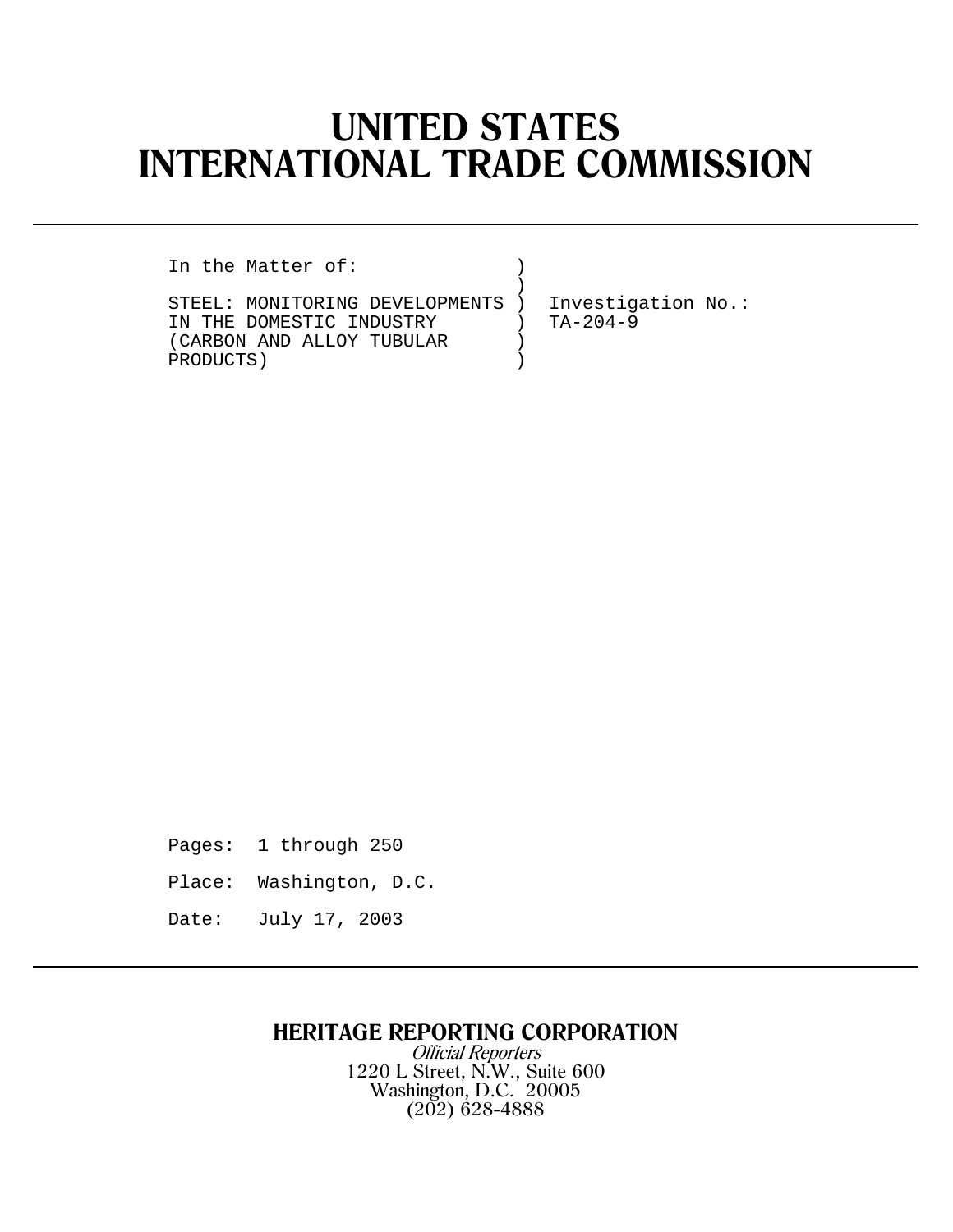#### THE UNITED STATES INTERNATIONAL TRADE COMMISSION

In the Matter of:  $\qquad \qquad$  )  $)$ STEEL: MONITORING DEVELOPMENTS ) Investigation No.: IN THE DOMESTIC INDUSTRY ) TA-204-9 (CARBON AND ALLOY TUBULAR ) PRODUCTS )

> Thursday, July 17, 2003

Room No. 101 U.S. International Trade Commission 500 E Street, S.W. Washington, D.C.

The hearing commenced, pursuant to notice, at 9:32 a.m., before the Commissioners of the United States International Trade Commission, the Honorable DEANNA TANNER OKUN, Chairman, presiding.

APPEARANCES:

On behalf of the International Trade Commission:

Commissioners:

DEANNA TANNER OKUN, CHAIRMAN JENNIFER A. HILLMAN, VICE CHAIRMAN MARCIA E. MILLER, COMMISSIONER STEPHEN KOPLAN, COMMISSIONER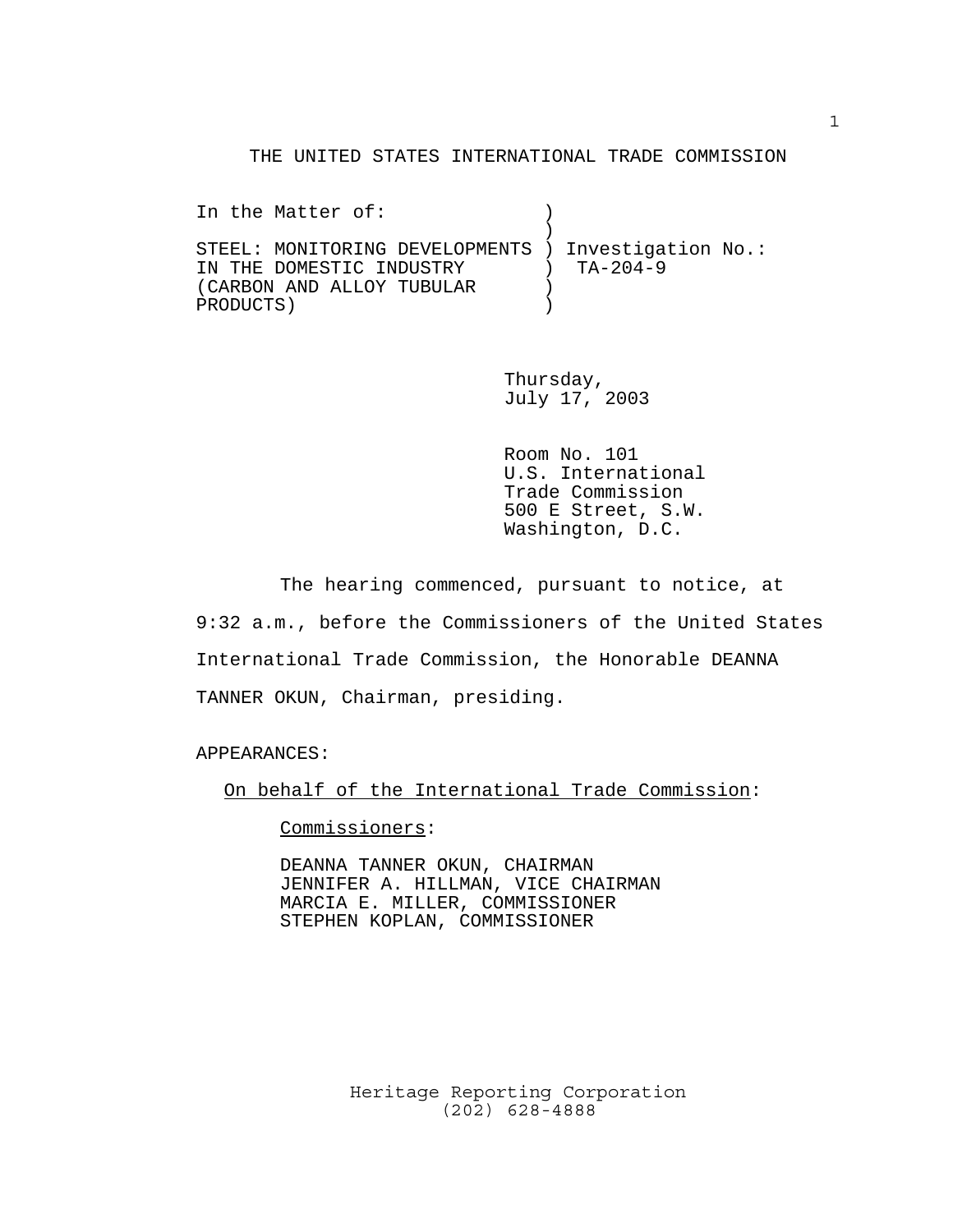Staff:

MARILYN R. ABBOTT, THE SECRETARY LETITIA D. THORNE, LEGAL DOCUMENTS ASSISTANT DEBORAH A. DANIELS, LEGAL DOCUMENTS ASSISTANT BONNIE NOREEN, SUPERVISORY INVESTIGATOR FRED FISCHER, INVESTIGATOR NORM VAN TOAI, INDUSTRY ANALYST CATHERINE DE FILIPPO, ECONOMIST CHARLES YOST, ACCOUNTANT WILLIAM GEARHART, ATTORNEY

Congressional Appearances:

THE HONORABLE JEFF SESSIONS, United States Senator, State of Alabama THE HONORABLE MARK PRYOR, United States Senator, State of Arkansas THE HONORABLE PETER J. VISCLOSKY, U.S. Congressman, 1st District, State of Indiana THE HONORABLE PHIL ENGLISH, U.S. Congressman, 3rd District, State of Pennsylvania THE HONORABLE MELISSA A. HART, U.S. Congresswoman, 4th District, State of Pennsylvania THE HONORABLE JO BONNER, U.S. Congressman, 1st District, State of Alabama

#### PANEL ONE - DOMESTIC PRODUCERS

On behalf of the CPTI 201 Coalition:

ROBERT BUSSIERE, General Manager, Fire Protection Products, Allied Tube & Conduit Corporation L. SCOTT BARNES, Vice President, Commercial, IPSCO Tubulars, Inc. PARRY KATSAFANAS, President, Leavitt Tube Co., LLC DONALD BOHACH, Vice President, Marketing and Sales, Stupp Corporation MARK MAGNO, Vice President, Marketing, Wheatland Tube Company ROBERT BLECKER, Professor of Economics, American University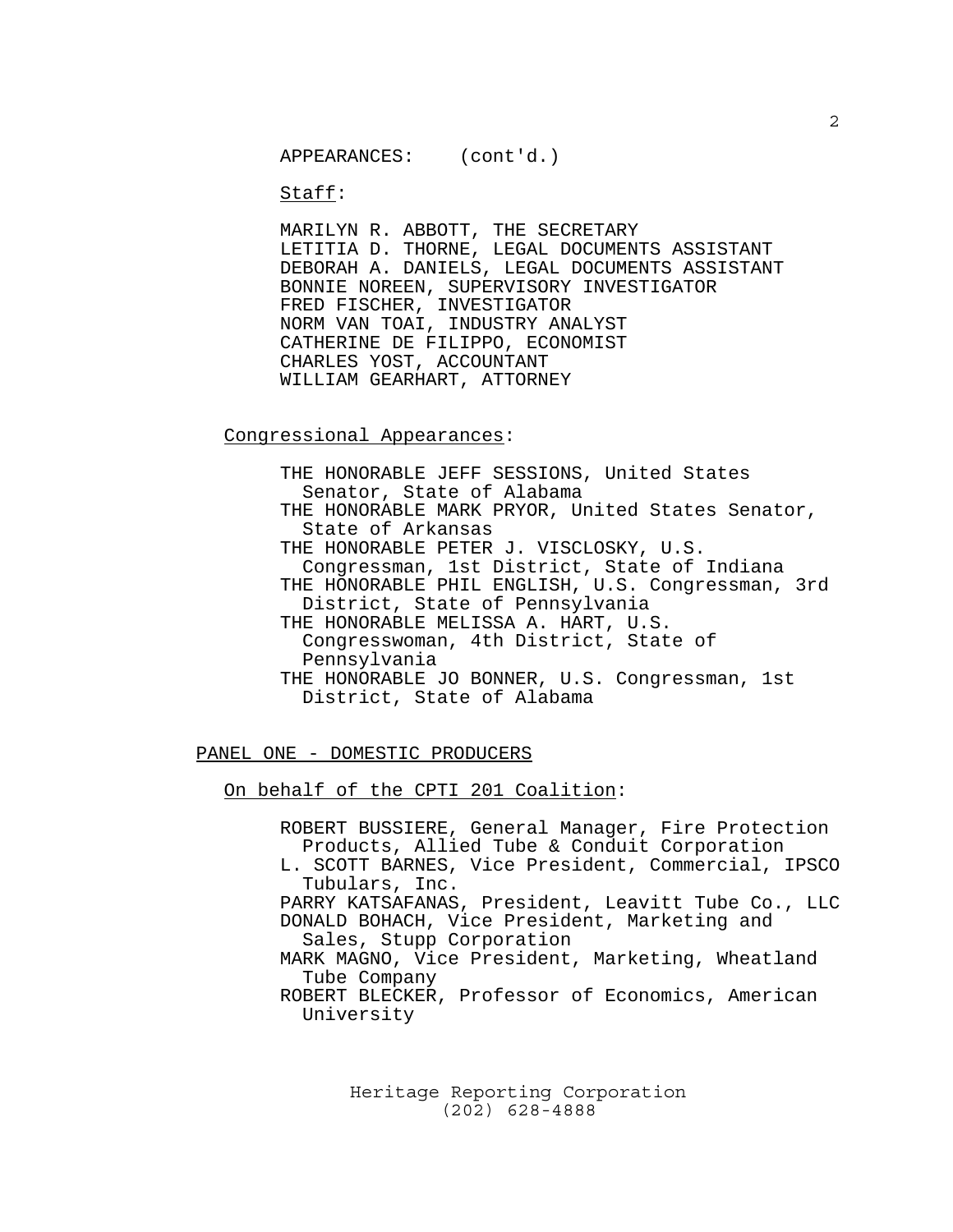APPEARANCES: (cont'd.)

On behalf of the CPTI 201 Coalition: (cont'd)

ROGER B. SCHAGRIN, Esquire Schagrin Associates Washington, D.C.

On behalf of Trinity Fitting Group, Inc.:

DON A. GRAHAM, President, Trinity Fitting Group, Inc.

CHERYL ELLSWORTH, Esquire JOHN B. TOTARO, JR., Esquire Harris, Ellisworth & Levin Washington, D.C.

On behalf of United Steelworkers of America, AFL-CIO-CLC:

LEO W. GERARD, International President, United Steelworkers of America, AFL-CIO-CLC

TERENCE P. STEWART, Esquire Stewart and Stewart Washington, D.C.

PANEL TWO - RESPONDENTS

On behalf of Korea Iron & Steel Association; Pohang Iron & Steel Co., Ltd.; Union Steel Manufacturing Co., Ltd.; Dongbu Steel Co., Ltd.; Hysco Steel Co.; Husteel Co., Ltd.; SeAH Steel Corporation; Pohang Coated Steel Co., Ltd.; and Dongyang Tinplate Co.:

MARCUS A. KRAKER, Trade Analyst, Kaye Scholer LLP

DONALD B. CAMERON, Esquire JULIE C. MENDOZA, Esquire Kaye Scholer LLP Washington, D.C.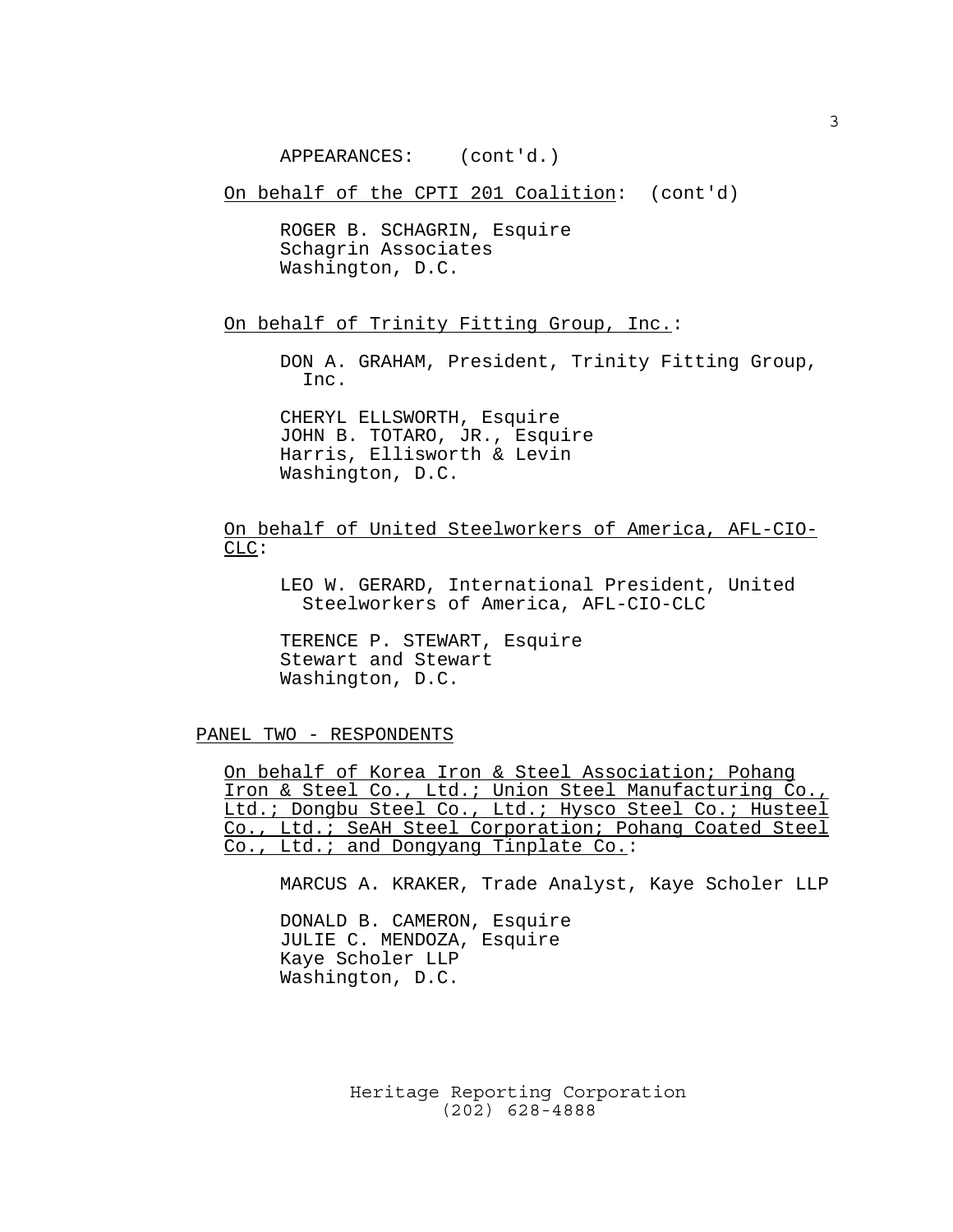## $\underline{\texttt{I}} \ \underline{\texttt{N}} \ \underline{\texttt{D}} \ \underline{\texttt{E}} \ \underline{\texttt{X}}$

4

| TESTIMONY OF THE HONORABLE PETER J. VISCLOSKY,<br>U.S. CONGRESSMAN, 1ST DISTRICT, STATE OF INDIANA               | 8  |
|------------------------------------------------------------------------------------------------------------------|----|
| TESTIMONY OF THE HONORABLE PHIL ENGLISH, U.S.<br>CONGRESSMAN, 3RD DISTRICT, STATE OF PENNSYLVANIA                | 11 |
| OPENING STATEMENT OF ROGER B. SCHAGRIN, ESQUIRE,<br>SCHAGRIN ASSOCIATES                                          | 16 |
| OPENING STATEMENT OF JULIE C. MENDOZA, ESQUIRE,<br>KAYE SCHOLER, LLP                                             | 20 |
| TESTIMONY OF JULIE C. MENDOZA, ESQUIRE,<br>KAYE SCHOLER LLP                                                      | 20 |
| TESTIMONY OF THE HONORABLE MARK PRYOR,<br>UNITED STATES SENATOR, STATE OF ARKANSAS                               | 25 |
| TESTIMONY OF ROGER B. SCHAGRIN, ESQUIRE,<br>SCHAGRIN ASSOCIATES                                                  | 28 |
| TESTIMONY OF ROBERT BUSSIERE, GENERAL MANAGER,<br>FIRE PROTECTION PRODUCTS, ALLIED TUBE & CONDUIT<br>CORPORATION | 32 |
| TESTIMONY OF THE HONORABLE JO BONNER, U.S.<br>CONGRESSMAN, 1ST DISTRICT, STATE OF ALABAMA                        | 37 |
| TESTIMONY OF THE HONORABLE MELISSA A. HART,<br>U.S. CONGRESSWOMAN, 4TH DISTRICT, STATE OF<br>PENNSYLVANIA        | 40 |
| TESTIMONY OF PARRY KATSAFANAS, PRESIDENT,<br>LEAVITT TUBE CO., LLC                                               | 46 |
| TESTIMONY OF L. SCOTT BARNES, VICE PRESIDENT,<br>COMMERCIAL, IPSCO TUBULARS, INC.                                | 49 |
| TESTIMONY OF DONALD BOHACH, VICE PRESIDENT,<br>MARKETING AND SALES, STUPP CORPORATION                            | 52 |
| TESTIMONY OF MARK MAGNO, VICE PRESIDENT,<br>MARKETING, WHEATLAND TUBE COMPANY                                    | 56 |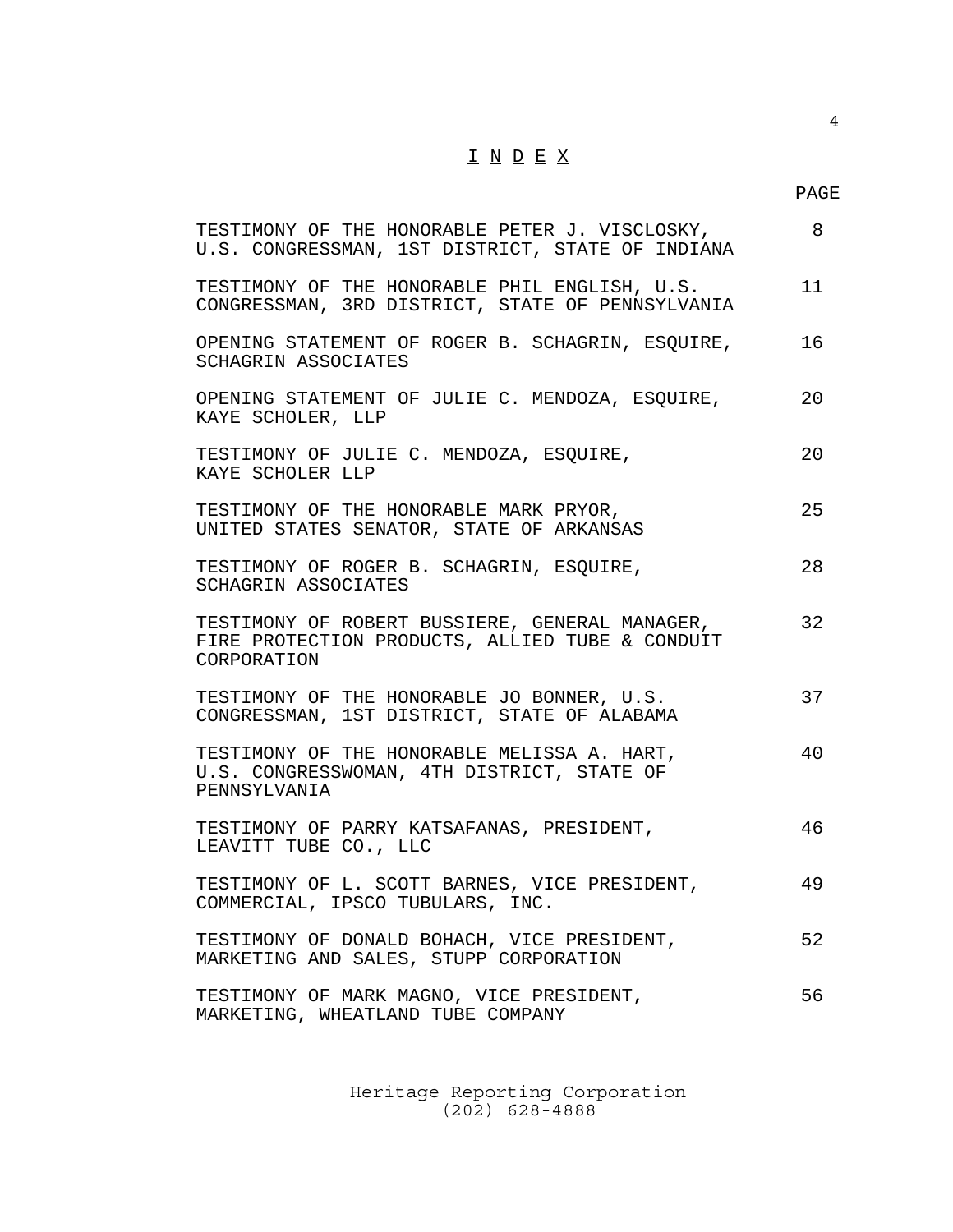## $\underline{\texttt{I}} \ \underline{\texttt{N}} \ \underline{\texttt{D}} \ \underline{\texttt{E}} \ \underline{\texttt{X}}$

| TESTIMONY OF ROBERT BLECKER, PROFESSOR OF<br>ECONOMICS, AMERICAN UNIVERSITY                            | 60  |
|--------------------------------------------------------------------------------------------------------|-----|
| TESTIMONY OF CHERYL ELLSWORTH, ESQUIRE,<br>HARRIS, ELLISWORTH & LEVIN                                  | 64  |
| TESTIMONY OF DON A. GRAHAM, PRESIDENT,<br>TRINITY FITTING GROUP, INC.                                  | 65  |
| TESTIMONY OF TERENCE P. STEWART, ESQUIRE,<br>STEWART AND STEWART                                       | 71  |
| TESTIMONY OF LEO W. GERARD, INTERNATIONAL<br>PRESIDENT, UNITED STEELWORKERS OF AMERICA,<br>AFL-CIO-CLC | 72  |
| TESTIMONY OF DONALD B. CAMERON, ESQUIRE,<br>KAYE SCHOLER LLP                                           | 179 |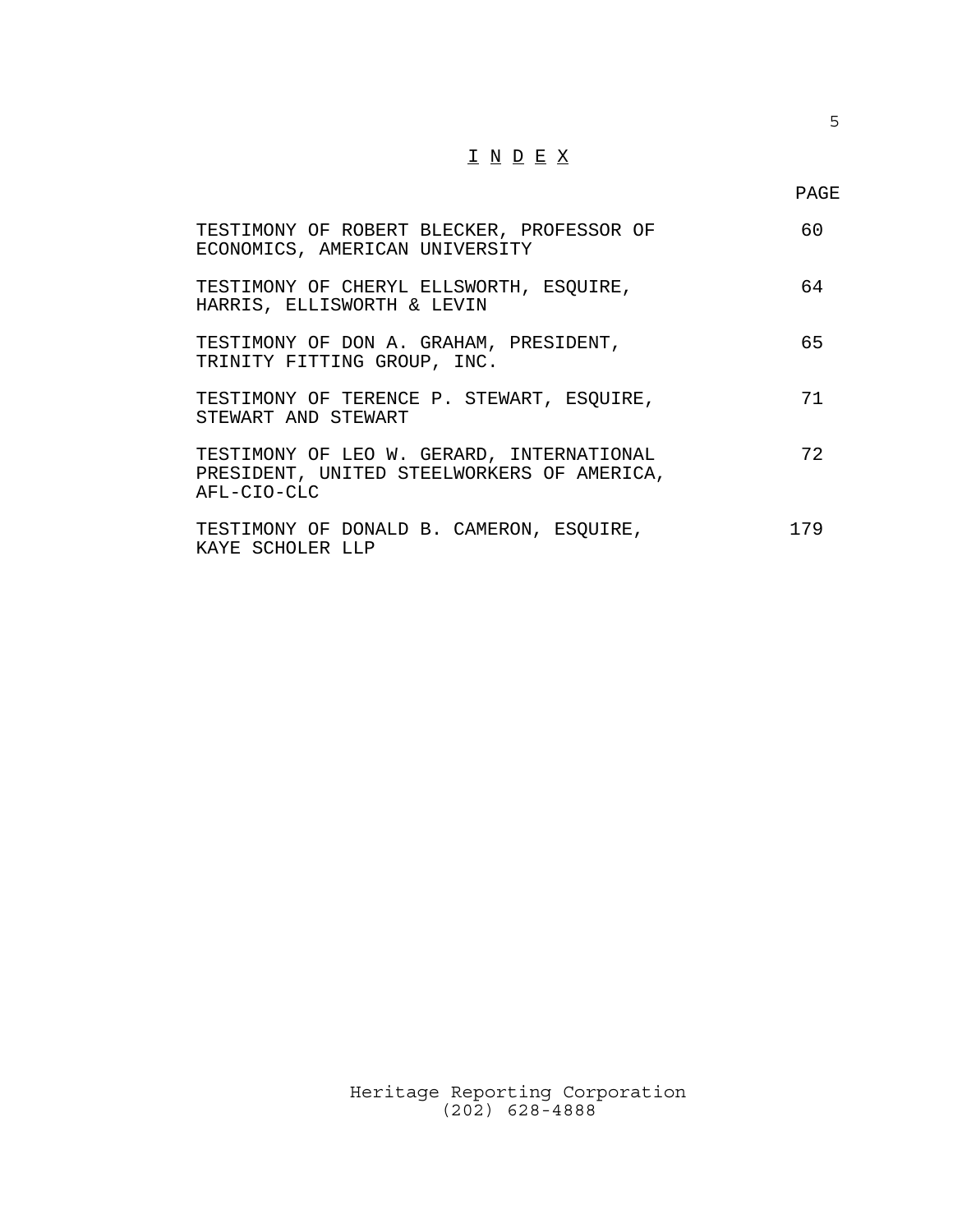Heritage Reporting Corporation (202) 628-4888 P R O C E E D I N G S (9:32 a.m.) CHAIRMAN OKUN: Good morning. On behalf of the United States International Trade Commission, I welcome you to the second in a series of hearings on Commission Investigation No. TA-204-9 involving Steel: Monitoring Developments in the Domestic Industry. The subject of today's hearing is Certain Carbon and Alloy Tubular Products. The Commission instituted this investigation for the purpose of preparing the report to the President and the Congress required by Section 204(a)(2) of the Trade Act of 1974 on the results of its monitoring of developments with respect to the domestic steel industry, including the progress and specific efforts made by workers and firms in the domestic industry to make a positive adjustment to import competition since the President imposed tariffs and tariff rate quotas on imports of certain steel products effective March 20, 2002. Our monitoring efforts to date have consisted of collecting and evaluating information through a variety of means. These include obtaining producer, importer, purchaser and foreign producer questionnaires, conducting literature research,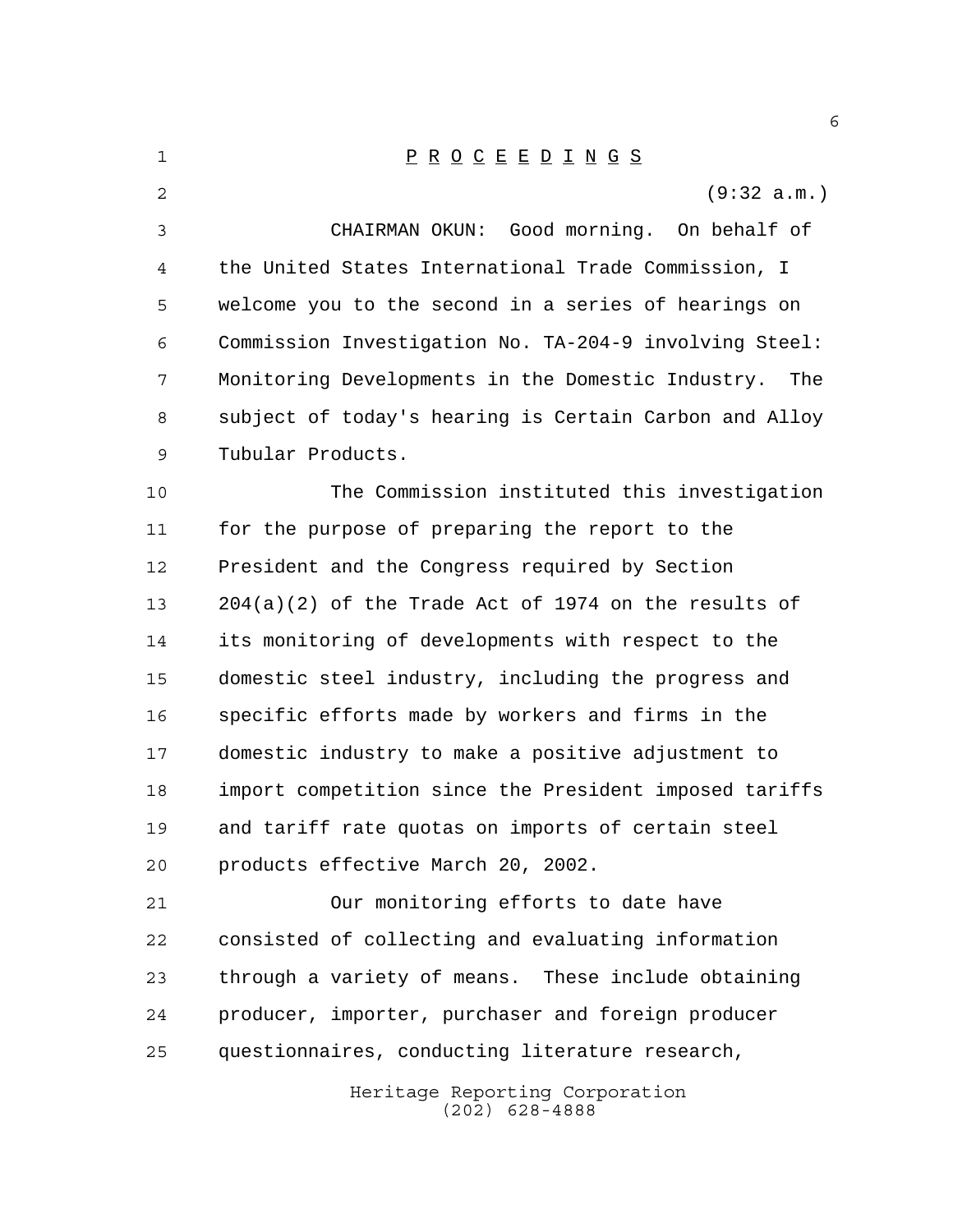encouraging written submissions, as well as obtaining information directly from witnesses through this series of hearings.

 The calendar for this hearing is available at the Secretary's desk. Parties who participated in the prehearing conference are aware of the time allocations. Others should see the Secretary.

8 As all written material will be entered in full into the record, it need not be read to us at this time. All witnesses must be sworn in by the Secretary before presenting testimony. Please give copies of prepared statements or other documents to the Secretary as soon as they are available.

 Transcript order forms are available at the Secretary's desk and also in the wall rack outside the Secretary's office. Finally, if you will be submitting documents that contain information that you wish to be treated as confidential business information, your requests should comply with Commission Rule 201.6.

 Madam Secretary, are there any preliminary matters?

 MS. ABBOTT: No, Madam Chairman. CHAIRMAN OKUN: Very well. Will you please announce our first congressional appearance?

> Heritage Reporting Corporation (202) 628-4888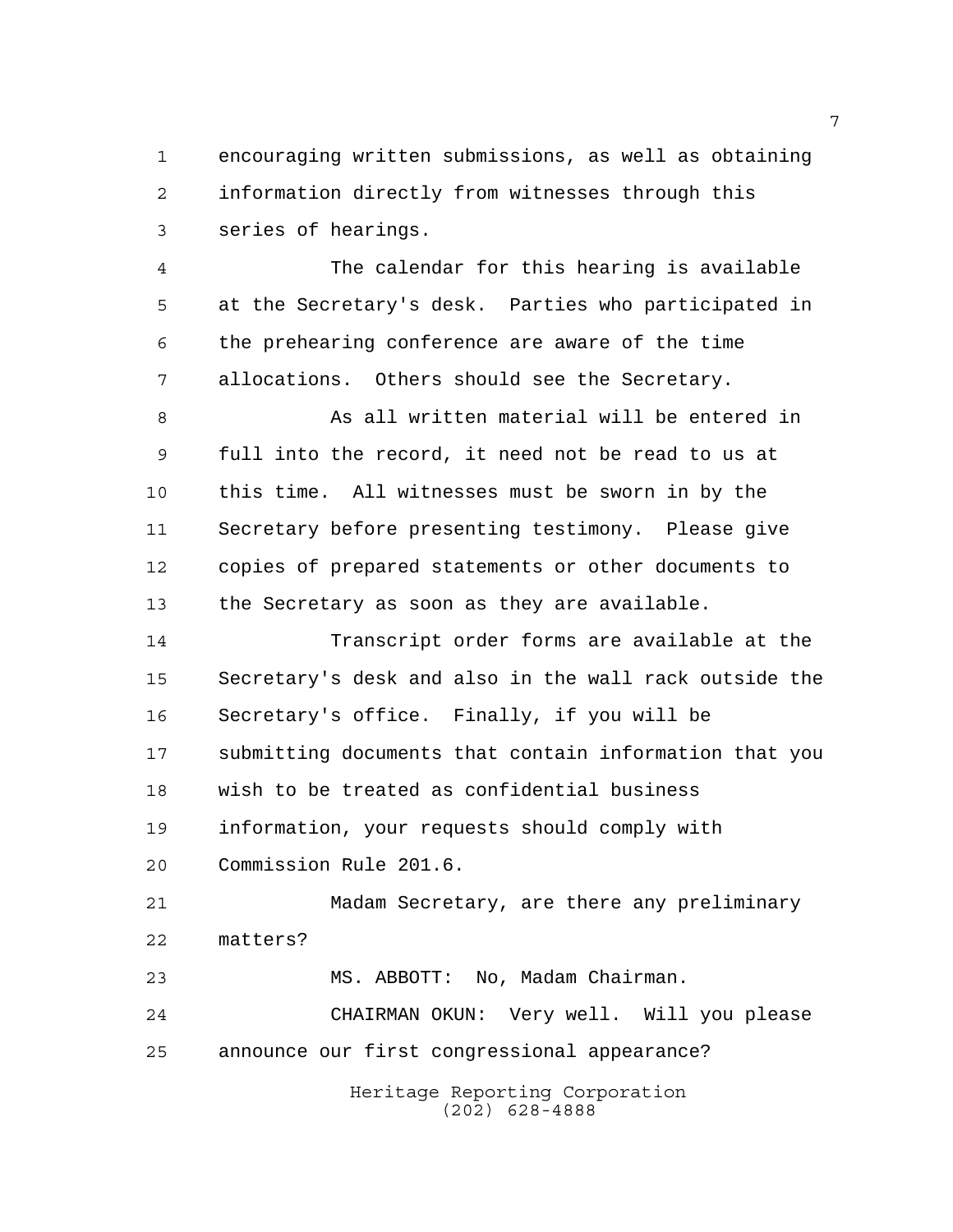MS. ABBOTT: The Honorable Peter J. Visclosky, United States Congressman, 1st District, State of Indiana.

 CHAIRMAN OKUN: Welcome back, Congressman. MR. VISCLOSKY: Madam Chair, thank you very much. Commissioners, thank you very much for allowing me to be back.

 I would open my remarks as I did last week by reiterating my sentiments that the Section 201 safeguard measures are working, and they must remain in place for the full three year term in order to insure the security in this instance of the pipe and tube sector of the domestic steel industry.

 While the pipe and tube remedies under the tariffs were less than flat-rolled product, the industry has seen relief from imports. During the first year of relief from April 2002 to March 2003, imports of welded pipe from sources covered by relief declined to 809,000 short tons from 1.58 million short tons in the preceding 12 month period of time. In return, the pipe and tube industry has put in place a plan to adjust their industry to insure it is more competitive at the end of the remedy period, and they have worked hard to implement this plan.

Maverick Tube Corporation of Chesterfield,

Heritage Reporting Corporation (202) 628-4888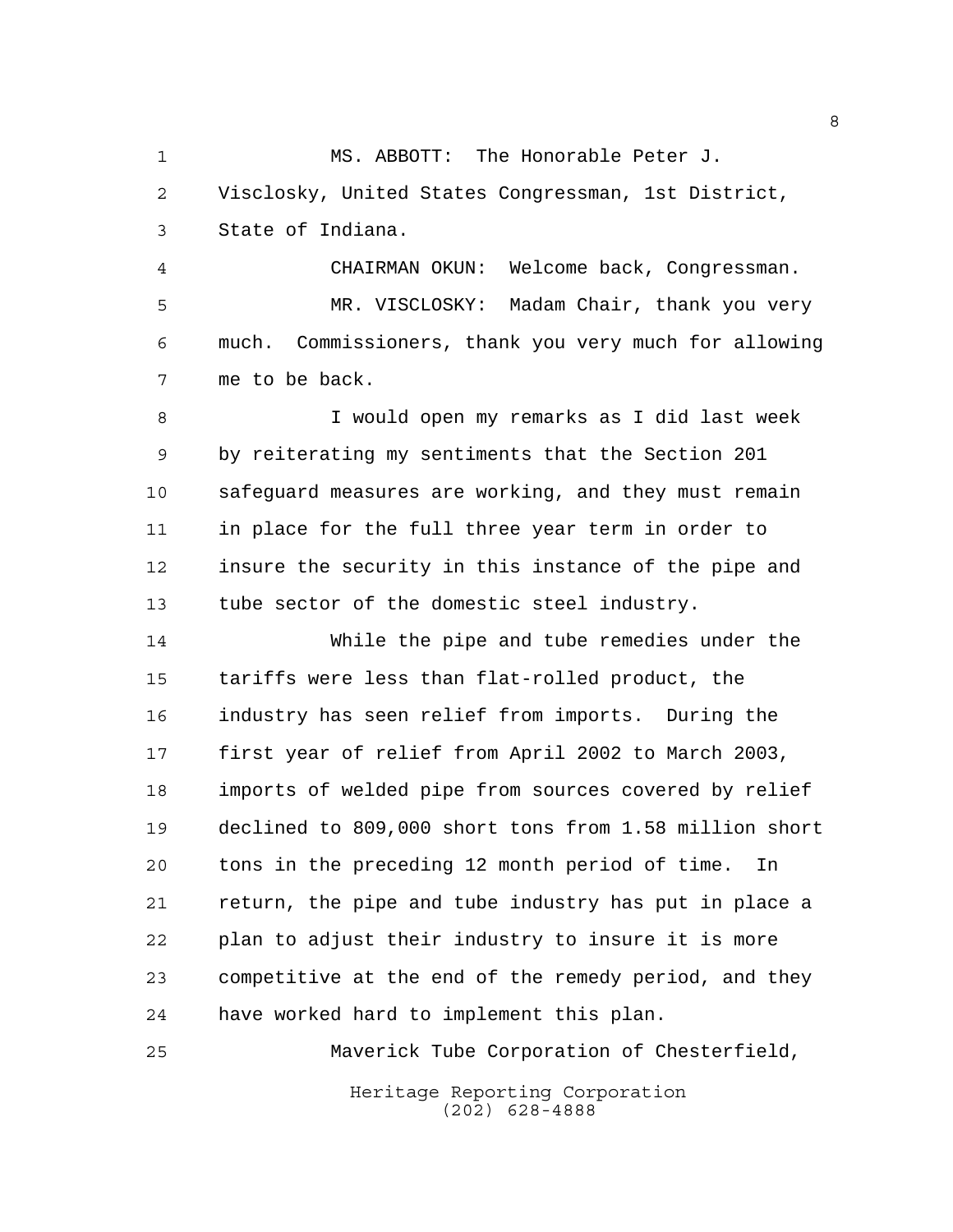Missouri, acquired as part of the acquisition of the LTV Tubular and LTV Youngstown, Ohio, facility during consolidation, removed 170,000 tons of production annually. The Copperweld Corporation of Pittsburgh, Pennsylvania, has shut down two facilities.

 I might parenthetically add that as people have talked about restructuring, as people have talked about the industry improving itself, I would reiterate my belief that during the generation long decline in steel in this crisis we have faced in the industry, and in this case pipe and tube, have done everything in their power to be world-class competitive. They must continue, however, to have this protection because of repeated violations of our trade laws, and I do think it's important that the Section 201 protection remain in place.

 In the end, as far as these improvements being made, I think we have to again remember that this isn't an issue of tonnage. It's not an issue of capacity. It's not an issue of plants. It's not an issue of equipment.

 When we talk about injury being found, the sum of that injury is on individual U.S. citizens who used to be employed, making a living for themselves and their families. In as far as the stress, as far

> Heritage Reporting Corporation (202) 628-4888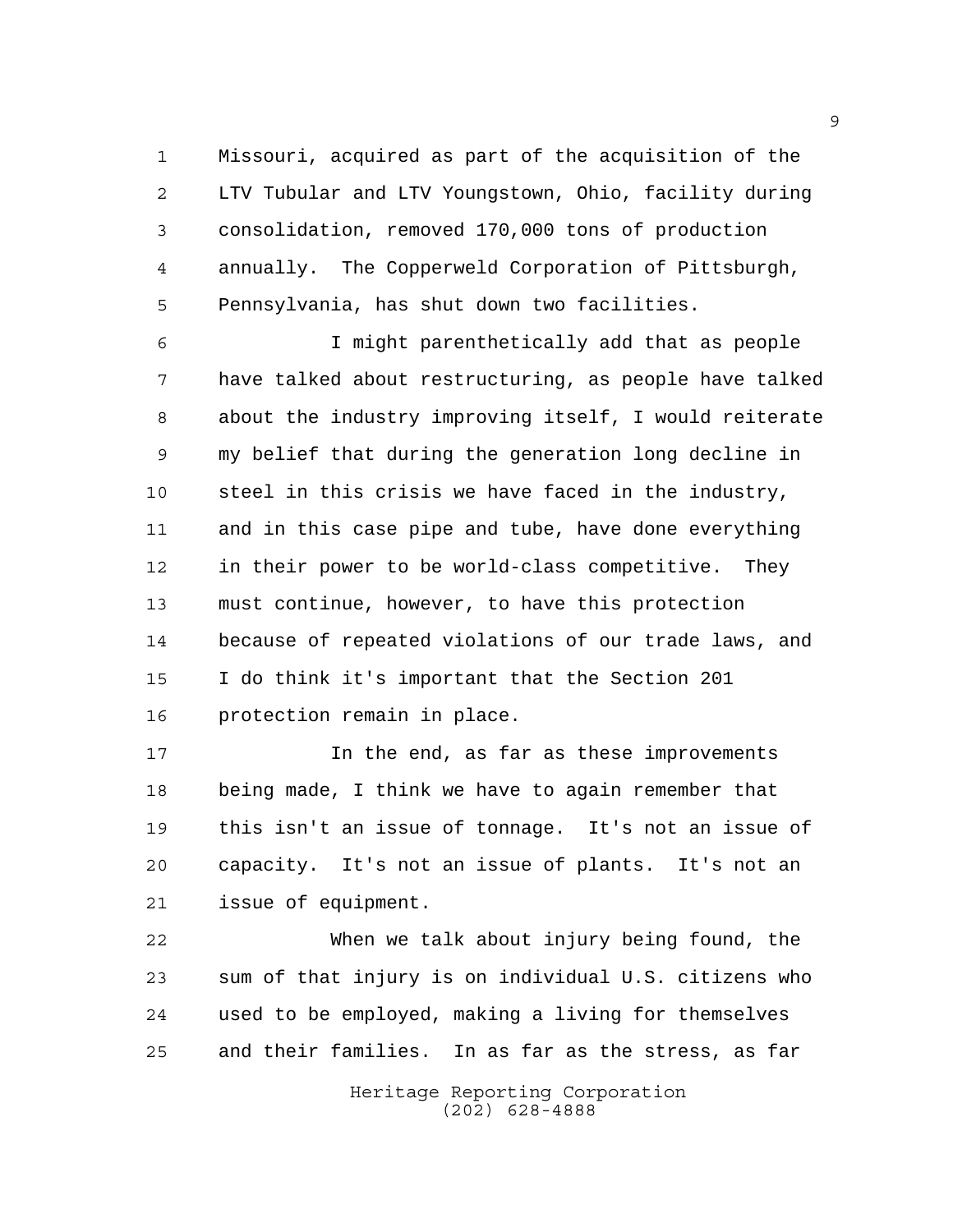as the discomfort, as far as the tragedy that has occurred during this period of consolidation, I would point to those who have lost their job.

 Since the beginning of the President's steel program, Copperweld, currently in bankruptcy and once one of the nation's largest tubular producers, has begun shutdowns that have resulted in job losses. This includes 276 workers at an Ohio facility.

 In June of 2002, Olympic Steel of Cleveland, Ohio, closed its doors, and 30 employees lost their job. Numerically it doesn't sound like a lot, but I bet for each one of those 30 individuals and their families it is a huge tragedy and a huge problem they are left to solve.

 I also would point out to the Commission I do not have pipe and tube producers in my district. I used to. The reason I'm here today is to make sure that the United States has a pipe and tube industry in the future and does not nationally suffer the fate we have in the 1st Congressional District.

 I trust in your judgment. I trust in your constant fairness and do ask that you consider this issue carefully and make a recommendation that the 201 safeguards remain in place for the duration.

CHAIRMAN OKUN: Thank you very much,

Heritage Reporting Corporation (202) 628-4888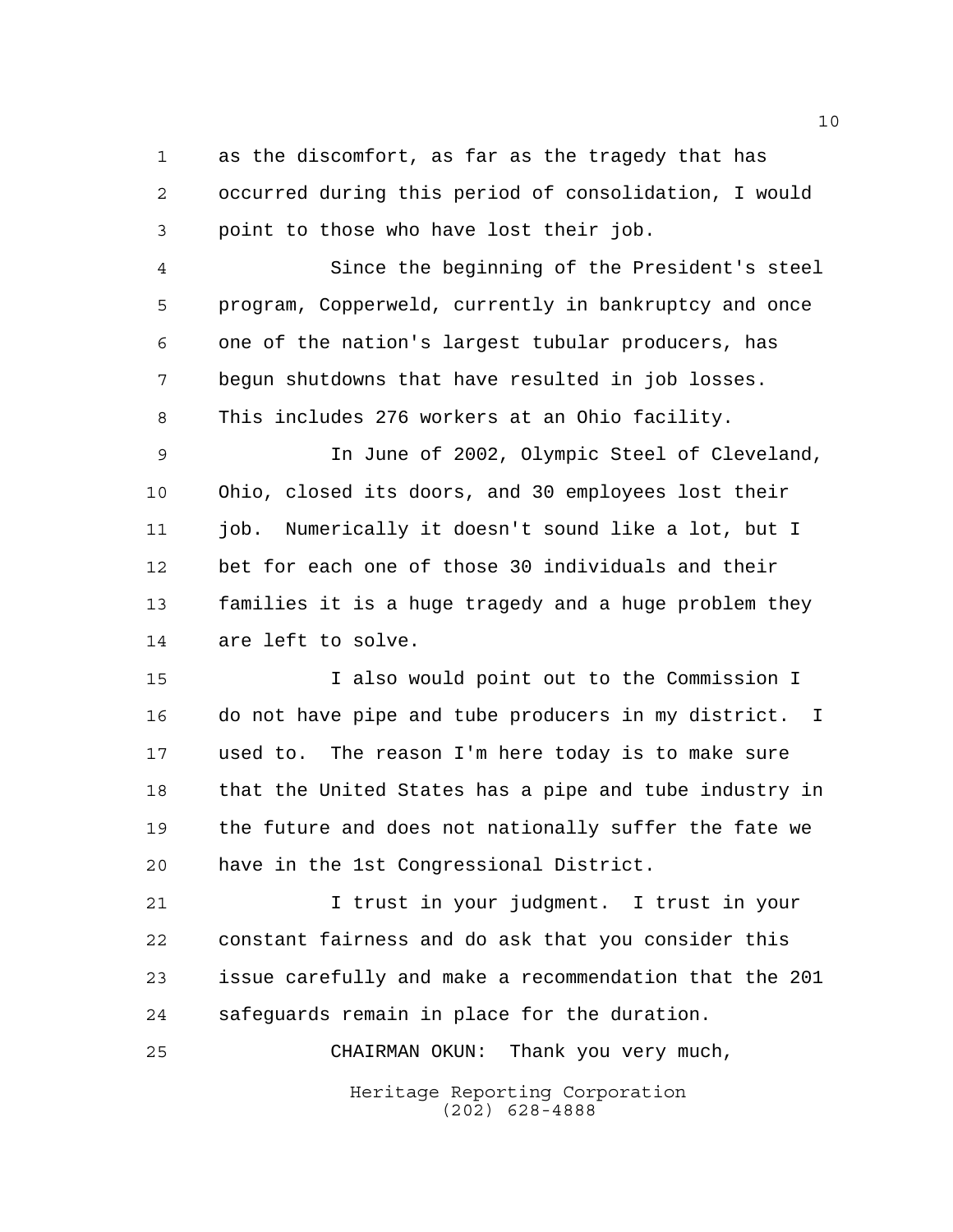Heritage Reporting Corporation (202) 628-4888 Congressman. The statement that you have submitted for the record will be included as a whole. Let me see if my other colleagues have any questions for you. (No response.) CHAIRMAN OKUN: If not, we thank you again for your testimony today. 8 MR. VISCLOSKY: Thank you very much. MS. ABBOTT: The Honorable Phil English, United States Congressman, 3rd District, State of Pennsylvania. CHAIRMAN OKUN: Good morning, Congressman English. MR. ENGLISH: Good morning, Madam Chair. Thank you very much for the opportunity to appear. For the record, my name is Phil English. I represent the 3rd District of Pennsylvania, and I'm chairman of the Congressional Steel Caucus. I want to thank you for allowing me to appear before you today to share my observations on the opportunity the steel safeguard has provided the domestic steel industry and its workers to positively adjust to import competition. Indeed, this provisional relief measure has provided a justified and legitimate method for the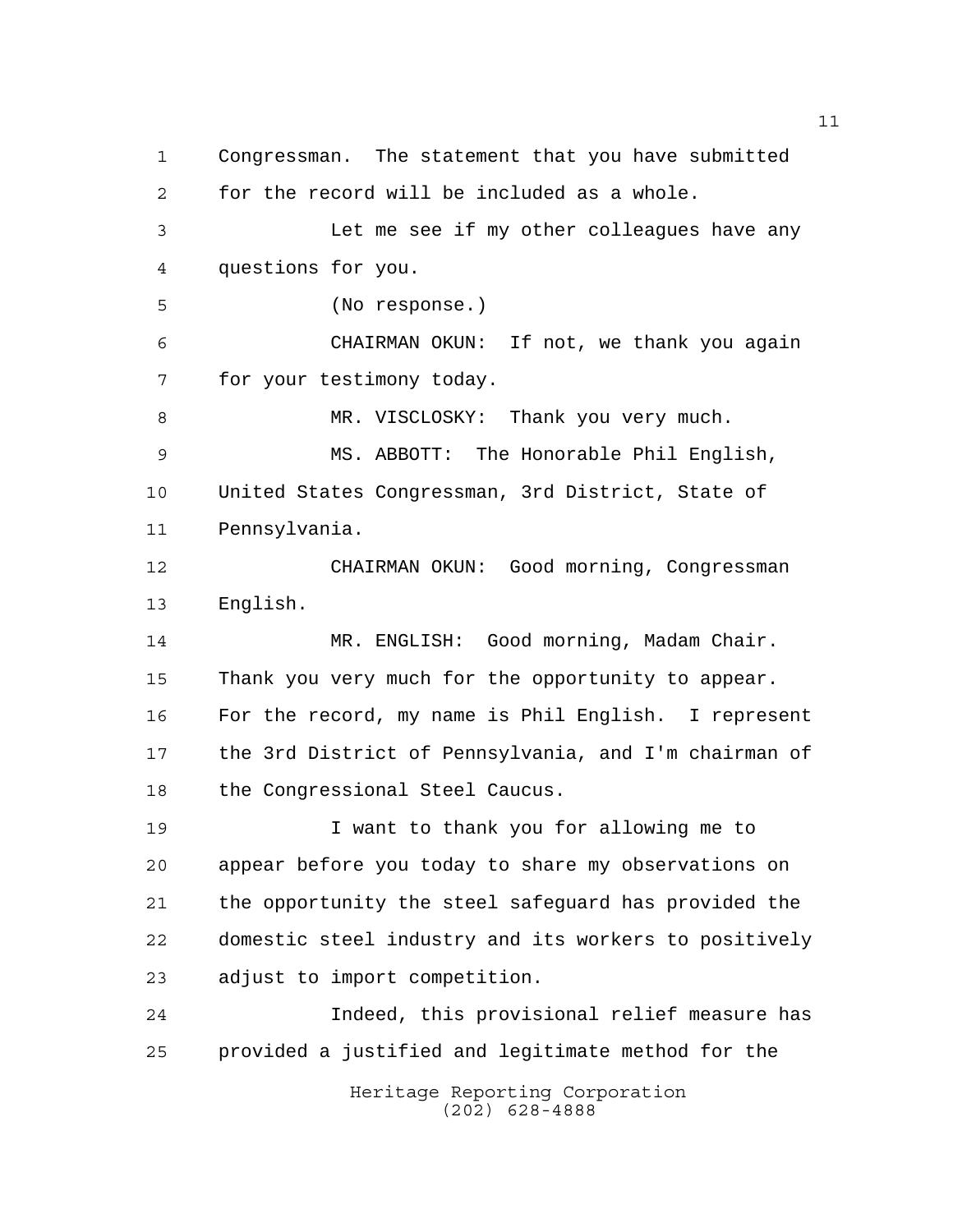domestic industry to recover from damaging surges of steel imports, as well as restructure and rationalize in order to become more competitive in the international marketplace over the long term.

 The safeguard, in my view, must be continued so as not to undermine restructuring efforts currently underway. A continued safeguard, in unison with multilateral negotiations on steel subsidies and global overcapacity, will yield a healthy domestic steel industry.

11 11 In the often heated debate surrounding the steel safeguard, the reasons which necessitated this action are often lost. It is critical that the reasons this safeguard were initiated, unanimously voted for by this body and implemented by the President, are kept in mind.

 While the underlying factors which make the global steel market the most distorted in the world are not new, the domestic steel industry was reminded just how dangerous they are to a rules based trading system during the Asian financial crisis, as well as when the former Soviet Union collapsed.

 Foreign producers and governments did and continue to produce far more steel than the global market needs, maintain import barriers in their home

> Heritage Reporting Corporation (202) 628-4888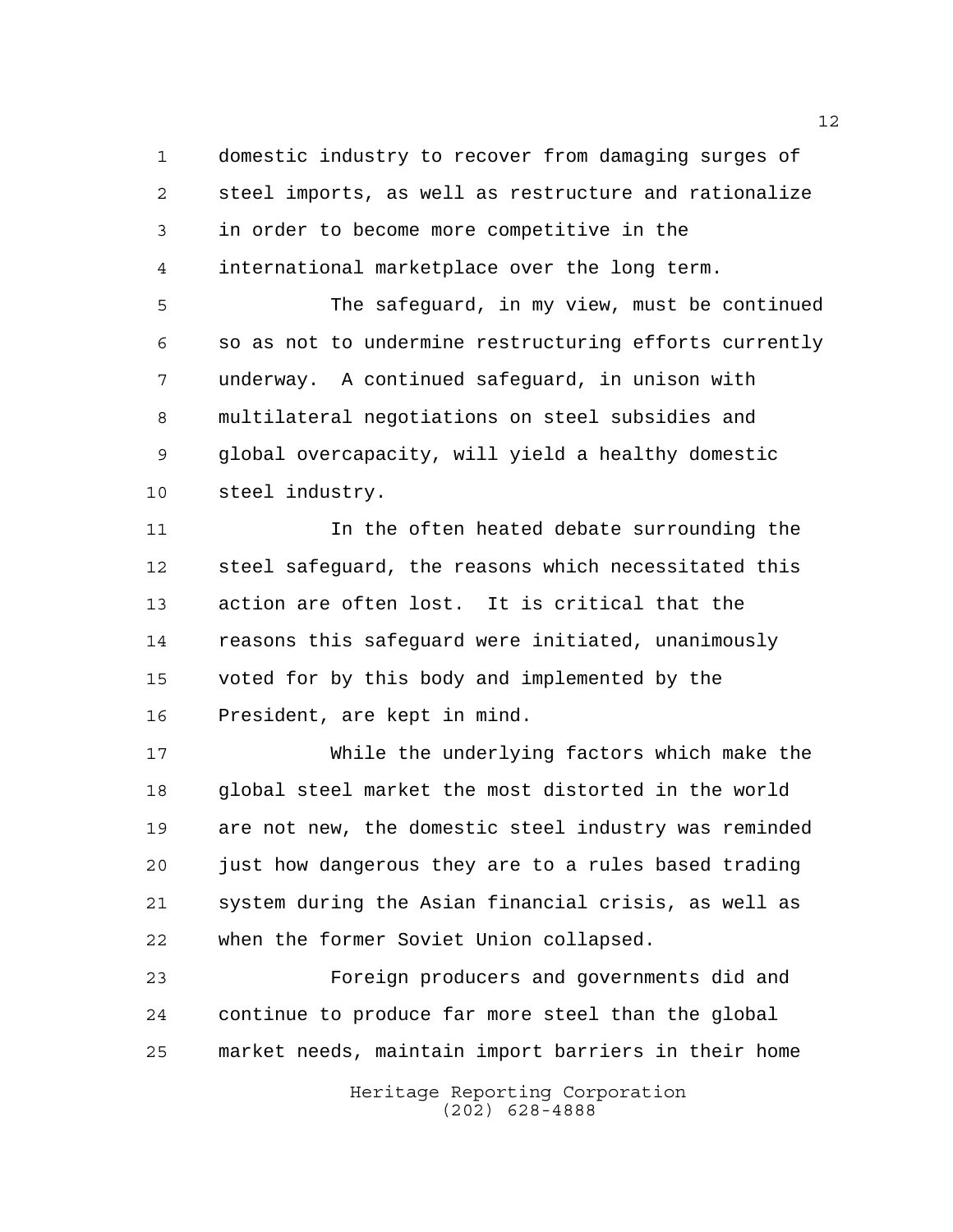markets, illegally subsidize their domestic industries and dump their excess steel in the U.S. market at absurdly low prices.

 The domestic industry attempted in the years following the first import surges to stop the hemorrhaging. U.S. steelmakers invested billions of dollars of their own capital to modernize their technology and become the cleanest, most efficient producers of steel in the world.

 The industry laid off workers, voluntarily closed down mills and cut back on production in order to reduce the excess capacity in the global market. American companies made the difficult, but necessary, changes in order to remain competitive, but because foreign firms and governments have failed to make similar sacrifices it was simply not enough.

 As a strong believer in the safeguard mechanism and all trade remedy laws, I cannot cite a stronger, clearer example in the case before you of when these laws must be utilized. The safeguard remedy allows for more than simply a suspension of damaging illegal imports. It allows necessary breathing space for positive adjustment by affected domestic industry.

Heritage Reporting Corporation (202) 628-4888 In this case, Madam Chair, I would point out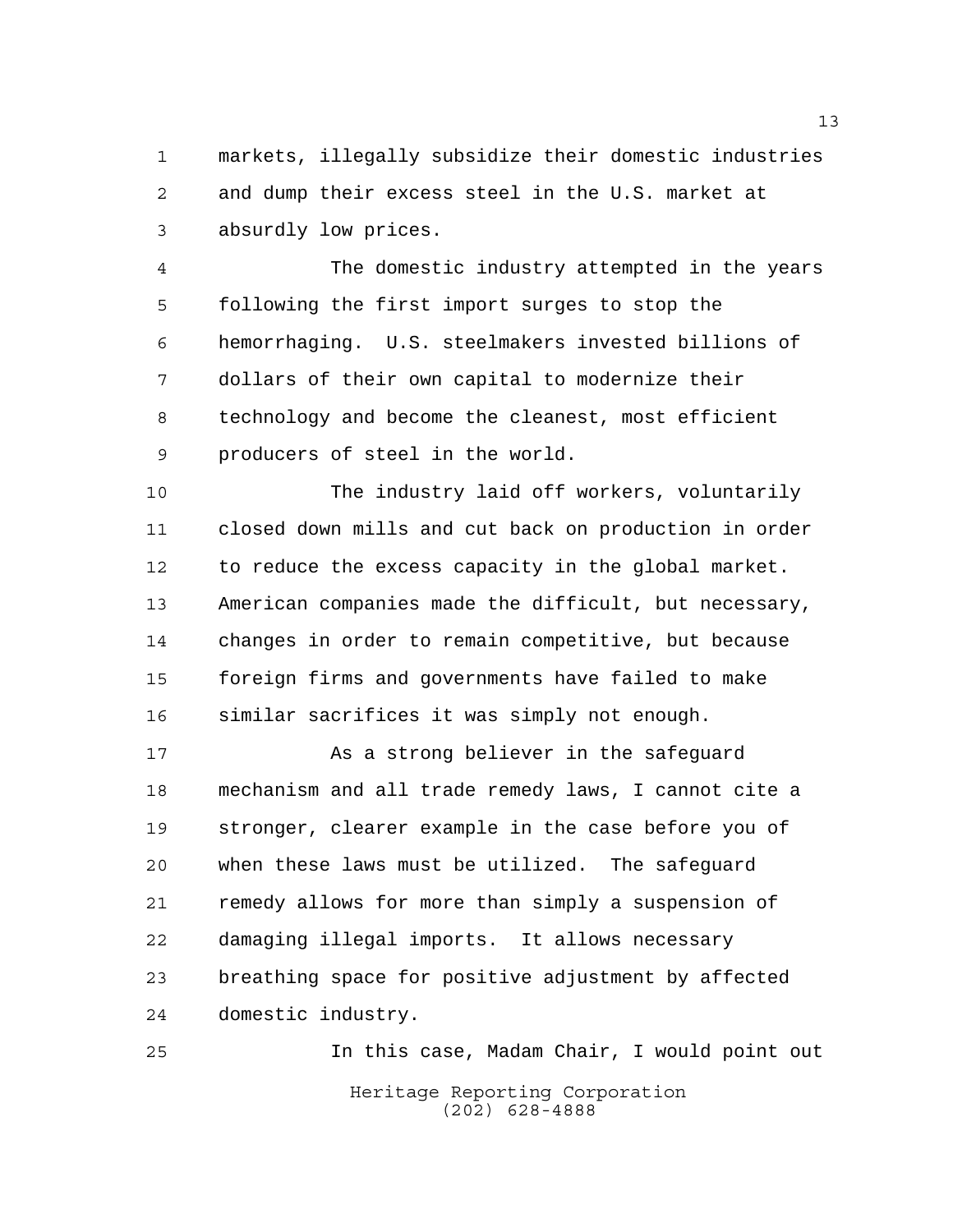to the Commission that this safeguard action has already prompted more than just a positive adjustment for the domestic industry. It has initiated a dialogue on a global level to root out the underlying factors which led to the import surges, which in turn necessitated this action.

 Additionally, the domestic steel industry is undergoing the most radical transformation of its kind in decades. This transformation is not over. Rather, it is still very much ongoing. With the stability that this safeguard has afforded, consolidation and rationalization are underway, inefficient capacity is going off line, and the industry has once again gained access to capital.

 Of course, all of these changes have occurred with minimal disruption to steel consumers and in the face of the largest manufacturing crisis in recent memory. All of these steps toward completing a positive adjustment will be in jeopardy without the continued stability provided through this steel safeguard.

 Unless this safeguard continues for a full three years as originally recommended by this Commission, the progress made by the domestic industry will be cut off at the knees. This will not only

> Heritage Reporting Corporation (202) 628-4888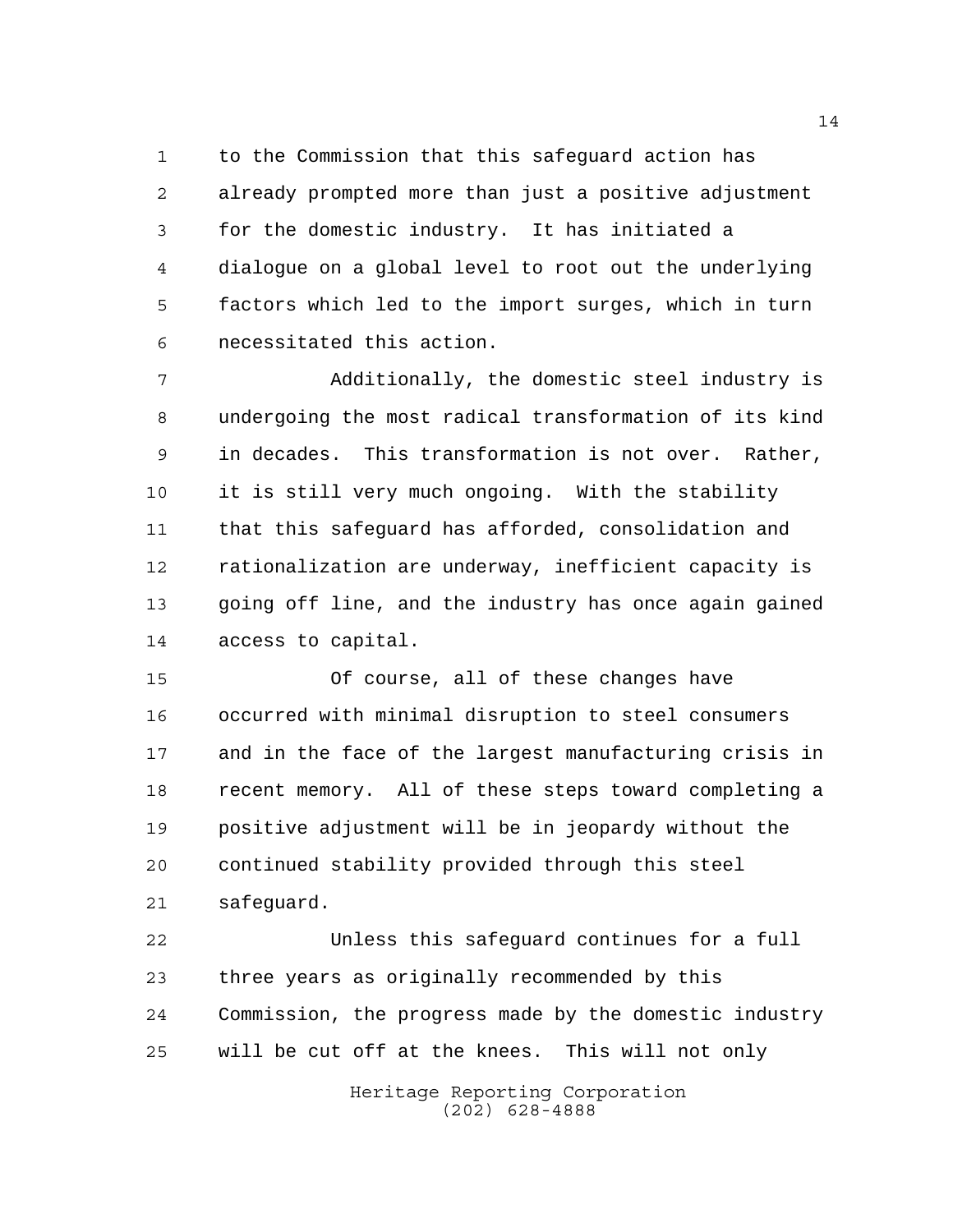jeopardize all that has been accomplished thus far,

 but will send the final blow to a strategic industry at its most vulnerable time when it is negotiating in good faith within the law and, more to the point, when it is halfway through that effort.

 I would say in addition to this that as you are focusing today on pipe and tube, and several of the largest domestic pipe and tube producers are within my district. I particularly want to emphasize to you today that since this part of the industry received, as the last speaker noted, somewhat significantly less relief than other steel production lines, it is particularly critical that those particular remedies aimed at pipe and tube be left in place for the full three years.

 I appreciate the opportunity to appear before you again toady, and I want to thank you and the Commission staff for the diligent and thorough evaluation that you have provided. I look forward to your completed report.

 CHAIRMAN OKUN: Thank you very much, Congressman, for your testimony. Your written testimony will also be included in our record. There being no questions from my colleagues,

I want to thank you again.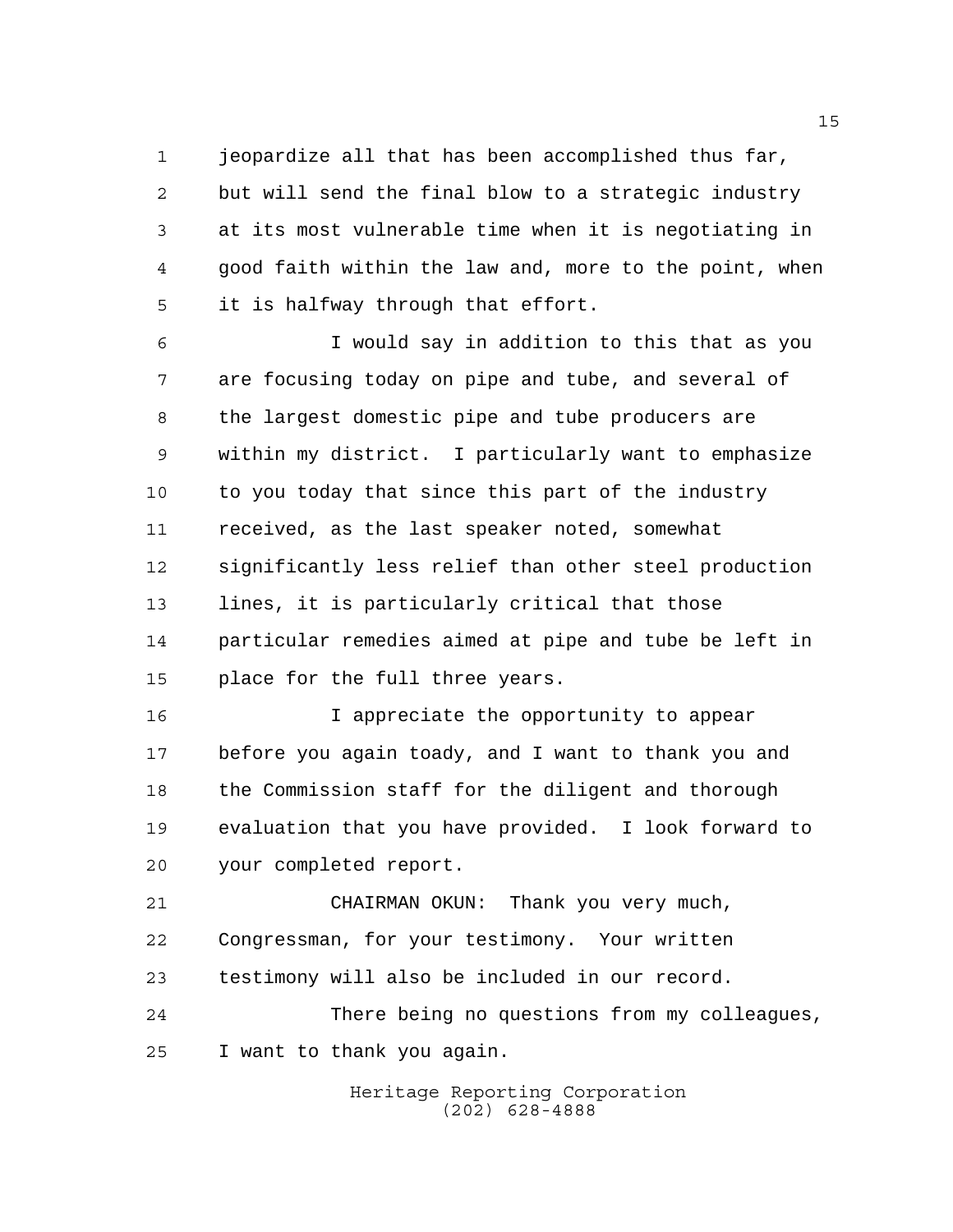MR. ENGLISH: Thank you very much. MS. ABBOTT: Madam Chairman, at this time we have no further congressional witnesses. CHAIRMAN OKUN: Very well. Let us begin our opening remarks. MS. ABBOTT: Opening remarks on behalf of the domestic producers will be made by Roger B. Schagrin, Schagrin Associates. CHAIRMAN OKUN: Good morning, Mr. Schagrin. MR. SCHAGRIN: Good morning again. I should know how to operate the microphones around here. I can't see anymore. That's the problem. Good morning. My name is Roger Schagrin. I'm representing the CPTI 201 Coalition. That coalition is an ad hoc group of the Committee on Pipe and Tube Imports, and the members of that coalition represent the vast majority of U.S. production of welded pipe and tube other than OCTG. We are not going to spend time during this hearing rearguing the Commission's injury or threat of injury decisions in the original investigation. We are not going to reargue the alternative remedies that the Commission suggested to the President. No, instead we are going to focus on the provisions of the Section 204 investigation that you have undertaken.

Heritage Reporting Corporation (202) 628-4888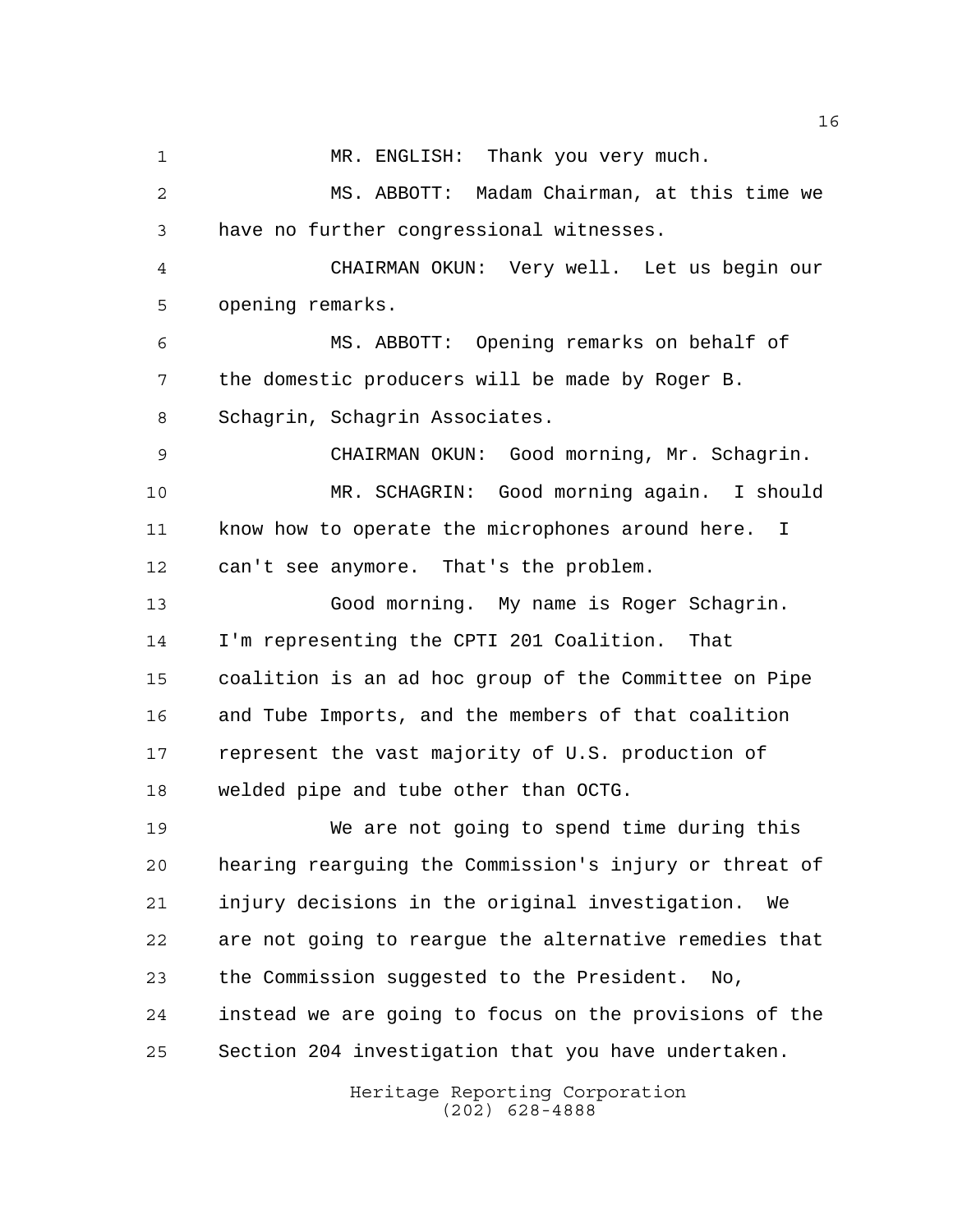Our focus will be on the industry's adjustment efforts. We will also discuss the impact of the remedy and the need for the remedy to continue until its full term. Finally, we will by necessity focus on the importance of the flat-rolled remedy as it relates to the future long-term health of the U.S. pipe and tube industry.

 There can be no question that the industry producing welded pipe and tube other than OCTG did poorly during the first year of 201 relief. This is not what we expect from 201 relief. In the Line Pipe 204 investigation, this Commission determined that the industry experienced a nearly \$50 per ton positive swing in operating profits in the first year of relief. That's more like what we expect from 201 relief.

**However, the U.S. welded pipe and tube**  industry saw a 38 percent decline in operating profits in the first year of relief. Domestic shipments are down. Productivity is down. As you will hear from industry witnesses, this industry is feeling pretty unhealthy. In spite of this, capital expenditures, which are the broadest measure of adjustment efforts for an industry, increased by 38 percent during the first year of relief.

> Heritage Reporting Corporation (202) 628-4888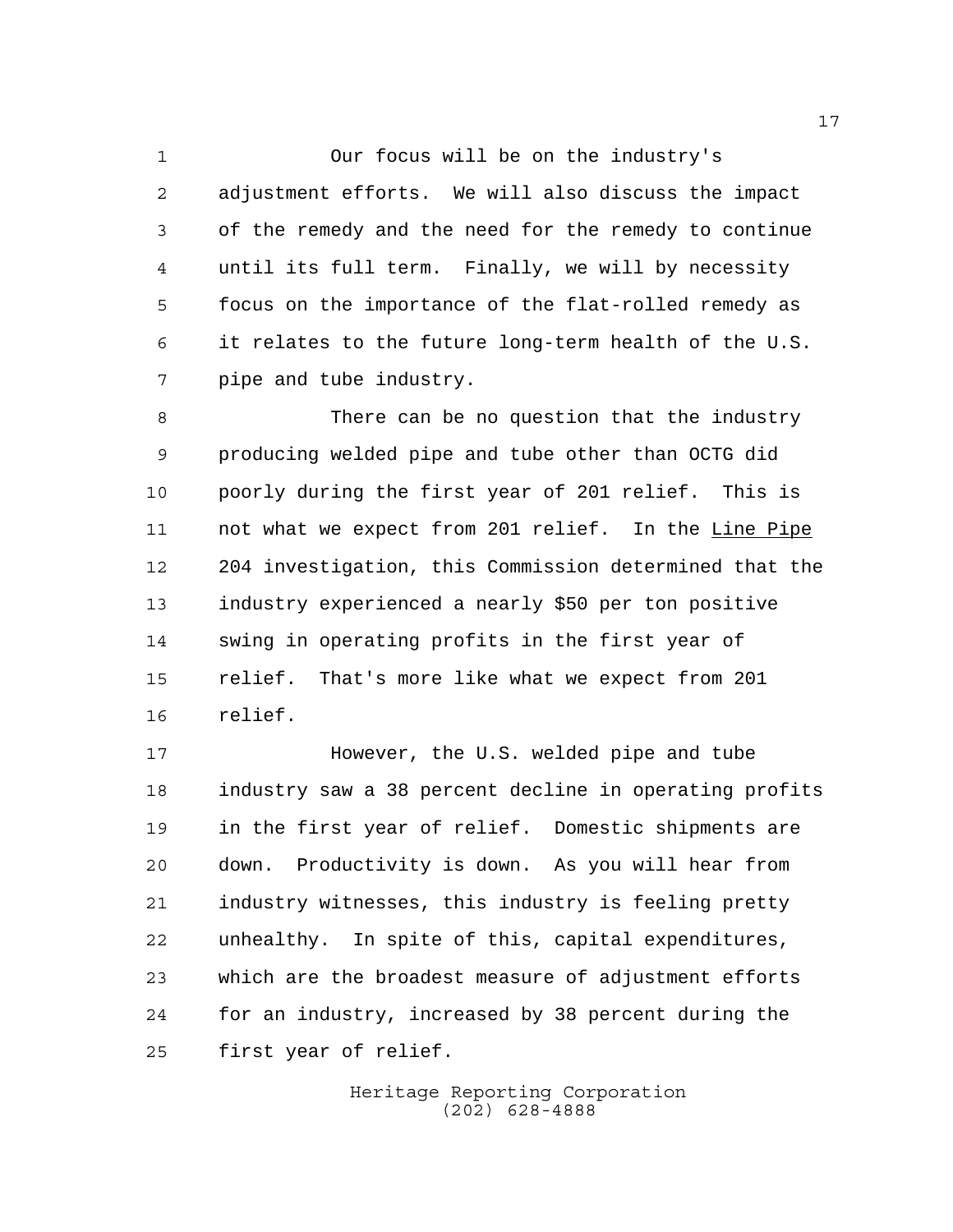Why has the pipe and tube industry performed so poorly during the first year of 201 relief? First, to use a somewhat technical term used in the pipe and tube industry, demand stinks. Second, imports from Korea, which averaged less than 33,000 tons per month in the first 10 months of 2001, surged to 220,000 or 55,000 tons per month in the four months between this Commission's injury determination and the President's remedy decision or between November 2001 and February 2002.

 We would like to take this opportunity to personally and publicly thank the Korean pipe and tube industry for helping to ruin the first year of relief for the domestic industry by landing such massive quantities of inventories into the U.S. market prior 16 to the beginning of relief.

 Third, we have had surging imports from uncovered countries who were excluded from the relief. In particular, imports from India and Turkey have more than quintupled from the levels of 1998 through 2000, and in the first five months of 2003 they have been averaging 26,000 tons per month. They have accounted for 14 percent of U.S. imports thus far in 2003. In comparison, in the 1996-1997 base period used by the Administration for excluding developing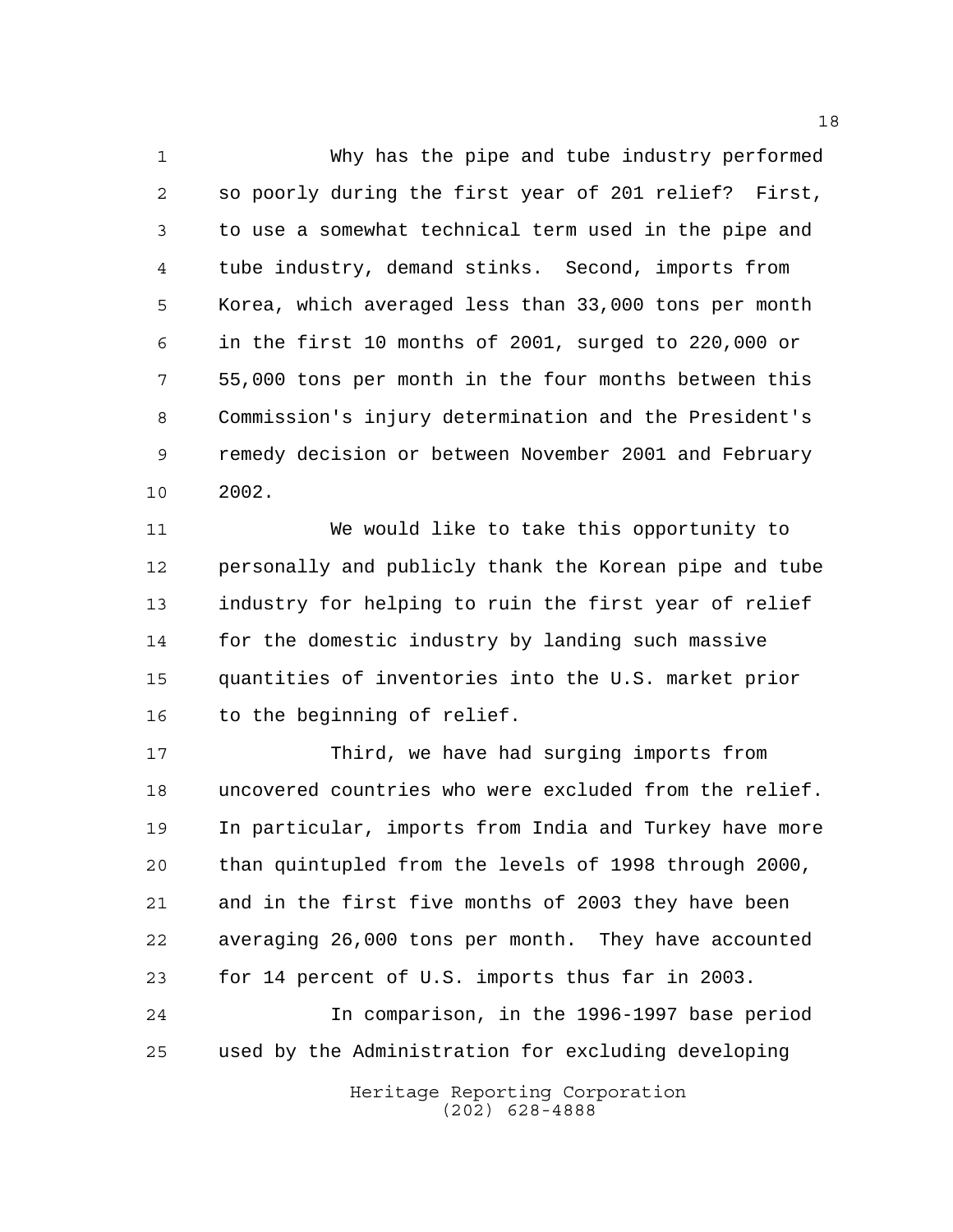countries, these imports were approximately 5,000 tons a month, and they accounted for 2.5 percent of U.S. imports.

 Why has the White House allowed so much of the benefits from 201 relief to be shifted from the U.S. industry to the industries in Turkey and India and done nothing about it? Your record clearly shows that these increased imports are undermining the relief to the industry.

 To be honest, we don't have an answer to that question. We would have to ask the foreign policy professionals at the White House why the President's March 2002 directive to apply the duties to increased imports from developing countries which undermined relief has not in fact been applied as prescribed by the President.

 However, what is clear from any rational economic analysis such as that performed by Dr. Blecker and that which will certainly be performed by the ITC Office of Economics is that this industry, given its current circumstances of weak demand, is better off with 201 relief in place than it would be without it.

Heritage Reporting Corporation (202) 628-4888 As you can see from the questionnaire responses and will hear from witnesses representing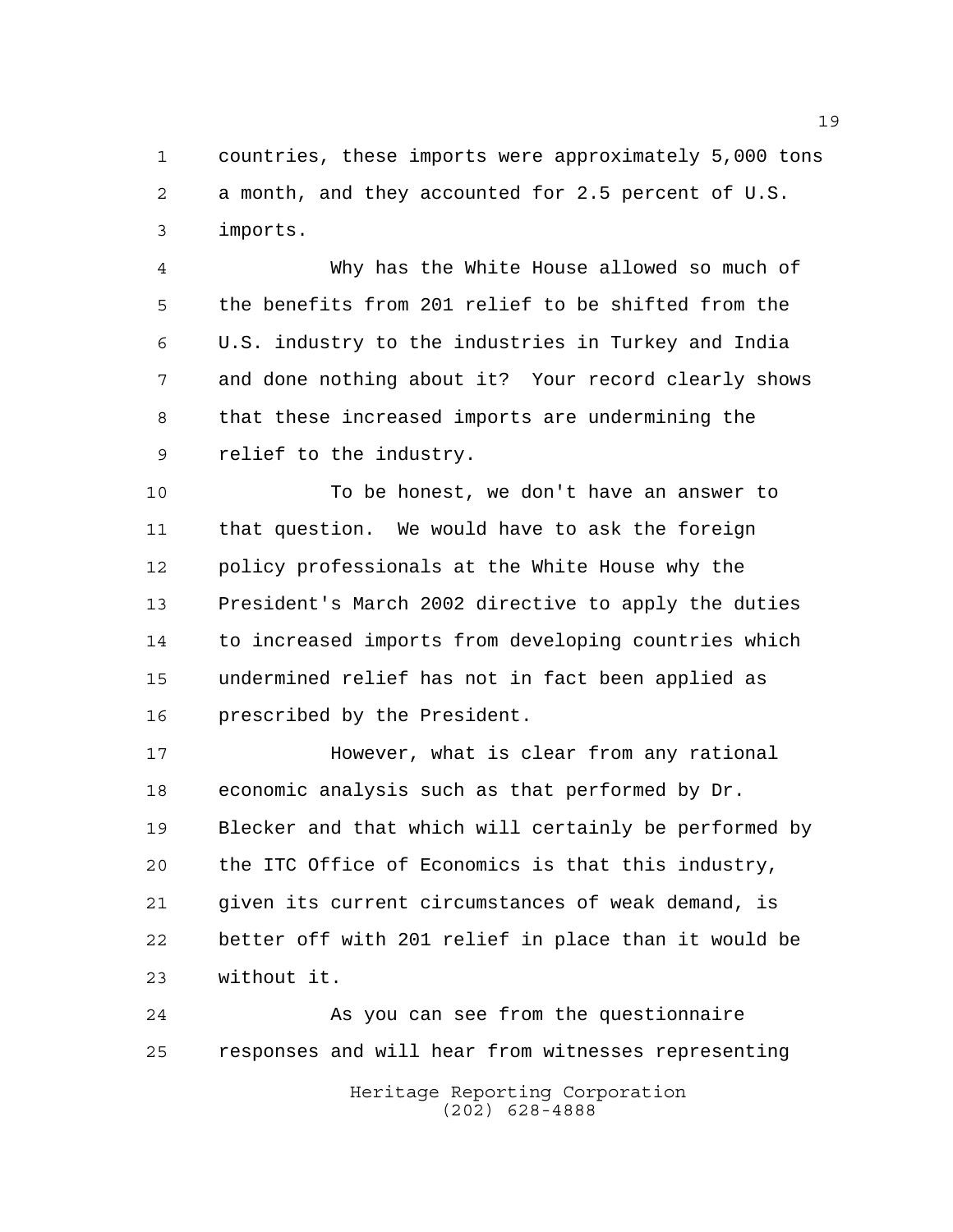many of the largest producers in this industry today, as well as the union, the pipe and tube industry has made significant adjustment efforts and will continue to implement its adjustment plan through the end of the period of relief.

Thank you very much.

CHAIRMAN OKUN: Thank you.

 MS. ABBOTT: Opening remarks on behalf of the Respondents will be made by Julie C. Mendoza, Kaye Scholer.

 CHAIRMAN OKUN: Good morning, Ms. Mendoza. MS. MENDOZA: Good morning. Good morning to all the members of the Commission. My name is Julie Mendoza, for the record, with Kaye Scholer appearing on behalf of the Korean Respondents.

16 As you listen to the testimony of the U.S. industry today, it's important to keep in mind the Commission's original threat determination in this case and to actual data collected in this interim review. You will recall that a majority of the Commission and all the current members of the Commission found only a threat of injury, principally due to the industry downturns in the first six months of 2001.

Heritage Reporting Corporation (202) 628-4888 The Commission recommended a TRQ at year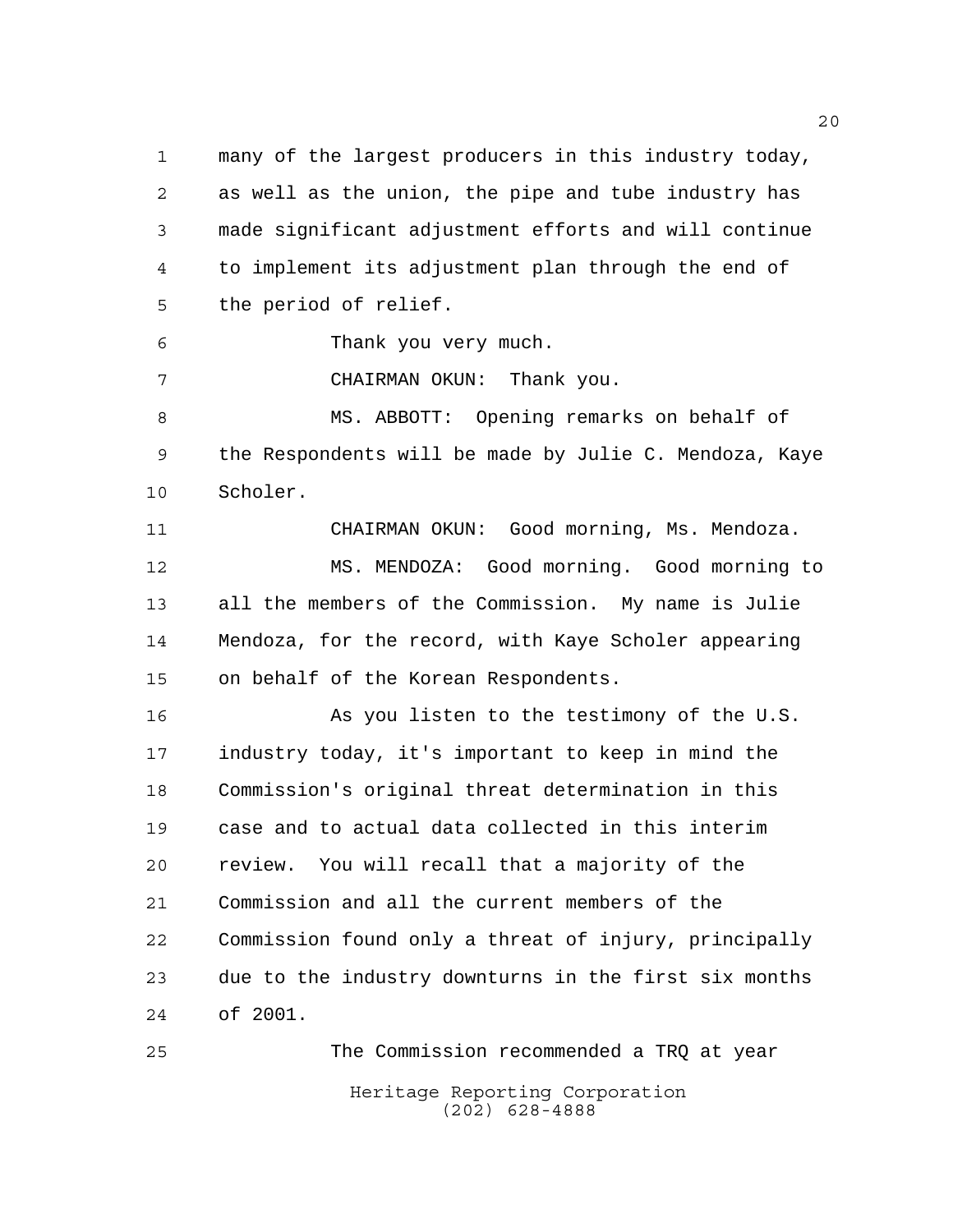2000 import levels to prevent any further

 deterioration of the industry, but it's now clear that there are changed circumstances; that the apparent industry-wide downturn which appeared and looked dramatic in the first six months of 2001 was nothing of the sort.

 On the current record, we can now see that the U.S. industry profits actually recovered prior to the imposition of safeguard relief. Although the actual figures are confidential, it can be said that imports recovered significantly through the rest of 2001 and through to March of 2002.

 The strengths of those profits in the period before the safeguard measures were imposed is particularly noteworthy when you compare those profits to the profits in the year 2000 in the original investigation.

 Whether that recovery after the first six months of 2001 was due to an overall recovery of the industry profits in the remainder of 2001 or the result of consolidations and bankruptcies of certain uncompetitive outliers, the facts remain. At the time the safeguard measure was imposed, the industry was doing remarkably well in the middle of an economic downturn.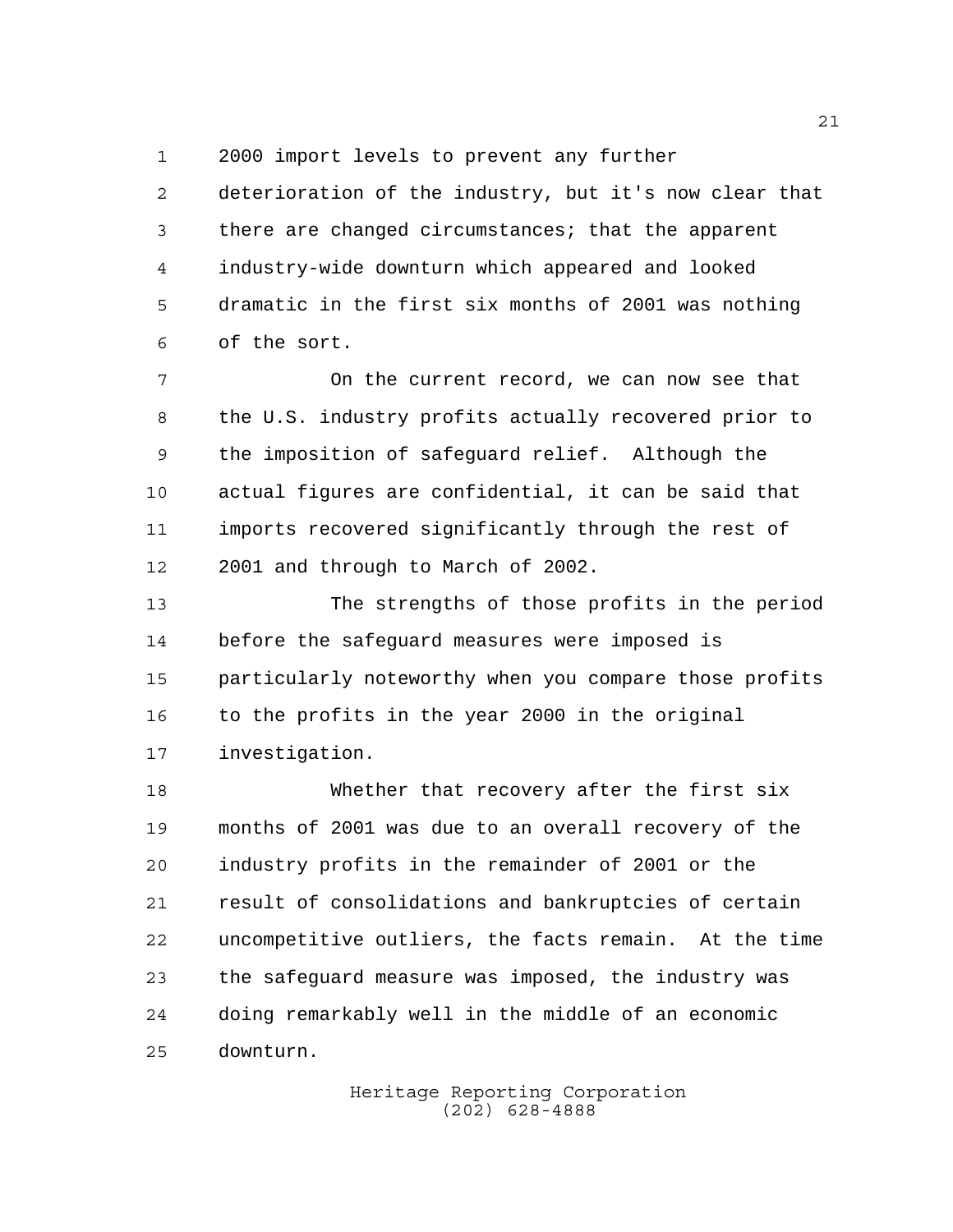With the benefit of hindsight, it's apparent that the industry was actually stronger and not facing any imminent injury when the safeguard measure was implemented. That's a changed circumstance apparent from the current record.

 Mr. Schagrin is, therefore, incorrect when he maintains that: "Given how low these profits margins were, it is likely that losses would have been sustained had 201 relief not been implemented." In fact, profit levels remained healthy before the measures and presumably would have remained so if no measures had been imposed at all.

 This kind of changed circumstance, as we said, is very relevant to the Commission's monitoring efforts in this investigation. Despite Mr. Schagrin's studious attempts to stay as far away as possible from the staff report and the U.S. industries' questionnaire responses, both confirm that safeguard relief on pipe and tube has had little positive effect on U.S. producers' production, sales or capacity utilization. While Mr. Schagrin would like to attribute

 this in part to the effect of uncontrolled suppliers, the facts don't support that. Total imports are currently below the level of 2000, the reduction in

> Heritage Reporting Corporation (202) 628-4888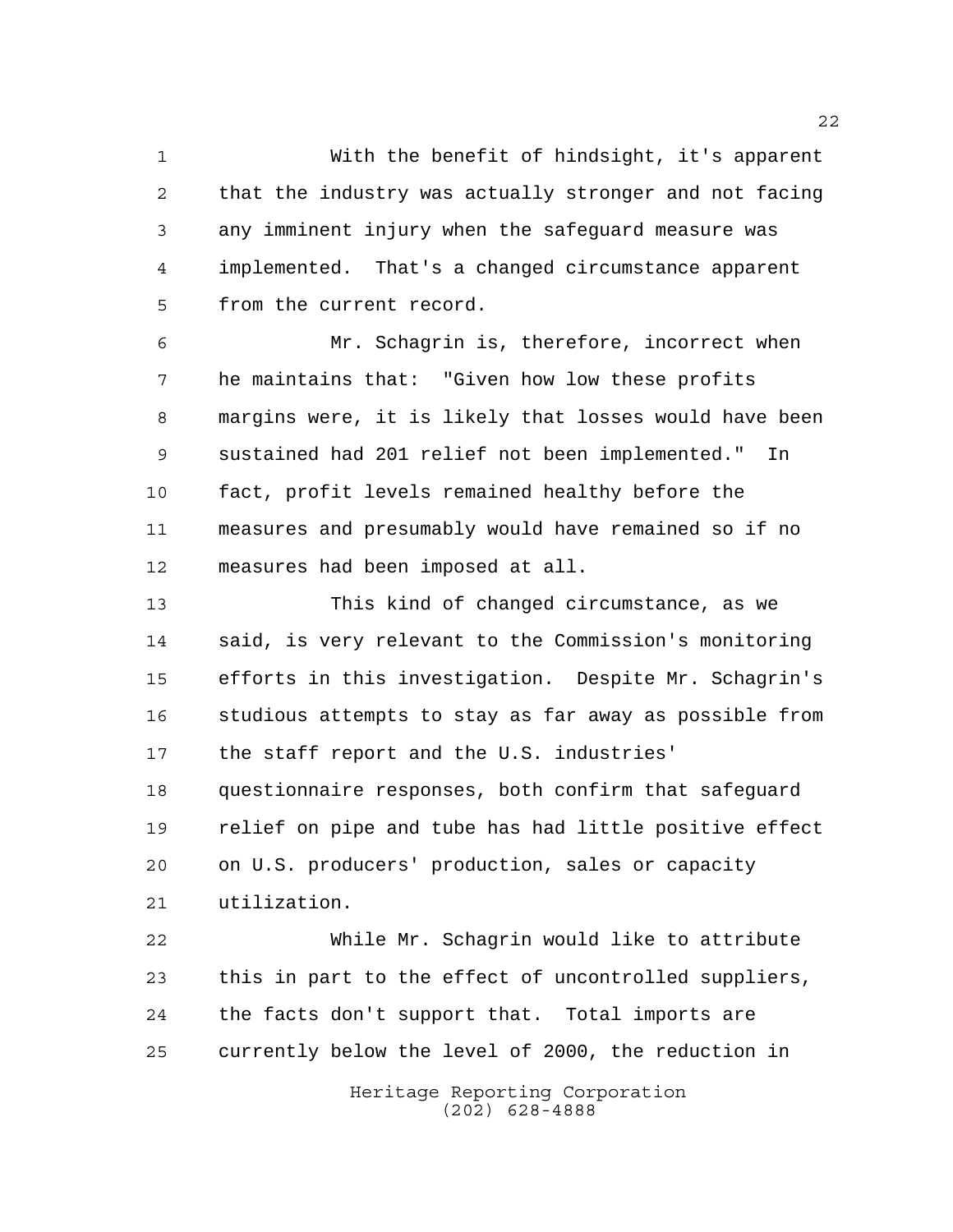imports sought by the Commission in its original remedy recommendation, yet the industry's current profit levels speak for themselves. If imports had caused the industry declines, why didn't import reductions improve the industry's condition?

 It's clear that other factors are determining the health of this industry. Reductions in domestic flat-rolled capacity and flat-rolled imports have driven up cost for domestic producers. Since demand is also depressed, U.S. producers are simply limited in the price increases they can obtain. We saw that over and over again in the questionnaires.

 Therefore, either raw material prices have to drop, which they are already doing, or the economy has to recover so that prices can be increased. In this regard, it should be noted that the cost/price squeeze referred to by Petitioners appears to have disappeared with the reentry of LTV and Trico hot-rolled capacity.

 Regardless, fluctuations of industry profits due to changing raw material prices have nothing to do with pipe imports. We would also note you should look carefully at other costs besides raw material costs to see what effects those had on the profits of this industry during this period as well.

> Heritage Reporting Corporation (202) 628-4888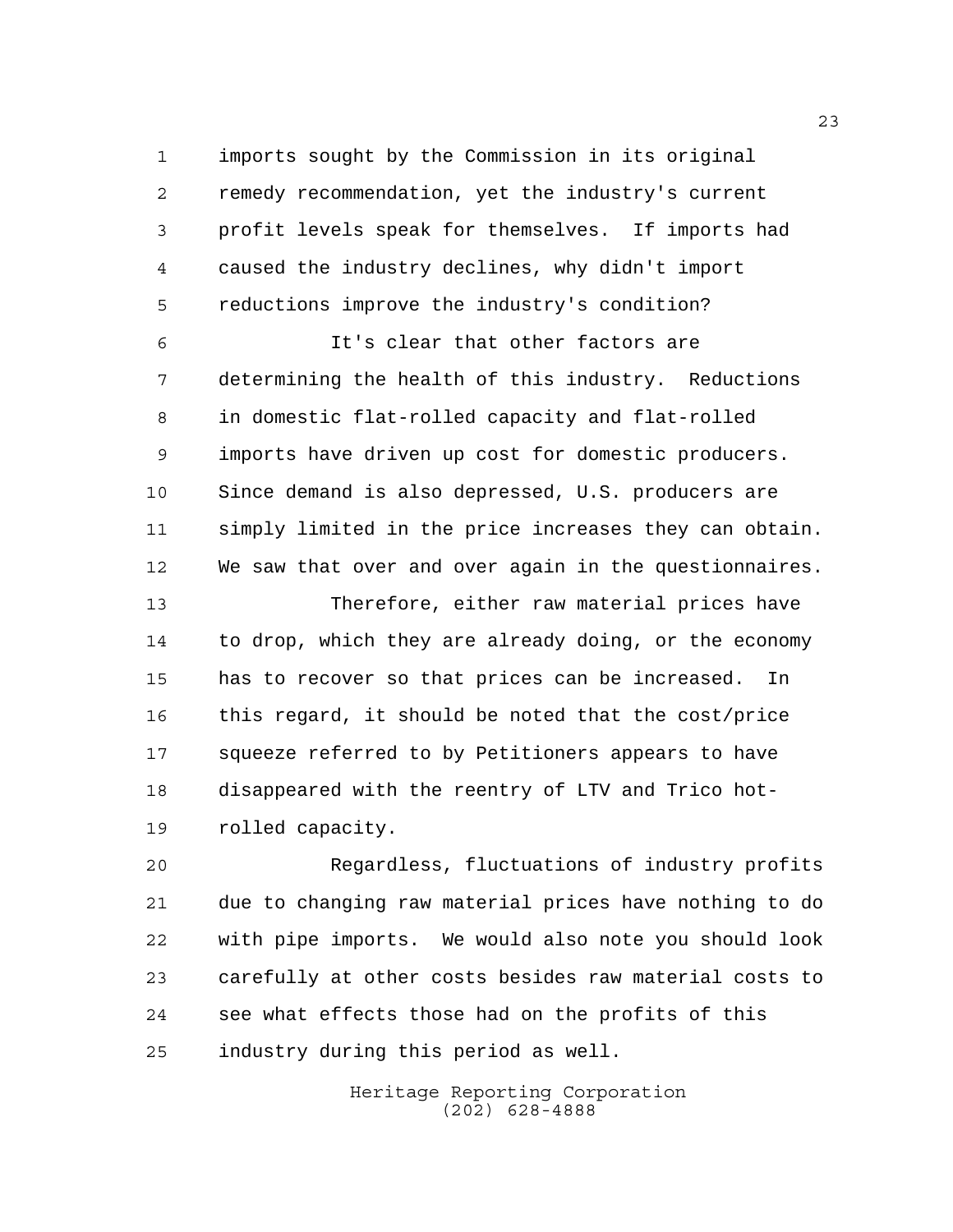Mr. Schagrin would like to rely on an economic analysis to prove that safeguard measures have had some beneficial effects on the industry. That's understandable because there are none apparent in this record. However, whatever positive effects can be postulated through economic theory, the fact remains that U.S. producers confirm over and over that their customers will not accept further price increases. That's the reason that safeguard measures aren't going to increase prices either.

 We are not saying that this industry does not face obstacles due to declining consumption and increasing raw materials, not to mention excess capacity, but the continuation of safeguard relief cannot be justified on that basis. The continuation of import relief cannot be justified on the basis of injury from other factors any more than the original finding of injury could be based on injury caused by these other factors.

 One final word about adjustment. If Mr. Schagrin is correct, if there had been very significant capacity reductions in the U.S. industry and capacity rationalizations and that capacity is not brought back on line, then the industry is much better positioned to take advantage of any upturn in the

> Heritage Reporting Corporation (202) 628-4888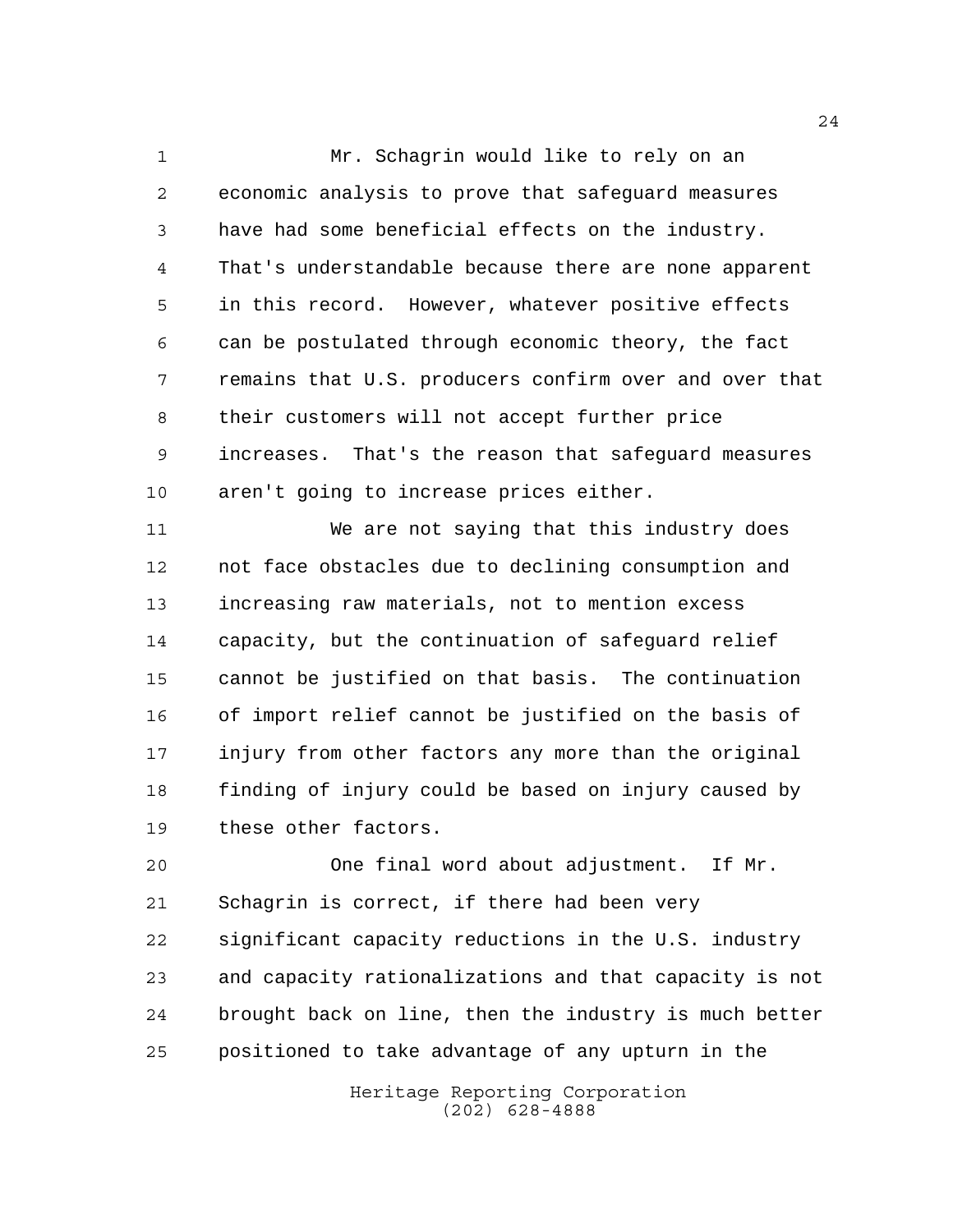economy. With significantly less excess capacity, they can pass on price increases in an improving market.

 Moreover, if the downsizing of the industry also accounts for the discrepancy in the industry profitability between the original record and this record in the period prior to safeguard relief, that suggests that there are some very significant changed circumstances that should be brought to the attention of the President.

```
11 Thank you.
```
 CHAIRMAN OKUN: Madam Secretary, I understand we have another congressional witness before we turn to our first panel.

 MS. ABBOTT: That is correct, Madam Chairman. The Honorable Mark Pryor, United States Senator, State of Arkansas.

18 CHAIRMAN OKUN: Good morning.

 SEN. PRYOR: Thank you for squeezing me in today. I know that you all are very busy and you have a huge schedule. I have a written statement I'd like to submit for the record.

CHAIRMAN OKUN: Without objection.

 SEN. PRYOR: Also, I just wanted to come in and say how important this issue is for the people of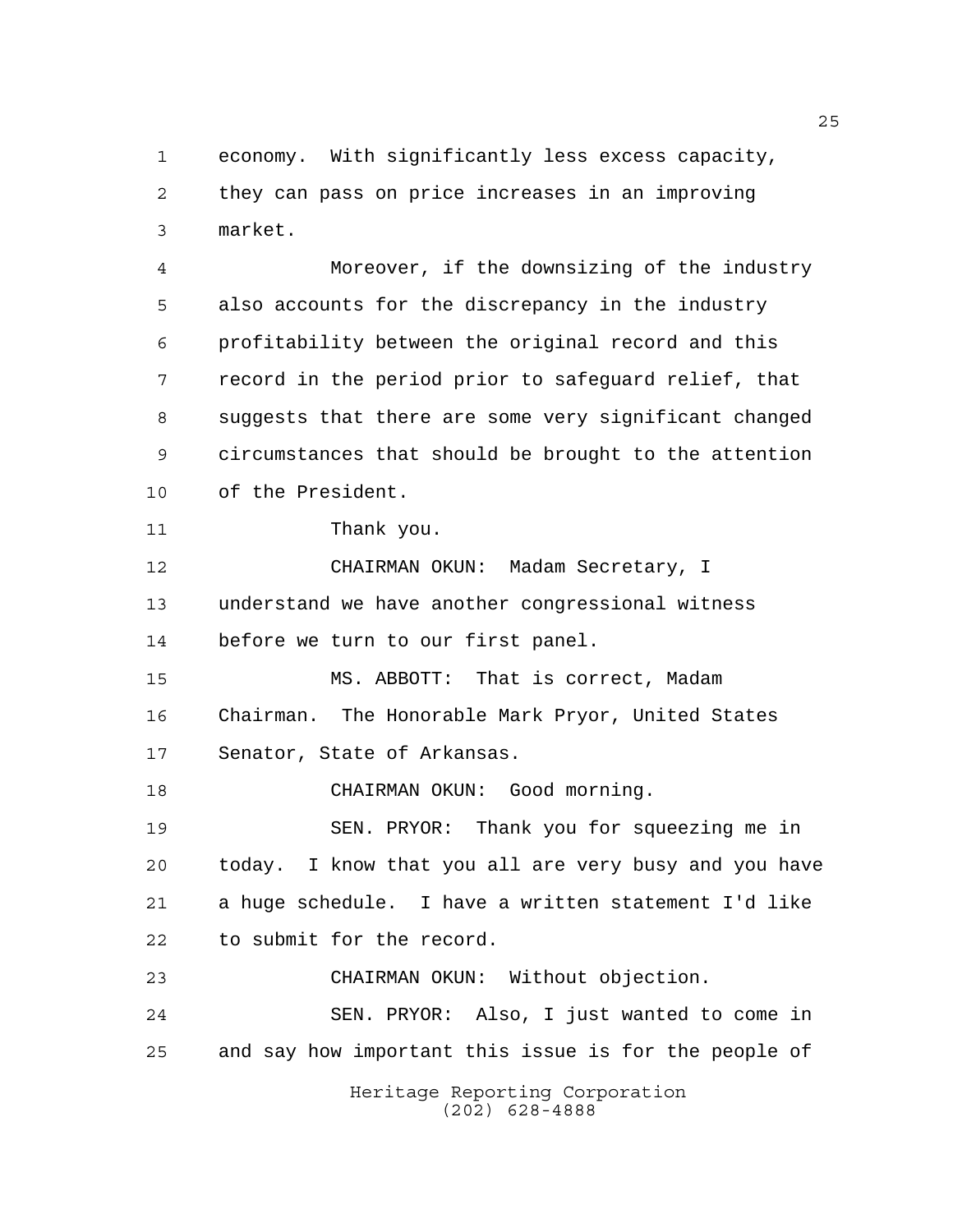my state. Many people don't realize this, but Arkansas now is one of the largest producers of steel in the country.

 The heart of that industry in my state is in this little county called Mississippi County. A few years ago there was an air base there that shut down, the Aker Air Force Base. Really this steel industry has been critical for that county to come back and rebound. The quality of life there, the schools, et cetera, are so dependent on our domestic steel production, the subject of this hearing today.

 In fact, university researchers have looked at our steel industry in Arkansas, and they've determined that for each one job that's created by the steel industry directly that there are eight additional jobs that are created, so this really has a ripple effect not just for the people who work in these plants and in these places, but for all of these communities and really for the whole state.

 I know that's true nationally as well. There are a lot of statistics and numbers about how important it is that we have a healthy and vibrant steel industry in the state for a lot of different reasons, whether it's national security or just general economic reasons, et cetera, et cetera.

> Heritage Reporting Corporation (202) 628-4888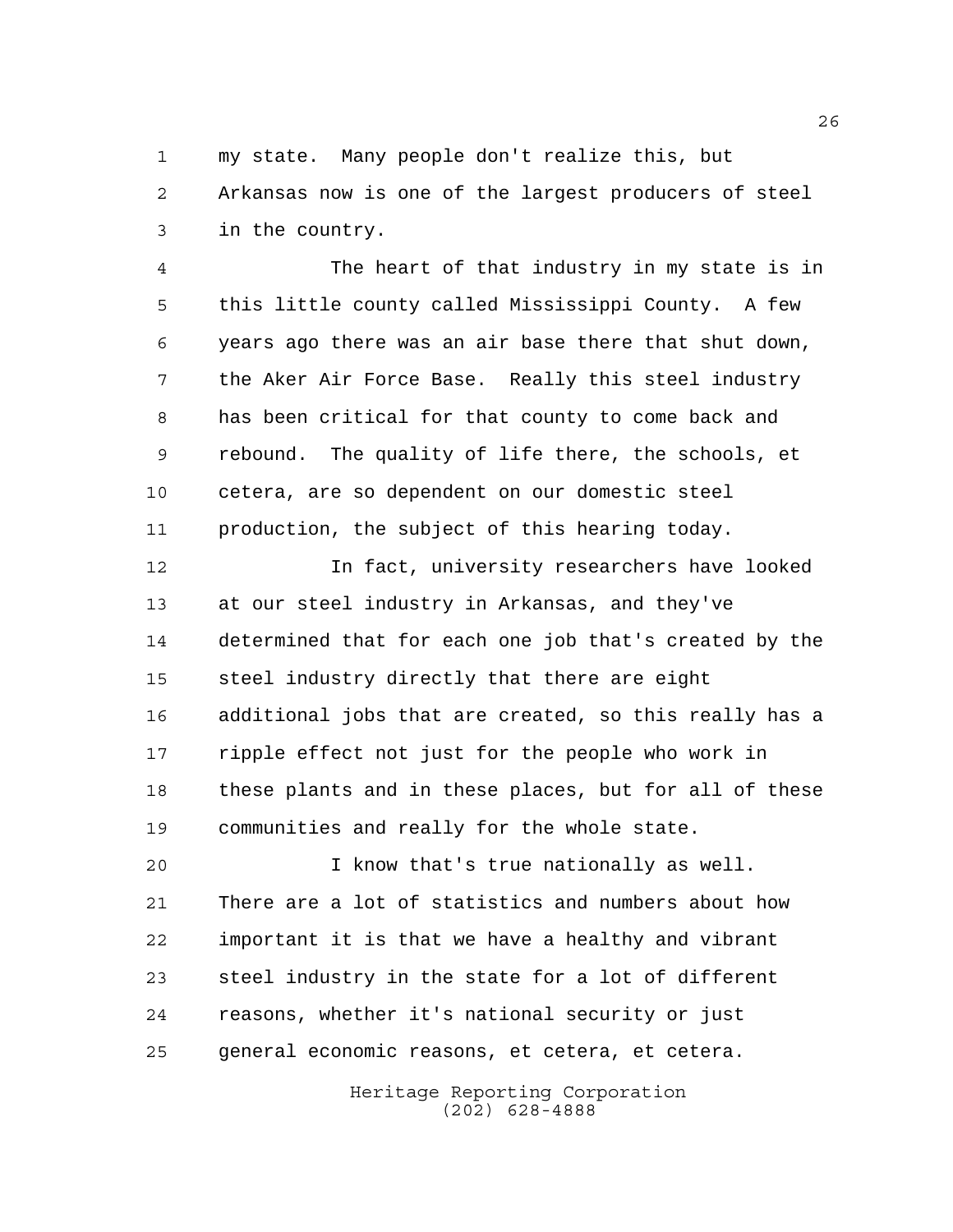Heritage Reporting Corporation (202) 628-4888 1 I just want to thank you all for taking up this very serious matter. It is something that's important at a lot of different levels and in a lot of different ways around the country. I know that you have your hands full trying to wade through all the testimony and all the facts and all the factors, but I just wanted to come in and say that it is important to my state that we make sure that things are on the up and up and that trade is done the right way and that there's no illegalities and nothing improper that's done out there internationally. Thank you for your time. I'm going to get out of your way to allow you to get back to your hearing. Thank you. CHAIRMAN OKUN: Thank you, Senator, for appearing here today and also for your written testimony. 18 SEN. PRYOR: Thank you. CHAIRMAN OKUN: We appreciate that very much. SEN. PRYOR: Thank you. CHAIRMAN OKUN: Madam Secretary, will you please announce the first panel? MS. ABBOTT: The first panel representing the domestic producers should come forward. All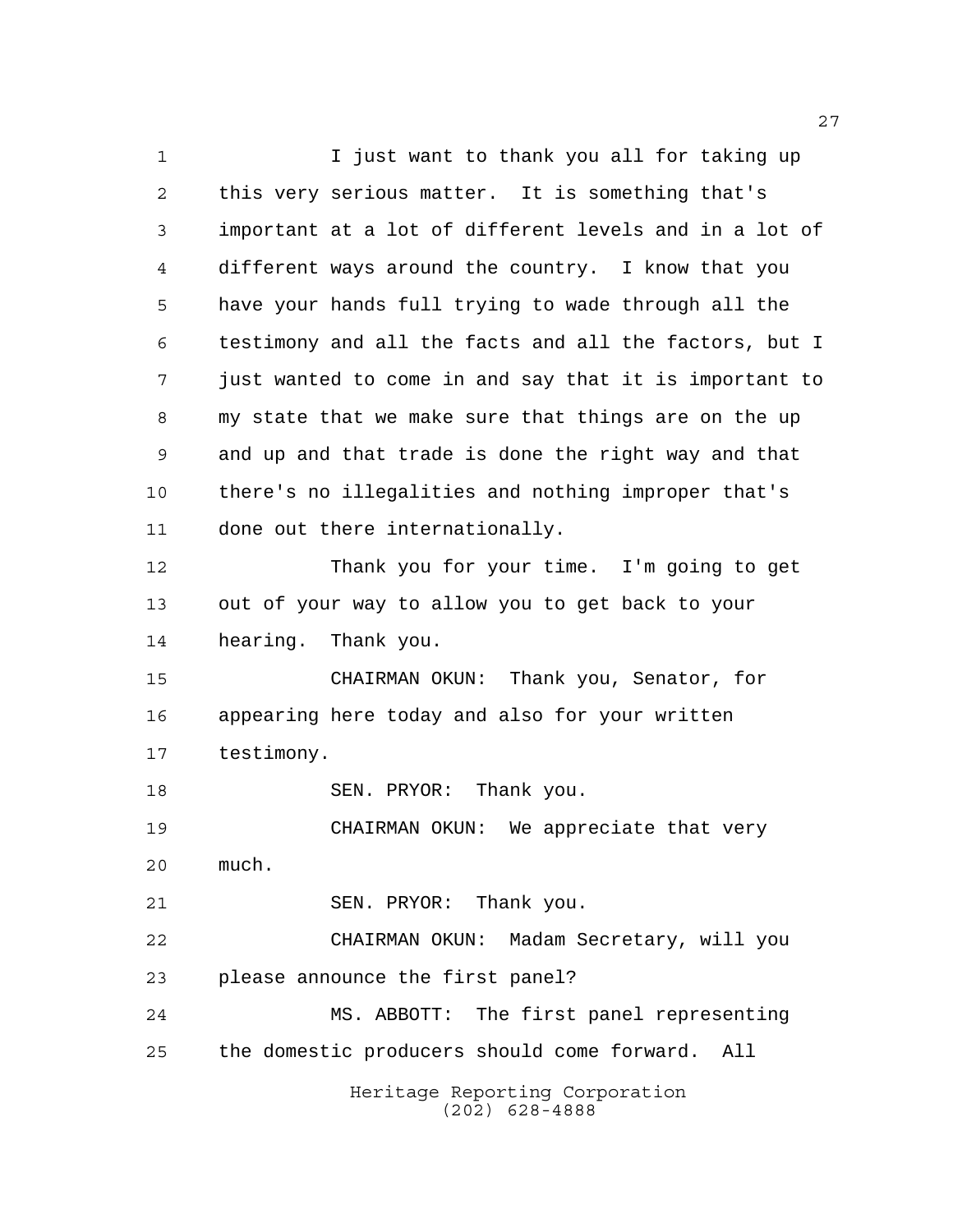witnesses have been sworn.

(Witnesses sworn.)

 CHAIRMAN OKUN: All right. It appears that we have almost everyone seated here. I see Mr. Gerard coming up here. We'll let you get seated and begin when you're ready.

 MR. SCHAGRIN: Good morning again, Chairman Okun, members of the Commission. This is Roger Schagrin.

 Before introducing our witnesses, I would like to spend a couple minutes now responding to some of the arguments advanced by the Korean pipe and tube industry in their brief since they are the only pipe 14 and tube industry to appear here today.

 As you could tell from Ms. Mendoza's opening statement, their view of what the Commission is supposed to be doing in this 204 investigation and our view are diametrically opposed. We are just not going to spend all of our time revisiting your original threat of injury determination and any allegations that through different factual periods now you should do something in the way of alchemy with different numbers and somehow tell the President that you were wrong two years ago. We're going to keep focusing on what the 204 is about.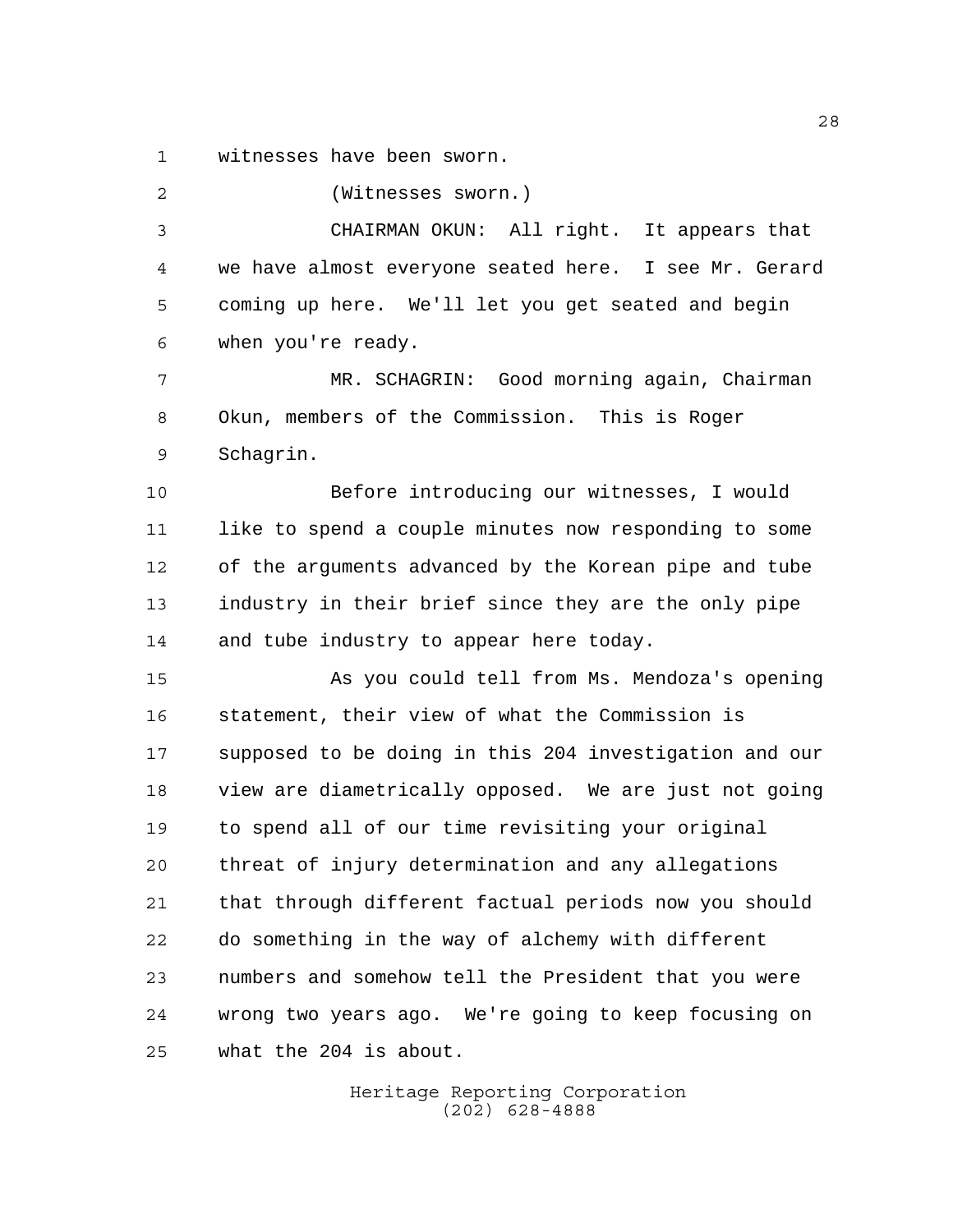1 It is, however, very thoughtful of the Korean pipe and tube industry after 20 years of battling the U.S. industry in trade litigation to tell our government that the best thing for the U.S. pipe and tube industry -- not the Korean industry, but really in their brief and their arguments to you today. They want you to submit a report to the President that tells the President that the best thing for the U.S. pipe and tube industry is to end 201 relief. As the old saying goes, with friends like that who needs enemies?

 It does seem that the Korean arguments are somewhat self-serving. Unfortunately for everyone, most of all the Koreans, Korea is now in a recession again for the first time since the Asian crisis. They have experienced negative GDP growth in both the first and second quarters of 2003.

18 As is always the case with the Korean industry, I am sure they are eager to utilize their excess capacity to increase exports to the United States, given their own downturn in domestic demand. Since the 201 duties cost the Korean industry money, they would rather shift their excess capacity to the United States at lower cost.

Heritage Reporting Corporation (202) 628-4888 Second, it must be very nice for the Korean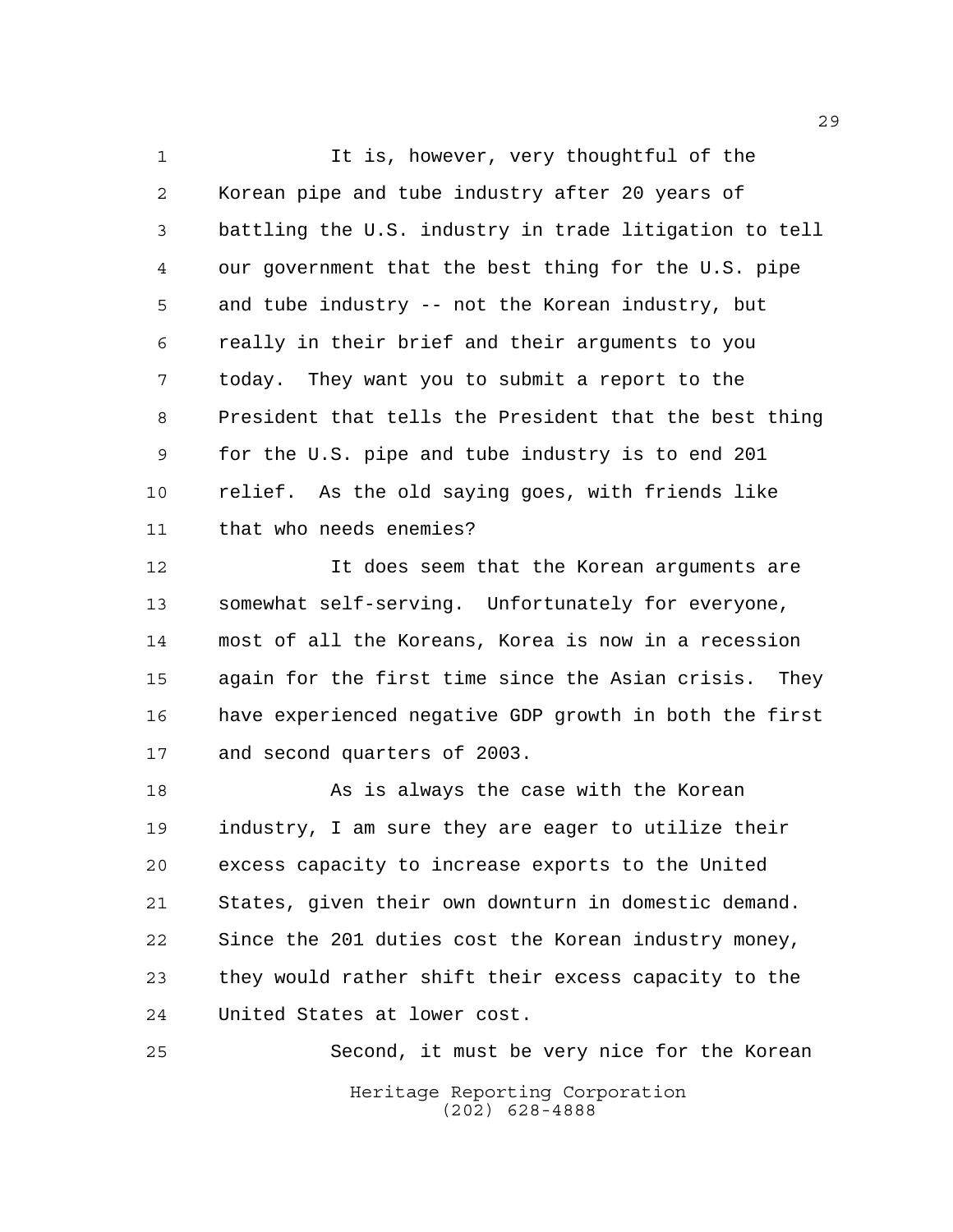pipe and tube industry not to have to have concerns about the well-being of their flat-rolled supply. They have Posco to rely upon. Posco is the third largest steel company in the world, and under Korean Government policies it has always sold hot-rolled sheet at prices lower than import prices to the Korean pipe and tube industry. These policies continue today.

 Even more troubling is the fact that under what is essentially a cumulation exemption that the Korean hot-rolled industry obtained in the 1993 hot- rolled cases for their annual sales of nearly 1,000,000 tons of hot-rolled sheet transferred to their U.S. subsidiary, USS Posco, Posco refuses to sell hot-rolled sheet to U.S. pipe and tube producers either at the very low prices it charges the Korean pipe and tube industry or at the even lower prices reported in Customs values for its transfers to USS Posco.

 Third, Korean Government policies continue to support overcapacity for flat-rolled steel in Korea. After Hanbo Steel, the poster child of the Asian financial crisis, was closed down in 1997, after an astounding \$7,000,000,000 of almost outright theft from Korean Government controlled banks, the Korean

> Heritage Reporting Corporation (202) 628-4888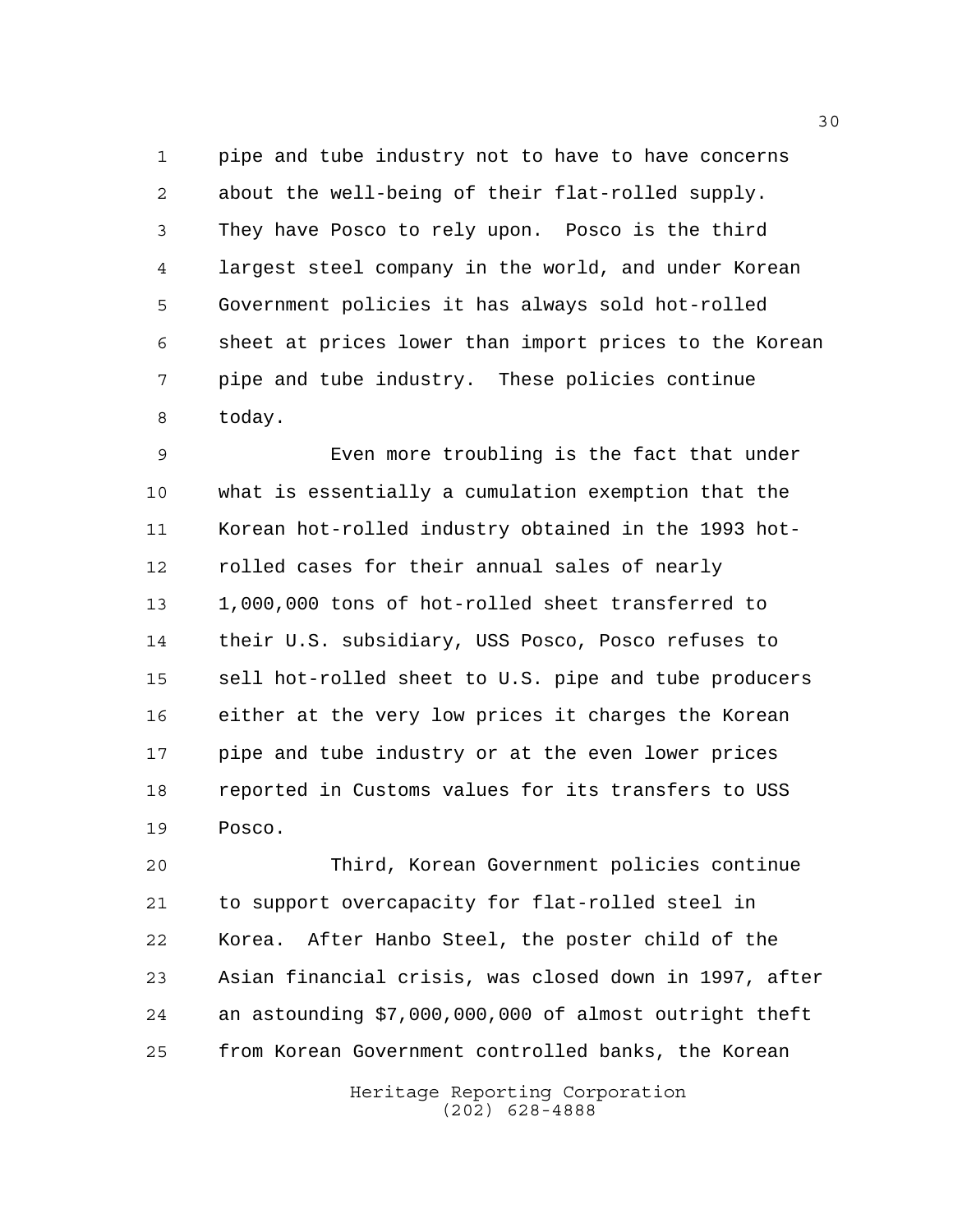Government refused to allow the sale of any of its equipment to steel producers in China, the United States or elsewhere.

 The company has recently been sold for an amazingly low \$370,000,000 to a Korean company that promises to restart its operations of 9,000,000 tons of capacity, including 7,000,000 tons of flat-rolled capacity.

 Contrast this to the recent sale of a Huntco cold-rolling mill from Arkansas and a former LTV 80-inch hot-roll mill from their Cleveland West facility to steel producers in China. Obviously our bankruptcy system and the Korean systems work differently.

 Add it all up, and I think you can understand why the Korean pipe and tube industry would have a very different view than the U.S. pipe and tube industry in the importance of 201 relief to the pipe and tube industry and of maintaining flat-rolled production facilities in the United States.

 Literally at the time of the original 201 investigation, the pipe and tube industry credibly believed that as much as half of the flat-rolled capacity of the United States would be permanently shut down. Since it could not source its steel from

> Heritage Reporting Corporation (202) 628-4888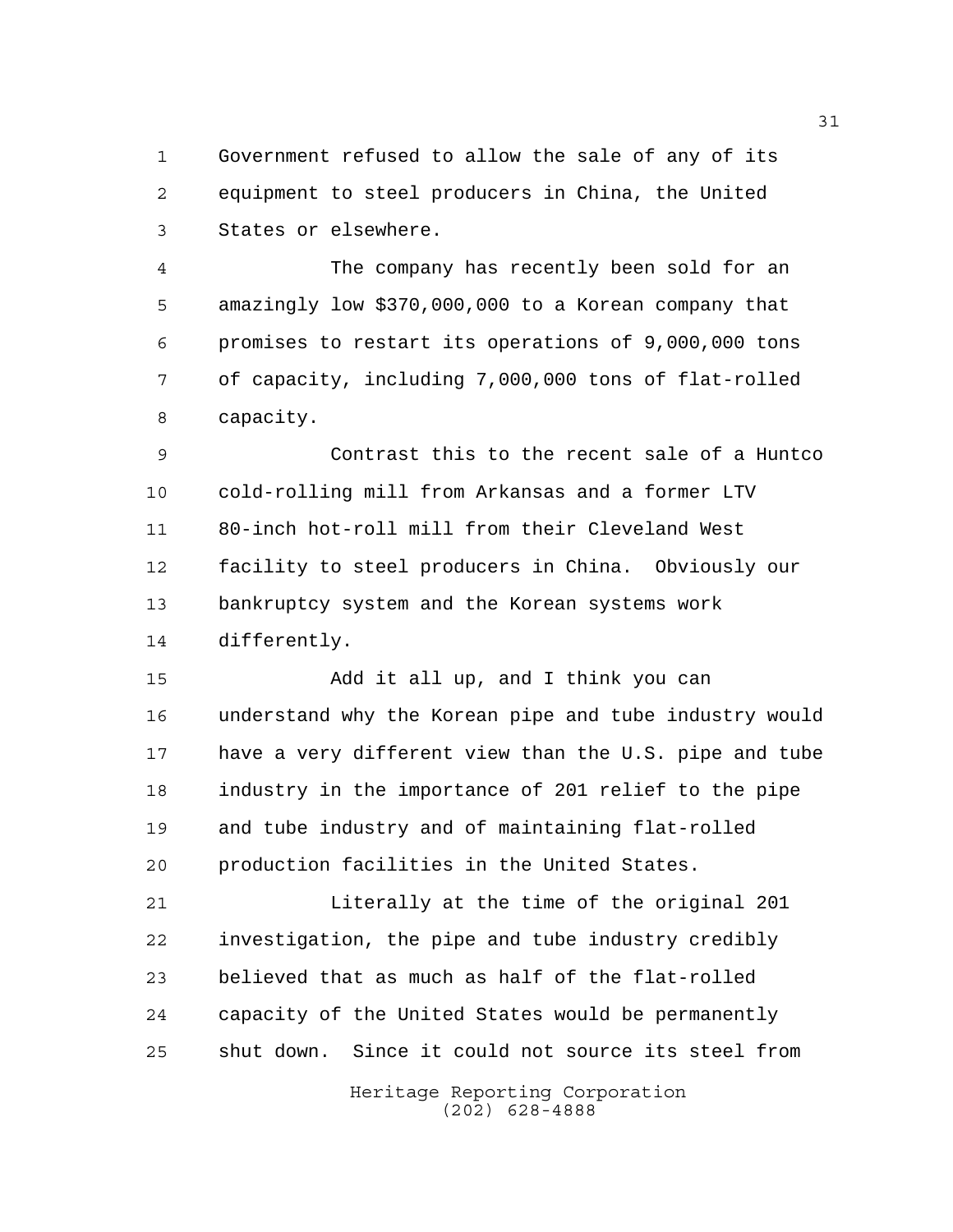Posco in Korea, the industry wisely supported and still supports relief that will enable the flat-rolled industry to rebound and be a quality, long-term, low- cost supplier of a raw material that accounts for roughly 70 percent of the production cost of the U.S. industry.

 I would like to invite Mr. Bussiere to present his testimony.

 MR. BUSSIERE: Good morning, Chairman Okun and members of the Commission. My name is Bob Bussiere, and I am General Manager of Fire Protection Products for Allied Tube & Conduit.

 Allied is one of the largest producers in the United States of welded pipe and tube. We have plants in Pennsylvania, Illinois, Indiana, Wisconsin, Arkansas and Arizona. Since its inception in 1957, Allied has been a technological innovator in efficient pipe production and has obtained numerous patents for the in-line galvanization of pipe.

 Before it became fashionable, we were already a leader in consolidation and rationalization in the pipe and tube industry. In the last 10 years, Allied purchased American Tube in Phoenix, Metalmatic in Wisconsin, Century Tube in Arkansas and Triangle Tube in West Virginia. We closed one American plant

> Heritage Reporting Corporation (202) 628-4888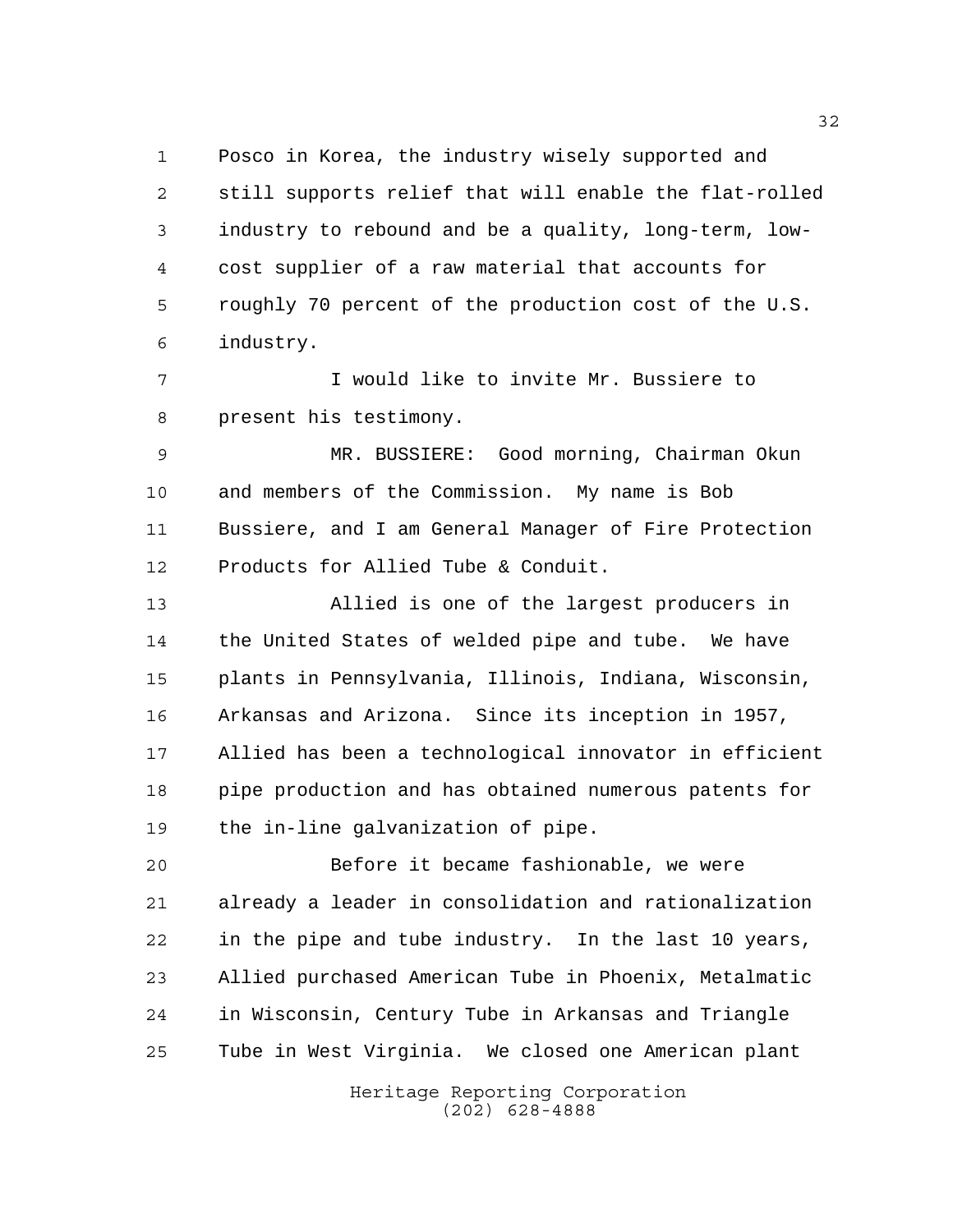in Indiana, as well as the Triangle operation in West Virginia, and have rationalized capacity at the other purchases.

 As our questionnaire response illustrates, we have witnessed both declining production and declining profitability over the period that you are examining. Certainly the decline in demand in non- residential construction has had something to do with that. Nevertheless, our perception is that import competition has remained fierce even during the period of 201 relief.

 First, as Roger previously pointed out, the Koreans piled up huge inventories at the beginning of 2002 before the program began, and it took time for those massive inventories to dissipate. Just as those inventories were coming down, we saw massive increased imports from Turkey and India directly into our main 18 product line as they sought to take advantage of their exclusion from the 201 program.

 Now we are seeing imports from China returning to the marketplace with renewed aggressiveness by the Korean companies as their home market has also weakened. You add it all up, and we're in a difficult circumstance.

Heritage Reporting Corporation (202) 628-4888 As you can tell from our response, our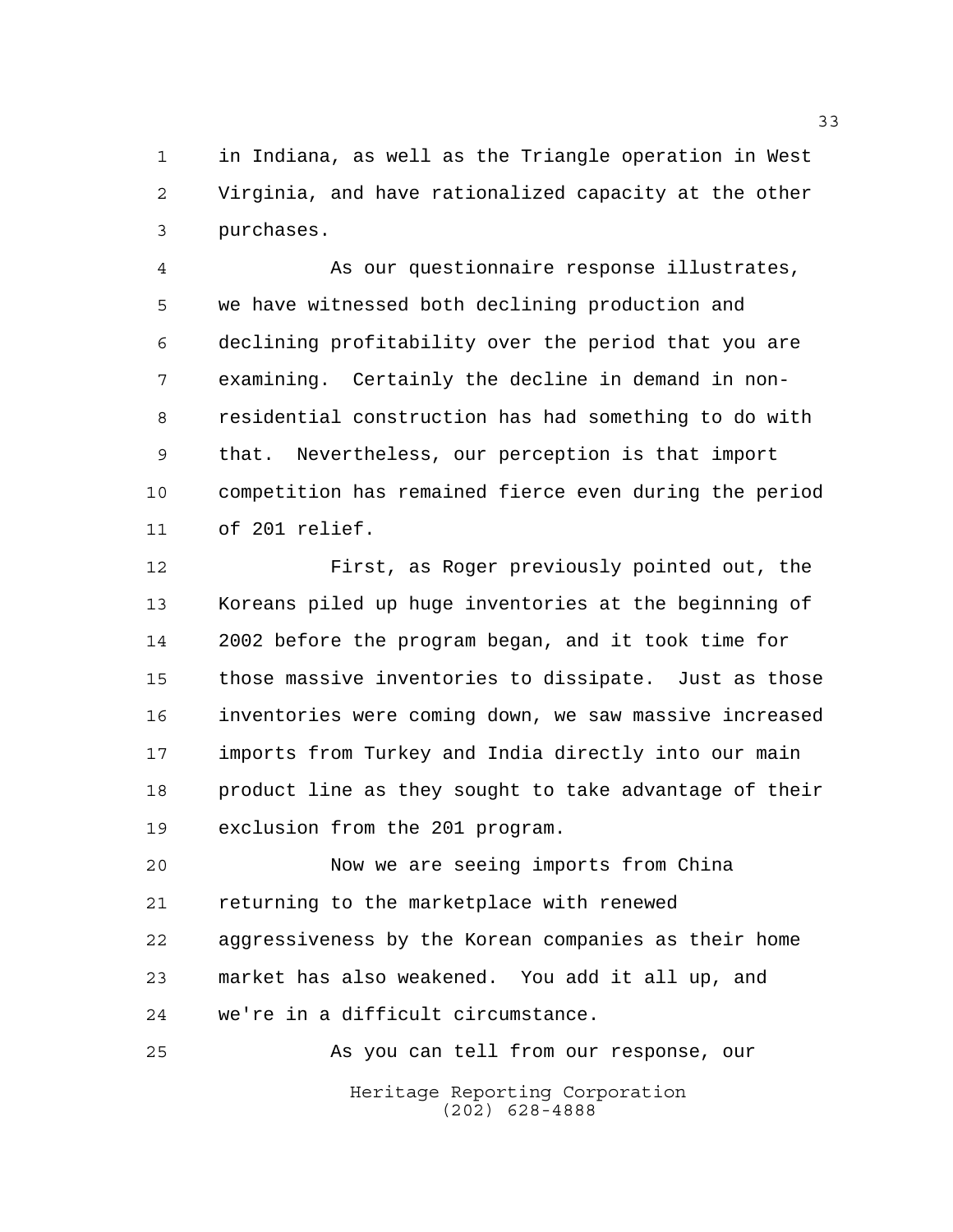ability to significantly reinvest in our facilities has been hampered by our declining profitability. Our parent corporation makes the rules pretty clear. If you want to invest capital, you have to prove that those funds will self-generate.

 Moreover, we must demonstrate that we will obtain a better return on that capital than other potential projects in other divisions of our parent corporation. In the current competitive environment, we have been unable to justify many otherwise worthwhile capital projects.

 None of which is to say that we are standing still. In addition to some funding of more efficient production, we have also engaged in an unusual marketing campaign. We estimate that less than five percent of the U.S. market for our products is governed by the Buy American provision. Regardless, since imports are taking roughly half the market, the Buy American segment of the market can account for as much as 10 percent of domestic sales.

 We have found that Buy American provisions for highways, federal prisons, Defense Department expenditures and other projects were routinely being disregarded by the distributors who bid on those projects. Distributors were saying that they were

> Heritage Reporting Corporation (202) 628-4888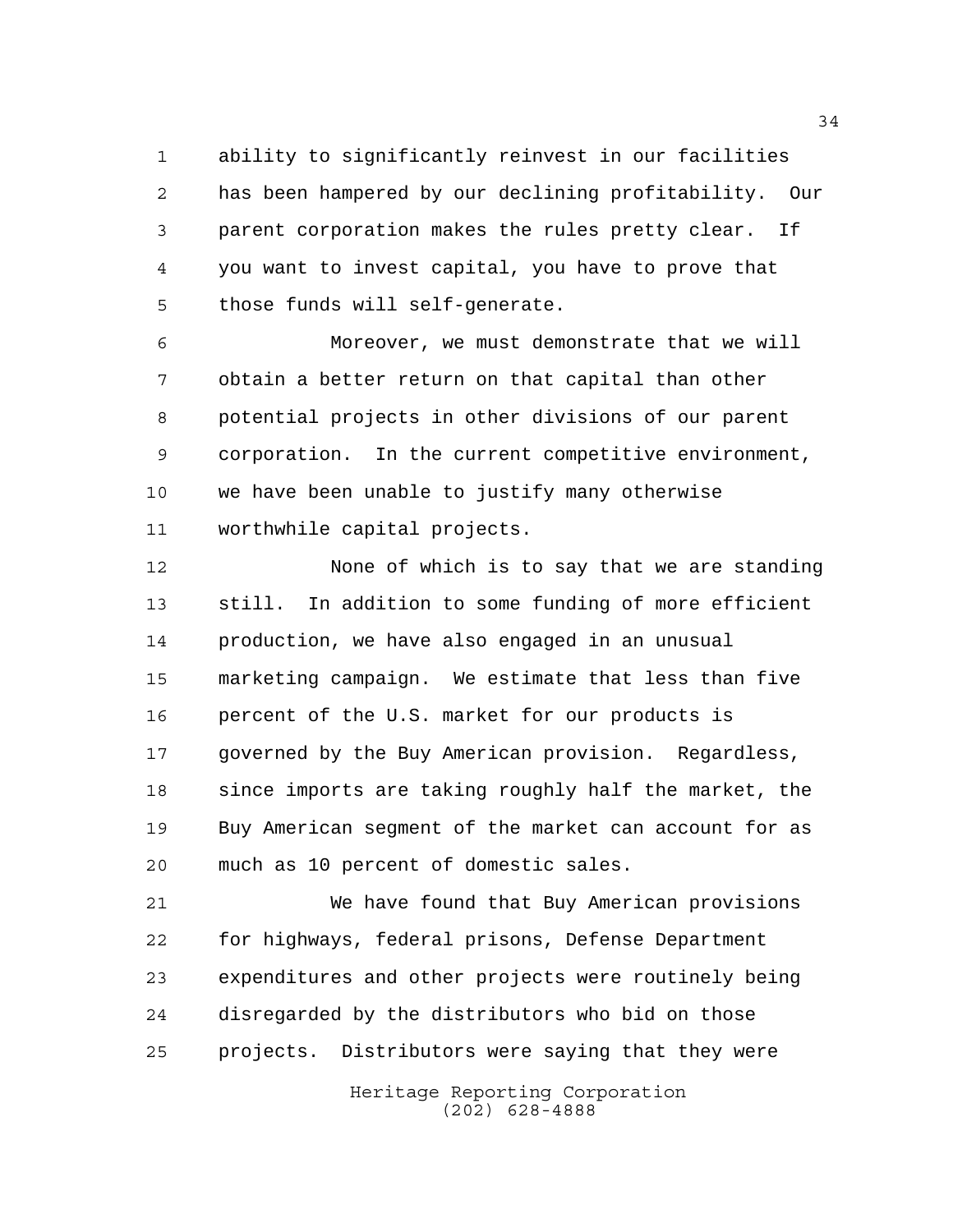complying with Buy American requirements, but were illegally furnishing cheaper foreign pipe as U.S. origin and pocketing the difference.

 We took out full-page ads in trade publications offering a reward of a \$2,500 rebate on truckload sales for evidence that allowed us to document the agencies that Buy American certifications were being circumvented.

 As the Commission is aware, I appeared recently as a witness in support of the domestic steel industry in the 332 investigation. As a purchaser of 1.4 million tons of steel in the United States, not only of the subject pipe and tube products, but also for conduit, strut, hangers and a variety of other steel products that Allied Tube produces, we rely on a large number of steel suppliers. We have been a major buyer from plants that were either shut down or might have been shut down, such as those of LTV, Acme and Bethlehem.

 We are also a large buyer from numerous mini mills and also all of the other integrated mills. However, we are hopeful that it is not the intent of the President's steel program to create an oligopoly of three major flat-rolled producers in the United States market.

> Heritage Reporting Corporation (202) 628-4888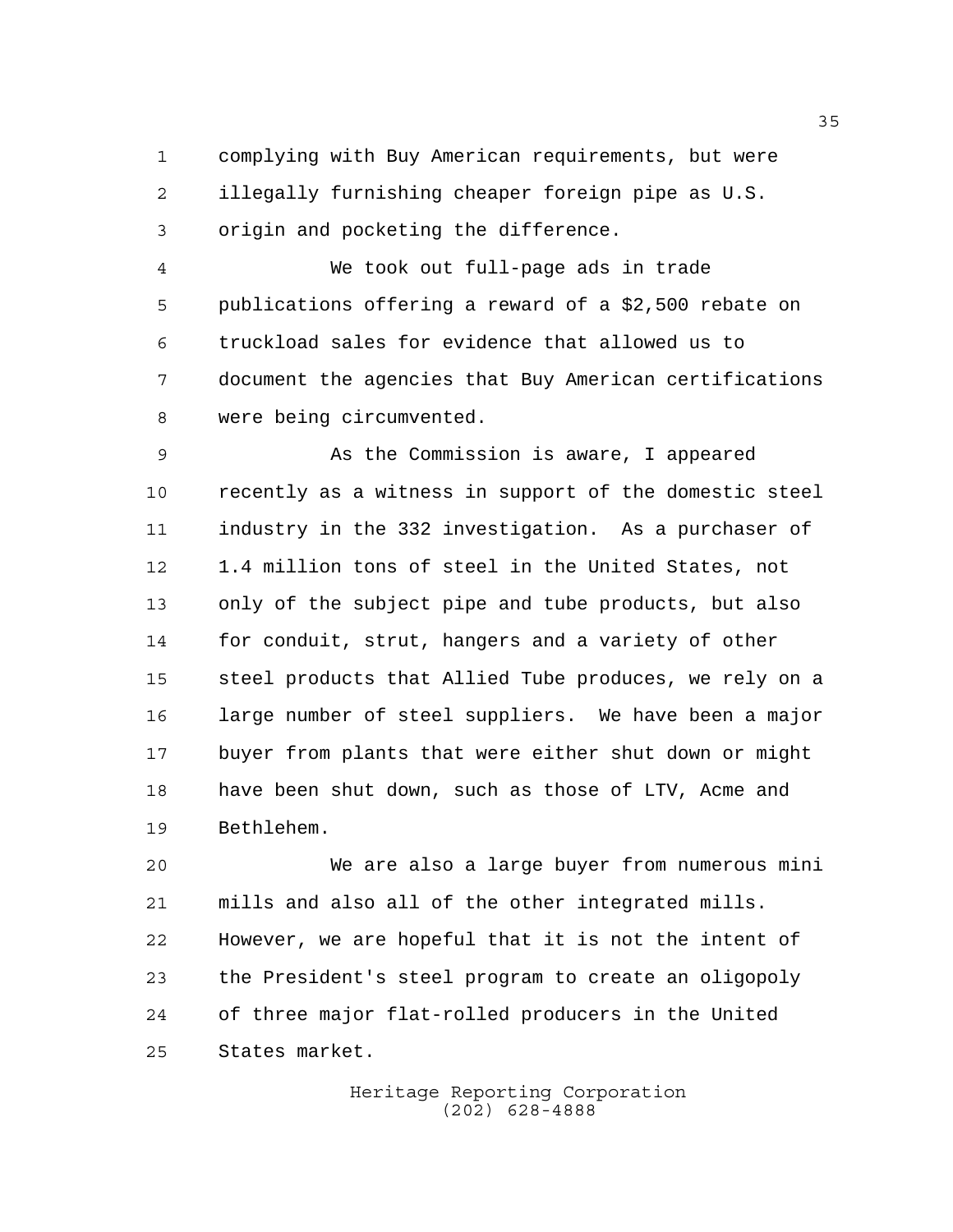Our company has subsidiaries in the EU and Brazil, and I have been told that except in periods of unusual exchange rate fluctuations steel prices have normally been significantly less in the United States than in either the EU or Brazil. The reason for this is that in both the EU and Brazil the markets are dominated by oligopolies who can set and maintain high prices even when demand is weak. For example, steel in Europe now is \$75 to \$80 per ton more than in the United States in spite of the fact that demand in the EU is even worse than that of the United States.

 Allied would like to see the 201 program result in a strong supply base, as well as a strong domestic pipe and tube industry. As I testified in the 332 hearing, we also need a strong customer base. Our customer base is seriously threatened by a U.S. trade policy that does not address the substitution of imports from China for domestic production. The export oriented aspects of Chinese industrial policy distort trade and confer unfair and artificial advantages on Chinese products.

Thank you.

 CHAIRMAN OKUN: Thank you. Mr. Schagrin, before we go to your next witness, we have two Members of Congress who are here to testify.

> Heritage Reporting Corporation (202) 628-4888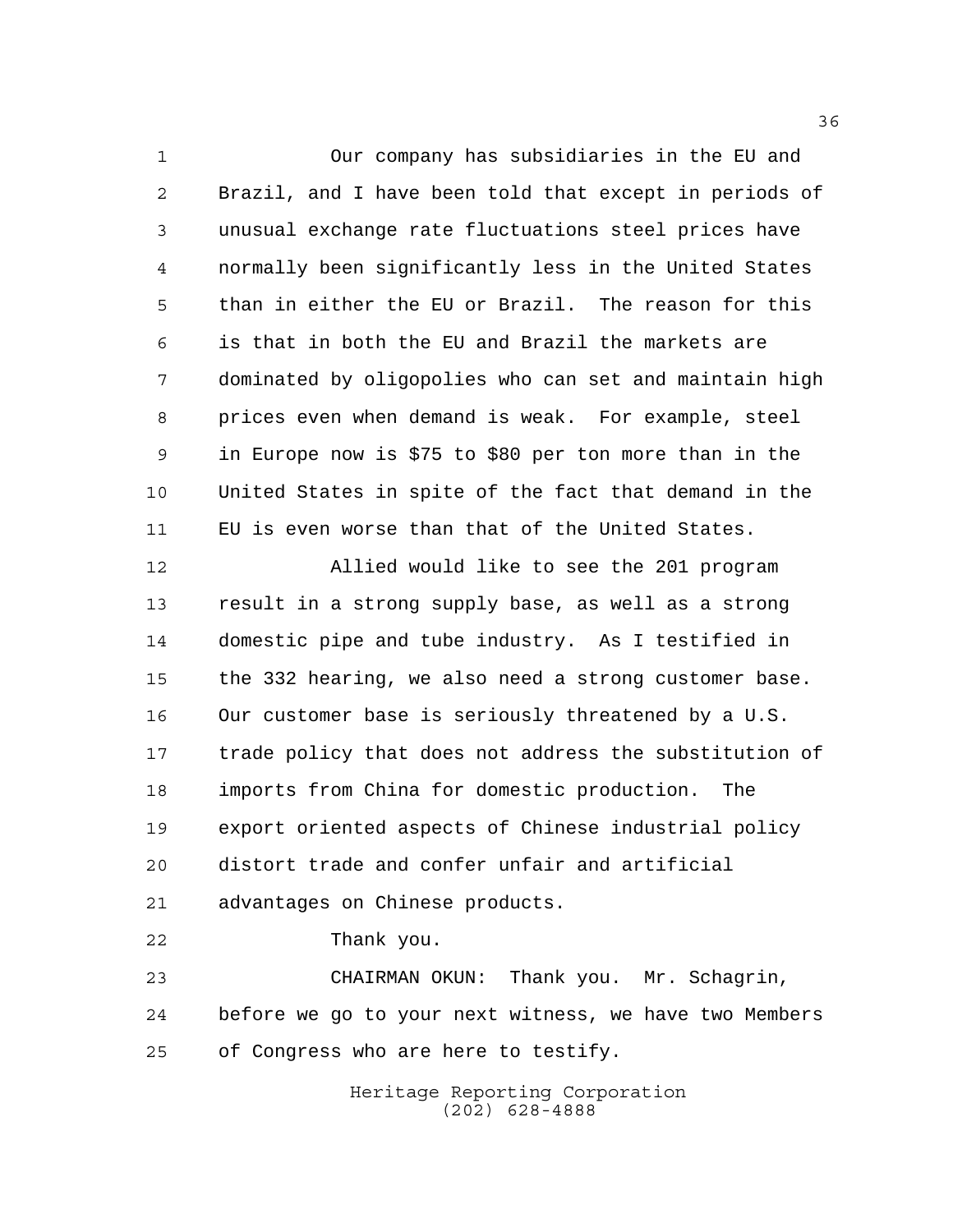Heritage Reporting Corporation Madam Secretary, if you could please announce the first one? MS. ABBOTT: The Honorable Melissa A. Hart, United States Congresswoman, 4th District, State of Pennsylvania. MR. ABBOTT: Madam Chairman, this is the Honorable Jo Bonner, United States Congressman, 1st District, State of Alabama. CHAIRMAN OKUN: Welcome. You may proceed. CONGRESSMAN BONNER: Thank you, Madam Chairman, and no, I am not my colleague. She will be in in just a few minutes. I want to thank you. I know that today's hearing is ostensibly on the pipe and tube sector of the steel industry, but that subset is part of the larger U.S. steel industry and must be considered as part of the whole. I want to speak to the importance of the President's steel program in the broadest possible terms. The pipe and tube industry consumes a large portion of the plate and coil that is produced in my district in south Alabama. Every type of steel is manufactured in Alabama. This is a commercially integrated industry, and all segments will be affected by any reduction in the time the 201 remains in place.

(202) 628-4888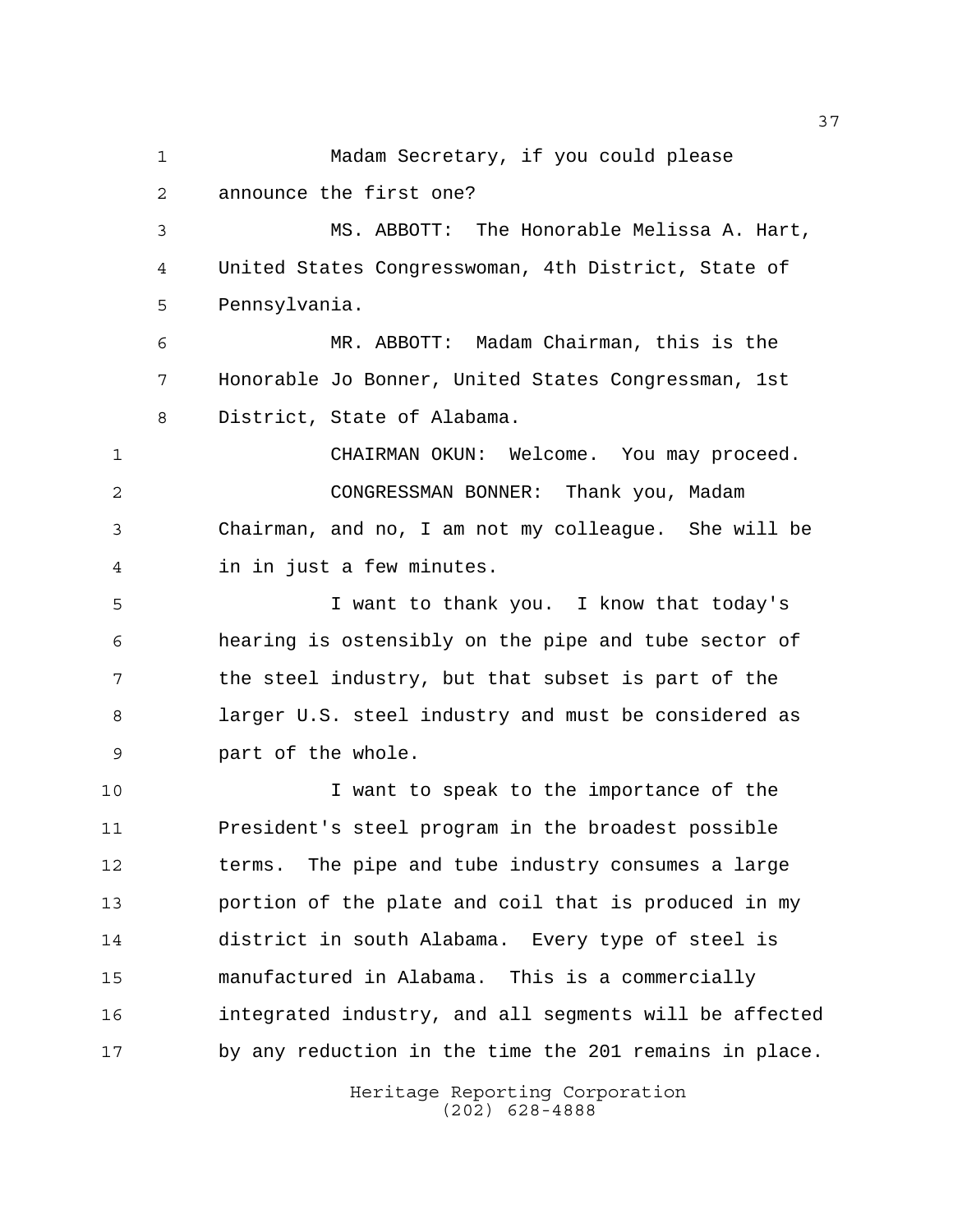Sixteen months ago President Bush put a three-part program in place to stabilize the U.S. steel industry through tariffs, rationalization, and global steel talks. His actions were absolutely necessary given the attack on the U.S. industry by foreign competitors.

 Despite the criticism from abroad, the U.S. remains the most open market in the world. This body did find injury from the import surge to the domestic industry, and that finding was unanimous.

 And I trust the judgment, thoroughness and fairness of the United States International Trade Commission, quite frankly, more than I do the WTO. The breathing room the President gave to industry was attached to a demand for consolidation and modernization.

 In my district, IPSCO has embarked on an initiative that will expand its capacity and capability to make high-grade steels that are used as the basic building blocks for our infrastructure. IPSCO, like all steel companies, is responding to the President's call for improvement.

 All countries recognize that the global steel markets are distorted, but it was the initiation of the 201 that kick-started negotiations on steel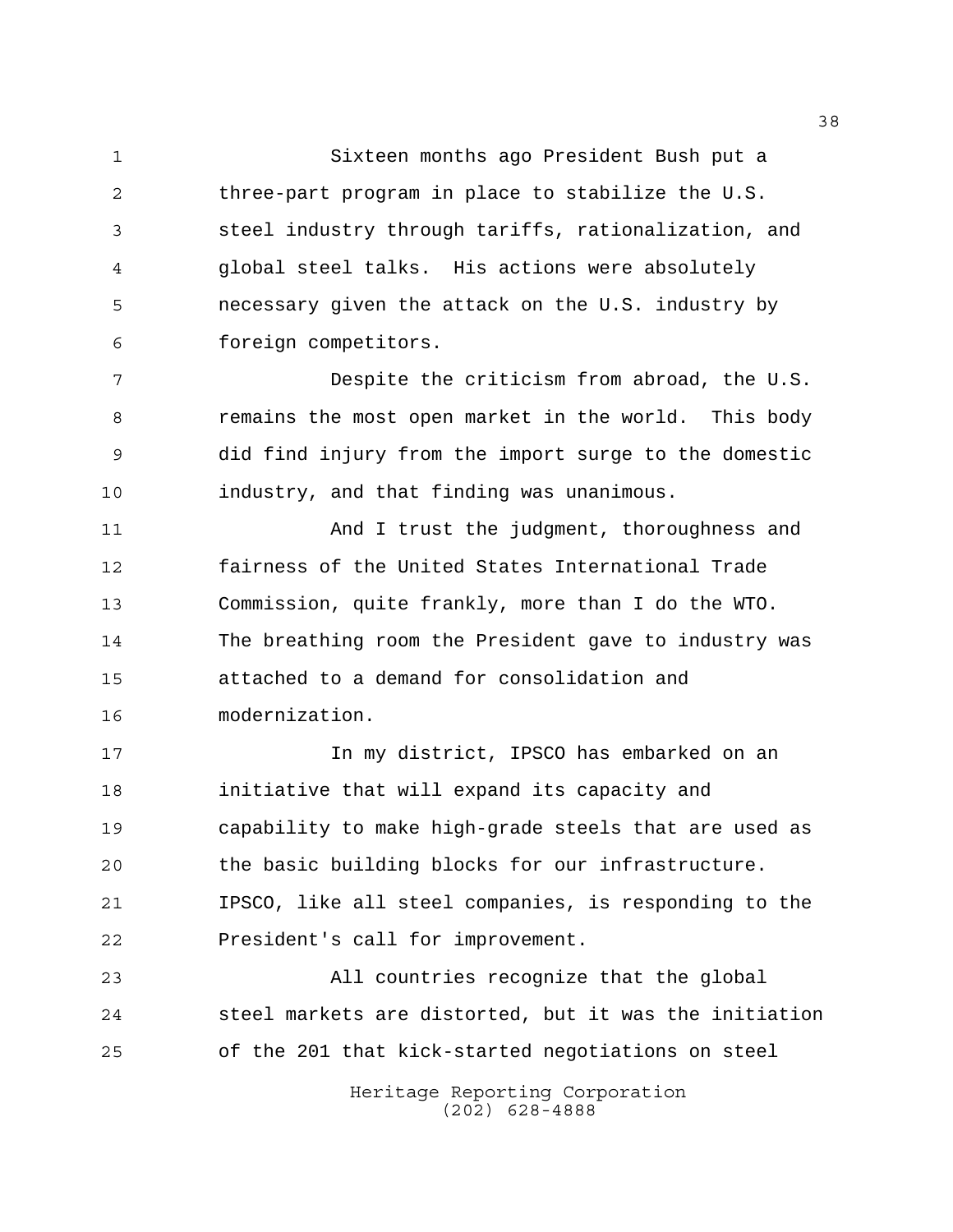subsidies. The negotiations at the OECD are important 2 to the future of global steel trade, and we should not remove the 201 tariffs while the talks continue.

 Steel is needed for our defense industries and for the basic infrastructure of the nation. We need this steel to be available at any time on short notice, and not dependent on foreign sources.

8 Pipe can be produced efficiently and quickly, and pipe mills need a reliable source of coil and plate. Plate fills and pipemakers have a symbolic and symbiotic relationship. The health of our entire steel industry, Madam Chair, is dependent on keeping both of them profitable. The two cannot be distinguished, and the 201 should continue in all segments of the industry.

 We need to let the President's program run its course. It has brought stability to the marketplace, and as importantly, it has gotten the attention of our trading partners. The safeguard action by the President is providing an opportunity to consolidate and upgrade on the home front, and an opportunity to negotiate on the global scale. We must not reverse this course at this important time.

Thank you very much.

CHAIRMAN OKUN: And thank you both for your

Heritage Reporting Corporation (202) 628-4888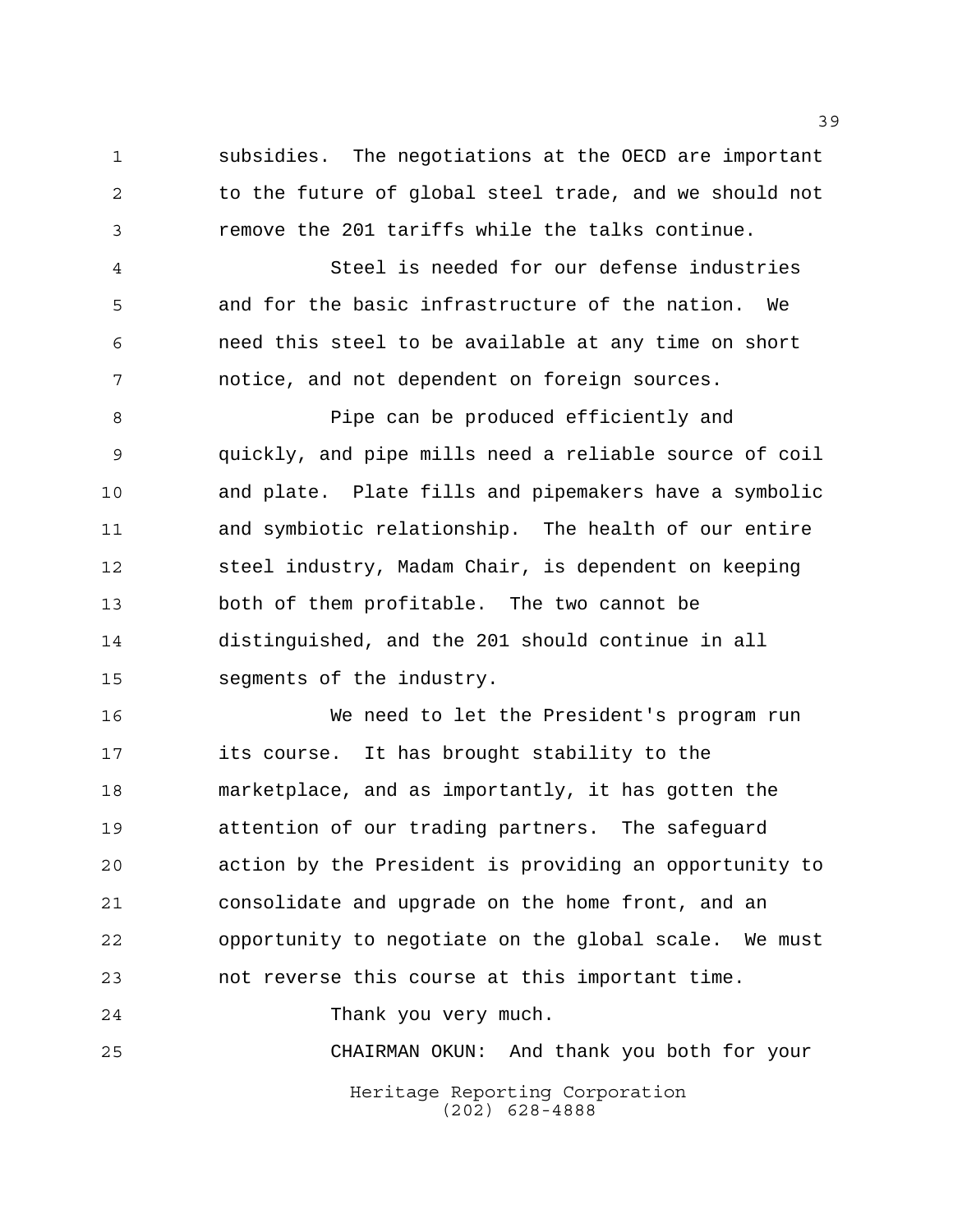appearances here today and for the written testimony you have provided.

 If there are no questions from my colleagues, we want to thank you again.

CONGRESSMAN BONNER: Thank you.

 CHAIRMAN OKUN: Madam Secretary, now you can introduce Congresswoman Hart.

8 MS ABBOTT: The Honorable Melissa A. Hart, United States Congresswoman, 4th District, State of Pennsylvania.

CHAIRMAN OKUN: Good morning.

 CONGRESSWOMAN HART: Good morning. Chairman Okun and members of the Commission, as a member of the House Steel Caucus, and a congresswoman from what many call my area the steel valley, I appreciate this opportunity to discuss the importance of maintaining the President's 201 tariff program for the full three-year period.

 The area I represent in southwestern Pennsylvania has seen firsthand how damaging steel dumping has been to a local economy.

 I testified at the original hearing on September 20th in 2001, asking the Commission to initiate the Section 201 protections to provide industry somewhat desperately needed breathing space.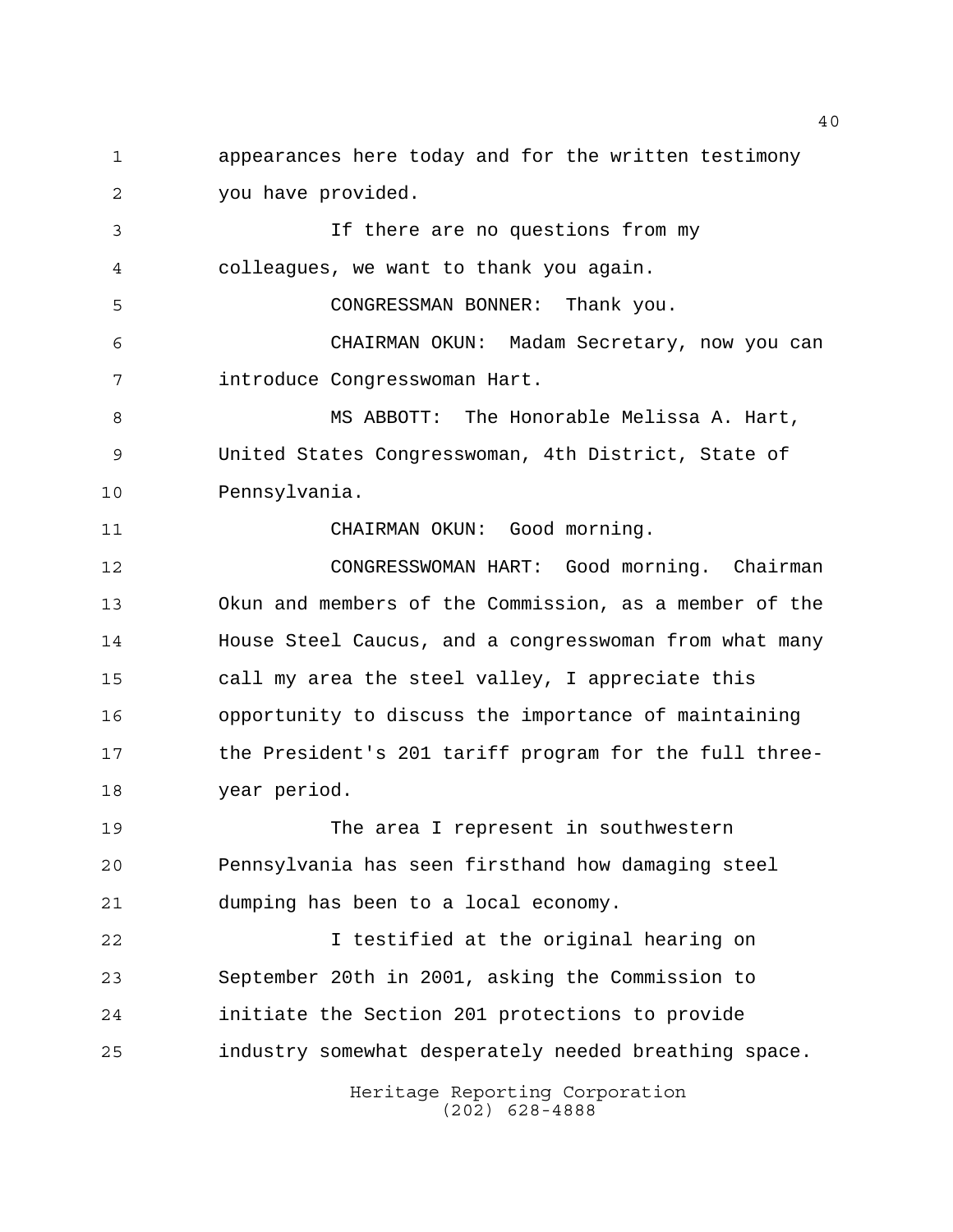And I thank you for you decision to support American steel jobs.

 I believe you must allow this decision to run its course if we wish to ensure the 201 tariff's full effectiveness.

 In my prior testimony I cited examples and statistics about the harmful effects that steel dumping had had on steel manufacturers and steelworkers, along with suppliers and other related businesses in my district. And LTV tin mill in Aliquippa, J&L Structural Incorporated in Ambridge were two examples that I had cited out of the many mills that had been with the effects of unfair trade.

14 At the time of my testimony the tin mill in Aliquippa had just laid off about 400 employees, and J&L Structural in the same time period laid off well over 120 from my district and neighboring communities. Not long after that they ended up shutting their doors.

 In the 1960s, there were 15,000 steel- producing jobs in the city of Aliquippa alone. Currently there are 15,000 steel-producing jobs in all of Allegheny, Beaver, Butler, Fayette, Washington, and Westmoreland Counties combined.

Heritage Reporting Corporation (202) 628-4888 On May 8 of 2001, I also submitted written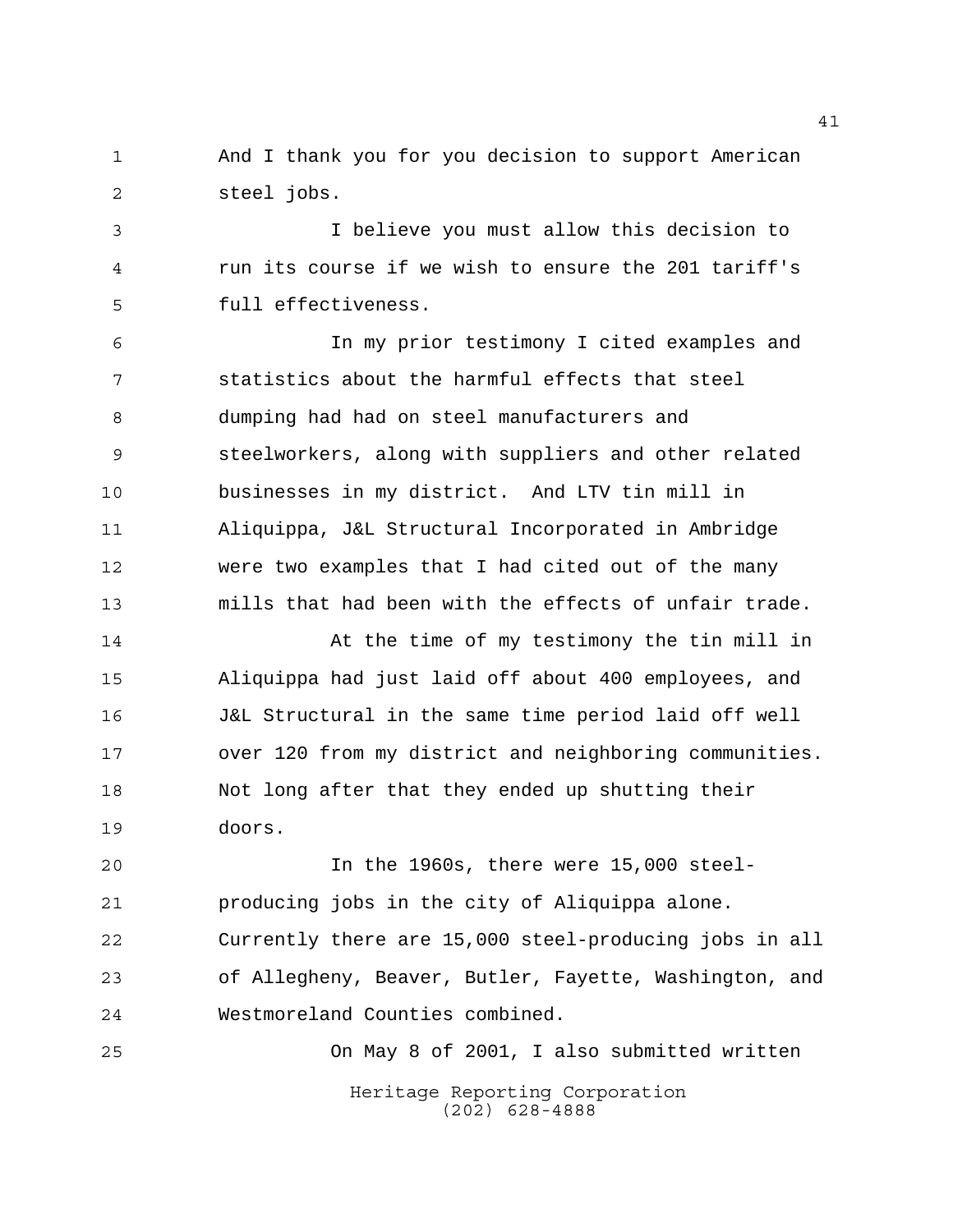testimony to the ITS for the hearing regarding the five-year sunset review on oil country tubular products on behalf of Kopple Steel, which is located in Beaver Falls, Pennsylvania. These companies, including Kopple, are the economic backbone of communities like Beaver Falls. Kopple Steel and its parent company, the NS Group, have closed portions of their operations and laid off employees due to imports, due to a number of other concerns regarding the 201.

 The 201 relief didn't cover their product line, and the continue to shut their operations and lay off employees.

 The 201 tariff program has provided critical breathing space for a major part of our steel industry however. The industry continues to take dramatic steps to reduce capacity and modernize its operations in order to become a low-cost quality producer. Necessary restructuring and consolidation have begun, such as U.S. Steel continuing attempts to merge with National and acquire facilities of LTV.

22 A recent success story in my district is the recent agreement of BVV acquisitions to buy the assets of Pittsburgh Tool Steel in Manaca, and reopen the former Republic Technology's cold finishing plant in

> Heritage Reporting Corporation (202) 628-4888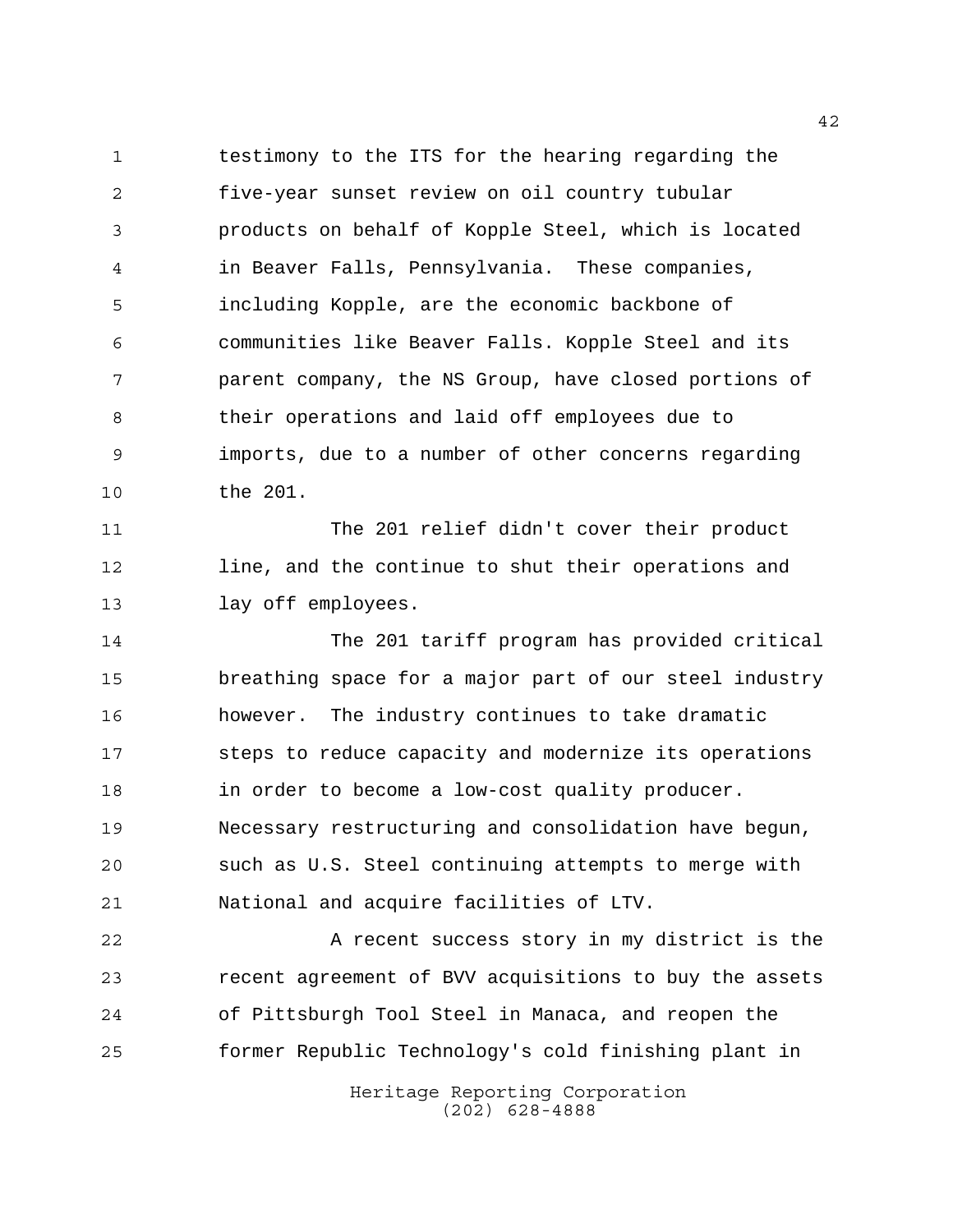Beaver Falls. In short, the 201 decision is helping the American industry become more competitive, and it helped level the playing field internationally.

 Contrary to the many worse case scenarios that were presented when the decision was made regarding the 201 relief, producers and consumers are not being driven out of business or out of the country by increased prices of the products they produce. We have seen former LTV mills being brought back on line to produce around 6 million tons a year of flat-rolled steel, and Nucor restarting 1.9 million tons per year of hot-rolling capacity at one of their plants in Alabama.

 While there have been a modest increase in the price of steel from 2001 to 2002, it appears because of the drastic decreases the price took between 1997 and 2001. The rise in foreign steel costs have narrowed the gap with domestic prices, which has taken away any advantage of moving operations overseas, and enabled U.S. steel consumers to compete more effectively in both the United States and the export market.

 Today, I'm sure you will hear testimony from U.S. pipe and tube producers who have come to offer testimony in support of the continuation of the 201

> Heritage Reporting Corporation (202) 628-4888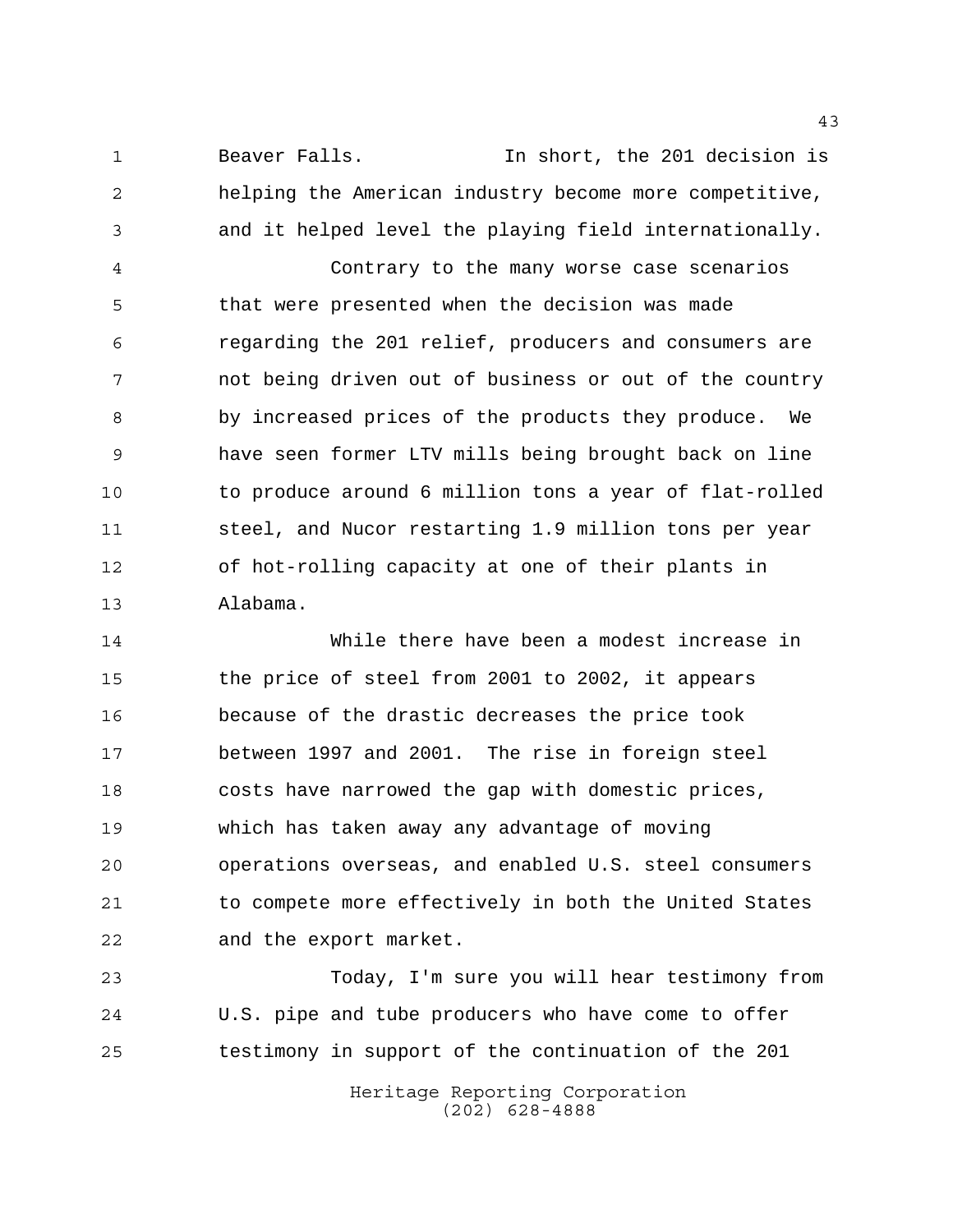program. In my district there are two pipe and tube producers, and one of those plants, Wheatland Tube in the 4th District of Pennsylvania, the other, Sharon Tube Company, just outside of the district.

 These producers who did not receive as much relief from the 201 as many other steel producers continue to be affected by imports. However, they do recognize the significance of the relief, and continue to work to show improvement throughout their industry.

 Some of these successes include product rationalization at plants that had been over- producing, and consolidation of plants such as Alpha Tubes purchased by AK Steel, and Wheatland Tube's acquisition of the Sawhill Tubular Division of AK in Sharon, Pennsylvania.

 These successes would not have been possible without this relief, and they would not advance unless this relief continues.

 Chairman Okun, and members of the Commission, the steel industry has made great strides in the short period of relief. However, the industry is still in jeopardy, and any gains made could be reversed back to the conditions prior to this relief. Had U.S. producers been forced to endure the economic downturn absent any import relief, they would

> Heritage Reporting Corporation (202) 628-4888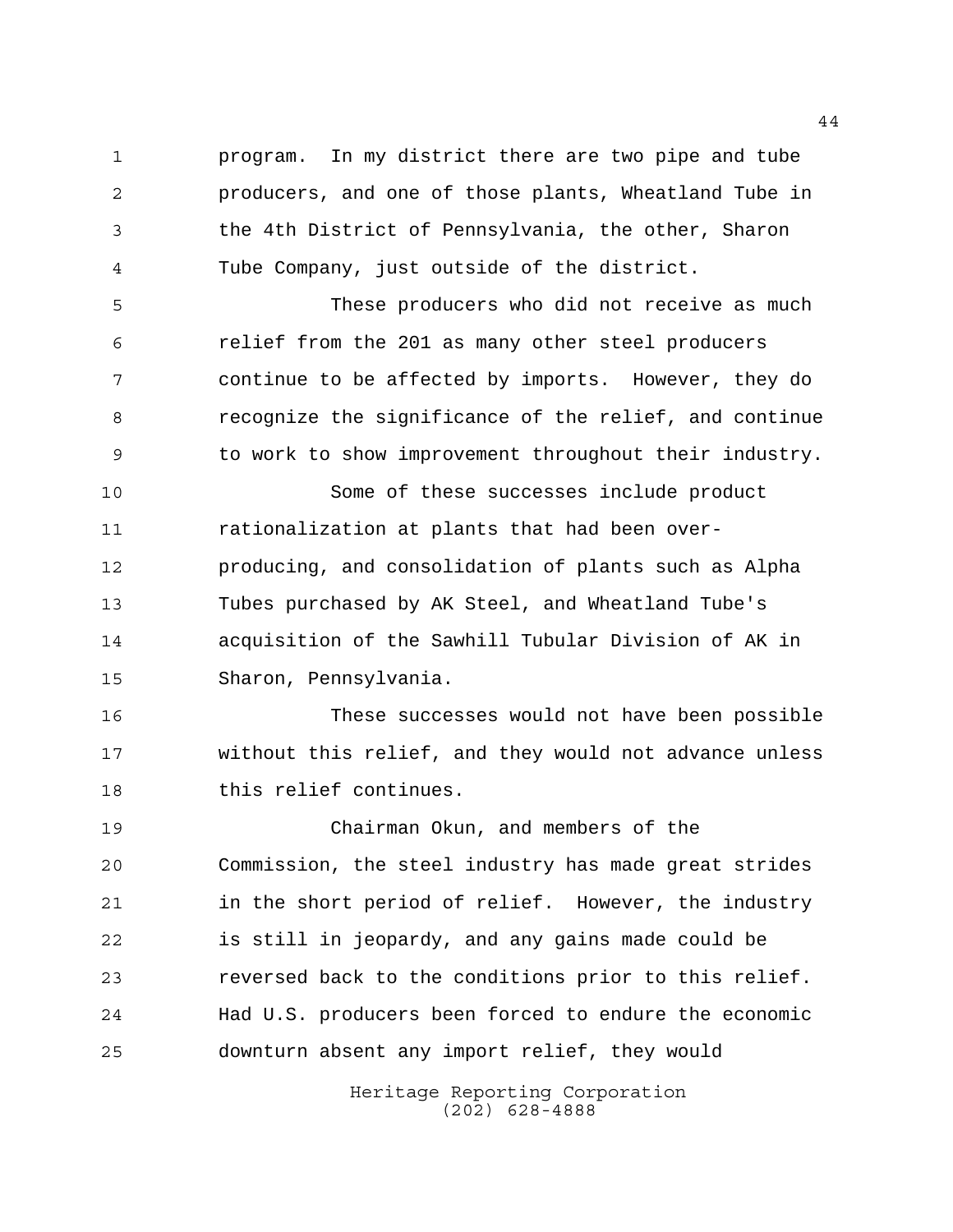certainly be in a worse financial position than the current condition.

 U.S. producers have cut costs. They have made their operations more efficient, as well as implementing new capital expenditures. By not continuing the full three- year period of the President's 201 tariff program I believe the United States will again become the steel platform it had been, and I think it severely undermine the administration's continuing efforts to address the global steel crisis.

 Therefore, on behalf of myself and my constituents, our steel companies, suppliers, I ask that we stay the original course of the full three years of the 201 relief.

 And in closing, also I would like to add that everyone knows that corporate planners have taken 18 that 201 as a tool that they can use to plan for the future, and they have utilized and expected that to remain, and I think it's really only fair for us to allow it to continue through its full course.

 I thank you for hearing me out today. CHAIRMAN OKUN: Thank you very much for your testimony and for your appearance.

Madam Secretary, we will return to the

Heritage Reporting Corporation (202) 628-4888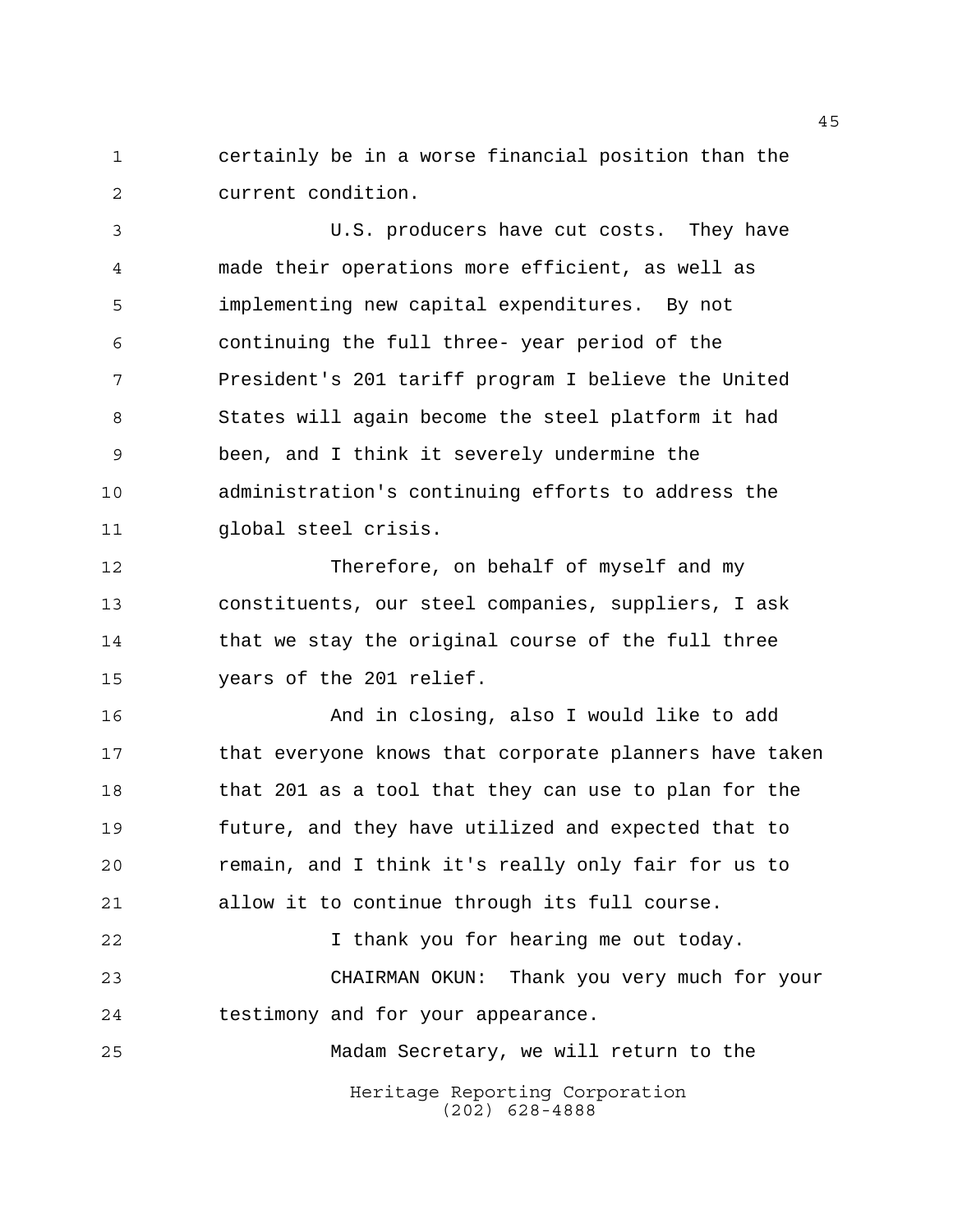panels' presentation.

 MR. SCHAGRIN: Mr. Katsafanas. MR. KATSAFANAS: Thank you. Good morning, Chairman Okun, and members of the Commission. My name is Parry Katsafanas, and I am President of Leavitt Tube Company. I have been in the tubing industry my entire career, for more than 25 years. We have plans in Illinois and Mississippi, and we produce structural and mechanical pipe and tube. As you can see from our questionnaire response, we doubled our capital expenditures in 2002 versus 2001. We have also just committed to additional major capital expenditures for later this year. These investments led to savings and allowed us to significantly increase our productivity. Thus, we reduced our production workers while maintaining similar levels of production. On July 1st, we also announced the layoff 25 percent of our salaried workforce, a reduction of 15 people. While 201 relief gave us an opportunity to pursue these programs, I am sure, as the Commission knows, survivors in a difficult industry must increase productivity. At our company in the past 10 years we

Heritage Reporting Corporation the same capacity and production capabilities. This

have reduced our workforce by half while maintaining

(202) 628-4888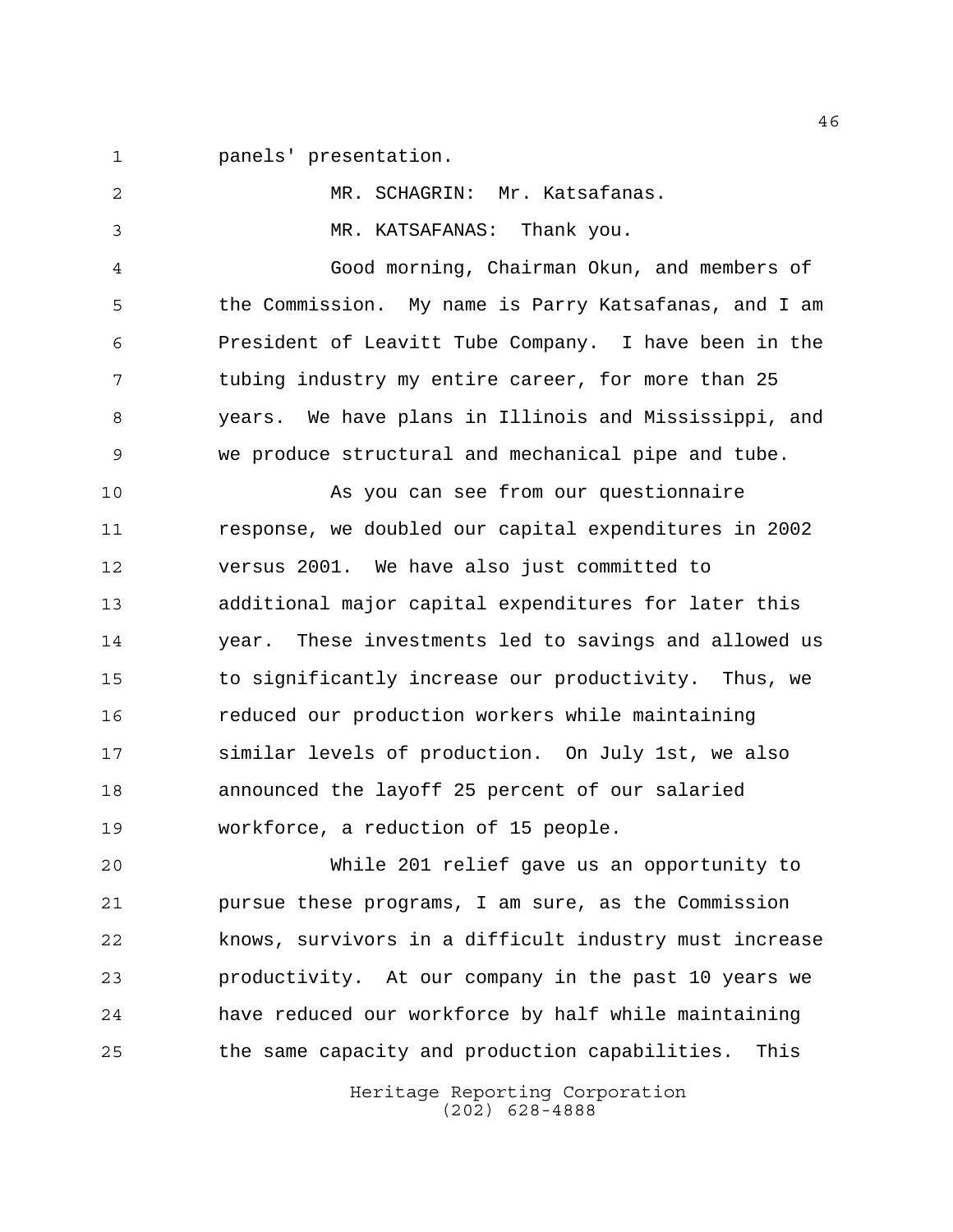means that we have doubled labor productivity over the last decade.

 I know the Commission has to look at the entire welded pipe and tube industry other than OCT product area on an aggregated basis. While we are a major producer, our product lines are in certain segments of that market. Unfortunately for us in some of our main product sectors, the increased imports from uncovered countries is outweighed by the decreased imports from countries covered by the 201 program. In particular, we have seen imports from Turkey surge into the U.S. market at incredibly low price levels.

 I would also like to comment on the issues of capacity in the U.S. industry. I understand that while the data in your staff report for the entire industry are confidential, they can nevertheless be characterized as demonstrating a trend of increased capacity for the pipe and tube industry over the past several years. But based on my experience in the industry, that can't possibly be true.

 In fact, over the past two years I have seen more capacity come out of the industry than at any time since the integrated producer exited the welded pipe and tube business in the early 1980s.

> Heritage Reporting Corporation (202) 628-4888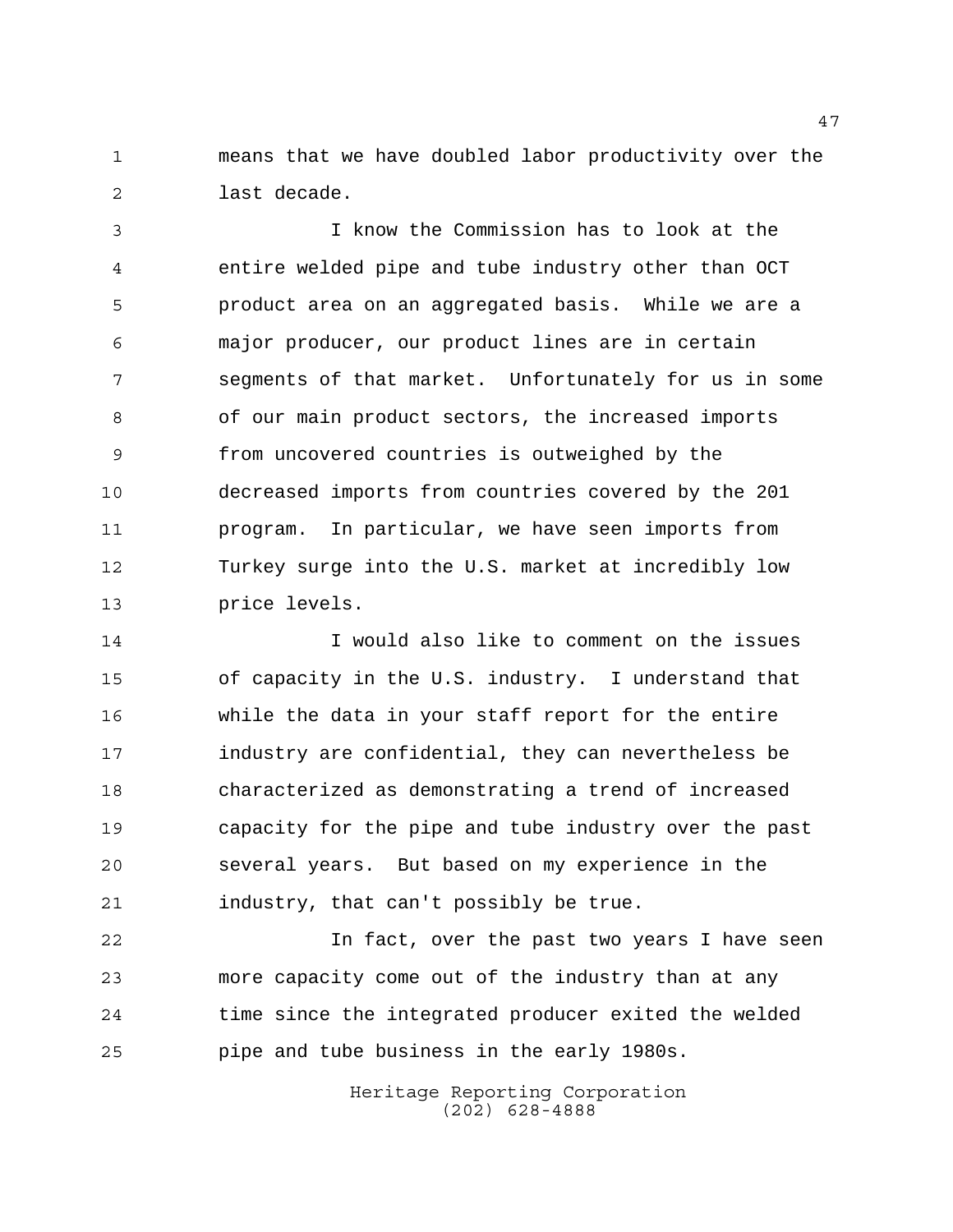For example, we were direct competitors of Excaliber Tube and Olympic Steel Tube. These producers are no longer in business, and to my knowledge no one is currently operating their mills. Mark or Scott could tell you about the

 significant capacity taken out of the circular standard pipe marked by the closure of Leclete mills.

 Without question, throughout my entire career with Leavitt Tube our biggest domestic competitor has been Copper Weld. At the time of the combination of LTV Tubular, Copper Weld and Welded Tube Company of America to form the LTV copper weld subsidiary of LTV Steel significant capacity rationalizing has occurred. That was in 2000 and 2001.

 Since the LTV bankruptcy, the LTV tubular division's assets were sold to Maverick Tube which has since shut down the LTV tubular mill in Youngstown, Ohio. Copper Weld has already closed its structural tubing plants in Birmingham, Alabama and Portland, Oregon, as well as its mechanical tubing mills in Piqua, Ohio. We competed with all of these copper weld facilities.

Heritage Reporting Corporation (202) 628-4888 Fortunately, we have enough additional capacity that we can easily furnish product to any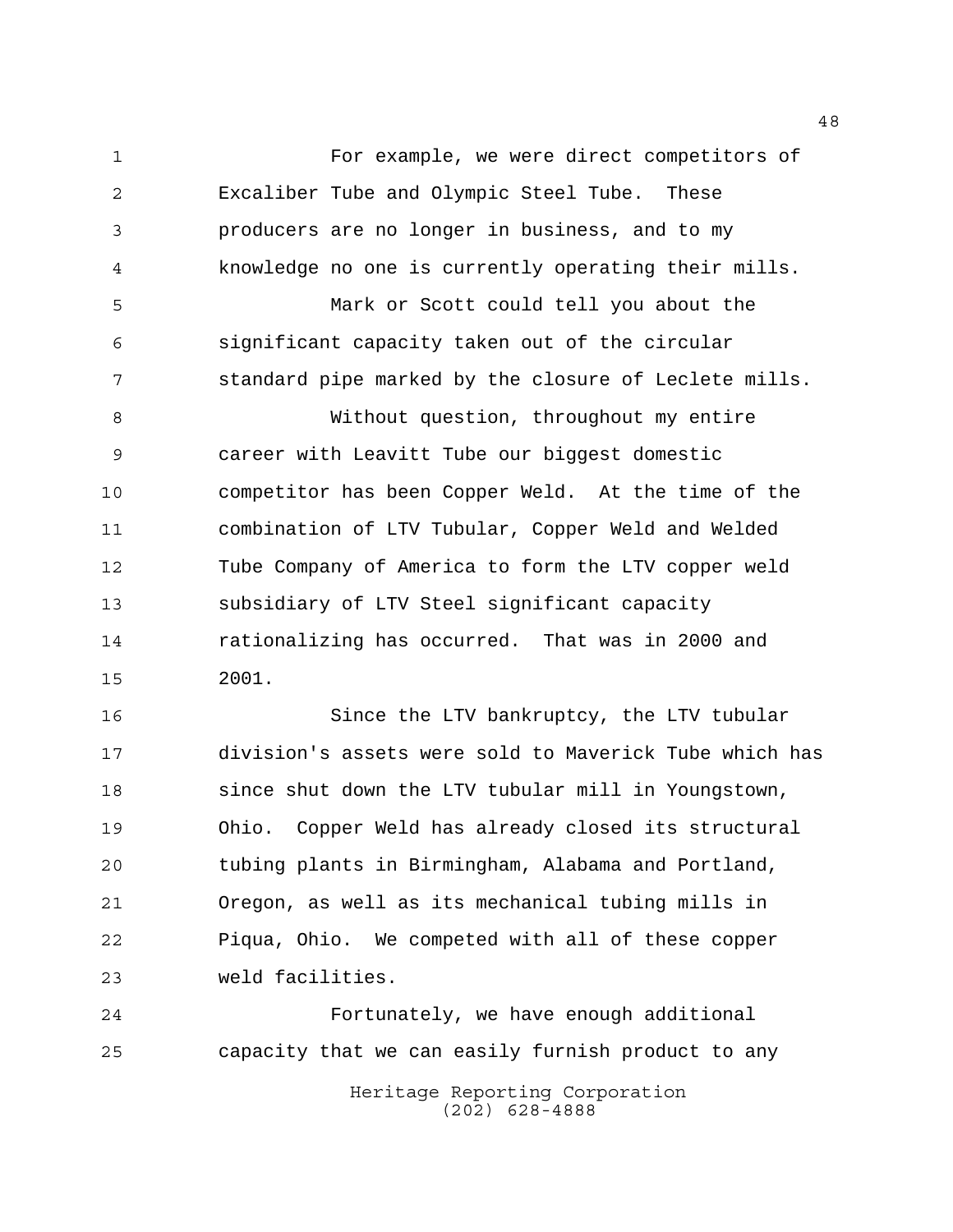customers that previously purchased product from these mills that have been shut down. But nevertheless, the contention that domestic pipe and tube capacity has increased is contrary to my observation of the industry.

 In my view the domestic industry has rationalized and contracted in recent years. Of course, it is my hope that the 201 relief gives the benefit of this industry rationalization to U.S. companies. There is no reason that these benefits should go to producers in Turkey, Mexico, Korea or China.

 Thank you for giving Leavitt Tube Company the opportunity to stay in business and remain competitive.

 MR. SCHAGRIN: Thank you, Mr. Katsafanas. 17 Mr. Barnes.

 MR. BARNES: Good morning, Chairman Okay, and members of the Commission. My name is Scott Barnes, and I am Vice President, Commercial, for IPSCO Tubulars, Inc., a subsidiary of IPSCO, Inc.

 We operate three welded tubular plants located in Iowa, Nebraska and Arkansas. While OCTG is a significant segment of our tubular product mix, we are a major producer of standard pipe and structural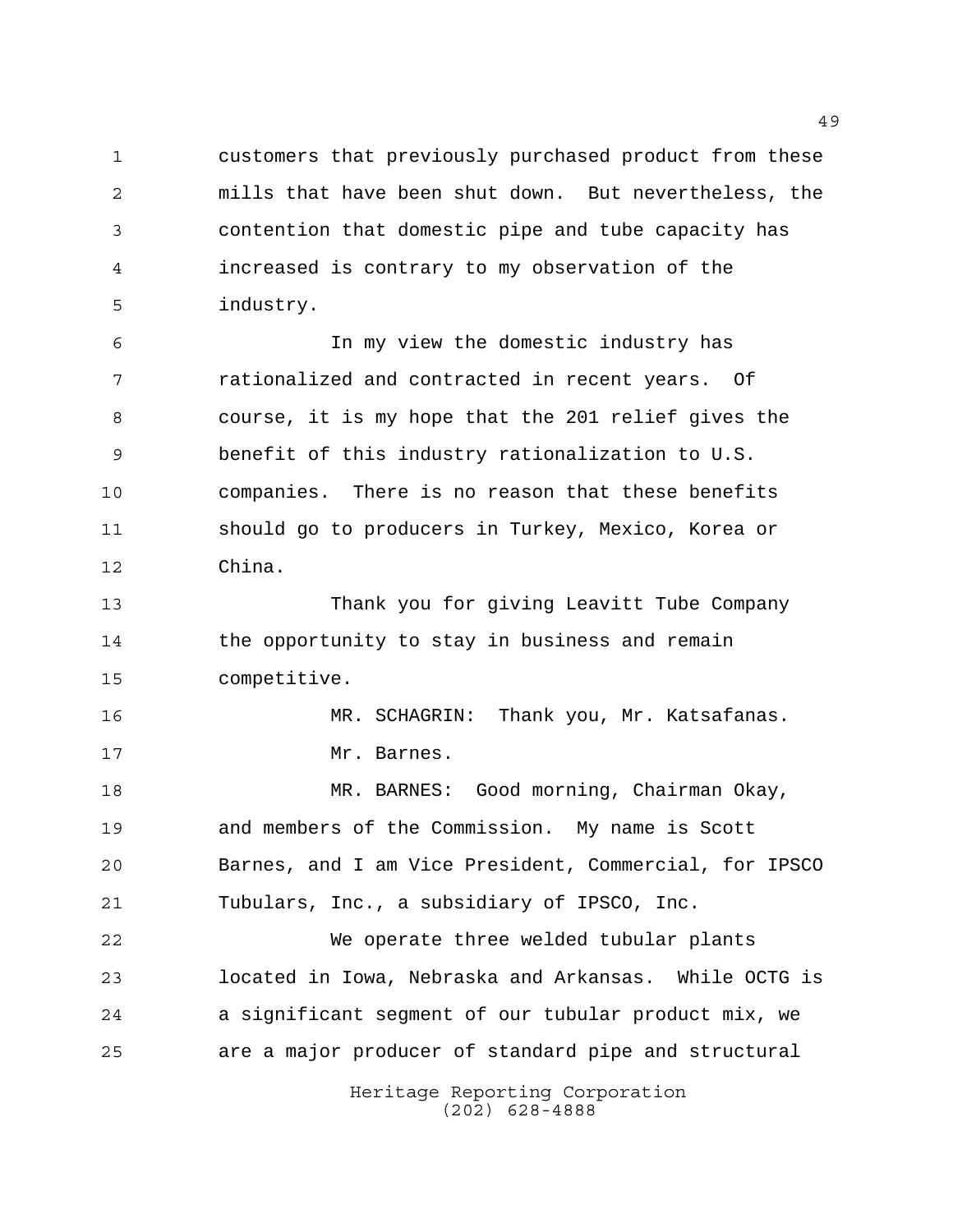tubing in our regional market.

 Even thought our parent company has related subsidiaries that product hot-rolled steel, including coil plate that we would utilize as the feed stock for our production, we operate as a stand-alone subsidiary. We are a separate business unit, and negotiate our coil purchases on an arm's length basis, whether from IPSCO or Nucor or any of our other suppliers.

 Indeed, our newest mill, which was installed in the last 1990s in Blyville, Arkansas, is adjacent to the Nucor plant in Hickman, Arkansas. For freight cost reasons, Nucor is by far the largest source of steel for that mill.

 Our company has a history of continuously investing in our mills in order to make sure that they are efficient, low-cost producers of the products which we are making. The mill that I previously described going into Arkansas was a brand new, state- of-the-art, extremely fast, electric resistance weld mill for producing up to four and a half inches in outside diameter.

 We believe that we have among the lowest conversions costs of any mill in the world for taking coiled steel and producing welded pipe at that plant.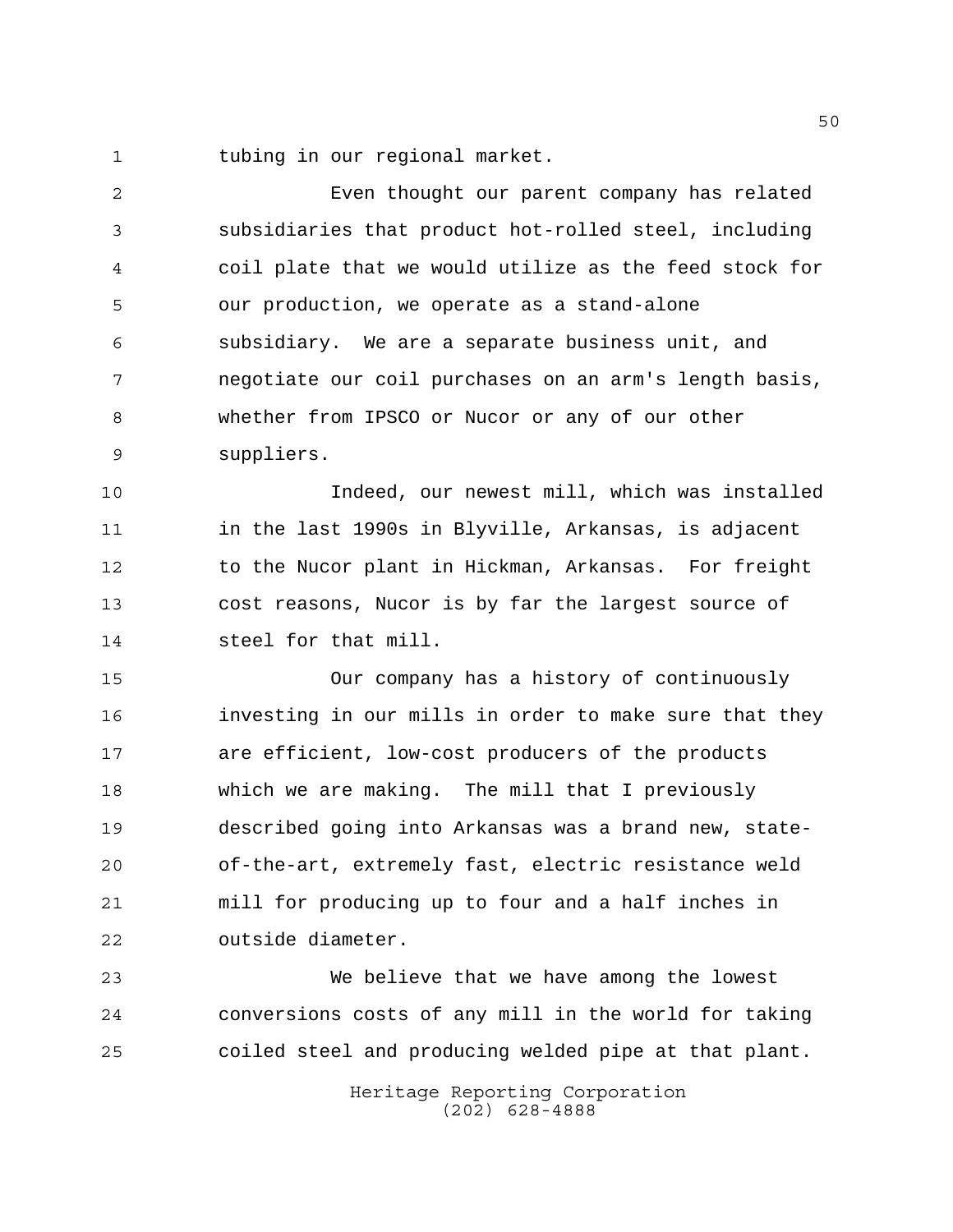In spite of being extremely low-cost converter of flat-rolled into welded pipe and tubes, our financial results over the past three years have been less than spectacular. While we have continued to invest in our plants, those investments must be scaled back until we are able to return to profitability.

 I believe the reasons for our lackluster performance have been poor demand, continuation of too much import supply, and increased costs. Some of our cost increases have moderated, such as those for flat- rolled steel, while other costs, such as for health care insurance and energy costs, have continued increasing.

 Like my colleagues at this table today, we believe we are the survivors of an industry which has seen lots of players fall by the wayside over the past few decades. It is our hope that we stay competitive and do a good job at what we are doing, if we continue to have a good supply base for our steel input, and if demand recovers, then we will have a bright future ahead of us with adequate returns on the investments that we have made in the pipe and tube industry in the United States.

Thank you.

Heritage Reporting Corporation (202) 628-4888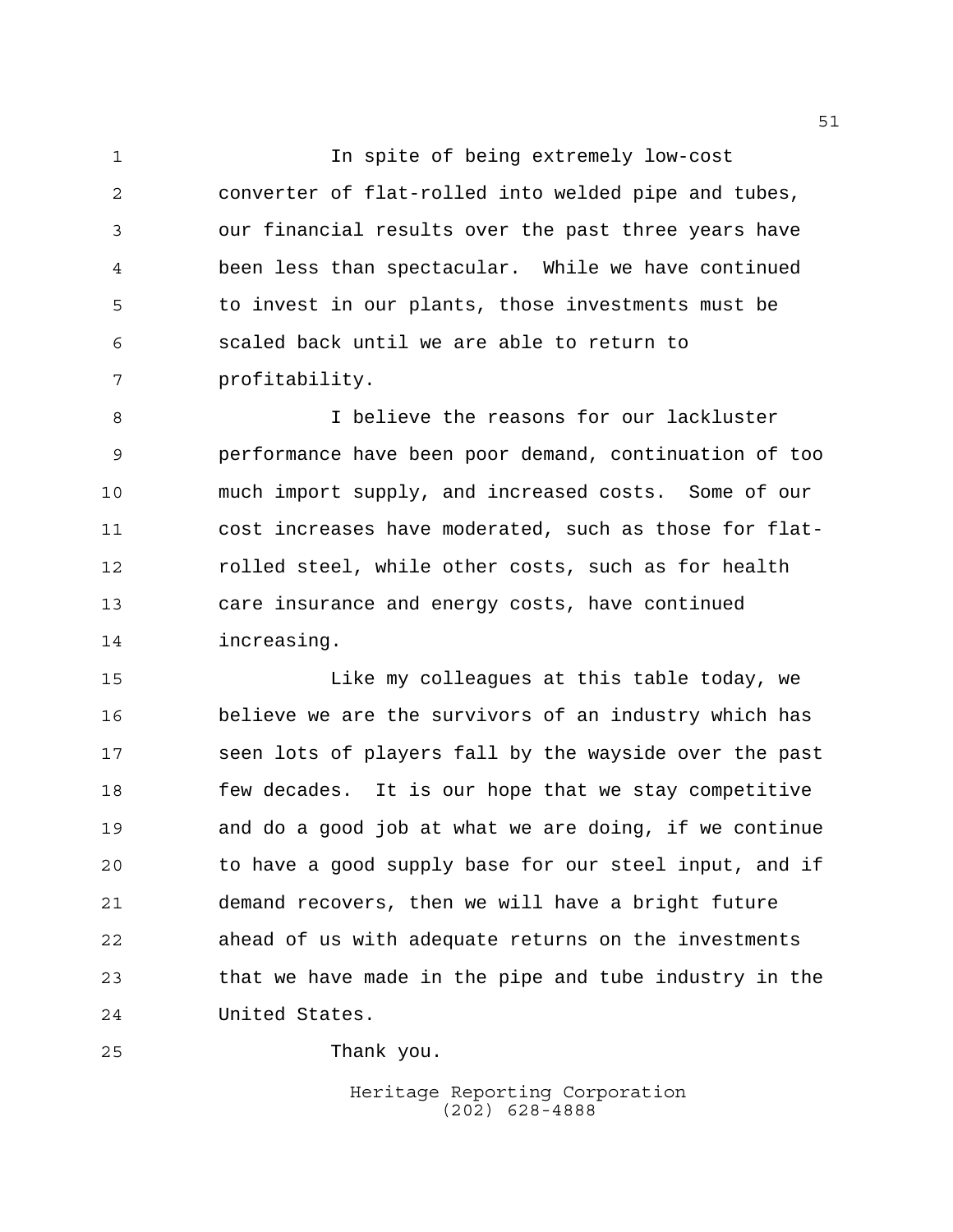CHAIRMAN OKUN: Thank you. Mr. Bohach.

 MR. BOHACH: Good morning, Chairman Okun, and members of the Commission. My name is Don Bohach, and I am Vice President of Marketing and Sales for Stupp Corporation. I have been with the company for 12 years.

 Stupp is located in Baton Rouge, Louisiana. We have one pipe mill. It was originally built in 1957, but was substantially upgraded in the period 1997 to 1998 at a cost of approximately \$40 million.

11 12 I am stationed in Houston, Texas, where the company maintains its sales office because most of the oil and gas pipeline companies are based there.

 We produce API line pipe in diameters from 10 inches to 24 inches. Given how much heavier the larger OD products are than the smaller OD products, 17 the vast majority of our production by weight is in ODs from 16 inches to 24 inches. From 18 inches to 24 inches, there are only three mills in the United States producing ERW products: ourselves, American Cast Iron Pipe in Birmingham, Alabama, and U.S. Steel in McKeesport, Pennsylvania.

 Given our location in Baton Rouge, we have traditionally exported a significant potion of our production, mostly to Latin America. However, the

> Heritage Reporting Corporation (202) 628-4888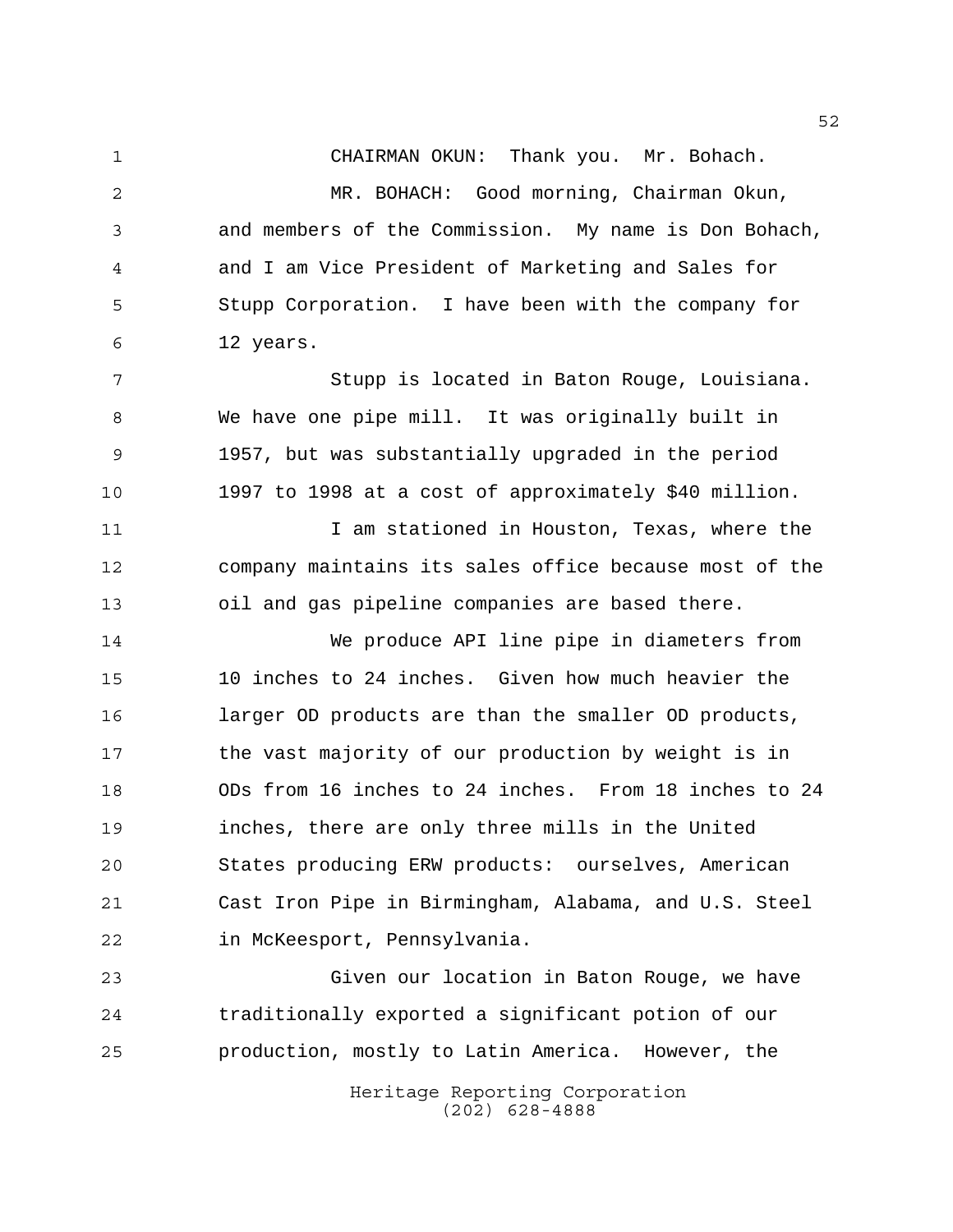strong dollar over the past several years severely crimped our exports. The dollars decline is certainly very beneficial for us, though it has not improved our competitiveness with our Asian competitors since their currencies have not declined against the dollars.

 We were very fortunate in 2002 to have secured a major contract with Duke Energy. Now that 8 that pipeline has been completed there is very little business around.

 As I believe Roger covered in our briefs, the pipeline industry has undergone one of the biggest shocks ever to its system in the past two years as a result of the fallout from the Enron collapse while the underlying gas transmission business for these companies has remained as strong as ever. Their forays into energy trading have caused them serious financial difficulties, and resulted in a significant reduction in their expenditures on pipeline activities.

 This is indeed unfortunate given the high cost of natural gas, and the need to adjust the pipeline grid to changes in the geographic sources of supply.

 If you were to look at the national pipeline grid, you would notice that most of the major

> Heritage Reporting Corporation (202) 628-4888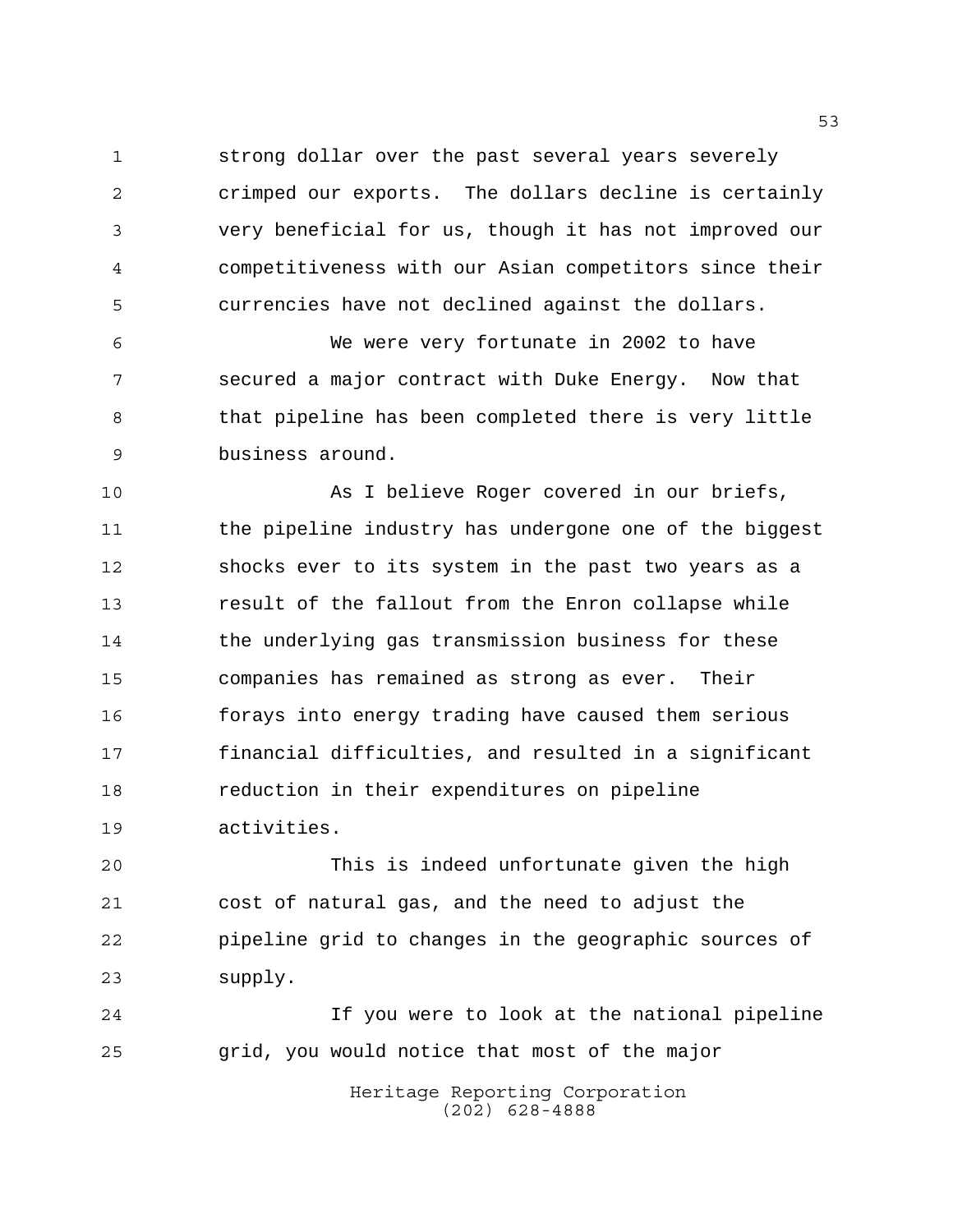pipelines run from the Gulf of Mexico to the northeast and midwest, or down from west Canada to the midwest. There are some pipelines that run from the Rockies to the west coast. However, in recent years the major natural gas discoveries in the U.S. have been in the Rocky Mountains, and there is significantly increased drilling for natural gas that is occurring in the 8 Rocky Mountains.

 However, we do not have pipelines running from the Rocky Mountains where the wellhead gas pipe prices are low to the northeast where there is significant increased demand for gas and selling prices are high.

 If this situation had occurred during a period when the pipeline companies were financially stronger, there is little doubt in my mind that new pipelines would be built to address these imbalances. However, it may take an additional several years for the pipeline companies to straighten out their problems and for the market to return to normal.

 While we want for demand to recover, our company is doing everything we can to cut costs and stay in business. One of the major issues that we addressed is investment for continued improvement in our quality, and reduction in our costs. We have also

> Heritage Reporting Corporation (202) 628-4888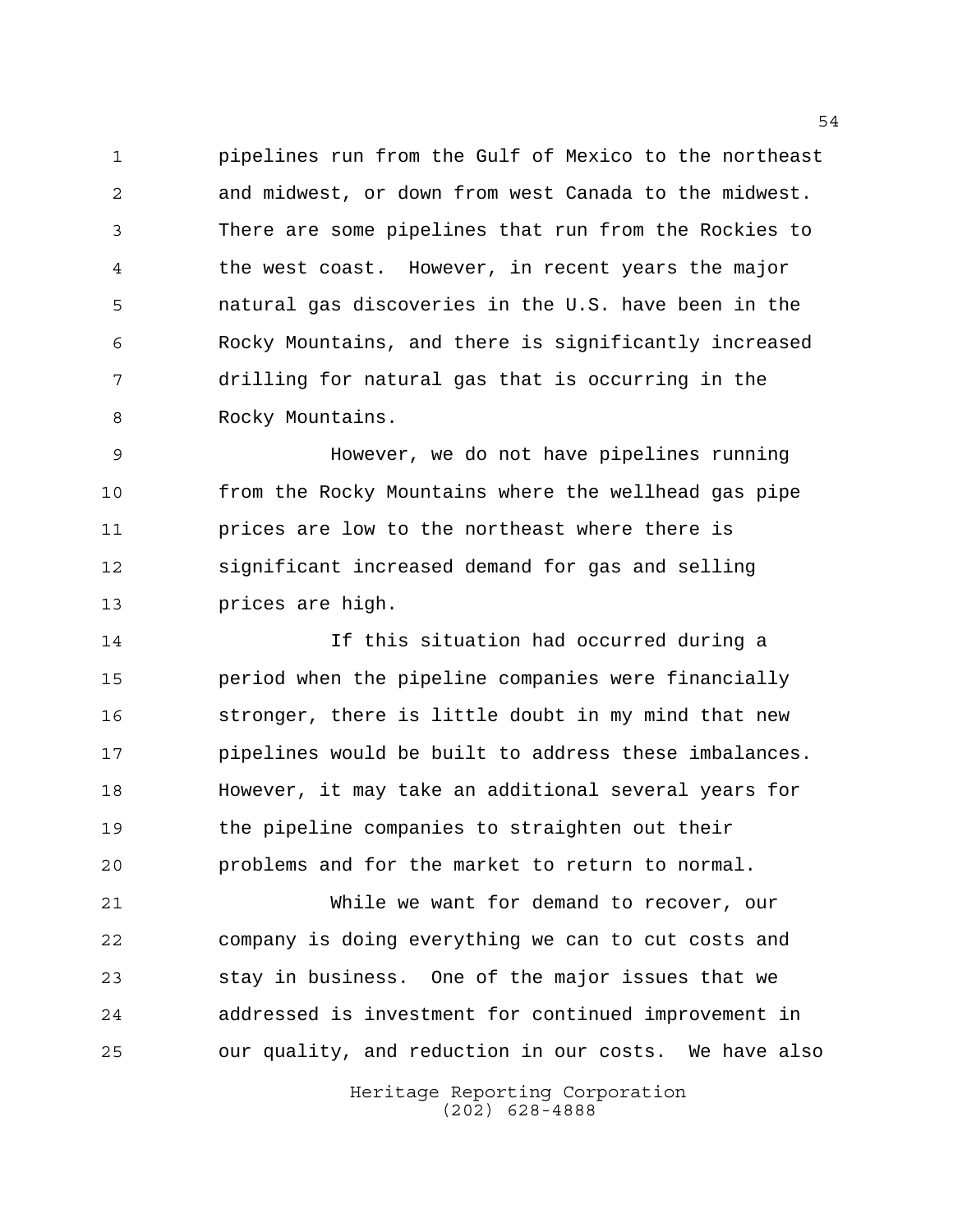achieved major cost savings by not replacing management personnel who have left with new hires. Indeed, when our president left the company earlier this year, our owners decided to assume the responsibilities themselves rather than hiring a new president.

 I would also like to comment on the Korean industry. As I mentioned earlier, in our size range there are only three U.S. companies that still produce these products. These three companies have more than adequate capacity to supply the U.S. market.

 However, in Korea, two of the three major pipe and tube companies, Hysco and ScAH, now have mills that produce ERW pipeline up to 24 inches. This is amazing because there is no gas or oil in Korea and virtually no pipeline system. These mills exist for export.

 While they may export to Asia and the Middle East, as well as to Latin America and the United States, we face competition with them in our export markets as well as in the U.S. market constantly.

 I was very surprised when just after the 201 program went into effect to continue seeing the Korean mills bidding on pipeline projects, and telling customers they could eat the 15 percent 201 duties.

> Heritage Reporting Corporation (202) 628-4888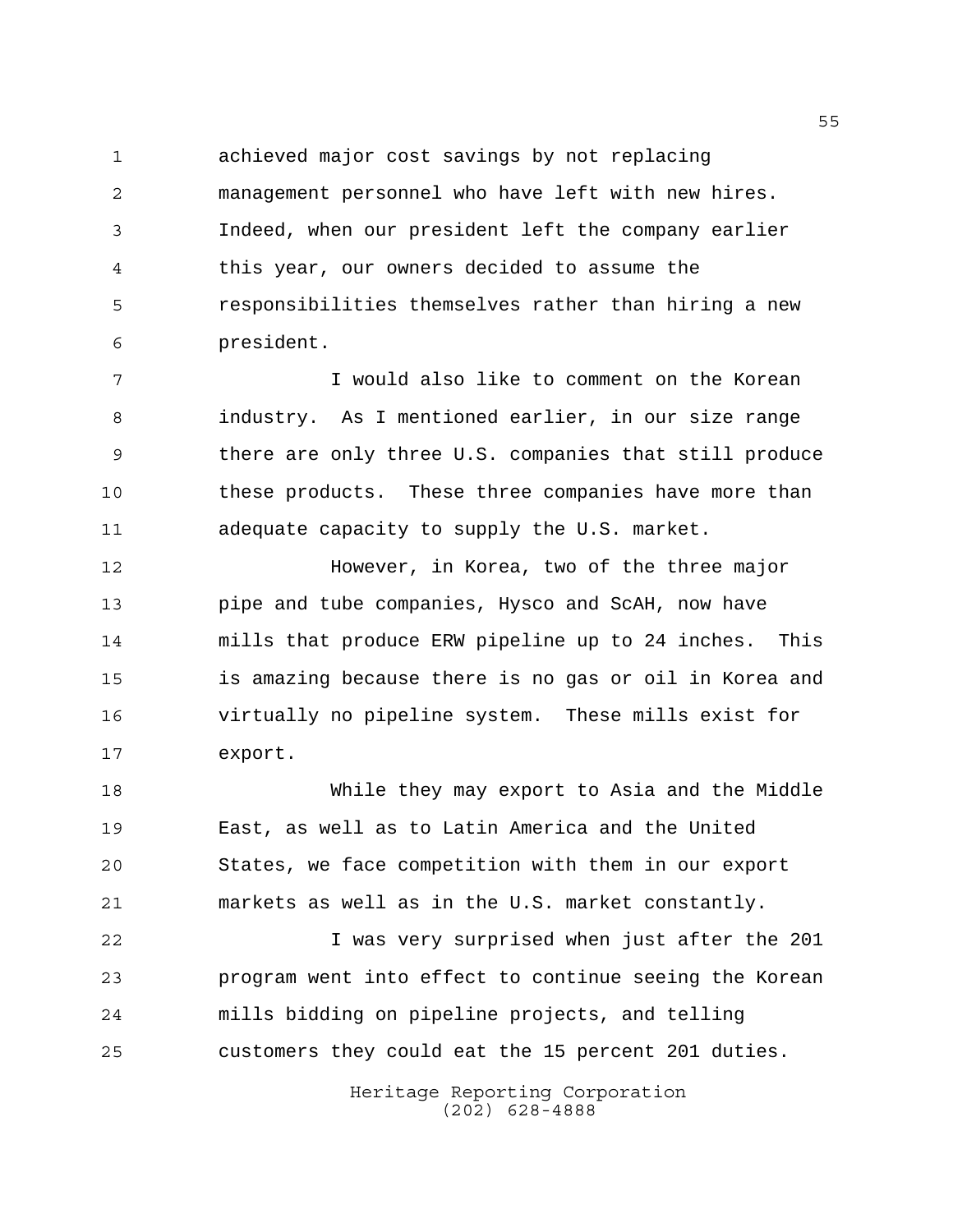Heritage Reporting Corporation 1 1 In summary, I hope that the 201 relief allows the U.S. industry to remain in existence during this period of poor demand. I am hopeful that the pipeline companies would like to see continued domestic sources for pipe after they have put their houses in order and demand returns. Thank you. 8 MR. SCHAGRIN: Thank you, Mr. Bohach. Mr. Magno. MR. MAGNO: Good morning, Chairman Okun, and members of the Commission. My name is Mark Magno and I am Vice President of Sales and Marketing for Wheatland Tube Company. Wheatland is a family-owned business begun in 1877 with currently its fourth generation of family management. We have pipe production facilities in Pennsylvania, Ohio, Arkansas, and Illinois. We also produce subject pipefittings at our seminal subsidiary in Ohio and Texas. As the Commission can see from our questionnaire response, Wheatland has made huge strides in the efforts to adjust to import competition since the period of relief began. We have spent over \$100 million towards these efforts, with the main expenditures involved in the acquisition of the assets

(202) 628-4888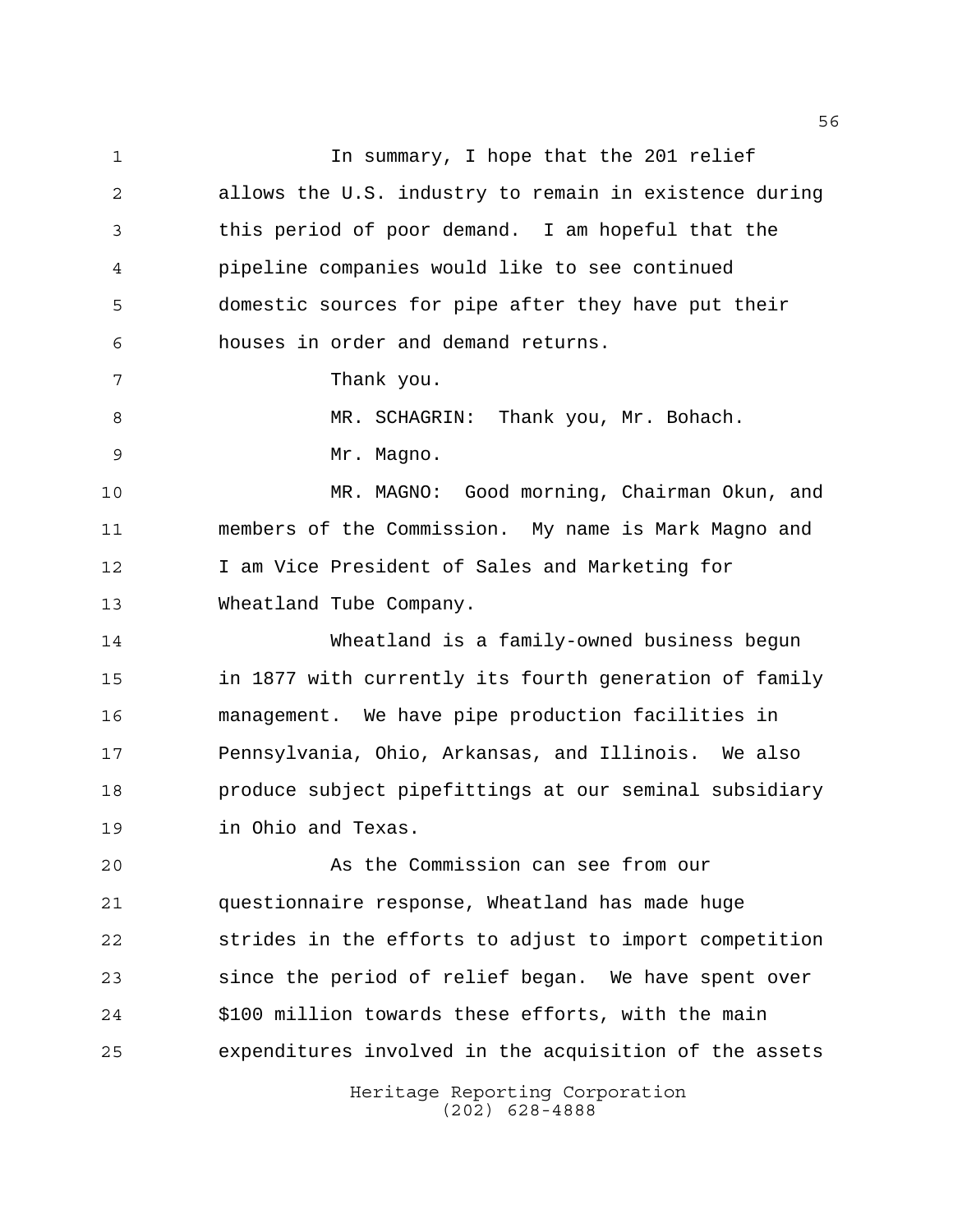of Sawhill Tubular Division of AK Steel, and the initial installation of a state-of-the-art five-inch OD mill at our Chicago plant. We honestly told the administration prior to the President's March 5, 20002 announcement that we would not make either of these major investments if pipe and tube relief was a tariff quota or if there was no relief on pipe and tube products and relief on flat-rolled products.

 We meant it. The administration did their job. Even though we did not get the equivalent tariff treatment that we sought, and we are doing our job. We now have additional investments to make in Sawhill assets, and we have completed installation on our bringing on line the new mill in Chicago.

 Sadly, the past 16 months has taken its toll on our staff and workers. In February 2003, we laid off almost seven percent of our salaried personnel, the most significant reduction in our 126-year history. Also, in May we closed the cold-rolled division we acquired from Sawhill and 125 employees lost their jobs.

 We are also trying to make our company more efficient in terms of labor costs. We have always had a fine relationship with the United Steelworkers. However, since April 28th, we have had a strike at our

> Heritage Reporting Corporation (202) 628-4888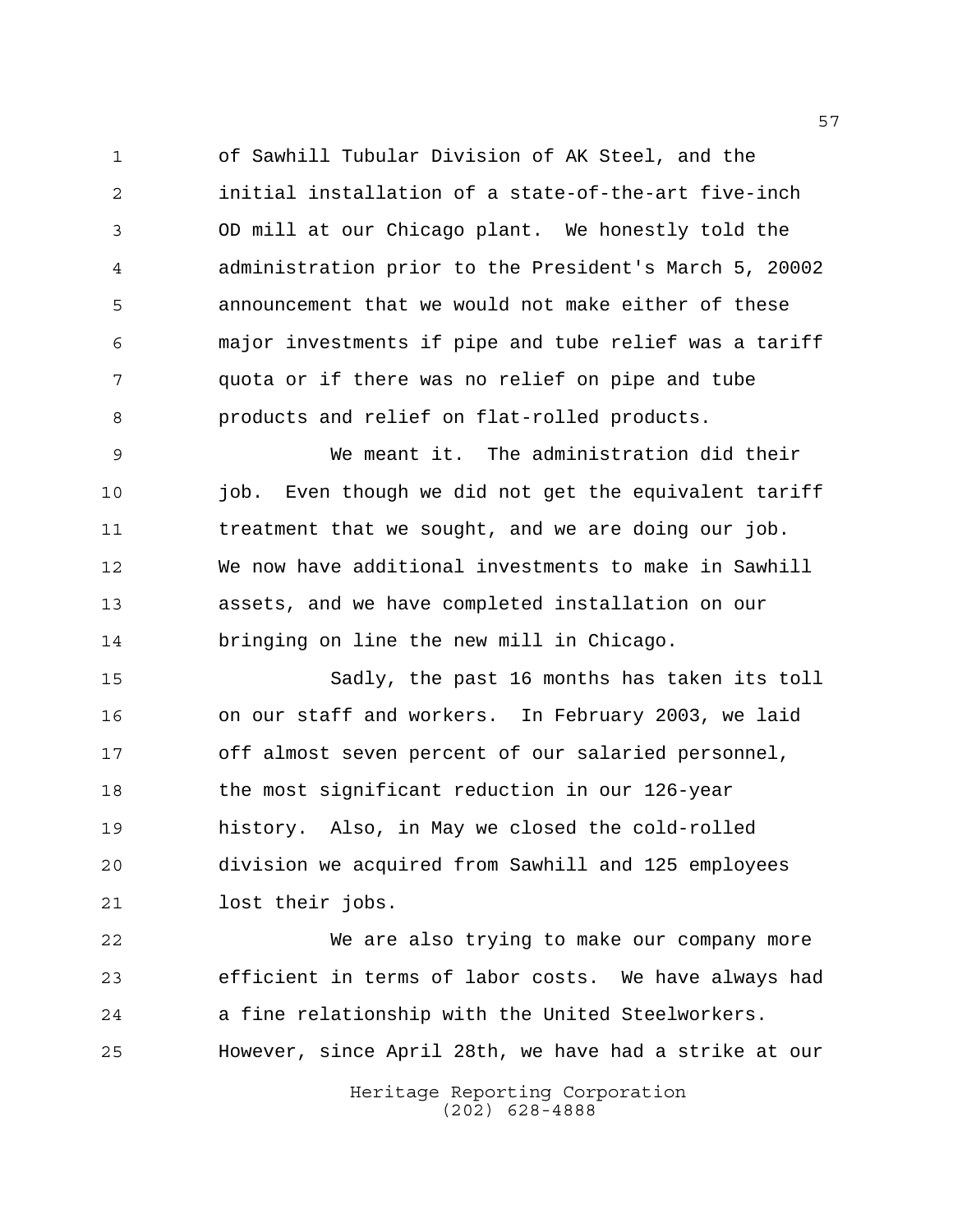largest production facility in Wheatland, Pennsylvania after we were unable to reach a new labor agreement.

 There were numerous issues leading to this impasse. The three most critical being health care, retiree health, and future pension liabilities. The company has previously paid 100 percent of employee medical insurance for family coverage, but skyrocketing medical costs no longer allow us to do so.

 In the past four years, our insurance costs have increased by 64 percent. Since 1992, salaried employees, like myself, have had to pay a portion of premium for health care insurance, and I currently pay a premium share of 20 percent of health insurance costs.

 We're asking the union to agree to phase in premium sharing up to the same percentage. We have offered to maintain retiree health care insurance for all current employees, but to eliminate such coverage for all future employees. Finally, to manage pension liabilities, the company has agreed to maintain the pension plans it offers to all current employees. However, future employees will be able to enroll in an especially developed 401(k) plan with a higher match. Our company, like almost all other U.S.

> Heritage Reporting Corporation (202) 628-4888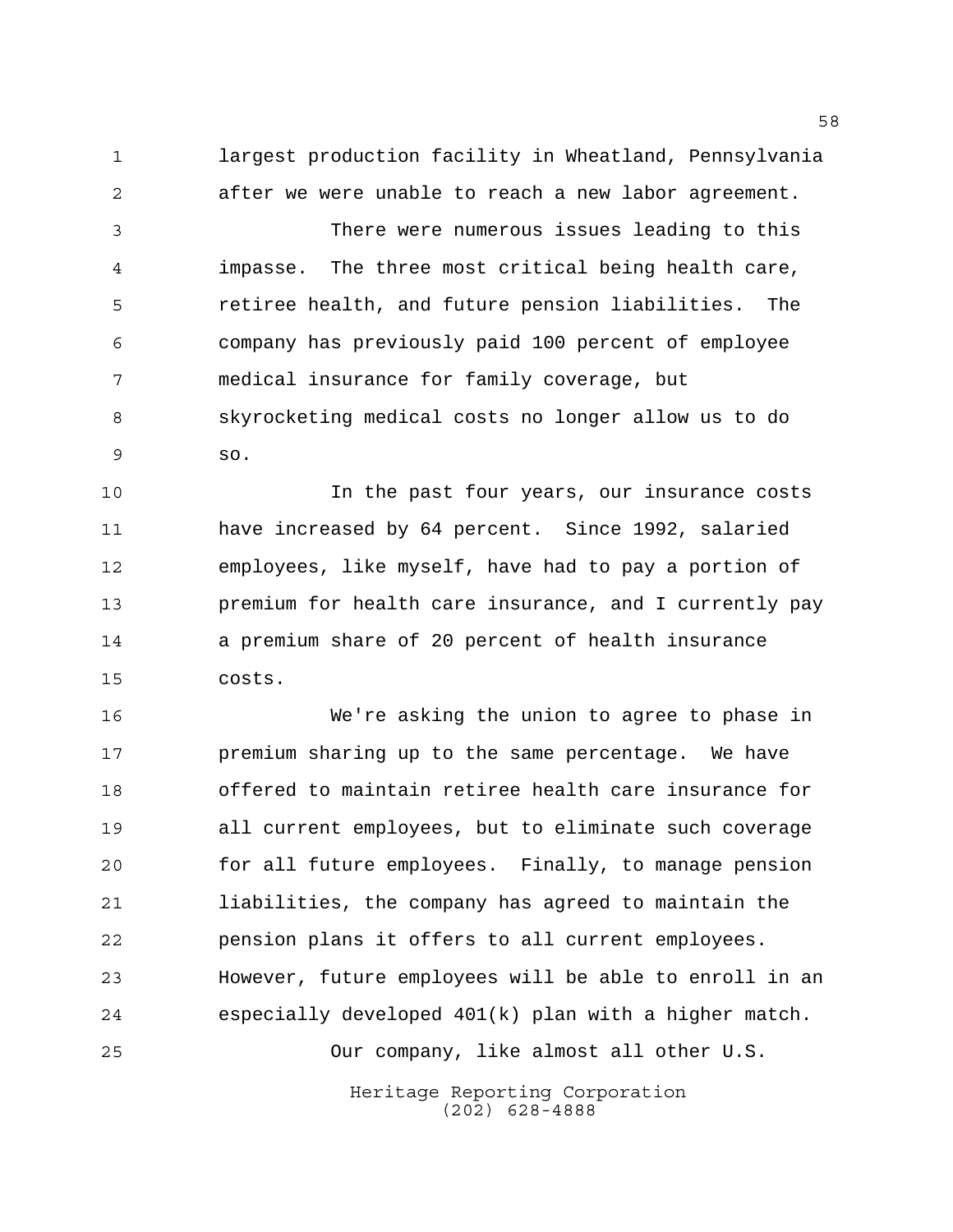companies, had determined that in order for us to stay competitive in the future we must ask our workers to participate with us in reining in skyrocketing health care costs and pension liabilities while ensuring that our employees continue to receive these important coverages.

7 As a sign of just how poor market conditions are for our products, without the production of the largest facilities, we have had no problem keeping up with orders through increased production from our other facilities. This illustrates how far demand has declined.

 Moreover, we do not anticipate any increase in demand in the near future from the non-residential construction sector, which is a sector where our products are primarily sold.

 Because of this poor demand, it is critical that 201 relief continue to its full term. As we explained to you during the Section 332 investigation, we continue to also support the maintenance of that relief for the flat-rolled industry as well. As this Commission is aware, Wheatland Tube Company has supported 201 relief for the flat-rolled industry since the inception of the investigations. While we do not think our flat-rolled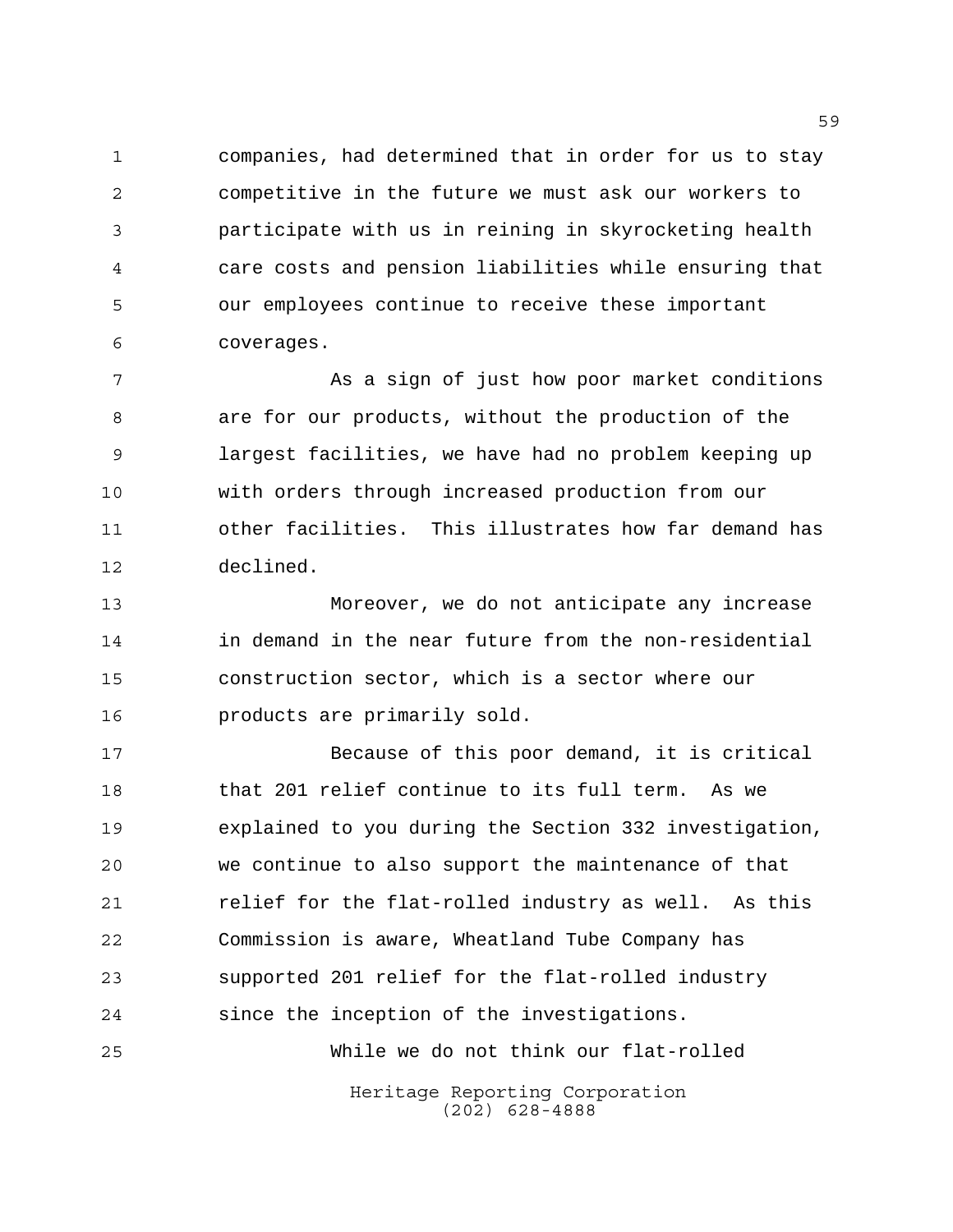suppliers always fully appreciate the support we have offered, we are doing this as much for our benefit as theirs. Our largest suppliers of steel are Wherton, Wheeling Pittsburgh, WCI, Deferco Feral, but we also buy significant quantities from Nucor and other producers as well. Many of these major suppliers are companies struggling to reorganize, and their ability 8 to reorganize will be negatively impacted by the end of 201 relief.

 Accordingly, we believe continued 201 relief on flat product is essential to the maintenance of our domestic supplier base. Likewise, 201 relief for the welded pipe and tube industry is essential if our efforts to be competitive in the U.S. market are succeed. We are hopeful that with some upcoming recovery and demand all segments of the American steel industry will be better able to compete by the end of relief in 2005.

Thank you very much.

MR. SCHAGRIN: Thank you, Mr. Magno.

Dr. Blecker.

 MR. BLECKER: Good morning, Madam Chairman, and members of the Commission. My name is Robert Blecker. I am a professor of economics at American University, and I am the economist representing the

> Heritage Reporting Corporation (202) 628-4888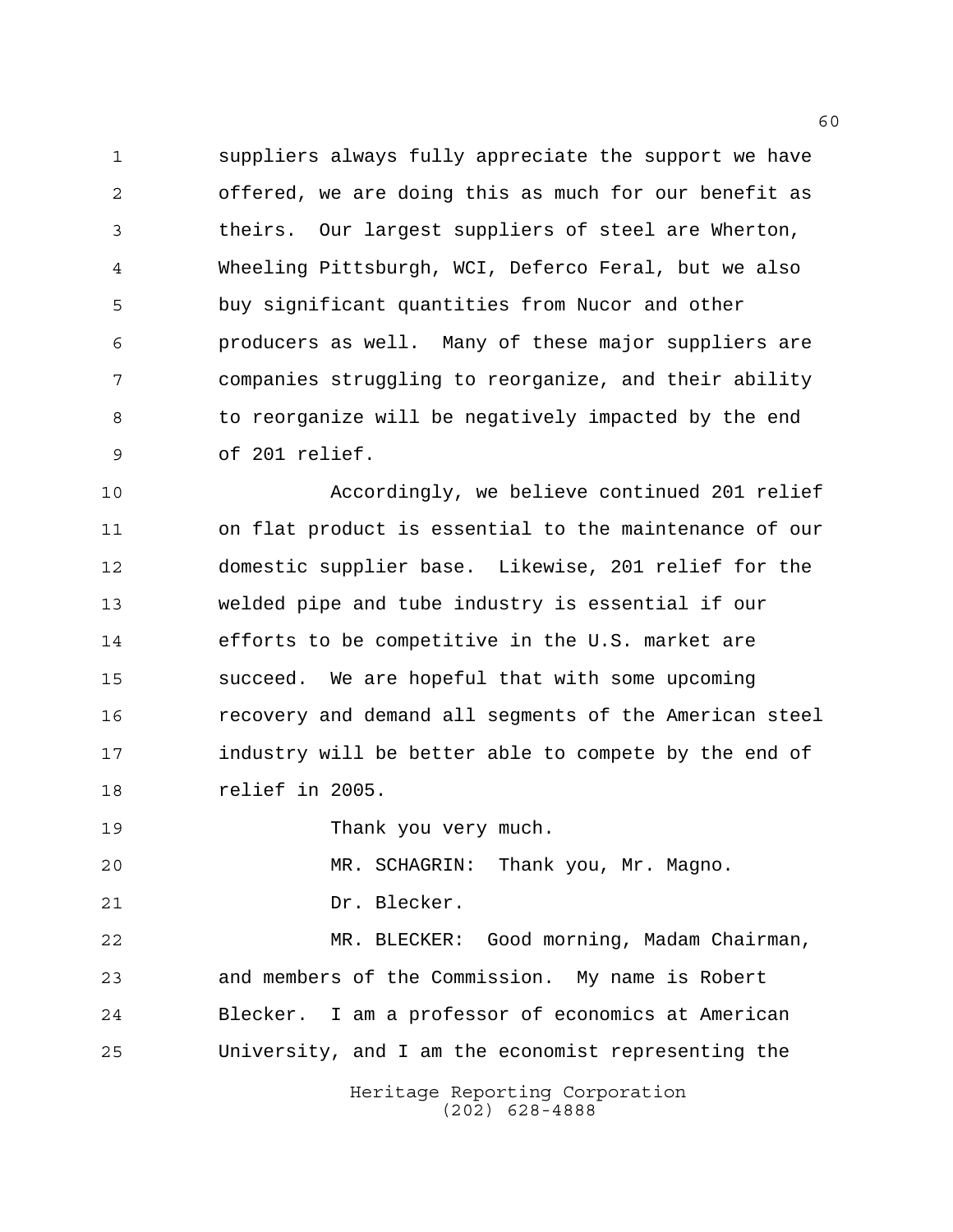domestic producers of welded pipe product in this review.

 According to my analysis, the welded pipe industry has benefitted from its Section 201 import relief. Nevertheless, this industry has been buffeted by other adverse factors during the period since the relief was instituted in March 2002, especially domestic producers of welded pipe have had to weather a veritable drought of demand during a severe and prolonged downturn in the industry's business cycle.

 In addition, there were adverse supply side effects from the differential relief granted to upstream flat-rolled producers relative to downstream welded pipe producers, as well as some temporary closures of certain flat-rolled producers in 2002.

 Moreover, the relief to all sectors of the steel industry was partial in terms of country coverage. The covered imports of welded pipe have surged, at the same time the covered imports have fallen. As a result, the total decrease in welded pipe imports since the relief went into effect has been relatively small compared with the large increases in imports during the original period of investigation.

Heritage Reporting Corporation (202) 628-4888 Thus, the overall changes in the economic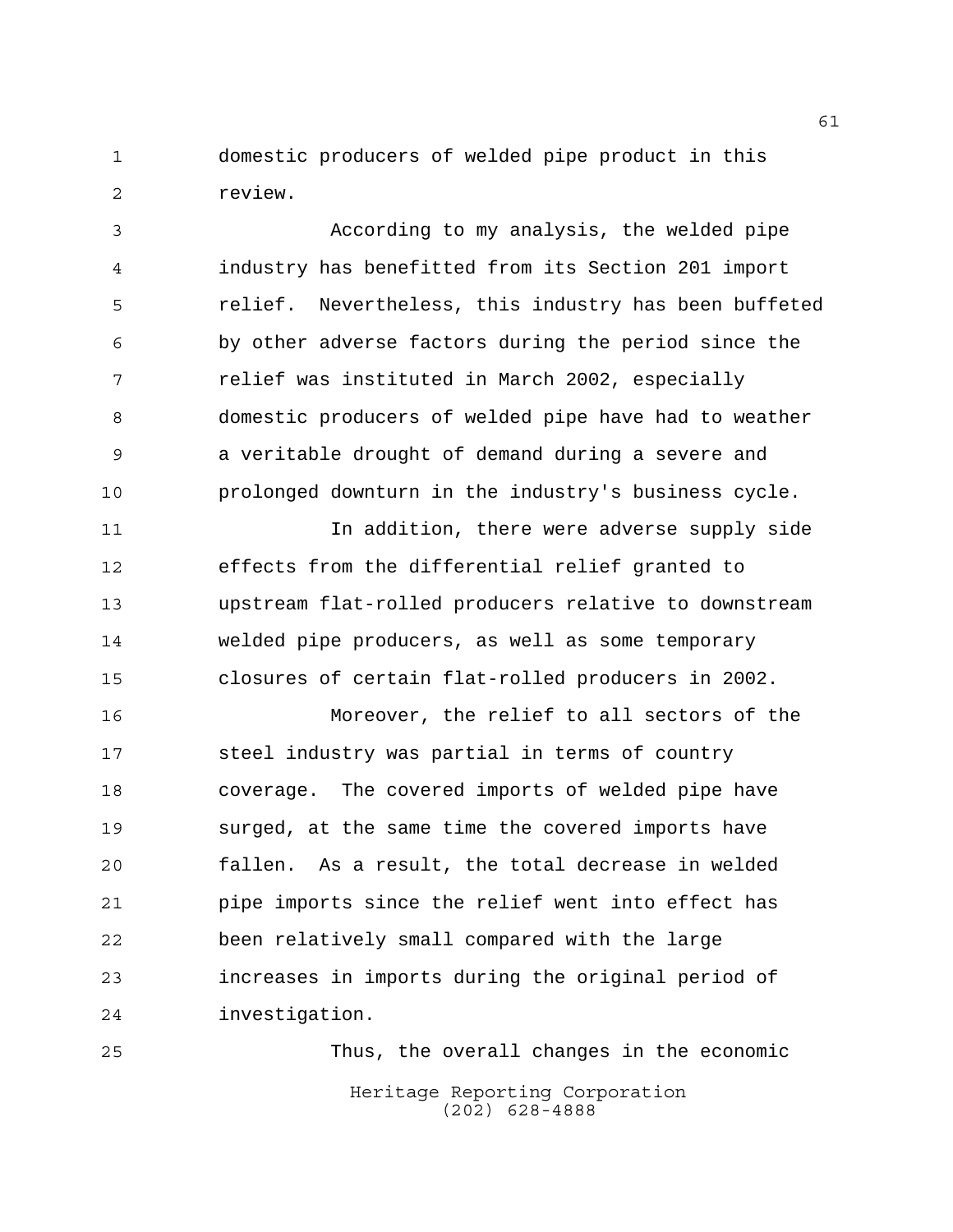condition of the industry over the past few years have been mostly unfavorable as these other factors have more than offset the benefits of the relief.

 In this context, economic analysis provides a valuable method for separating and distinguishing the benefits of the relief from the losses caused by other factors. In my pre-hearing economic submission, I use an empirical model of supply and demand for imports and domestic like products that was originally created by the distinguished economist and former ITC staffer, Dr. Kenneth Kelly, for escape clause investigation in the 1980s.

 The model uses actual data of record for changes in prices and quantities during the period of investigation. It is not a counter-factual model like Tauses, nor is it an econometric model using data from outside the record.

 The Kelly model identifies the parts of the changes in these variables that can be attributed to changes in four factors: domestic demand, domestic supply, import demand and import supply.

 In a 201 injury investigation, the effects of the shift in import supply are identified as the injury caused by increased imports. In this 204 investigation, I am using a model in a new way; by

> Heritage Reporting Corporation (202) 628-4888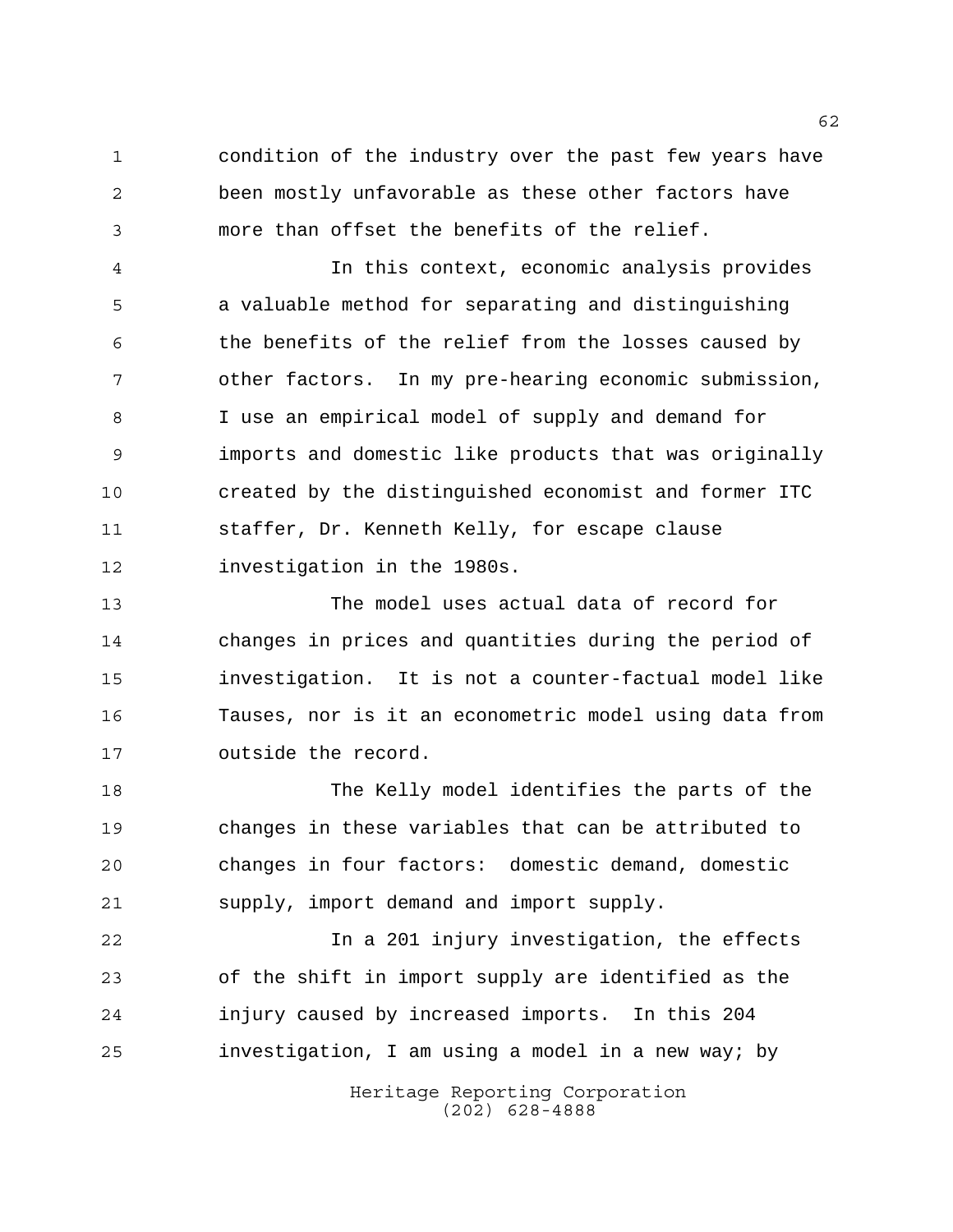applying it to the changes in industry variables during the period of a monitoring review.

 In this case there is a decrease, albeit a small one, in import supply, and the model estimates how much the reduction in import supply has benefitted the domestic industry while controlling for and also estimating how the industry was affected by other shifts such as the decline in domestic demand.

 My estimates using this model demonstrates that reduced import supply as a result of the 201 relief has had a significant positive effect on the industry's performance. Although the exact numbers are confidential, they show substantial gains to the domestic industry, especially on the quantity side that are attributed to reduced import supply.

 I also obtained estimates of the losses caused by other factors; that is, reduced domestic demand as well as adverse supply side shifts.

 In the end, the model estimates quantify what should be plain from the data of record; namely, that the disappointing performance of the domestic industry since the relief went into effect is primarily the result of a sharp decline in demand, and that the domestic industry would be in substantially worse condition today were it not for the benefit of

> Heritage Reporting Corporation (202) 628-4888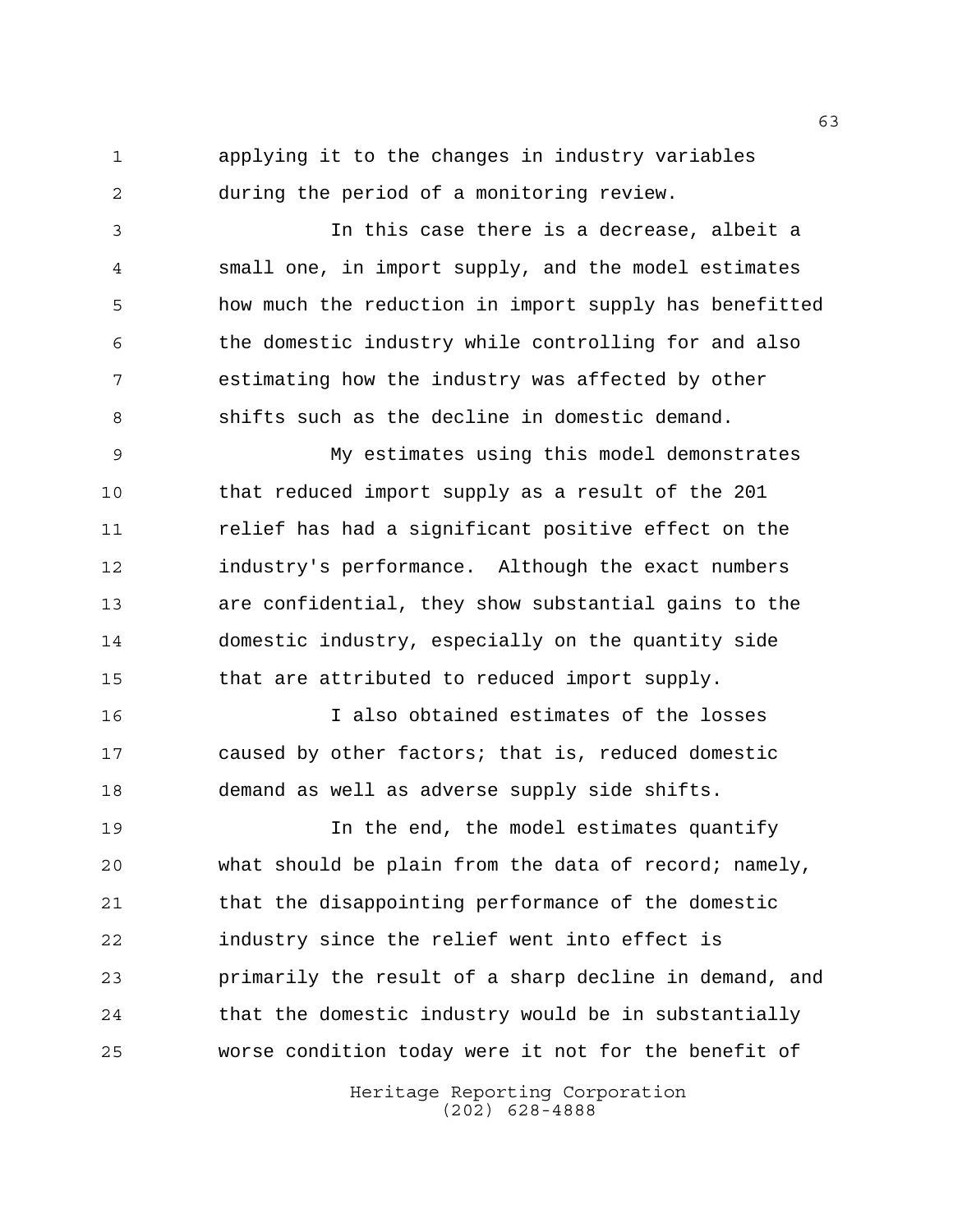1 the relief.

| 2  | The Korean respondents argue in their brief            |
|----|--------------------------------------------------------|
| 3  | that because the condition of the industry has         |
| 4  | deteriorated in the last few years the Commission      |
| 5  | should conclude that the 201 remedy has provided no    |
| 6  | benefit to domestic producers of welded pipe.          |
| 7  | This is completely illogical because it                |
| 8  | ignores the role of the other causal factors that have |
| 9  | offset the benefits of the remedy. Given the severe    |
| 10 | demand decline that this industry has faced in the     |
| 11 | past two years, the only logical conclusion is that    |
| 12 | the industry's performance will be far worse if it     |
| 13 | also had to contend with higher levels of imports from |
| 14 | the covered countries.                                 |
| 15 | Accordingly, I would urge the Commission to            |
| 16 | conclude that the welded pipe industry is better off   |
| 17 | and more able to complete its adjustment efforts as a  |
| 18 | result of the import relief.                           |
| 19 | Thank you very much, and I would be happy to           |
| 20 | answer any questions.                                  |
| 21 | MR. SCHAGRIN: I will turn things over to               |
| 22 | Ms. Ellsworth.                                         |
| 23 | Thank you.<br>MS. ELLSWORTH:                           |
| 24 | Good morning, Madam Chairman, Commissioners            |
| 25 | and staff. My name is Cheryl Ellsworth with the law    |
|    | Heritage Reporting Corporation<br>$(202)$ 628-4888     |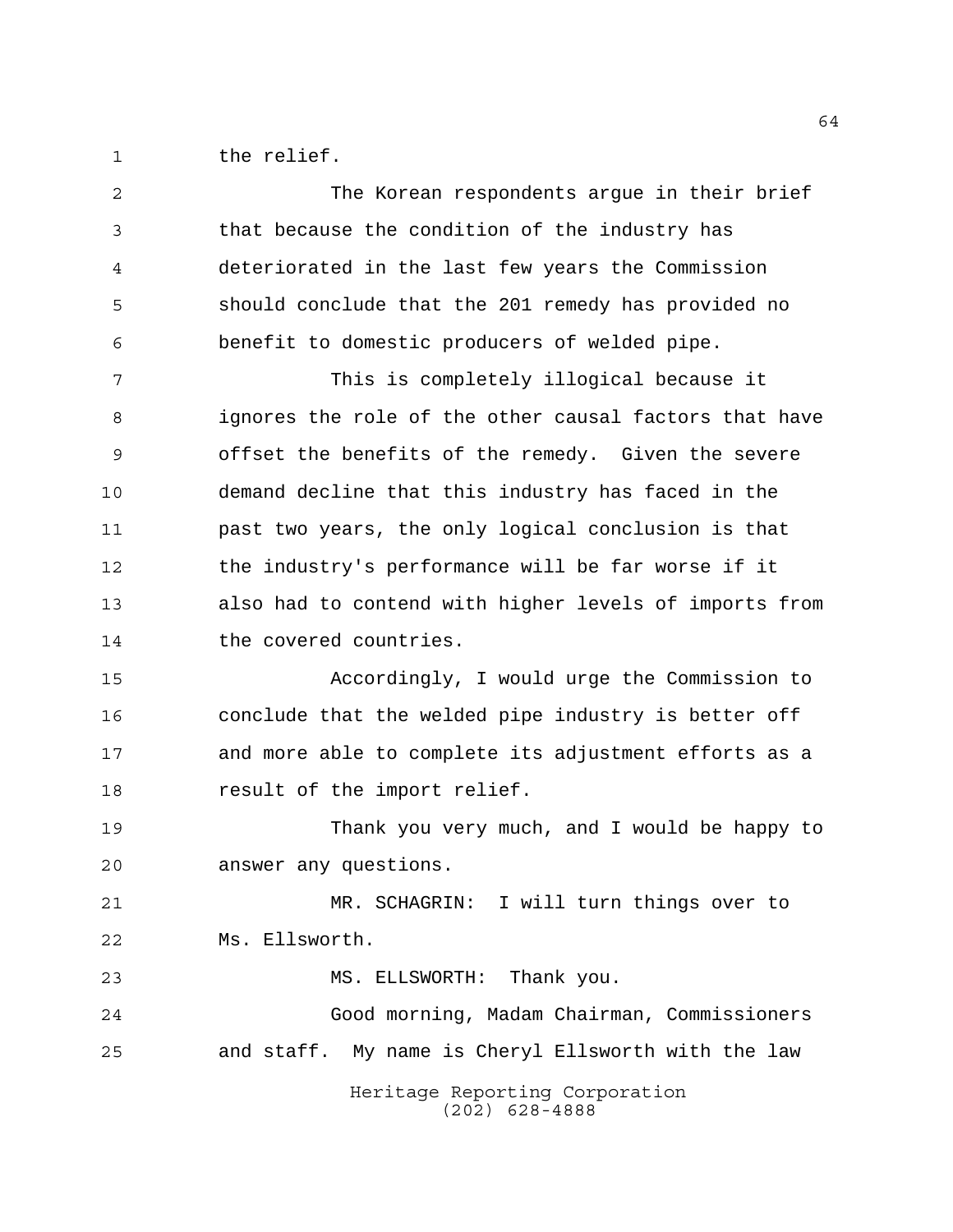firm of Harris Ellsworth & Levin. With me today are Don Graham, who is here today in his capacity as President of Trinity Fittings Group, and John Totaro from Harris Ellsworth & Levin.

 To avoid any confusion that might arise from Ms. Mendoza's opening remarks, I must note that in a Section 201 investigation the Commission unanimously determined that the domestic industry that produces fittings and flanges had been seriously injured by reason of imports. There was no ambiguity as to the effect of imports of these producers at that time.

12 As the record in this investigation reflects and as Mr. Graham will testify today, the industry's performance has continued to decline during the relief period.

Don.

 MR. GRAHAM: Good morning. My name is Don Graham, and I am here today in the capacity as **President of Trinity Fitting Group.** 

 Trinity is the largest U.S. integrated producer of carbon and alloy steel weld pipe fittings. In March 2002, the President imposed increased tariffs on imports from certain countries of weld pipe fittings. Trinity was gratified that President acknowledged the damage that these imports were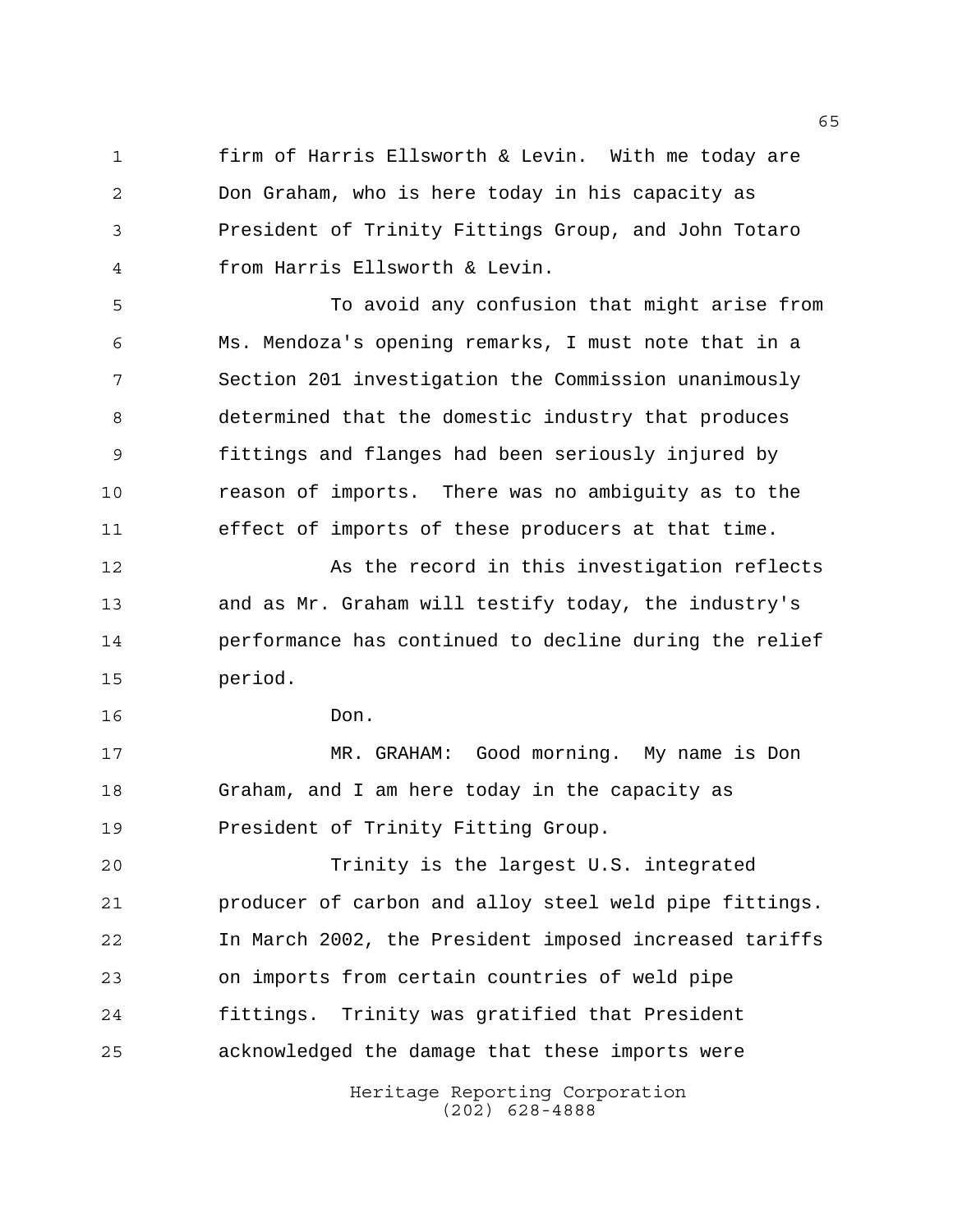inflicting on our industry, and that he imposed additional duties on imported fittings.

 However, our enthusiasm was tempered by the fact that two of the largest sources of weld fittings, Canada and Mexico, were exempted from the Section 201 duties. Moreover, we were highly concerned that these tariffs beginning at 13 percent, now at 10 percent, were far too low to stem the flow of imported fittings from covered countries, and would not provide an effective adjustment period for domestic producers.

 Unfortunately, we were right. Most importantly, these increased tariffs did not significantly reduce the quantity or increase the price of fittings imported into the United States market. Faced with continuing pressure from low- priced imports, Trinity was unable to fully implement its adjustment plan during this first year of the relief period, and actions we took to improve our competitiveness have only been marginally successful to date.

 As we detailed in our questionnaire response and pre-hearing briefs, beginning in 2002 Trinity initiated radical and costly steps to consolidate its production and distribution operations. These steps included: closing and consolidating production in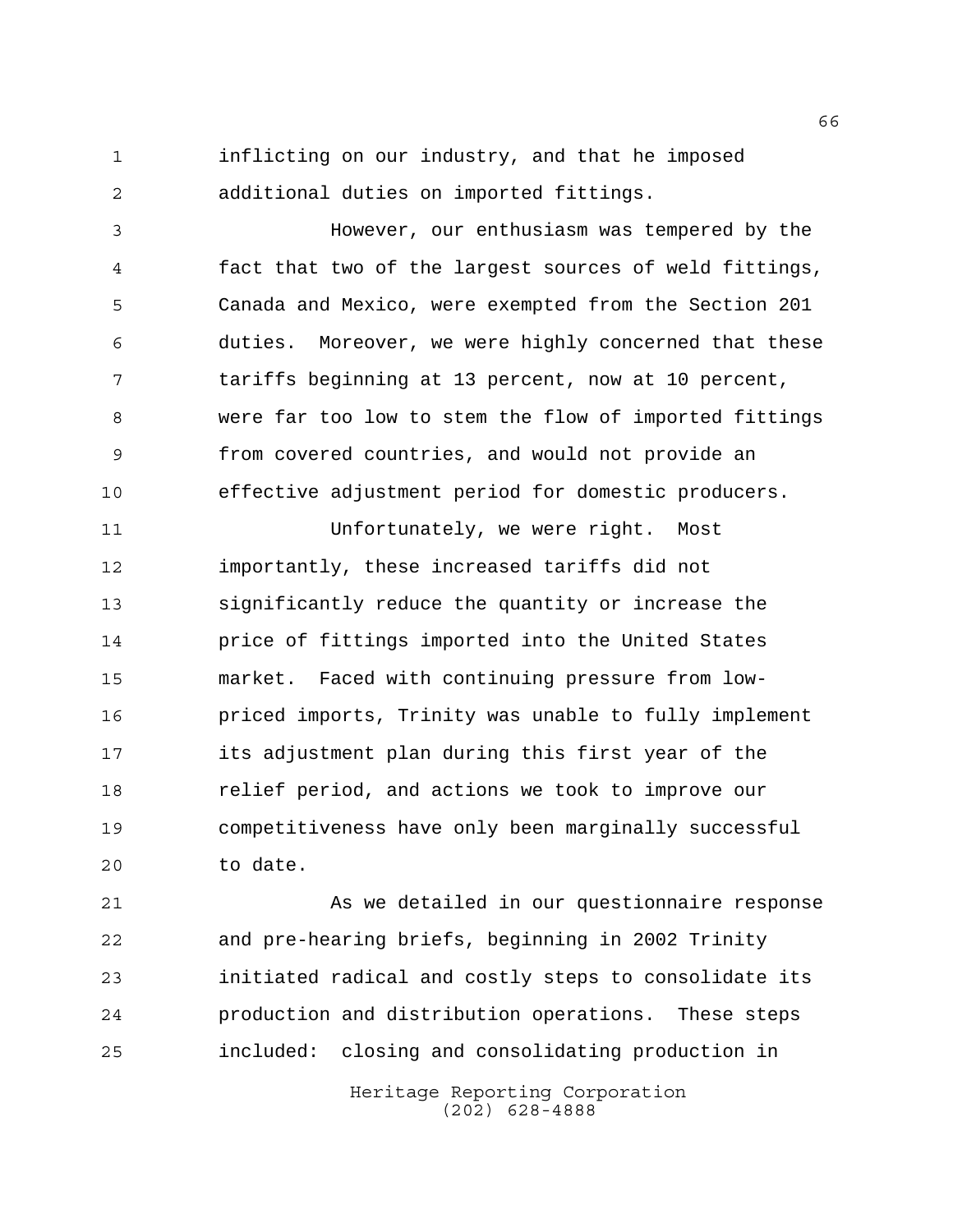distribution facilities. Trinity took on these costs because we viewed this overhaul of our operations as a means to increase efficiency in the long term, and therefore secure a foothold against the tide of low-priced imports.

 It must be noted, however, that Trinity elected to assume these costs based on assumption that demand for fittings in the United States would remain steady. That imposition and that the imposition of meaningful 201 duties would reduce the market share held by imports. Neither of these assumptions has been borne out.

 Over the last year demand for weld fittings 

 CHAIRMAN OKUN: Mr. Graham? I'm sorry to interrupt. Can you just pull your microphone a little closer?

MR. GRAHAM: Certainly.

CHAIRMAN OKUN: Yes.

MR. GRAHAM: Better?

 CHAIRMAN OKUN: I think so. Can you hear him? Yes.

 MR. GRAHAM: Yes. Over the past year U.S. demand for weld fittings has declined as activities stagnated in key consuming industries such as

> Heritage Reporting Corporation (202) 628-4888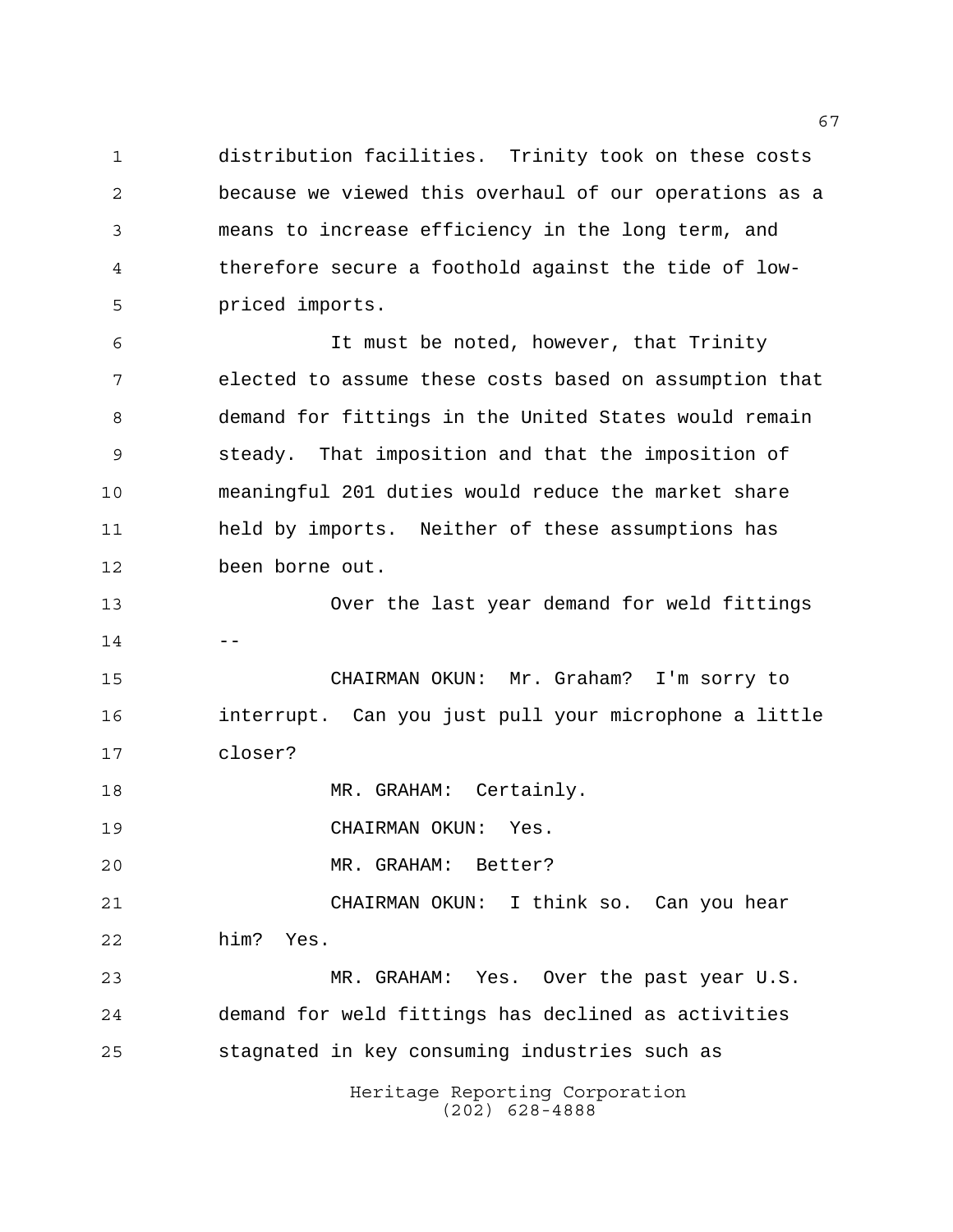chemicals, construction, oil and gas. Consequently, Trinity and other domestic fittings producers experienced decreased sales. In addition, because the Section 201 duties were not sufficient to curtail imports, Trinity lost market share to imported fittings during the first year of the relief period.

 In this environment where fittings imports continued to pour into the United States largely unaffected by the very limited relief measure, it's not surprising that Trinity's adjustment has done little to improve its market position to date.

 Trinity's financial performance remained reduced but relatively stable in the periods immediately before and after the 201 duties went into effect. However, in the last quarter of 2002, the first two quarters in 2003, our production and sales have fallen significantly from that plateau. For example, Trinity's sales for the first half of 2003 were 23 percent below the first half of 2002.

 These declines lead to a dramatic slide in our profitability. In light of our recent performance, Trinity is hard-pressed to justify further expenditures on adjustment actions even though we believe they would further enhance our efficiency. The climate is just too uncertain.

> Heritage Reporting Corporation (202) 628-4888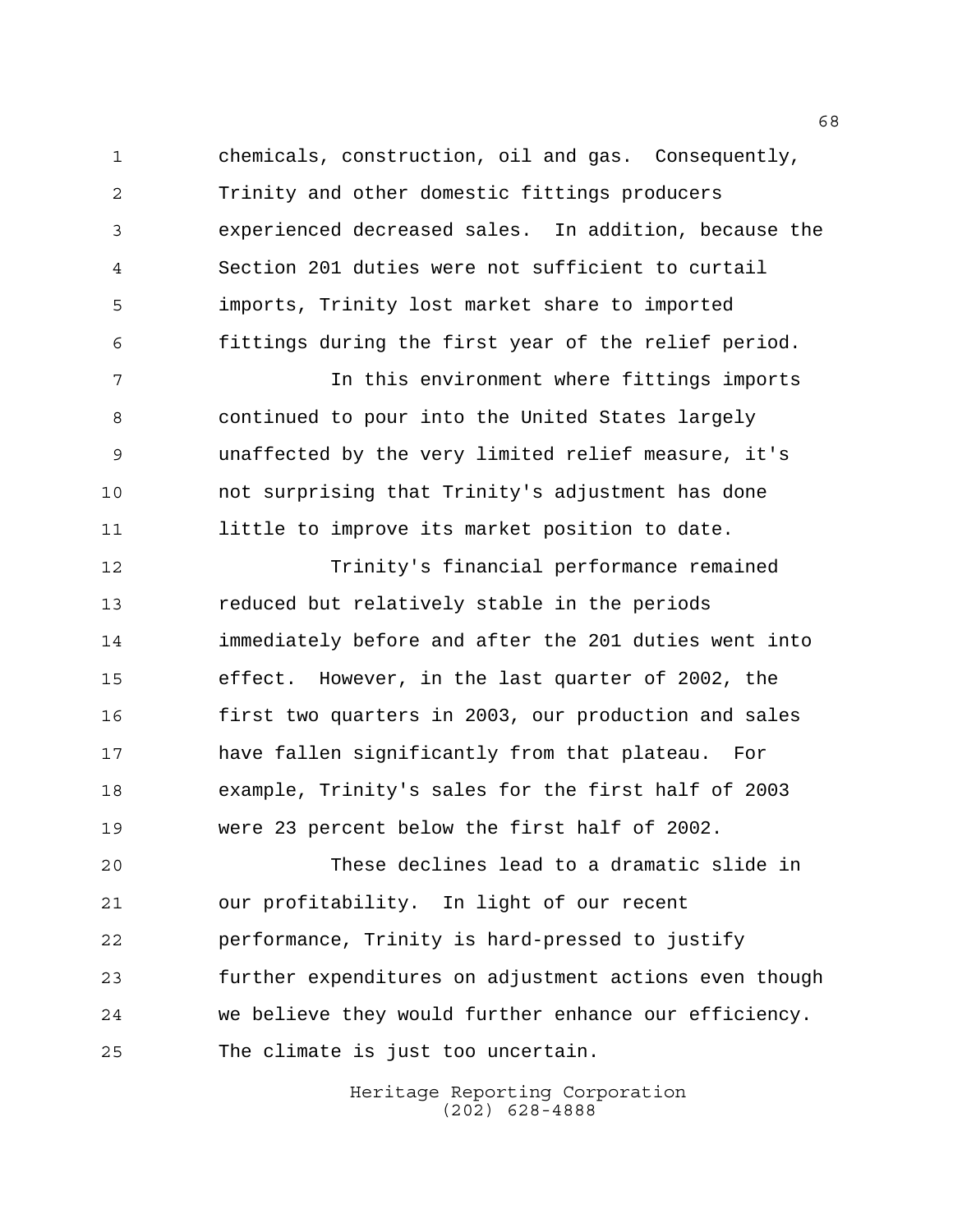1 As was the case before the 201 duties went into effect, imports continue to undercut domestic prices for domestic weld pipe fittings by large margins. Trinity is doing its best to compete, but imported fittings beat every price reduction we undertake.

 Every day Trinity is aware of the prices of which import fittings are sold into the United States as Trinity's largest customers purchase these fittings. Recently several customers reported to Trinity that a major distributor offered to sell them a full line of imported fittings presumably from Thailand at prices that are well below Trinity's price standard. We shaved our price to these customers as much as possible in an effort to retain at least a part of this important business, but are unable to match the price for imported fittings.

 Even after the additional discounts that Trinity extended, with the 201 duty in effect for these imports, the import prices are still 10 percent or more below Trinity's prices. In fact, some of Trinity's customers also import fittings and these customers report to Trinity that they are not paying the additional 201 duty and that they have not had to pass on the duty to their customers in the form of

> Heritage Reporting Corporation (202) 628-4888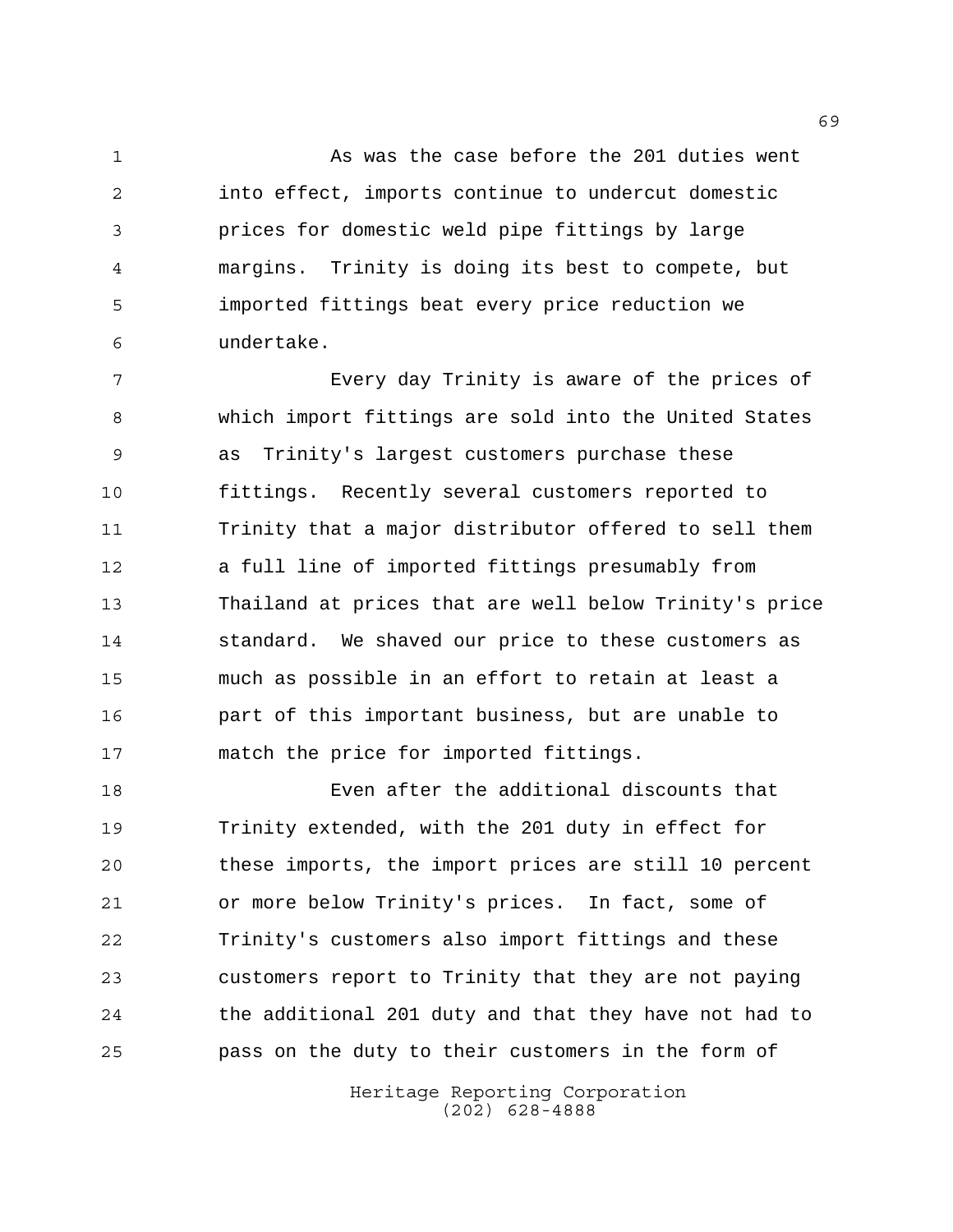price increases.

 This indicates that foreign producers are absorbing fully the cost of the 201 duties, thereby eliminating any benefit to the domestic industry. Trinity continues to struggle to compete with imported fittings. Foreign producers and U.S. importers have a seemingly endless capacity to reduce prices and the relief measures that the President imposed in March 2002 have offered little, if any, breathing room for Trinity's adjustment actions taken to date.

 That being said, while the increased duties have not made Trinity's path significantly easier, I ask the commission to recognize that Trinity has made substantial and costly efforts to take full advantage of what has been only limited relief. Consequently, the commission should recommend that the President maintain or better yet enhance the duties applied to fittings for the full three-year period. If the increased duties on import fittings are reduced or eliminated ahead of schedule, I am confident that imports will surge at even greater levels, effectively relying on price undercutting to seize even greater share of the U.S. market.

 Whether Trinity and other U.S. producers can withstand the further encroachment by imports or the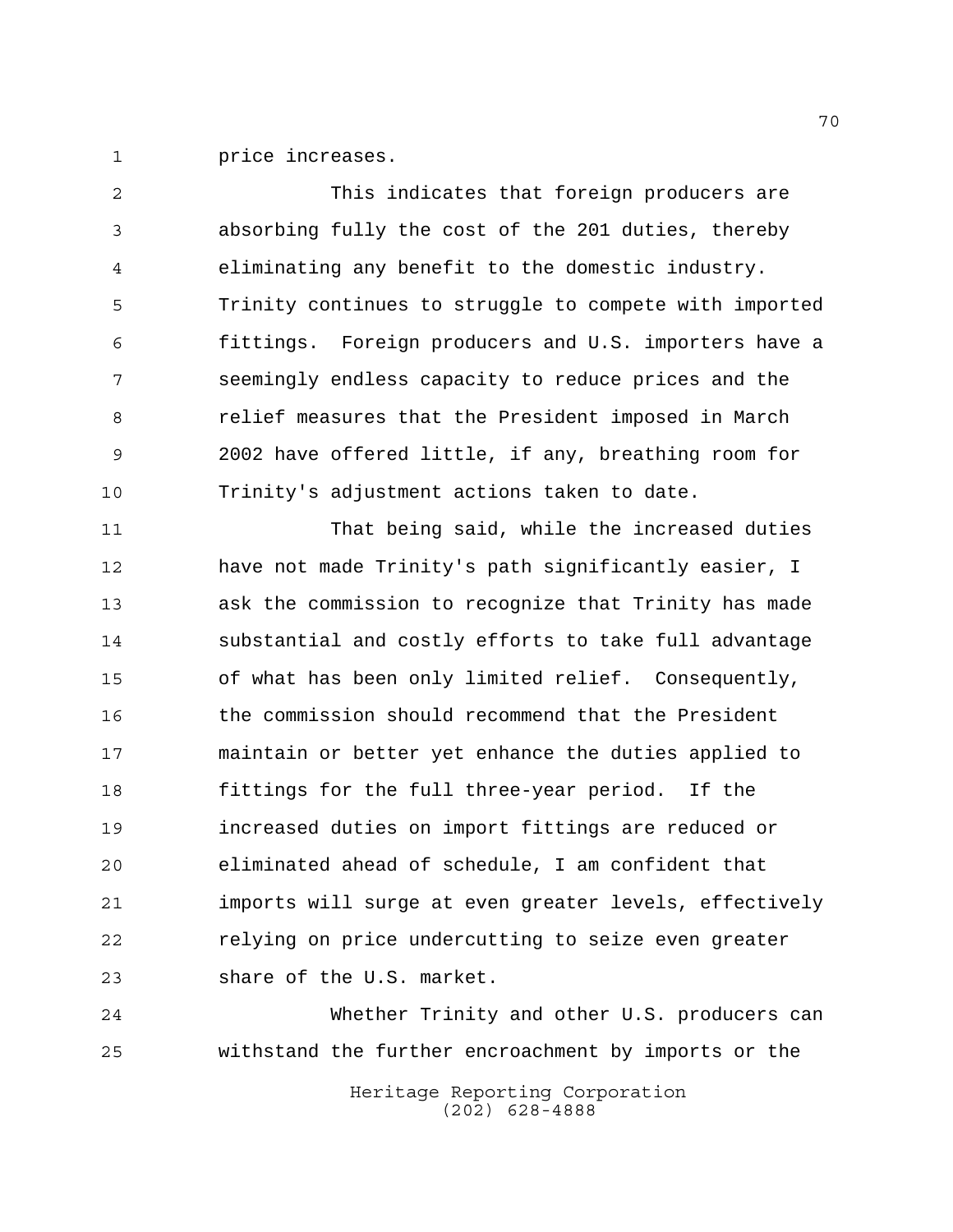sustained drain on profits that has resulted is very doubtful. I regret all too much that I speak from experience in this matter.

 In the earlier testimony in the Section 201 investigation, Trinity was in the steel flange business for nearly two decades until import competition forced us to exit the business. Basically, the price went down 25 percent in one day. Relentless competition from cheaply priced imports forced us to close flange production facilities in '98, 2000, 2001. We were forced to contract and eventually eliminate this important companion line of Trinity's fittings business and it was because it was losing too much money and too much market share due to price pressures from imports. If I had felt that Trinity could compete on a price basis with imports, we would have not exited the flange business.

 I hope with the assistance of continued Section 201 duties that Trinity's fittings business can avoid this same fate.

Thank you.

 CHAIRMAN OKUN: Thank you. MS. ELLSWORTH: That concludes our presentation. I'll turn now to Mr. Stewart. MR. STEWART: Thank you, Madam Chairman,

> Heritage Reporting Corporation (202) 628-4888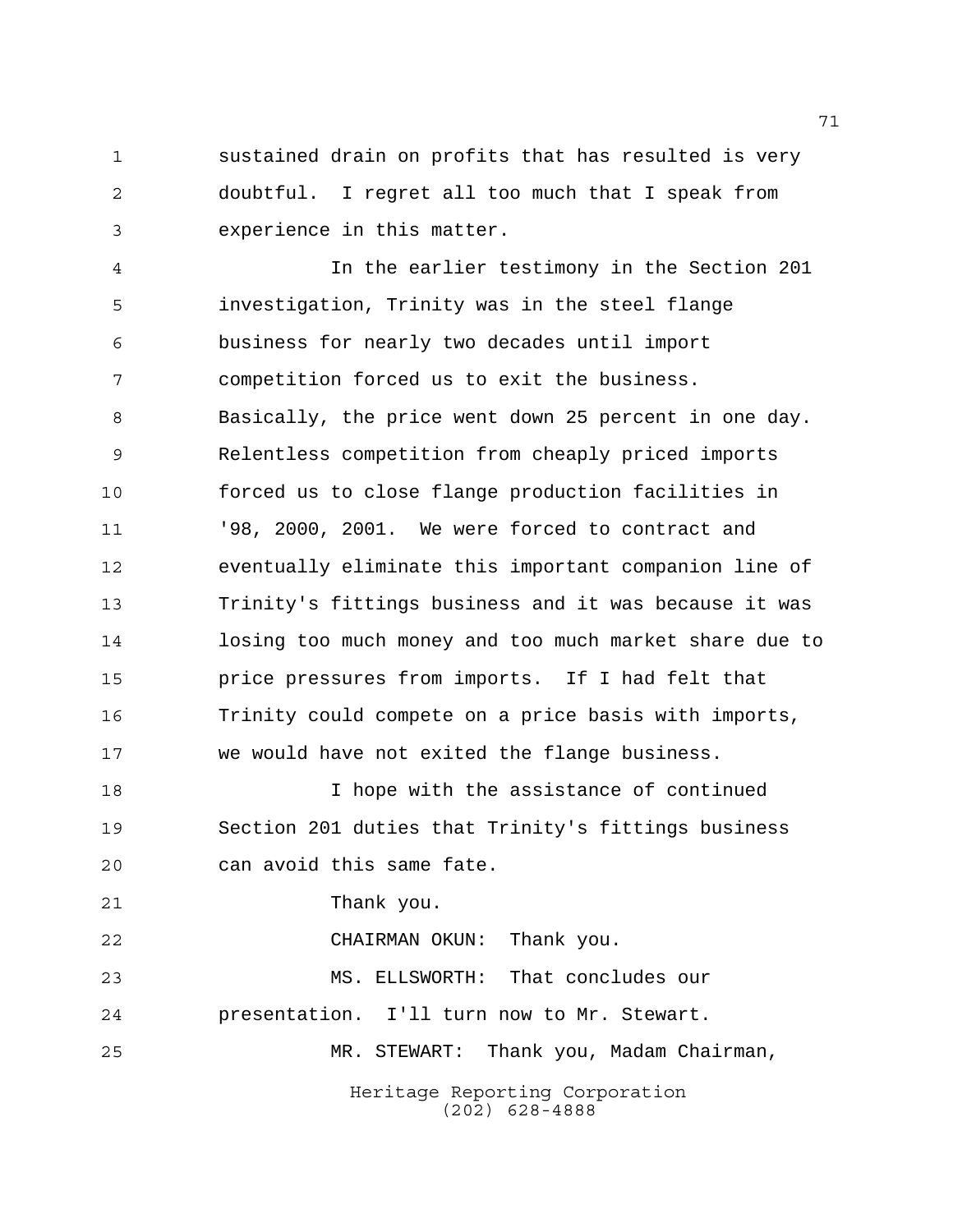members of the commission. My name is Terry Stewart. I'm with the law firm of Stewart and Stewart here in Washington, D.C.

 Mr. Gerard of the Steelworkers has a prepared statement that we would like to ask be made part of the record and he will be summarizing his statement for the commission this morning.

8 Law enforcement officer?

MR. GERARD: Thanks, Terry.

 Chairman Okun, Vice Chairman Hillman, Commissioner Miller and Commissioner Koplan, let me say I am pleased to have another opportunity to appear before you. It feels a little bit like old home day. Before I go on with my testimony, I do want to again take the opportunity to ask a number of our rank and file folks who are here, you will be happy to know that we have a legislative internship program and a Women of Steel program and we have seven women who are part of our legislative intern program and activists in our Women of Steel program who are here as part of their training about how the legislative process in Washington works and I'd like them to be recognized. CHAIRMAN OKUN: Welcome. MR. GERARD: They're all here to report back

to their membership.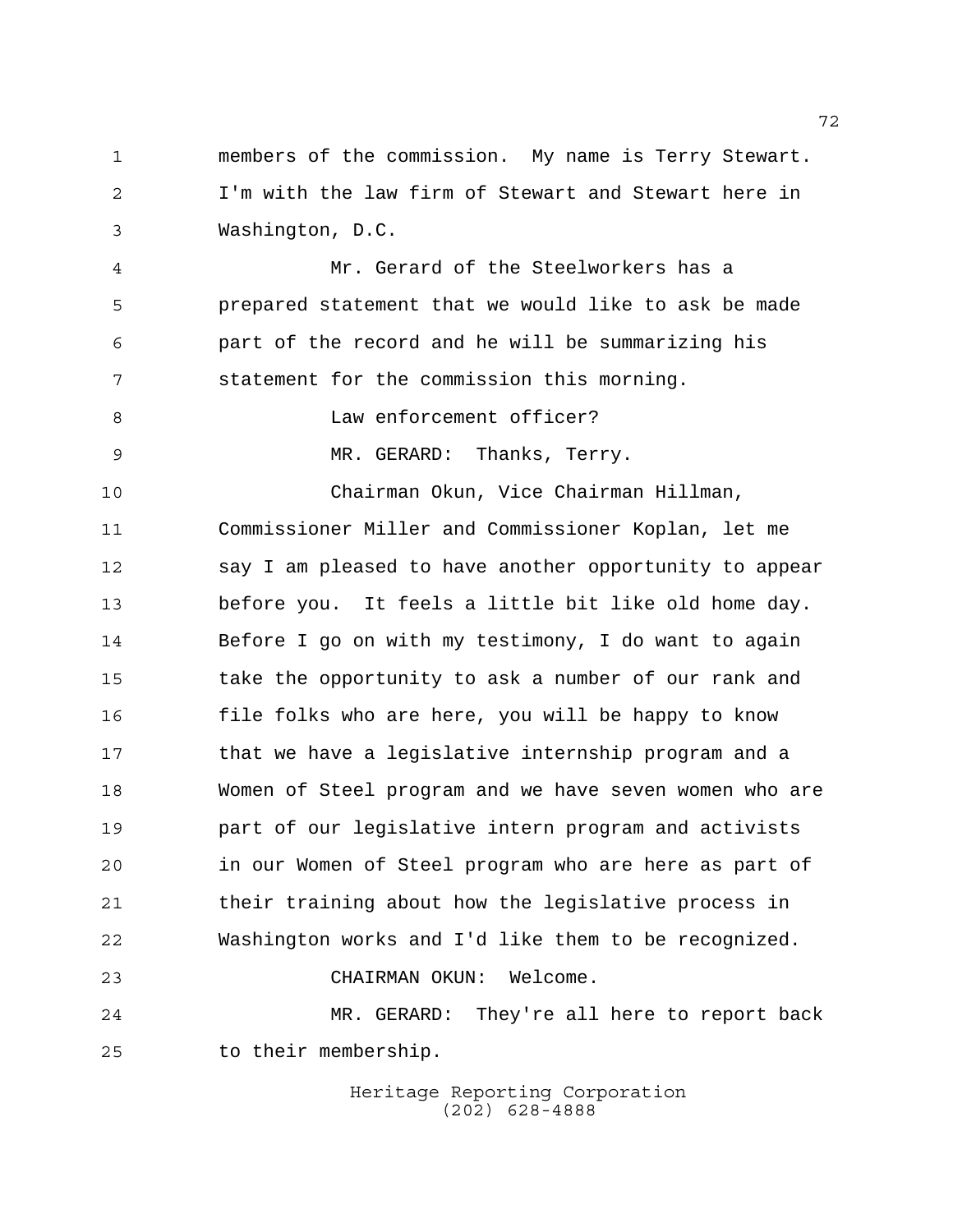1 Let me just say that I'm really here today to tell you that the United Steelworkers of America and our members are doing their part and are stepping up to the plate to make sure that there is a positive adjustment in the steel industry. In fact, as the President said in announcing his multi-lateral initiative in 2001, the U.S. steel industry has been affected by a 50-year legacy of foreign government intervention in the market and direct financial support of their steel industries. The result has been a significant excess capacity, inefficient production and a glut on world steel markets. And, quite frankly, in that area, not enough has changed. In fact, given the conditions the President referred to, I don't need to regurgitate but feel that I should. Thirty-nine steel companies were forced into bankruptcy, 26 million tons of U.S. steel making capacity were idled or shut down between January 2001 and January 2002. Steel prices fell to their lowest levels in 20 years.

 Irregardless of what the CITAC tip sheet aid, price has not returned to even the average of that 20-year period in the steel industry and, in fact, in the pipe and tube industry, that is still the case.

> Heritage Reporting Corporation (202) 628-4888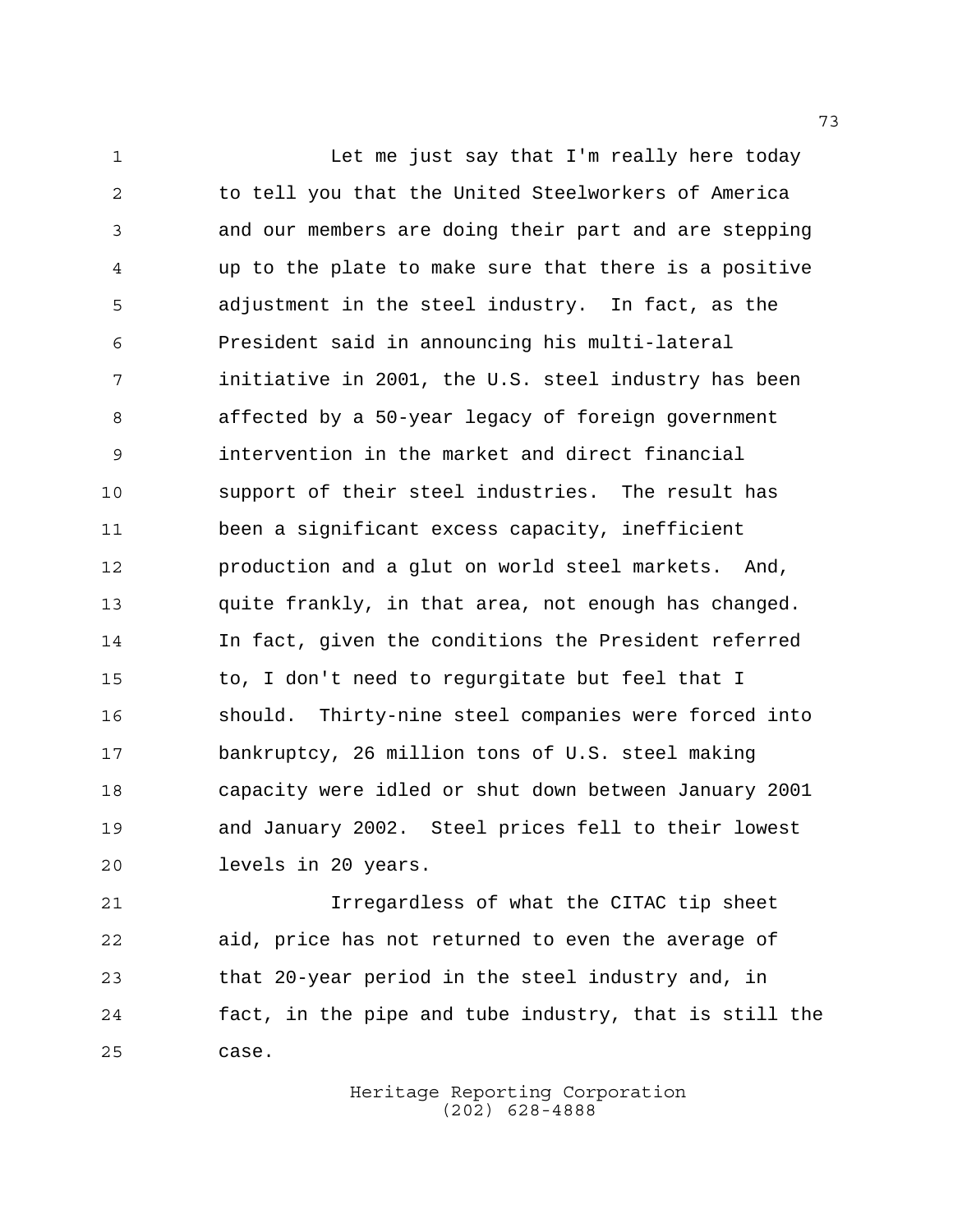Fifty-six thousand steelworkers have lost their job, 200,000 steelworker retirees, their widows and dependents have lost their pensions and health care.

 Since the 201 relief was announced our union and our members have been on the front lines, both our active and our retired members, and we've not only participated in but have led a massive restructuring of the steel industry that is not yet completed. We've made significant progress. We are trying to be a participant in what could euphemistically be called a humane consolidation and in the process of our negotiations, attempting to balance the interests of all stakeholders.

 In his multilateral initiative, the President not only called for the 201 investigation by the ITC, but he also called for a sharp reduction in global excess capacity and the elimination of "trade distorting government subsidies." As we speak today, there are meetings at the OECD that may or not be completed yet today on those subsidies.

 For the President's initiative to be effective it is extremely, extremely essential that the 201 relief remain in place. The sacrifices that our members have made and that our members are making

> Heritage Reporting Corporation (202) 628-4888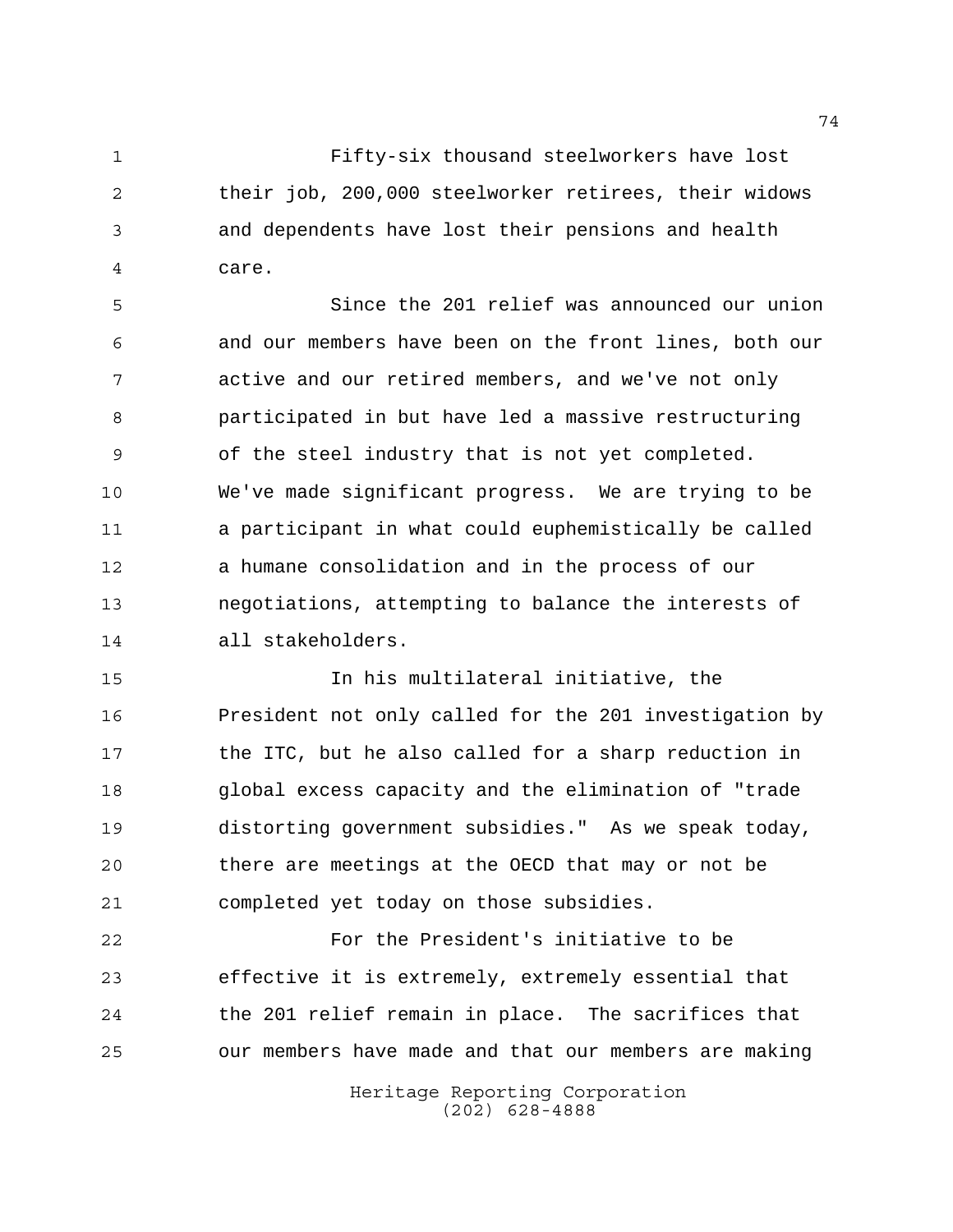1 to participate in this humane consolidation would be all for nought if at the midpoint for some unforeseen reason the 201 remedy didn't see its way through to its completion.

 The United Steelworkers of America through our collective bargaining process, as I say, have led 7 the way in this humane consolidation. We established in September of 2002 a basic steel industry conference document that would, in large measure, based on the fact that we were anticipating a three-year 201 remedy as it was described in the various product lines, but we established a process to participate in the humane consolidation and we set forth a number of principles. Those principles have borne fruit.

 After LTV shut down, the steelworkers fought to keep LTV's furnaces and coke operations on hot idle. We filled the bankruptcy court and convinced the bankruptcy judge to leave \$15 million from the estate to leave it on hot idle while we sought a new buyer for the operation. This not only preserved the equipment, but it paved the way for a new company, ISG, to be formed and for the acquisition of LTV's assets.

 When Bethlehem was on the verge of being dismantled and sold off to several separate steel

> Heritage Reporting Corporation (202) 628-4888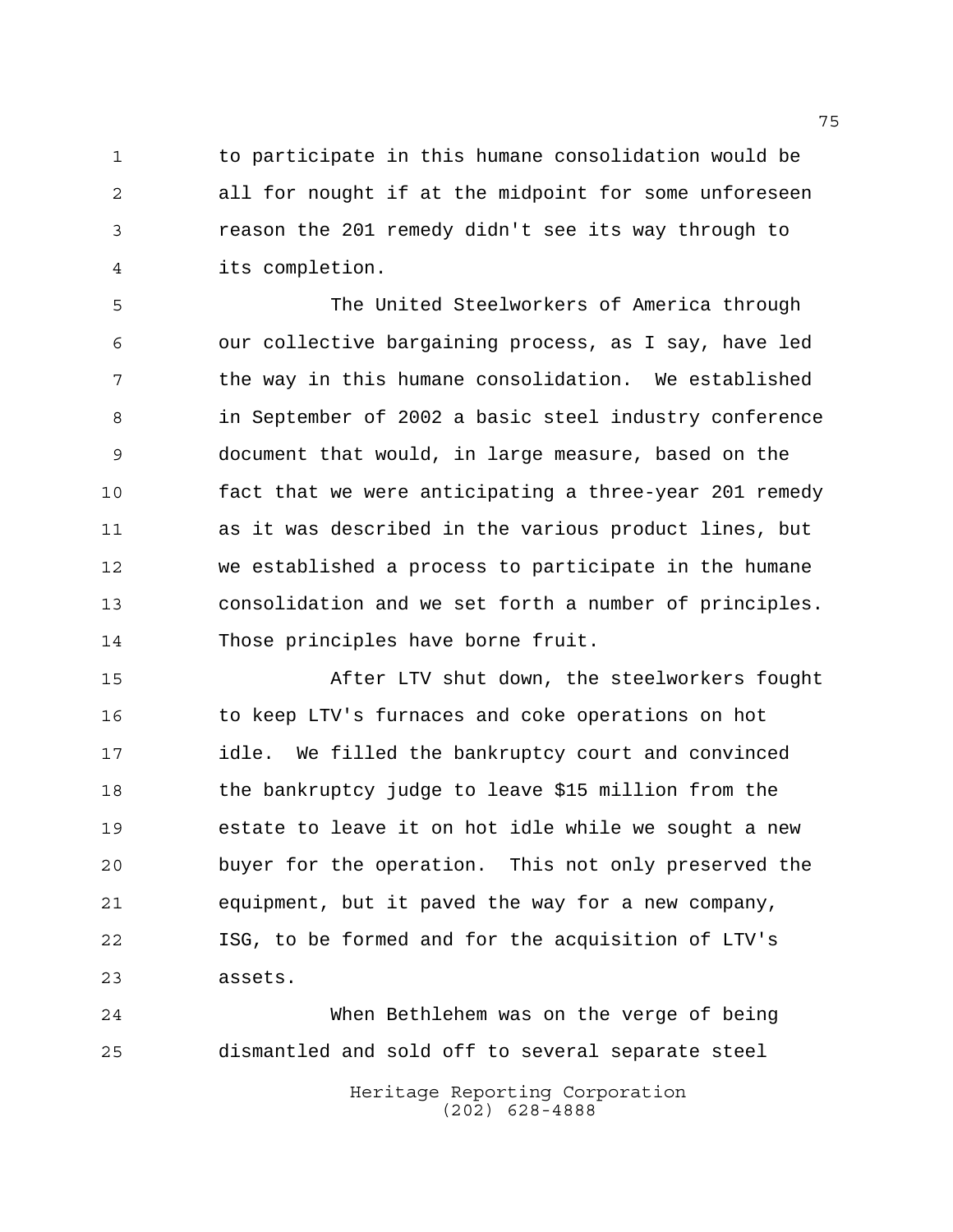companies and a number of the facilities would have been destroyed, we urged ISG to acquire all of Bethlehem's steel making facilities, which has since occurred.

 We played a significant role in U.S. Steel's acquisition of National Steel. When U.S. Steel was in 7 the process of selling off its raw materials, we persuaded U.S. Steel to suspend the sale pending negotiation of a new labor agreement covering both U.S. Steel and National employees. This labor agreement was critical to U.S. Steel's successful bid in bankruptcy court to acquire National Steel and thus prevent the further fragmentation of the steel industry.

 Most recently, the steelworkers reached a tentative labor agreement with Wheeling Pittsburgh Steel and if this agreement is ratified, which we fully expect, Wheeling Pittsburgh Steel will be the first major integrated steel maker to successfully reorganize and emerge from bankruptcy since the crisis in 1998.

 The fact of the matter is, ladies and gentlemen, that the consolidation efforts of this magnitude have not been seen in the U.S. steel industry since the days of Andrew Carnegie. They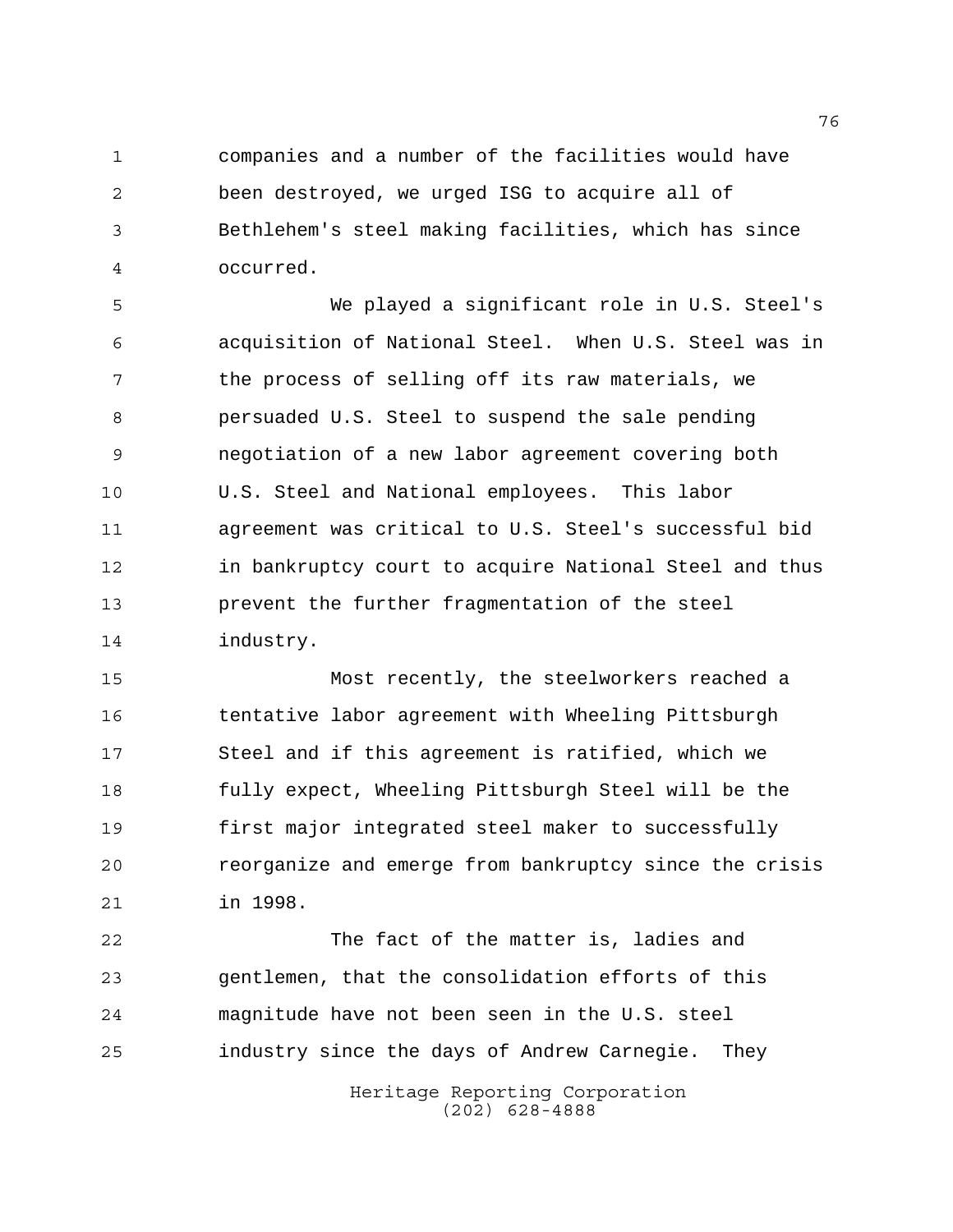would not have happened without the relief of the 201 and the belief that it would offer a measure of protection. As we said at the time of the 201, although it was not all that the steelworkers union wanted, it provided a light at the end of the tunnel. Our members have participated in this consolidation with a view that they will have an

 opportunity through this period of time to participate in a successfully reorganized steel industry.

 While much of the consolidation that I'm talking about has taken place with flat rolled producers, this consolidation should significantly affect tubular producers as well and they are testifying today. As primary consumers of flat products, tubular producers consume approximately 8 million tons of flat rolled steel annually. Thus, the successful consolidation, restructuring and reinvestment in the flat rolled sector should inevitably lead to direct benefits for tubular producers as well.

 As I said, the collective agreements that we've bargained are innovative. We will be providing a summary of those when we do the flat rolled hearings next week, but let me just say that we have streamlined job descriptions, gone from 34 to 5. We

> Heritage Reporting Corporation (202) 628-4888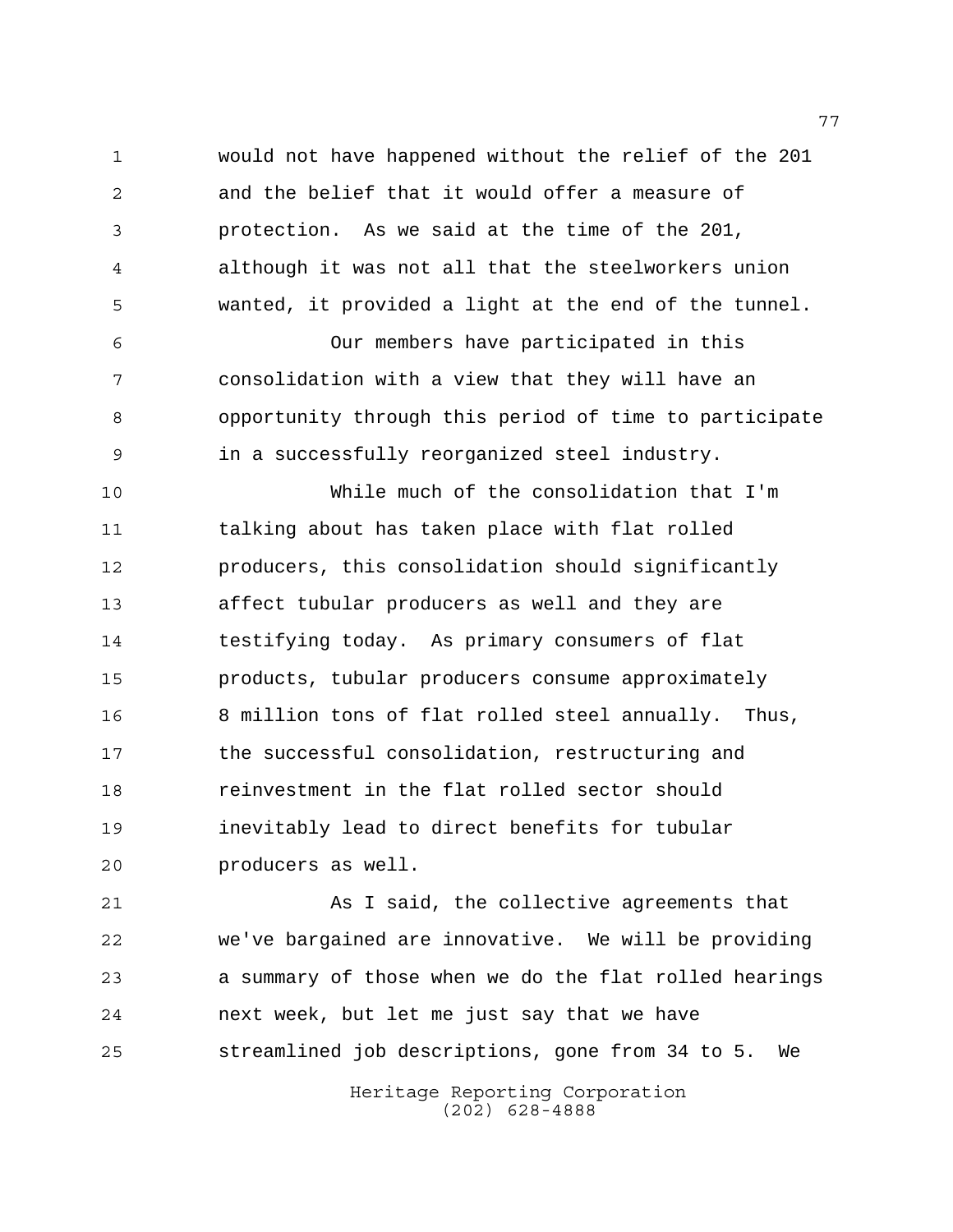bargained investment commitments which has been unheard of. We bargained that the integrated producers had to commit themselves to the North American market and had to make reasonable and necessary capital expenditures in order to maintain their competitiveness. That is a part of the collective agreement. We bargained a transition assistance program that is extremely costly in up front payments to thousands of our members who are eligible for retirement benefits who will transition and leave the industry voluntarily so that we can have massive increases in productivity and the reports that we're looking for are a minimum of 20 percent productivity improvements. That will come as a result of our members knowingly voluntarily leaving the industry and our existing members knowingly and voluntarily changing the way that they've worked for 18 the last 60 years.

 In addition to that, as a condition of that negotiation, we've negotiated huge, huge reductions in unnecessary layers of management and through the collective bargaining process we are flat lining those layers of management.

 In closing, let me make several observations. Our union and our members have played a

Heritage Reporting Corporation (202) 628-4888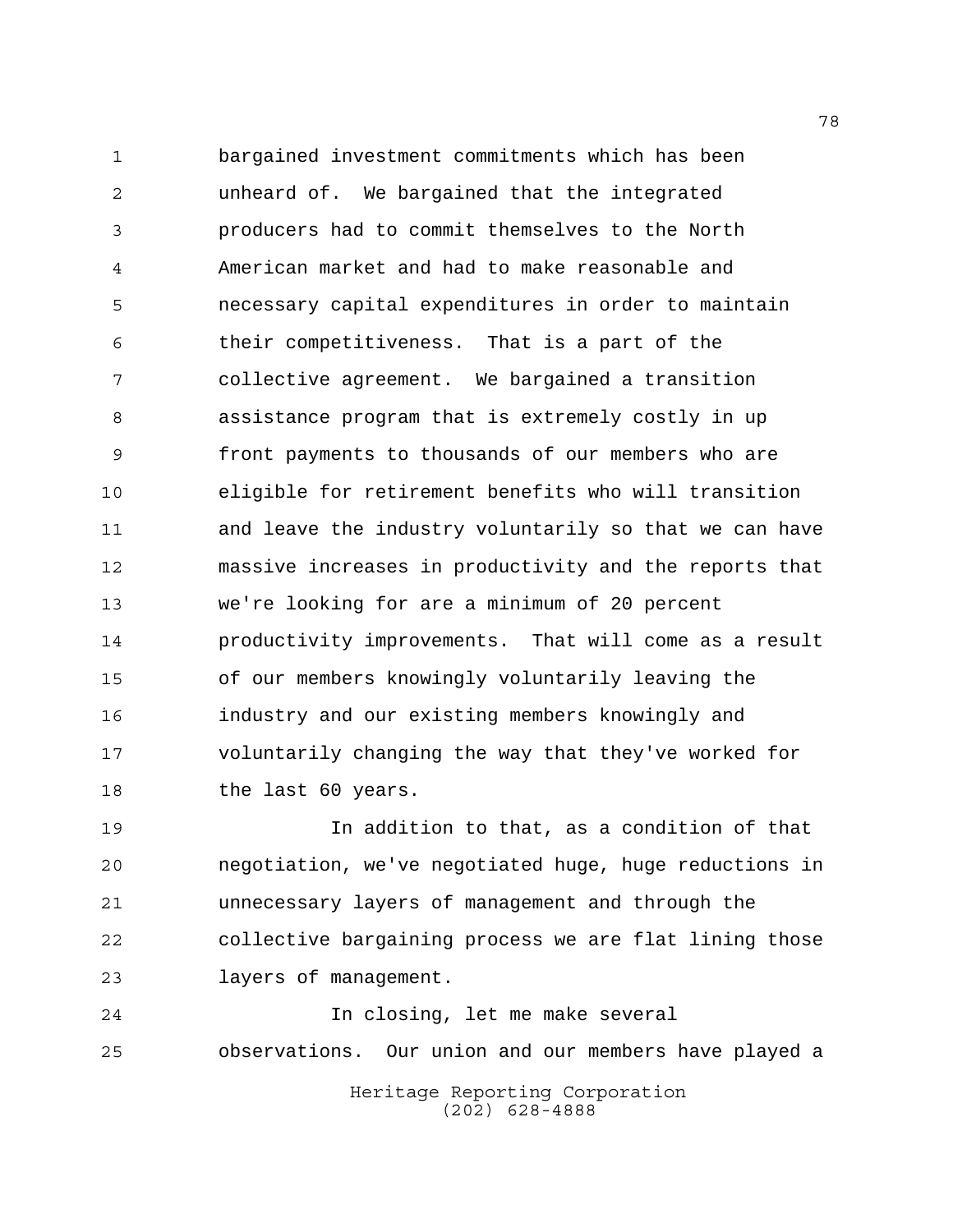critical role in helping the industry adjust to the changing global conditions in the industry. These efforts are far from over. There needs to be ongoing consolidation and reduction in fragmentation in every sector of the steel industry. Our union has said publicly for the last two and a half years the problem in the steel industry is not that we have too much steel or too many steelworkers. The problem in the steel industry is we had too many steel companies and too much illegal dumping and foreign steel activity in our markets.

 No other nation on earth has been prepared to give up 20 to 25 percent of its market in such a basic industry as steel. No other nation has been willing to sacrifice its workers on the altar of some ideological concept that doesn't exist. The fact of the matter is that our members have made painful sacrifices. The fact of the matter is the job isn't done. The President needs to continue his multi-lateral trade initiative. There needs to be discussion on subsidy, there needs to be discussions on global over supply in several sectors of the economy. As one of the presenters said, it's unconscionable that we would be having steel that is hugely subsidized in the tubular business that has no

> Heritage Reporting Corporation (202) 628-4888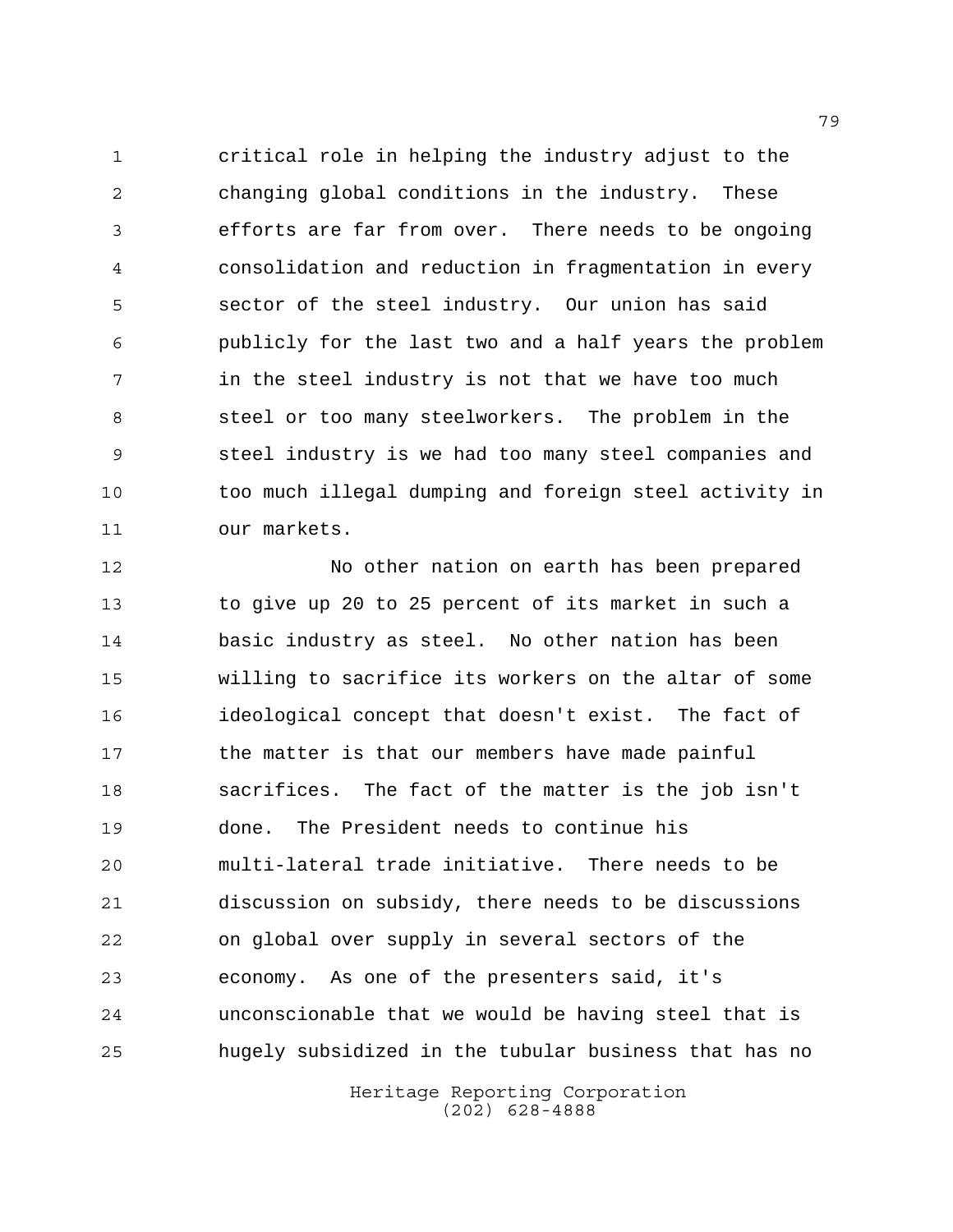market except in America targeting this market, to destroy ours. And then once we're put out of business in several sectors, whether it's fittings or tubes, then have no ability for us to launch actions because we have no market, we have no business.

 Secondly, with the sacrifices that our members have made and the risks that our members and our retirees have taken, for the 201 to end at its midterm would be pulling the rug out from under them because the last point that I want to make is through the collective bargaining process, we've negotiated something that no other union has ever negotiated called the VEBA Trust and a certain percentage of each company's profits has to be allocated into a trust fund to try and provide some measure of health care to those 200,000 hard working people who have lost their health care as a result of those 39 bankruptcies. We have negotiated with companies like ISG and U.S. Steel that they will attempt through the level of profitability to put money into a fund to provide health care to people who are not their employees at 22 the time they purchased the operation.

 There will be a human consequence if the 201 is not extended to its fullest because the consolidation will not proceed, profitability will not

Heritage Reporting Corporation (202) 628-4888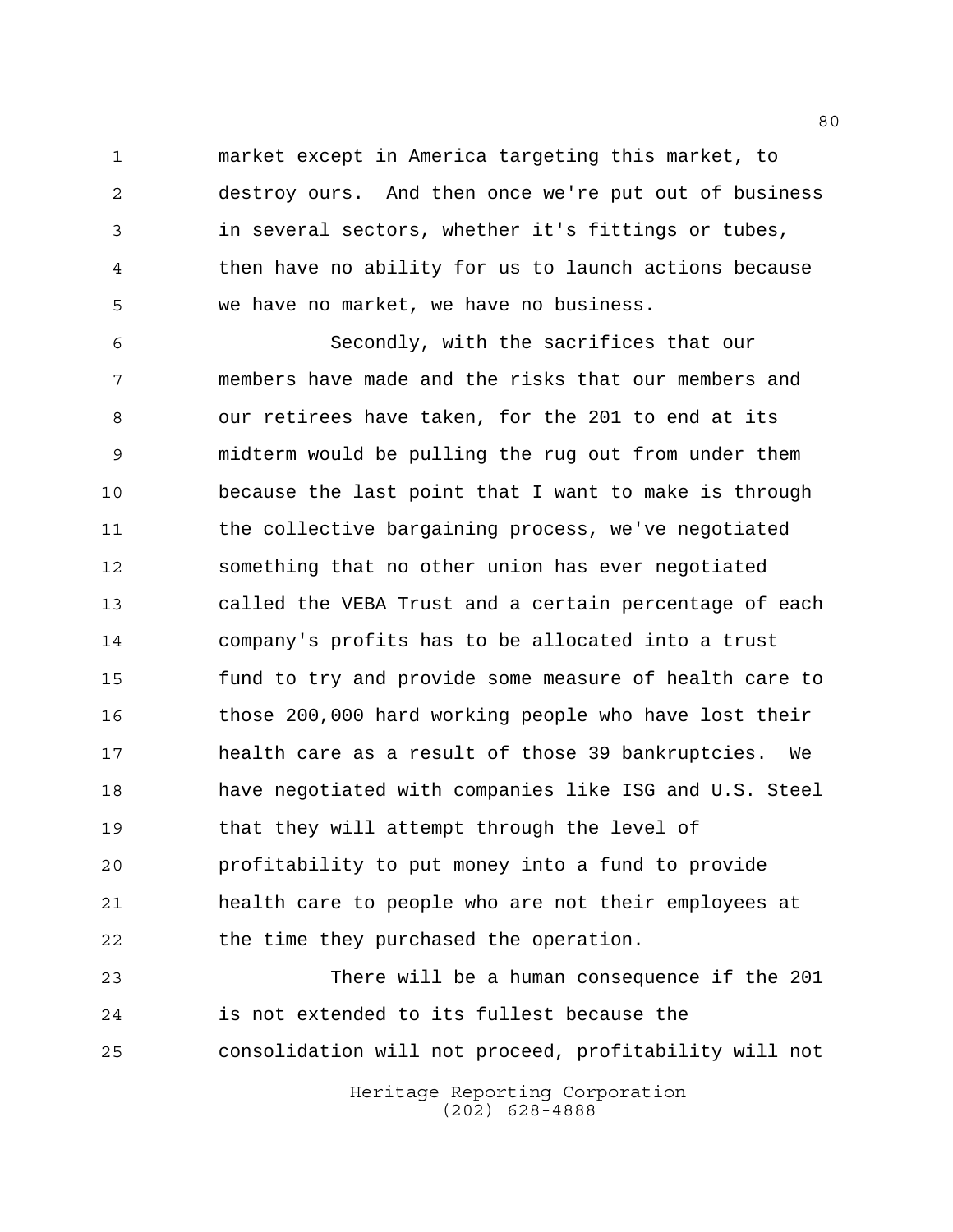return, there will be additional closures, there will be a lack of investment in what we bargained and that we bargained on, investment to modernize and keep these mills competitive.

 We closed the door on importing raw materials. We've said that they have to provide the raw materials from their North American suppliers of iron ore and coke in order to facilitate the humane consolidation.

 We took a ton of risk and our members have voted overwhelmingly in the 80 percent plus range for these collective agreements. They view that they are doing their part, the ITC has done their part, and they still want the President to do his part.

 I know that this is not a series of recommendations but it's a report that you will give to the President, but I am also politically wise enough that I know that reports can lead you in a certain direction, and I would ask that your report point us in the direction of the continuation of the 21 tariffs.

Thank you very much.

 MR. STEWART: Madam Chairman, that completes the presentation of the domestic industry.

CHAIRMAN OKUN: Thank you very much.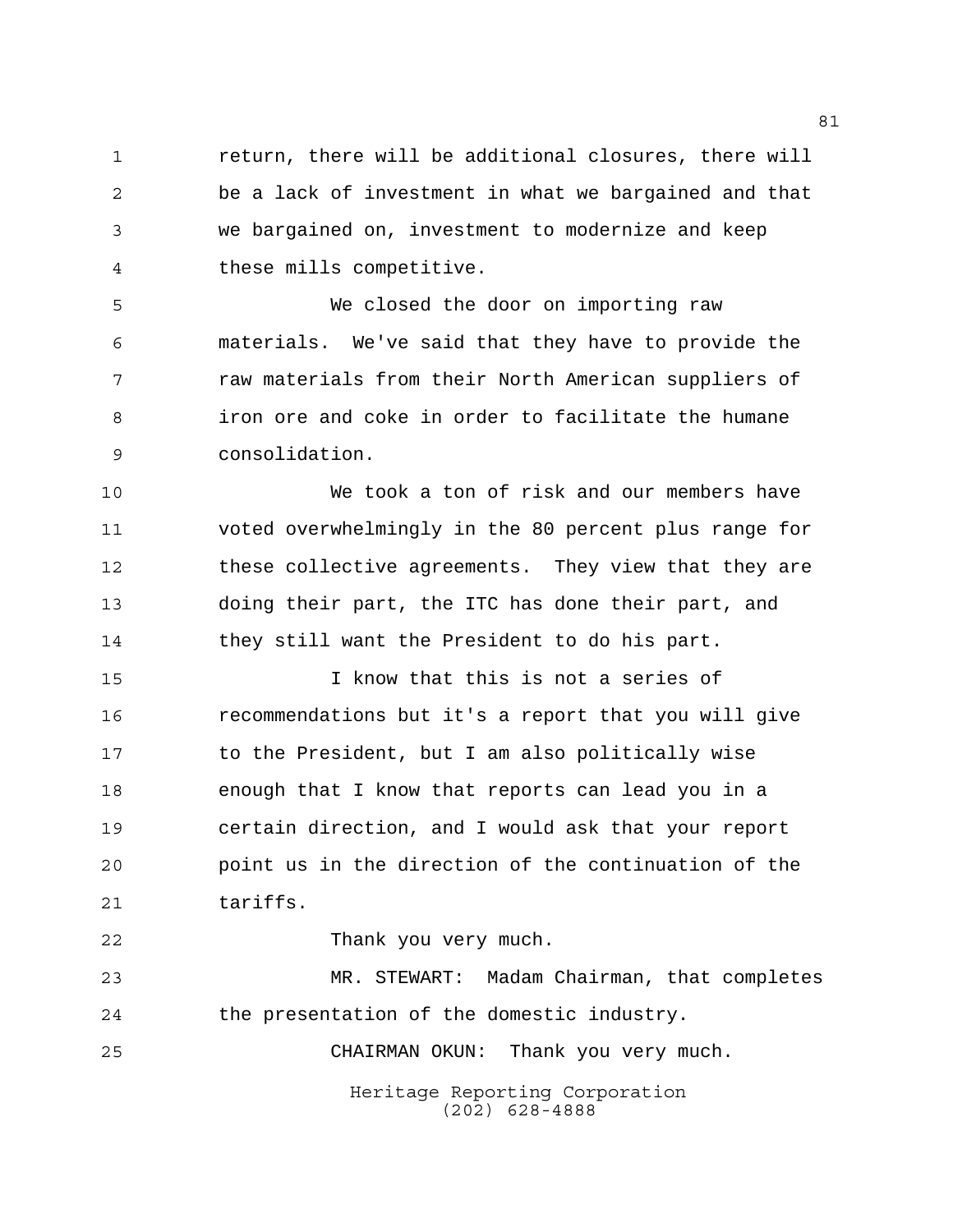Before we begin our questioning this morning, I want to again thank all the witnesses for appearing here, welcome back, I think, to most of you, and also, again, to say a special welcome to the Women of Steel legislative intern program who are with us today. We will begin our questioning this morning with Vice Chairman Hillman. I would remind witnesses that with a number of you out there it's easiest for the court reporter if you repeat your name and your affiliation when you answer questions. And with that, Vice Chairman Hillman. VICE CHAIRMAN HILLMAN: Thank you very much. I, too, would join the chairman in welcoming you, most of you are familiar faces to us, so welcome back and we do appreciate your taking the time yet again to be with us this morning. And I would also join the chairman in welcoming the Women of Steel in the back of the room. I would say, I think, for this commission in particular it's always a special pleasure, particularly on a hearing on steel, to look out into the audience and see women out there in the audience. So we very much appreciate your attendance here this morning.

> Heritage Reporting Corporation (202) 628-4888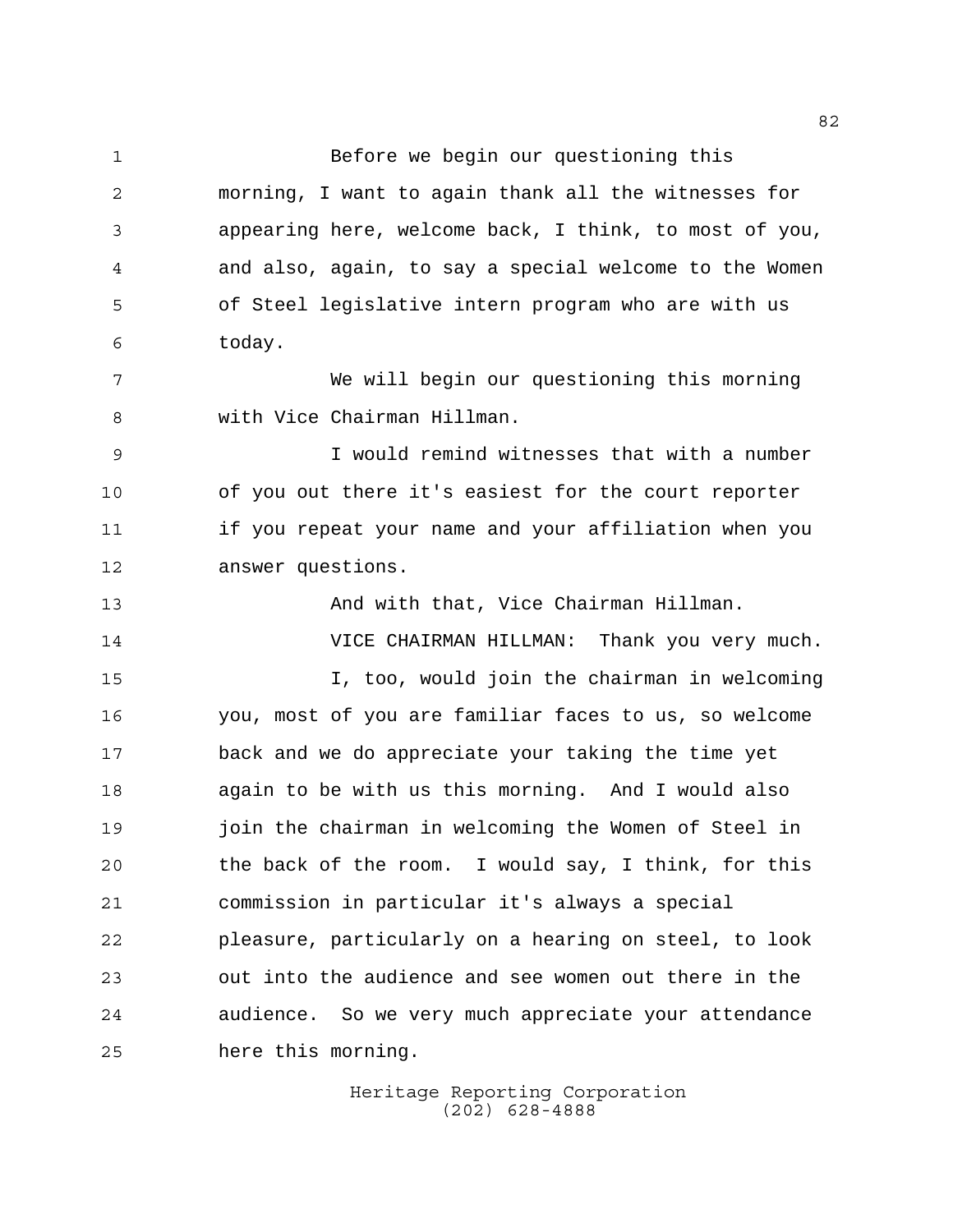1 I want to start, perhaps, just with one point for you, Mr. Schagrin, more as a post-hearing point. I was very struck by Mr. Katsafanas' comments with respect to the capacity numbers that are contained in the staff report.

 I guess actually it shouldn't just be to you, Mr. Schagrin, if other counsel want to comment on 8 this, obviously his testimony would go to the effect that our numbers show one thing and his perception is another and given that the numbers are not public, I would ask you in a post-hearing to try to help us understand why there is this discrepancy. I mean, if you think we are missing, you know, counting capacity that has closed or whether we are somehow over counting capacity numbers, I would ask you to do whatever you can to reconcile the impression that was given in his testimony with the numbers that we have before us.

 MR. SCHAGRIN: This is Roger Schagrin. Vice Chairman Hillman, we will do that. We have gotten a start on that in our pre-hearing brief. We have a section in our pre-hearing brief addressing capacity and we will continue to do that in our post-hearing brief.

Heritage Reporting Corporation (202) 628-4888 I would urge the commission, we have had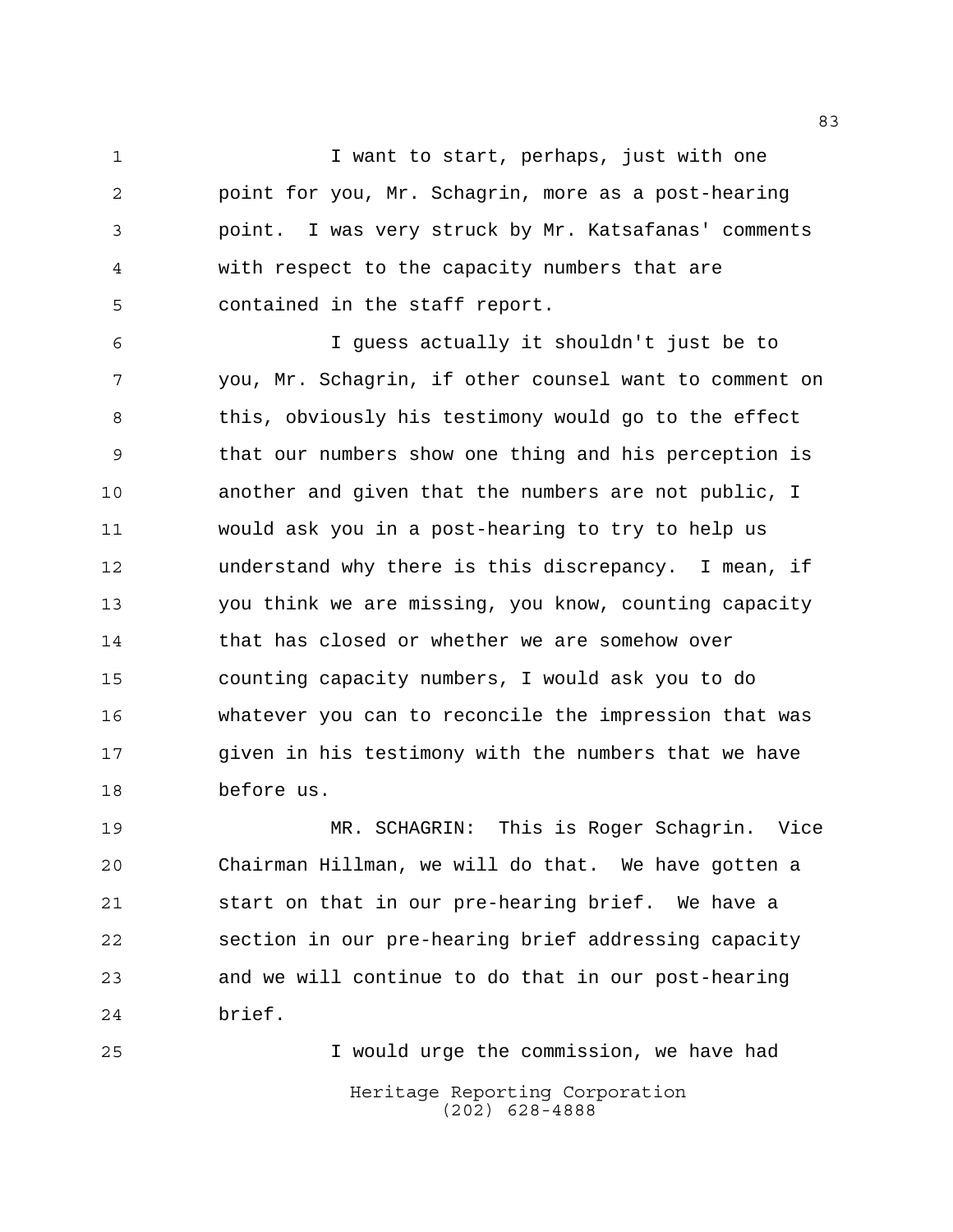conversation with staff, I think one of the most important things that the commission can do to solve an issue we've discussed previously with the commission, the old survivor bias problem, is that you do have circumstances in which companies that were open and able to supply questionnaire responses to the commission during your 201 investigation have since shuttered their facilities and they've gone through bankruptcy liquidation and they don't exist in order to file questionnaire responses in your 204 investigation, but we believe the commission has the authority because it's one connected record and you can keep the questionnaires, we're not allowed to under our protective order, but you, the commission, can keep questionnaire responses from the 201 investigation, that you ought to utilize whatever responses you received in the 201 segment of the investigation when you put together this 204 report, even though you are not able to obtain a questionnaire response in the 204 because the company is no longer in existence.

 VICE CHAIRMAN HILLMAN: Fair enough. I appreciate that. I just want to make sure that I'm hearing this right, that the industry's perception is that in fact capacity -- and again, at this point, I'm

> Heritage Reporting Corporation (202) 628-4888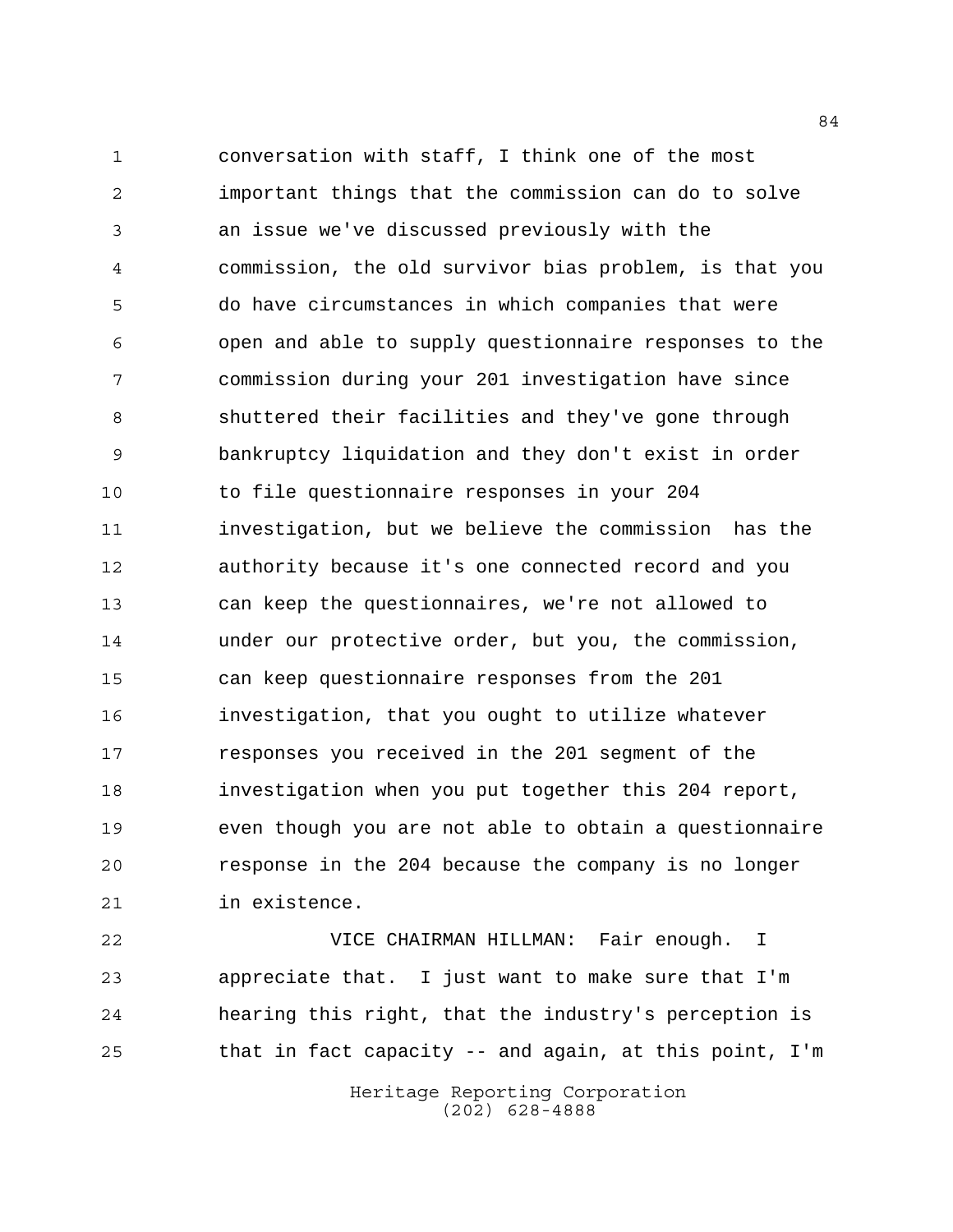speaking of welded tubular non-OCTG product -- that capacity in this industry is in fact less than what it was last year or the year before that. I'm just trying to make sure that everybody is in agreement that that is the understanding of the industry, that in fact capacity has come out the period that we're looking at here.

 MR. SCHAGRIN: There's no question. And it's been very significant. And the other thing we'll urge the staff to do is some it's a little forward looking, for example, what Mr. Katsafanas was referring to with copper weld, one of those plants was closed in February. Your period ended in March. It was a plant with about 300,000 tons of capacity. Another plant closed, I believe, in April. That was a plan with 400,000 to 500,000 tons. Portland Mills is one of the largest pipe and tube mills in the United States. We'll get you the information on that. Maybe your report also ought to note that there's been significant closures of capacity for the period just after the end of your March 2004 investigation period. But we will certainly address that in our post-hearing brief, Vice Chairman Hillman.

Heritage Reporting Corporation (202) 628-4888 VICE CHAIRMAN HILLMAN: Mr. Stewart? MR. STEWART: A quick follow-up. In your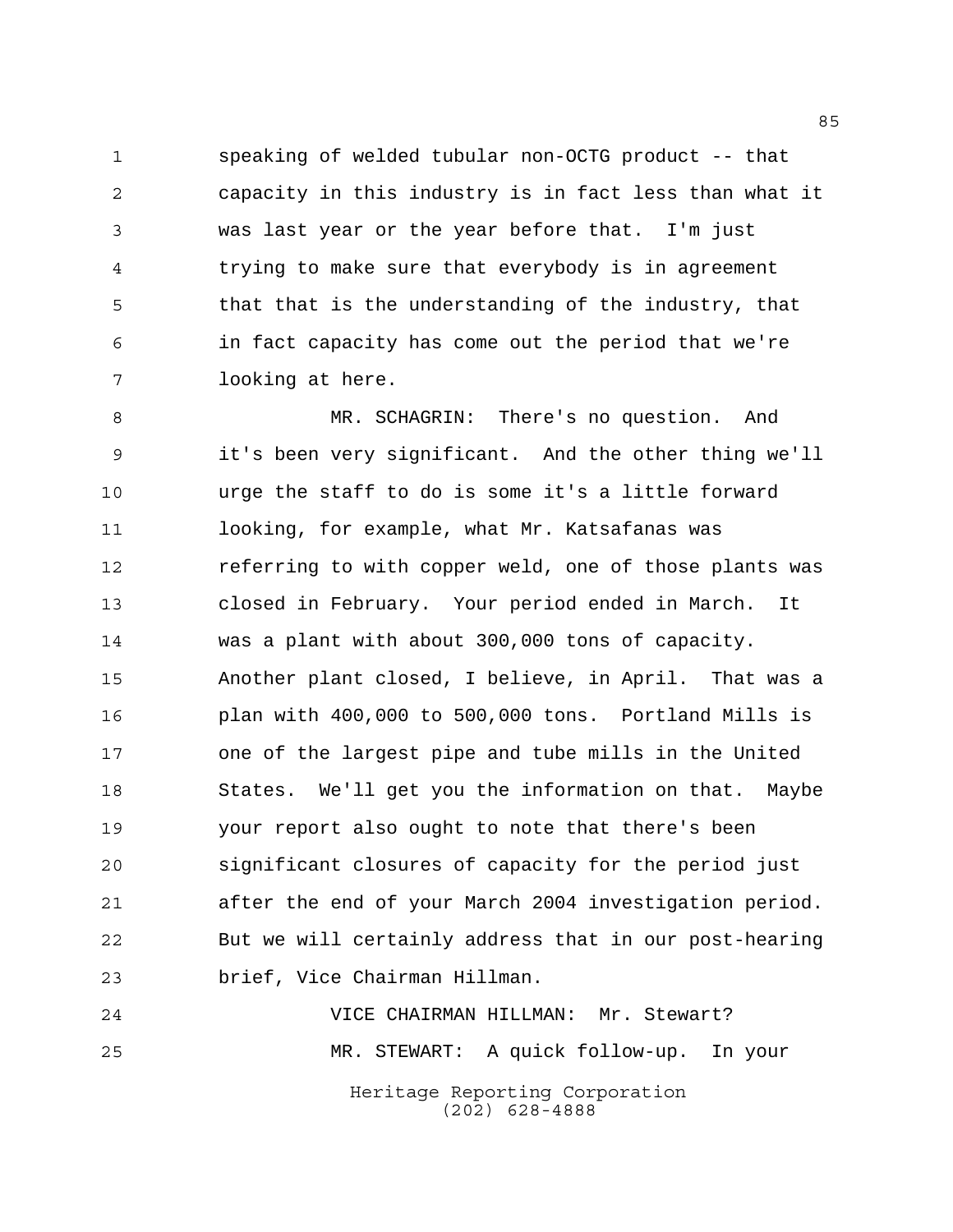questionnaire on the 201, the parties who sent questionnaires back indicated that they were authorizing the commission to use that data in an subsequent part of the 201 proceeding, including this midterm review, so the staff does have that ability. We're peculiarly not in a position to help, I think Roger is in the same position, because we no longer have the questionnaire responses that would have been generated in the original part.

 VICE CHAIRMAN HILLMAN: I appreciate that. I just wanted to make sure again that we got on the record this issue since it does go against the pure data that is in our record.

14 I guess if I can then go to the industry, to the issue that sort of all of you touched on and it's obviously clearly noted in your briefs and that is the issue of the decline in demand. You've all commented on it. I think one of the briefs refers to it as a significant and persistent decline in demand.

 Help me understand it. What is going on, in your view, that explains this significant and persistent -- and I'm concerned about the persistent end of it -- decline in demand. What is your sense of what's going on in the industry that would cause this level and this long length decline in demand?

> Heritage Reporting Corporation (202) 628-4888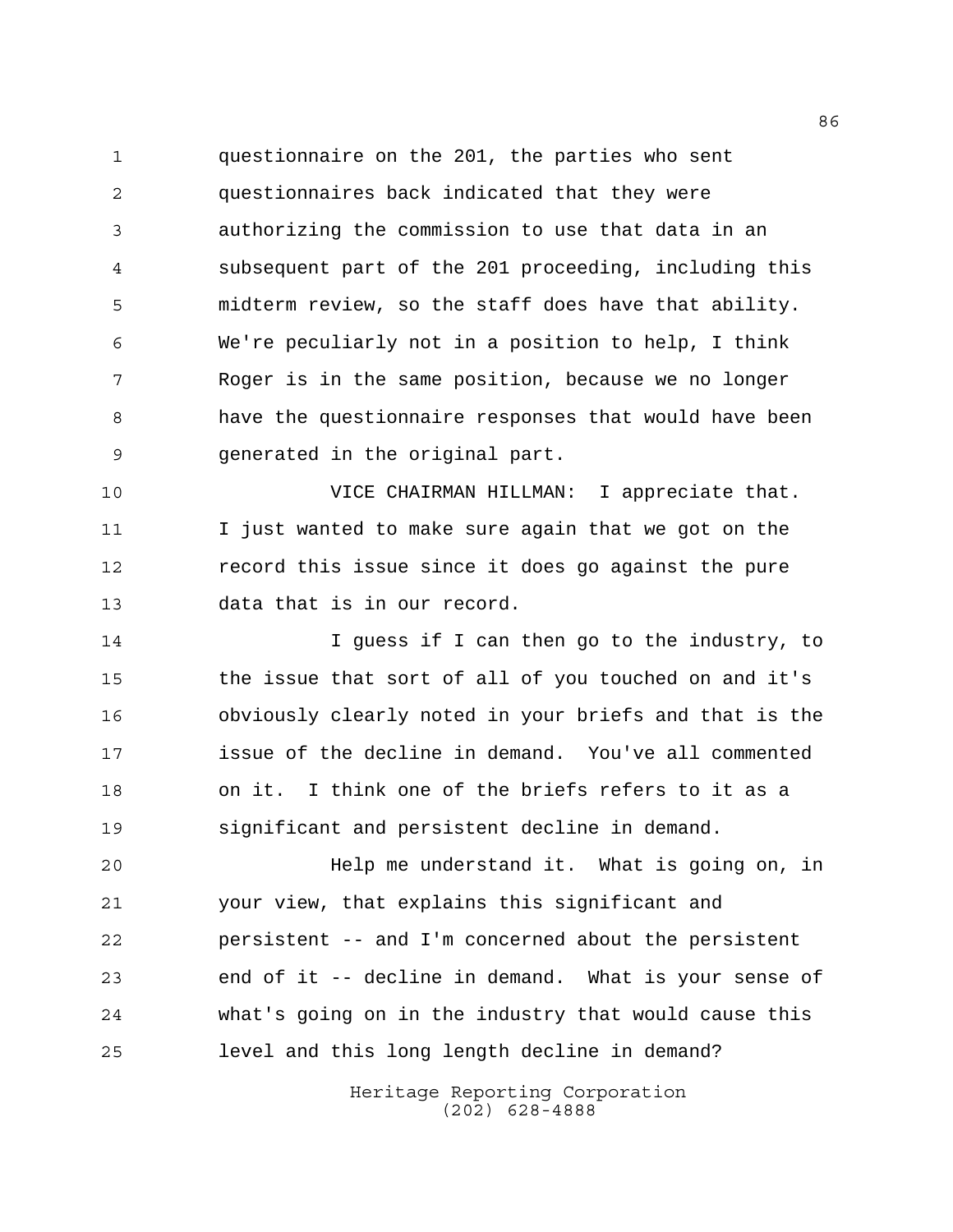MR. MAGNO: This is Mark Magno from

Heritage Reporting Corporation Wheatland Tube Company. I'd like to address the standard pipe market. We have a couple of producers and a couple of other different types of products. In marketing our products, we look at the non-residential construction market, both in buildings and industrial, capital spending in industrial and 8 that market has been consistently been down 25 to 30 percent almost over the past year. One concern also is that when the economy starts to recover then traditionally that construction lags by at least six, nine months or almost to a year. That's why we see this as a continuing slow down in construction and then consequently in consumption of the standard pipe markets. VICE CHAIRMAN HILLMAN: Okay. Others? 17 Mr. Bussiere? MR. BUSSIERE: I'm Bob Bussiere with Allied Tube. I don't have much to add there other than, you know, the percentage decline from 2001 in square footage, and that's primarily what we focus on, is down about 30 percent in total, according to Magraw Hill Dodge. So obviously smaller buildings, a lot less pipe and tube, whether it's structural or fire sprinklers or conduit or anything along those lines.

(202) 628-4888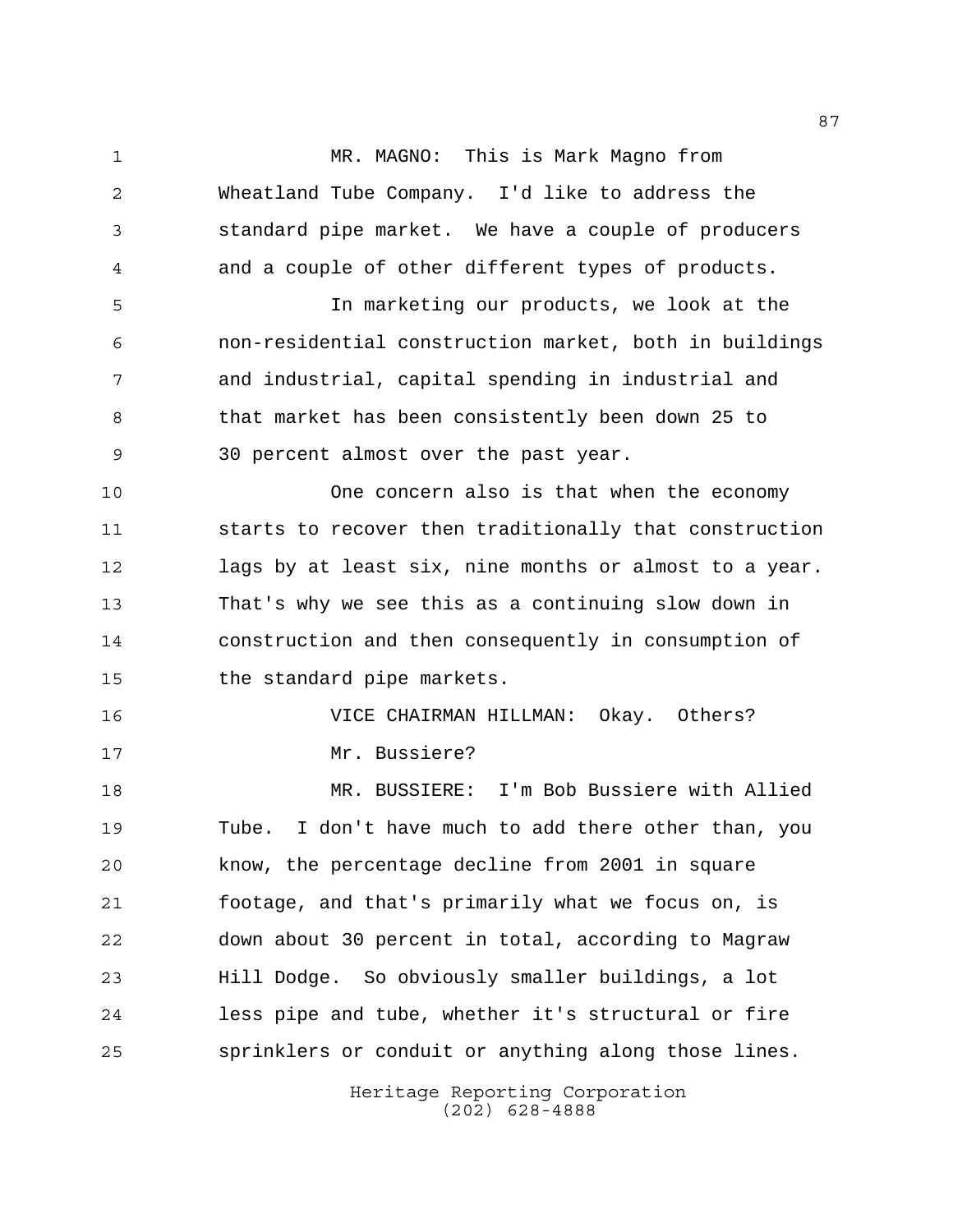VICE CHAIRMAN HILLMAN: So the square footage, meaning the buildings are smaller? MR. BUSSIERE: Correct. Correct. VICE CHAIRMAN HILLMAN: Okay. MR. KATSAFANAS: I'd like to add to that. Perry Katsafanas from Leavitt Tube. Our structural tubing product, that goes into non-residential construction and the reasons that my colleagues have stated are accurate. And also I think that the overall effect of just the general economy, 9/11, the recession, et cetera, et cetera, plans are on hold because the future is uncertain for people to put money into big capital projects. However, I would say that it's not a decline in the perception or the use of the product because the United States lags the rest of the world in the per capita consumption of structural tubing use. And that issue is on the increase. The industry has spent a lot of money and effort to make engineers and architects aware of the product and the benefits versus other products, so we don't see as a matter of

 product preference the industry declining, it's an economic issue that may be temporary.

 On the other product that we produce, which is mechanical tubing, a big market for that product is

Heritage Reporting Corporation (202) 628-4888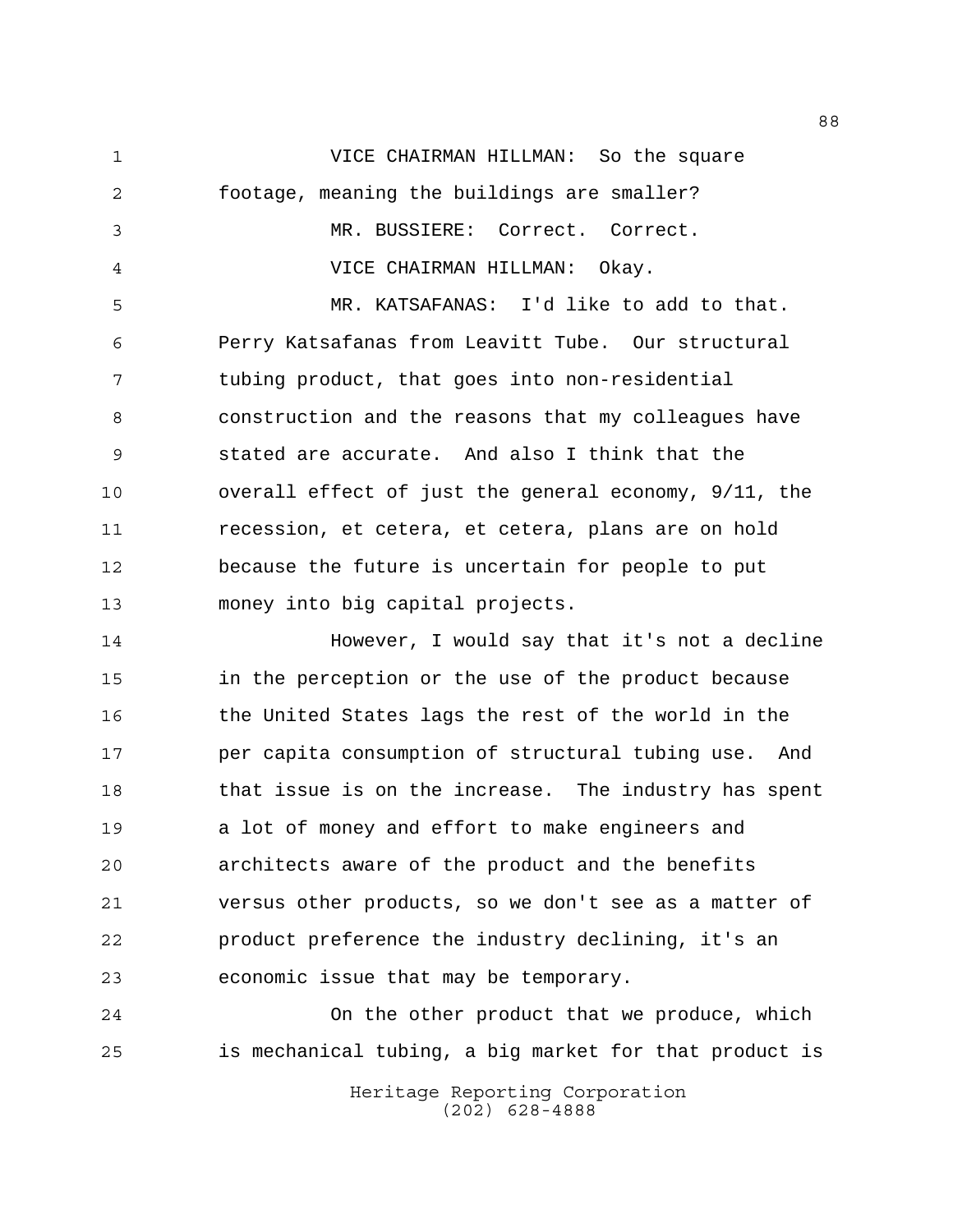consumer products from a range from lawn mower handles, snow blower handles, bicycles, furniture, dinette sets, juvenile furniture, outdoor swing sets, et cetera. And, as you have heard, there has been a tremendous amount of loss in the sector of U.S. manufacturers to foreign producers, particularly from China, at this point in time.

 VICE CHAIRMAN HILLMAN: Bringing in finished product?

 MR. BUSSIERE: Correct. Bringing in finished product. And that is significantly affecting the potential for sales because those customers aren't here in the numbers that they were and that relates to the currency situation that was testified to also. That issue is a major factor.

VICE CHAIRMAN HILLMAN: Okay.

 Mr. Gerard, did you have anything you wanted to add?

 MR. GERARD: I was going to support the last comment, but also say that in the steelworkers union we have a range of members across almost every sector of the pipe and tube industry and there's been a particular drop in demand in what I call energy pipe, for the energy industry in that since the Enron debacle and in some ways almost the virtual collapse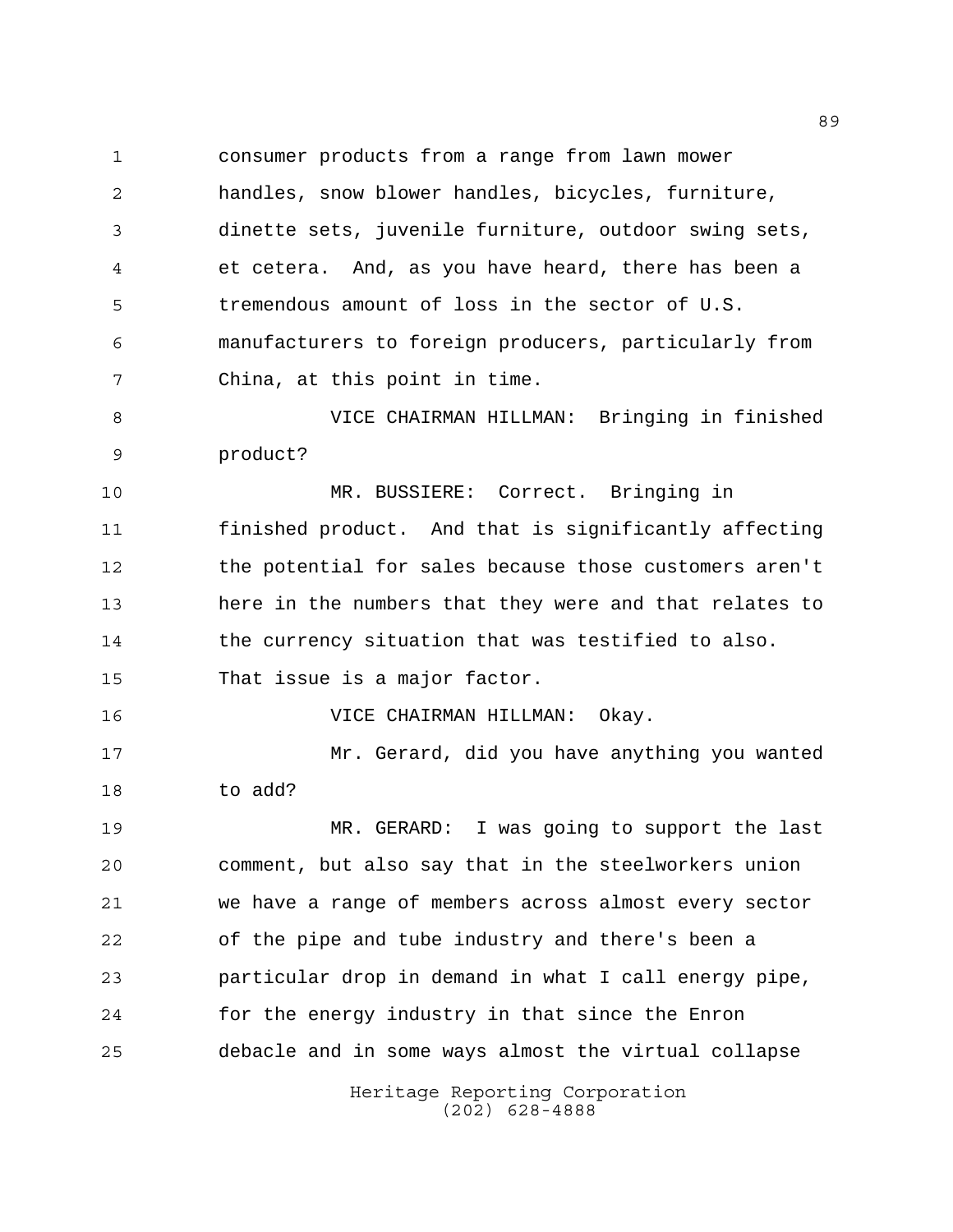of investing in that sector of the economy, things 2 that we knew that we were supporting that were in the pipeline to be considered for building pipelines just simply stopped. And because we're an international union, we see it whether it's in Canada or whether it's in the U.S.

 The other thing that we have experienced is a huge loss in membership in sectors of the economy that use mechanical pipe that have simply closed their doors and moved to China. Contrary to what folks like Metaldyne and others say, they didn't move to China in the year since the tariff was introduced. Part of their business plan was to move to China and so that part of the U.S. market is gone, whether you're in auto parts or whether you're in lawn mower handles.

VICE CHAIRMAN HILLMAN: Okay.

 Mr. BOHACH, I know you touched on this in your testimony, and my red light is on, but if there's something you wanted to add very quickly on this issue of demand, that's all right, just quickly.

 MR. BOHACH: Well, having lived through it, and I'll follow up, we saw projects literally taken of the table. We track every project that's ever thought of in the United States and in other companies and what had happened is -- if you had seen our list, it

> Heritage Reporting Corporation (202) 628-4888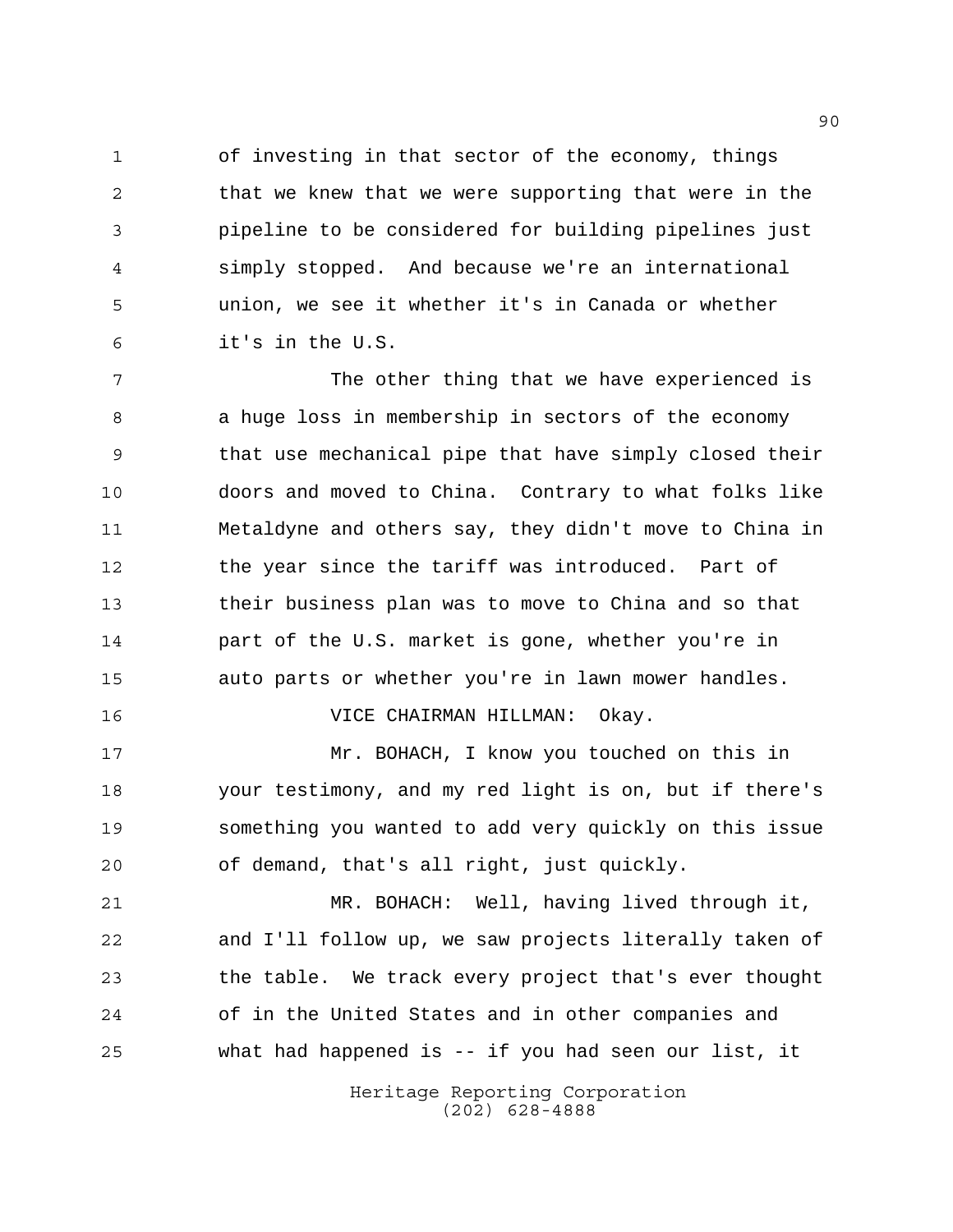was three our four pages long, today it's a page and a half. They just won't go after any project that has any chance of not giving back full value. They just don't have the financial wherewithal to take a chance. So it's just shrunken. VICE CHAIRMAN HILLMAN: I appreciate those answers. Thank you. CHAIRMAN OKUN: Commissioner Miller? COMMISSIONER MILLER: Thank you, Madam Chairman. Let me also join in welcoming the many of you that have been back and anyone who is here for the

 first time. We appreciate your being here and join in welcoming the members of your internship group. I don't know if any of them were here last week for the stainless hearings --

 I see heads shaking. I hope they're not going to make you sit through all four of these hearings.

 If you do, Mr. Girard, they get some extra -- And you, you're going to do at least two of them, right? Well, you missed the stainless one last

week, so you've already got one short from your fellow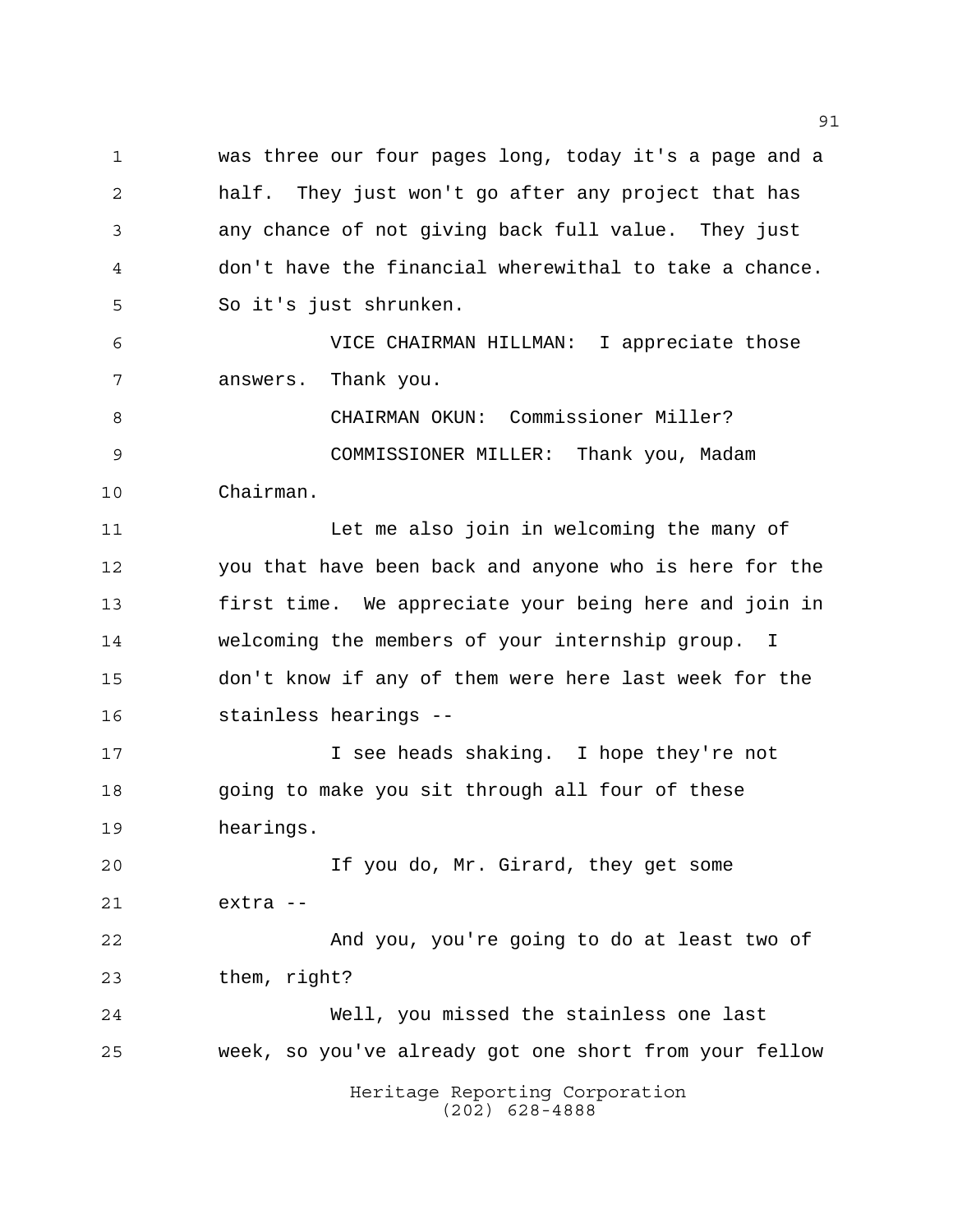Heritage Reporting Corporation workers back there. More power to you. I have to sit through all four, so I appreciate it if somebody else out there is as well. We'll try to make them a little lively occasionally, although no promises. This is a tough forum for that. I want to make sure -- I have a follow-up questionnaire to Vice Chairman Hillman's question about demand but I want to make sure everybody had an opportunity to respond to it. Particularly, Mr. Graham. I don't know if you wanted to respond to Commissioner Hillman's question about elaborating on what exactly has been going on in terms of demand for your products. MR. GRAHAM: In terms of demand? COMMISSIONER MILLER: Yes. MR. GRAHAM: We noticed a slowdown beginning in November and December of last year and it's been pretty consistent, dropping slightly each month into this year. COMMISSIONER MILLER: Okay. Is there something specific to your markets other than general economic conditions that suggest that this a long-term phenomena or -- MR. GRAHAM: I just think it's a form of wearing the economy out a bit. It's just a slowdown

(202) 628-4888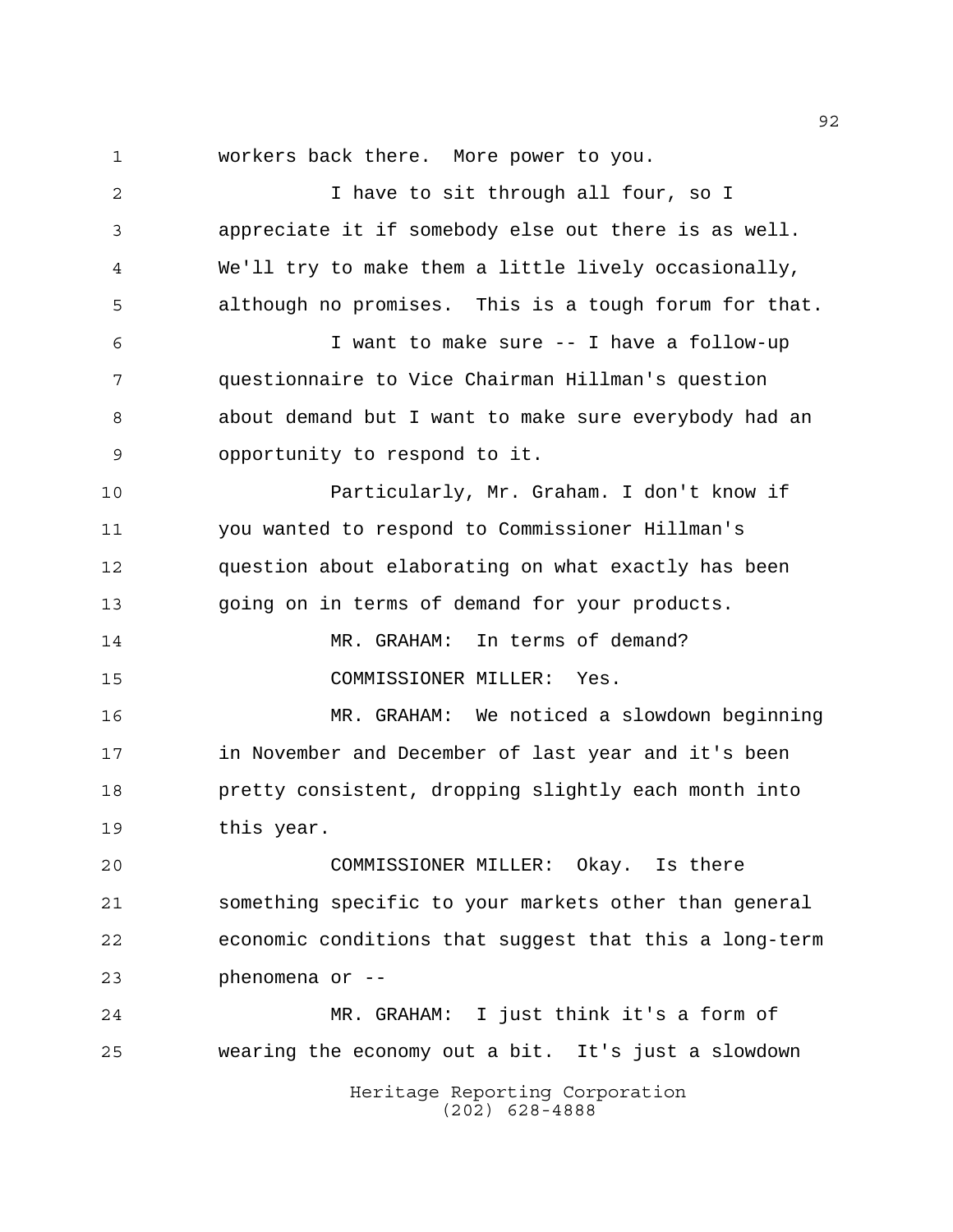1 that was bound to happen, considering everything that's been going on.

 COMMISSIONER MILLER: Okay. All right. My follow-up that I want to ask the panel to address is I view this proceeding, our mandate is to monitor developments with respect to the industry and specifically or most particularly the efforts to make adjustment, to take adjustment measures.

 So my question to you, I know in your post-hearing briefs, you've talked about the fact that the demand conditions have, in many cases, forced you to scale back on the adjustment efforts and I just want to ask you to elaborate on that, perhaps in terms of how does the decline in demand affect where you may choose to spend whatever adjustment money that you do have? I mean, does it mean you choose more to aim at reductions in cost?

 Mr. Bussiere, you mentioned your marketing efforts.

 And I want to come back to you, Mr. Girard, because I think having the information about what you're doing on the union side is very important to our report, so it does say to monitor the adjustment efforts of workers and companies, so you're supplying us very important information, so I want to come back

> Heritage Reporting Corporation (202) 628-4888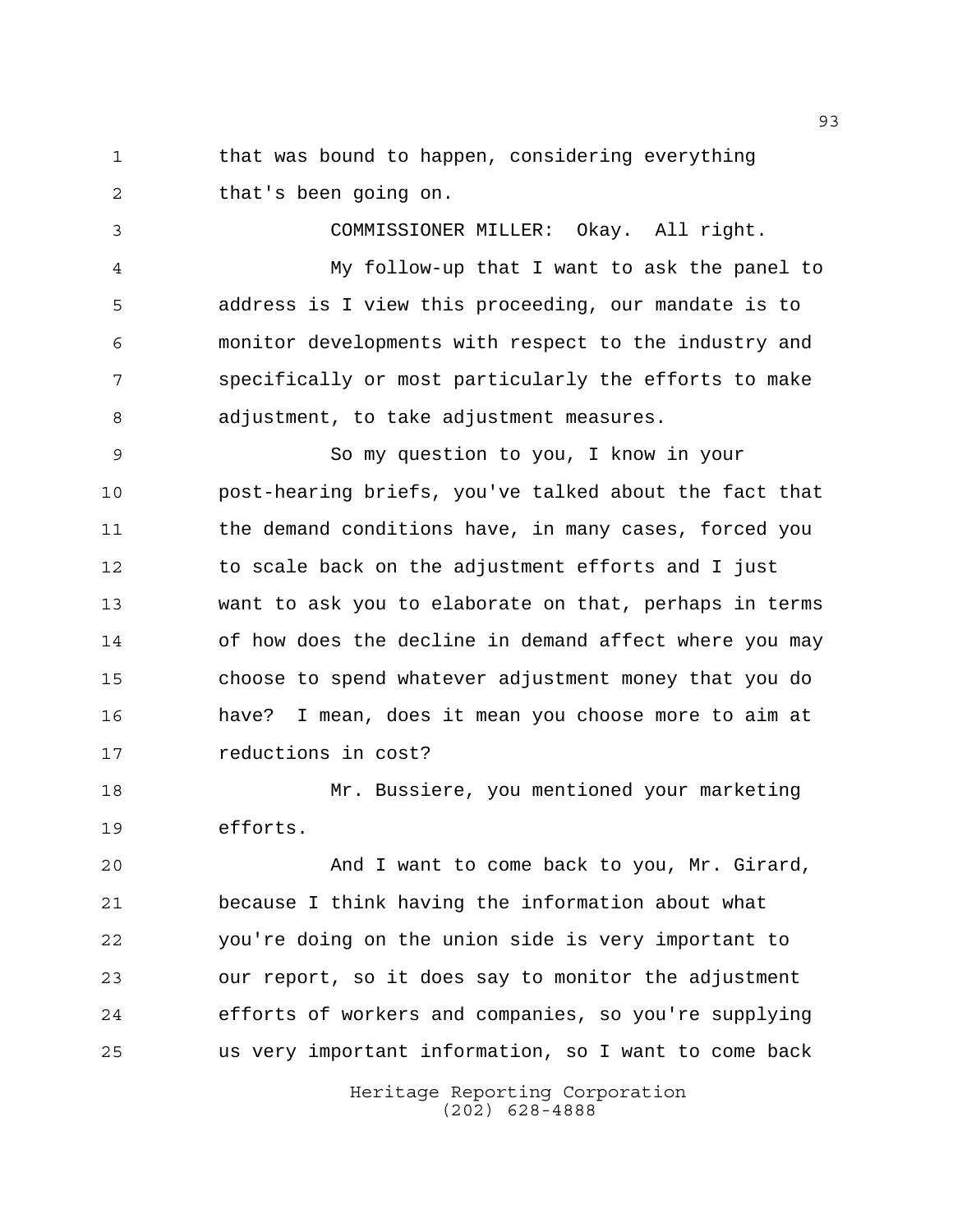to as well.

 In the context of this kind of economy, what do you choose to do or not do? I mean, how does it affect your decisions? Does anybody care to start? Mr. Banes? 7 MR. BANES: Scott Banes with IPSCO Tubulars. We're a company that's several business units, as I mentioned, owned by one parent company and similar to Allied Tube and Conduit, we compete for what available funds are there for capital expenditures. When we have a situation where the number of projects is larger than what the pot will allow for, then we have to go through a series of priorities. In our company, the way the priorities come down are that RFEs, or requests for expenditures, are ranked by, number one, compliance and regulatory issues, things such as environmental or EPA requirements that have to be done or safety issues that need to be addressed, are the highest priority. And the ranking follows down the line into things that would be significant cost savings with very quick payback and on down. And then the longer term paybacks, obviously, fall to the lower end of the scale. That's how we do it at IPSCO.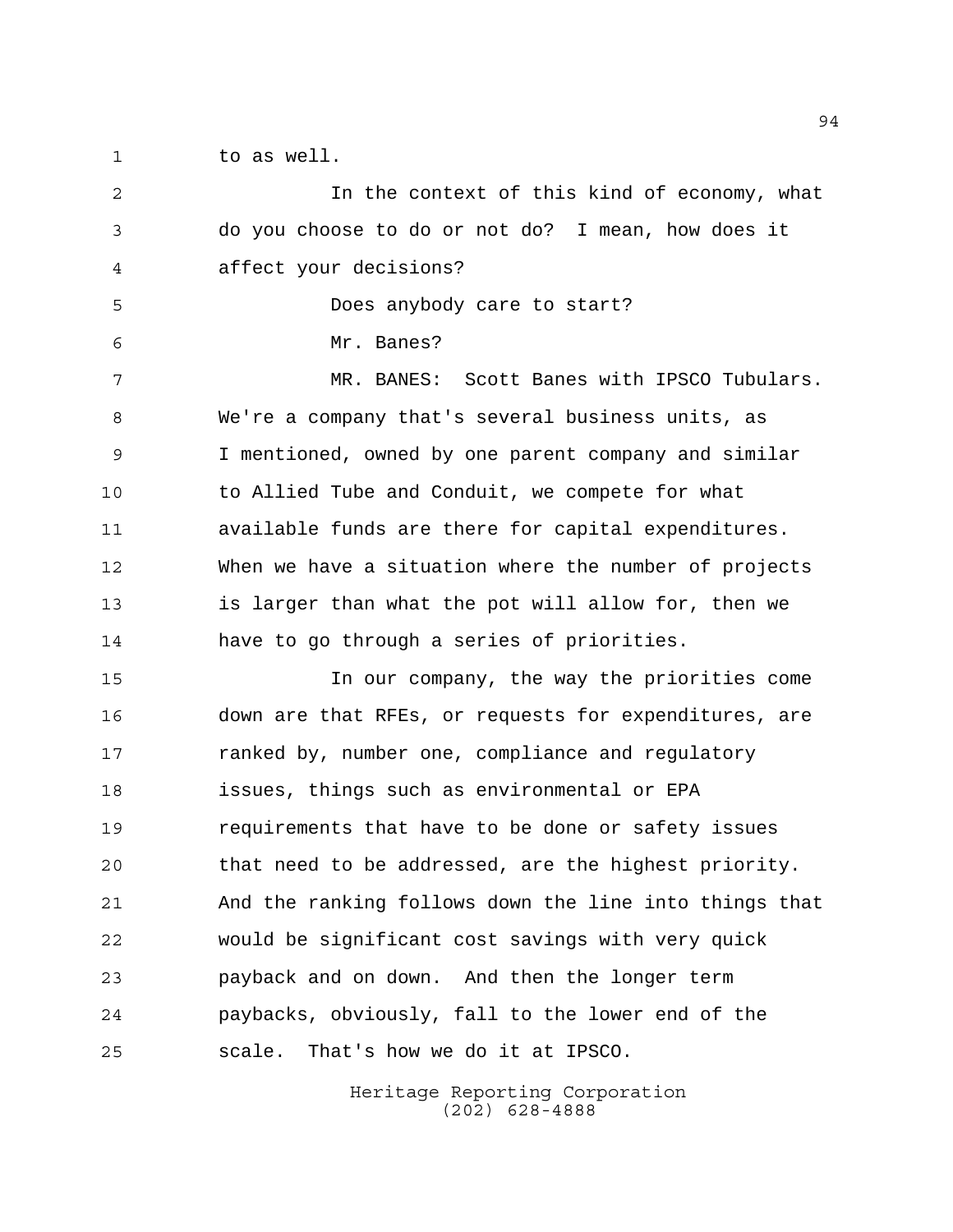COMMISSIONER MILLER: Okay. Thank you. Mr. Katsafanas?

 MR. KATSAFANAS: Thank you. I would go along with Scott. Our number one concern first is safety. No matter what our profit position is, we replace and invest in things to make sure that our workers are safe and also comply to regulatory issues. But when it comes to improving productivity, you have to look at the rate of return, what's the likelihood that you're going to get paid back for the investigation and in an area where we perceive declining demand, we try to look at what is the capacity issue versus what the potential demand is going to be because why would you increase capacity if there's already enough to meet the demand that exists and the future demand?

 Now, you have to balance that to if you're going to increase capacity with new production, you are going to hopefully reduce your overall costs, but you still have to have a market to sell it. The adjustment, and I put this in my questionnaire responses, some of the adjustment relief is getting to us where we're basically breaking even or to keep our heads above water. Now, to take and go forward, you have to have profitability and right now our industry

> Heritage Reporting Corporation (202) 628-4888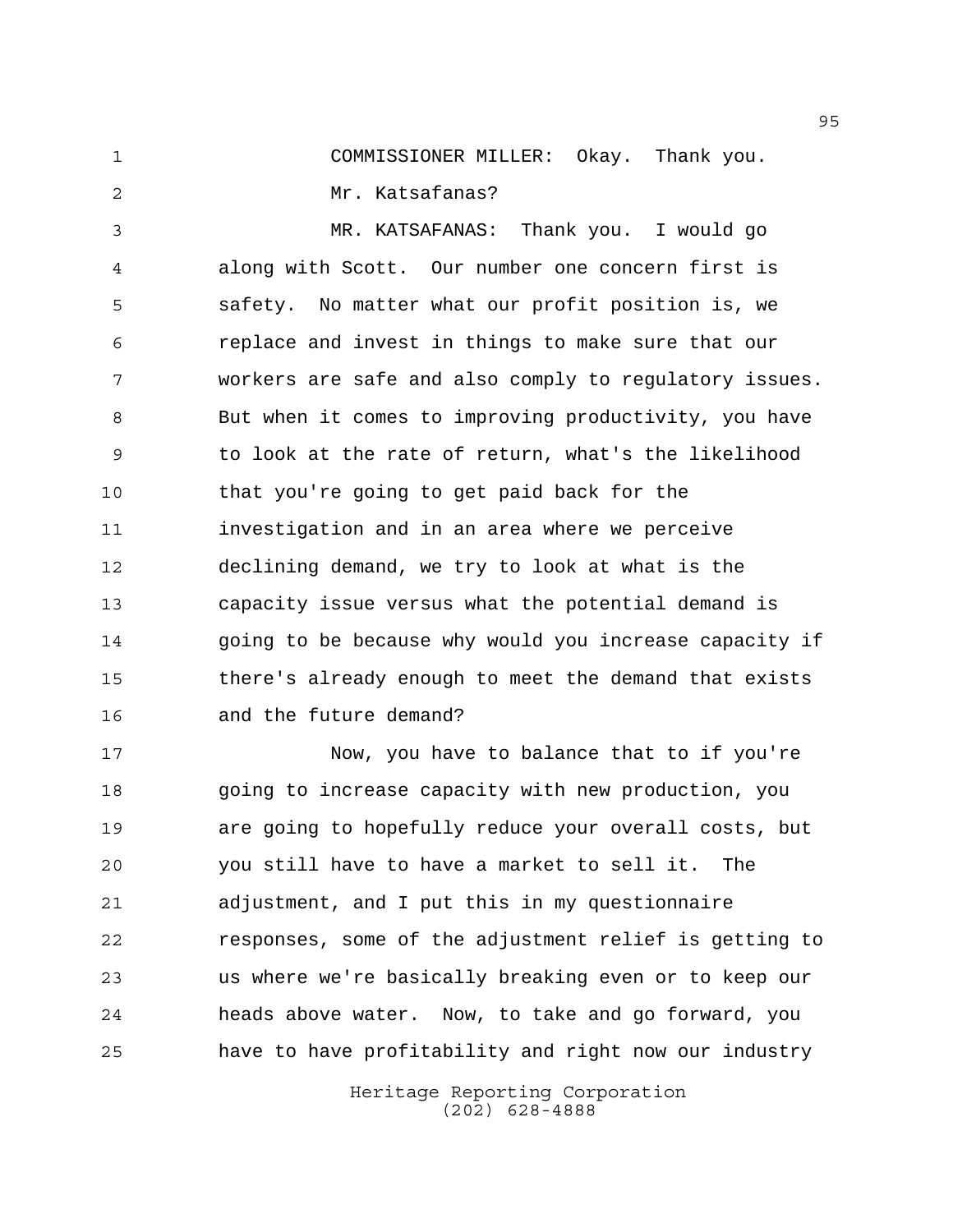isn't there.

| 2  | But we are still spending the money on a               |
|----|--------------------------------------------------------|
| 3  | limited basis than if we were going gangbusters. I     |
| 4  | don't know how else to categorize that. I know that's  |
| 5  | pretty basic and not maybe detailed, but it's simple.  |
| 6  | If we can't see a return on our investigation, there's |
| 7  | no business that just invests on a whim.               |
| 8  | COMMISSIONER MILLER: Does anybody else want            |
| 9  | to --                                                  |
| 10 | Mr. Gerard, I'll let you if none of the                |
| 11 | others --                                              |
| 12 | Mr. Bussiere?                                          |
| 13 | MR. BUSSIERE: Bob Bussiere with Allied                 |
| 14 | I really don't have that much to add except<br>Tube.   |
| 15 | we're taking the opportunity to work with the union in |
| 16 | order to enhance our quality as well as our            |
| 17 | changeovers, for example. Changeovers, when the mill   |
| 18 | is down, that's money, so the quicker that we can      |
| 19 | bring the mill back up, doing quick change along those |
| 20 | lines, we work with the union to do -- it's called     |
| 21 | kaizon, for example, which is a method where we        |
| 22 | videotape them changing over the mill, they interact   |
| 23 | and they recognize watching themselves on the video as |
| 24 | to what they can do better. So basically in a          |
| 25 | backhanded way that actually improves our efficiencies |
|    | Heritage Reporting Corporation                         |

(202) 628-4888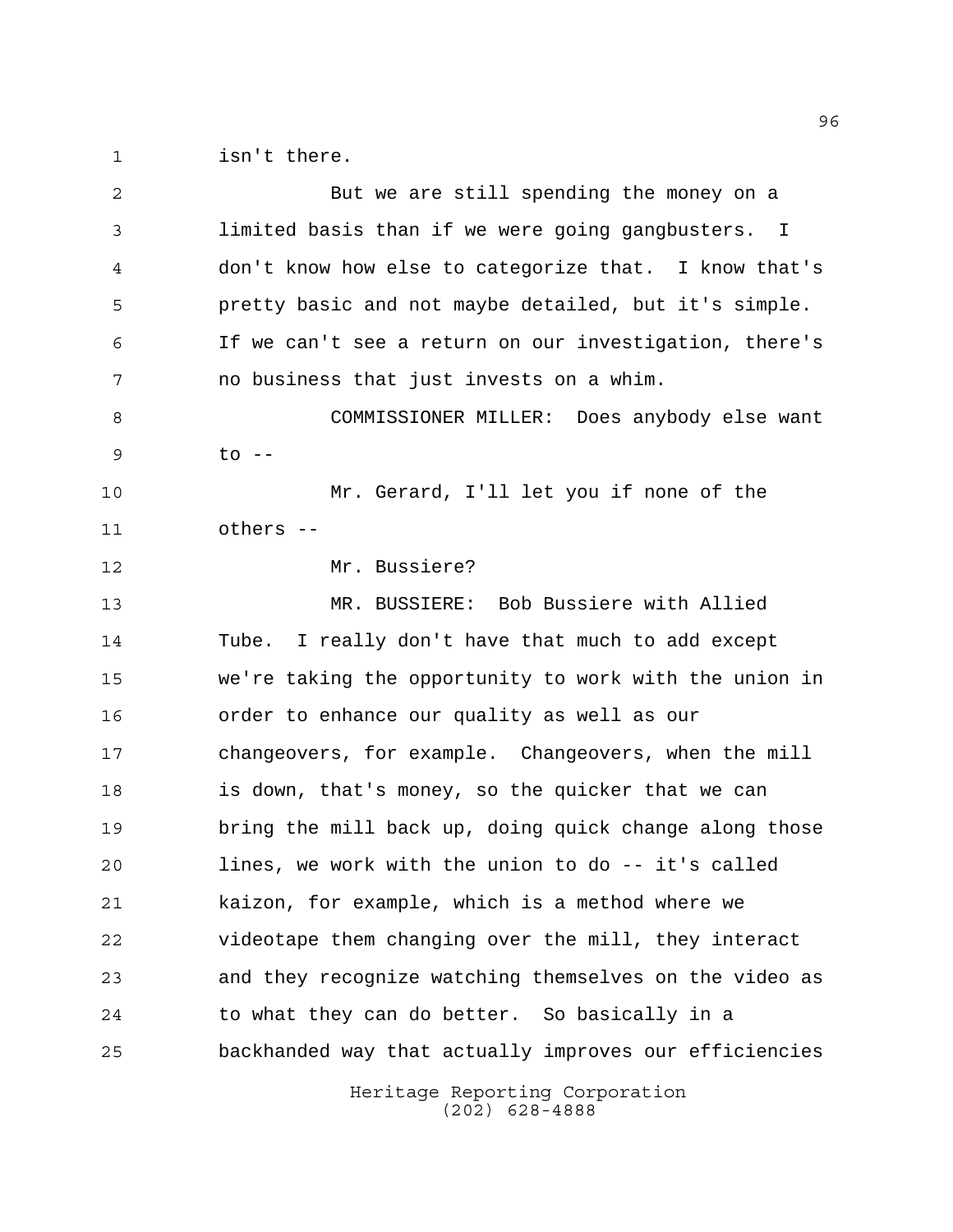as well as increases our capacity because we can make more pipe because the mill is up more often. Those are the types of things that we're doing. But, again, we have to compete for a return on investment dollars and if the return on investment is not there as a result of demand or squeezed margins, for example, we're just not going to get as much money as we'd like 8 to, so we have to focus some other ways.

COMMISSIONER MILLER: Thank you.

 MR. GERARD: We've done through the collective bargaining process in what I call the first round, we're now moving to other rounds of that process through this consolidation and benchmarking of our collective agreements, we've done all kinds of innovative things. As I say, we've streamlined the workplace, we've helped delayer the workplace, both on the management side and the worker side. I'll give you an example.

 At Cleveland's LTV works, we had 220-something shift foremen. We've now got 23. Workers schedule their own work, they schedule their own vacation, all of that stuff. We had 28 pages in a 60-year-old collective agreement on how to schedule two weeks vacation and it's now down to about two and a half paragraphs. We've done all these kinds of

> Heritage Reporting Corporation (202) 628-4888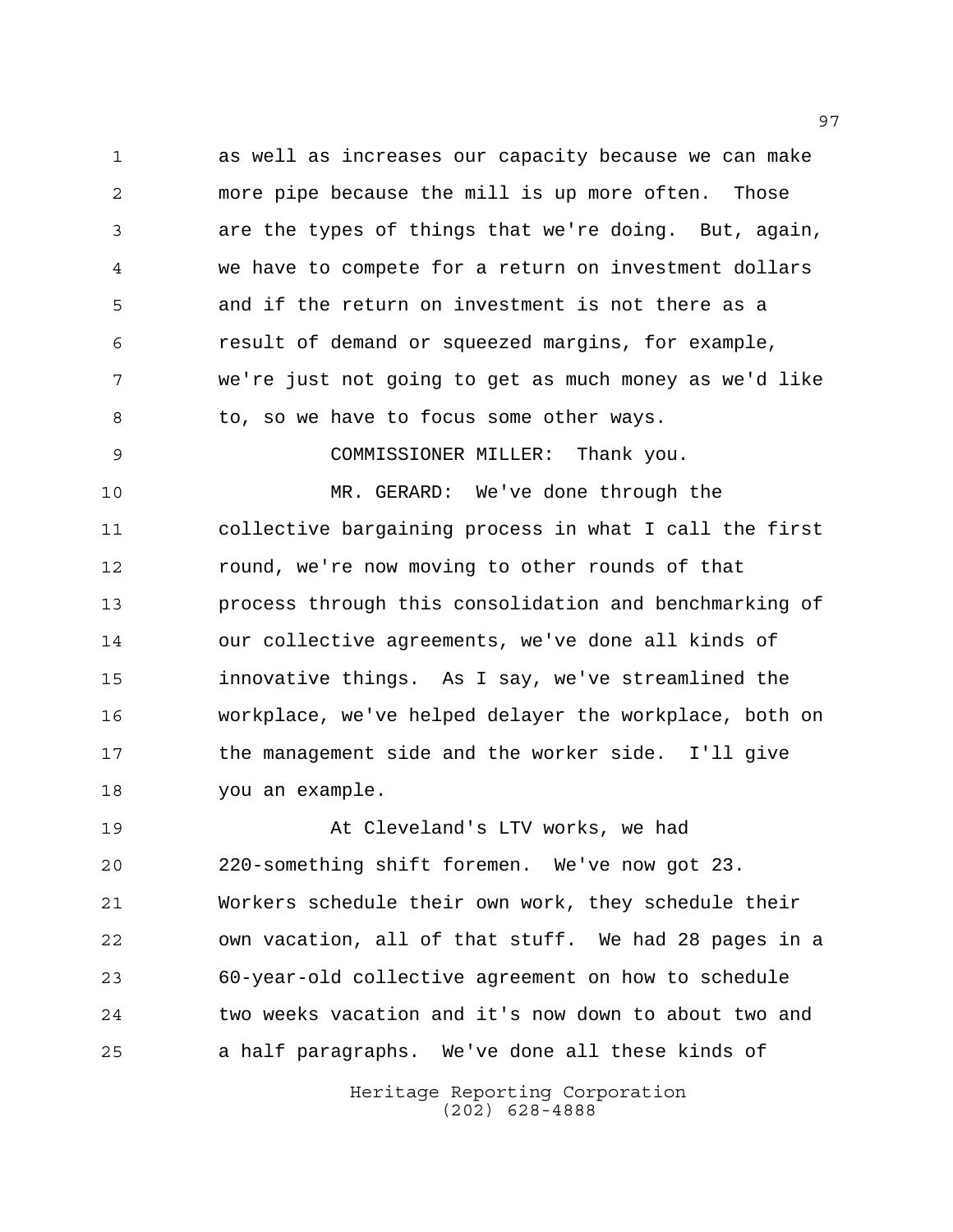things.

 We've bargained investment commitments, we've bargained, as I said, the transition allowance. We even went so far, to be so arrogant, as to bargain executive compensation. We've limited executive compensation and we've put in incentive programs that in the steel industry, at the senior level, steel industry executives can't get compensation in a way that's different than compensation that will be paid to workers. So a lot of folks that have read about what we've done at "ISG" want to cherry pick some of the things they hear about when we have limited job descriptions, but when it comes to limiting executive compensation, they want to pretend that didn't exist.

 So we've done a lot of fun stuff and interesting stuff, but I think more importantly than anything our objective has been to work with the industry to lower man hours or person hours per ton. The industry is not going to get profitable by destroying people's retirements, by destroying people's retiree health care or by lowering hourly wages. The way industry is going to return to profitability and competitiveness is that through the transition period allowed by the 201 lowering man hours per ton, and we've done it, by giving our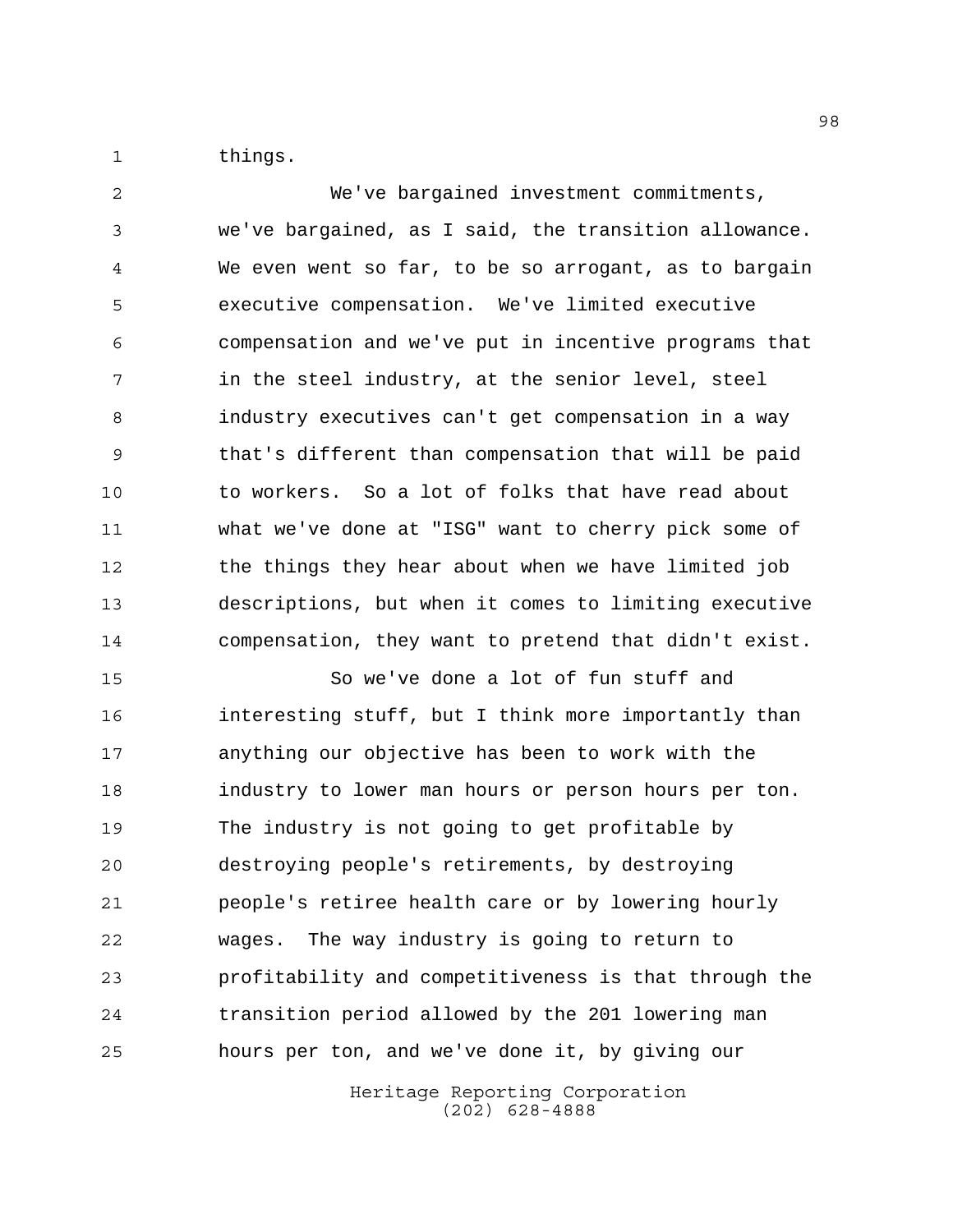activities an opportunity to retire with an

 enhancement retirement prior to bankruptcies. So, for example, at U.S. Steel, an individual that retires on a voluntary retirement is pension eligible, they will get \$40,000. And only a certain amount of those retirements are eligible.

7 At Bethlehem Steel, they got \$50,000 and part of the reason they got that is that Bethlehem Steel had already terminated health care, so they get \$50,000 plus a year of health care so they can transition that \$50,000 into a health care purchase program.

 These are pretty difficult things to do. As I said, these agreements have been ratified in the 80 to 85 percent range. And for the 201 to be pulled out in the middle of that would just destroy these companies. We've built these programs and we've negotiated and renewed collective agreements based on the belief that we're going to have the 201 for the duration and so these workers that have made these sacrifices will be left behind.

 COMMISSIONER MILLER: I'm going to come back to you again because what I still haven't heard and I have to believe you would have an opinion on it is how having the 201 in place in a time of demand issues and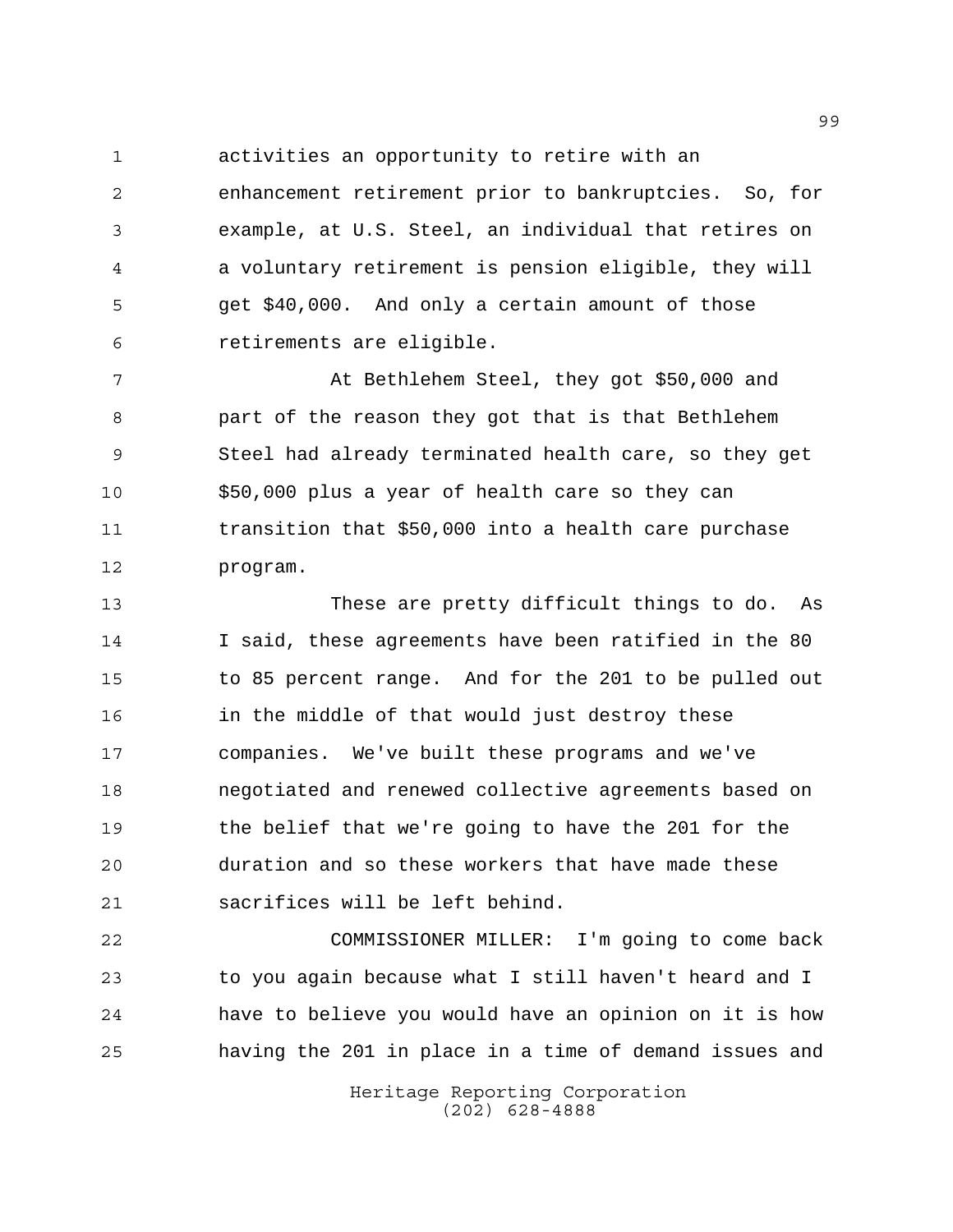recession and all has -- how has that affected the ability to make these adjustments? I mean, in other words, from your point of view, it may have -- I don't know, I'm not going to try to put words in your mouth. If you had been in times of higher demand and less economic pressure on the companies, would the adjustment efforts have looked different? But you're not going to be able to respond to that now, but that's what I want you to think about because that's really what I'm trying to understand, the effects of 11 the recession on the adjustment efforts. Thank you. CHAIRMAN OKUN: Commissioner Koplan? COMMISSIONER KOPLAN: Thank you, Madam Chairman. And I, too, want to join with my colleagues in thanking the witnesses for their direct presentation this morning and for their answers to our questions thus far. I will begin by a request of counsel. As I have listened to testimony today and at our stainless hearing last week, it appears to me that a significant number of witnesses assume that the commission's mandate includes passing judgment on the probable economic effect of reducing, modifying, or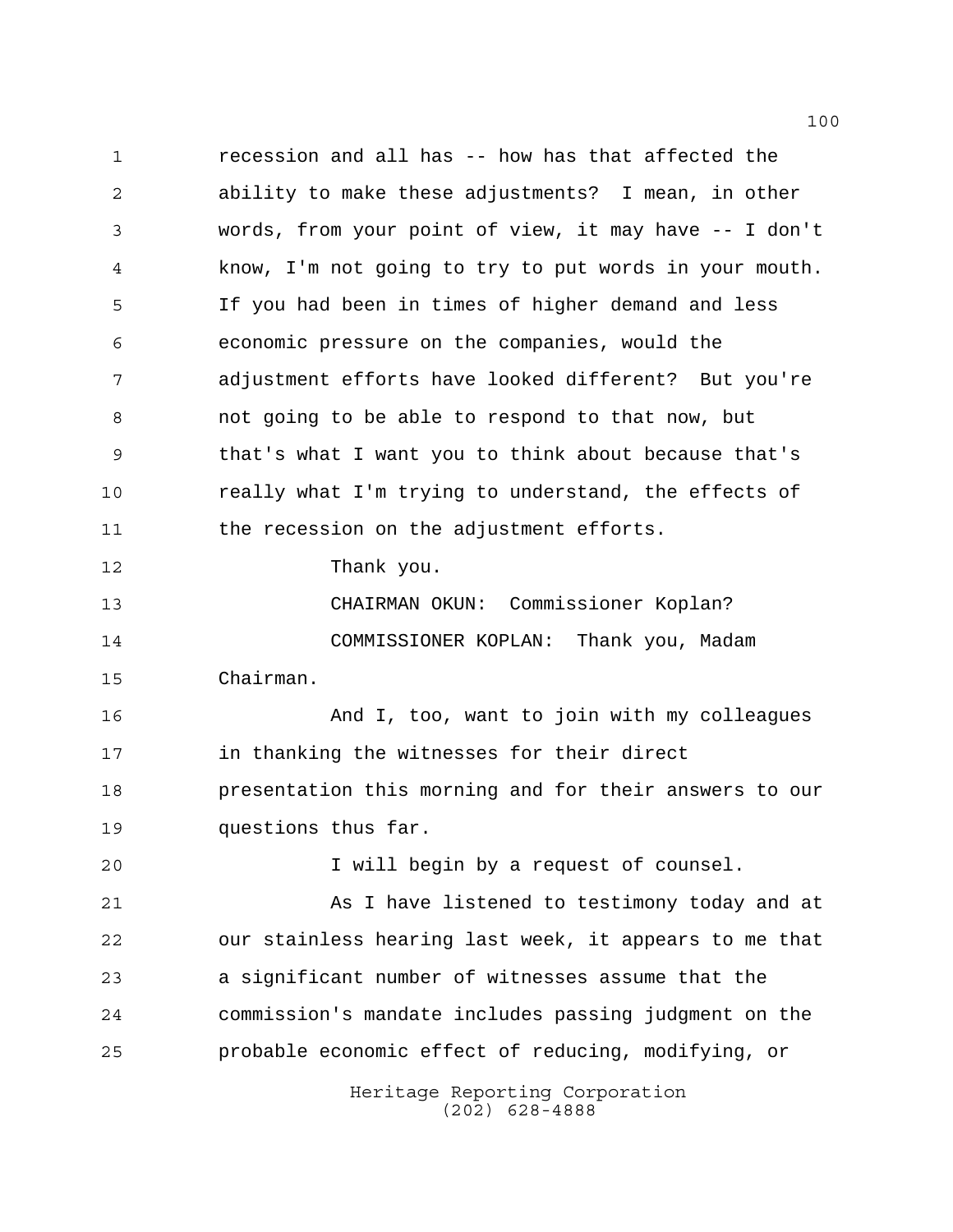terminating relief. However, Section 204(a) relating to our monitoring function includes the following language in (a)(4): "Upon request of the President, the commission shall advise the President of its judgment as to the probable economic effect on the industry concerned of any reduction, modification or termination of the action taken under Section 203 which is under consideration."

 The President has not made such a request of the commission. For purposes of the post hearing, I would appreciate counsel briefing for me whether in the absence of such a request you can point to authority in the legislative history or otherwise for the commission to do that on its own.

 Can I have an acknowledge from counsel that you will do that?

Heritage Reporting Corporation MR. SCHAGRIN: This is Roger Schagrin. We'll address that in our post-hearing brief. COMMISSIONER KOPLAN: And Mr. Stewart? MR. STEWART: Yes, Commissioner Koplan. We will do that. COMMISSIONER KOPLAN: And Ms. Ellsworth? MS. ELLSWORTH: Yes, we will address that. COMMISSIONER KOPLAN: I don't think I've left anybody out on that. All right. Thank you very

(202) 628-4888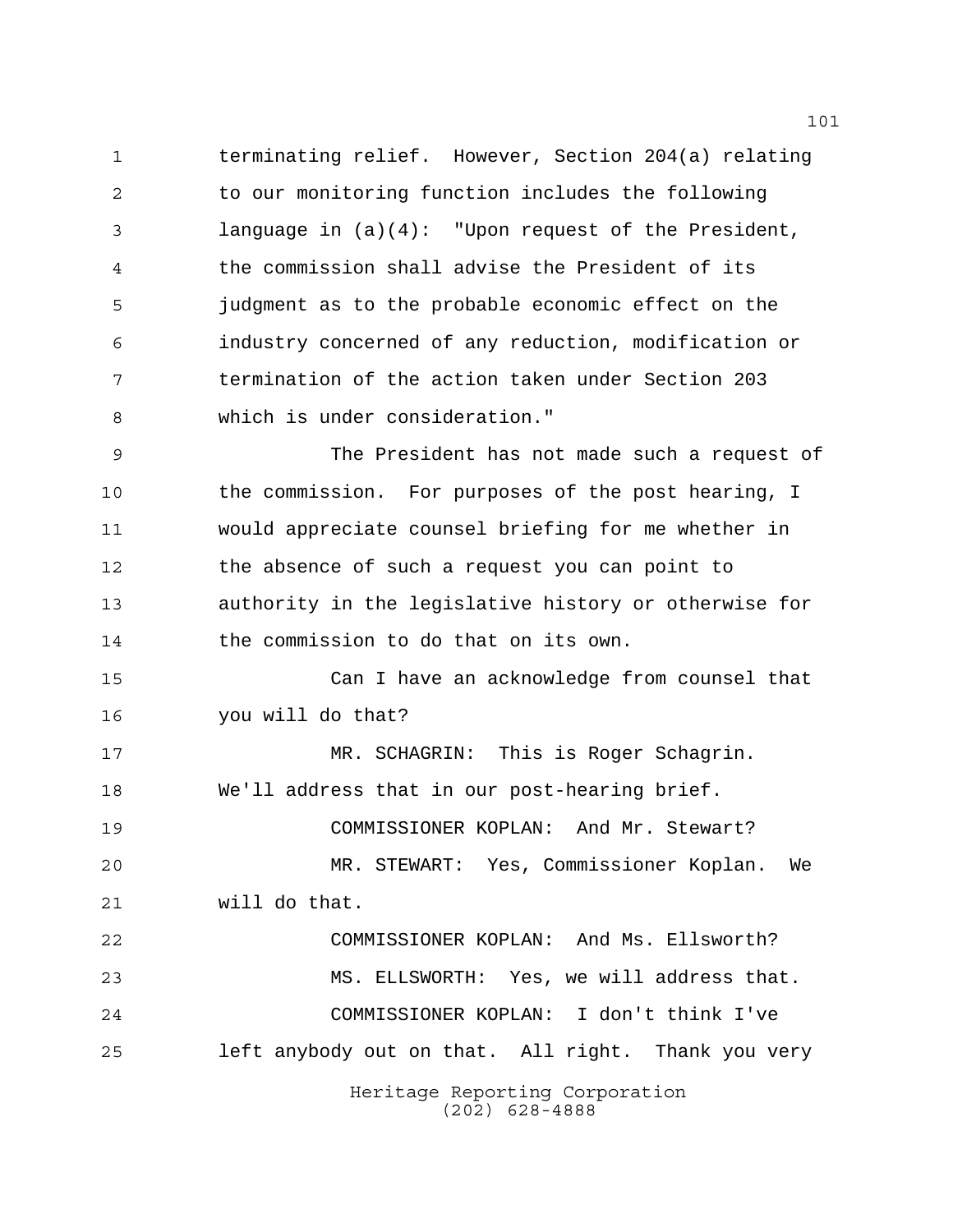much. I appreciate that. That would be most helpful for me.

 Mr. Schagrin, if I could start with you, I focus on a different timeframe than you when I attempt to evaluate the effectiveness of relief for both welded pipe and fittings flanges and tool joints. I **19 Team** refer to your analysis at pages 11 to 13 of your pre-hearing brief. I compare the level of imports for the 12 months since the relief went into effect to the 12 months prior. That is, a comparison of SY 2001 to 2002 to SY 2002 to 2003.

 The result is that since March 20, 2002, for welded pipe total imports declined 660,736 short tons, or slightly over 22 percent. For fittings, flanges and tool joints, total imports declined 40,801 short tons, or nearly 24 percent. Those numbers include my netting covered with non-covered imports in both years.

 Assume I did the math right, I would ask whether you consider my approach improper. I would note before you answer that that in his testimony today Congressman Visclosky made this statement, that during the first year of relief from April 2002 to March 2003, imports of welded pipe from sources covered by the relief declined to 809,695 short tons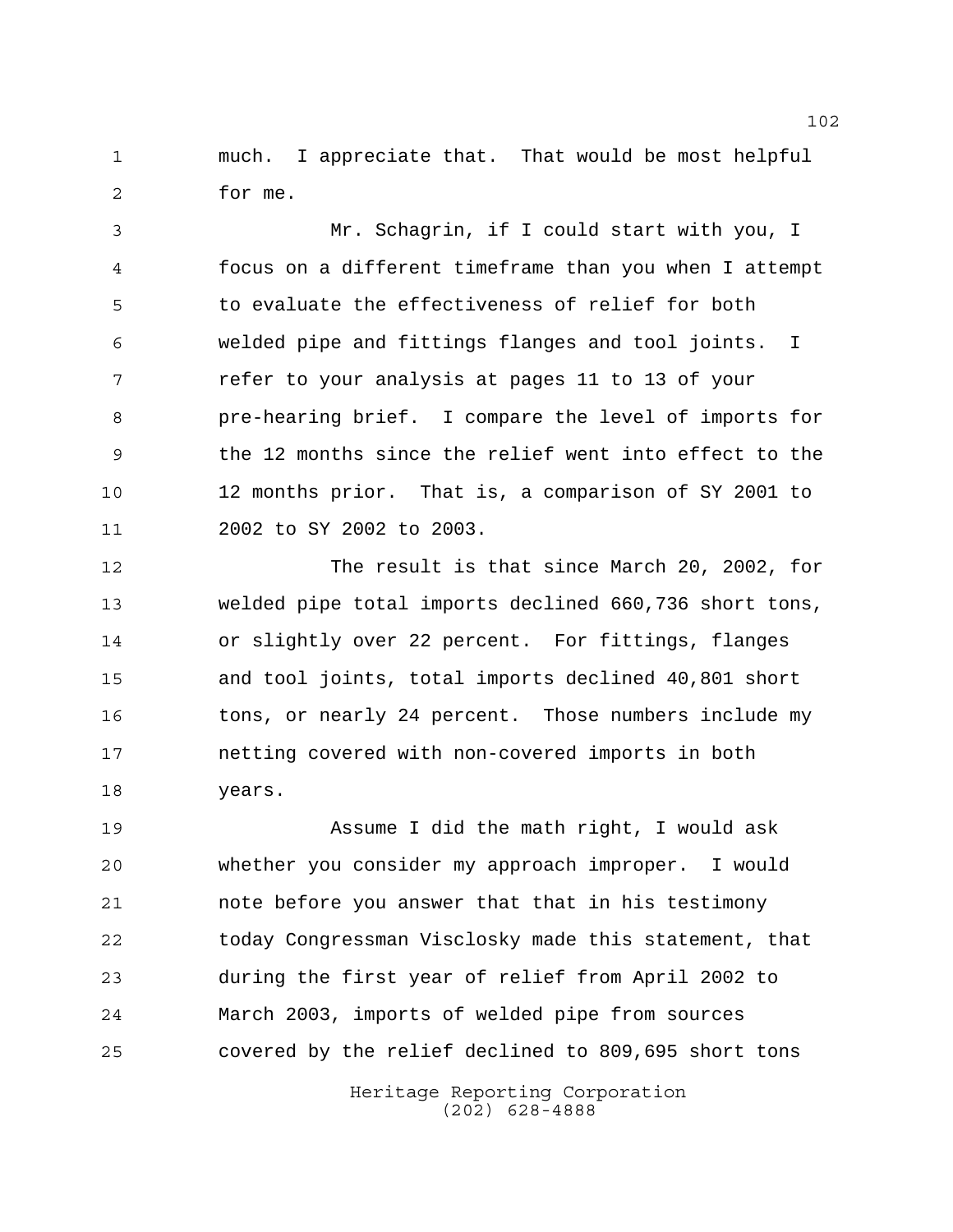from 1,583,353 short tons in the preceding 12-month period. So he's using the same type of methodology that I am using here, so I want to know if we're both wrong.

 The reason I'm asking you this is I assume that our purpose is the same and that's to evaluate how effective the relief has been since March 20, 2002, but the result I reach is that the relief has been more effective than what you have described.

 MR. SCHAGRIN: This is Roger Schagrin. Commissioner Koplan, there's nothing wrong with your analysis and there's nothing wrong with the time periods that the commission has chosen to utilize in terms of looking at post-relief period, other than the fact that for the gentlemen sitting in this front row it doesn't comport with commercial reality. And the reason for that, to explain it briefly, is that in looking at how have their businesses done since March 20, 2002, the fact that in the first quarter of 2002 there was this just absolutely massive import surge ahead of the relief and then to say, but wait, imports went down so much after that, why didn't you immediately do better and it's because in the misrepresentation that they participate in, not myself as an attorney, not you as a commissioner, that

> Heritage Reporting Corporation (202) 628-4888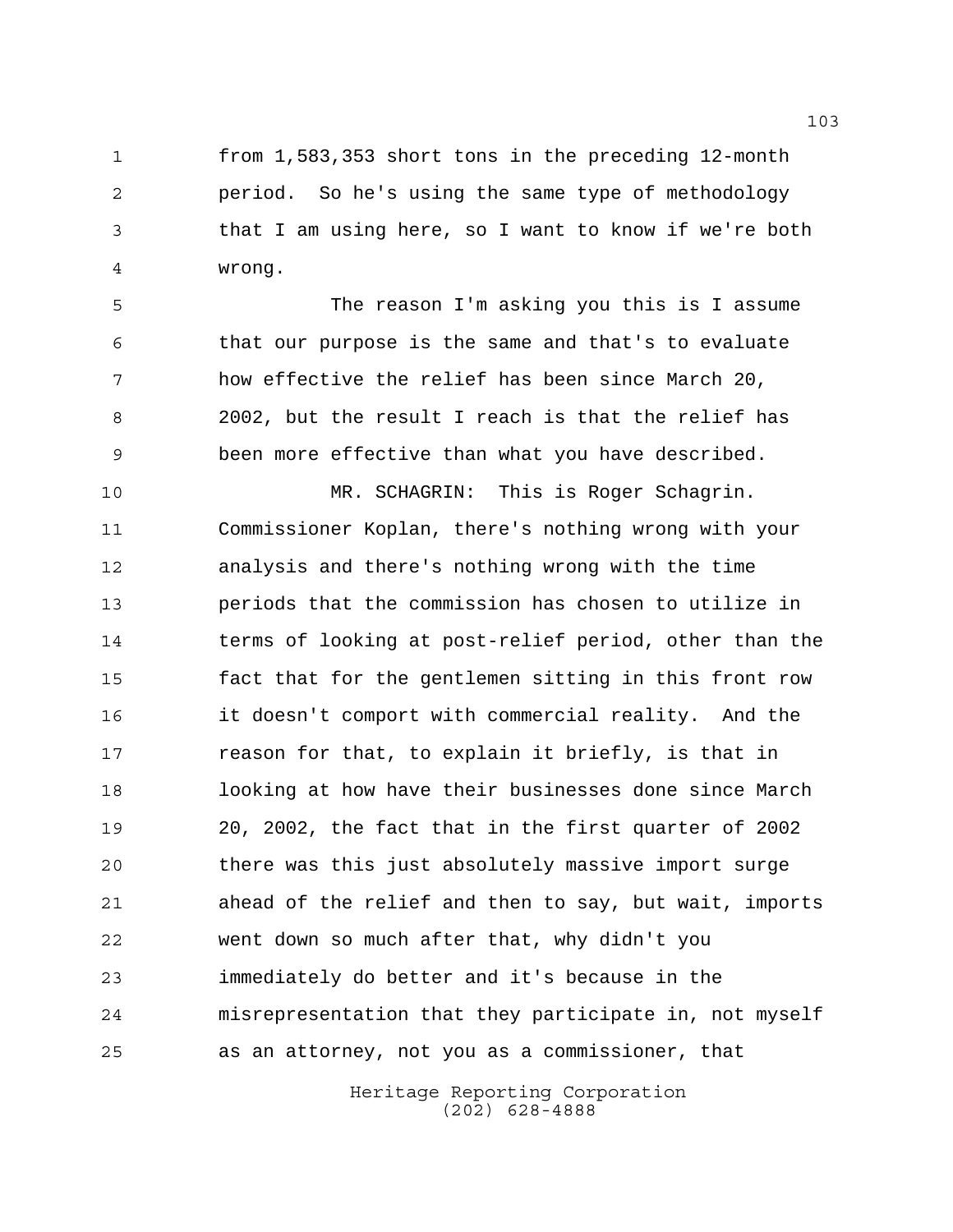massive import surge in the first quarter of 2002 was just horrible on their businesses in the second and third quarter 2002, as I think the commission is aware from other investigations. The fact that there is a lag effect of import surges is fairly well recognized.

 And so in terms of your report, it's fine to say this is what happened to the data on imports. We recognize that the imposition of the 15 percent tariff helped reduce imports from covered countries, but the amount of reduction is overstated by the fact that the countries covered by that relief put in so much product ahead of the relief. They said why don't we just ship in 65,000 tons a month before the relief goes into effect rather than shipping 30,000 tons afterwards and then we'll just cut it back to 10,000 tons and it will save us money. Because as Mr. Graham and I think Mr. Bohach and many others have testified, several of the covered country producers have since the beginning of this program absorbed the duties themselves.

 So I hope that answers your question. There is nothing wrong with the record. Obviously, your record for the data for the domestic industry is going to reflect what happened in their businesses during this first year after relief and I would just say the

> Heritage Reporting Corporation (202) 628-4888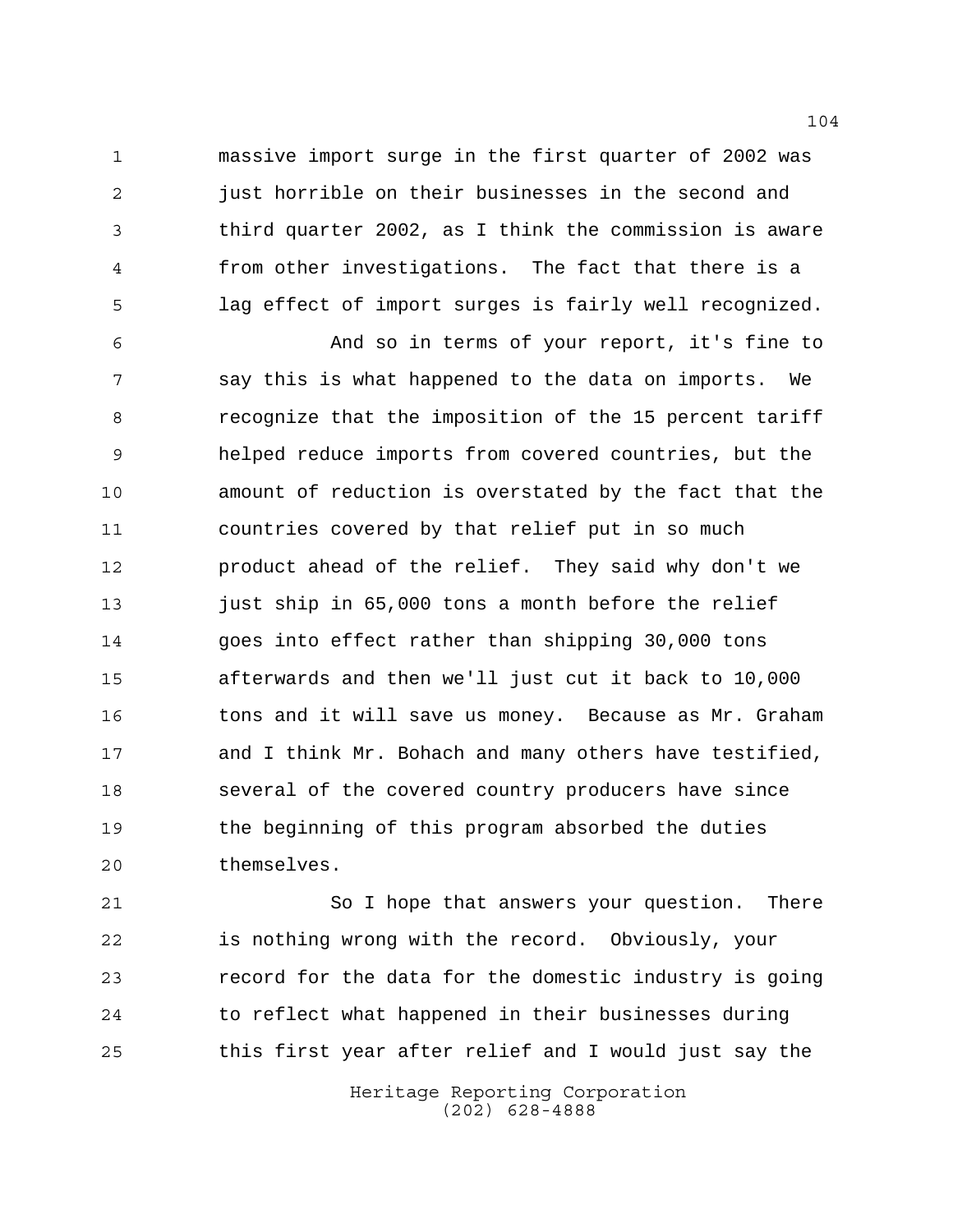reason that the Koreans attempted a simple correlation --

 COMMISSIONER KOPLAN: Let me just break in for a second, if I could, before you use my full ten minutes.

 MR. SCHAGRIN: Okay. Any time. We can also respond in our post-hearing as well.

 COMMISSIONER KOPLAN: It would seem to me, Mr. Schagrin, that one of the things that we're looking at is has the relief been effective, Are you down playing the relief to such an extent that you're taking away from a position that I think you would otherwise be making here?

14 MR. SCHAGRIN: No.

 COMMISSIONER KOPLAN: What I'm saying here is that this relief has been working in a better fashion than what you describe in your brief and I've described to you how I get there.

 MR. SCHAGRIN: And I understand that. COMMISSIONER KOPLAN: And you're disagreeing with that?

 MR. SCHAGRIN: Well, because of the fact that the industry's performance, which is mostly impacted by the decline and demand, has not improved in spite of the post-March 20, 2002 imposition of the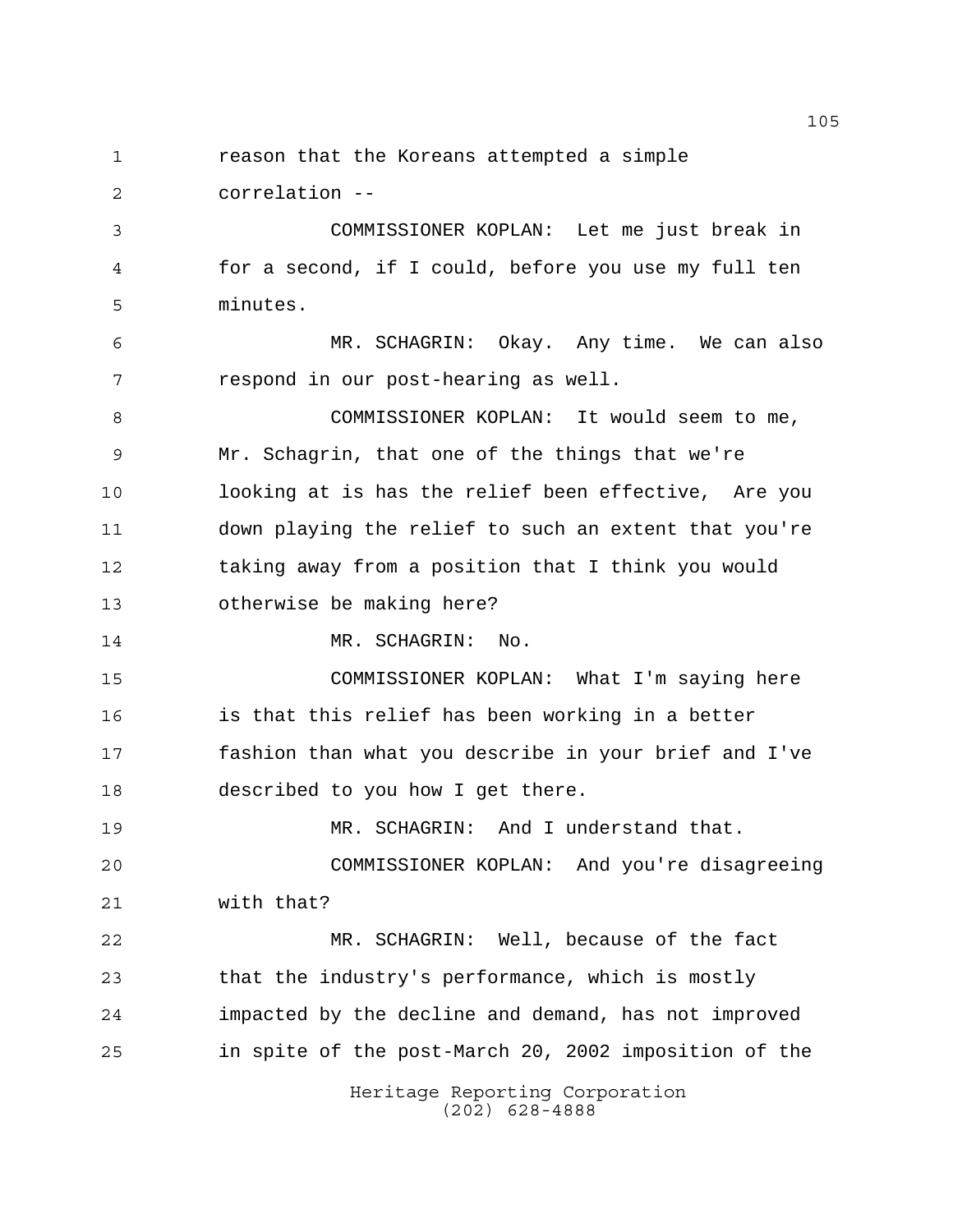Heritage Reporting Corporation (202) 628-4888 15 percent tariff. What I'm saying is a simple correlative analysis of, oh, if the imports caused injury to the industry, then when covered imports decline by 40 percent, you should see it. COMMISSIONER KOPLAN: I understand. I've read your brief. MR. SCHAGRIN: Correct. COMMISSIONER KOPLAN: Mr. Stewart, could you jump in on this? I'd be interested in what you have to say. MR. STEWART: To save time, Commissioner Koplan, why don't I just do it in a post-hearing brief so that I'm responding to the data. COMMISSIONER KOPLAN: Fine. That's fine. I would appreciate that. Let me stay with you, Mr. Schagrin, with another one. Let's see if we can get through this one a little more quickly. MR. SCHAGRIN: I'll try to be as brief as possible. COMMISSIONER KOPLAN: Did you say that would be a first? I didn't catch that. CHAIRMAN OKUN: I don't think the reporter caught it. COMMISSIONER KOPLAN: Okay. In SY 2002 to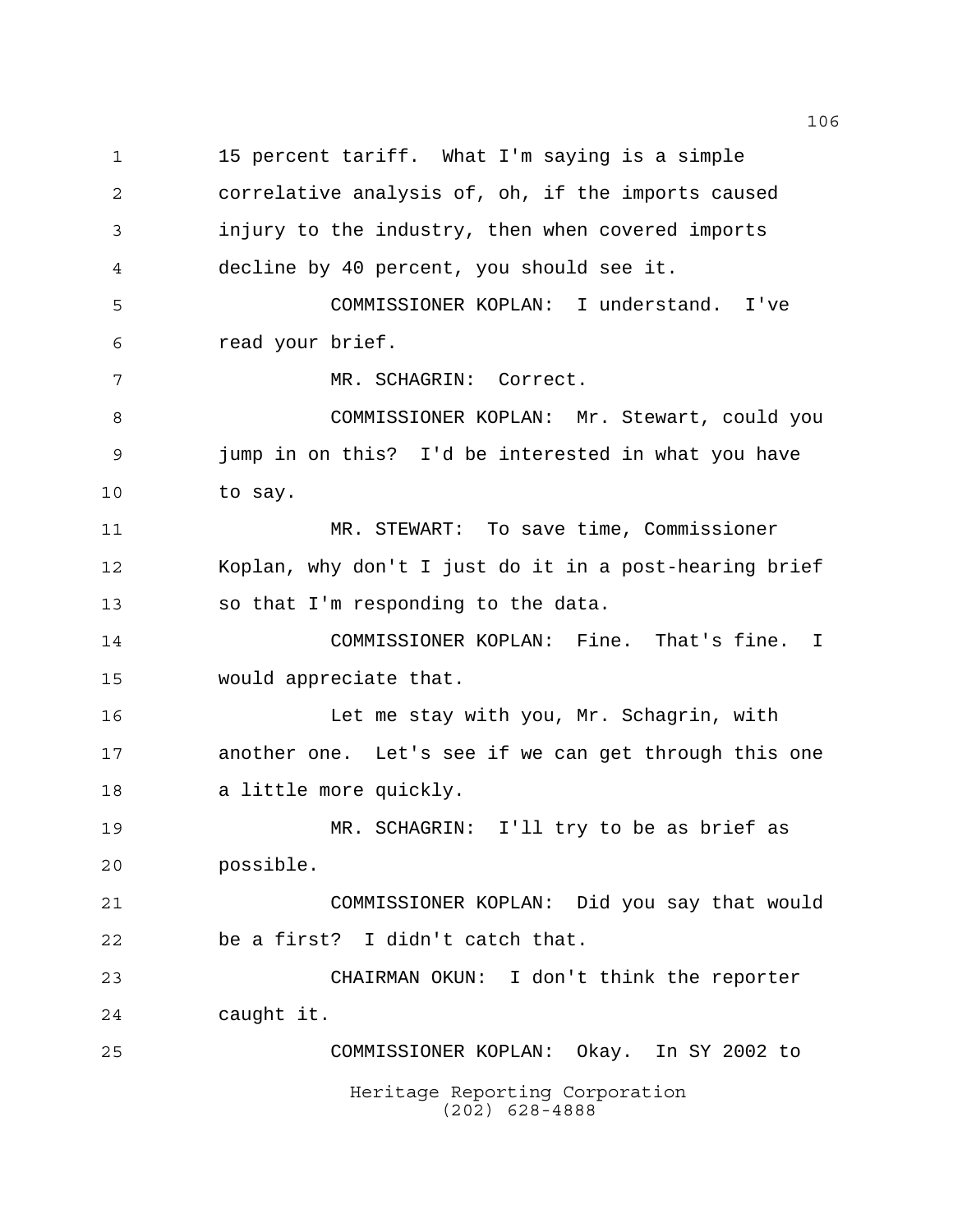2003, covered imports for welded pipe declined when compared to SY 2001 to 2002 by 773,658 short tons, a decline of 48.86 percent, while non-covered imports increased 112,922 short tons, an increase of 8.04 percent.

 During the same period, fittings, flanges and tool joints of covered imports declined 36,591 short tons, a decline of 26.87 percent, while non-covered imports declined by 42,010 short tons, a decrease of 11.77 percent.

 In sum, I view the impact of non-covered imports since the relief went into effect as far less significant than you do in your brief and, for that matter, far less significant than those in opposition to the continuation of relief do in their brief.

 Can you comment on that with that short answer you promised?

 MR. SCHAGRIN: I think it's fair enough for you to look at it that way in terms of those post-March 20, 2002 numbers. We would also say that the increase in non-covered imports in a market that's significantly declining have undermined the relief, but the numbers speak for themselves.

 COMMISSIONER KOPLAN: Let me also mention that non-covered fittings declined in SY 2000 to 2001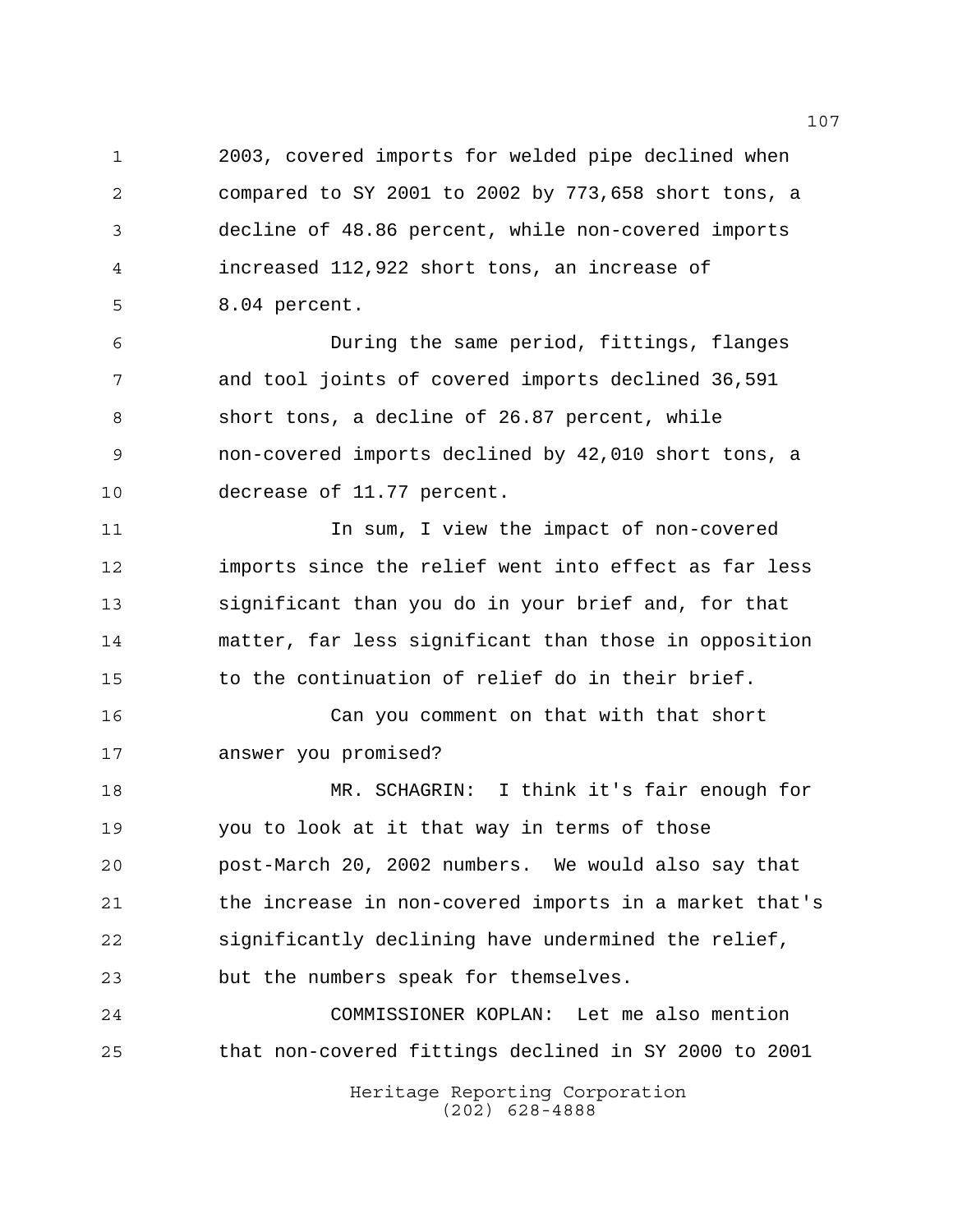as compared to SY 2001 to 2002 as well.

Heritage Reporting Corporation (202) 628-4888 MR. GRAHAM: Say that one more time. COMMISSIONER KOPLAN: Non-covered fittings, the imports in non-covered fittings, declined in SY 2000 to 2001 as compared to 2001 to 2002 as well. So that decline was continuing all the way, was going on all the way back. MR. GRAHAM: When you say non-covered fittings? COMMISSIONER KOPLAN: Fittings coming in from countries that were not covered by the relief, exempted countries. MR. GRAHAM: Yes. That would be Mexico and Canada, which are non-covered, so their markets, I think, were on a different basis. COMMISSIONER KOPLAN: And developing countries. 18 MR. GRAHAM: Pardon me? COMMISSIONER KOPLAN: What I'm referring to are the developing countries and the ones that you've just mentioned. MR. GRAHAM: I don't know about the developing countries, I know about Canada and Mexico. Their market did decline a bit. COMMISSIONER KOPLAN: Did you have anything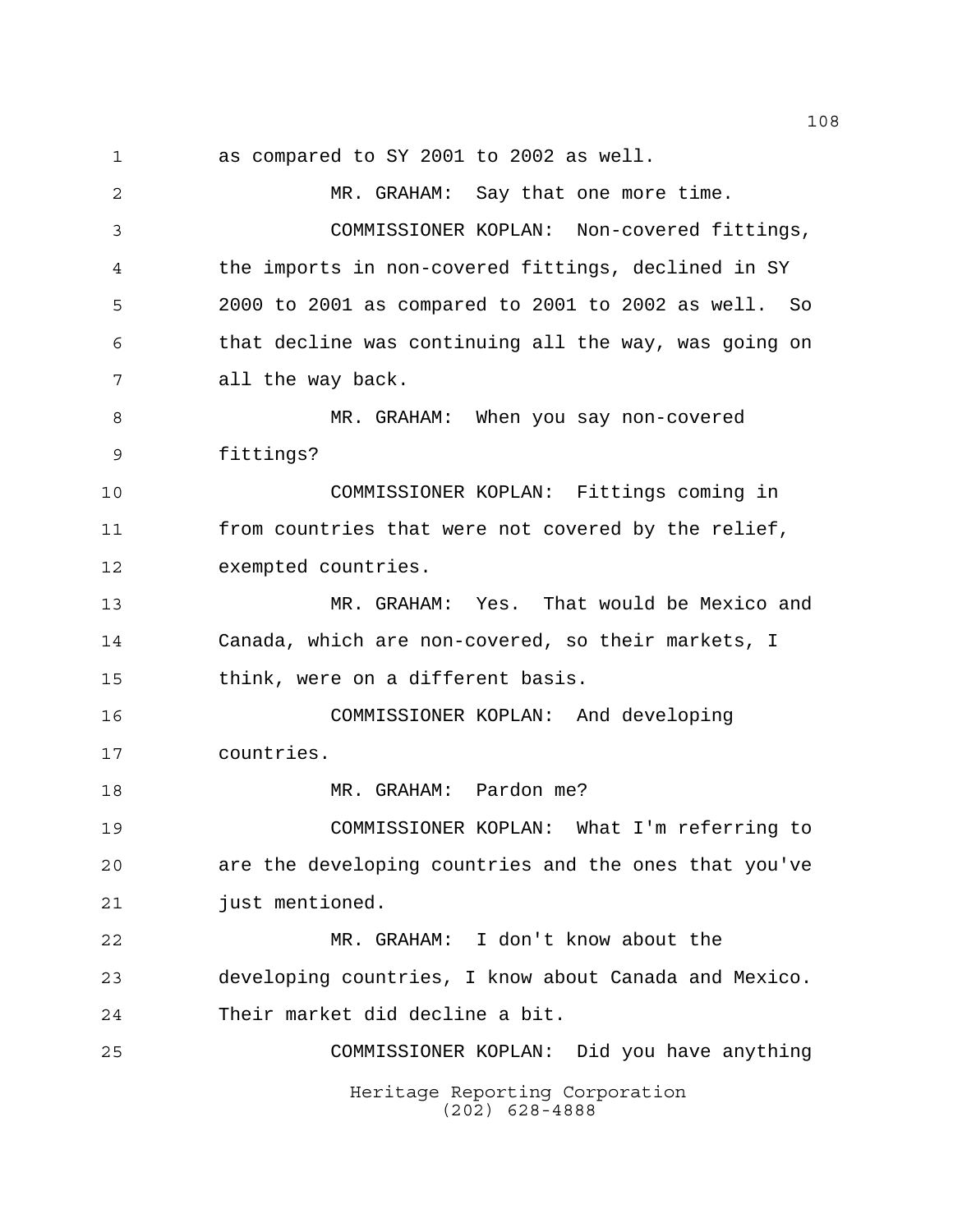you wanted to say on that, Ms. Ellsworth?

 MS. ELLSWORTH: Only to add that we've seen reductions in general because of the very depressed market conditions that we're experiencing right now and I think that we would be willing to concede that there has been a reduction from other areas, it's just 7 that we feel that our reduction has been greater than in other areas.

 COMMISSIONER KOPLAN: Thank you for that. Thank you, Madam Chairman.

11 Thank you.

CHAIRMAN OKUN: Thank you.

 And, again, Thank you to all the witnesses for being here and for your willingness to answer our questions. We very much appreciate it.

 I'm going to just briefly begin with counsel for a moment to ask a question similar to what I asked during the stainless hearings and assume I'm going to continue to keep asking it, which is for post-hearing, if you can take a look at the 204 statute, because, as you know, we have not done that many of these 204(a)(1) reports, we've done some, I've looked back through them, and I think it's helpful for us to try to focus on what is we are actually being asked to do. And, in some instances, I know that a commissioner

> Heritage Reporting Corporation (202) 628-4888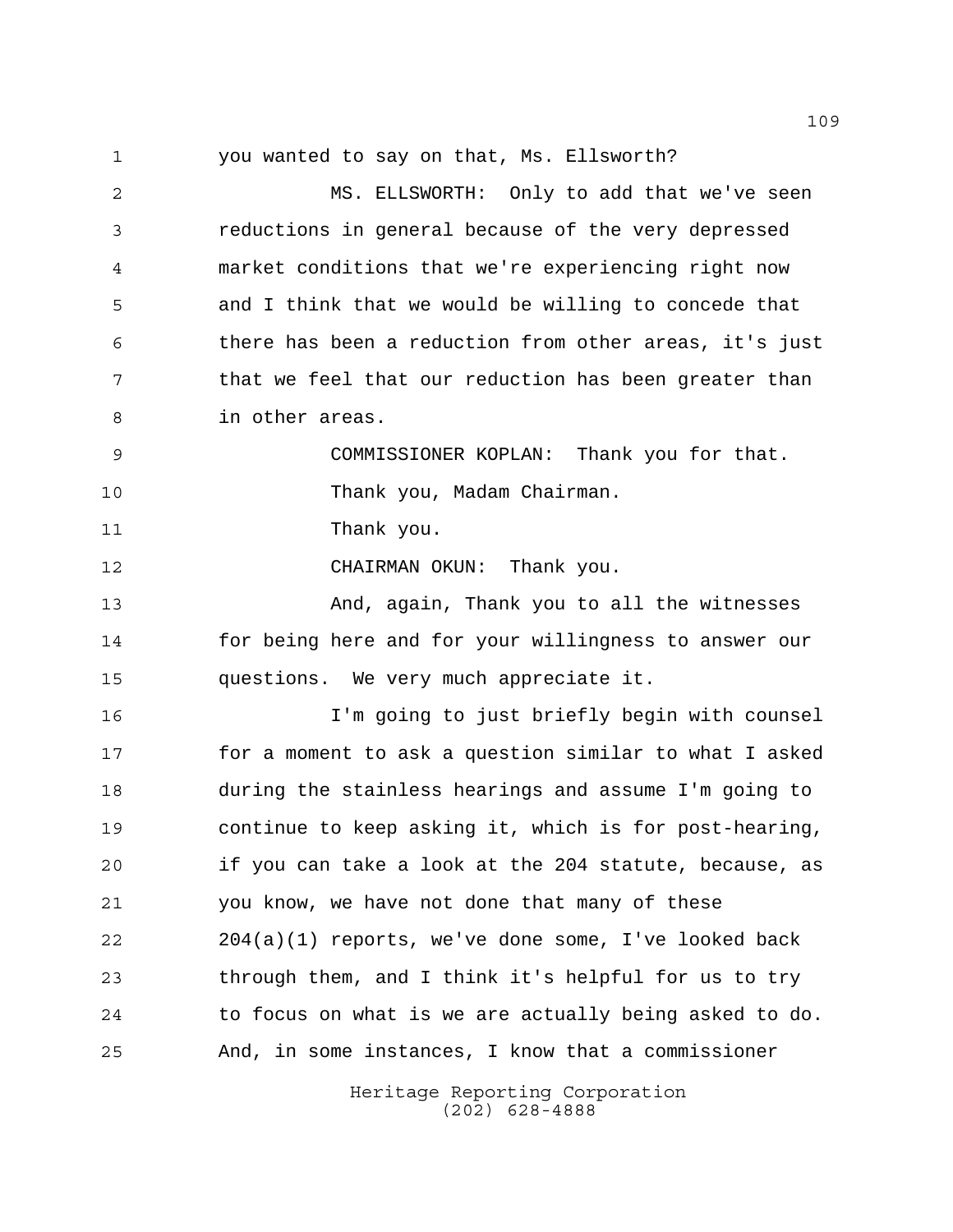maybe is not prevented from doing other things because the statute doesn't tell them they can't, but I'm just trying to get counsel's best view on what the statute tells us to do with regard to 204(a)(1) monitoring, which to me focuses very much on developments with respect to the domestic industry, including progress and specific efforts made by workers and firms in the domestic industry to make a positive adjustment to import competition.

 I've read the legislative history and I'm still struggling with some of the arguments I hear being made and some of the things that have been raised of whether it's really the proper role of the commission in this instance. So just for post-hearing, I will be taking a look at that specifically.

17 17 If I could go back to some of the points Commissioner Miller raised, the question Commissioner Miller had discussed with witnesses with regard to your adjustment efforts during this period and I wanted to be sure to see, Mr. Magno or Mr. Bohach, if you wanted to say anything more in terms of what I think is a very relevant question of what was it that you would view as being the most important things you did over this period. And I know you've covered some

> Heritage Reporting Corporation (202) 628-4888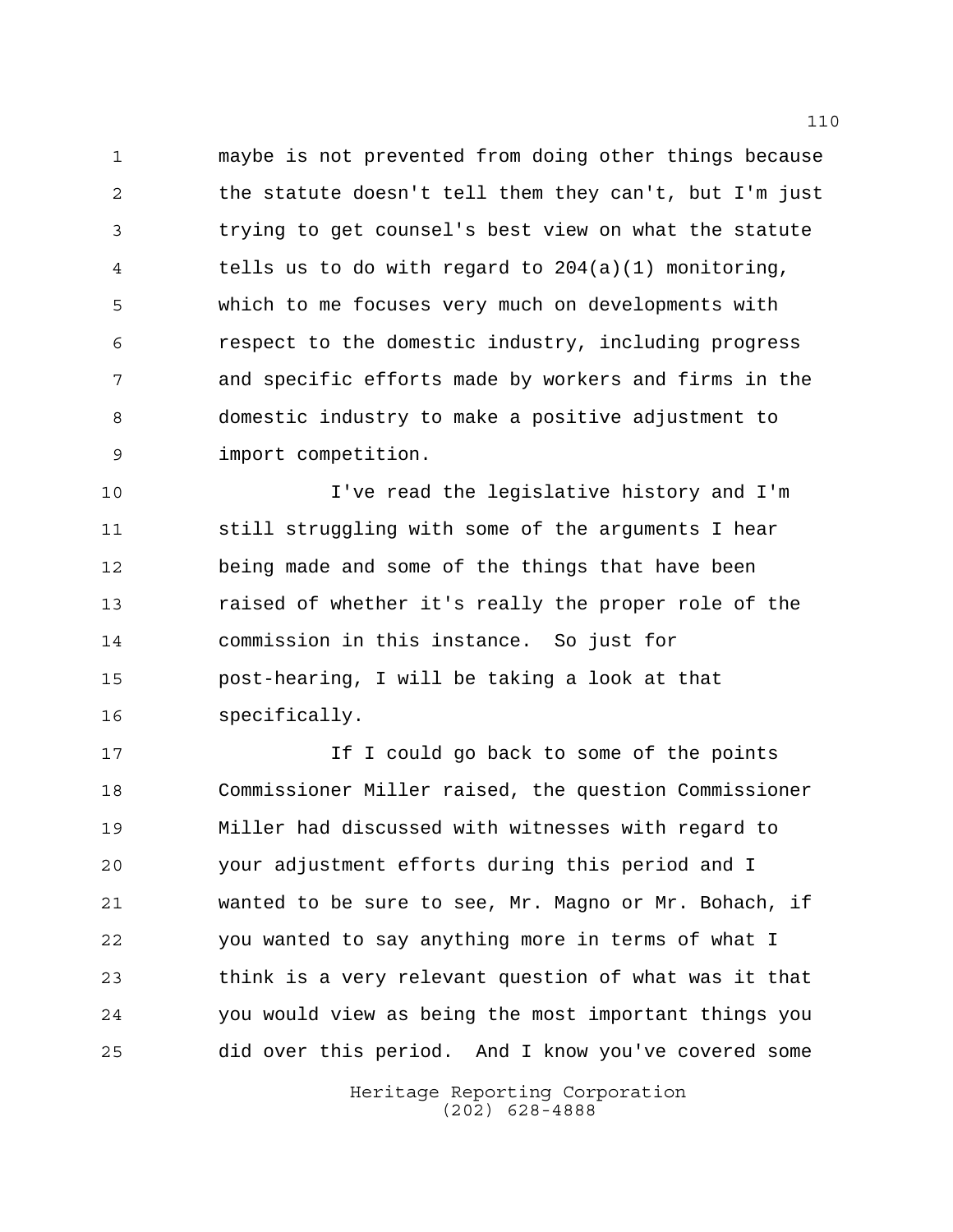of this in your testimony, but because so much is in the confidential questionnaire responses, I really want a chance for you all to have something to say about that here.

 MR. MAGNO: Thank you. Mark Magno from Wheatland Tube. As testified, we made a major acquisition, the largest in our 126-year history, and we decided to install a new, larger mill. So on the acquisition, similar when if in your personal lives you buy a house and you arrive there and then all of a sudden you have to some just regular maintenance and upgrades, those were the first priorities that we started spending on, increasing maintenance, fixing some immediate bottlenecks and spending money to improve productivity and quality. In addition, we had a new, very well trained workforce. We added some **resources** to improve training.

 Then similar to many industrial companies when you are severe profit and loss issues, we had to restrict spending and we eliminated non-essential business expenses and really concentrated on maintenance and completing some of the projects that were in place.

CHAIRMAN OKUN: Okay.

Mr. Bohach?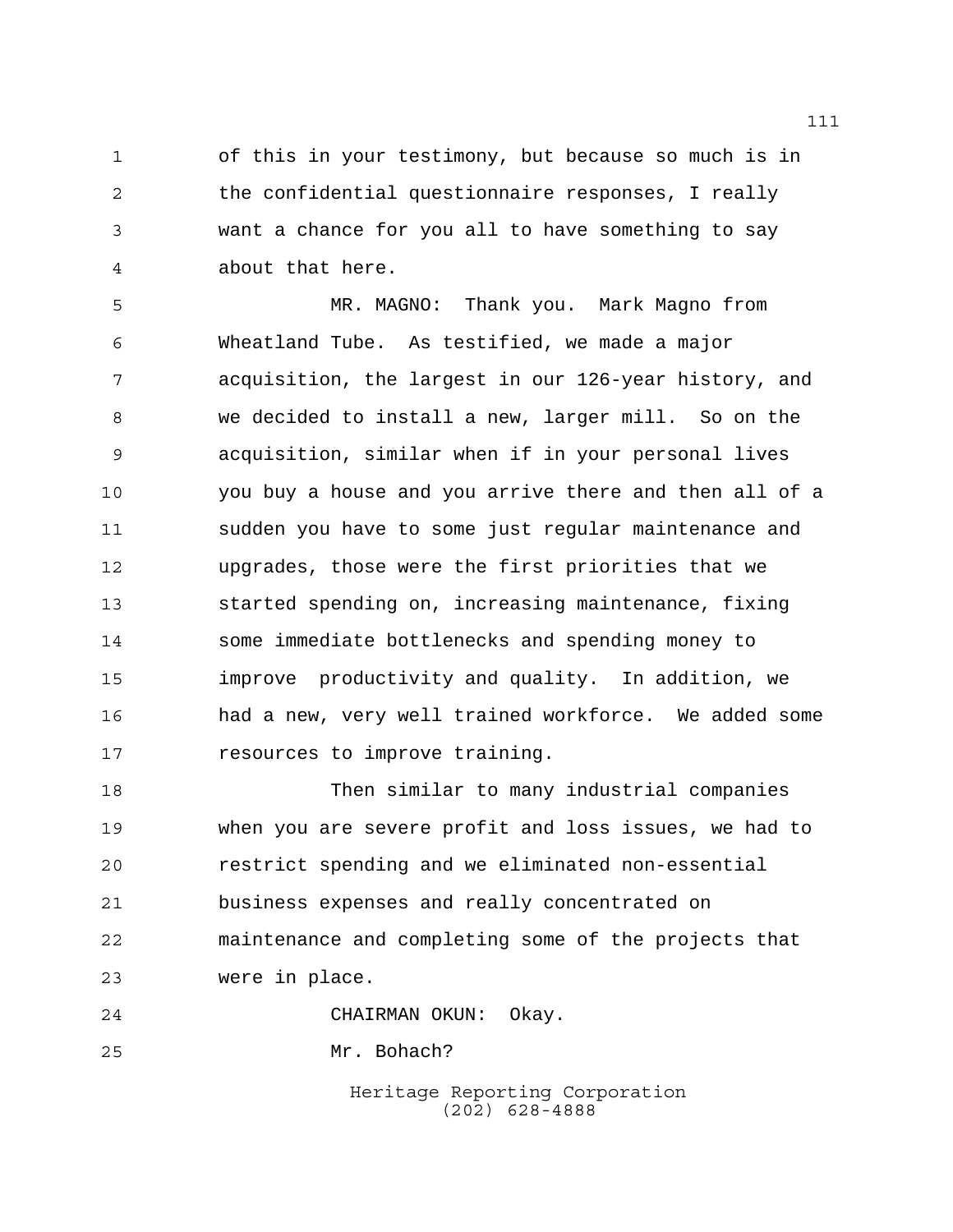1 MR. BOHACH: Don Bohach, Stupp Corporation. I'll reiterate that safety and regulatory improvements are what you're after in the beginning. You always want to have a productivity balance at the bottom, but 5 the things that we chose to do had to be market drive and customer oriented. That means that we couldn't just fall in love with technology, we couldn't afford it. We had to make sure that what we did is what the customers were asking for. In our case, that meant heavier walls and it also meant having an edge and a welding capability that the market asked for. So in simple terms, market driven and customer oriented.

CHAIRMAN OKUN: Okay.

 Mr. Graham, for the fittings industry, did you want to comment any further on just what you thought were the top two things -- I think you have enunciated a number of things that your company undertook to do during this period. I wondered if you could point to one or two that you think were the most important in terms of your adjustment efforts.

 MR. GRAHAM: Well, early in the process, especially after the rulings in March of 2002, the size of the protection, we immediately set about consolidating our businesses. We had four facilities making fittings in March of 2002 and consolidated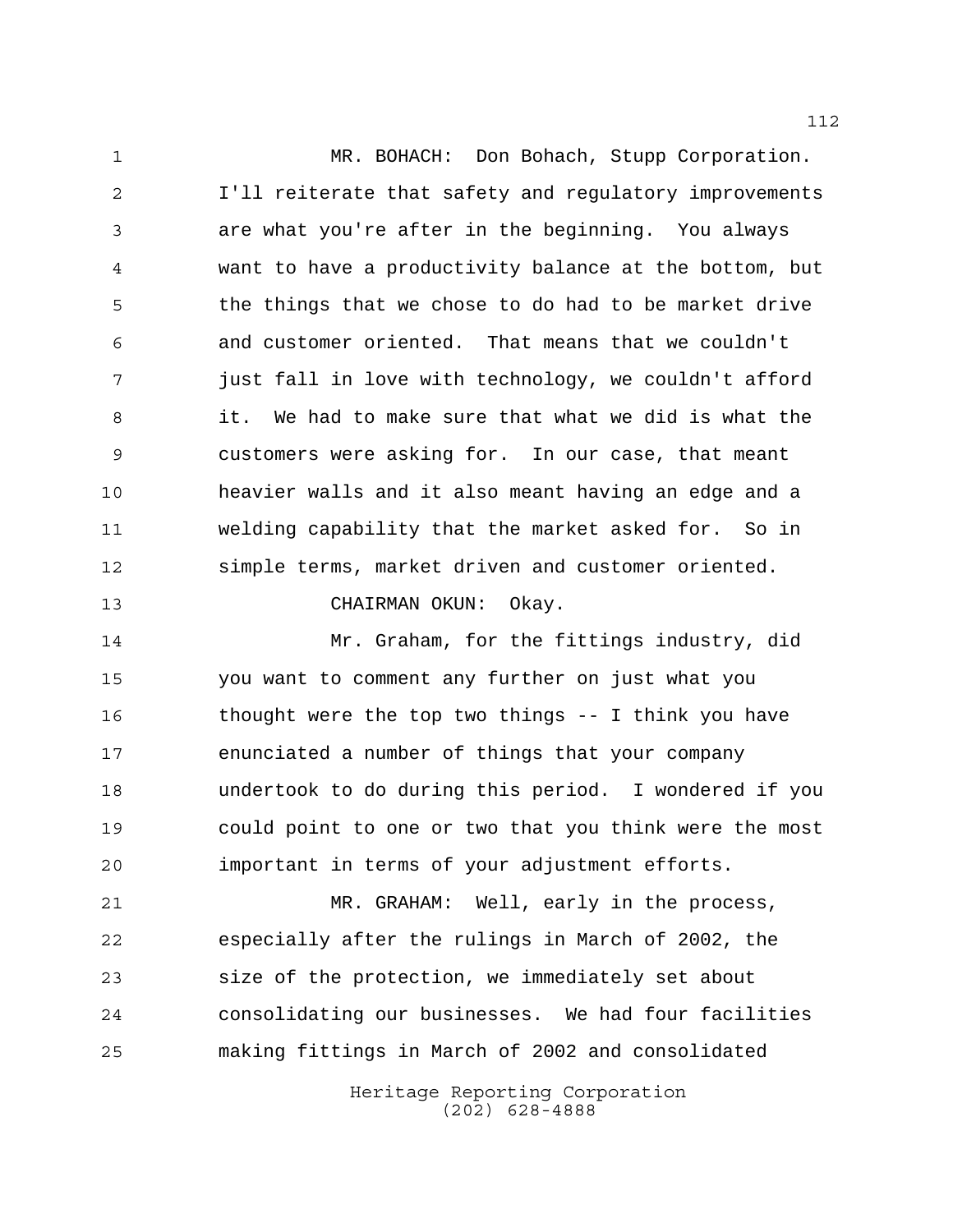those now into two facilities. Over a million dollars worth of expenditures. We lost no capacity, no capability to produce the same number of fittings that we were producing in previous years and the cost effect of that has been substantial. But unfortunately, in the last eight months, as I said, 7 the way the market has developed, we haven't shown the fruits yet. And, again, that's simply because we see a slowdown in the industries that are using our fittings, a slowdown that we hadn't anticipated prior to -- when it surfaced first in November and December of last year and it's continued along that way. So if you're comparing six months this year imported fittings to the first six months last year, it's a 23, 24 percent drop.

 CHAIRMAN OKUN: Okay. Another question for you and also I guess I will direct this at Ms. Ellsworth which is, obviously, I think you have provided us with a lot of in on what Trinity has been doing during this period and I think our record is hampered by the fact that we do not have that type of information from, I think, a representative field of the fittings and I wondered if there was anything that you are aware of or that you could describe here of any adjustment efforts that you know of about other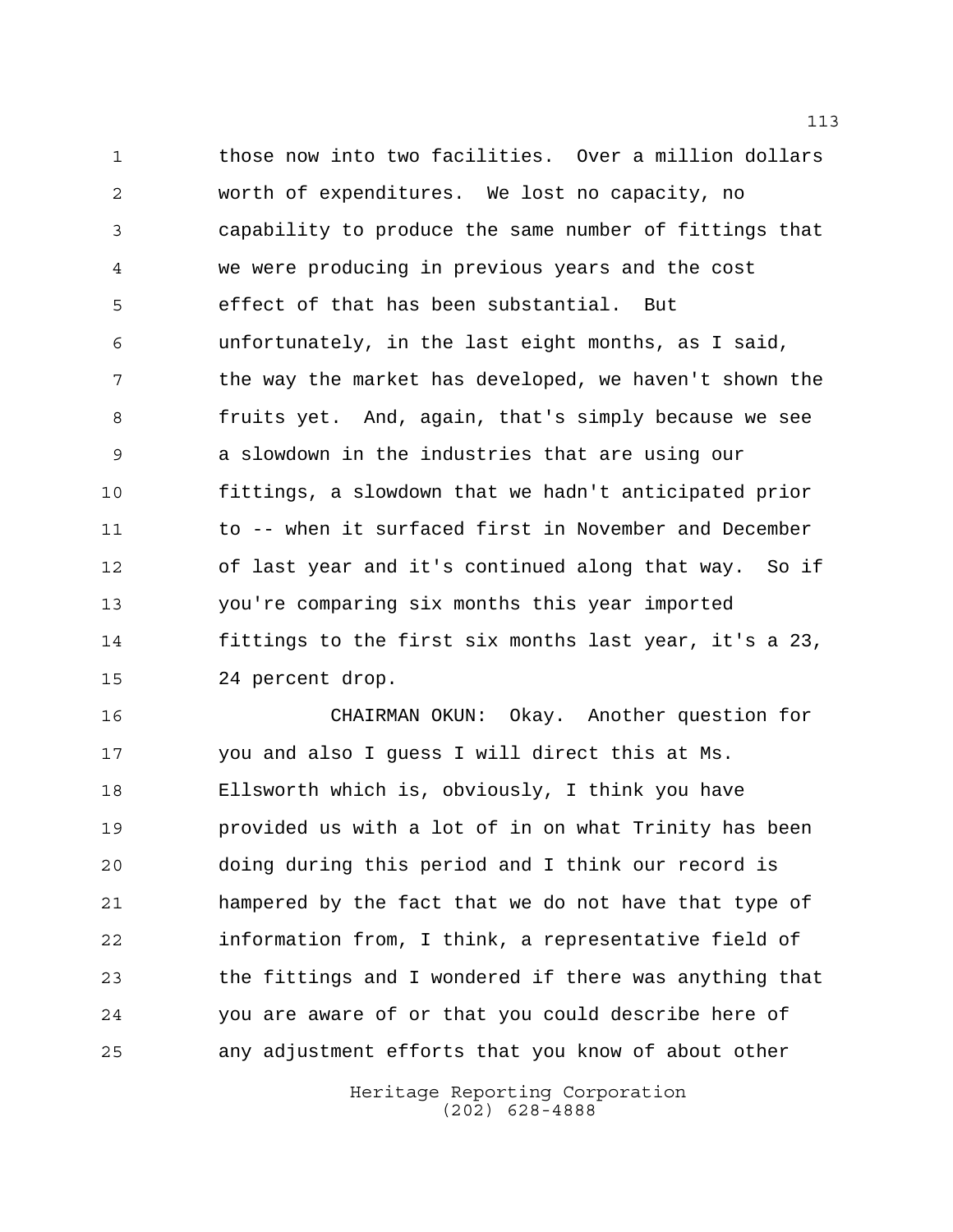companies that we heard about in the 201 including Wellbend, Capital Manufacturing, Beck Manufacturing. If there's anything that you're aware of you could share here or point us to.

 MR. GRAHAM: One thing I would say is that we're selling our competitors a lot of product right now, domestic competitors. And that would indicate to me that they're not producing them. I would consider that as a detriment to their business.

 CHAIRMAN OKUN: And that's a change over this period? In other words, you're selling them product --

 MR. GRAHAM: We're selling in the last six months more than we've ever sold them over a period of time. It's sometimes two and three times what we've been selling them.

 MS. ELLSWORTH: I would add that that shows you that the production sales levels that you see for Trinity, even at the depressed levels they are, it's largely boosted by work that they're doing for other U.S. producers.

 CHAIRMAN OKUN: Okay. Maybe for post-hearing if I could ask -- and I see Mr. Schagrin has his hand up.

Heritage Reporting Corporation (202) 628-4888 MR. SCHAGRIN: Chairman Okun, we have Anvil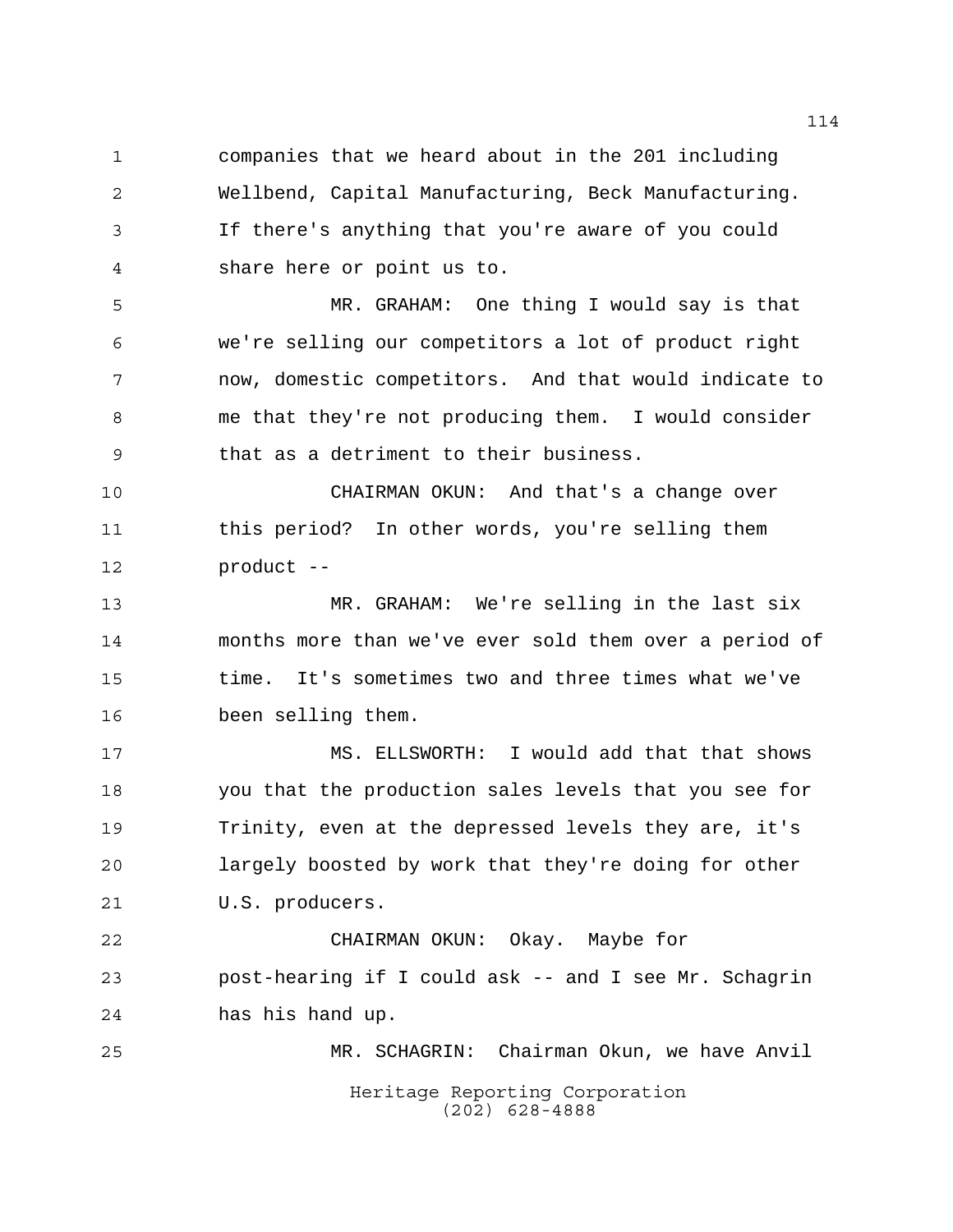as part of the CBTI 201 coalition, they're a major producer of fittings, and they purchased all the assets of Beck Manufacturing early in 2002 and in Anvil's questionnaire responses is public information as well.

 They did a significant amount of rationalization of capacity similar to what was discussed by Mr. Graham in terms of they took fittings production that was occurring in three or four plants and closed plants and reduced that fittings production into fewer plants, so they both did an acquisition and they rationalized capacity through plant closure.

 CHAIRMAN OKUN: Okay. I appreciate the information. And if there's anything else in post-hearing that you can help us out with, to direct us to better fill out this record on what's going on in the fittings industry, I think it would be greatly appreciated.

 MS. ELLSWORTH: We'll do the best we can. CHAIRMAN OKUN: Okay. And if I could come back up to you, Mr. Gerard, and I think I would just go back to the question that Commissioner Miller was posing to you and give you the opportunity to answer that now because I have some other questions just about what's going on with regard to labor adjustments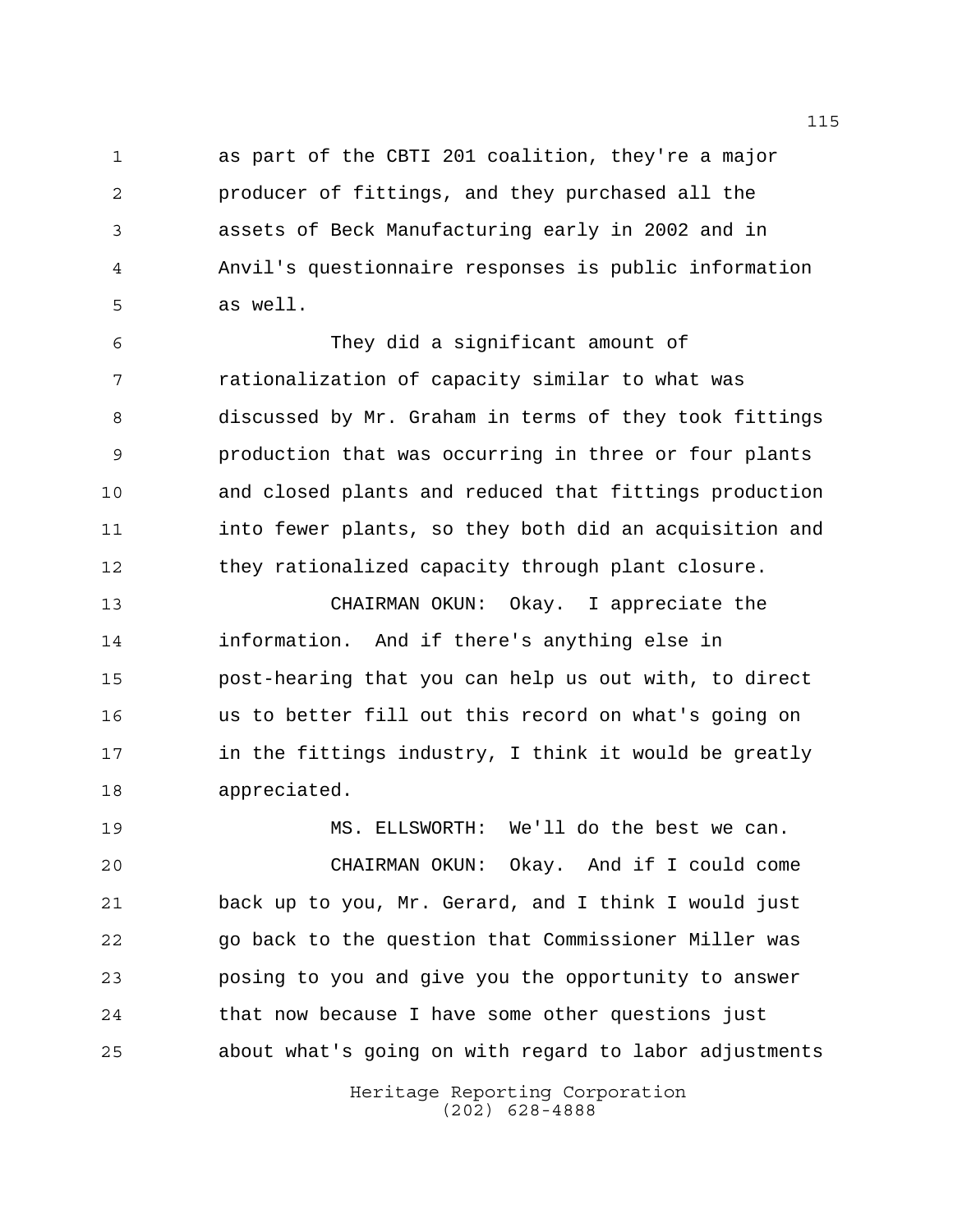in this particular industry, but I think she asked what is it that in this kind of demand downturn what is it that that's impacted in terms of adjustment efforts that you're making.

 MR. GERARD: I guess if I think about the question in whole, let me just say that I think without the initial 201 our union would not have participated in the consolidation efforts because it would have been quite frankly having to give at the office twice. We would have had to do something in the cost reduction and then we would have had to do something again in the bankruptcy and we weren't going to do that. We don't intend to bleed to death that way.

 Now that there is a process of low demand, I think the consolidation that's taken place so far has managed to improve productivity, but there's a high degree of uncertainty right now until we get some affirmation that the 201 process will continue to the end. There's a lot of folks that are skittish, both in view of future consolidation and in the collective bargaining process.

 Profitability has not returned in any form prior to what it was in the start of the 1997-1998 surges and the crisis that followed.

> Heritage Reporting Corporation (202) 628-4888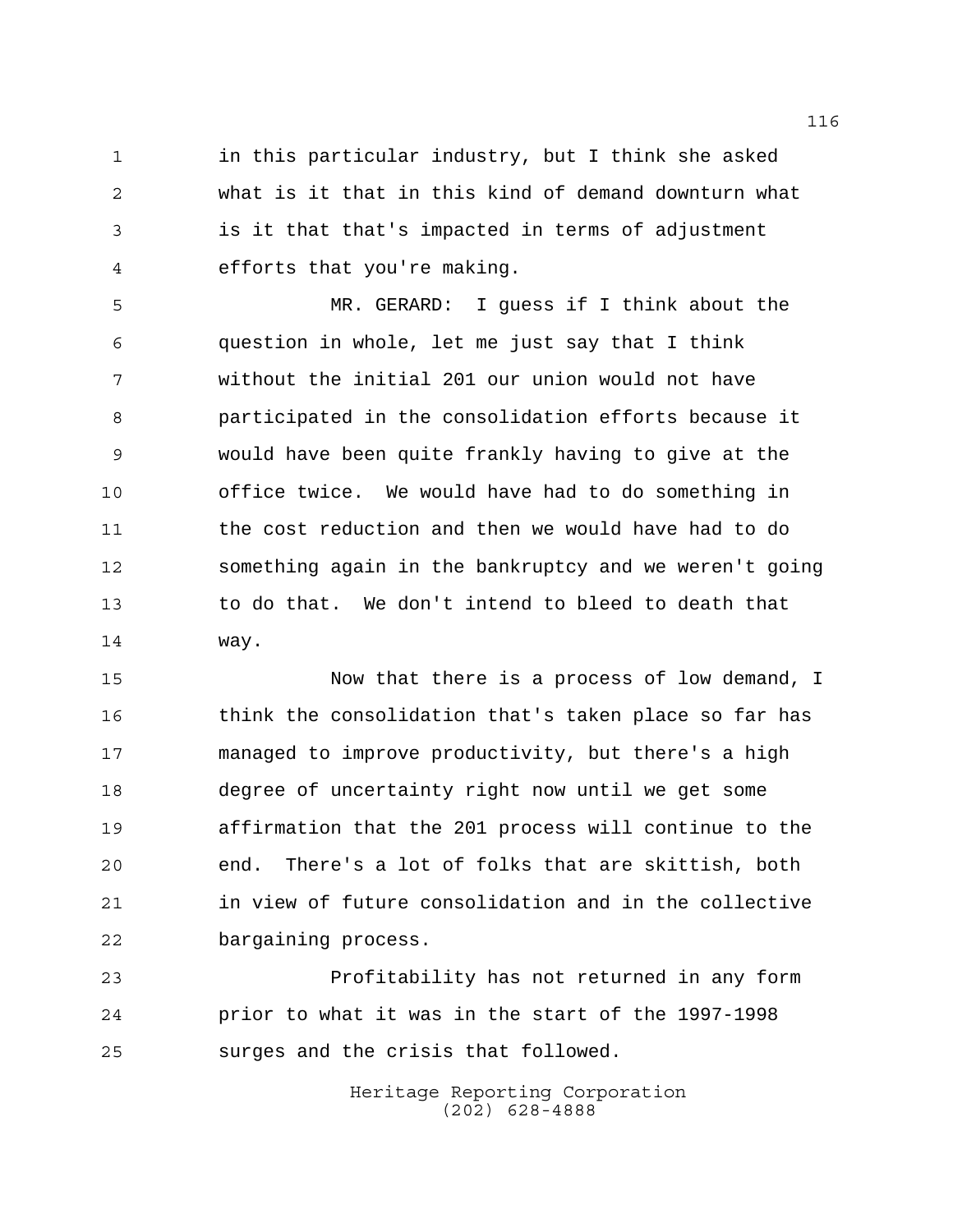1 1 I would say that since the 201 the rate of bankruptcies has declined. There have still been some, but never were able to recover and they've gone bankrupt and a couple have liquidated, but the rate of bankruptcy seems to have stemmed.

 If the 201 was to be -- the term was shortened by the President, I would think that the import surge would be immense. A number of the companies that have consolidated would face financial difficulty. I think that there would be a decline, if not an abrupt stop, in future consolidation and, in fact, I wrote a note for myself that we would probably end up destroying the industry because I think a lot of them, both in the tube business and in the flat business, have tried to build business plans that built into that business plan is the 201.

17 The other piece that I wanted to say something about --

 CHAIRMAN OKUN: I have some other questions with regard to labor and my red light has been on for some time, so let me come back to you and give you a chance to more fully enunciate that.

Heritage Reporting Corporation (202) 628-4888 Right now, I'll turn to Vice Chairman Hillman, but thank you for those comments. VICE CHAIRMAN HILLMAN: Thank you very much.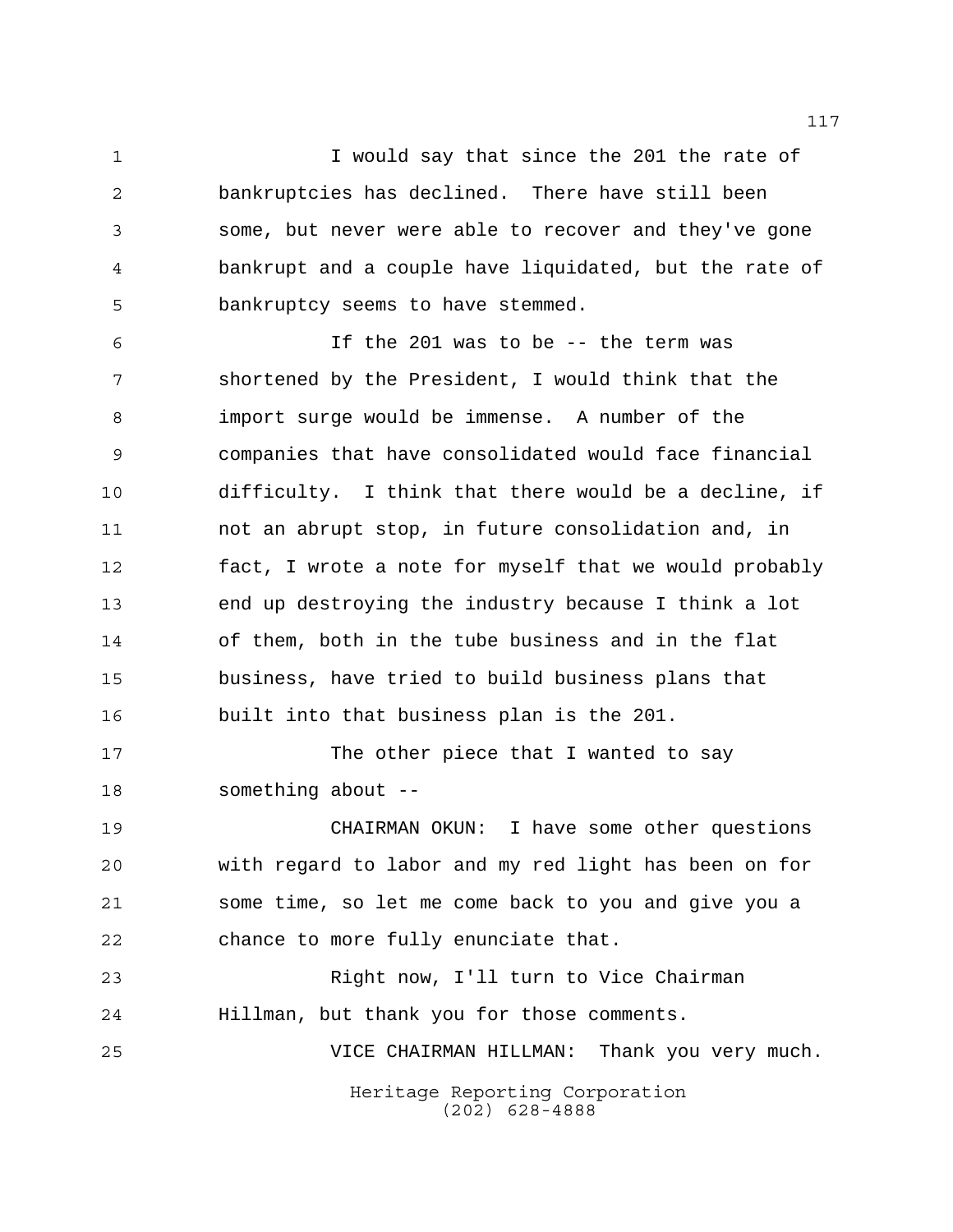I think I want to make sure I understand again all of the -- trying to square the data on the record with the impressions here from the industry. And one of the issues I am struggling to make sure I understand is that our data combines standard pipe with the large diameter line pipe in one set of numbers.

7 T'm just trying to make sure I understand from the industry's perspective whether you think the trends in, you know, consumption, in imports, and in prices have done things different as between the sort of standard pipe and the large diameter line pipe.

 And I realize this is a little bit hard for you in the sense that the numbers are confidential, but clearly our data, again grouping all of this together would show, you know, consumption down by, you know, more than 10 percent, would show imports down by more than 20 percent, would show prices up, you know, a little bit more than five percent. So that's the overall set of what the data is showing.

 Help me understand whether there has been any significant departures in terms of those trends for standard pipe versus the large diameter line pipe. I realize, Mr. Bohach, you may be the only one here that's really doing the large diameter pipe. Okay. I don't know whether you want to start with that or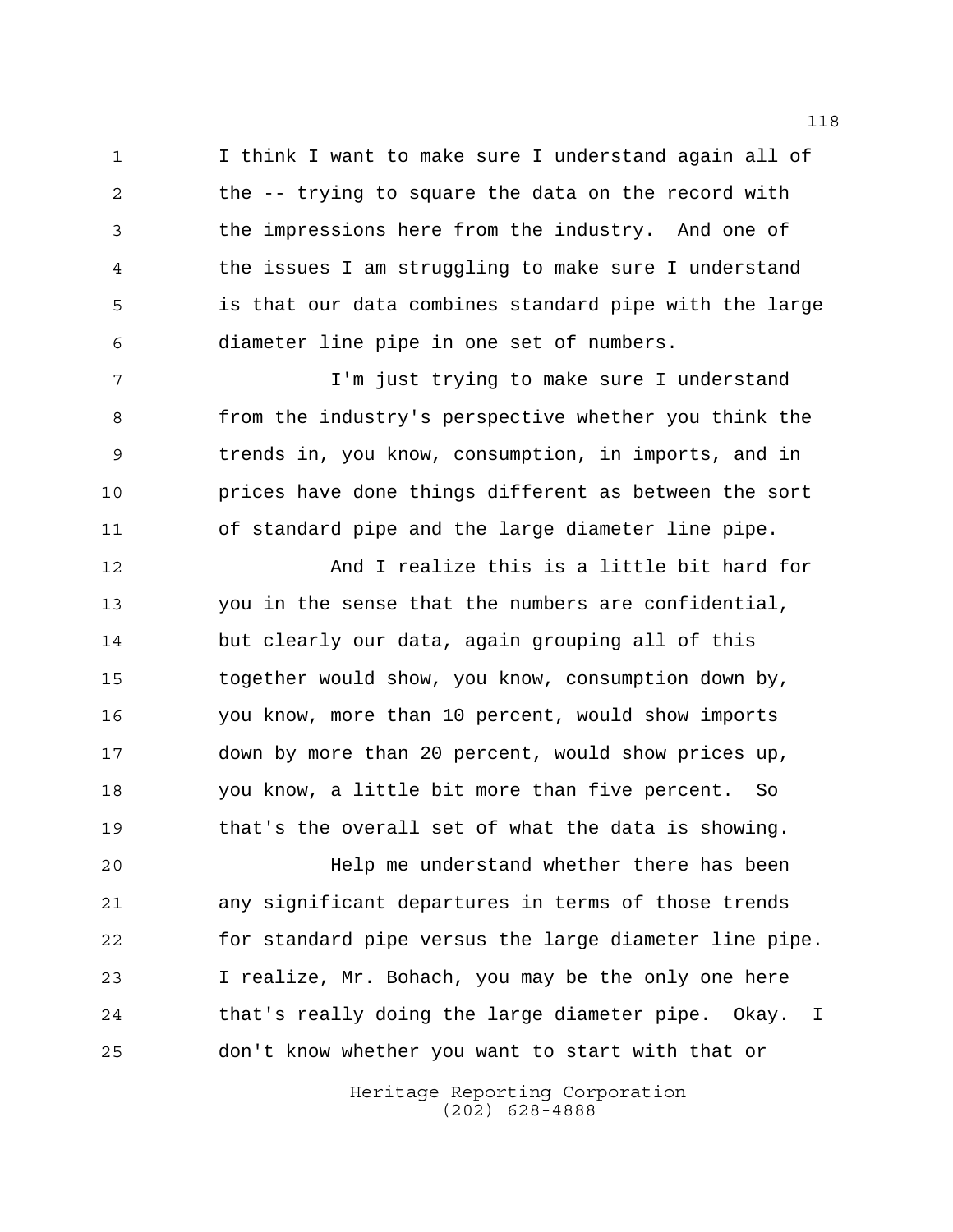whether we want to start on the standard pipe.

 MR. BOHACH: Vice Chairman, could I ask you to repeat just the --

 VICE CHAIRMAN HILLMAN: I'm trying to understand, our data, the data I'm looking at, you know, combines all of the information on the standard pipe side and all of the information on the large diameter line pipe.

MR. BOHACH: Okay.

 VICE CHAIRMAN HILLMAN: I'm just trying to make sure whether, you know, the trends are the same or whether there has been some divergence, the fact that we have combined the data has somehow masked different things that are going on in these two kind of segments of pipe and tube. And again, the actual numbers are confidential but I can generally say our data would say, again, a decline in consumption, you know, on the order of 10 percent of more; a decline in imports in the order of 20 percent; and an increase in prices, you know, a little more than five percent increase in prices.

 So I'm trying to understand from your perspective do you think that's what has happened in your segment of this business? Consumption down, imports down even more, and prices up. Is that what's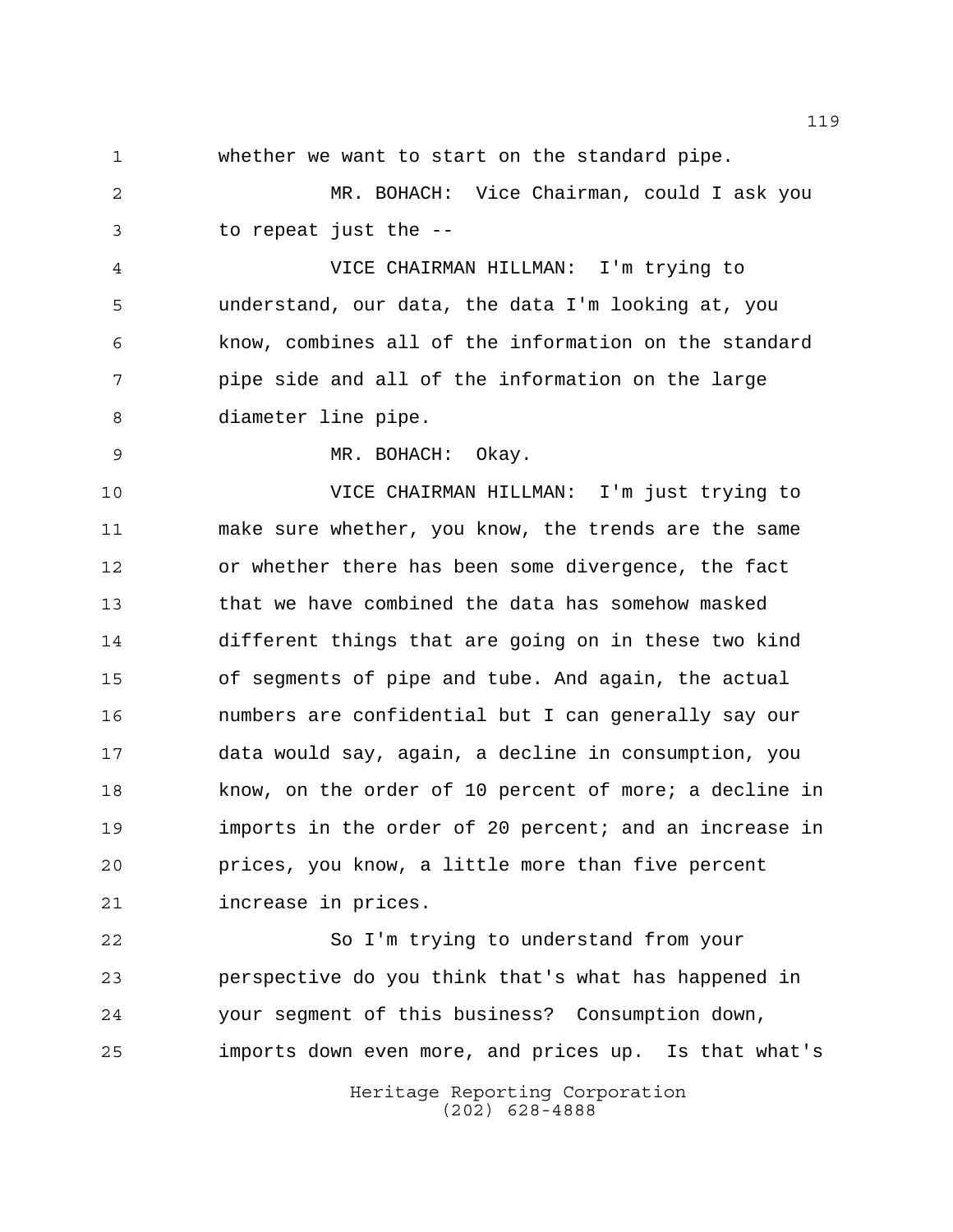Heritage Reporting Corporation (202) 628-4888 happened in the year since relief has gone into place? MR. BOHACH: Vice Chairman, Don Bohach, Stupp Corporation. And the reason I had to ask you to clarify that is because I'm not familiar with what's going on particularly in the standard side of the business. But on our side of the business notwithstanding that there can be significant fluctuations both in pricing and volume by OD demand in the marketplace, I would say that that generally characterizes the environment. VICE CHAIRMAN HILLMAN: Okay. Prices are up modestly? 14 MR. BOHACH: Yes, ma'am. VICE CHAIRMAN HILLMAN: Consumption down? MR. BOHACH: Yes, ma'am. As I pointed out, 17 the Enron fallout was significant. VICE CHAIRMAN HILLMAN: Okay. Okay. On the standard pipe side, obviously that's the lion's share of the data so I would assume it's consistent. But maybe I can you all expand a little bit more on the issue of price. I mean, in the earlier round of questions I asked a lot about demand. I am now trying to get from your perspective -- we haven't heard a lot of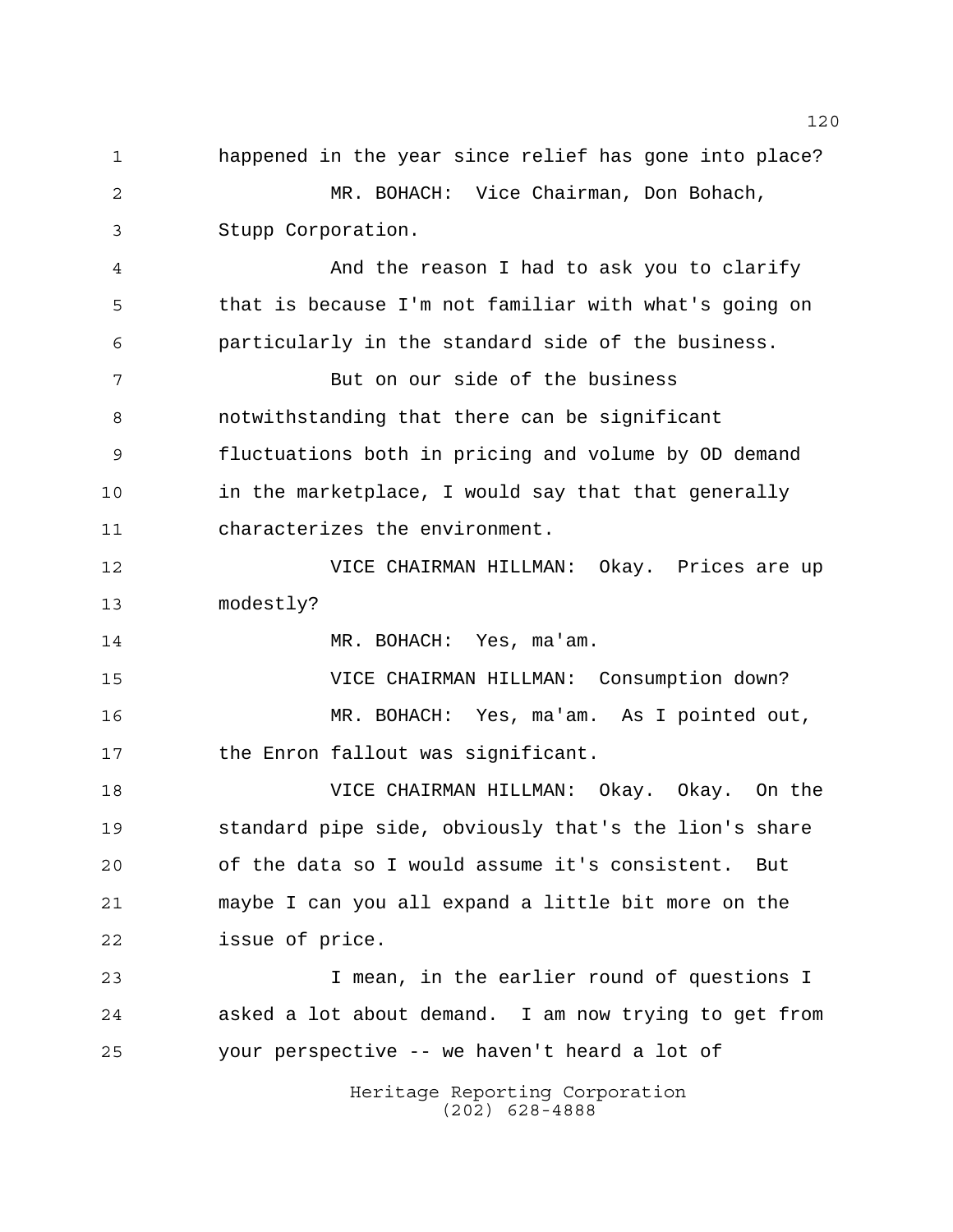1 testimony about what you have really seen happening in the last year since relief has gone into effect with respect to prices.

 MR. BUSSIERE: Commissioner Hill, Bob Bussiere with Allied Tube.

 You are right, prices have risen just marginally. However, the only thing I would point out is that our steel cost has also gone up, and we're talking about the cost, the squeeze that we're in a little bit. And I think the data that we had submitted basically shows that we were not able to recover the price increases that we received in total on the flat-rolled side into the market.

 So whereas prices were up a little bit, our margins did not reflect the same upward tick.

VICE CHAIRMAN HILLMAN: Okay.

 MR. KATSAFANAS: I would like to add something on the price.

 When we started the process, the price for tubular products that we sell were probably at 20 to 25 year lows, and they tracked the flat-roll pricing.

 And subsequent to that, the flat-rolled pricing has increased at a faster rate than we have been able to increase tubular prices. And one of the issues that's a little, I think, difficult for me to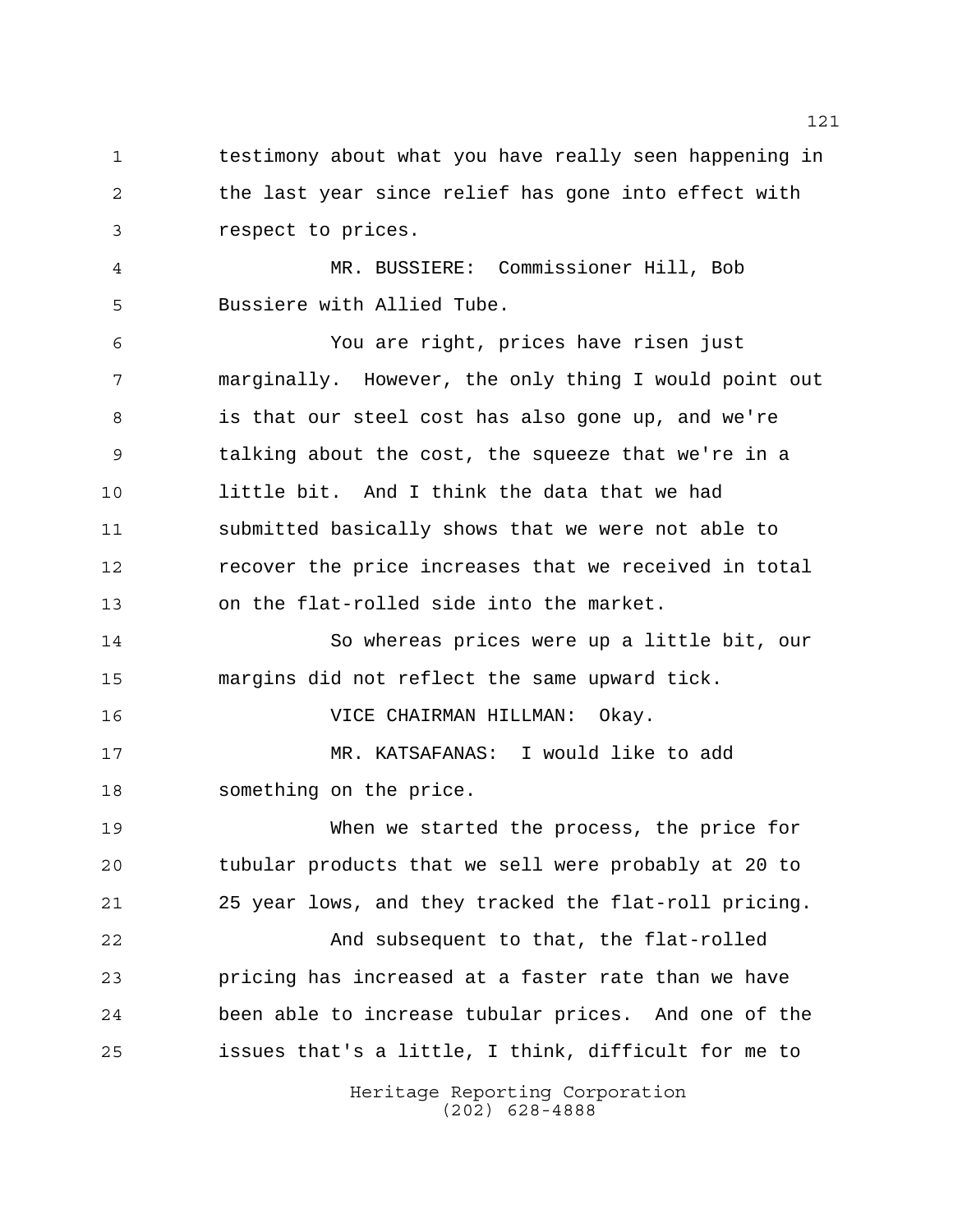understand, and I guess maybe others that aren't maybe as closely involved with it also, is sometimes even when the total number of import tonnage that comes in appears to be down, a lot of time it has a greater effect or disproportionate effect to the actual amount of tons that come in, timing, when it comes in, how much comes in at once, and the price level it comes in at drives the U.S. price maybe disproportionately to what it should.

 Maybe people react disproportionately to the effect of what the tonnage is, and I think the reason for that is because you can't predict at the time that you have to make decisions what the future demand is going to be, so sometimes it can get distorted.

 VICE CHAIRMAN HILLMAN: I mean, have those of you out there gone out for price increases that you have not been able to get?

MR. KATSAFANAS: Yes.

 VICE CHAIRMAN HILLMAN: I mean, what was your expectation when the 201 duties were announced in terms of what prices would do, and help me understand what your sense is as what has actually happened in terms of pricing?

Heritage Reporting Corporation (202) 628-4888 MR. KATSAFANAS: Oh, what we do is when we are presented with flat-roll increases, we obviously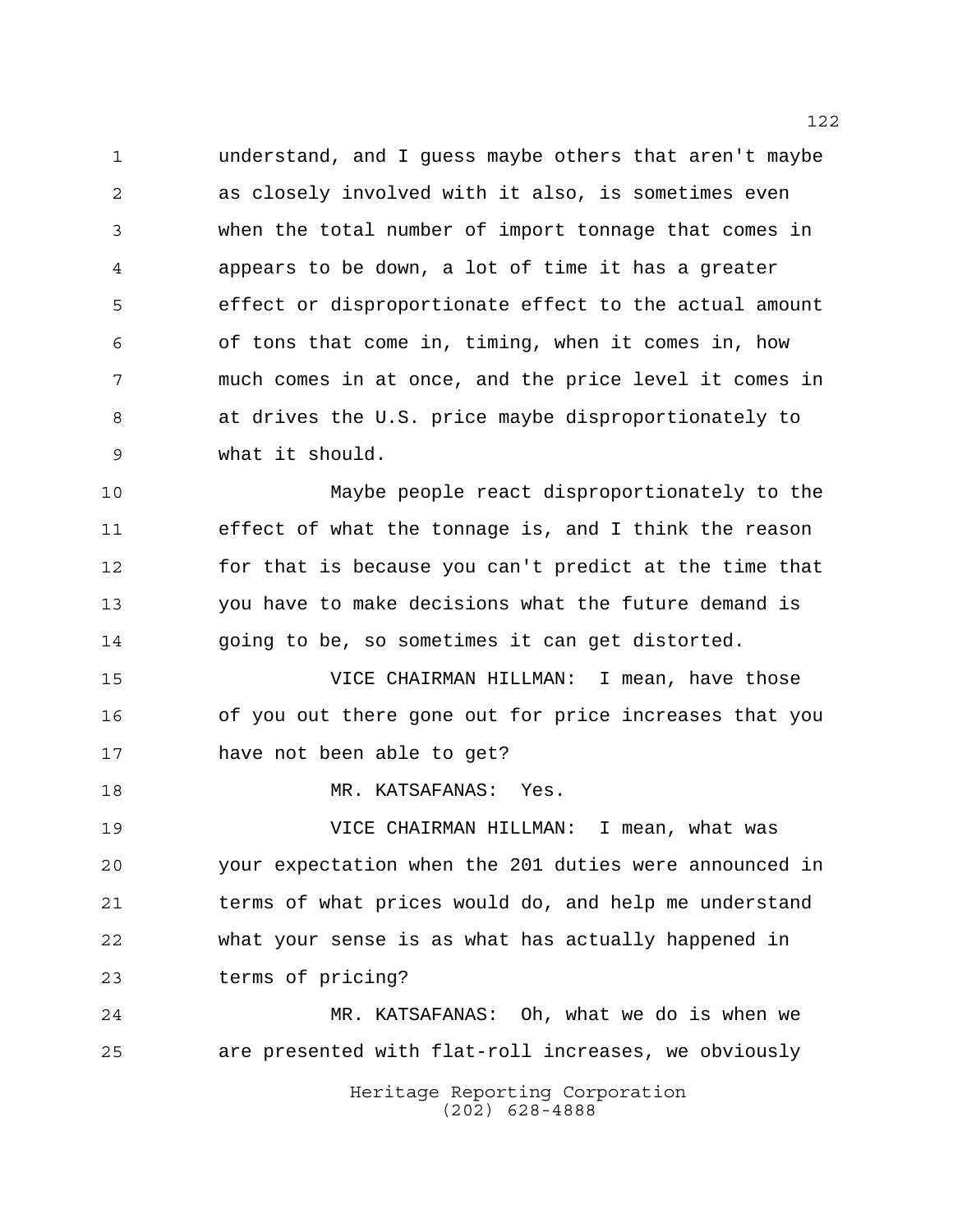1 try to pass through those increases along with that. And our experience has been that we have recovered during this time frame about 67 percent of our increase, so our margins have shrunk, and part of that was due to the perception of how weak the economy is that customers refuse, and people do things to keep 7 their plants running, and try to keep as many people working to weather the storm.

 Sometimes they are not good mathematical business decisions.

 VICE CHAIRMAN HILLMAN: Okay. Others? I mean, did others want to comment? Did you go out for price increases and what happened, and how much of an increase? Did you try to get increases, when, and what happened when you tried?

 MR. MAGNO: Mark Magno, Wheatland Tube. We do look at our raw material price and

 increases that would affect our price announcements into our customer base, and with the initial closure of the LTV facilities, even prior to tex President's announcement, we started seeing our raw material prices go up. And then this time last year we were getting significant price increases from our raw material suppliers, and in turn, passing some of those along or announcing price increases in the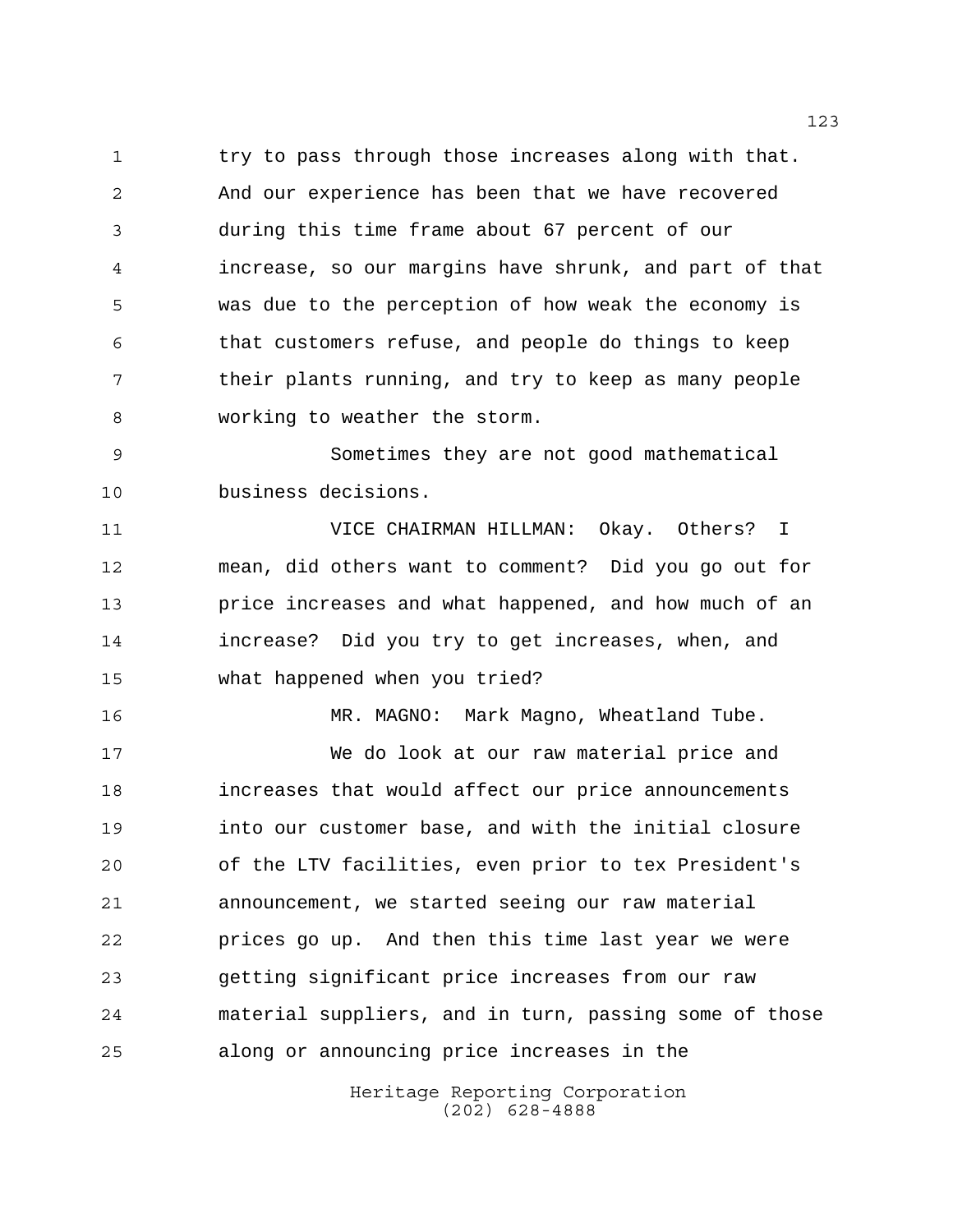marketplace.

Heritage Reporting Corporation (202) 628-4888 And last summer when lead times were extended because raw material lead times were extended, as we had testified at the 332, we did have limited success to get some of those -- pass along some of those increases. 7 But clearly, when we went into the fall as demand started to slow down dramatically, and raw material price stayed reasonably high, we weren't able to capture, as my colleagues have said, the increase. And then since then raw material prices have pulled back somewhat, clearly not to the levels where they had started, and we have seen a similar effect on the marketplace. Our customers are very, very astute when it comes to the pricing of our raw material. VICE CHAIRMAN HILLMAN: Okay. Mr. Barnes, and if you can add in terms of, again, the magnitude of the price increases that you were trying to get, and how much the market would actually give you in terms of a price increase. MR. BARNES: Scott Barnes with IPSCO Tubulars. Just as a point of clarification, I think the data that you referred to includes not only standard pipe, but also hull structural sections,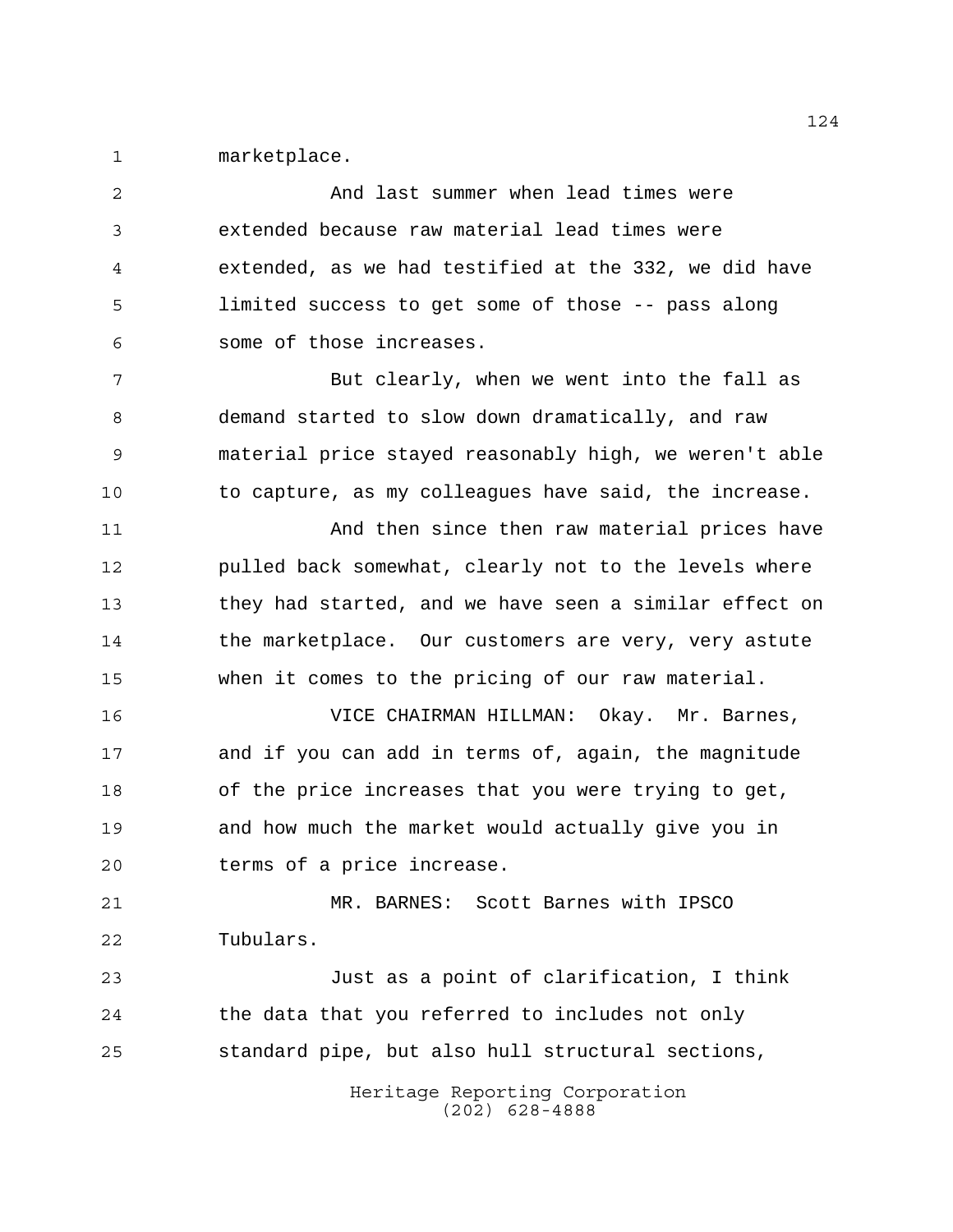squares and recs. as well.

 VICE CHAIRMAN HILLMAN: Again, our data would have aggregated everything.

MR. BARNES: Right.

 VICE CHAIRMAN HILLMAN: -- in this welded non-OCTG category, so it does include a variety of products. So if there are distinctions in terms of what you think has been happening in the market in these different products, I would welcome any --

 MR. BARNES: Well, I was going to comment on Don's market just a tad as he will more likely appear before other cases with energy-related products, and we make small amberline pipe, which is an associated product with the larger sizes, and the two markets indeed have been somewhat different because, as he testified, you know, the price of oil and natural gas have been quite high, and normally we would see a higher usage of those products in expanding pipelines and so on.

 But because of the financial situation with the major pipeline companies, there have not been a lot of projects for his larger sizes which then would generate business of our smaller sizes.

Heritage Reporting Corporation On the square and rec., or the HSS product and the standard pipe products, which as we testified

(202) 628-4888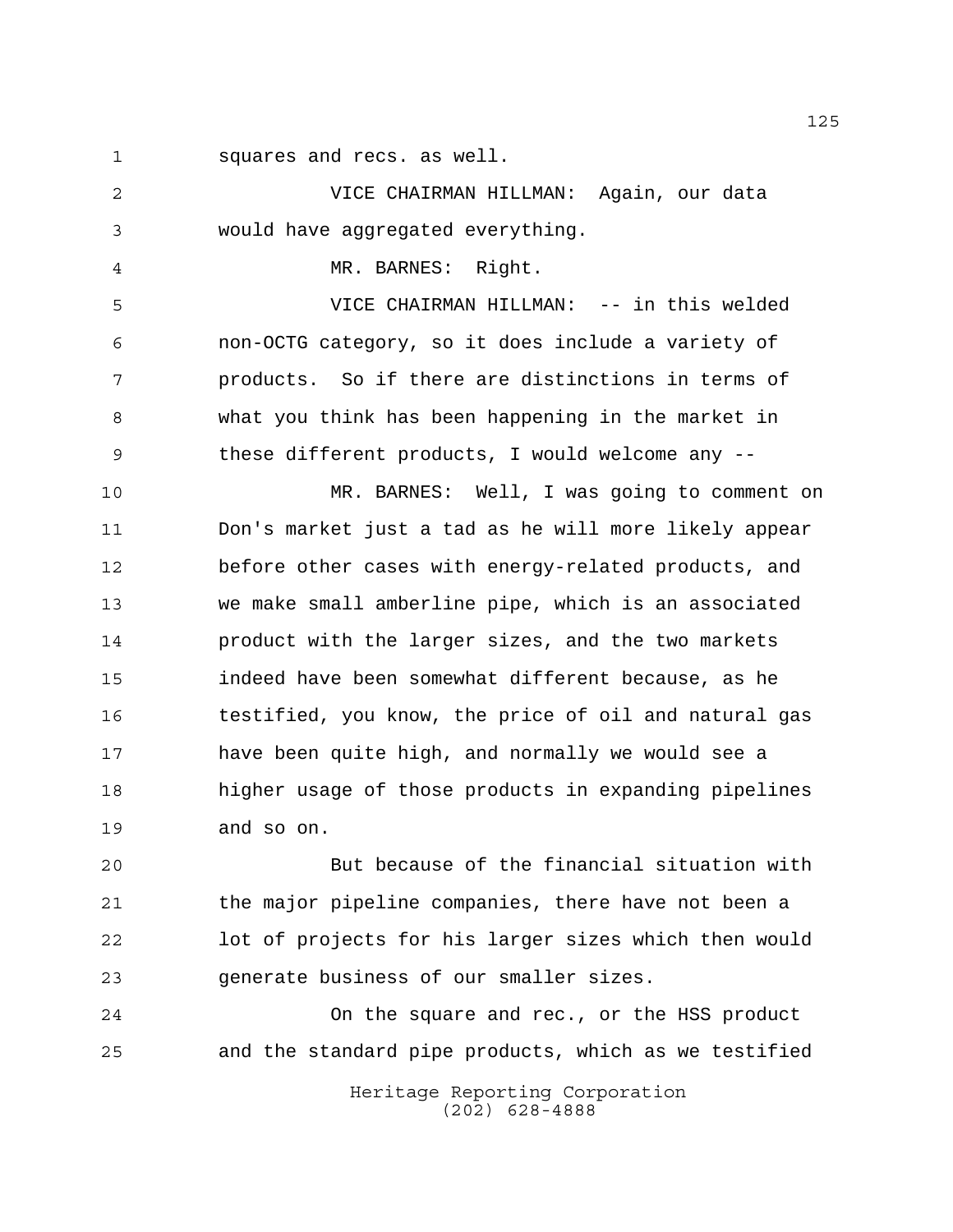earlier, are more geared towards the industrial and construction segments of the business, the economy has been a factor in that.

 The price increases that you heard previously we also attempted to raise prices to recover the cost of our raw material increases, and these increases were come, you know, 20 - 30 dollars a 8 ton. Those had some success in the early months because of the limited amount of supply prior to and shortly after the 201 relief was imposed.

 After the uncertainty of what the President's program was going to be, we began to see increase in supply come back both from the supply base for steel but also from the import side from uncovered countries. So naturally an increase in supply, both the supply and demand, a lot of those increases in our products that we were able to achieve retreated as the fall went on.

 To pick upon Commissioner Koplan's earlier question to Roger Schagrin, I think from the market standpoint what we saw was a surge of imports prior to the President's decision. Those imports remained on the docks through the first six months of the year, and as -- and several products, such as standard pipe, there is a cosmetic effect to the product and its

> Heritage Reporting Corporation (202) 628-4888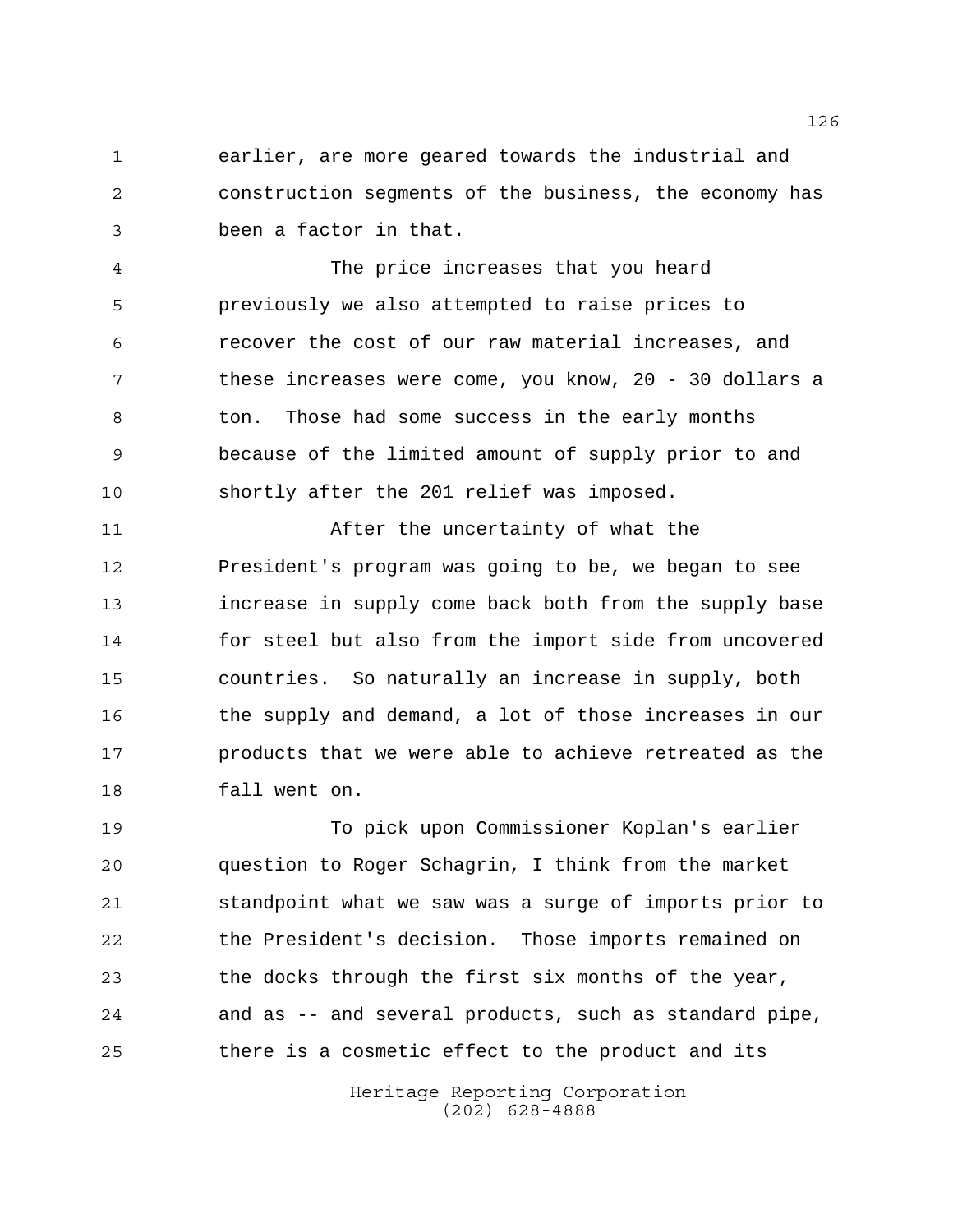value.

| 2  | And so as the summer months wore on,                   |
|----|--------------------------------------------------------|
| 3  | combined with what Mr. Magno said earlier about demand |
| 4  | not recovering, the economic recovery had not fully    |
| 5  | taken place, that we saw owners of that product decide |
| 6  | to cut their losses and began to quickly sell a lot of |
| 7  | that product that had been inventory, which then, of   |
| 8  | course, drove our ability to maintain our price        |
| 9  | levels, and again forced to meet a competitive         |
| 10 | situation.                                             |
| 11 | VICE CHAIRMAN HILLMAN: Okay.                           |
| 12 | MR. BARNES: Does that --                               |
| 13 | VICE CHAIRMAN HILLMAN: All right. No, I                |
| 14 | appreciate those answers. Thank you.                   |
| 15 | CHAIRMAN OKUN: Commissioner Miller.                    |
| 16 | COMMISSIONER MILLER: Thank you, Madam                  |
| 17 | Chairman. Mr. Gerard, did you have the opportunity,    |
| 18 | when the Chairman gave you the opportunity to sort of  |
| 19 | finish my --                                           |
| 20 | MR. GERARD: I am sure. I was just going to             |
| 21 | make this other point that in the consolidation that   |
| 22 | we have been encouraging, in order to do the           |
| 23 | consolidation primarily U.S. Steel and ISG had to go   |
| 24 | into figure out how to finance the consolidations.     |
| 25 | And in their attempt to raise capital, obviously one   |
|    | Heritage Reporting Corporation<br>$(202)$ 628-4888     |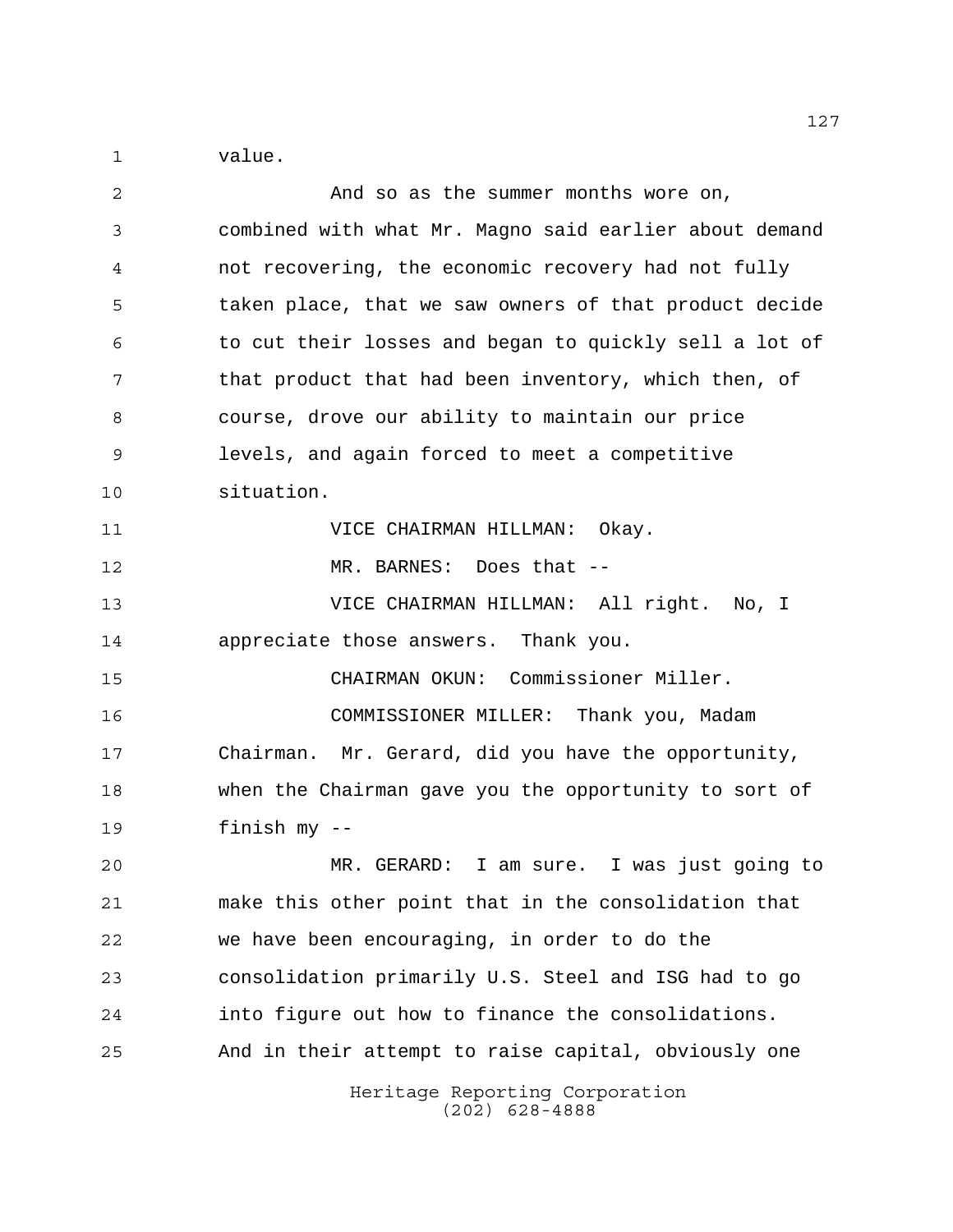of the tools is the 201.

 And if there is going to be additional consolidation, and the 201 was not to see its full life expectancy, the ability to raise the capital to do those consolidations would definitely be affected, and the cost of capital would go up. Share prices would be affected, and the consolidations that are already done would be put in jeopardy from the point of view of the consolidations have not been cheap on the financial side, and the union, as I said, has enclosed a price to do that in wanting to do a humane consolidation, and we have attempted to play our part in that by working with our membership to improve productivity and lower manhours per ton.

 And so that the uncertainty, and a couple of 16 folks have seen it already in the pipe and tube, the misinformation that the CTAC group continues to generate, and what certain editorials have said about the 201 and what the President should do has brought a lot of uncertainty to the financing of the consolidations, and to the collective bargaining process.

 I can tell you that our bargaining with Wheeling Pitt. was much, much more affected by the uncertainty of what would happen going forward than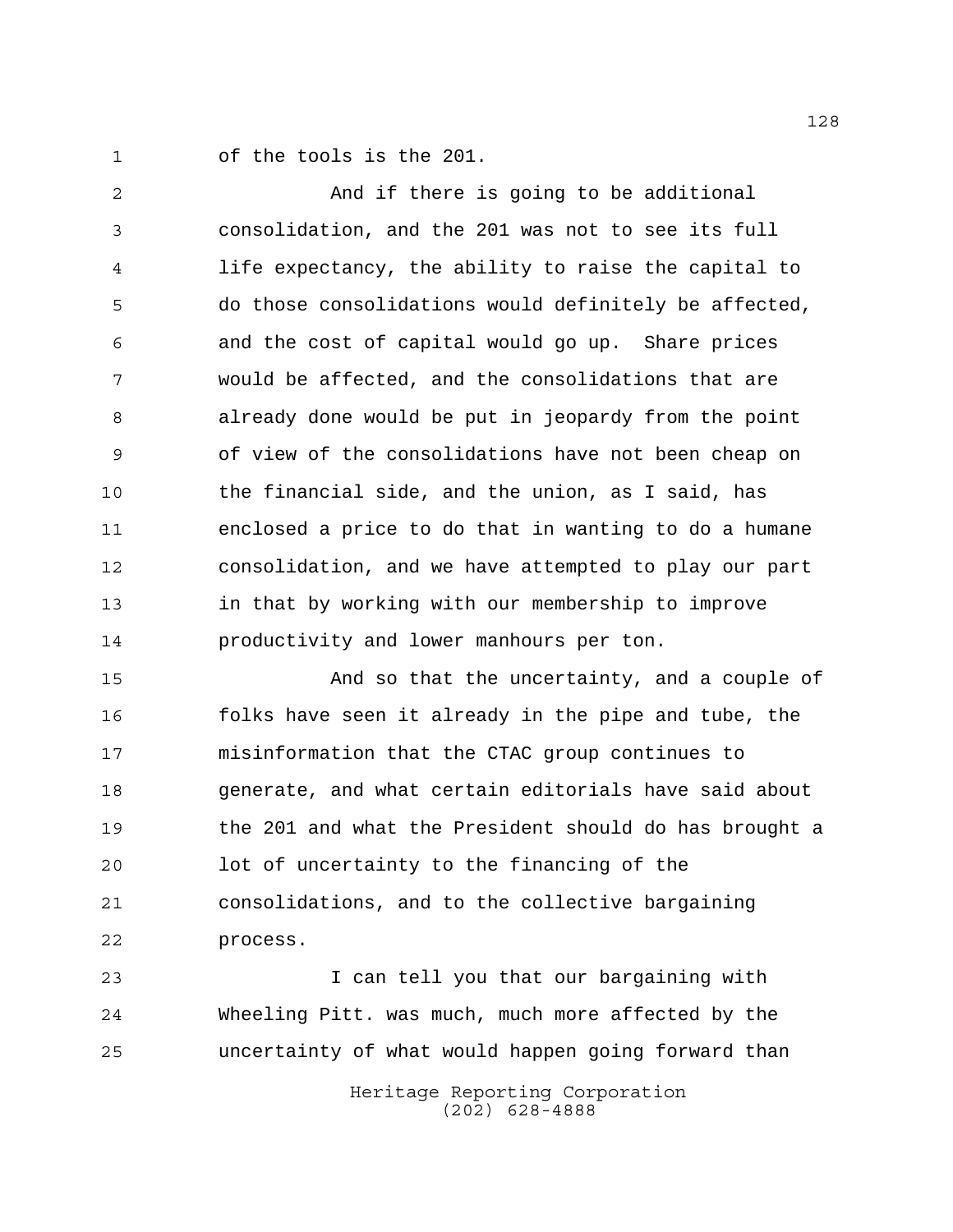our bargaining had been almost eight months ago with ISG/LTV, where there was some sense of certainty.

 So in that this is a report you're making, as I said, I understand that the report could be written in such a fashion that it will lead towards a certain view of the world. And anything that would lead to uncertainty about the extension of 201 would add huge instability to what we're trying to do.

 COMMISSIONER MILLER: Okay, but what I was still trying to get at is, is the effect of the economic conditions. For example, if the economy had been stronger, how would this adjustment process have looked different to you?

 Would there maybe had been less of it because the economic pressure is obviously making it in some ways even harder, although on the other hand one could say it's stimulating, it is contributing to, you know, to the sort of momentum or whatever for the consolidation?

 I'm trying to get at -- I'm not talking about any change in the 201. I'm just trying to understand in the context of the time we're looking at, because the -- understand the reason I'm asking this is because the history of this provision tells us that we should assess the industry's effort to adjust

> Heritage Reporting Corporation (202) 628-4888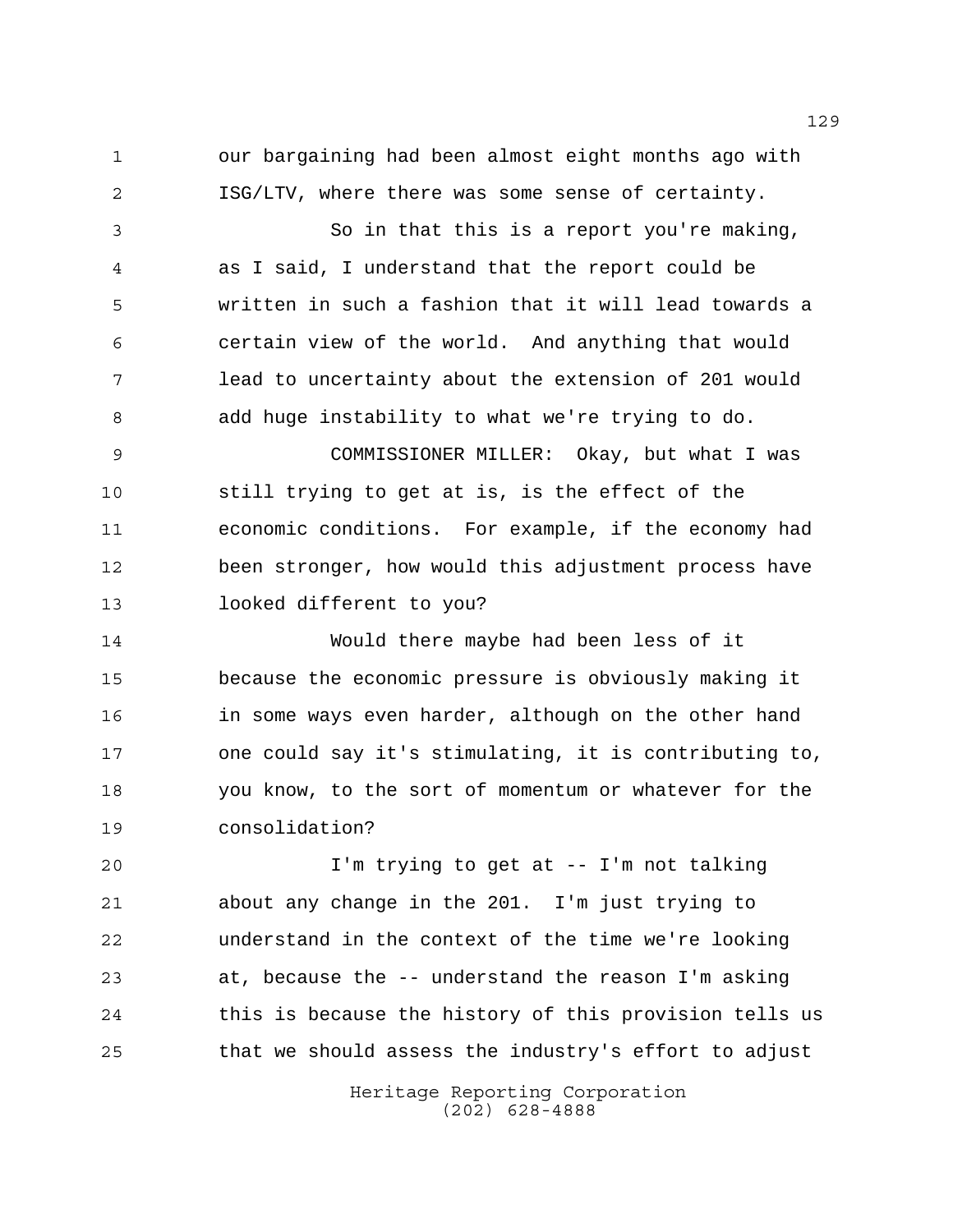in the context of the business cycle.

 So has the adjustment been more or less because of the business cycle?

 MR. GERARD: I mean, I think that in that sense next week with CEOs of the larger companies being here, they might have a better position to that.

 From the union's point of view, we have been on the program for two years now saying that there had to be less fragmentation in the industry, and that the ability to maintain stability was by improving productivity, not necessarily by lowering standards.

 I think, had the demand stayed higher in the economy, I think we would probably see more consolidation than we do now. The experience that we're having at the bargaining process is the uncertainty has really slowed things down, and it's 17 the uncertainty about the 201, it's the uncertainty about the economy, it's the uncertainty about imports. Imports are not down, they are up. It's the huge amount of misinformation about the industry that certain people are perpetuating in North America. It's all of those things that have led to the uncertainty.

Heritage Reporting Corporation (202) 628-4888 And I'll just said it. We had pushed real hard for one steel company to acquire another, and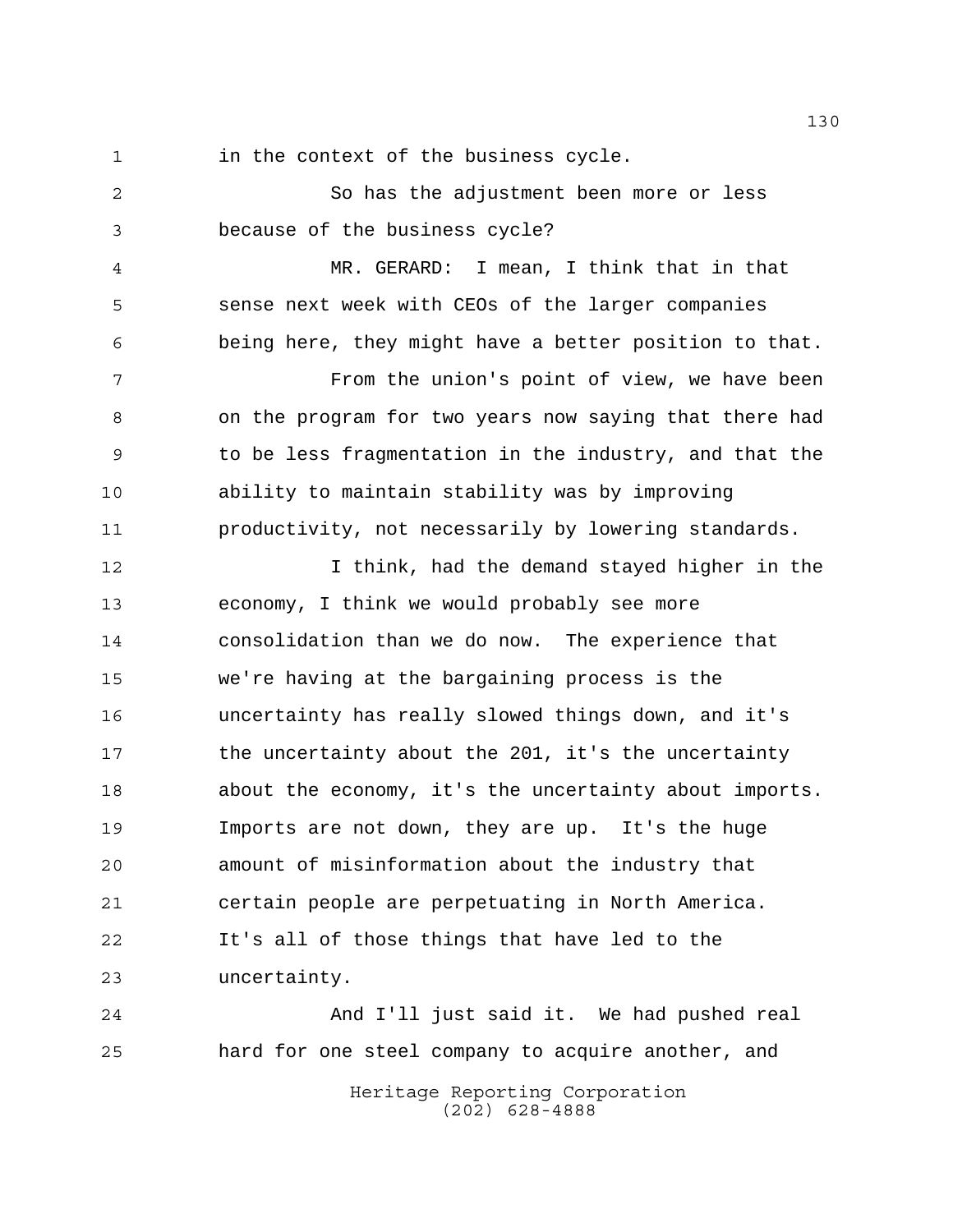1 they said we can't do it in this kind of environment. So we haven't given up our end, but people have just sort of stepped back and say we've got to wait to see what's going on.

 COMMISSIONER MILLER: And we certainly have heard that from the company executives here today.

 Mr. Stewart, you look like you wanted to say something.

 MR. STEWART: Just to add to what Leo has said. Within the collective bargaining agreement there are, of course, provisions that are directly affected by demand because demand drives what type of price increases can be pushed through.

 He mentioned the trust fund that is there to help the retirees who have lost their health care benefit. That obviously is affected. It affects the ability of the companies to meet their investment needs, and as he has indicated, it also generates less consolidation because the health of the companies to be consolidated is so bad it discourages the companies who would be in a position to make that effort. So there is a variety of things that a weak economy adds. COMMISSIONER MILLER: Okay. MR. GERARD: I should probably give you the

number. In the range of \$8 to \$12 a ton in profitable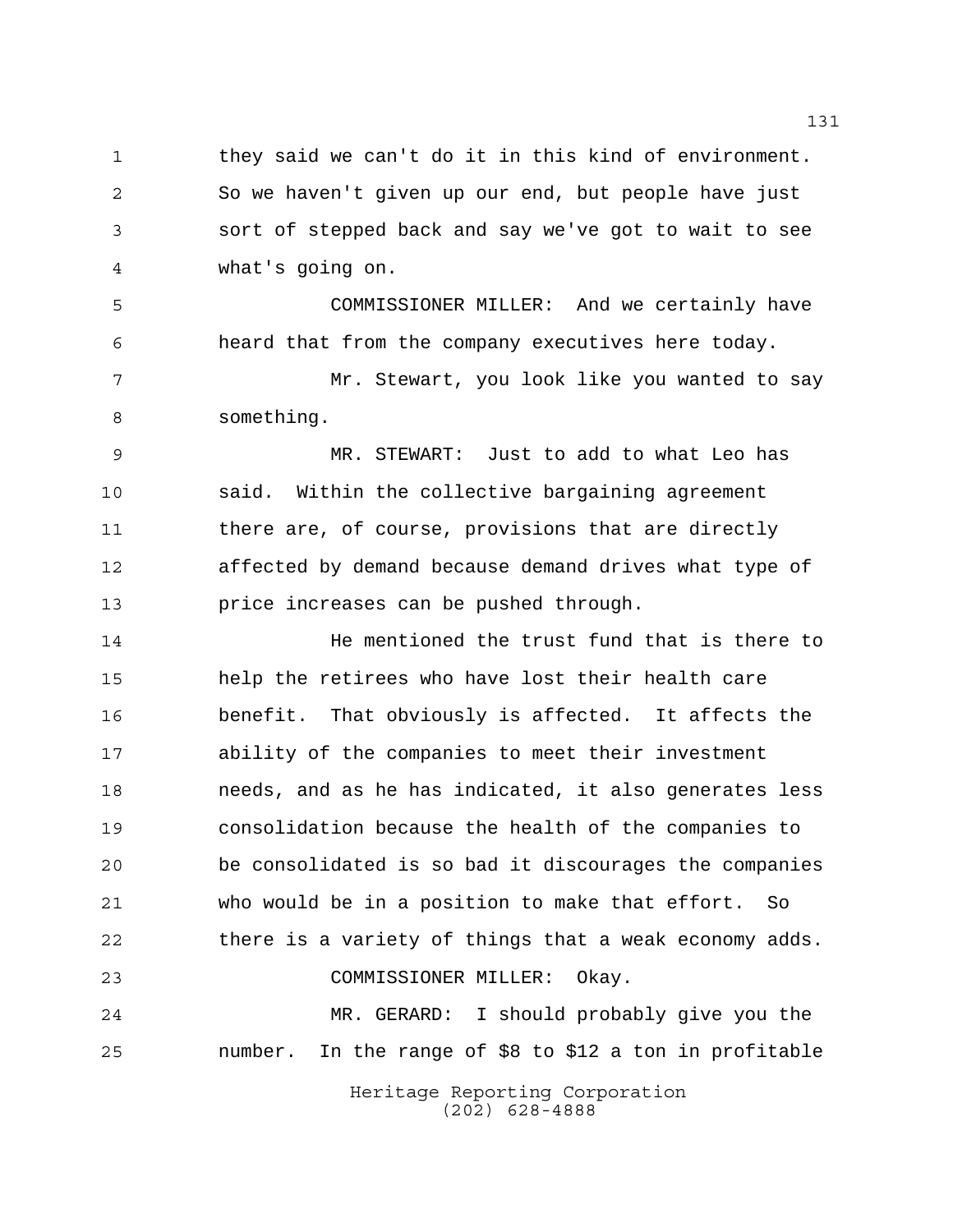period goes into these trust funds. So when you get groups like CTAC running around misinforming, that ability to generate profit doesn't go directly back to the company. In the new collective agreements, that ability of generating cash has to go back into the business, it has to go back in the form of putting that money into these trust funds. It then has to go back in the form of variable compensation based on levels of profitability to the work force, and to the management when we set the mode in priorities.

COMMISSIONER MILLER: Okay.

 MR. SCHAGRIN: Commission Miller, one brief comment about looking at adjustments efforts in the context of the business cycle, as I think you heard from all the producers in the industry today, obviously profitability affects their ability to invest, and that is in turn related to the business cycle.

 I think you can also see from the data or for the pipe and tube industry, and next week Tuesday when you look at the flat-rolled industry, that investment is once again occurs with a lag. So you see that even as profitability in the pipe and tube industry was declining, that investment was increasing because there had been prior profitability.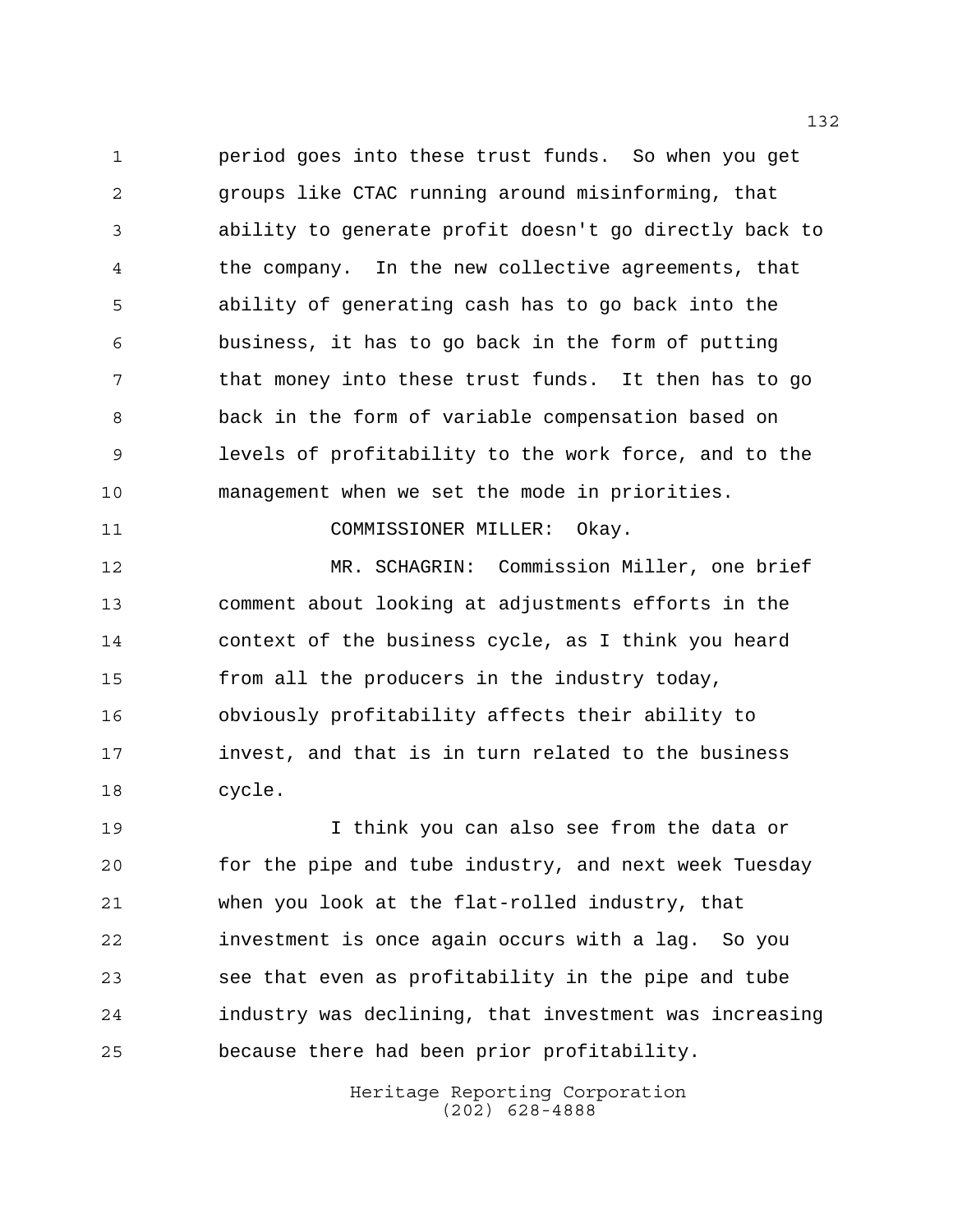1 1 I think you will see the reverse when you look at the flat-rolled industry because the losses were significant in prior years. Even though the industry was returning to profitability, you see capital expenditures falling because first you have to generate the profits. Then it takes time, six months, 12 months, 18, 24 months to invest.

8 And so I think you have both got a business cycle context, and then you have to take into account kind of the lags between profitability and then capital expenditures.

 COMMISSIONER MILLER: Okay. Mr. Gerard, your testimony today has helped remind me of some of the history of this provision in the sense that, as the Chairman said, we're still doing these cases. This is still a fairly new thing for us to do. We have done several at this point. I think this is the first time that I can remember having such a large issue related to the union position and the labor contribution to the adjustment process.

 And it reminded me of some language that specifically tells the President to consider executive compensation as an issue in looking at the adjustment efforts. So what you are providing to us, I think, is very much on point.

> Heritage Reporting Corporation (202) 628-4888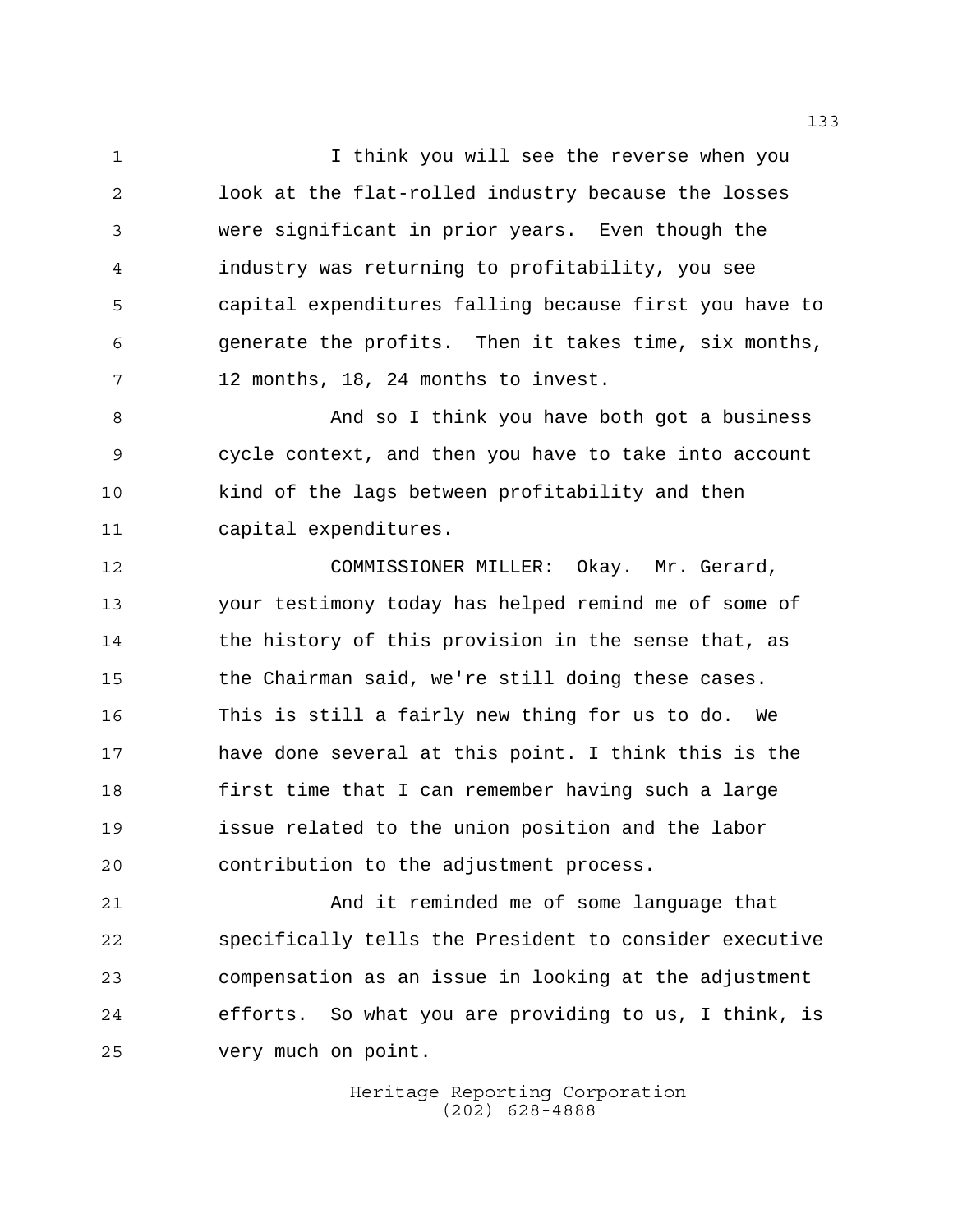Heritage Reporting Corporation (202) 628-4888 I mean, the legislative history tells us to look at reductions in salaries and bonuses for management and labor, industry's progress in narrowing pay scales, the degree to which it's compensated executives in the form of salary increases -- you would love this language if you haven't seen it Mr. Gerard, but you probably have. MR. GERARD: If I had known it was there, I would have used it in bargaining. (Laughter.) MR. GERARD: I didn't know it was there. I could have said you've got to do this to save yourself. COMMISSIONER MILLER: Well, it is -- I want to say you have given us good information today. You have said you're going to provide even more next week. MR. GERARD: We will provide the collective bargaining summaries for you. COMMISSIONER MILLER: Great. That would be very helpful, and by then I may have looked at more at it and have even more questions for you on what you have been doing. It's been very helpful. Thank you very much. My yellow light is on. I have further questions. They will be later.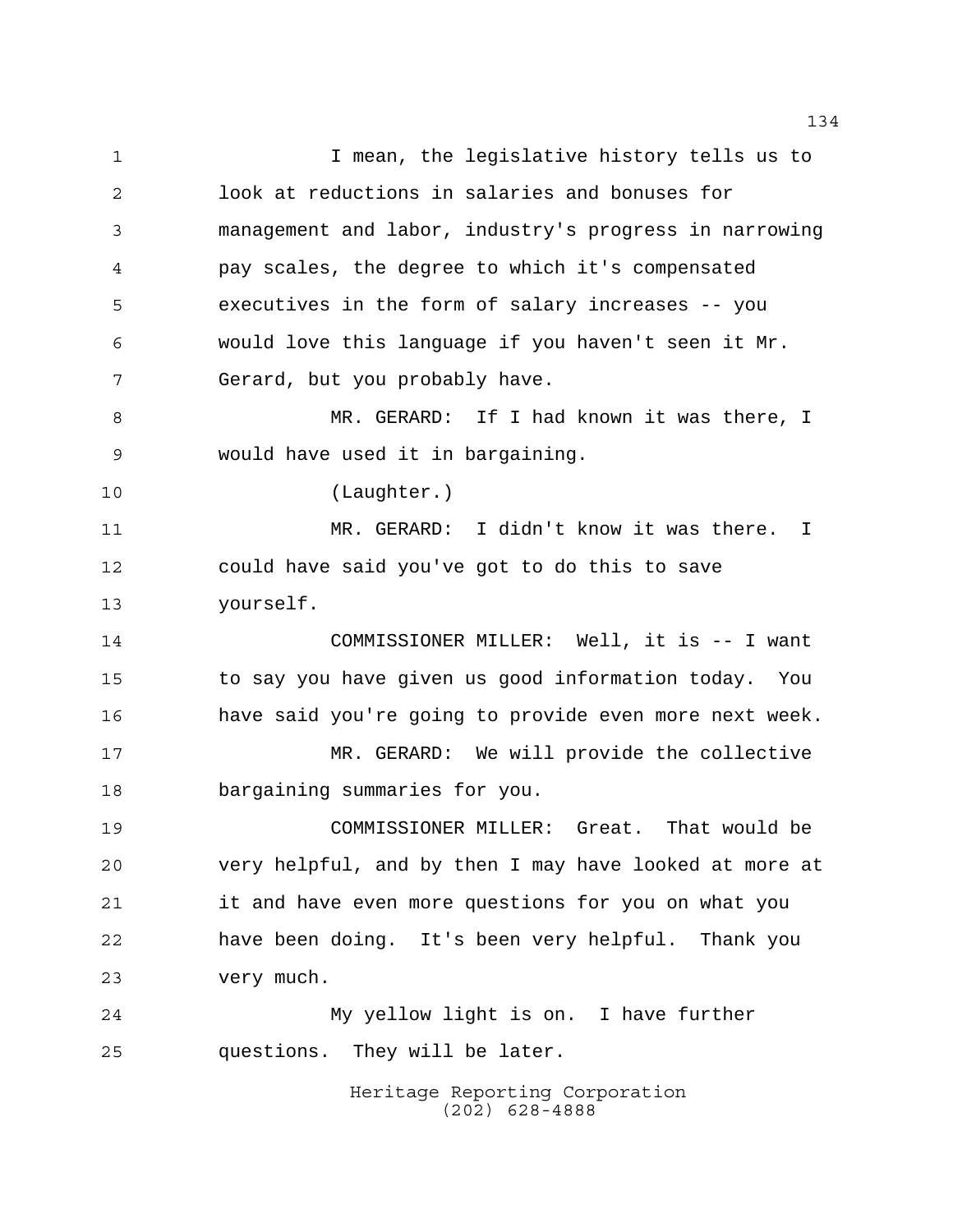CHAIRMAN OKUN: Commissioner Koplan.

 COMMISSIONER KOPLAN: Thank you, Madam Chairman, and again I want to thank you for your answers to these questions.

 Let me turn to you, Professor Blecker, if I could, and this is for the post-hearing. At pages 16 to 18 of Mr. Schagrin's pre-hearing brief he has argued that inventory overhang existed at the beginning of the relief period, and he cites the Table Tubular 2-5 at Chapter 2-8 of the staff report. That table refers to covered imports.

 But when I view the ratio of the inventories listed in that table to U.S. shipment of imports as a percent also appearing in that table, it appears to me that you're working off a very small base.

 Put another way, I believe the amount of short tons that are being pointed to would satisfy only about one week of demand.

 And for purposes of the post-hearing, I would like you to look at the analysis on those pages of the brief and the table, and if you would give me your estimate, Mr. Blecker, of how much demand that overhang would satisfy.

 Let me just say to you that I arrived at the estimate by taking the end of period inventory, that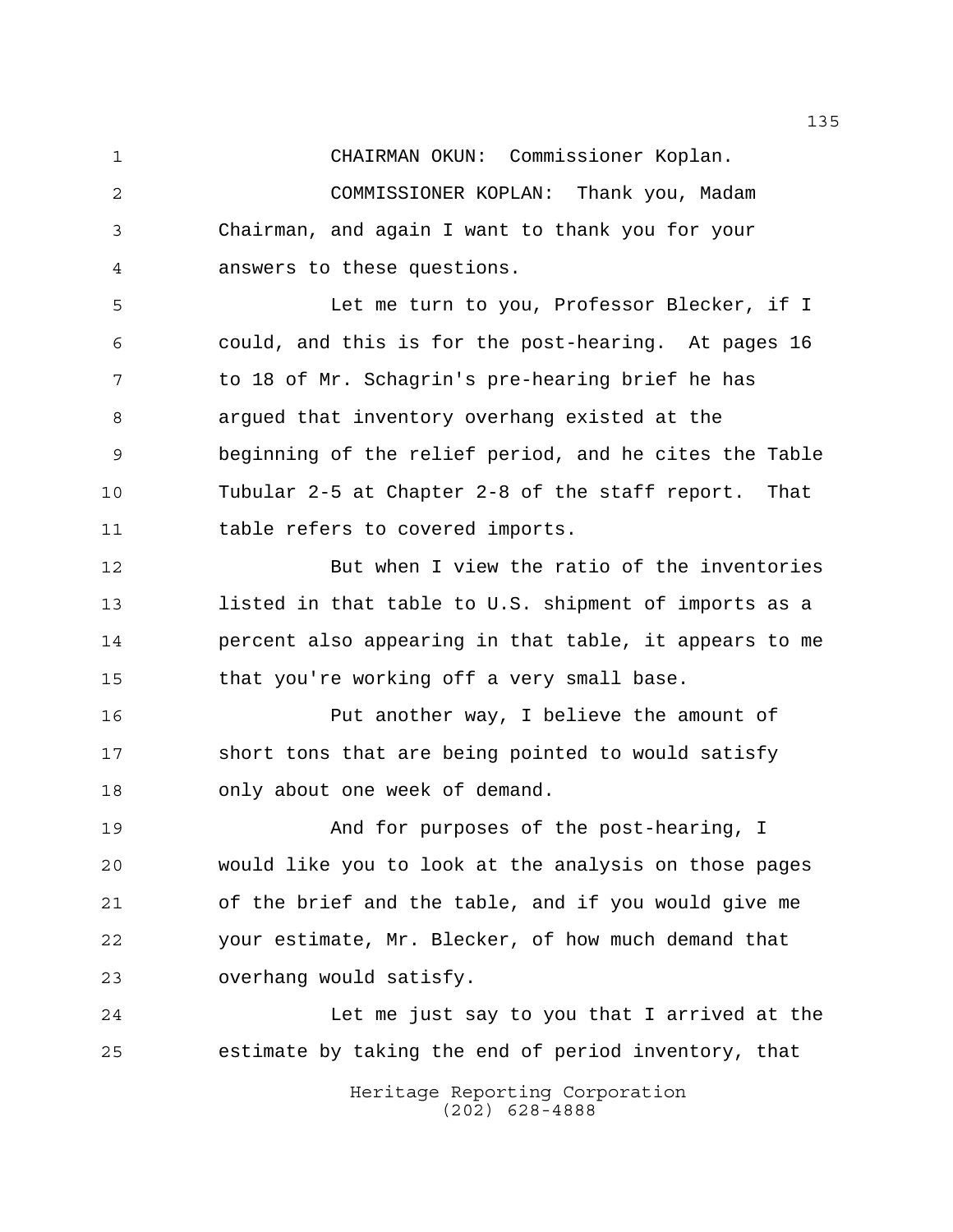is, March of 2002, divided by total U.S. shipments of imports, and then multiplied by 365 days. I also note that these covered inventories rose during the relief period to what I would estimate 5 to be 10 days using that same methodology rather than declining. 7 So could you do that for me post-hearing. MR. BLECKER: I will, but can I respond briefly here? COMMISSIONER KOPLAN: Absolutely. MR. BLECKER: Because I think in that same part of the brief after we go through those statistics we mention the fact that we recognize that this is a small part of the overall inventory picture that's picked up in those particular questionnaires at the importers, because the importers don't usually keep much in inventory. The pass it onto the distributors, and unfortunately, we don't have questionnaire responses of that. I think some of the industry witnesses here have testified to the inventory overhang that they experienced in the distributor chain, and that's really where most of the excess inventories that came in right before the relief went into effect ended up. So I don't know how much I can provide you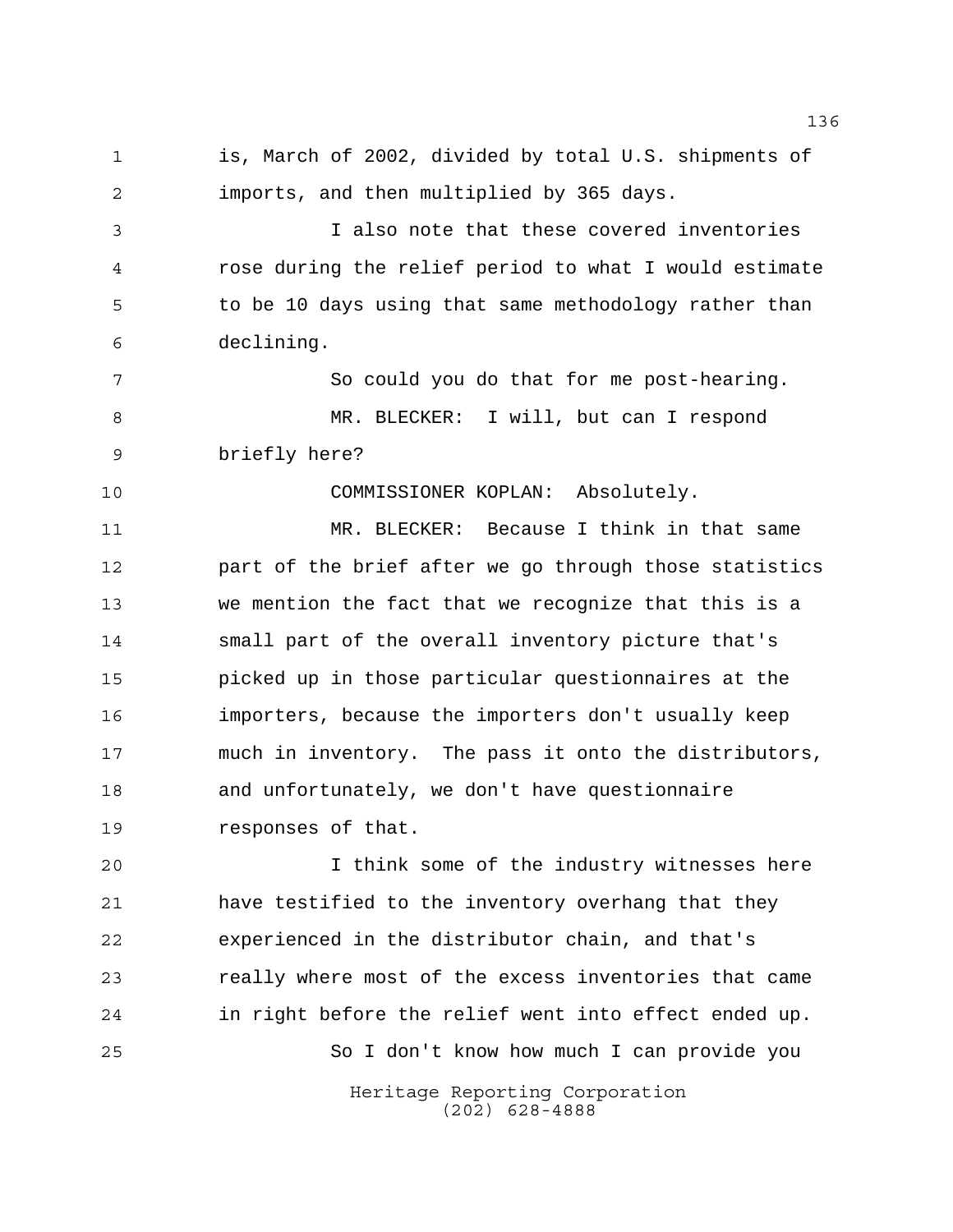because I don't think there is data of record on that. I think the industry witnesses have already spoken to this, and perhaps they could add more on where these extra imports were, where the inventories were held, because you are right, those amounts, and we acknowledge that, are only a small part of the picture.

 We think that simply the fact they went up is indicative of something, because they are normally even smaller. But we didn't put too much stake on those particular numbers

 COMMISSIONER KOPLAN: Okay. I appreciate that, and then anything else you can add would also be appreciated. Thank you.

15 15 If I could turn to the industry witnesses now. I believe this hearing is a critical part of the process for the Commission to gather information on the effectiveness of what you have done thus far to facilitate a positive adjustment to import competition, and where you're heading for the balance of the relief period.

 In other words, beginning with your adjustment plan submitted to USTR prior to the relief granted, I need to gather as much information as possible as to exactly what each of you has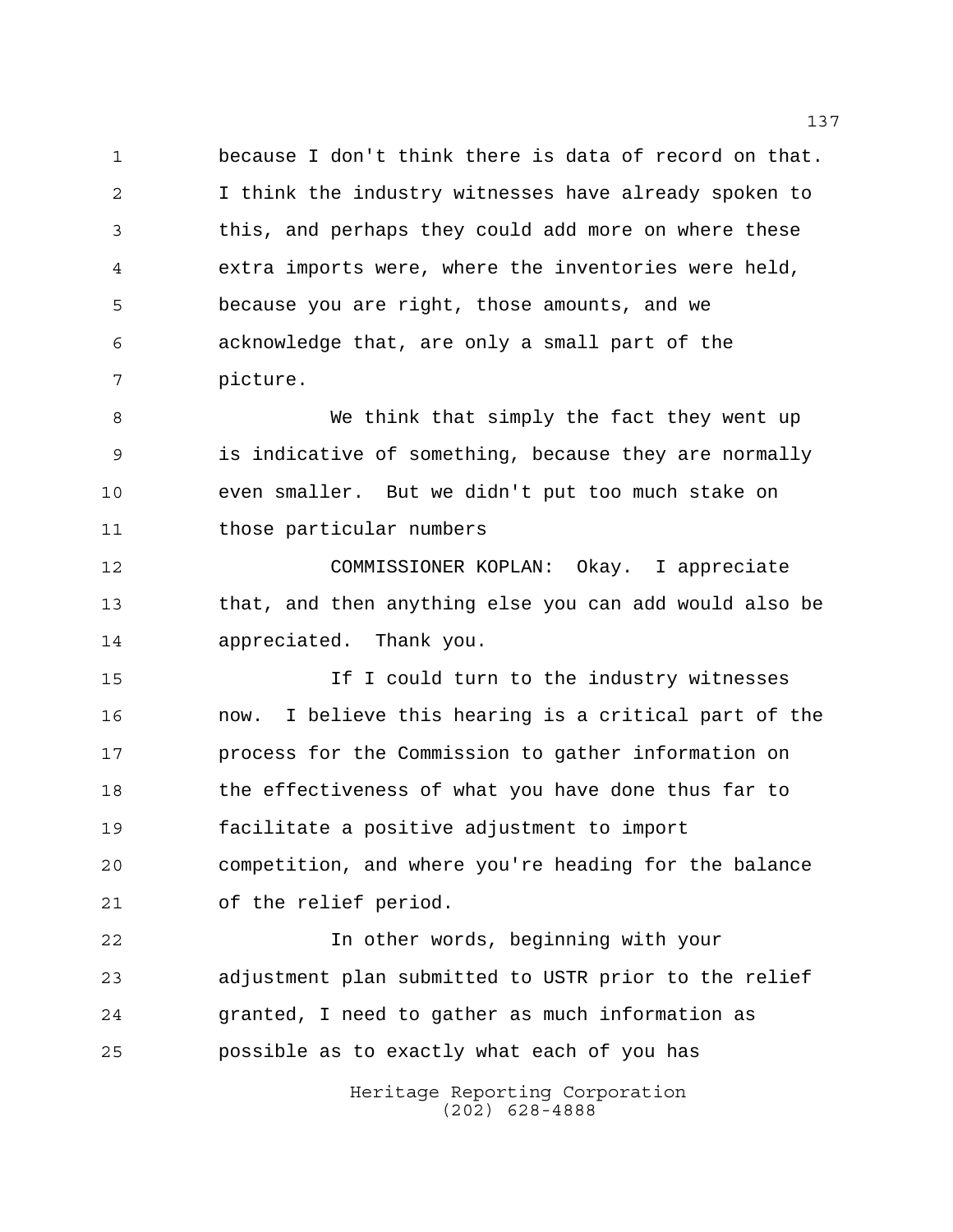accomplished from the beginning of SY-2002 to date; whether each of you are on schedule; what each of you plan to do between now and the time the relief is terminated, assuming that the President allows the relief to go full term.

 I realize that we have a lot of that information now both in the form of business confidential submissions, your direct presentations today, and your responses to my colleagues' questions thus far.

 In my opinion, obtaining that information goes to the heart of my mandate under Section 204. I would appreciate any further degree of specificity 14 that each of the industry witnesses can provide now.

 I recognize the argument that a continued decline in demand has hindered your ability to increase prices. But irrespective of such arguments, I must also obtained as detailed a picture as possible as to where you are and what you will do between now and the end of the relief period.

 If you would prefer to do this post-hearing, I have no problem with that. I have a lot of information already summarized in our appendices to our staff report, but that information is business confidential, and so I can't get into the details of

> Heritage Reporting Corporation (202) 628-4888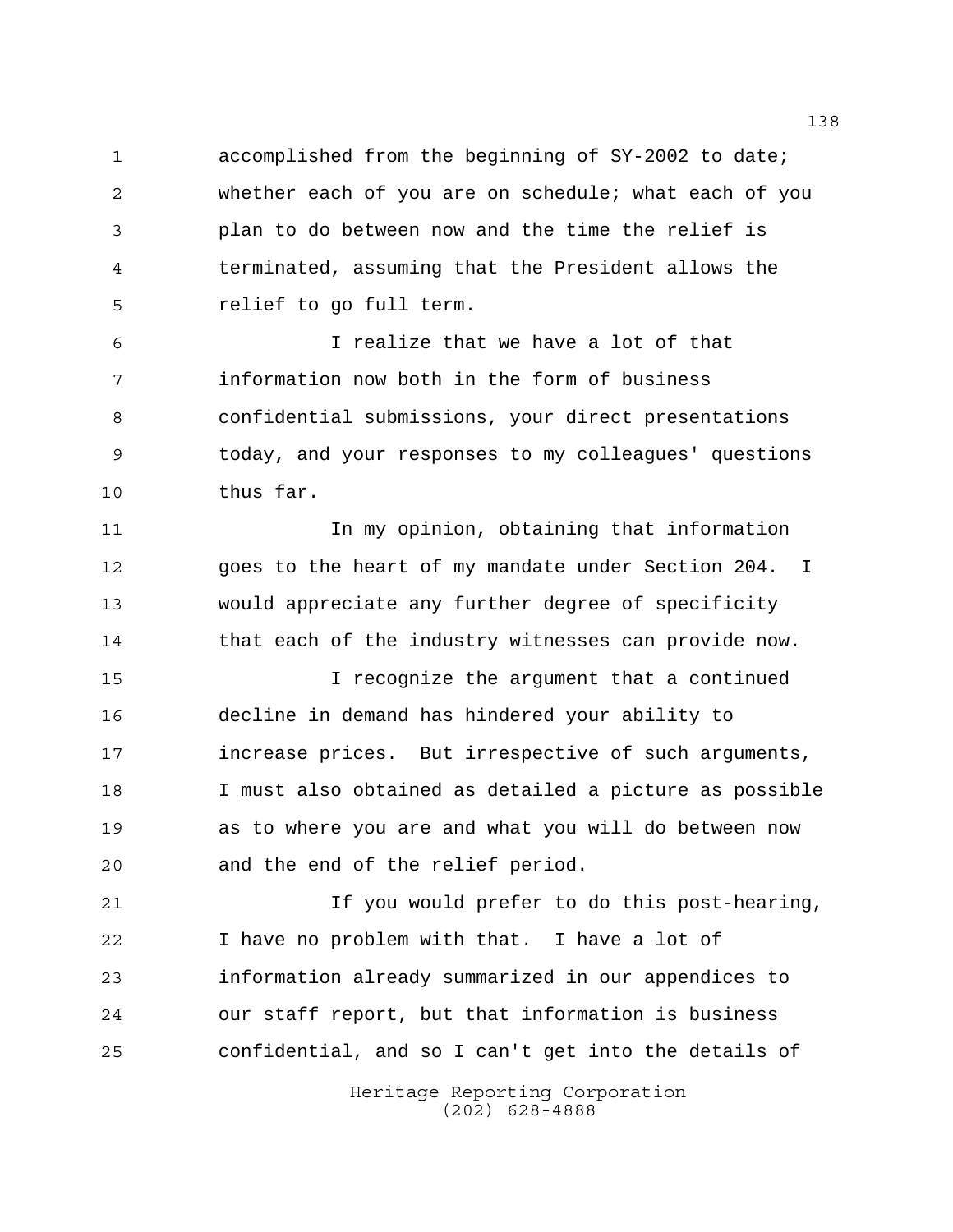1 that with you in this proceeding. That information is company-specific.

 But as I say, if there is anything further that you all can provide, that would be helpful. I note that in looking at that information some of the companies go into a lot of detail and some go into a bit less.

8 So if you could simply acknowledge making an attempt to provide even further information to what you have already, that would be helpful.

 MR. SCHAGRIN: Commissioner Koplan. This is Roger Schagrin.

 I think we will -- for antitrust reasons, we will attempt to provide a response to your question in the post-hearing brief. And I think as you acknowledge, and I would like to compliment my own clients, I think a lot of the member of the pipe and 18 tube industry really put a tremendous amount of work into their responses to give the Commission as much detail as possible. And we will go back to these companies and provide further details in the post-conference brief.

Heritage Reporting Corporation COMMISSIONER KOPLAN: Thank you. MR. SCHAGRIN: Post-hearing brief. COMMISSIONER KOPLAN: Thank you.

(202) 628-4888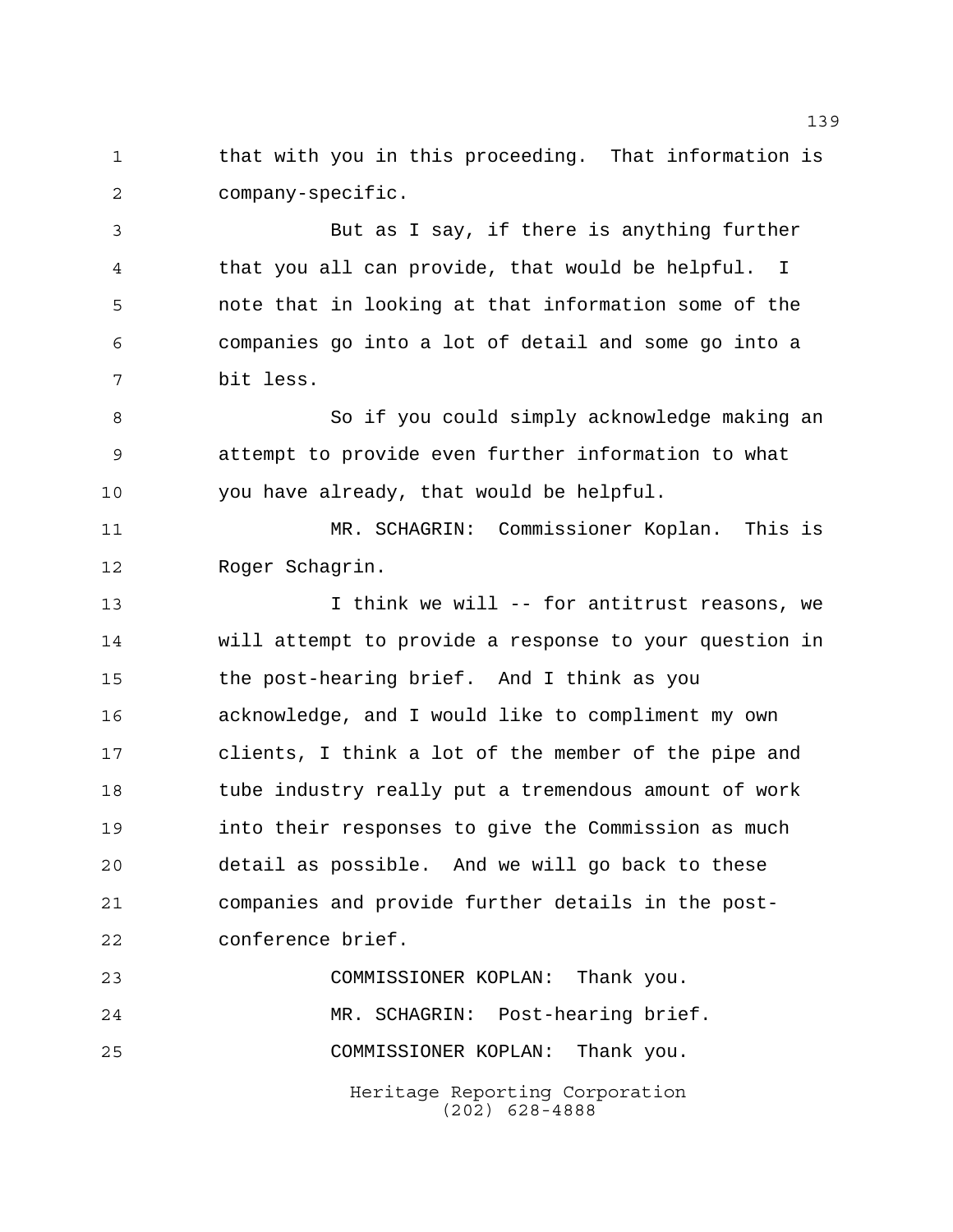Heritage Reporting Corporation (202) 628-4888 Ms. Ellsworth, will you do the same? MS. ELLSWORTH: Yes, we will do the same. In fact, Mr. Graham has just a general comment if he can put that in now. COMMISSIONER KOPLAN: Absolutely. MR. GRAHAM: Again, I alluded to spending -- an expenditure of over a million dollars to consolidate four facilities -- COMMISSIONER KOPLAN: Yes. MR. GRAHAM: -- to two. That consolidation, we finished by the end of August. We have been receiving the benefits from that since I'd say April, some of the benefits, but none of that has allowed us to raise a single penny on the price. COMMISSIONER KOPLAN: Thank you. MR. GRAHAM: And from the competitive nature of where we are selling and who we are selling to, which is all across the country, it has not helped increase the price. COMMISSIONER KOPLAN: I appreciate -- MR. GRAHAM: Actually, we're not expecting to increase the price anytime soon. COMMISSIONER KOPLAN: I appreciate your putting that on the record. If I could turn to Mr. Stewart and President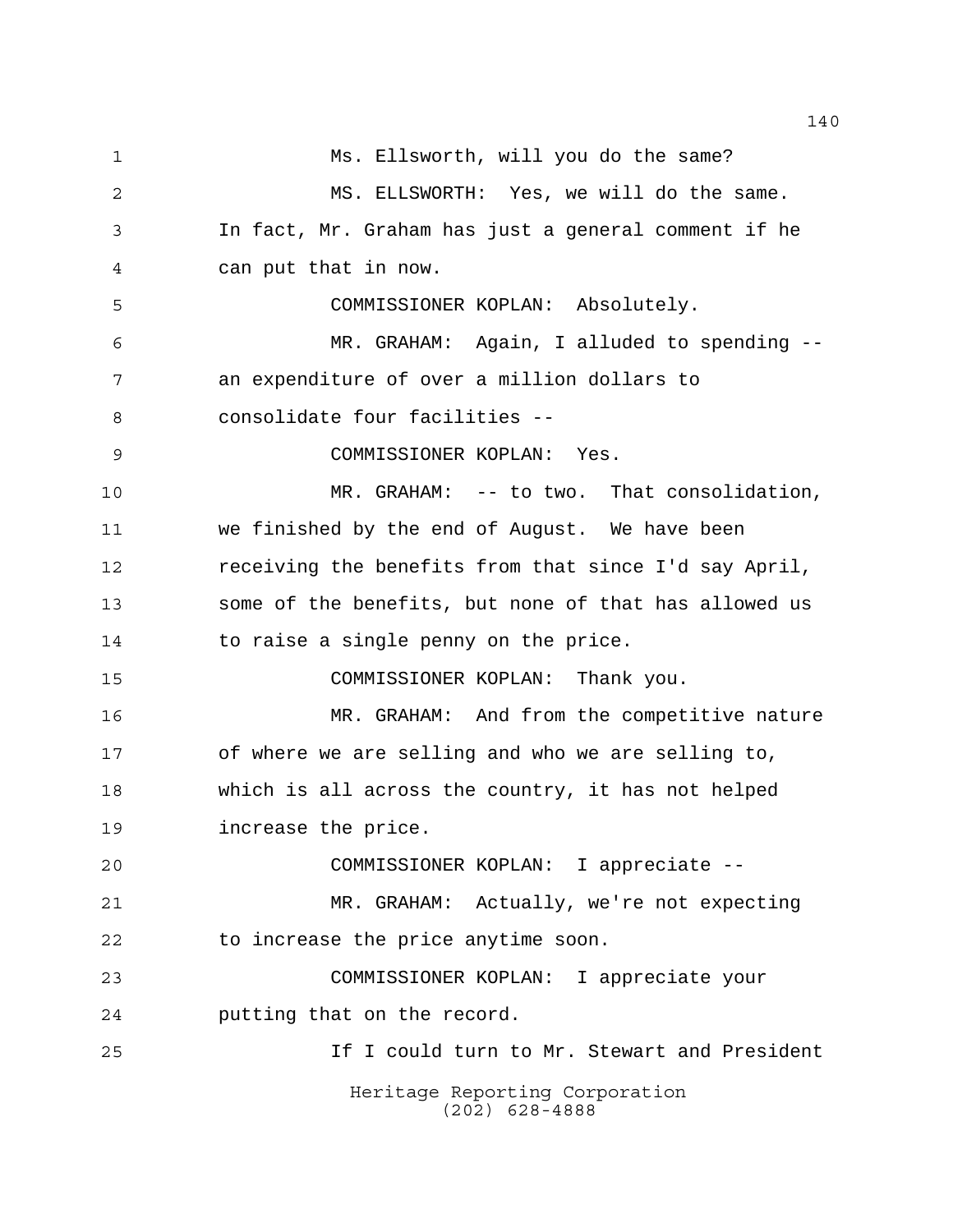Gerard. I appreciate the detailed overview you provided both in your testimony today and in your pre- hearing brief, particularly at Sections 4 and 5, with regard to the commitments that the steelworkers made previously to help facilitate adjustment and the progress that you have made to date in implementing those commitments.

8 I am wondering whether you can carry that discussion a step farther by tying those commitments and corresponding efforts where appropriate to the particular sector we're examining today; the tubular welded pipe, and fittings, flanges and tool joints.

 For example, I note that at pages 20 to 23 of your pre-hearing brief you do discuss the role that the steelworkers played in the recent acquisition of National Steel by U.S. Steel, whose products produced include tubular welded. That's the kind of thing I'm 18 looking for, other such examples.

 If I am correct, I believe that with the exception of IPSCO each of the other five tubular companies that are here today have Steelworker membership. I am correct with that, Mr. Gerard. Your microphone, please. MR. GERARD: We even have Steelworker membership at IPSCO. They are just not IPSCO in

> Heritage Reporting Corporation (202) 628-4888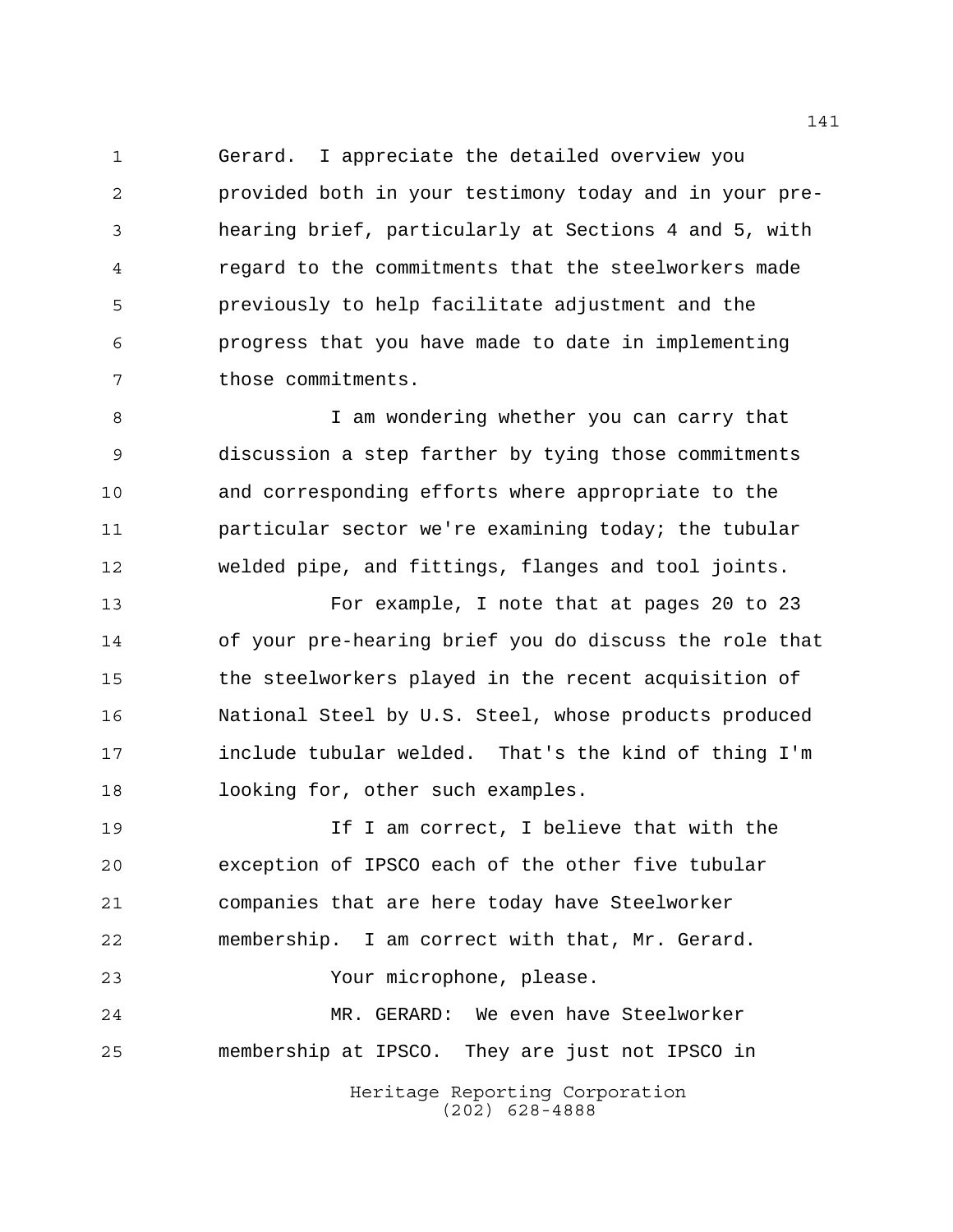America

 COMMISSIONER KOPLAN: I didn't catch the last part of.

 MR. GERARD: They are just not at IPSCO's American facilities yet.

 COMMISSIONER KOPLAN: Oh, okay. All right. Good answer.

 I'm asking this just because as our votes go in the 201 process centered on specific product categories, so are each of these 204 hearings. So could you go back and see if you could do that?

 MR. GERARD: Sure, we can do some of that. There hasn't been the degree of union participation in consolidation that there has been in flat-roll, but there has been in almost every facility some union participation in productivity and HASMIT exercises, and we will try to gather that up with the companies. COMMISSIONER KOPLAN: And then before my red

light goes on, I thank you for that.

 While I have both you and Mr. Magno here, let me ask how close are you to settlement of that strike? Any predictions as to when it might be done? MR. GERARD: It depends on how quickly it takes Mark to say yes.

(Laughter.)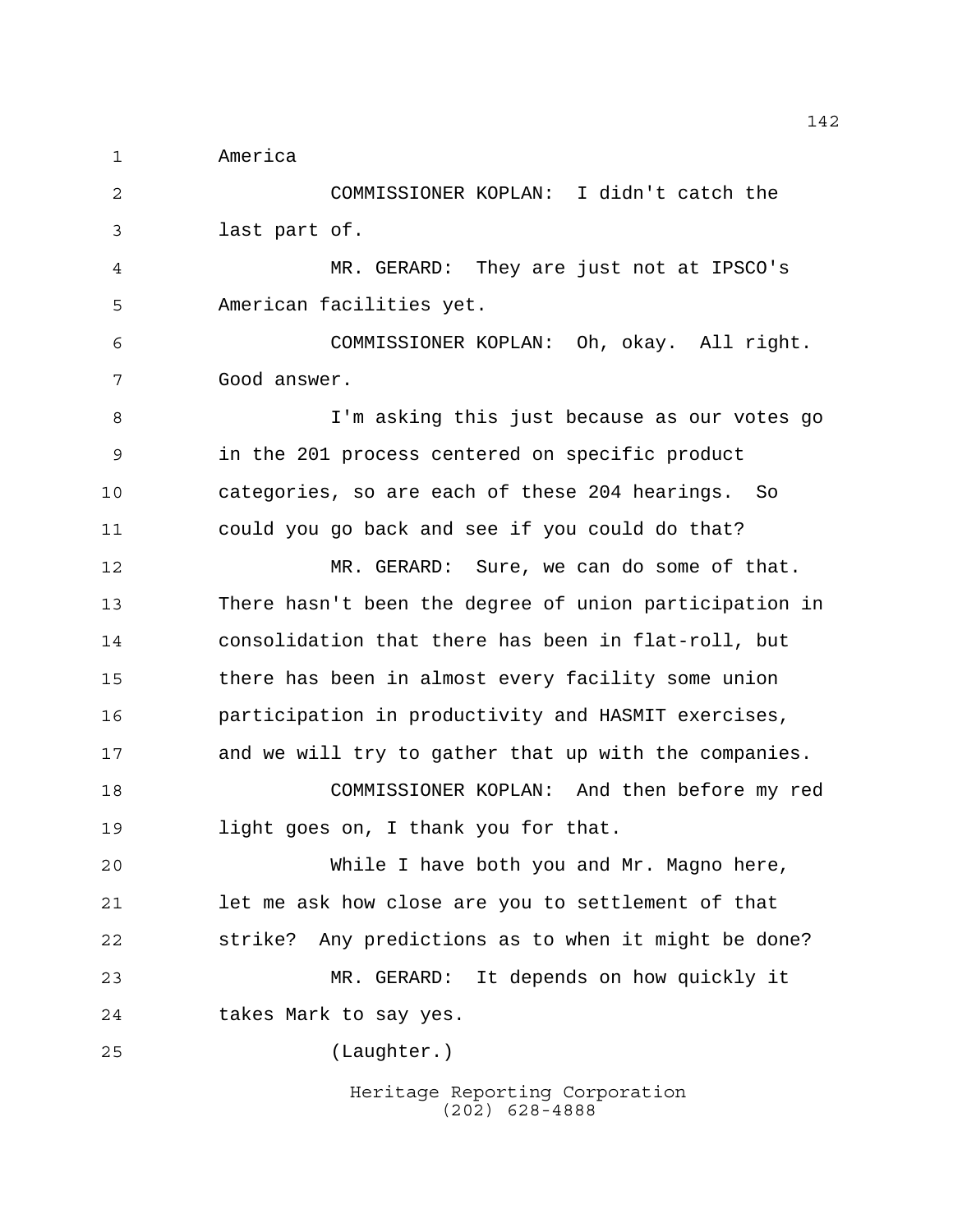COMMISSIONER KOPLAN: I think I will close with that. Thank you very much, President Gerard.

 CHAIRMAN OKUN: All right. Well, I was going to ask a few more labor questions, but actually I think a number of them were covered by Commissioner Koplan.

 Mr. Gerard, I think we will have an opportunity next week to talk about a number of the things that you have put in your briefs and in your testimony which relate to the flat-rolled, and I understand your answer with regard to the impact on tubular. But I think some of the questions that Commissioner Koplan asked about any of the specific you can give us with regard to this industry, and focus on, and those adjustment efforts will be very helpful for the record for this portion as well.

 Let me ask if I could, in terms of some of 18 the other things that companies have considered, and I think you have responded in some way to some of these questions, which is, you know, you adjustment plans which anticipated doing, you know, X number of things. We have asked you to respond in terms of what have you been able to do, and with regard to what have you not been able to do why, and I think the question Commissioner Koplan asked about doing some of that

> Heritage Reporting Corporation (202) 628-4888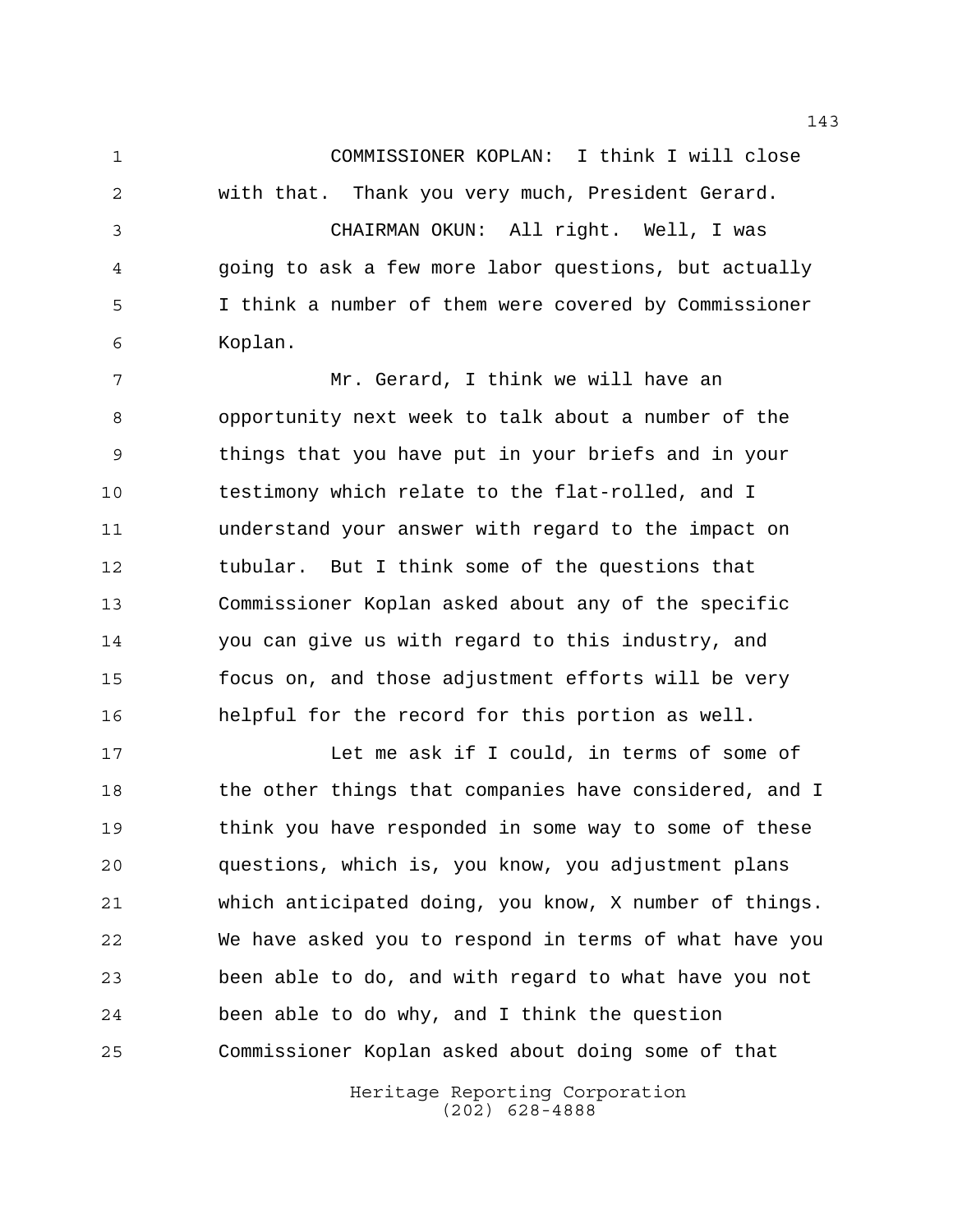post-hearing to counsel, I think is very relevant in helping us develop this record in terms of our mandate under the statute.

 But I wondered if I could just -- just general comments on one thing that I seem to remember to hearing in some of our other -- you know, the other hearings we have had on tubular products is how complete product lines are and if there are other product lines that companies want to get into to be more competitive.

 And I wondered if any of you here, because I don't have the specifics in front of me, could you comment on whether your adjustment efforts would include developing product lines, although this may be business confidential now that I'm saying this question?

 Is there anything generally you could say here about product lines specifically? Mr. Magno, you look like you can answer.

MR. MANGO: Mark Magno, Wheatland Tube.

 The two major components of our adjustment plans were again the acquisition of Sawhill Tubular which added -- extended our product line up to six- inch. Previously we only produced up to four-inch. It's important for us to be able to offer a broader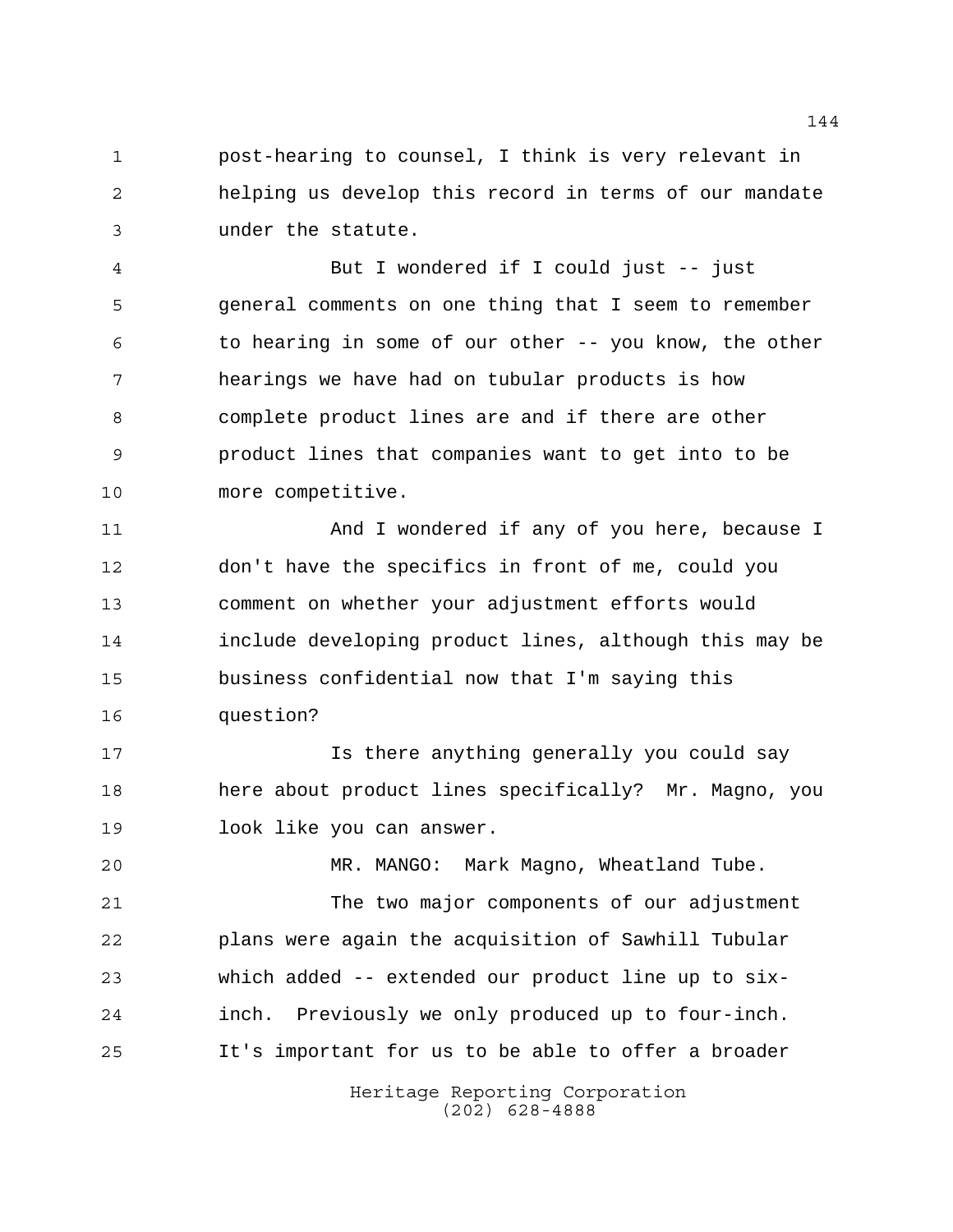1 range of products to our customers.

 And then the second major project that we have going on and continues to go on is an installation of a new mill which again raises our product line up to five-inch OD. Currently it was two and seven-eights. It allows us to make different products to go into different sectors, and then also to again sell our customer, existing customer base a broader range of products.

 CHAIRMAN OKUN: Okay, that's very helpful. Is there anyone else, any of the other companies? Mr. Katsafanas?

 MR. KATSAFANAS: Yes. We are investigating filling out our product line. Even though we produce a product range from say two square to 10 square, there is some sizes and gauges in there that we do not produce that are used by industries that we are not currently pursuing, and we are seriously investigating that.

 And like everyone else, we are trying to make sure that we are selling value added, not just a commodity. So we are using this period to investigate that, but so far we have not expended hard dollars on equipment or tooling in that area yet.

CHAIRMAN OKUN: Okay. Mr. Bohach.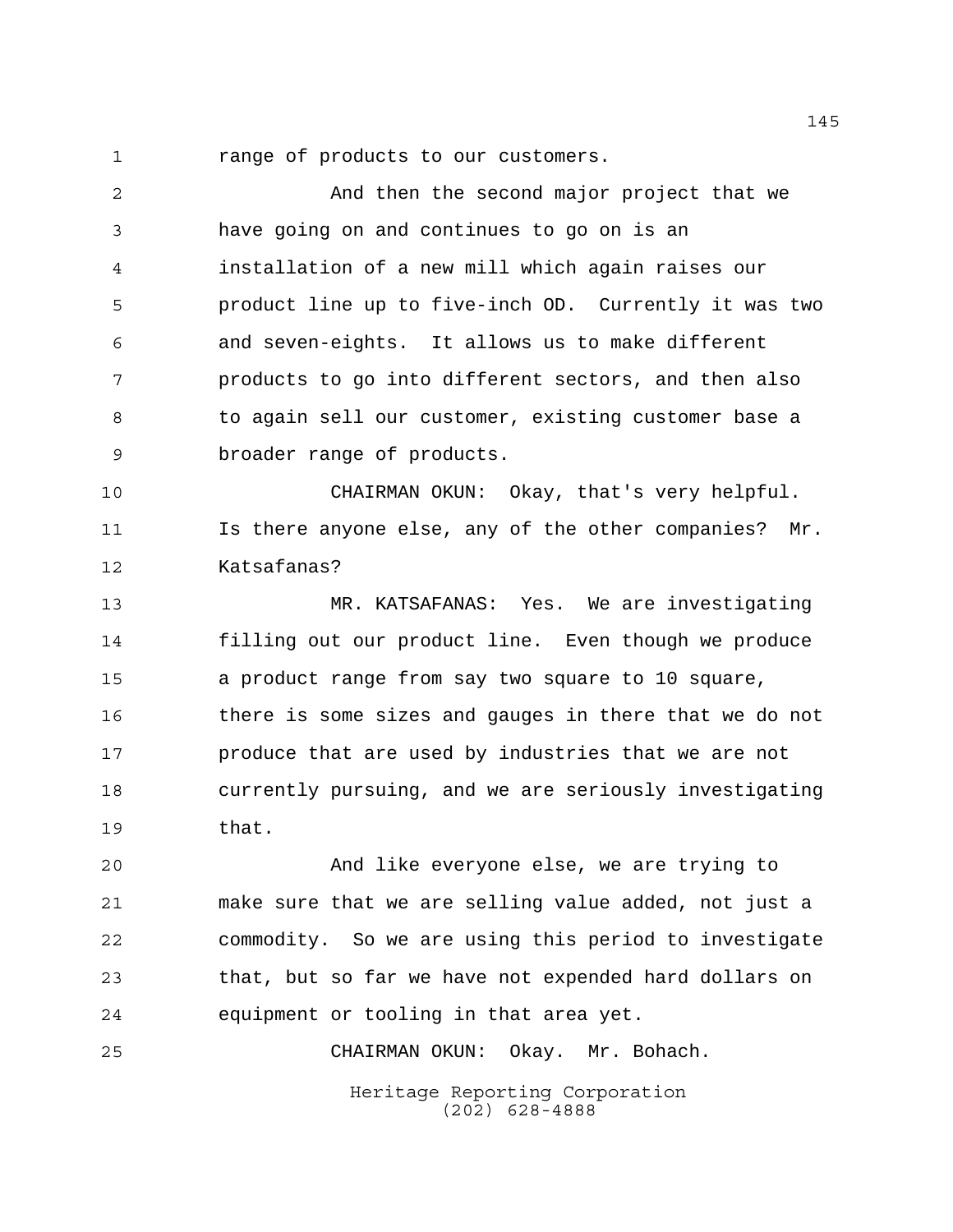MR. BOHACH: Chairman, in response to our promise to the Commission, we have instituted the ability or installed the ability to handle heavier walls. We have successfully produced product at 24 inches wide, 688 wall, and that's what we said we would do. We would go out and try to broaden our product line to do that. So we have done it to date. CHAIRMAN OKUN: Okay. Very helpful. Anyone

else?

 Well, I appreciate those answers and again I know that for some of your you are answering questions that you also have in your questionnaire response and in terms of what your adjustment plans were and what you have done, but I think just for purposes of this report as much information that can be put in the public domain is extremely helpful in this, so that's the reason to ask you to do it in this session as well as filling out all the material that we asked you to do, and which is included in the record.

 Let me, Mr. Mango, one thing I had meant to ask with regard to the acquisition of Sawhill which is, has that had an impact on your ability to lower raw material costs? I mean, have you had cost savings in that way?

Heritage Reporting Corporation (202) 628-4888 MR. MAGNO: One would have thought that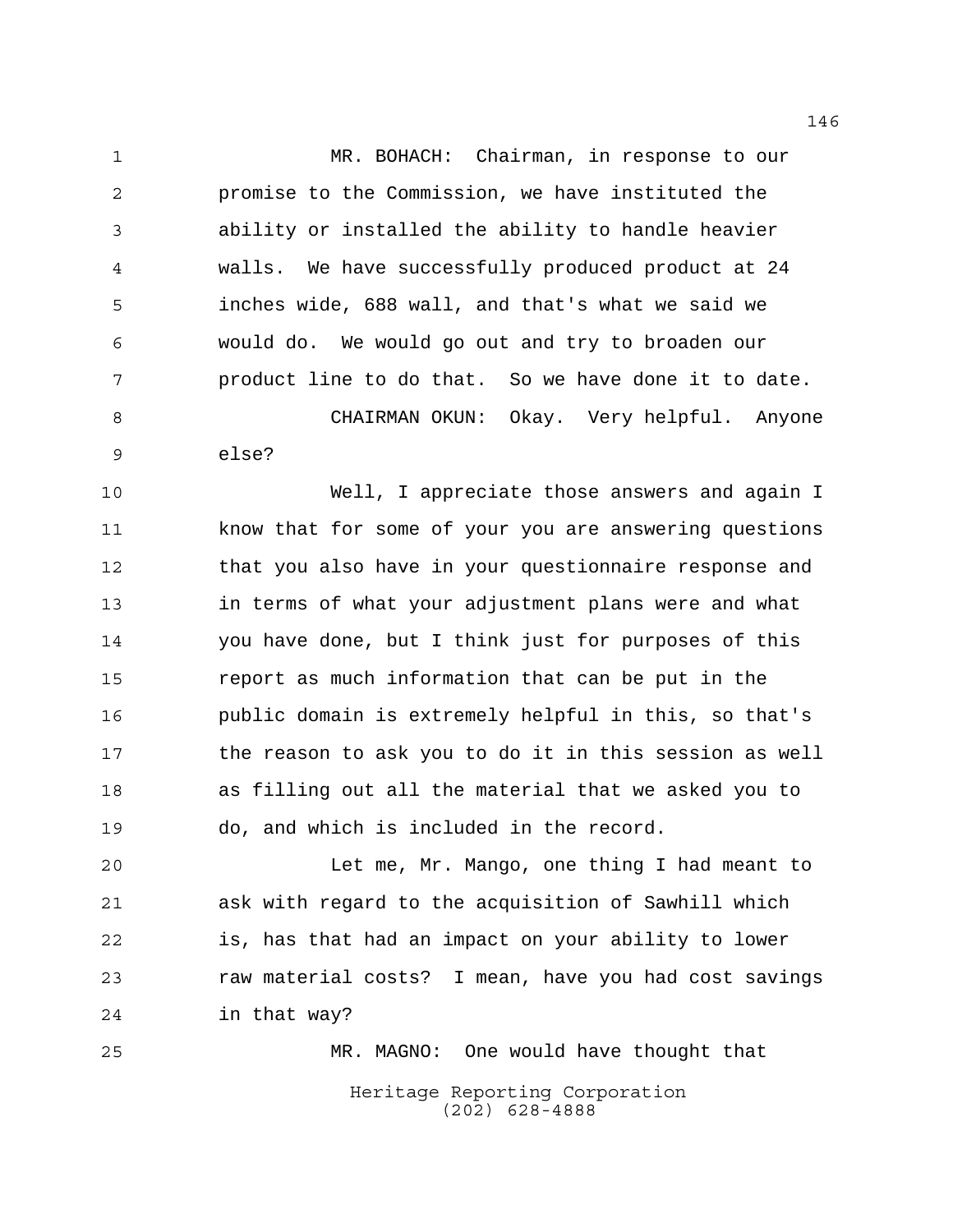purchasing X amount of tons and then almost increasing that to 50 to 75 percent we would have been able to lower through economies of scale and being larger buyers.

 Unfortunately, the acquisition was closed at late April of last year, right when some of the large still supplier, raw material supplier issues were coming in place. In addition, we purchased a company 9 that had dramatically decreased the raw material inventory, so we haven't yet been able to gain what we hope are some economies of scale by purchasing more material, more quantities from our vendors.

CHAIRMAN OKUN: Okay.

 MR. MAGNO: We have not seen that yet though, we believe.

 CHAIRMAN OKUN: Okay, but that is one of the expectations of economies of scale?

18 MR. MAGNO: We hope it to be, yes. Correct. CHAIRMAN OKUN: Okay. Okay, that's helpful. And I guess just more generally with regard to raw material costs, I believe in response to Vice Chairman Hillman you talked a little bit about what's been going on with your raw material costs and how that's related to whether you have been able to impact prices.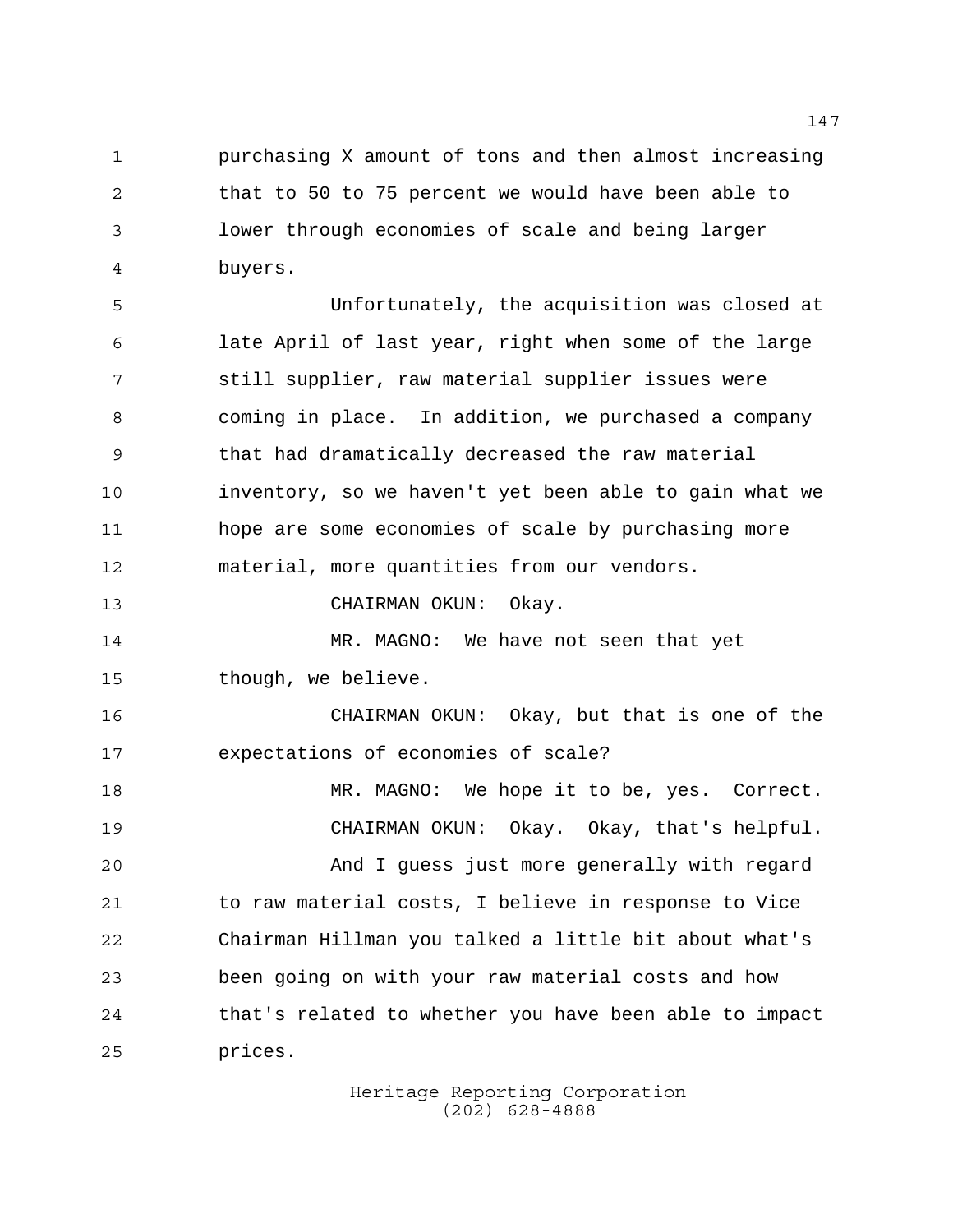I believe that for purposes of our report it would be very helpful to have as much detail as we can about raw material cost, not just the hot-rolled input, but also what's going on in energy. And so I will ask counsel, Mr. Stewart and Mr. Schagrin and Ms. Ellsworth, to work with staff to make sure that we have a representative record in terms of what went on, and what portion of raw material costs, or what happened over the period, which I also think would be very helpful.

 I wanted to turn back to Mr. Katsafanas with respect to Leavitt. You had mentioned, I believe, in your oral testimony that products that were not covered by the 201 were hitting particular product lines I believe I heard you say, and I wondered if you could elaborate on that for me, please?

 MR. KATSAFANAS: Specifically, imports from Turkey on mechanical tubing are the ones that really affected us in the surge, and they particularly affected us in the southeast and southwestern United States in our plant out of Mississippi. We probably are off 50 percent in number of turns that we have run over this time frame, and it can be specifically attributed to the surge from Turkey.

Heritage Reporting Corporation (202) 628-4888 CHAIRMAN OKUN: Okay. Okay, that's helpful.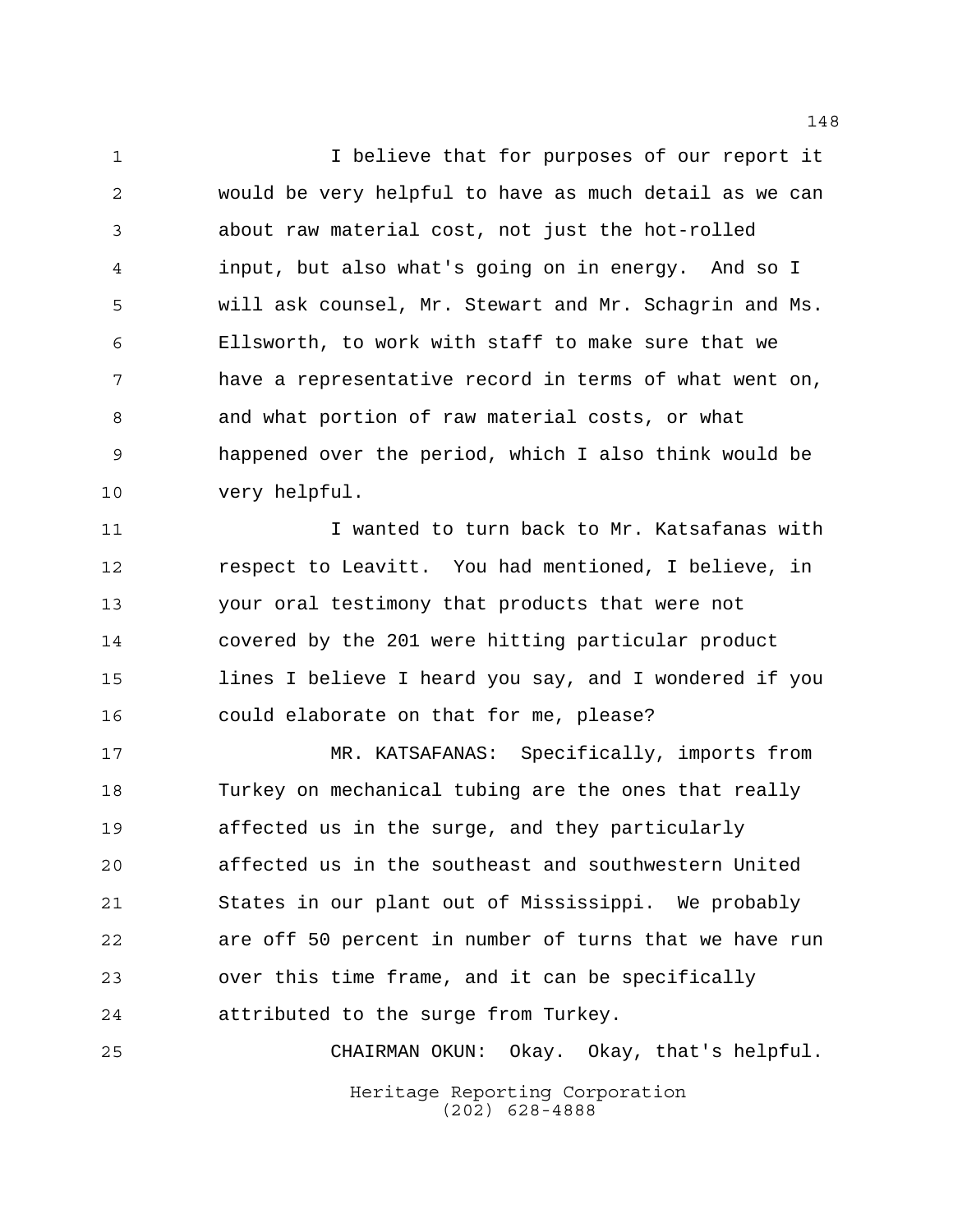I just wanted to understand exactly where that was.

 The other thing that has struck me in reading all this information is, you know, I think there has been, obviously, a lot of activity out there, and I have been looking for the great chart that would just take for each industry put it out 7 there, like what the company looked like, what they've produced, and I could visually see it.

 So if an any steel conferences you have seen something like that, I would appreciate it. I haven't seen it in the brief yet, and I know our staff report so far is trying to make a chart of all these things going on, but I think it would still be more effective to have it in a slightly different form.

 But I wanted to ask the companies here with regard to some of things that I have seen in the paper to see if you could help me understand what the impact may be on the operations of the tubular industry.

 In June 2003, Durabond Industry purchased the idle large diameter line pipe facility in Stilton, Pennsylvania from ISG, with production anticipated in the, as I understand, 100 to 2,000 tons. Is that something that anyone here could comment on or tell me the significance?

MR. SCHAGRIN: This is Roger Schagrin.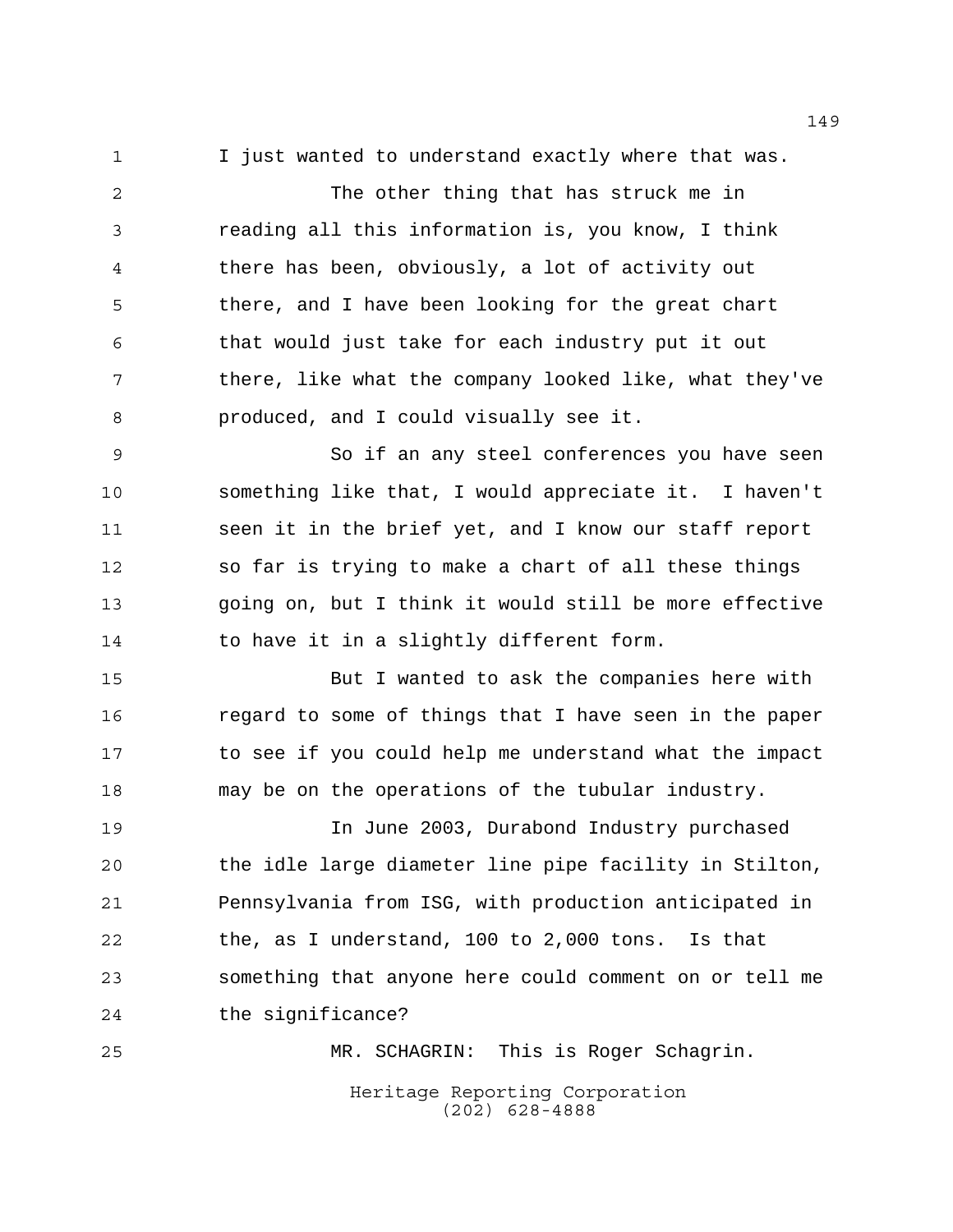And it probably falls to me because the Stupp's OD ends at 24, and I believe that mill is essentially a 24 to 60-inch mill. We do represent Berg Pipe, which has a mill of similar size, and we will comment in our post-hearing brief. You know, we always wish everybody a lot of luck in restarting facilities. That facility has been shut down for about three and a half years, and demand for those products in the U.S. market now is probably as bad as it's been in the last 10 or 15 years.

 So starting it up and where to sell it, that's almost totally a business that is focused on projects only. So in order to start it up and sell that amount of tonnage, there has got to be the project out there for the size product that they would make, and I think there is very few projects around 17 right now of that size and that size range. But we'll also address that in our post-hearing brief. We will be able to get some information from Berg on large diameter pipeline projects that are on the horizon that that mill could possibly supply.

 CHAIRMAN OKUN: Okay. And what about the American-Canadian, as I understand it, acquired ISG's, half of Beth Novo Tube built in 2000 in Indiana for the production of mechanical and structural tubing?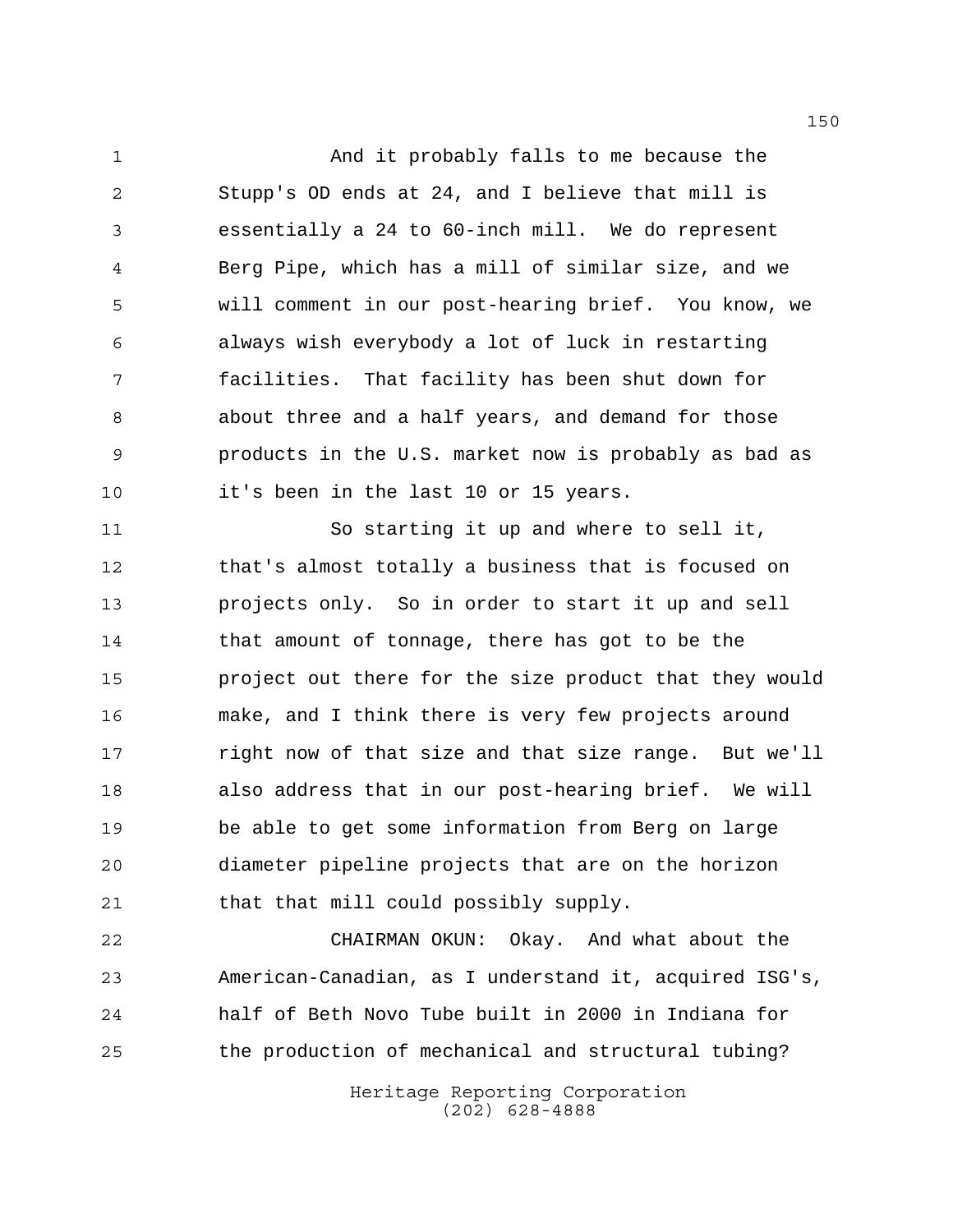Does anyone have any --

Heritage Reporting Corporation (202) 628-4888 MR. SCHAGRIN: I believe that's primarily a hydroform tubing plant that's specifically oriented towards automotive contracts, so that would be an ongoing business that would be ongoing just as the purchase by DeFasco of a former LTV tubular plant in Marion, Ohio, would have been of an ongoing business. 8 Both of those mills are almost brand new. They've both been installed in the last three years, and it's part of the movement by the auto companies to move towards hydroform tubing components. That required new mills to be installed to produce those very specialized products. 14 CHAIRMAN OKUN: Okay. MR. GERARD: We've reached collective agreements with both of them that are along the lines of what I talked about. CHAIRMAN OKUN: Okay. My red light has come on. I had some other ones. I'll either have a chance in another round, or I will perhaps submit questions for the record and just have you, if you could, make sure that our record is complete with regard to some of the things that are out there. Vice Chairman Hillman? VICE CHAIRMAN HILLMAN: Thank you. I hope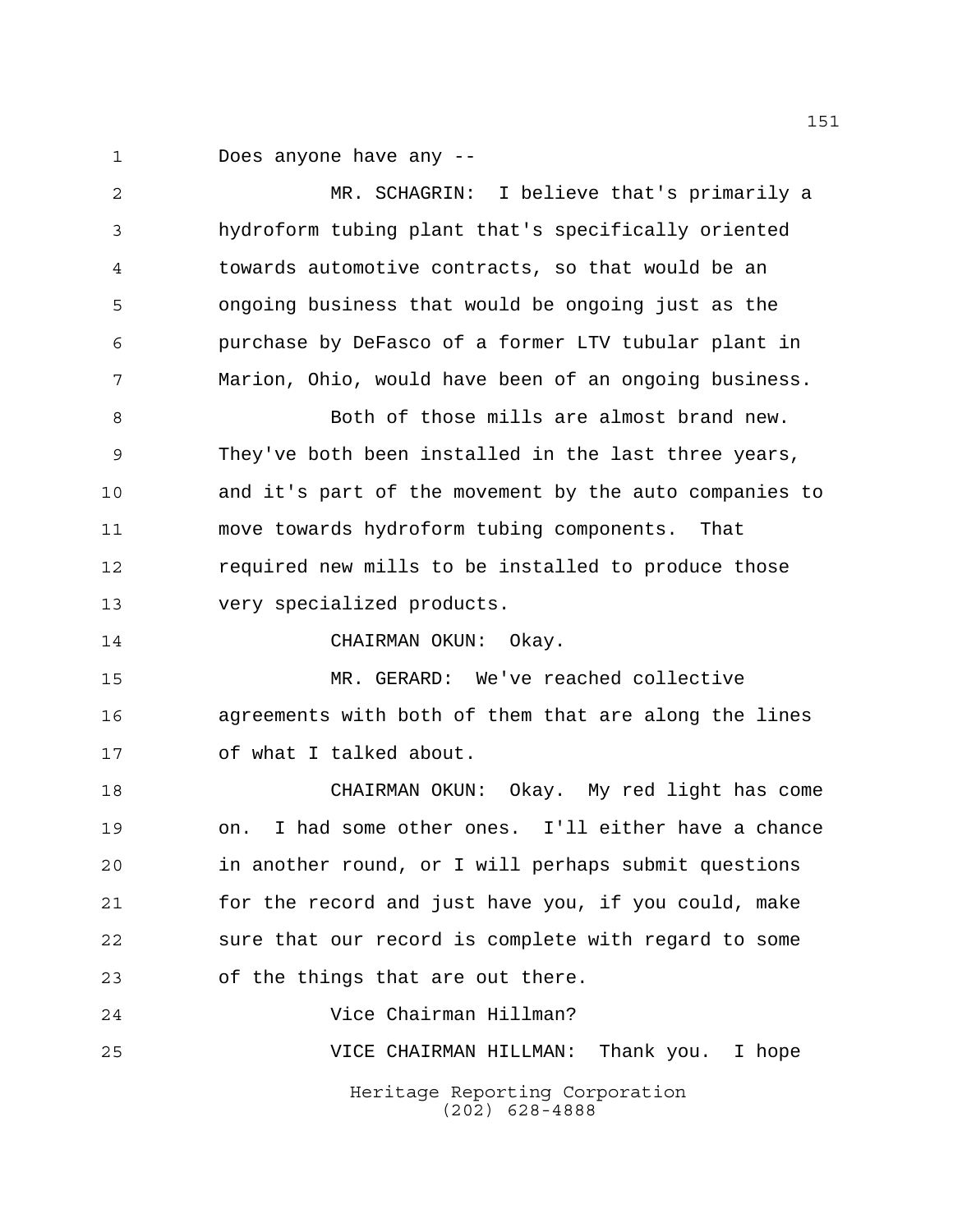just a couple quick follow-ups.

 One, there's been no mention this morning of the issue of exclusions, and by that I mean product specific exclusions, as opposed to countries that were exempted wholesale from the application of the duties. Were there any product exclusions announced by USTR in the welded tubular or fittings area that went into effect after the initial decisions? If so, how significant are they? MR. SCHAGRIN: This is Roger Schagrin. At the time of the March announcement, there were a number of them that had been agreed to by the industry mostly in the large diameter line pipe area similar to 14 what this Commission addressed in your case on Large Diameter Line Pipe From Japan and Mexico of certain large OD heavy wall combinations that were not produced in the United States. Those were excluded in 18 the President's initial announcement. Since then, the total number of exclusions in welded pipe and tube other than OCTG has probably been in the range of about 12 to 15 products, maybe 15 to 20, not very significant, mostly some specialized automotive cold-drawn products and so not too significant other than -- I apologize. There's one significant exclusion, I believe, of 100,000 tons for

> Heritage Reporting Corporation (202) 628-4888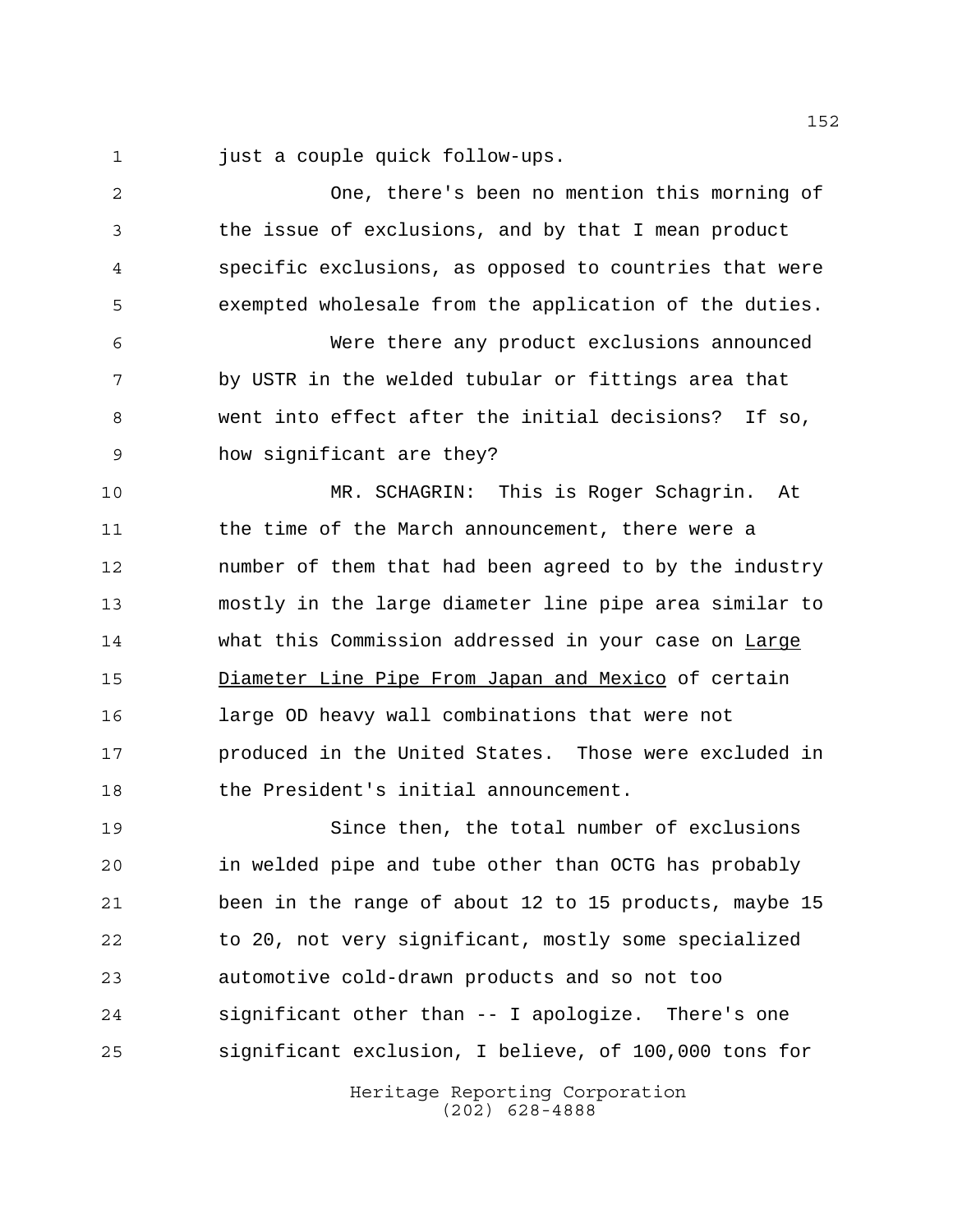X-70 large diameter line pipe. That's probably the only really major one. We can address that further in our post- hearing brief. VICE CHAIRMAN HILLMAN: And that was specifically limited in quantity? MR. SCHAGRIN: That was specifically limited 8 to 100,000 tons of X-70 large diameter line pipe. VICE CHAIRMAN HILLMAN: If there is anything that you would want to add in the post-hearing to help us understand the relative significance or not of any of these exclusions, I think it would be helpful. Ms. Ellsworth, on the fittings side? MS. ELLSWORTH: There were several exclusions granted for specialty products like hydraulic fittings and ball and coupler type fittings, none of which are products that Trinity produces. VICE CHAIRMAN HILLMAN: Okay. Do you know whether they're produced by anyone in the domestic industry? MS. ELLSWORTH: As far as I know, they were unopposed. Don, do you know anything more? MR. GRAHAM: No one in the fittings business makes them.

Heritage Reporting Corporation (202) 628-4888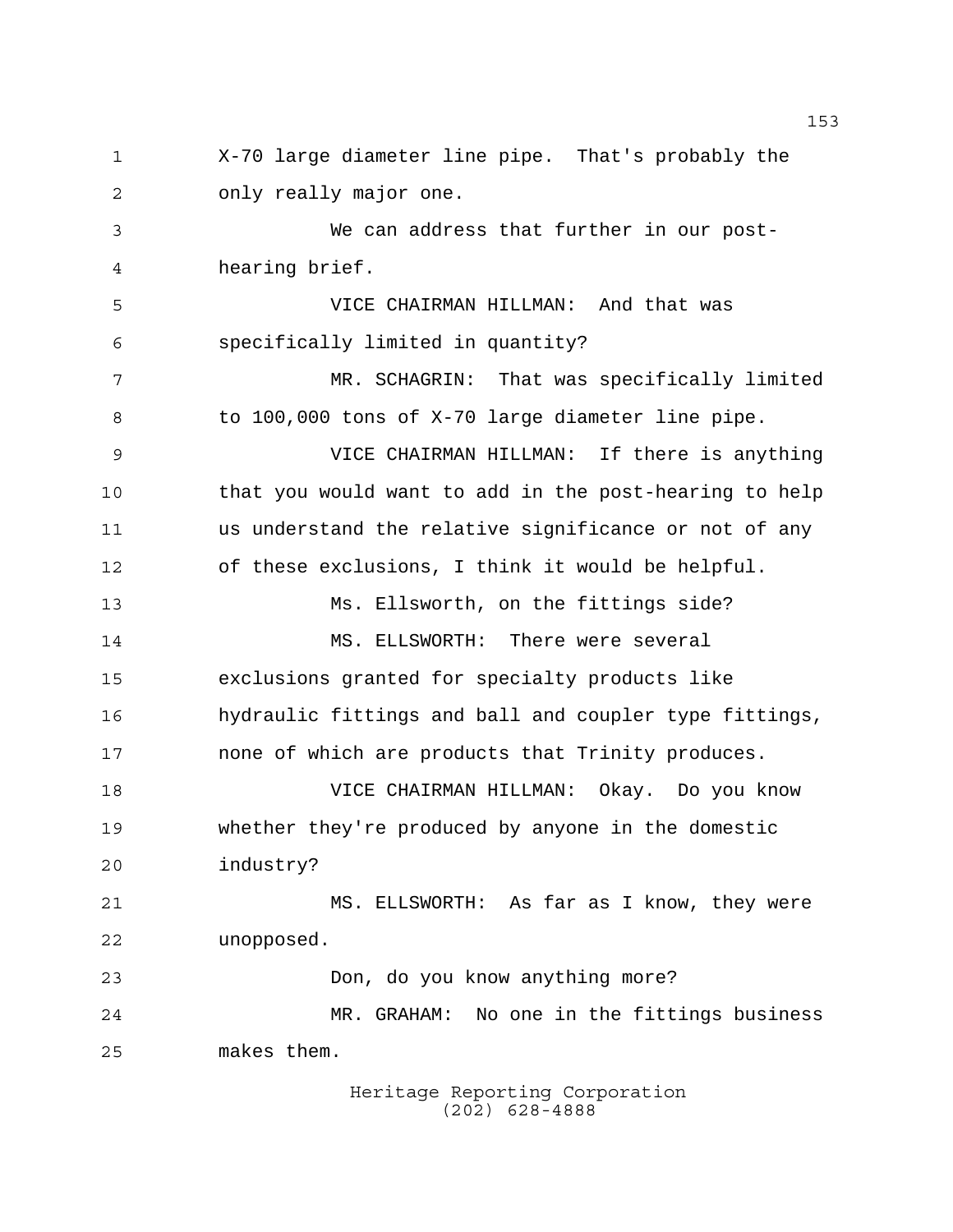Heritage Reporting Corporation (202) 628-4888 VICE CHAIRMAN HILLMAN: Okay. If you could just repeat that to make sure the reporter got that last statement? MR. GRAHAM: No one else I know of in the fittings industry makes those products. VICE CHAIRMAN HILLMAN: All right. That's helpful. 8 The second thing, a number of you have commented on what you perceive to be the surge in imports from a couple of the developing countries. I believe Turkey and India were mentioned on the welded side, and I believe Turkey was mentioned on the fittings side. On either side, has there been any communication with USTR to see whether or not they are prepared to invoke the surge mechanism clause that was announced in the Presidential proclamation when the original duties were announced? If so, what has come of any communication with USTR? MR. SCHAGRIN: This is Roger Schagrin. I don't want to risk my excellent relationships with all the various government agencies, but we will submit 23 those to you in our post-hearing. We have complained vociferously. We made several submissions. I think we got to the point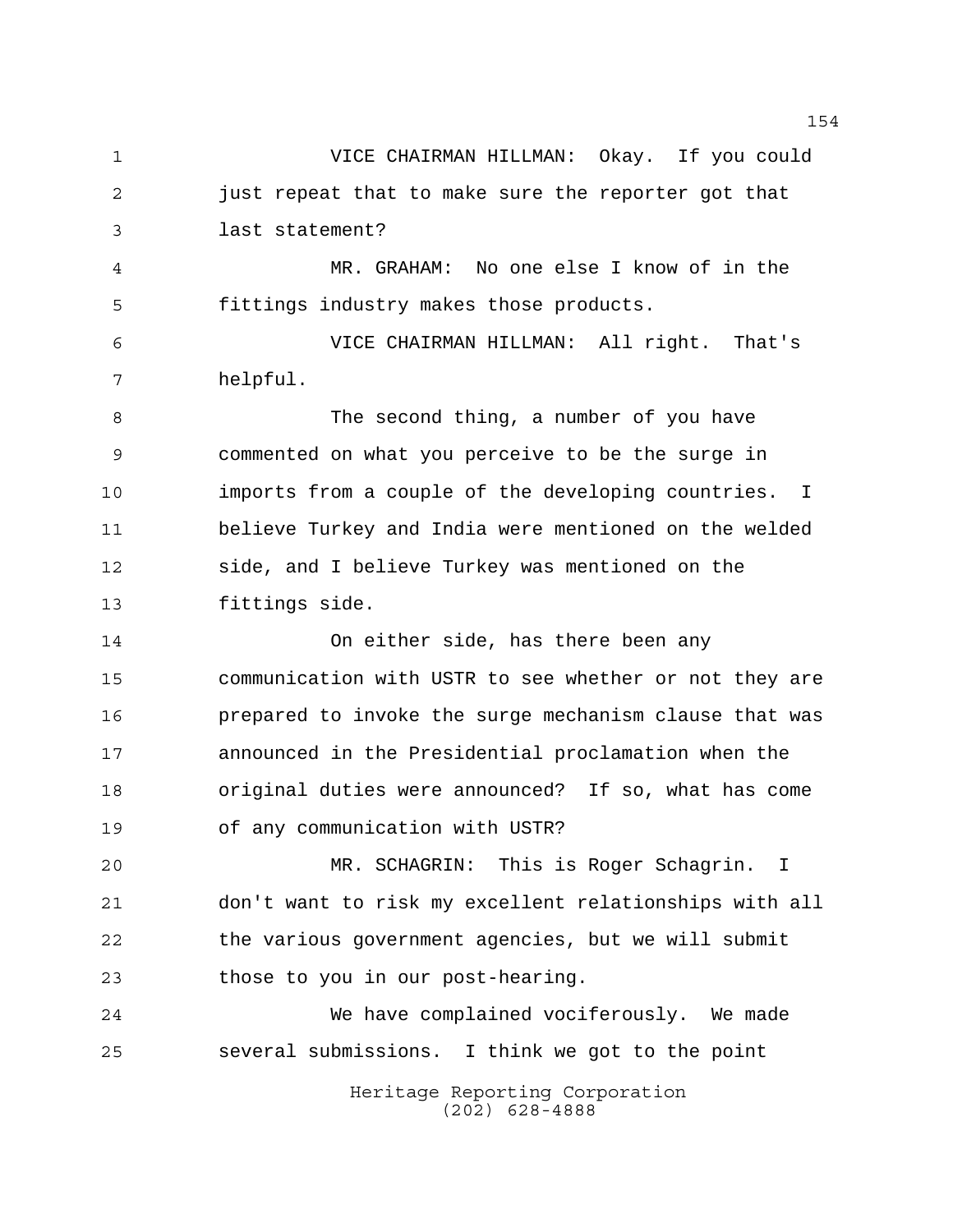Heritage Reporting Corporation (202) 628-4888 where they would like to say Mr. Schagrin, you know, go home. I'm sure the Commission feels that way at times as well, but the result -- VICE CHAIRMAN HILLMAN: I won't comment, Mr. Schagrin. MR. SCHAGRIN: Well, self-deprecating humor is better than other forms I know. 8 But, unfortunately while there have been some discussions with the Government of India, which has basically said look, we control the flat-rolled industry, but other products, we don't own them so we can't help you, there have been no discussions with Turkey ever to my knowledge as to any of the surge issues. That's all because of the National Security Council and the Iraq situation. Bottom line is we have been extremely dissatisfied and do not believe that the Administration has taken the actions that they could have to invoke the surge mechanism. VICE CHAIRMAN HILLMAN: Okay. Ms. Ellsworth, on the fittings side? MS. ELLSWORTH: As I understand, your question is about Turkey and its coverage of potential surge during the period? VICE CHAIRMAN HILLMAN: Correct.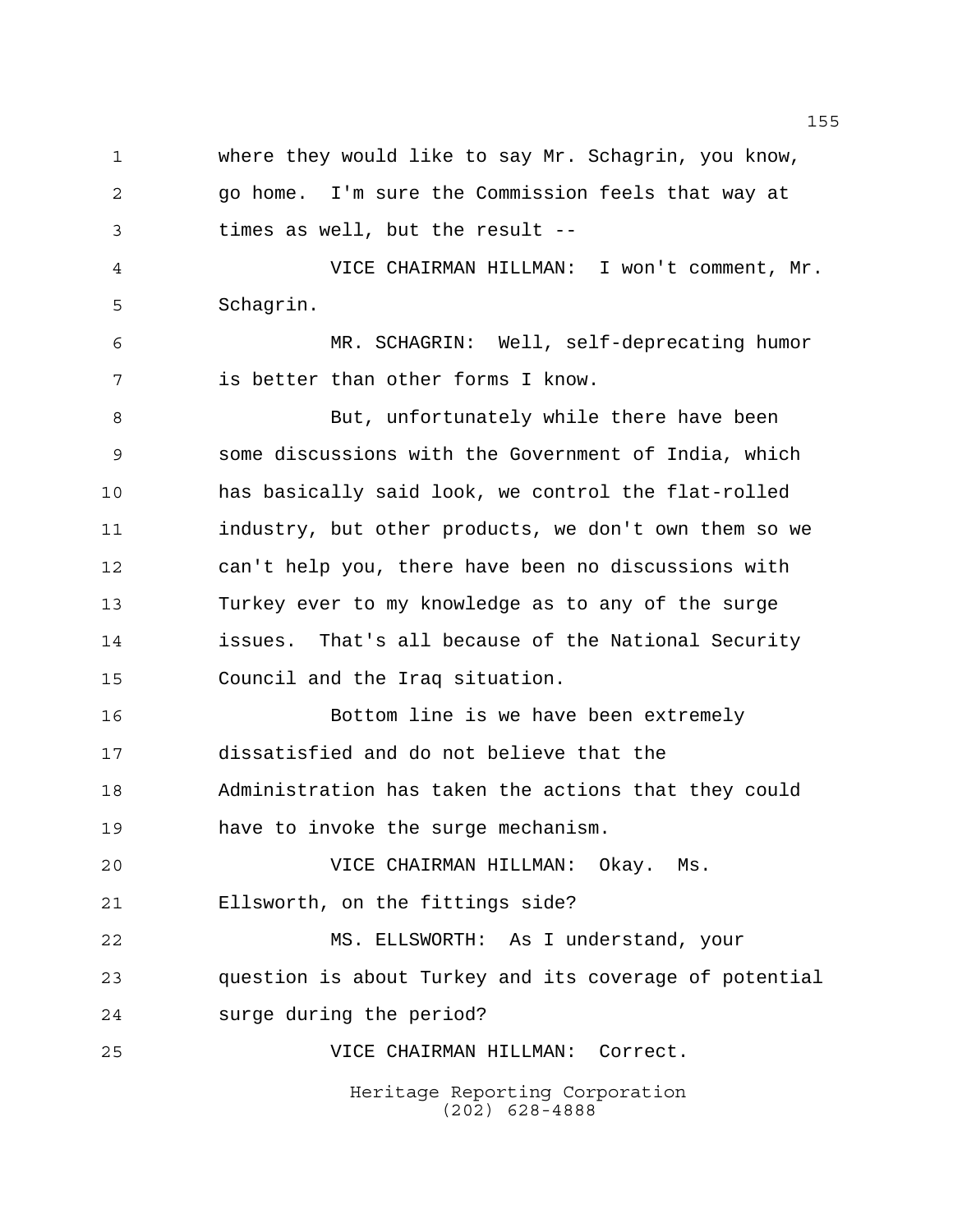MS. ELLSWORTH: Turkey is really not one of our significant suppliers.

 VICE CHAIRMAN HILLMAN: Okay. I'm sorry. I thought I had heard Turkey mentioned.

 Have there been any, again of the developing countries or the exempt countries, that you have perceived a surge in imports from that have been communicated to USTR as, you know, something that they should look into pursuant to this language in the Presidential proclamation with respect to surges from exempt countries?

 MS. ELLSWORTH: No, there have not been any. VICE CHAIRMAN HILLMAN: Okay. I appreciate that answer.

 A couple questions on the fittings just to make sure I understand our data. One of the things 17 that we show, and again I'm trying to make sure I understand from whence it comes, is a decline, a fairly significant decline in capacity since the relief went into effect.

**I'm trying to make sure I understand, and**  again if it's something you cannot discuss publicly fair enough; please do so in the post-hearing, but if there is anything that you can put on the public record now that would point us to those capacity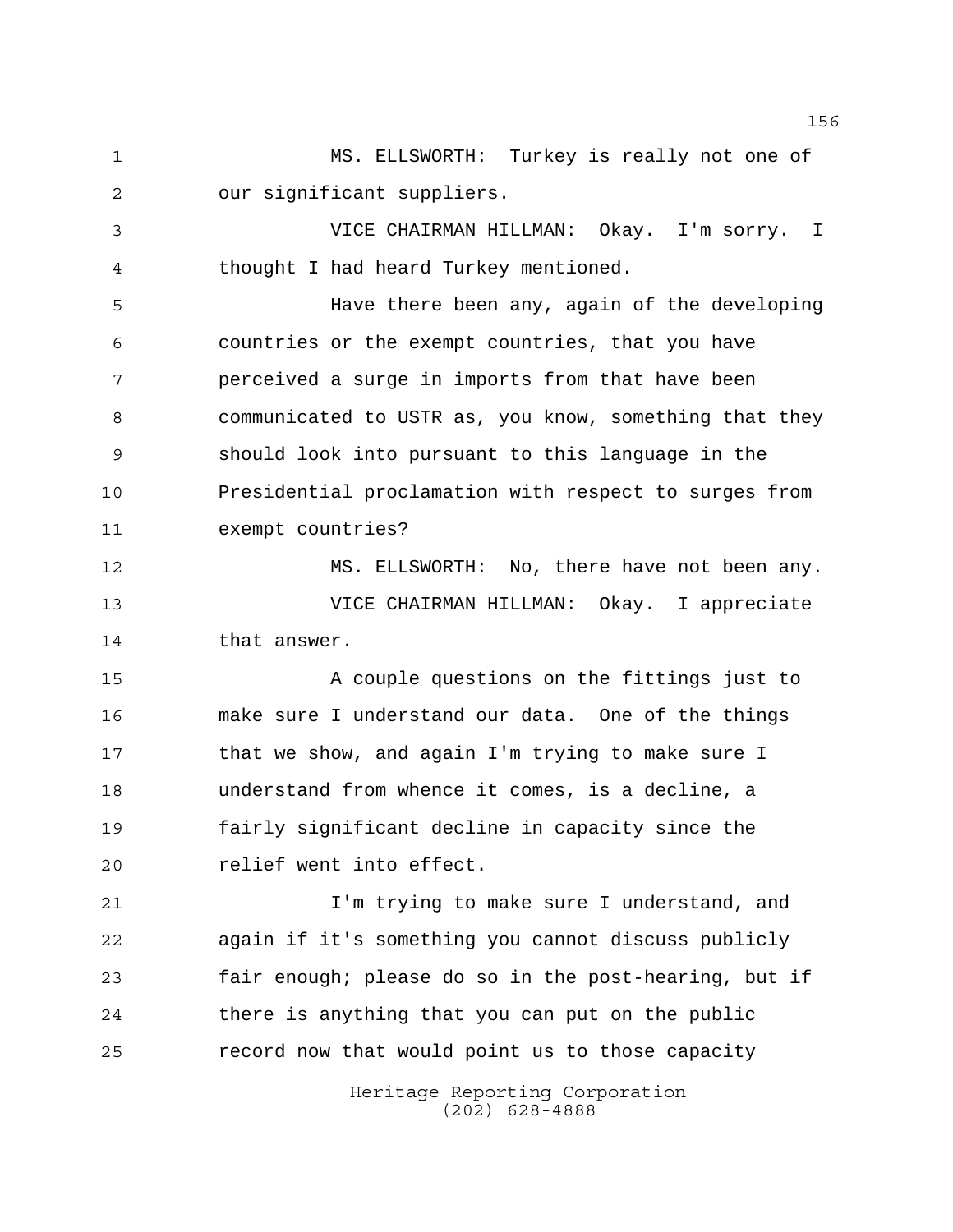declines on the fittings side?

Heritage Reporting Corporation (202) 628-4888 MS. ELLSWORTH: I think that it's fair to say that from the first to the second period there was a decline that's attributed to Trinity exiting the flange business. VICE CHAIRMAN HILLMAN: Okay. MS. ELLSWORTH: From the second to the third period, the reduction was largely a factor of Trinity dismantling machinery and moving it physically to consolidate its facilities. That would have resulted in some reductions in capacity during the period. VICE CHAIRMAN HILLMAN: Okay. Go ahead, Mr. Graham, if you want to elaborate. MR. GRAHAM: It didn't effect our shipments, though. We were still shipping -- VICE CHAIRMAN HILLMAN: Okay. No. MR. GRAHAM: -- and supplying the marketplace fully. VICE CHAIRMAN HILLMAN: Okay. It was the capacity numbers themselves that I was trying to focus on to make sure I understand what they were telling us. That's very helpful. MR. SCHAGRIN: Vice Chairman Hillman, Roger Schagrin again. As I stated earlier, there was a significant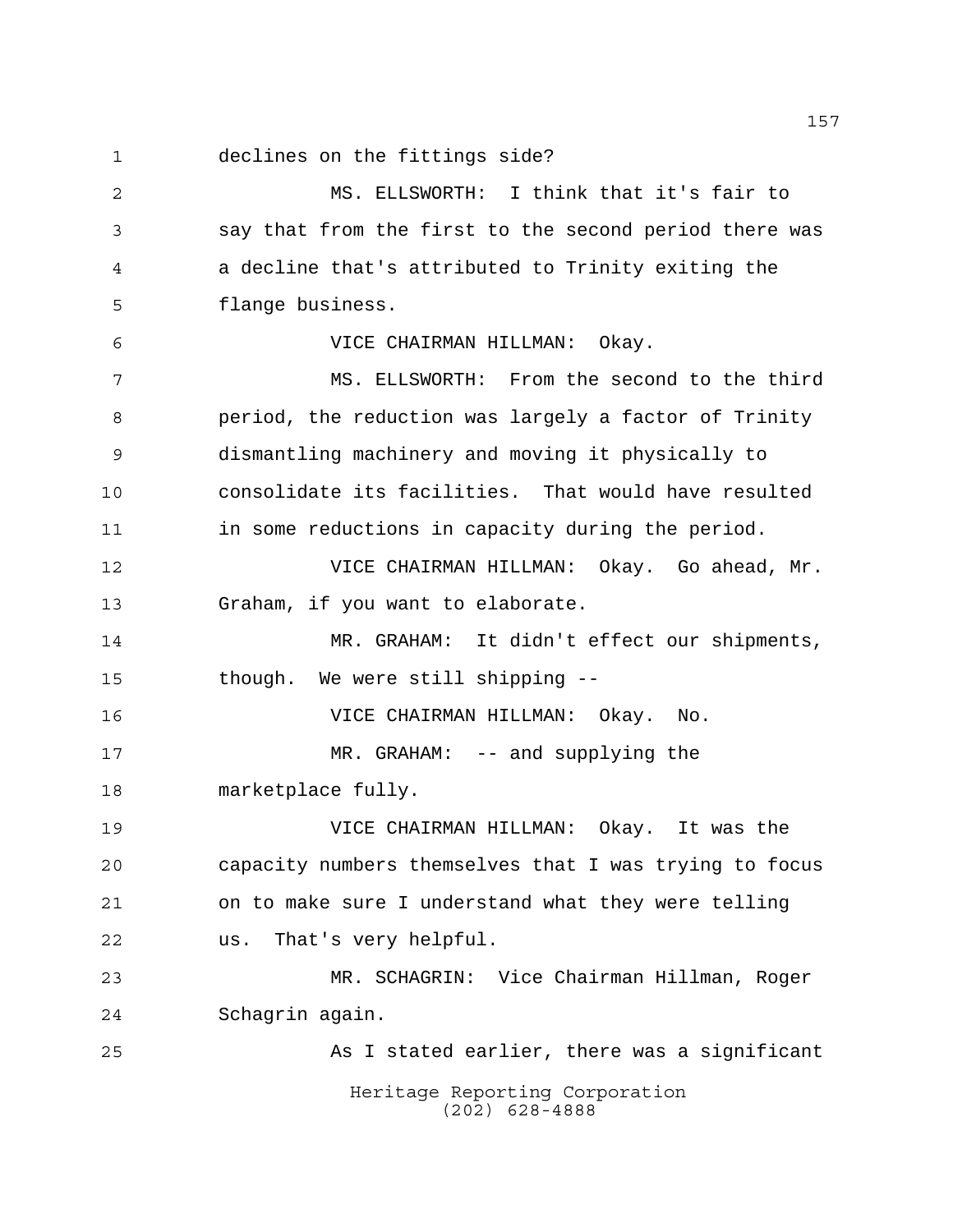reduction in capacity through the combination of the Anvil & Beck and the shuttering of certain facilities. We'll reiterate that in our post-hearing brief. It is already in their questionnaire response.

 VICE CHAIRMAN HILLMAN: That I had been aware of. I was just trying to make sure I understood the issue of the flanges versus the fittings and what was contributing to the overall numbers since again it's combined data for us. I appreciate those answers.

 Lastly, I think you've touched on it, but I want to make sure I understand it. Our data would also show an increase in the industry's raw material costs -- again, this is on the fittings side of it -- since the relief went into effect.

 Mr. Graham, can you tell me a little bit more about would have caused this significant increase in raw material costs?

 MR. GRAHAM: We're not experiencing any increase in raw material costs.

VICE CHAIRMAN HILLMAN: Okay.

 MR. GRAHAM: Speaking just for Trinity. VICE CHAIRMAN HILLMAN: Okay.

 MS. ELLSWORTH: Commissioner, we can certainly take a look at that, look behind the data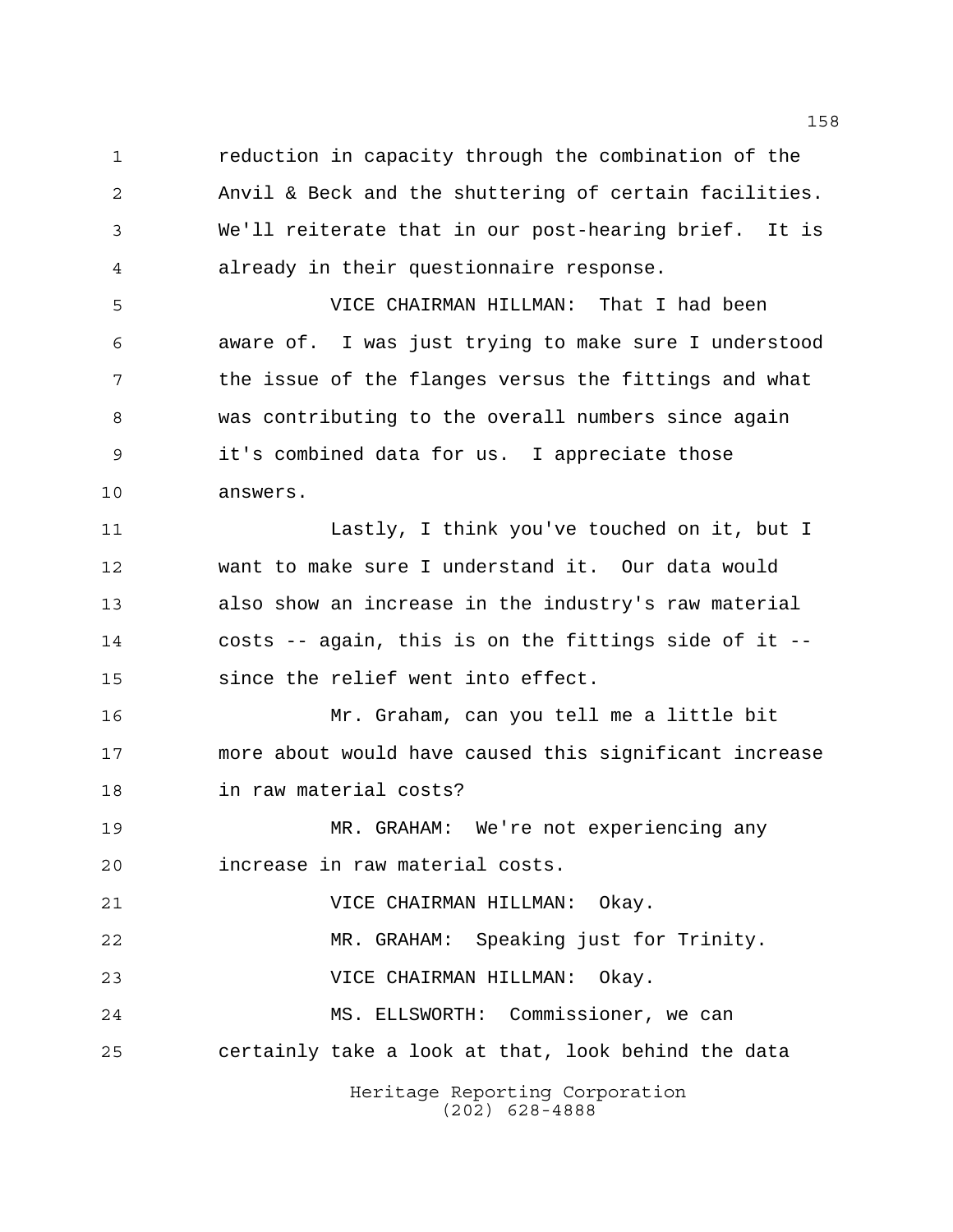and try to see what's behind that and what's driving that, whether there were some factors that we would want to explain. We'll do that in our brief.

 VICE CHAIRMAN HILLMAN: Okay. Mr. Schagrin, I don't know whether there's anything. Again, you're welcome to join in this helping me understand the numbers here on the fittings side.

 MR. SCHAGRIN: I think, Vice Chairman Hillman, because that's a combination of fittings and flanges data for the portion of the fittings industry that we represent, those are producers who at base their raw material is steel. If they're producing nipples or couplings, the raw material is steel, so that's probably why in your overall data you're seeing an increase in raw material.

 It's the contribution of the pipe fittings producers' increased steel cost that went in there, which might be different raw material than the raw materials that Mr. Graham's company is using.

 We can also address this in our post-hearing as well. We'll look at the actual data from the fittings producers that we represent.

 VICE CHAIRMAN HILLMAN: Okay. I think with that I have no further questions, but I would very much thank this panel.

> Heritage Reporting Corporation (202) 628-4888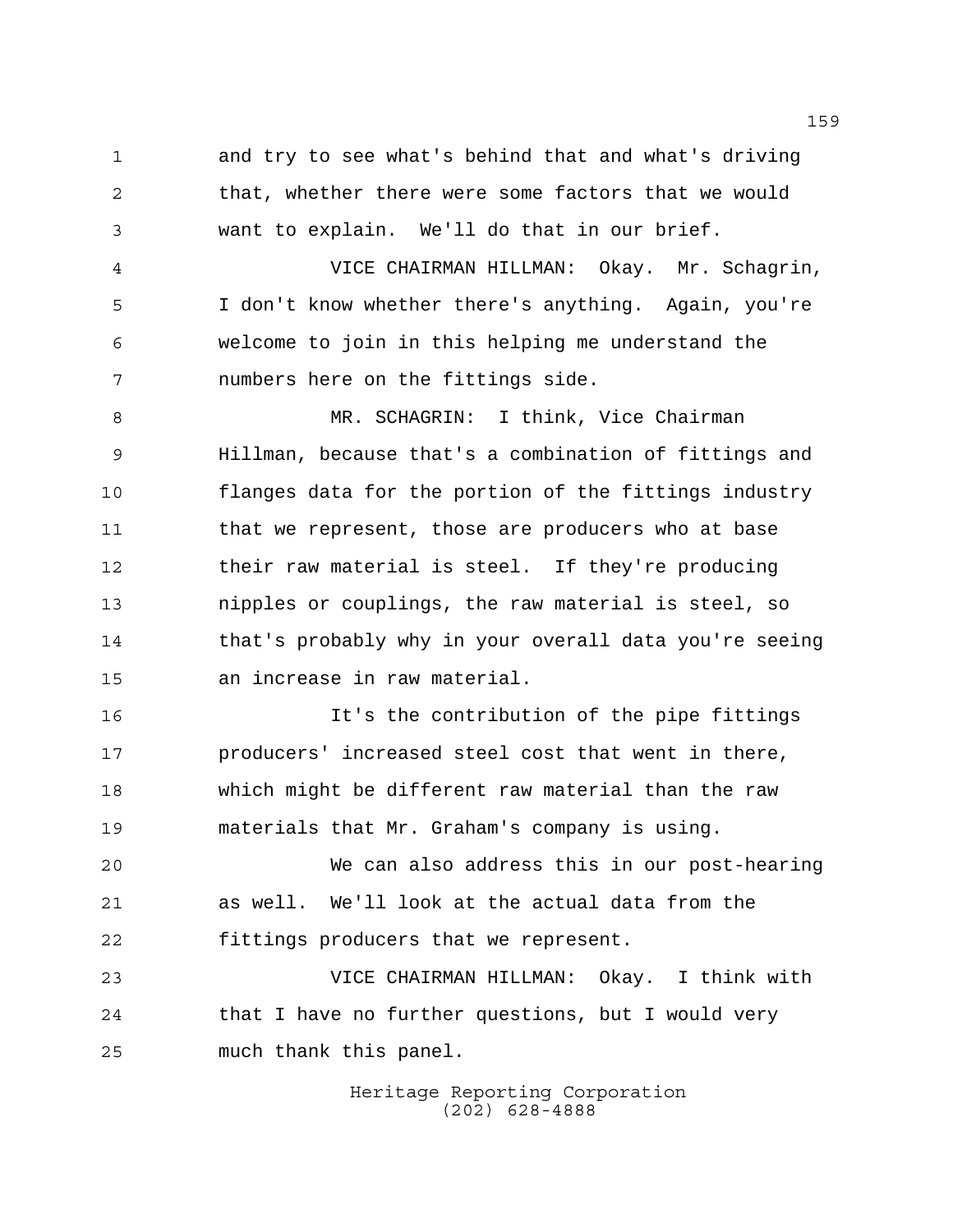Heritage Reporting Corporation 1 I would share, Mr. Gerard, the comments that Commissioner Miller and others have made in terms of, you know, we really appreciate your taking the time in particular to be with us because I think we are very clearly asked to comment both on the adjustment made by workers, as well as on the adjustment by firms. We do appreciate both the extensive information in your brief, as well as your presence here. I thank all of the witnesses for the answers to my questions. I appreciate it. CHAIRMAN OKUN: Commissioner Miller? COMMISSIONER MILLER: I have no further questions for the witnesses. I appreciate all your answers. Thank you. CHAIRMAN OKUN: Commissioner Koplan? COMMISSIONER KOPLAN: Thank you, Madam Chairman. I have one question left. Mr. Barnes, IPSCO's website, when referring to products in process, contains in part the following reference to tubular products, and I quote: "What separates IPSCO from other pipe manufacturers is that it produces its own steel. This captive steelmaking capacity allows IPSCO traceability, allowing for immediate feedback on its pipe product. Companies in the IPSCO Group are the best customers for IPSCO

(202) 628-4888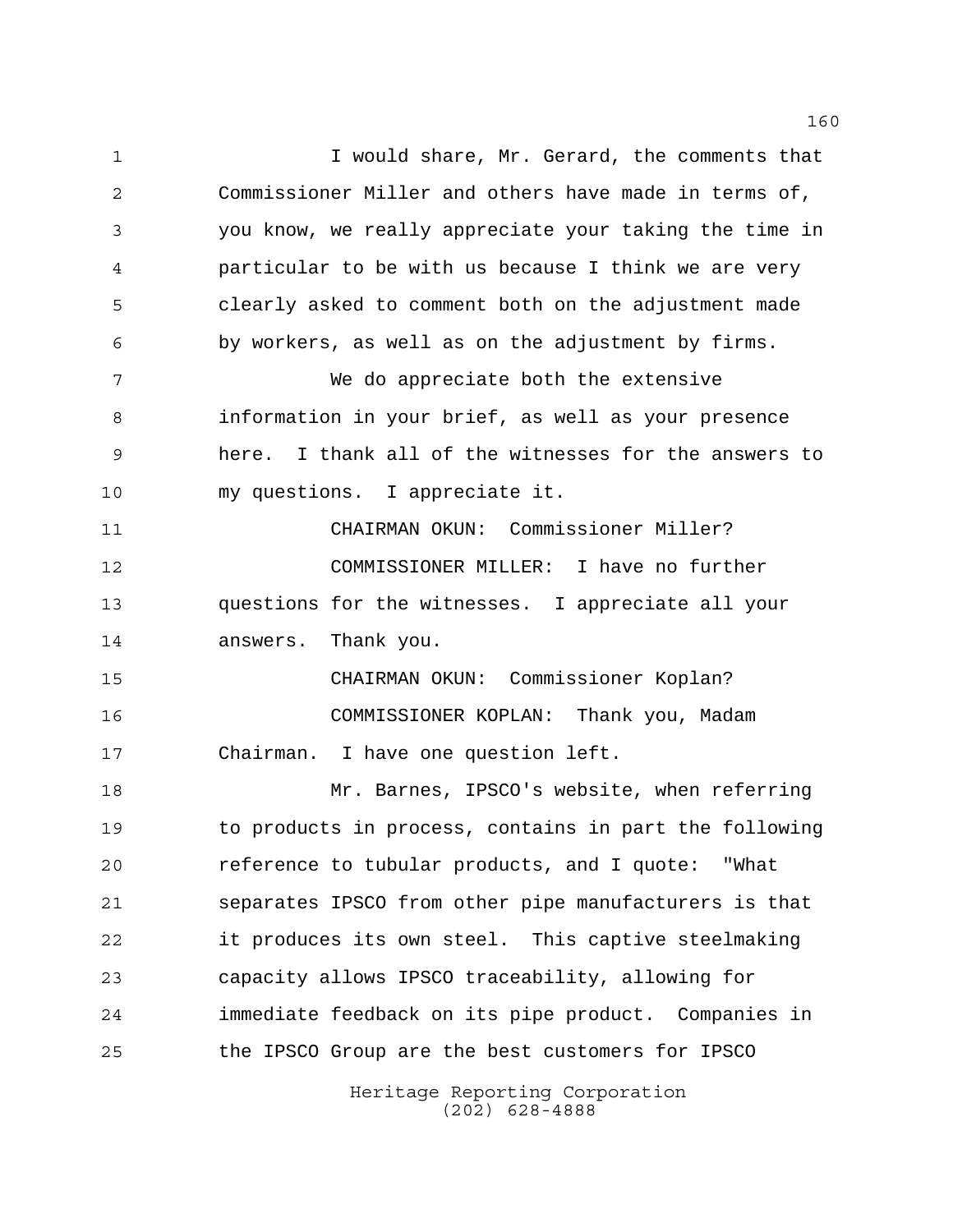Steel."

| 2  | Let's see. Can you just bear with me for a             |
|----|--------------------------------------------------------|
| 3  | second? I read this to mean that while IPSCO Tubular   |
| 4  | might have been caught in a cost/price squeeze, the    |
| 5  | parent company, IPSCO, benefitted at the same time     |
| 6  | from its other subsidiaries' production of your steel  |
| 7  | inputs.                                                |
| 8  | Am I correct? Does the vertically                      |
| 9  | integrated nature of the parent company give it a leg  |
| 10 | up on those domestic producers who have to turn to     |
| 11 | unaffiliated suppliers?                                |
| 12 | MR. BARNES: Well, we hope it does.                     |
| 13 | COMMISSIONER KOPLAN: First Mr. Gerard, and             |
| 14 | now you.                                               |
| 15 | MR. BARNES: Yes. This is in our annual                 |
| 16 | report, which I can share with you public information. |
| 17 | We do have three steel facilities, two in the United   |
| 18 | States and one in Canada.                              |
| 19 | COMMISSIONER KOPLAN: You talked about that             |
| 20 | in this portion I'm looking at.                        |
| 21 | MR. BARNES: Right. We can source our raw               |
| 22 | material for different what we call coil consuming     |
| 23 | industries, of which the Tubular Division can be one   |
| 24 | or the Tubular Business Unit. The Coil Processing      |
| 25 | Division is another, and, of course, the outright sale |
|    | Heritage Reporting Corporation<br>$(202)$ 628-4888     |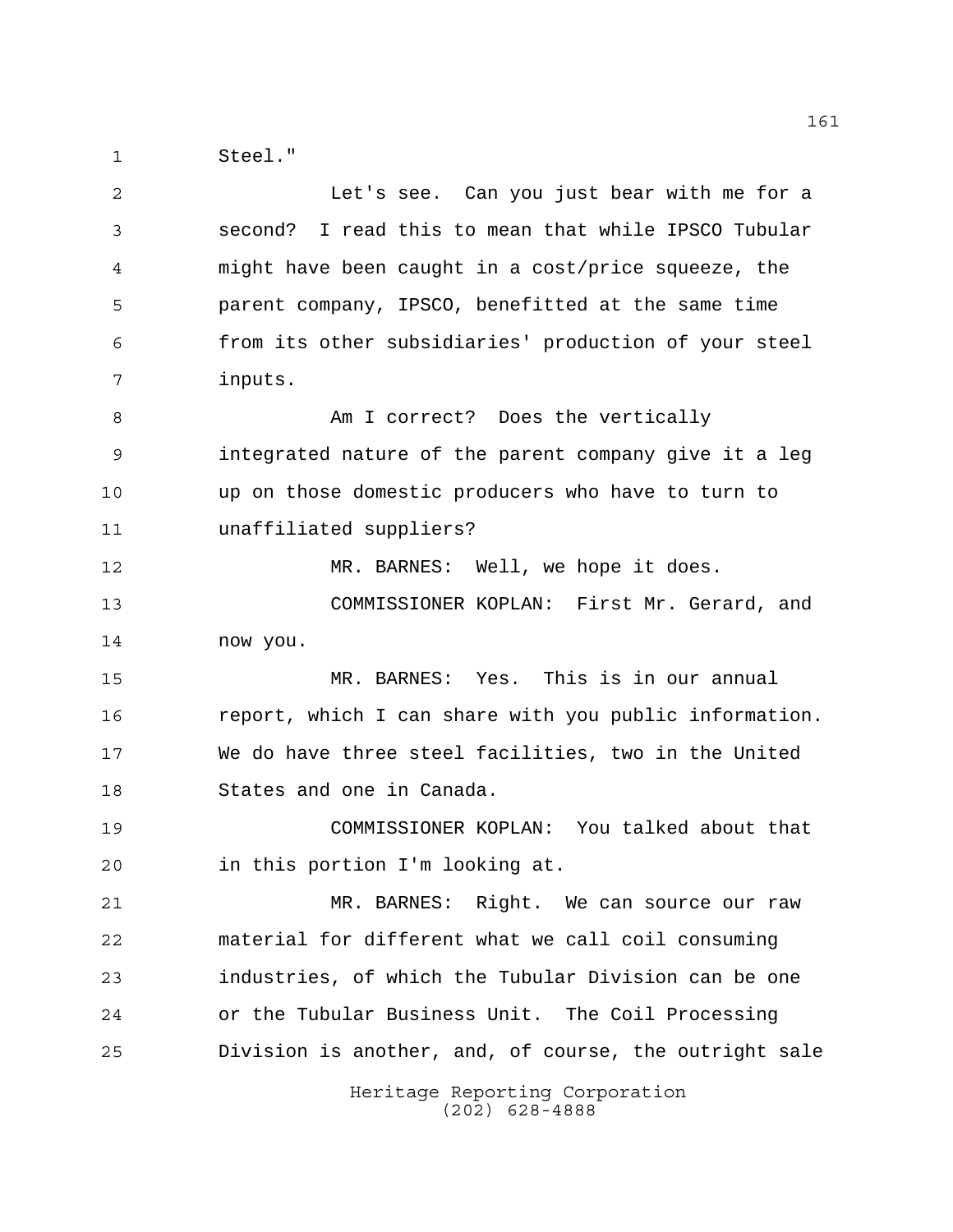1 to third parties of coil or plate.

 It is our business philosophy to try to maximize those steelmaking facilities to their complete utilization thereby amortizing the fixed cost over a high operating level, so as markets improve we will try to supplement our additional steel needs 7 through third party purchases, which we've done quite a bit over the years, anywhere from 600,000 tons in a stronger steel market prior to the 201s, and then more recently we've had to reduce those third party sales 11 to a smaller volume. My testimony this morning indicated the Blyville mill that we have in Arkansas --

COMMISSIONER KOPLAN: Yes.

 MR. BARNES: -- is located next to Hickman. Even though we have very good, efficient facilities in 17 the U.S. and Canada to produce our steel, there is still the freight situation to overcome, so naturally having the pipe mill in Arkansas next to Nucor's facility there is essentially no inbound freight at all. It's on the inner Nucor campus there.

 In a roundabout way, what we try to do is allocate steel needs to the highest and best use, so if we're making high strength steels for line pipe applications for companies such as Stupp or others we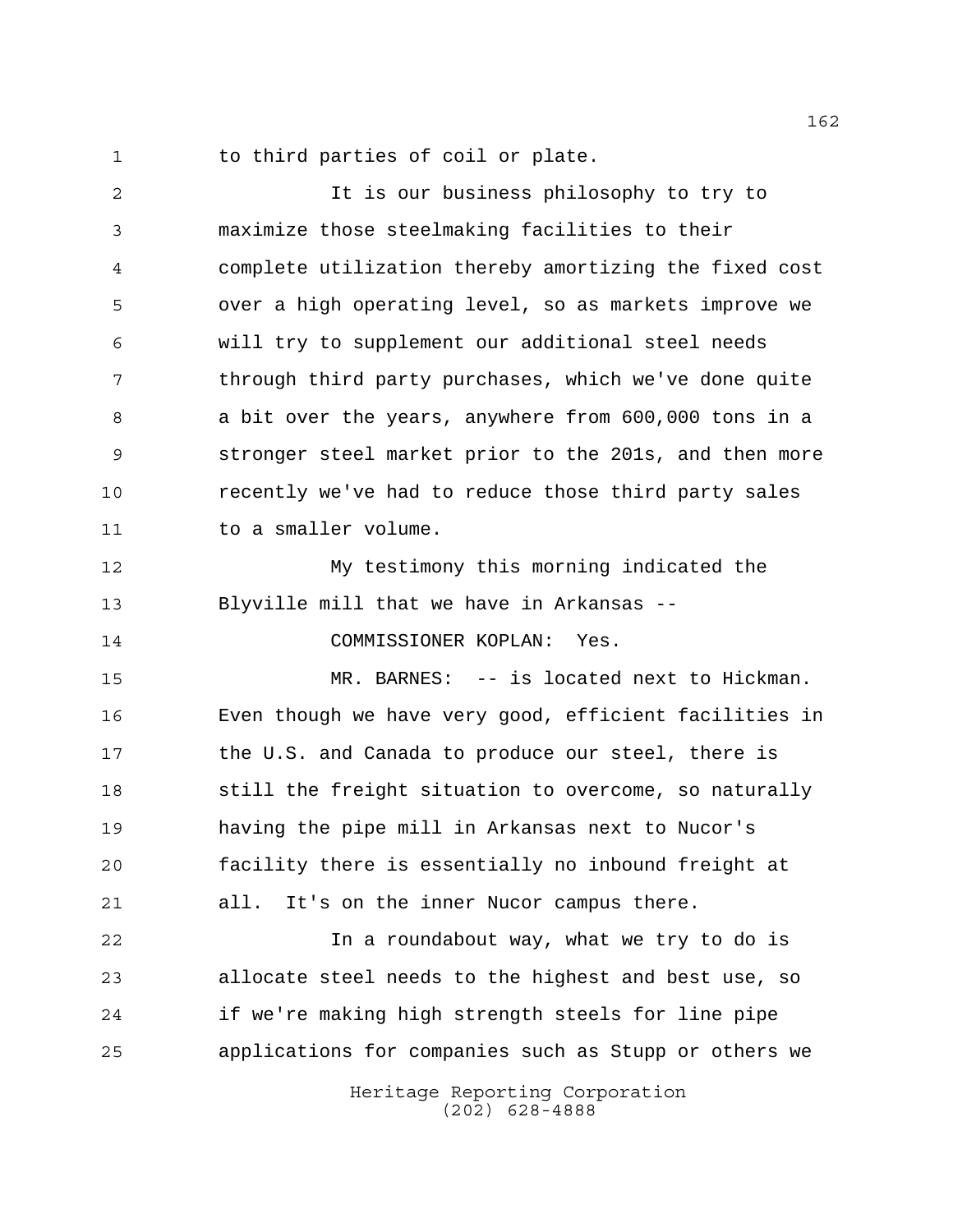will make that on our own steel mills and purchase steel from other third party suppliers that is more generic, such as Nucor or Gallatin or others.

 We think that, yes, we do have an advantage from some of our other competitors in the fact that the traceability aspect that you referred to is the fact that we know the birth to death, so to speak, of 8 the steel being made from the raw scrap, who it was purchased from, through the manufacturing process to the melting and the rolling of the steel.

 The different rolling temperatures will impart different physical properties into the steel for further intended use. Therefore, how it performed in the steel mill can be communicated to the Tubular Group as to what we might anticipate its performance in our tubular operation as we go forward.

 Now, I might also add that when we buy steel from third parties, we buy it to a specification, which has very specific quality assurance parameters in it as well, so we do also maintain traceability of that steel that's purchased either from Nucor or Steel Dynamics or whoever is supplying the material. We have that quality assurance aspect covered, so to speak, on both sides.

Did I answer your question?

Heritage Reporting Corporation (202) 628-4888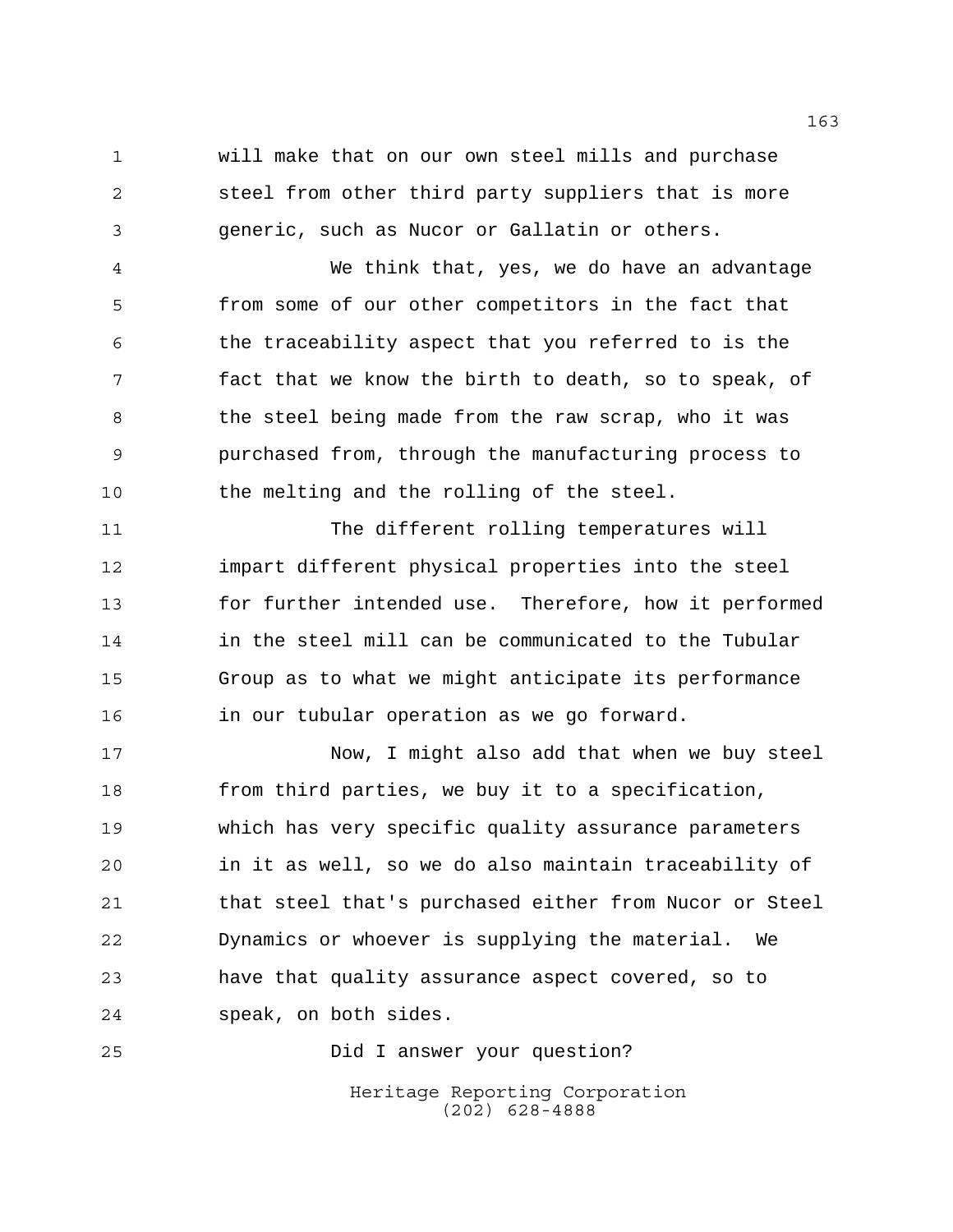Heritage Reporting Corporation COMMISSIONER KOPLAN: Yes, you did. MR. BARNES: Okay. COMMISSIONER KOPLAN: I want to thank you for that very detailed response to my question. That's helpful. I appreciate it. With that, I have no further questions. I just want to thank all of the witnesses for their contribution to this monitoring process today. Thank you. CHAIRMAN OKUN: Seeing no further questions from my colleagues, let me turn to staff to see if staff has questions for this panel? MS. NOREEN: Bonnie Noreen with the Office of Investigations. Staff has no questions. CHAIRMAN OKUN: Do counsel for Respondents have questions for this panel? Ms. Mendoza reports that counsel for Respondents have no questions, so this looks like a very good time to first thank this panel of witnesses for all your testimony, for all the answers you've given us, and for the post-hearing information you'll be submitting. We very much appreciate your contribution to helping us form this record. It also looks like a very good time to take a lunch break, so we will be in recess. We will come

(202) 628-4888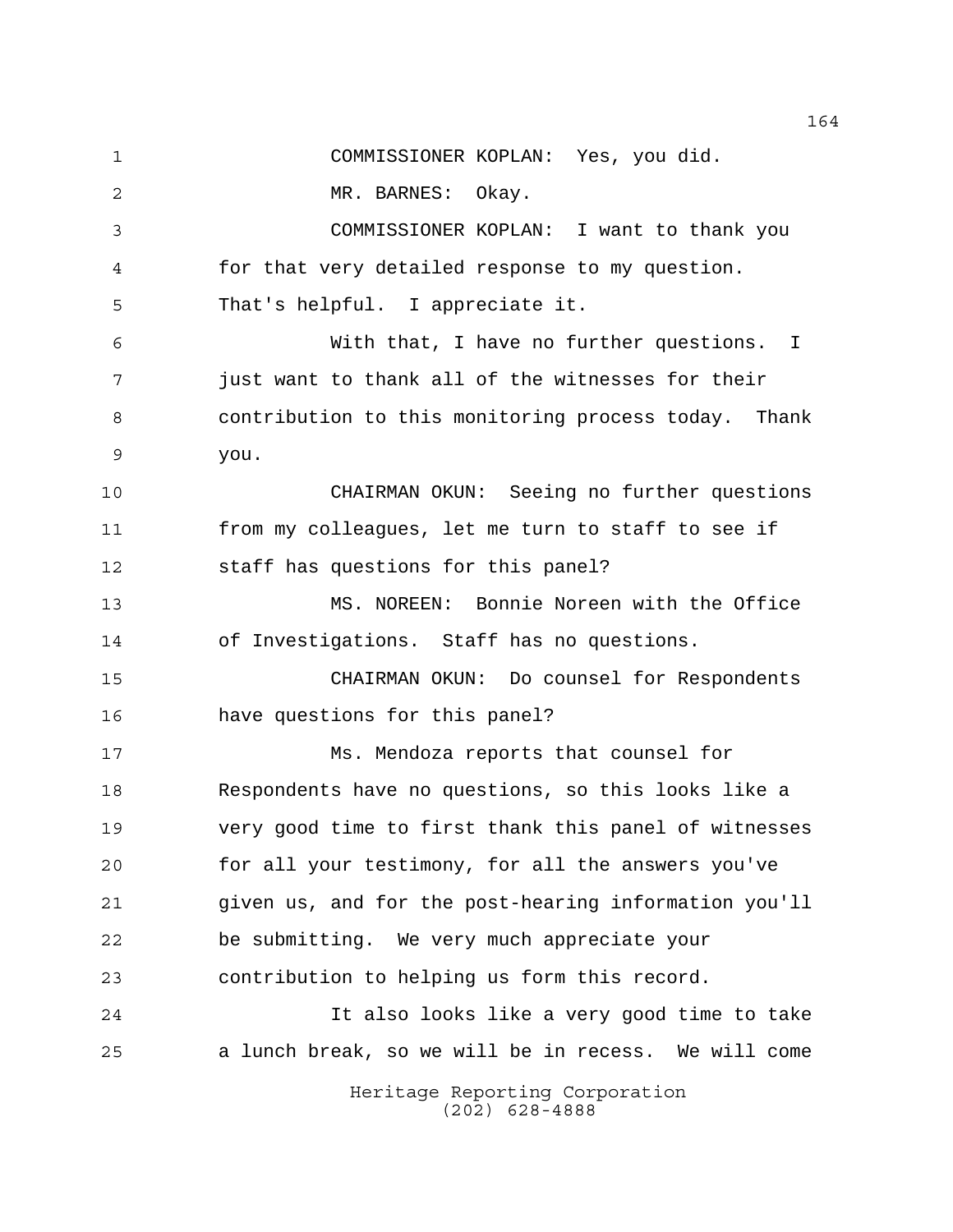| $\mathbf 1$    | back at 2:00. I will remind all parties that this   |
|----------------|-----------------------------------------------------|
| $\mathbf{2}$   | room is not secure, so if there's any confidential  |
| 3              | business information please take it with you.       |
| $\overline{4}$ | With that, we are in recess until 2:00 p.m.         |
| 5              | (Whereupon, at 12:53 p.m. the hearing in the        |
| 6              | above-entitled matter was recessed, to reconvene at |
| 7              | 2:00 p.m. this same day, Thursday, July 17, 2003.)  |
| 8              | $\frac{1}{2}$                                       |
| 9              | $\frac{1}{2}$                                       |
| 10             | $\frac{1}{2}$                                       |
| 11             | $\frac{1}{2}$                                       |
| 12             | $\frac{1}{2}$                                       |
| 13             | $\frac{1}{2}$                                       |
| 14             | $\frac{1}{2}$                                       |
| 15             | $\frac{1}{2}$                                       |
| 16             | $\frac{1}{2}$                                       |
| 17             | $\frac{1}{2}$                                       |
| 18             | $\frac{1}{2}$                                       |
| 19             | $\frac{1}{2}$                                       |
| 20             | $\!/\!$                                             |
| $21$           | $\!/\!$                                             |
| $2\sqrt{2}$    | $\!/\!$                                             |
| 23             | $\!/\!$                                             |
| 24             | / $\mskip 1mu /$                                    |
| 25             | / $\mskip-5mu/\mskip-5mu$                           |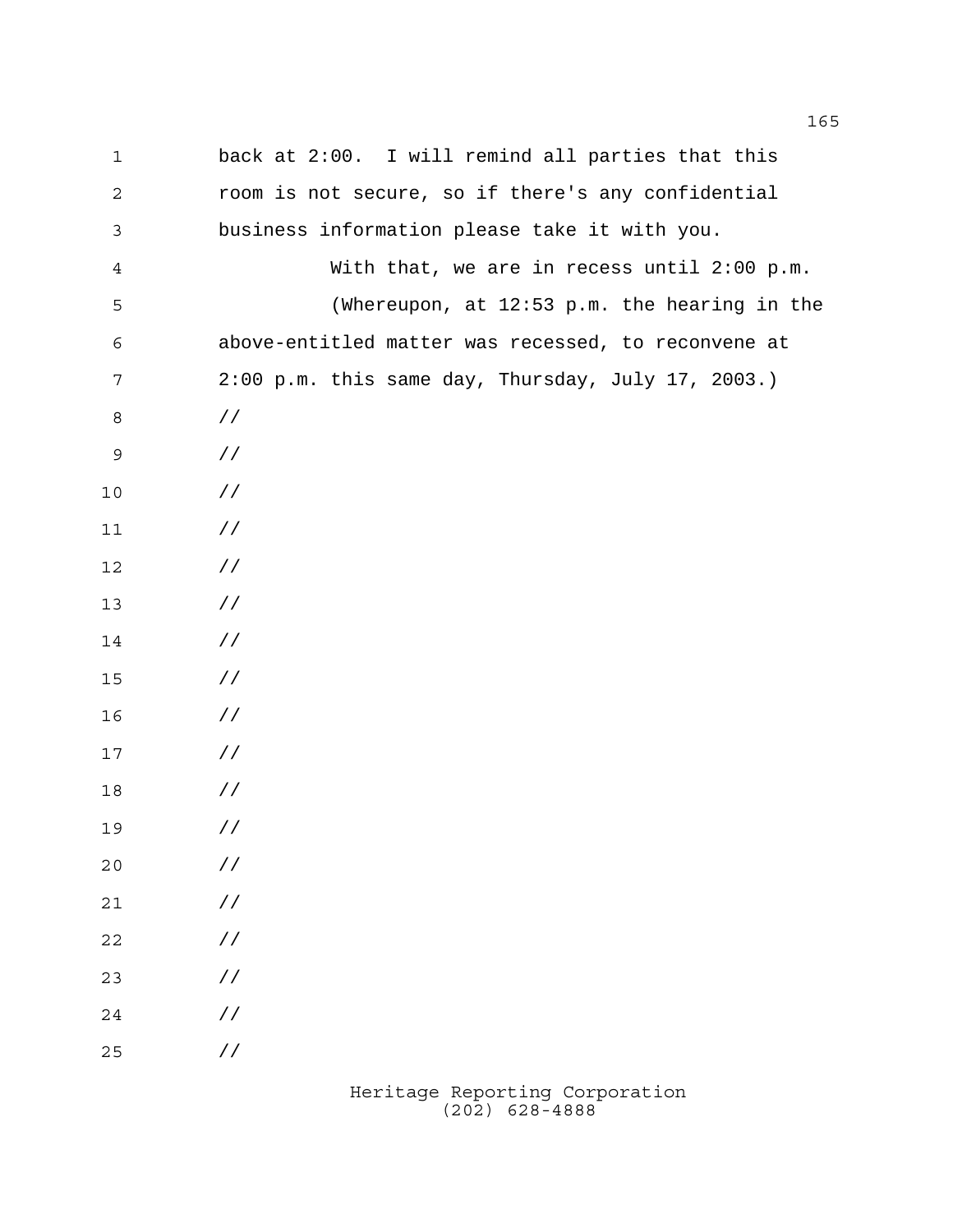1 A F T E R N O O N S E S S I O N  $(2:00 \text{ p.m.})$  CHAIRMAN OKUN: This hearing of the United States International Trade Commission will please come back to order. Madam Secretary, I see that our second panel is seated. Have our witnesses been sworn? 8 MS. ABBOTT: Yes, Madam Chairman. (Witnesses sworn.) CHAIRMAN OKUN: You may proceed. MS. MENDOZA: Thank you very much. For the record, my name is Julie Mendoza with the law firm of Kaye Scholer representing the Korean Respondents. I'm accompanied by someone I think you know, Don Cameron, and someone you may not, Marcus Kraker also of our law firm. I'd just like to make a few comments on some relevant legal arguments before we release Mr. Cameron to discuss the comment by Mr. Schagrin with respect to the Korean steel industry. Let me just start by saying that Mr. Schagrin suggested that we were trying to reargue the original threat determination. Let me be clear. We have no intention of doing that. We understand what the Commission based its determination on in that investigation.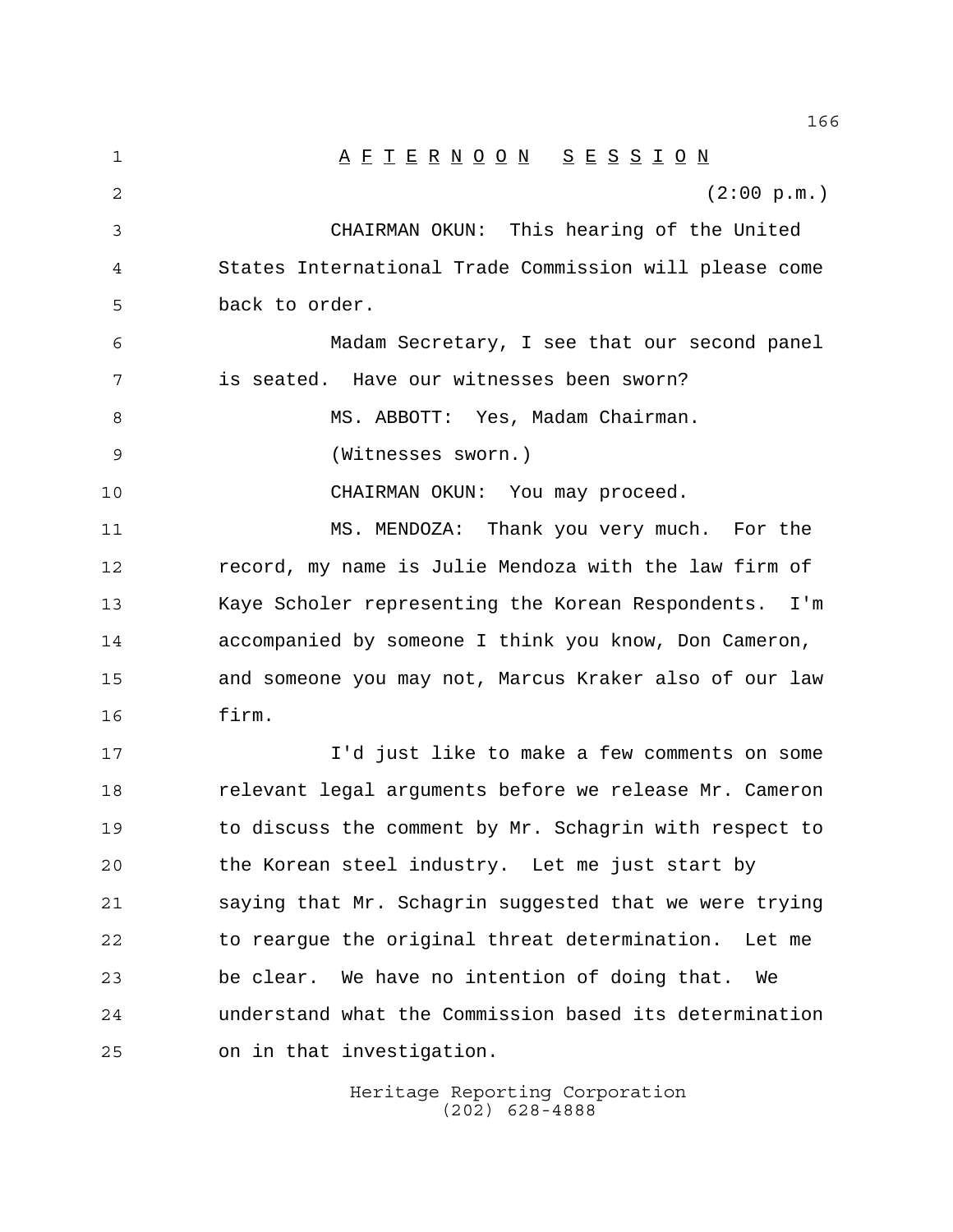1 The issue now is that you have a new record, a much more complete record, and information in that record is going to be a part of your monitoring report. The question is on that record how was the industry doing before the relief was imposed, and that's a relevant inquiry because it tells us, you know, whether the industry was already competitive, it tells us what effect any changes in the modifications of the measure would likely be on the industry because that's the period before relief was imposed, and it also answers the question of whether in fact this relief has had any beneficial effect on this industry at all. The answer we think to that is no.

14 14 I also wanted to address just very briefly the way that we view the Commission's role in these 204 proceedings because I understand that that's an issue, and several Commissioners have raised it. We certainly understand that the Commission has not been specifically asked to give its advice or opinion as to whether the relief should be reduced or modified or eliminated, but the Commission obviously is charged with producing a monitoring report, and the President is statutorily required to take that report into account, as well as any advice you choose to give him, in making a determination with respect to the

> Heritage Reporting Corporation (202) 628-4888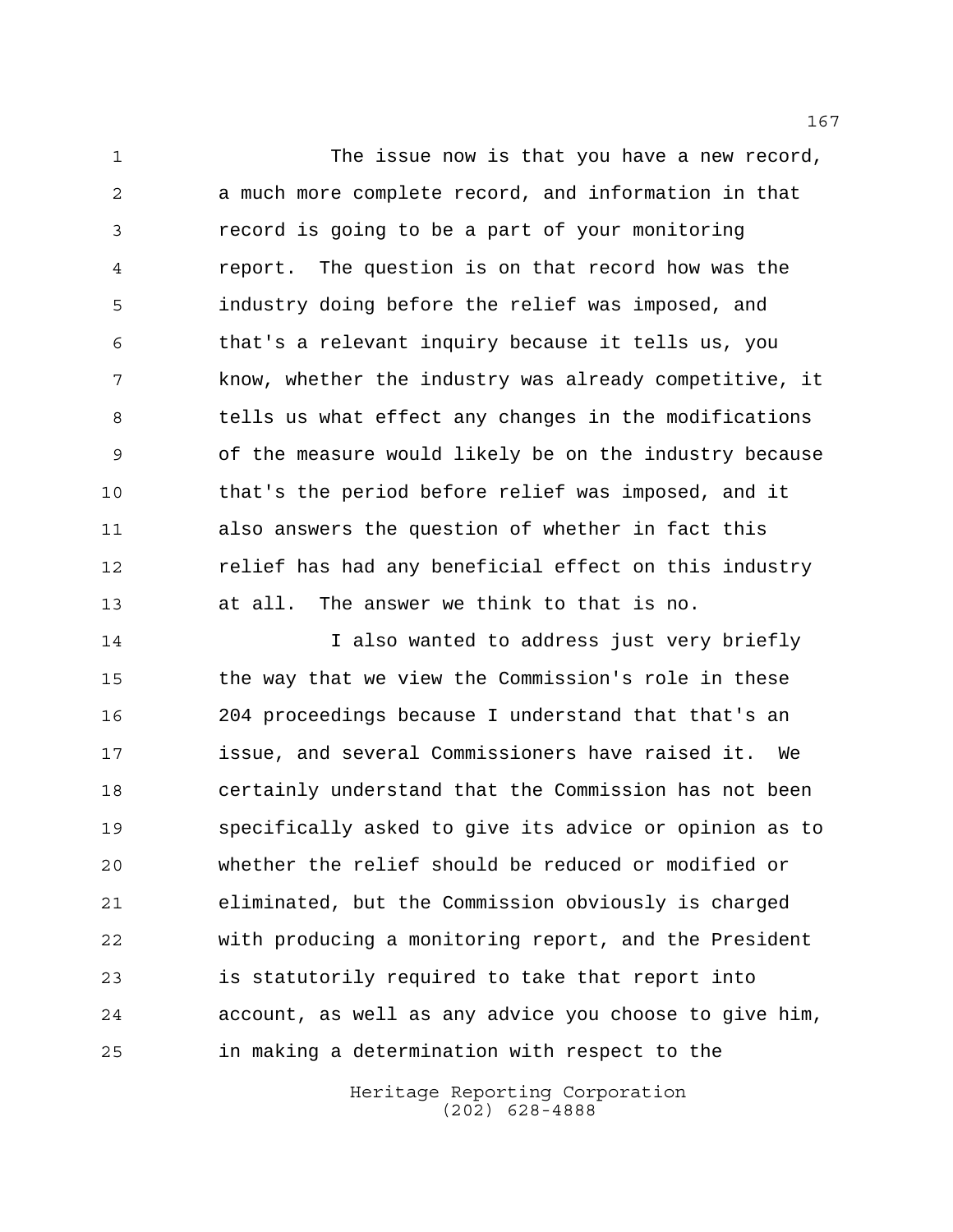continuation of the measures.

 In fact, the Commission's findings of fact are going to be very significant because the 204 report really is going to be the basis for the President, the information that the President is going to have on which he's going to base his decision making, and it would, therefore, be incumbent upon the Commission to provide as much information obviously to the President to support whatever decision he ultimately chooses to take.

 The Commission's role is really important in this proceeding because basically the United States has an obligation under the safeguard agreement, a continuing obligation to make sure that the safeguard relief is actually necessary for the industry. In fact, 7.1 of the safeguard agreement specifically requires that safeguard relief "will only be applied for such period of time as necessary to prevent or remedy serious injury and to facilitate adjustment, and the United States must withdraw or increase the pace of liberalization if the midterm review indicates that this is warranted." These are very important obligations.

Heritage Reporting Corporation (202) 628-4888 The appellate body of the World Trade 25 Organization in U.S. Line Pipe clarified that the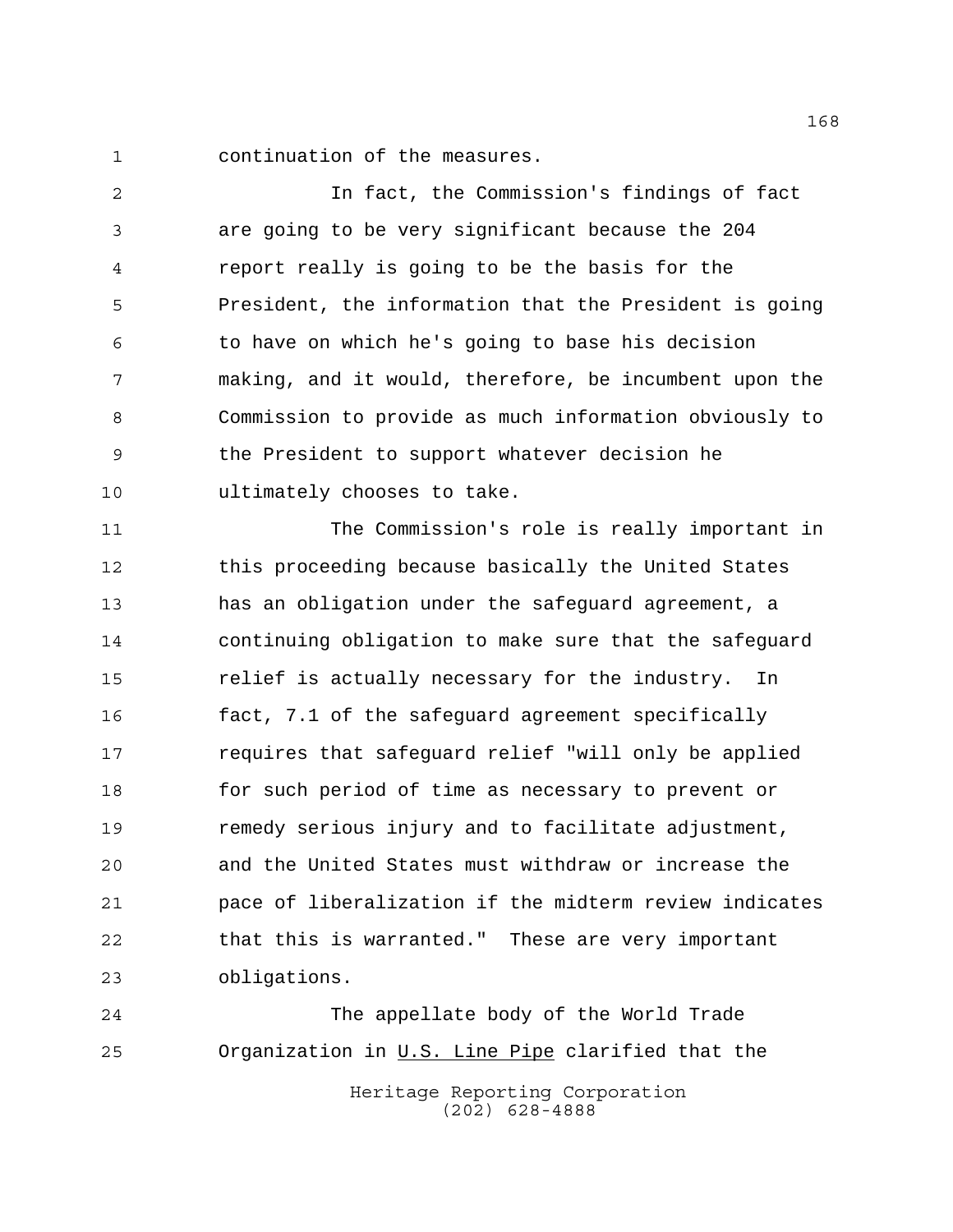serious injury to be addressed by a safeguard measure was the injury from imports alone. Safeguard measures cannot be imposed to offset injury caused by factors other than imports. It is, therefore, logical that safeguard measures cannot be continued based on any injury that is being suffered as a result of other factors.

8 As the Commission evaluates the developments related to the imposition of safeguards in other welded pipe, you should keep in mind a few significant facts about this industry which are directly relevant and demonstrate why the relief is no longer necessary or justified.

 First, imports have been a constant and significant presence in the U.S. market for many years, and the U.S. industry long ago adapted to those imports. On many occasions, the U.S. industry has sought and obtained relief from unfairly traded imports through dumping and countervailing duty actions. The result of those actions has been to reduce imports and eliminate unfair trade practices by targeted countries. Such actions continue to remain open to this industry if they feel that they are being impacted by unfair trade practices.

Heritage Reporting Corporation (202) 628-4888 25 The Steel 201 injury You will recall that in the Steel 201 injury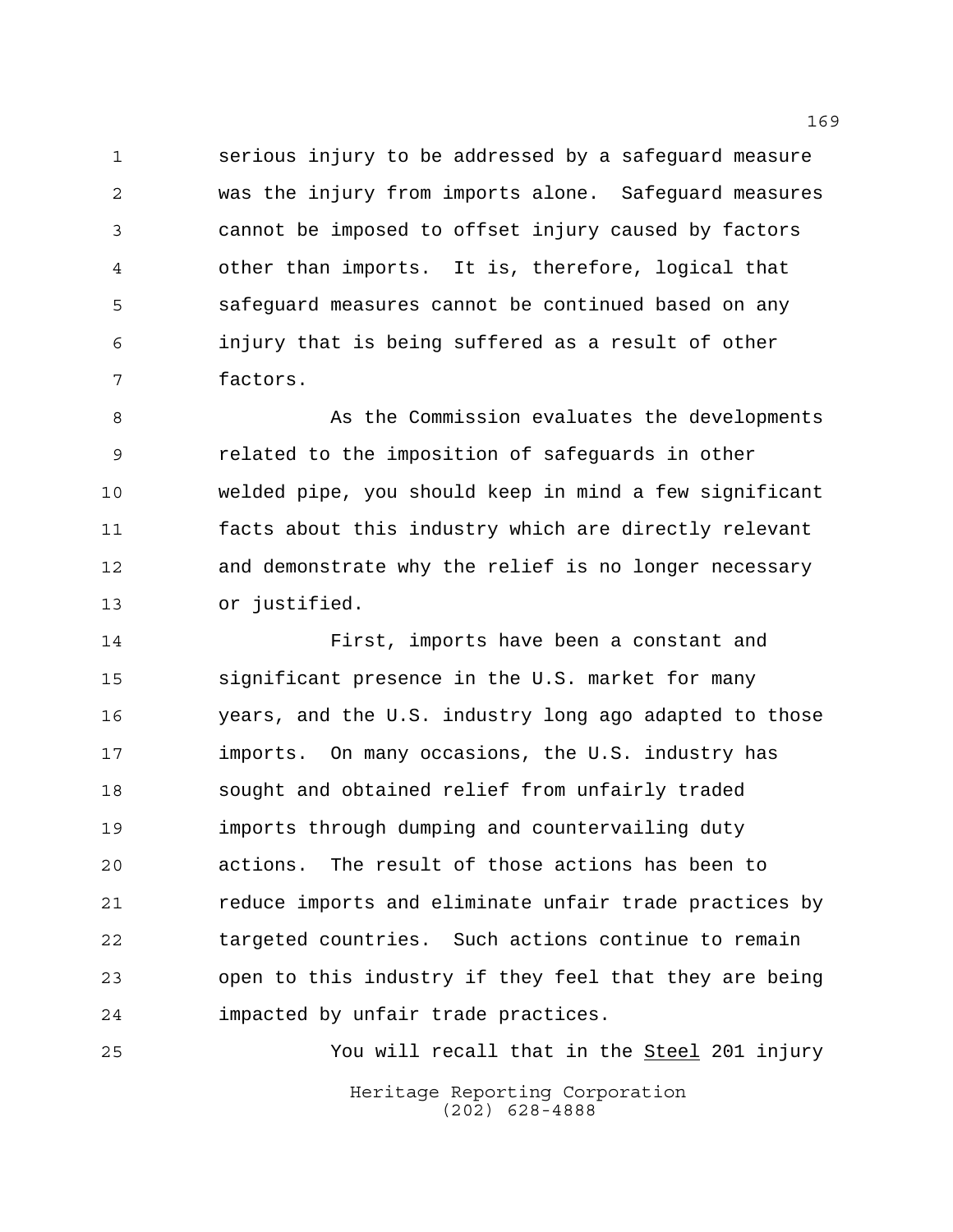year the U.S. industry made very clear that they had already undertaken substantial investments and were already quite competitive with fairly traded imports. The record revealed that in fact the industry had already undertaken substantial investments even before the injury investigation ever began.

 We have not heard anything different today. However, what has never been clear from the record of this investigation or the earlier investigation is exactly how those adjustment proposals relate to safeguard relief or how and in what way these further investments are tied to or at least related to safeguard measures.

 After all, the industry was competitive with imports at the time import relief was imposed, and the record does not support the proposition that these investments were anything other than the normal investments that the industry has always made to maintain its competitiveness and to maintain its compliance with environmental or other regulations.

 Therefore, we disagree with Mr. Schagrin that the industry was headed for ruin and that these safeguard measures prevented it. The industry was actually in good shape and investing despite the economic conditions in which it found itself. The

> Heritage Reporting Corporation (202) 628-4888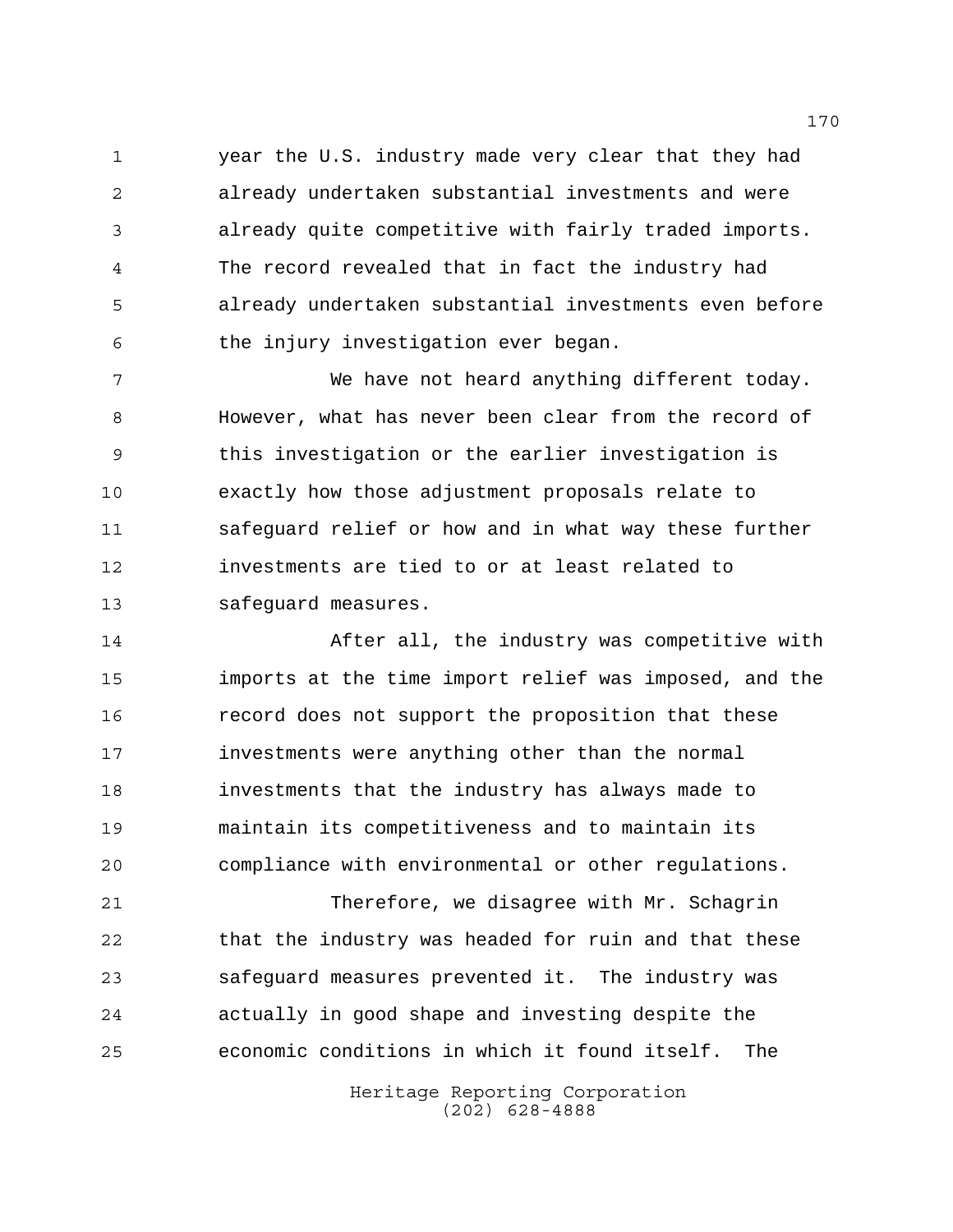industry was not in imminent danger of being seriously injured. That's now clear from the record that has now been developed in this 204 proceeding, and that is very relevant to the inquiry of what will happen to the industry if the measures are reduced or eliminated.

 The outlook for the industry in 2001 when 8 the Commission was looking at it in the first six months of the period was actually much more positive later in the period than it had appeared. The interim data ended in June 2001 and appeared to show a decline of profits from 4.3 percent to 3.2 percent.

 However, based on the full-year data through March of 2002 collected in this interim review, the industry's profits are confidential, but they actually remained very strong. Some producers had extremely high profits, as we detailed in our prehearing brief.

 Moreover, we would like to reiterate again the arguments we made in our original brief before the Commission, our original injury brief before the Commission regarding the effects on industry profitability of a single U.S. producer. We have the same issue in this investigation.

 We will do the calculations for the Commission in our confidential post-hearing brief, but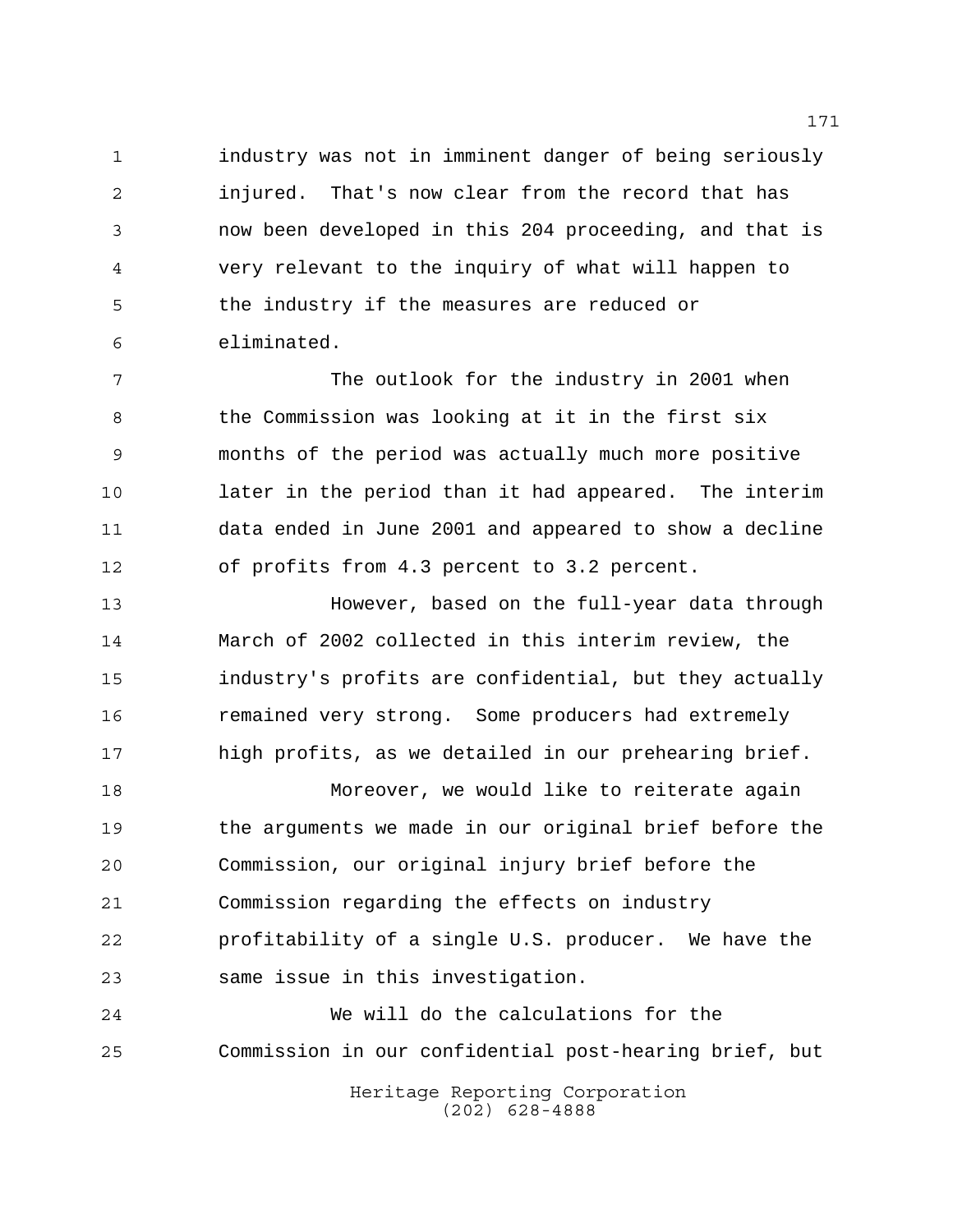that producer is significant in terms of U.S.

 production, and the performance of that producer will have significant implications for the profitability of this industry in the future. The Commission should look at the profits of the industry separate and apart from that producer both before and after the safeguard measures were taken.

 The industry was not headed for ruin, and the safeguard measures didn't prevent ruin or really have much effect at all. In fact, the U.S. producers' questionnaire responses generally are quite compelling and suggest that the measures had little or no effect. The details are in our confidential brief, but the question is how can such an extraordinary level of relief, 15 percent duty levels, be justified if it has no appreciable effect on the U.S. industry?

 What is readily apparent from the record in this case is that the fundamental problems facing this industry have nothing to do with imports. Total imports have unquestionably been reduced with the safeguard measures. Total imports in the final year ending March 2003 are even below imports in 2000, the level of the TRQ recommended by the Commission originally.

Heritage Reporting Corporation (202) 628-4888 The effects of the economic downturn and the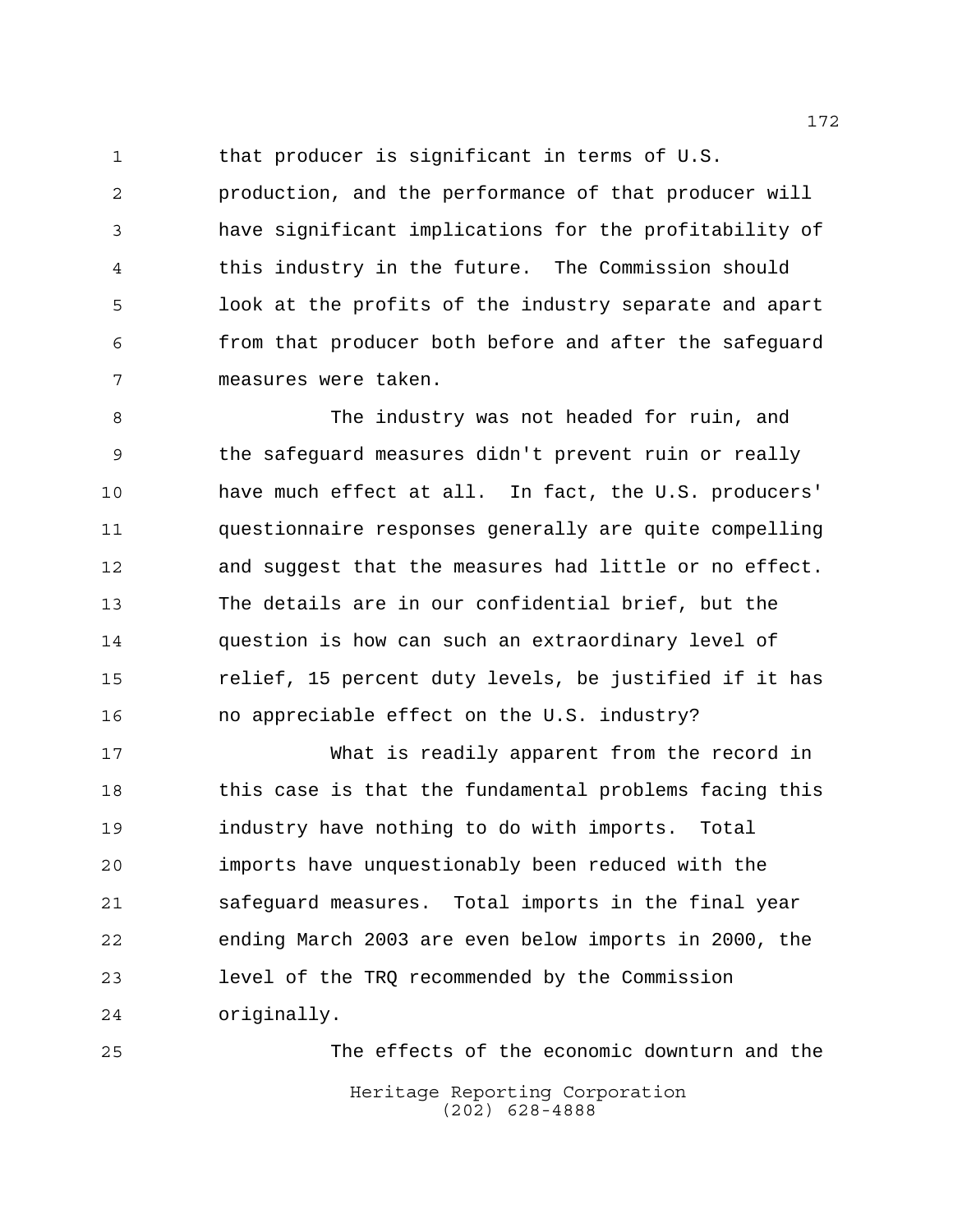effects of the fluctuations in raw material prices and continued excess domestic capacity are such significant forces in terms of the industry profitability that import restraints had no effect on the industry.

 This record makes very clear that even when imports are controlled and reduced significantly, the performance of the industry is unaffected because the influence of these other factors on the industry performance more than counterbalance any effect of import restrictions

 The Commission should look carefully at these issues, in our opinion. It's now clear, based on this fuller record, that any threat of injury to the domestic industry was not and is not from imports. Rather, the performance of the industry was and is determined by these other factors. That's important because measures cannot be imposed, nor can they be retained to correct the effects of other factors of injury.

 Frankly, given the poor market conditions, the only adjustment which is going to have any significant effect on this industry is a reduction in domestic capacity. I'm not sure whether Commissioner Miller was getting at that in her question when she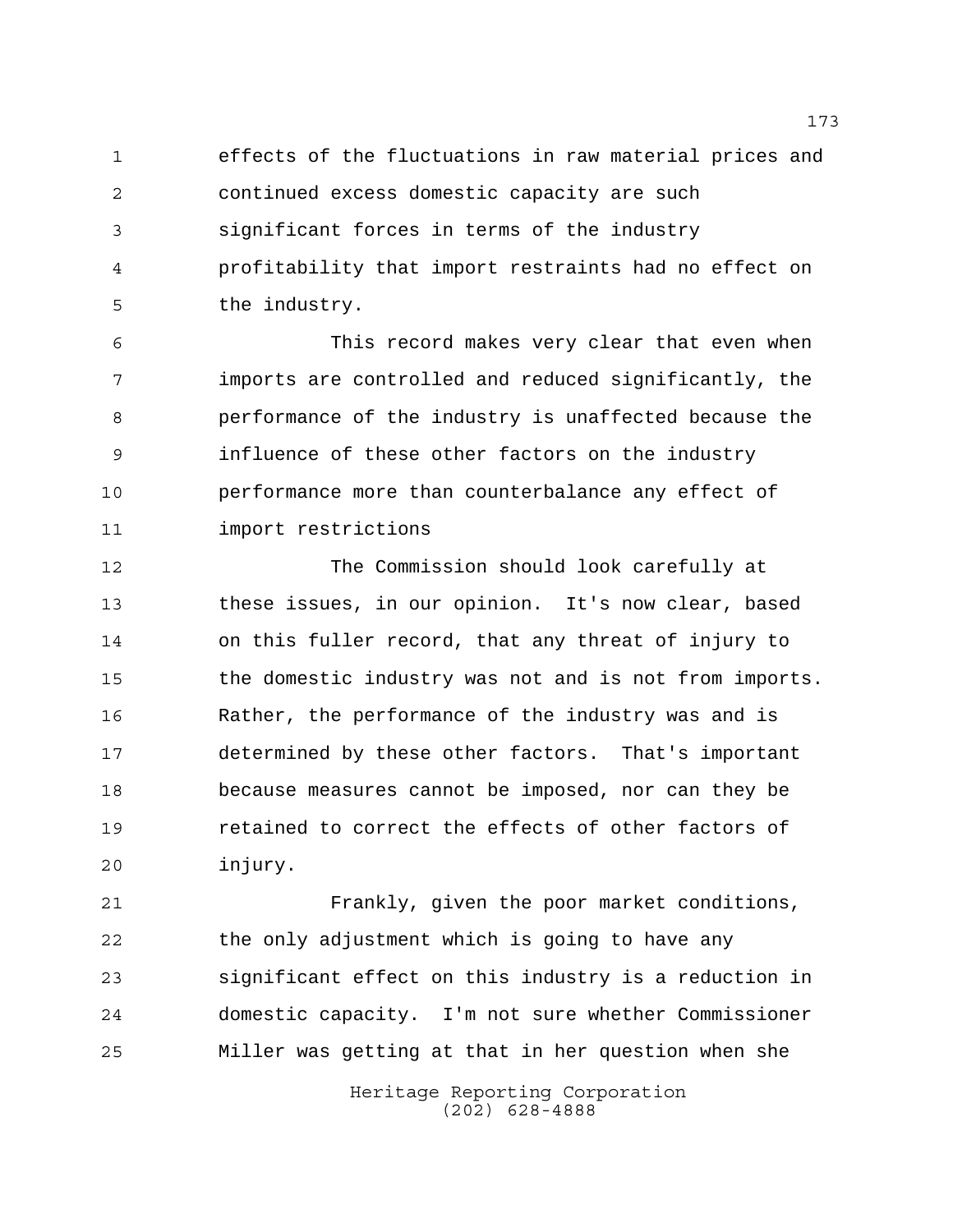asked them how has demand affected your adjustment plan.

 Certainly Vice Chairman Hillman suggested that if you in fact are talking about persistent declines in demand, what does that mean for you in terms of adjustment? Well, it's persistent, and it's going to be longstanding, and you have so much capacity that you're pulling down prices. Even Mr. Schagrin's economist said that in his own report. Then the question is are these adjustment plans oriented toward what the problems are? We would submit that in fact they're not.

 What we're trying to say is even if the Commission was correct in the original investigation and you said, you know, capacity increased to keep pace with demand, but the fact of the matter is that after 2000 that wasn't true anymore. The demand stopped. Demand dropped, and this industry did not react to that by reducing capacity in sufficient quantities.

 Now, there have been capacity reductions which we'll talk about in a minute, but those are going to be critical to any level of competitiveness of this industry either tomorrow or a year or a year and a half from now. The fact of the matter is that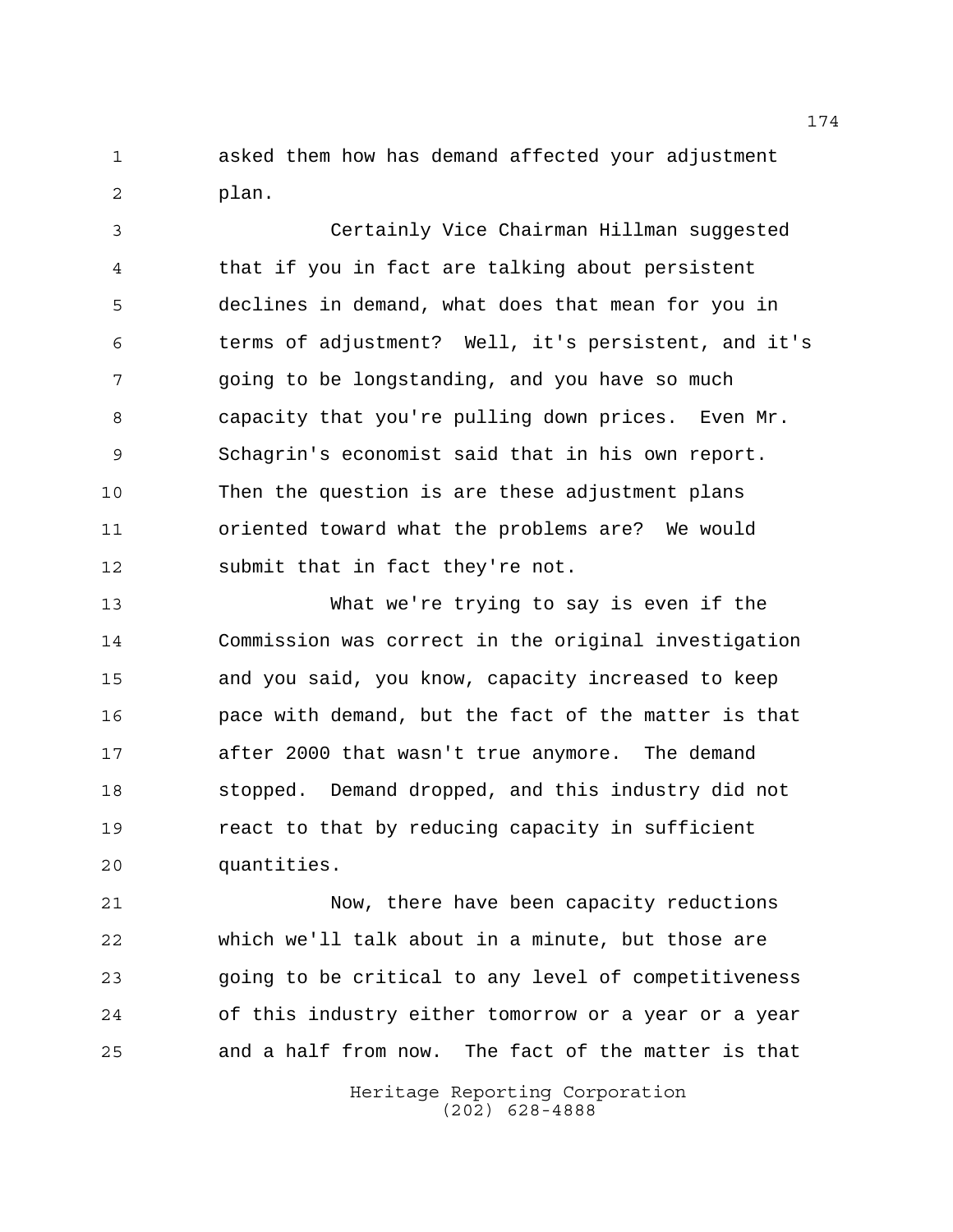1 the industry's capacity has fallen very significantly due to bankruptcies and capacity rationalizations and is expected to decline further according to Mr. Schagrin.

 It is correct that perhaps the difference in the record of the original investigation and this investigation is due to changes in the structure of 8 the industry; in other words, the amount of producers who have gone bankrupt or rationalized capacity. Now, Mr. Schagrin attempts to characterize these capacity reductions as indications of serious injury from imports, continuing effects of imports, but that's not really what they are. They are really adjustments to competitive market conditions.

 If the market is characterized by excess capacity, which it has been and continues to be, the purpose of import relief is not to preserve that condition. The purpose of import relief is to allow the industry the room and opportunity to adjust, which means in part reducing excess capacity.

 Clearly, there are members of the U.S. industry who agree with that analysis and are doing just that, and they have become more competitive. If excess capacity is removed, then this industry should be in shape to implement price increases and make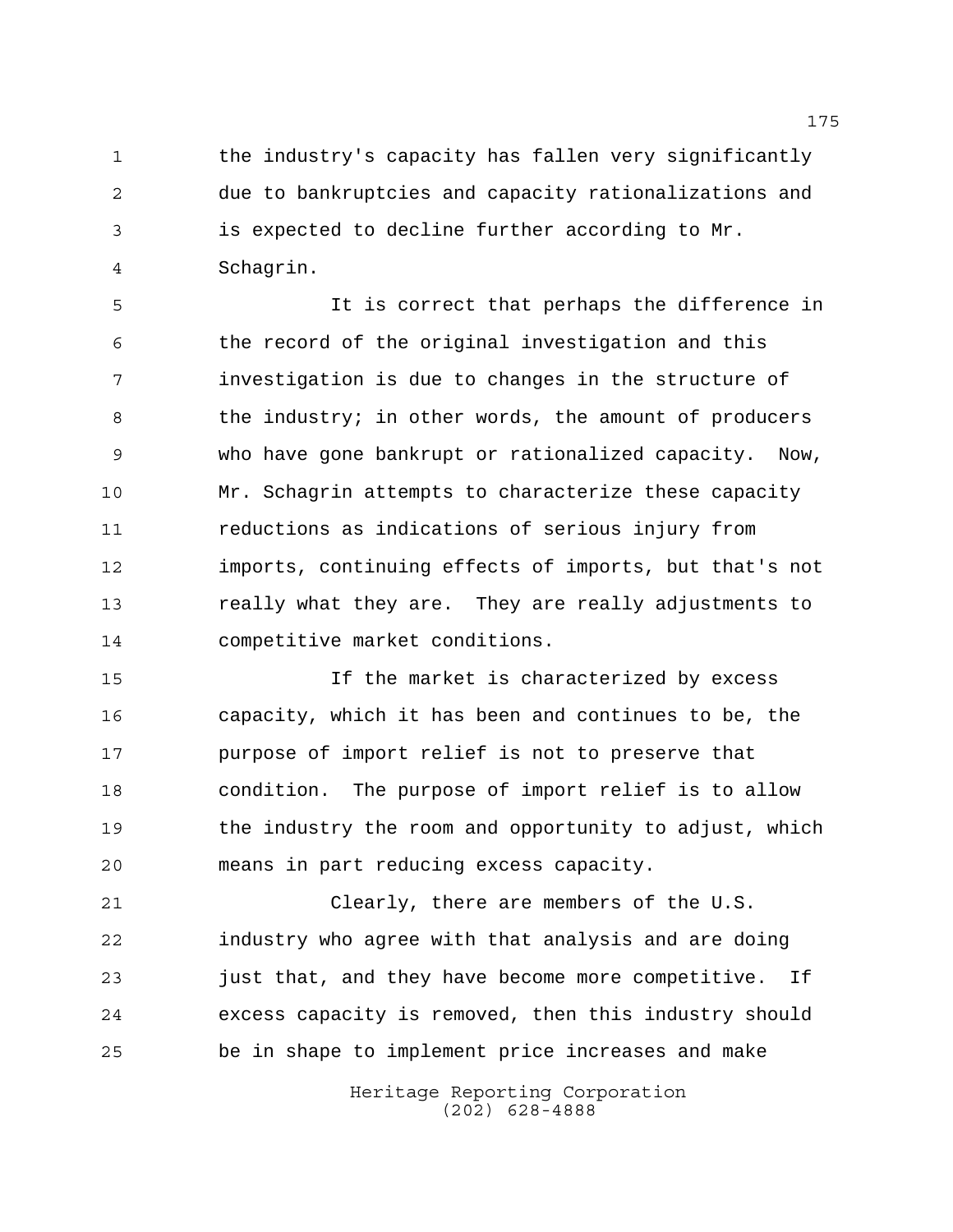sales when demand recovers. Their adjustment has significant implications for the future of this industry, and this adjustment, these reductions in capacity, are a significant changed circumstance which is important to note.

 However, there is no evidence that the safeguard measures in any way contributed to these capacity reductions, and the U.S. industries' questionnaire responses do not suggest that further capacity reductions are related to or the result of the continuation of safeguard measures. In fact, most of the capacity reductions which have already taken place took place before the safeguard measures were imposed.

 Now, Mr. Schagrin gives us a number of explanations about why the industry didn't receive any positive effects from the safeguard measures, and certainly none of those reasons are very compelling. As Commissioner Koplan pointed out, he blames inventory overhangs, but when we look at the inventory overhang chart for inventory levels for importers, in fact not only are they flat; they are minuscule over the entire period, so this argument just isn't supported in the record.

Heritage Reporting Corporation (202) 628-4888 He also blames increases in non-covered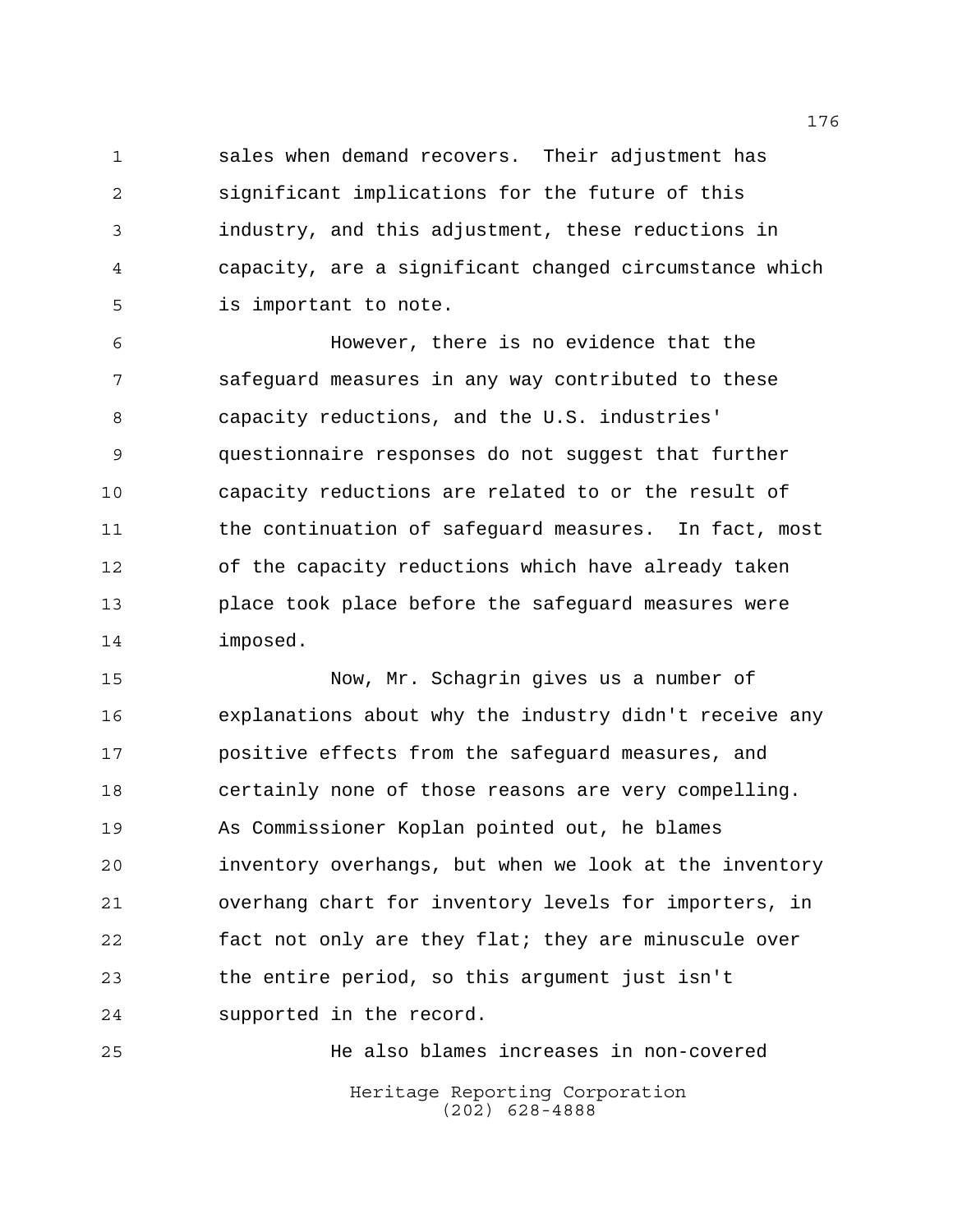suppliers, but the fact of the matter is imports did decline, and measures on controlled suppliers in any event can't be justified by saying that there's injury from uncontrolled suppliers. In short, these arguments really don't explain why it is that the industry that got the significant import relief has had no positive benefits if in fact imports were ever the cause of the industry's downturn.

 Dr. Blecker postulates the benefits that the industry might have received in the absence of the effect of these other factors, but Dr. Blecker agrees that due to "massive excess capacity" prices are unlikely to rise significantly in any event. Therefore, it's not surprising the price effects of the safeguard measures on pipe have not been noted.

 Moreover, the measures actually have achieved the volume reductions in total price imports. They have worked on the volume side. Imports are now below the level of the period prior to the imposition of safeguard measures, and they're even below the level of 2000. The industry has regained market share, but look what happened to industry profits.

 We don't dispute that any increase in flat- rolled prices would be harmful for the industry, but the blame can't be placed on pipe imports. We would

> Heritage Reporting Corporation (202) 628-4888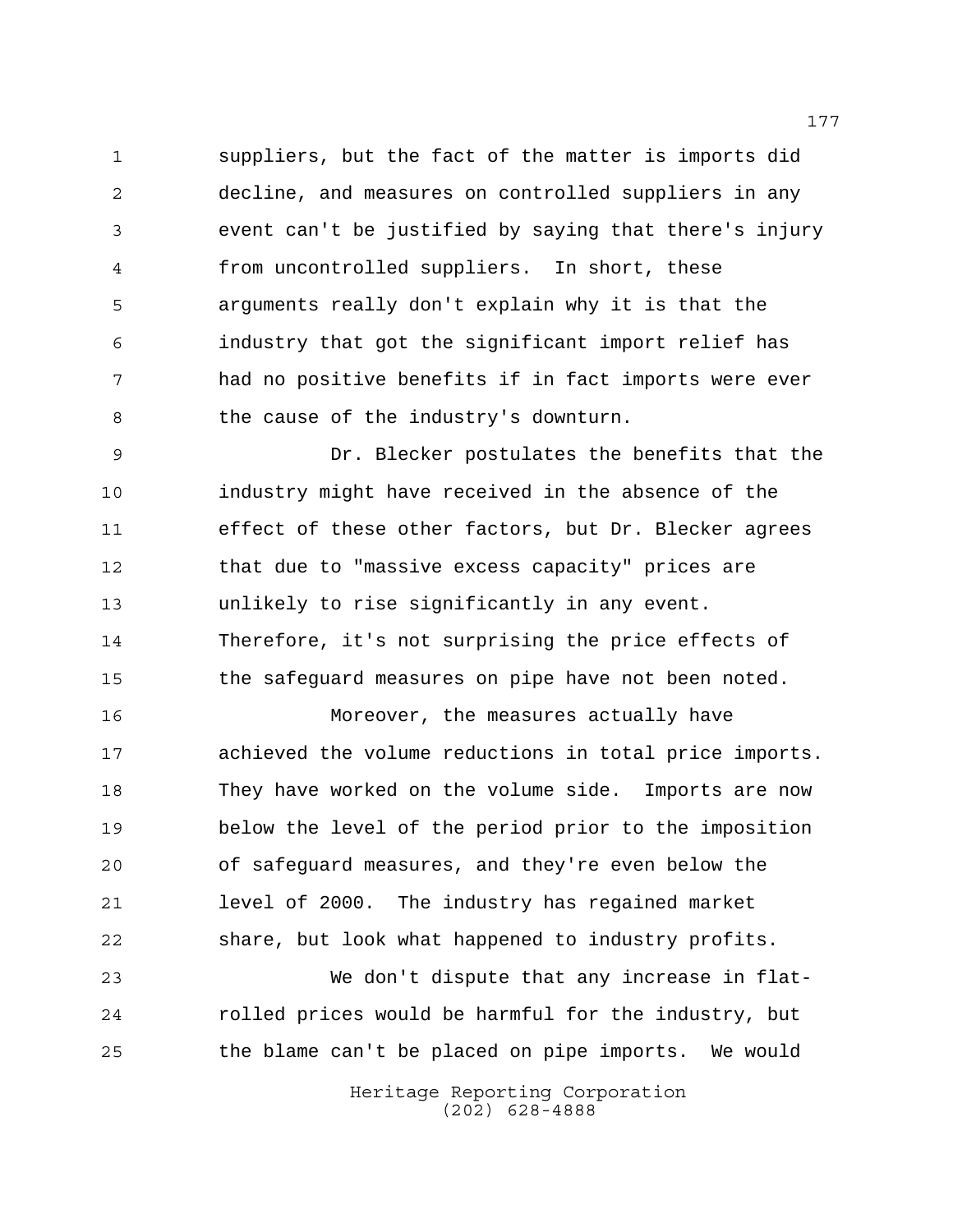note that the industry's cost problems are not exclusively found in their increases in raw material prices. If you look closely at their costs, there were also other problems that the industry faced, but we admit that raw material prices are a very significant component of pipe prices.

 Whether the increase in raw material cost was due to shutdowns of domestic hot-rolled capacity or attributable to safeguard measures on flat-rolled, cost increases would have had a negative effect on 11 this industry.

 Given the depressed demand for pipe, it was very unlikely that the industry would be able to pass on price increases to cover the increased cost in hot- rolled prices, but the effect of that factor on the industry is likely to be diminished as more capacity is now coming on line as ISG has now restarted the capacity that LTV had shut down.

 As Mr. Magno testified, his customers are keeping an eye on his raw material prices. The fact of the matter is that when raw material prices go up, U.S. producers can pass on some of those price increases, but when the raw material prices go down pipe prices also go down, again showing the relationship between raw material prices and pipe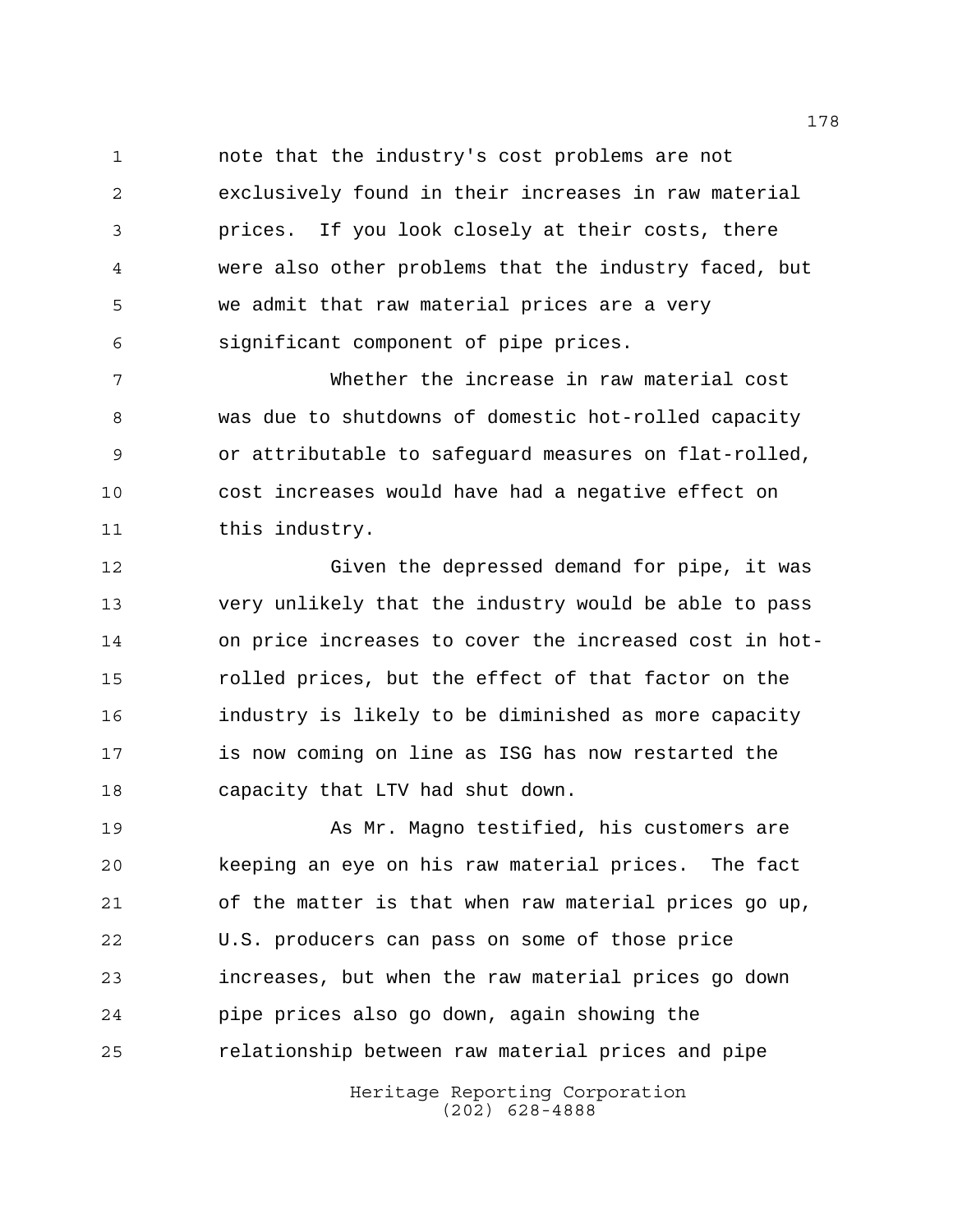prices, not to imports. The point is that downward pull on profitability caused by raw material prices had nothing to do with imports of welded pipe.

 In sum, there is nothing on this record which would suggest that the current relief continues to be necessary to prevent serious injury from imports alone. There is nothing on this record which supports 8 the proposition that the investment and restructuring that has and is taking place is tied to or is enabled by the safeguard relief on other welded pipe and tube.

 I would just like to make one final comment, which is I believe that the staff has been very diligent in trying to obtain information from the entire industry. We understand that there is data that the staff is still waiting to receive, and we believe, based on public reports, that some of that data could be quite significant.

 Now I'll turn it over to Mr. Cameron. MR. CAMERON: Thank you. For the record, my name is Don Cameron also on behalf of the Korean industry.

 I cannot remember a hearing in which we have had so much time all to ourselves. Oh, my God. All right. If you guys don't want to take a smoking break, I'll just go and do this.

> Heritage Reporting Corporation (202) 628-4888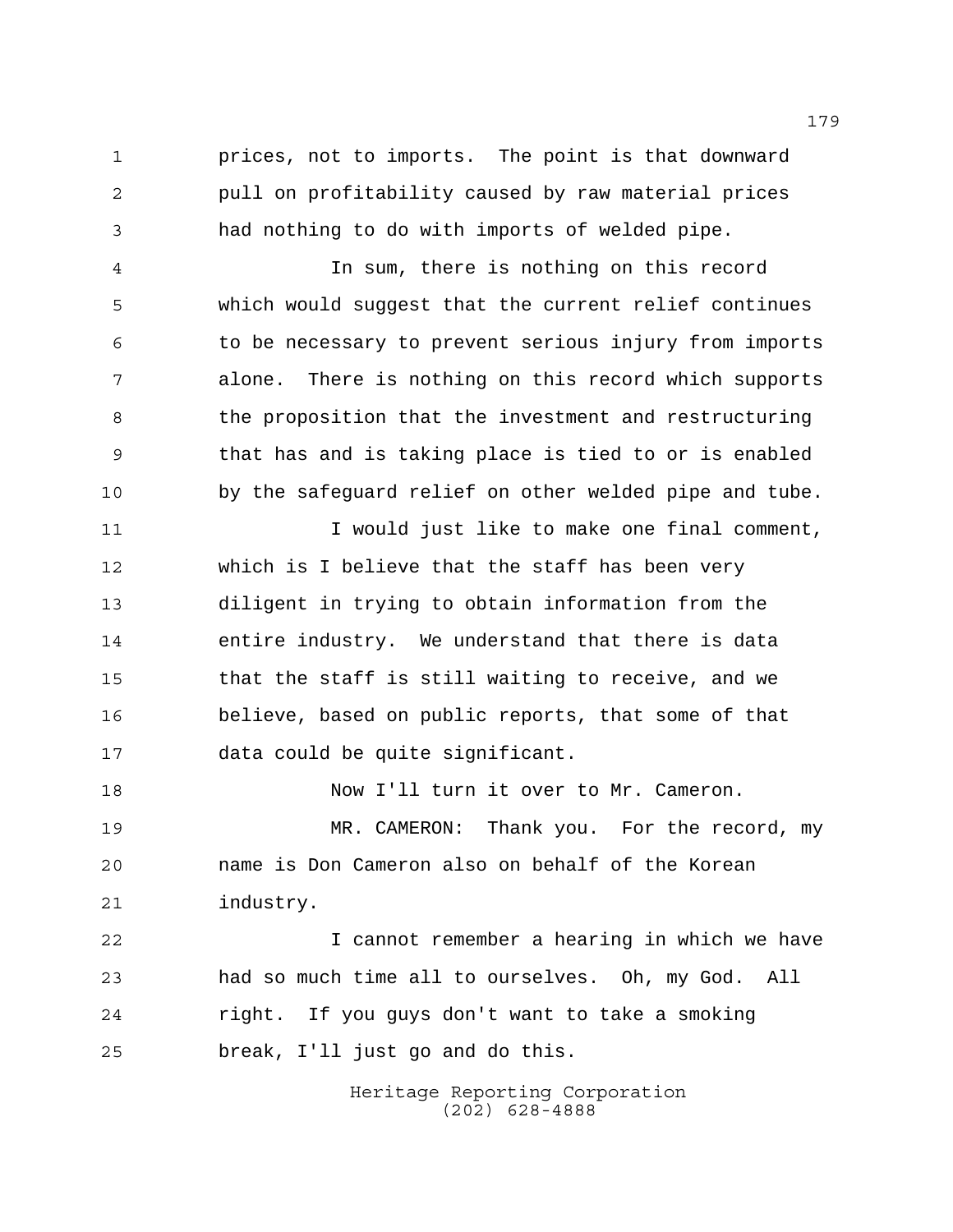Madam Chairman, members of the Commission, I was struck this morning by the focus of Mr. Schagrin and his witnesses on the Korean pipe and tube industry and the Korean steel industry as a whole. It makes you wonder whether it's simply more convenient to focus on the Korean steel industry than it is to focus on the record in this investigation.

 That said, we are more than happy to respond to any and in as much depth as this Commission desires with respect to questions that you may have concerning the Korean steel industry either here or in a post- hearing brief, but at this point we would like to make a couple of observations.

 First, despite counsel's attempt to suggest that the Korean steel industry is subsidized, we would note that Posco, who was the main focus of the testimony, is privatized and has been found by the Commerce Department to be not subsidized in the last three -- it's either three or four -- countervailing duty investigations going back to at least 1999. Therefore, the idea that the pipe and tube industry in Korea is somehow subsidized by the Korean Government or by Posco is unsupportable.

 It is correct, as Mr. Schagrin pointed out, that Posco has limited its exports of hot-rolled steel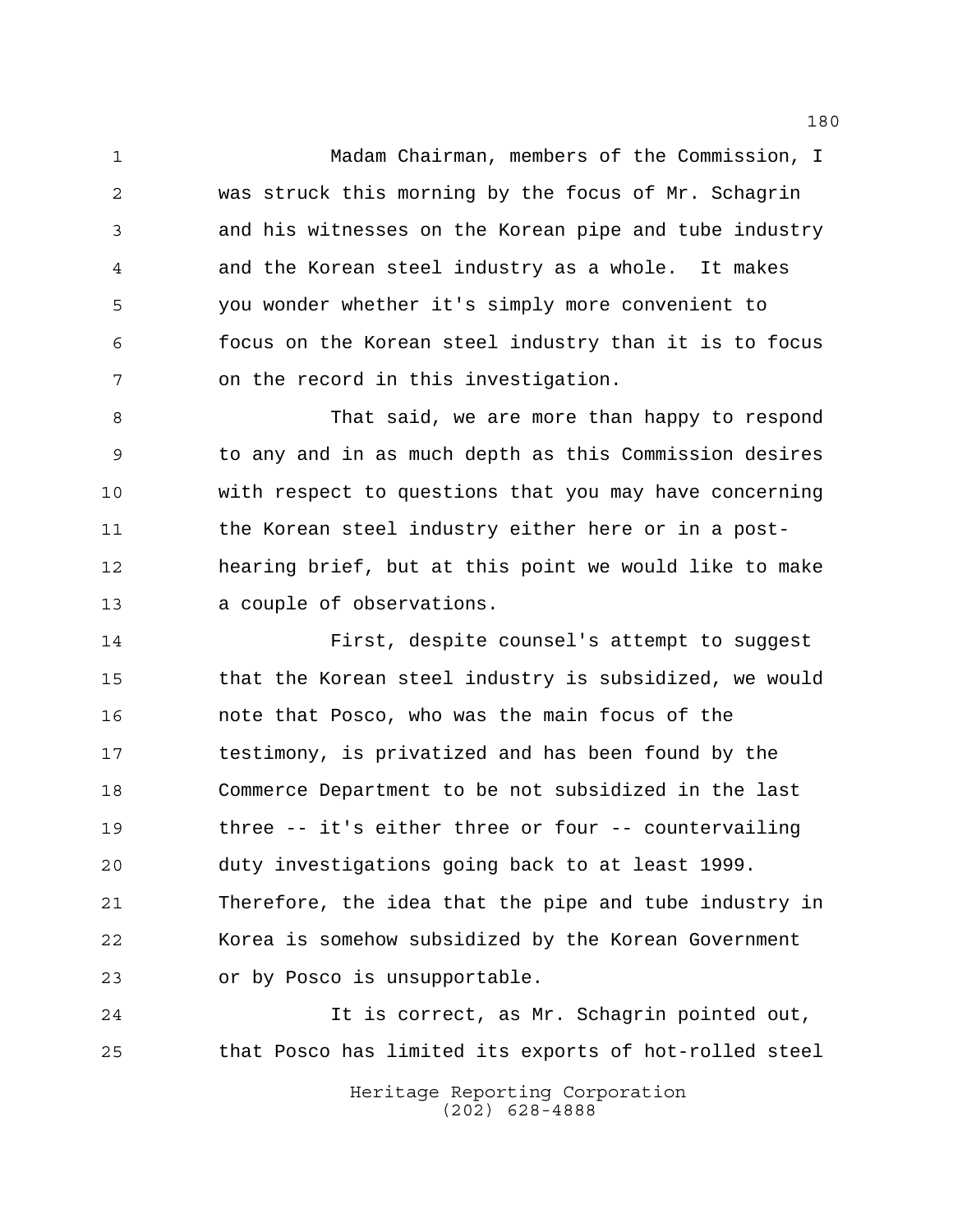1 to captively supply UPI. It is also accurate that this Commission's 1993 decision, which was upheld by the CIT, was based upon the fact -- the decumulation decision was based upon the fact that virtually all of Posco's exports of hot-rolled were captively supplied to UPI.

 It is also true that Posco continues the policy of exporting exclusively to UPI and not participating in the merchant market and supplying pipe and tube producers in the United States because of the importance to Posco and to UPI of that supply of hot-rolled steel.

 They are not going to risk the decumulation decision of this Commission in 1993 in order to participate and compete against U.S. producers of hot- rolled steel, of which Mr. Schagrin does represent significant members of, who would be more than happy to file antidumping and countervailing duty cases against Posco. Therefore, Posco has strategically maintained a policy of limiting its supply of hot- rolled to UPI and not supplying the merchant market. We have no apologies to make for that policy.

 Finally, unless I missed something, the exclusions granted by USTR for hot-rolled would have been unavailable to U.S. pipe and tube producers in

> Heritage Reporting Corporation (202) 628-4888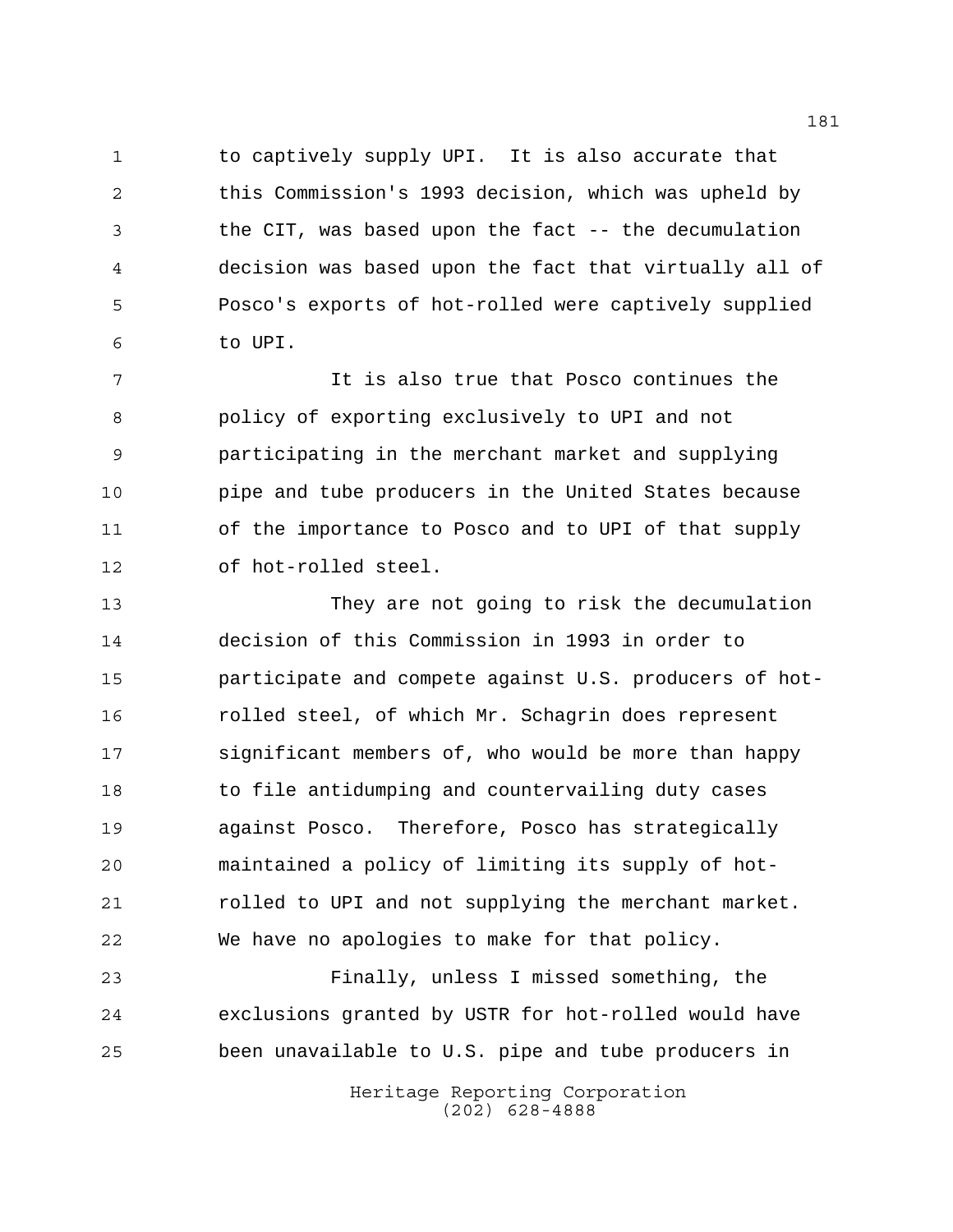any event because those exclusions were conditioned on rerolling by flat-rolled U.S. steel producers such as UPI, and they are not available for the use as merchant hot-rolled produced pipe and tube.

 It is true that Korean pipe and tube producers purchase hot-rolled steel from Posco, again an unsubsidized and quite a good producer of steel in 8 the world community. They also purchase significant quantities of hot-rolled from other import sources.

 Finally, the composition of the Korean pipe industry has changed significantly over the past five or six years. A couple of years ago when we would be appearing before this Commission we represented five major producers of pipe and tube. There are now only three.

 Did the Korean Government subsidize the two producers who exited the market in order that they would continue to supply pipe and tube and continue to have capacity that the companies did not feel was justified? No. Actually, those companies got out of the pipe business as part of the company restructuring plans and their own company decisions. That's the way it's supposed to be.

 Finally, it was suggested by one of the witnesses this morning that because there is no oil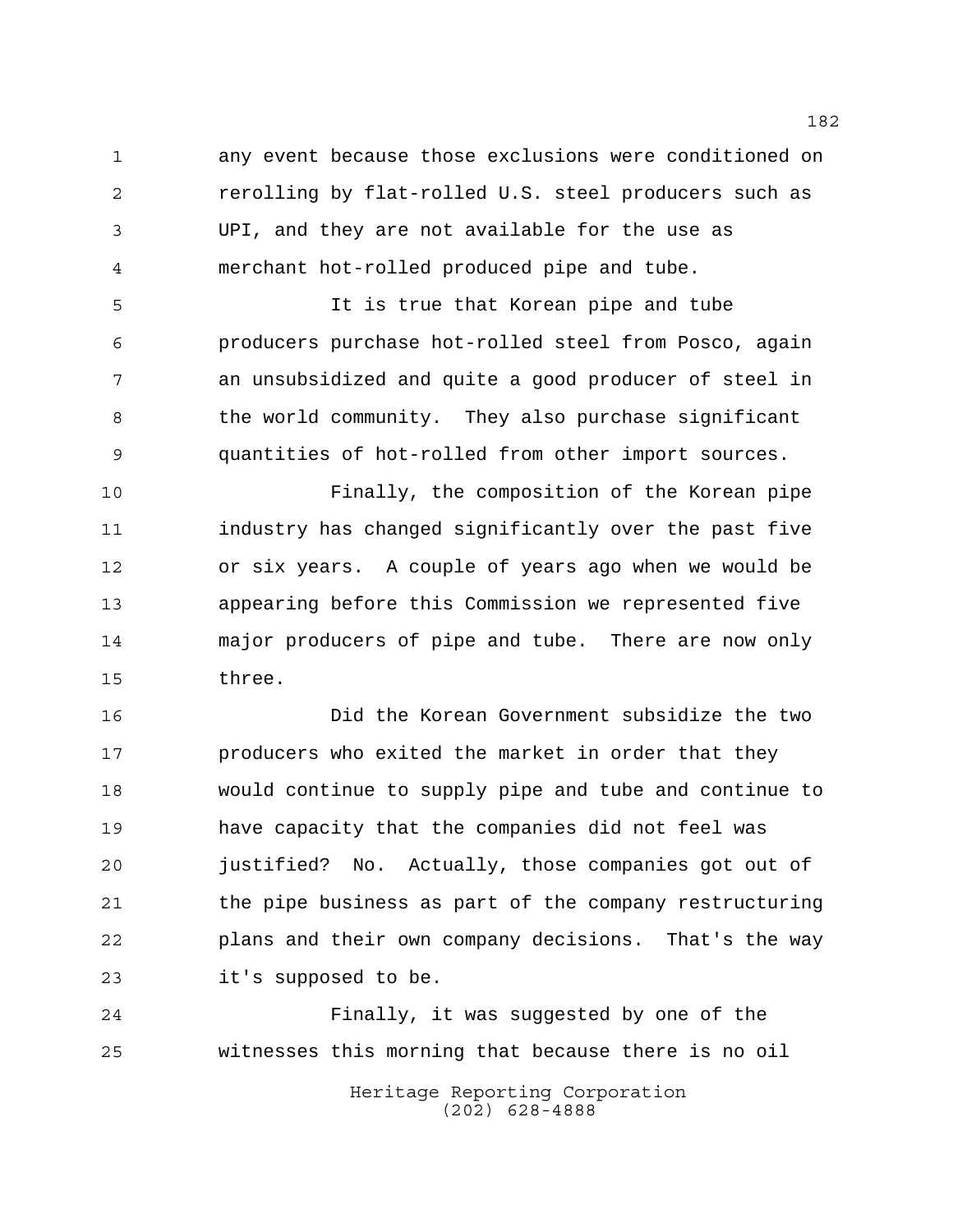and gas in Korea, Korean companies somehow should not be in the market to produce large diameter line pipe. Aside from the remarkable economic theory that is being suggested with respect to that statement, we would like to suggest that reference to a globe might show that there are a number of significant geographic areas close by to the peninsula of Korea where oil and gas is produced. China comes to mind.

 Finally, we have a couple of other thoughts in response to the testimony this morning. In response to a question from Commissioner Miller concerning the use of capital expenditures, one witness testified that their priorities in this order were as follows:

 First, compliance with regulations and safety. Now, call me crazy, but I don't think they only do that when we have safeguard relief. Second, significant projects that give us significant cost savings. Again, are you telling me that we only do those in times when we have safeguard relief? Third, longer term projects.

 Another witness noted why would you increase capacity in a down market? Good point. Very good point. More the point is that the investments being referred to and the investments that are referred to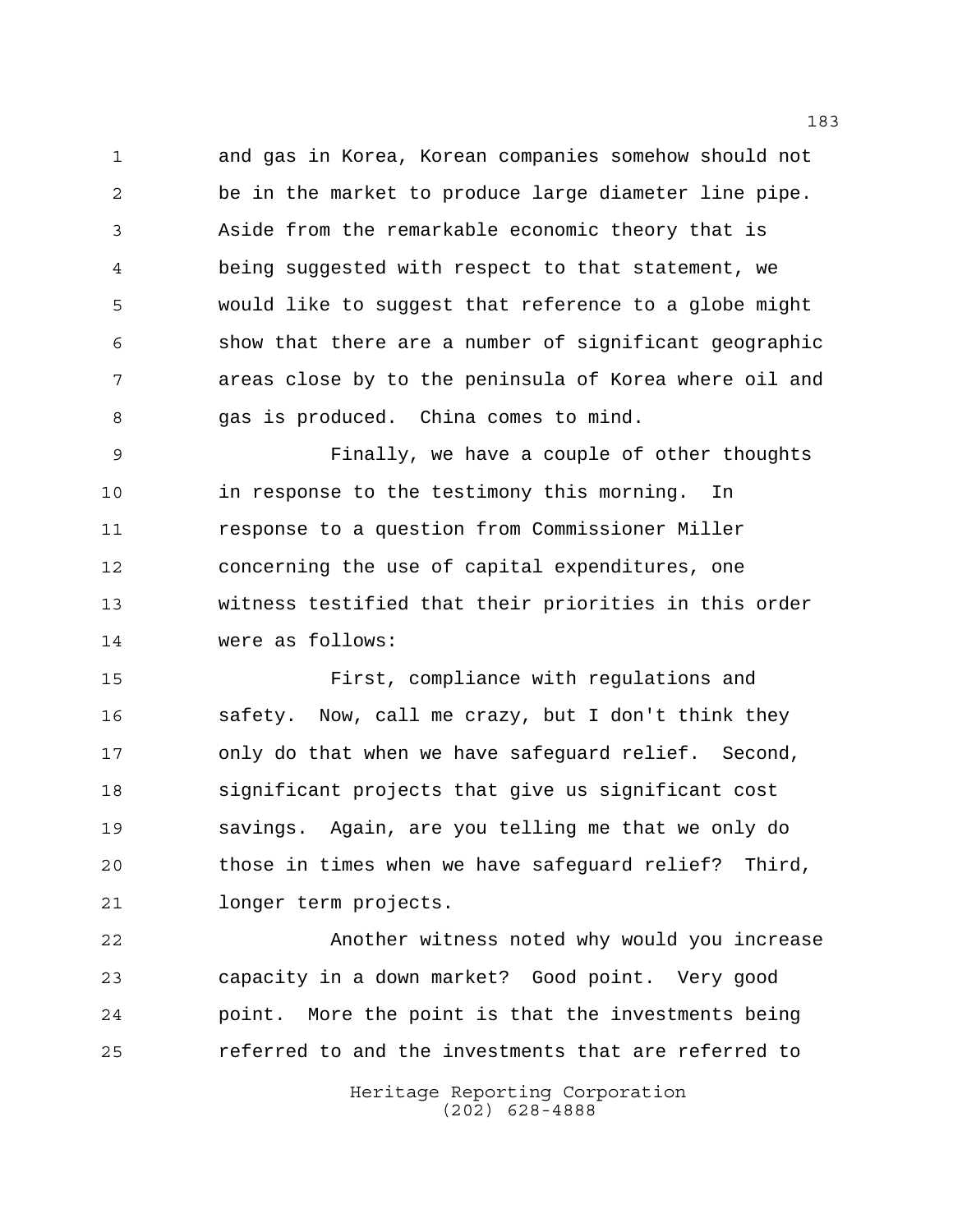1 in the questionnaire are not and have not been conditioned upon import relief.

 They are normal investments, and that is precisely why during a time when other steel producers were losing massive amounts of money this industry has been, was and continues to be profitable. Why? Because they do make smart decisions. They maintain their competitiveness. That's what they're supposed to do. Safeguards had nothing to do with it.

 In response to a question regarding the decline in import volumes, which is self-evident from the data, has not translated into improved industry performance, Mr. Schagrin responded well, that's because of other factors. For once we agree with counsel for the domestic industry. Moreover, that's 16 the reason the imports really weren't the problem in the first place. It is and was the other factors.

 We're not here, as Julie says. We're not here to relitigate the underlying decision, but it is legitimate for this Commission to note that controlling imports has not resulted in improvements because other factors caused the current condition of this industry.

 With respect to the testimony by Mr. Gerard this morning, it appears, frankly, that most of the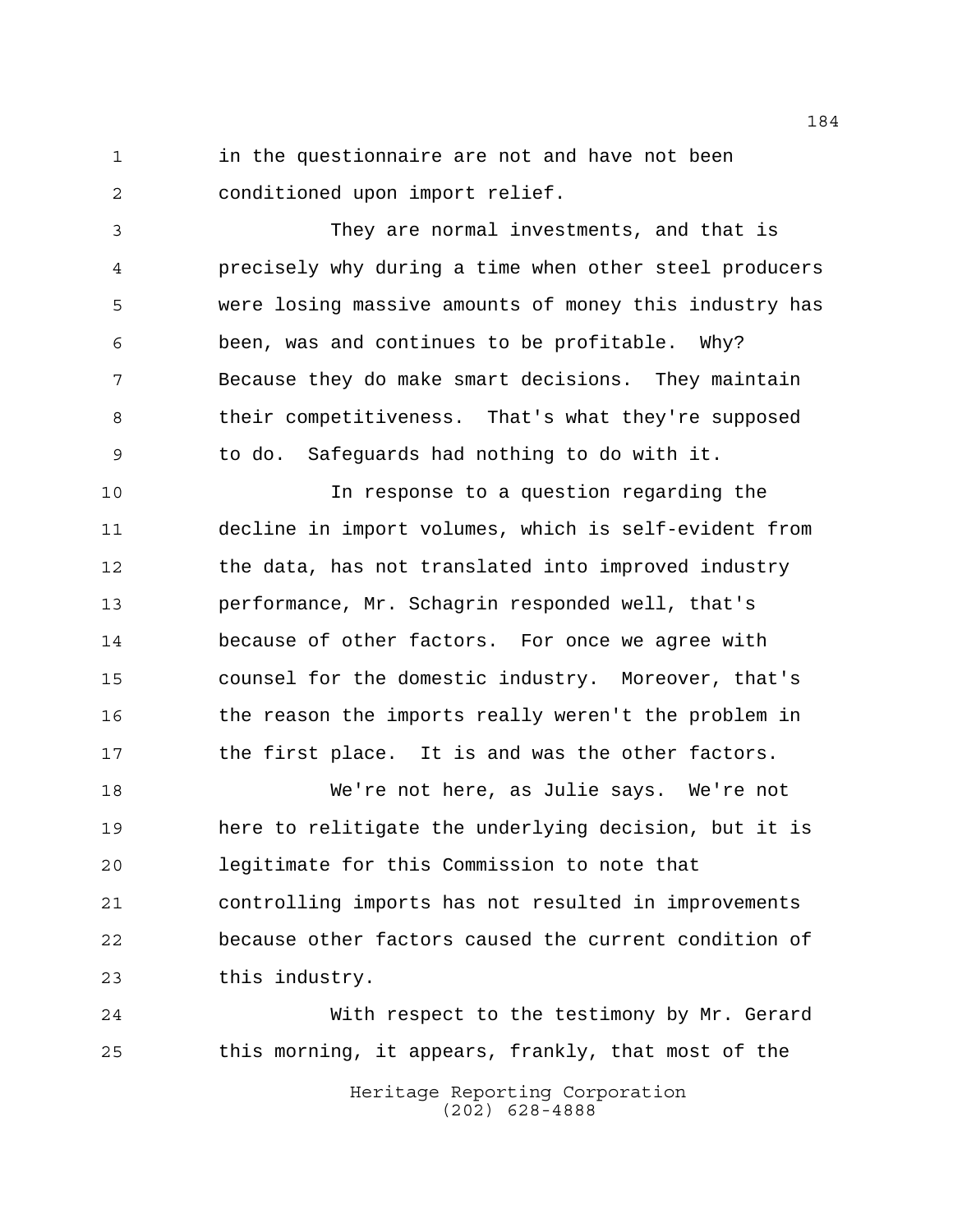testimony relates to flat-rolled rather than pipe and tube, and we thought that the questions with respect to that are valid.

 That said, we would agree, and this is not meant to be critical in this respect. We agree that the union has contributed significantly to the overall adjustment of the steel industry. I mean, we think 8 that it's largely focused on flat-rolled rather than pipe and tube, but that observation I think is indisputable.

**11** However, he made a statement that's interesting. He made a statement that there's a facility in Cleveland, the city that I know and love very well. A company had reduced the number of shift foremen from roughly 126 to 23. I may have my numbers wrong, but I believe that's the numbers that he stated, and I apologize if I recorded it incorrectly.

 Our question is this. Are you seriously telling me that 100 additional shift foremen were justified were it not for imports and safeguard relief? That actually is part of the problem.

 Now, I understand that he says look, I'm not going to pay twice, but the fact is that part of the reason for the problem was that they had and they knew they had and they knew they had for a long time that

> Heritage Reporting Corporation (202) 628-4888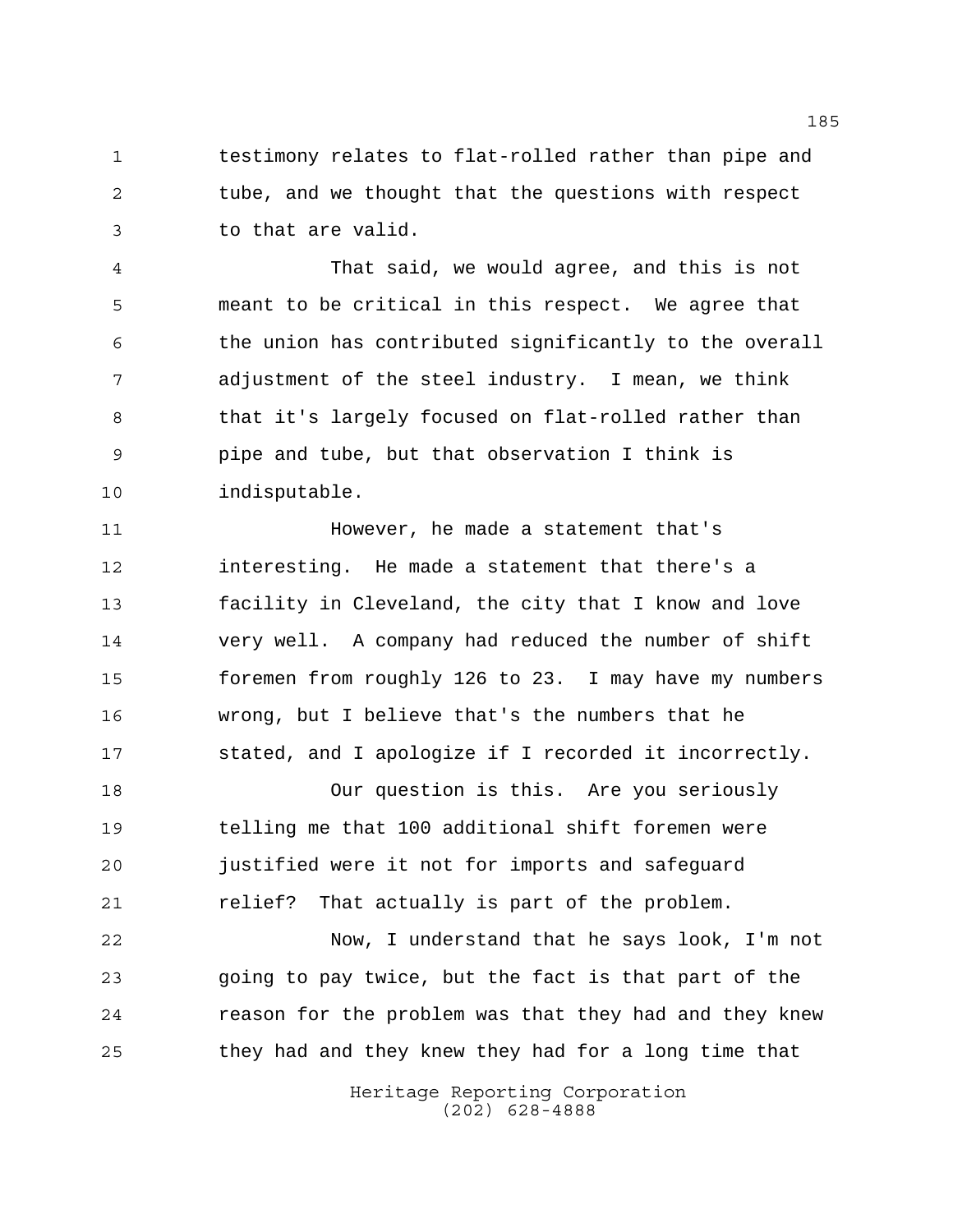additional 100 shift foremen. When he talks about compensation for executives, he's absolutely right on. We don't disagree with a thing he said about that.

 Finally, Mr. Blecker says that it's really distributor inventories that are the "inventory overhang." It's the elephant behind the tree. It's useful in this regard to refer to the testimony from 8 the witness from IPSCO. The witness from IPSCO said in response to a question that they attempted to increase prices early in the period, and it was possible to an extent because of limited supply.

 This presents a question. What inventory overhang are we talking about? The witness from IPSCO then noted that "imports were on the docks" through the first six months of the period. You can just see them now. They weren't on that Indian ship in the Gulf with the fax machine. We're not there anymore. It's all stacked up on the dock. It wasn't a wall of lumber. That's not true. It really was a wall of pipe and tube all on the dock.

 Okay. That's fascinating because when I look at Table Tubular 2-5, I don't see them, and that's the problem. What he's talking about isn't distributor inventory. Unless I miss my mark, he talked about importer inventories that were stacked

> Heritage Reporting Corporation (202) 628-4888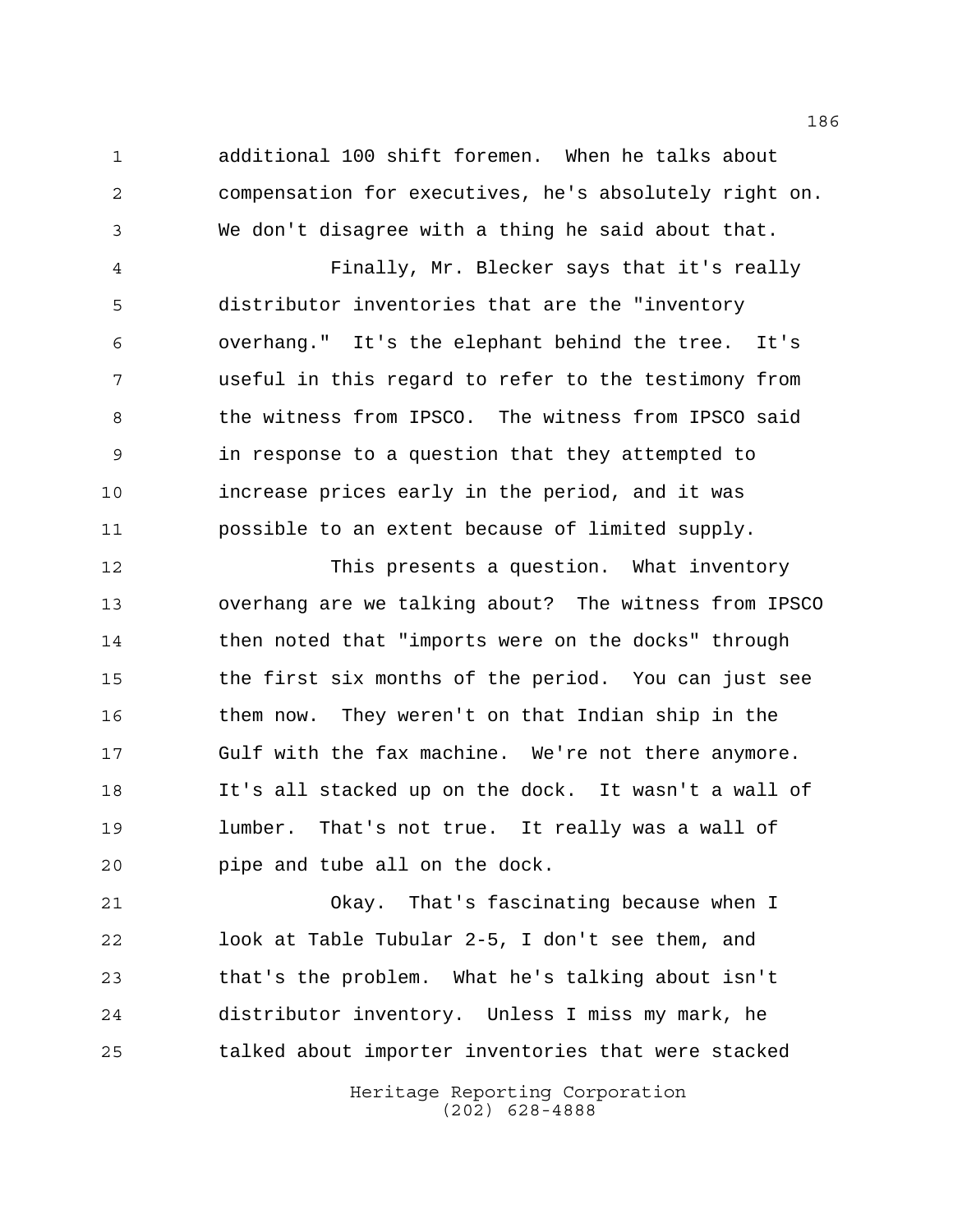up.

Heritage Reporting Corporation (202) 628-4888 That's the problem here. I mean, this story doesn't wash. That isn't what the problem is, and that hasn't been the problem, but the reason that they're resorting to a story about inventory overhang is that this record doesn't show anything about imports otherwise. Therefore, they've got to stretch it to say something. Fair enough. It just doesn't wash. With that, I think that -- yes. I've just been given positive marks for my timeliness. With that, we would like to conclude, and we thank the Commission for taking the time to listen to us. Thank you. CHAIRMAN OKUN: Thank you very much for those remarks and for keeping within your time, all of it. MR. CAMERON: We still have 30 minutes left. CHAIRMAN OKUN: I'm waiting for that rebuttal. Anyway, thank you very much for your testimony and for your prehearing briefs and the other information, and welcome to you, Mr. Kraker. I guess this is your first appearance here. Is this your first appearance with Mr. Cameron, or did you know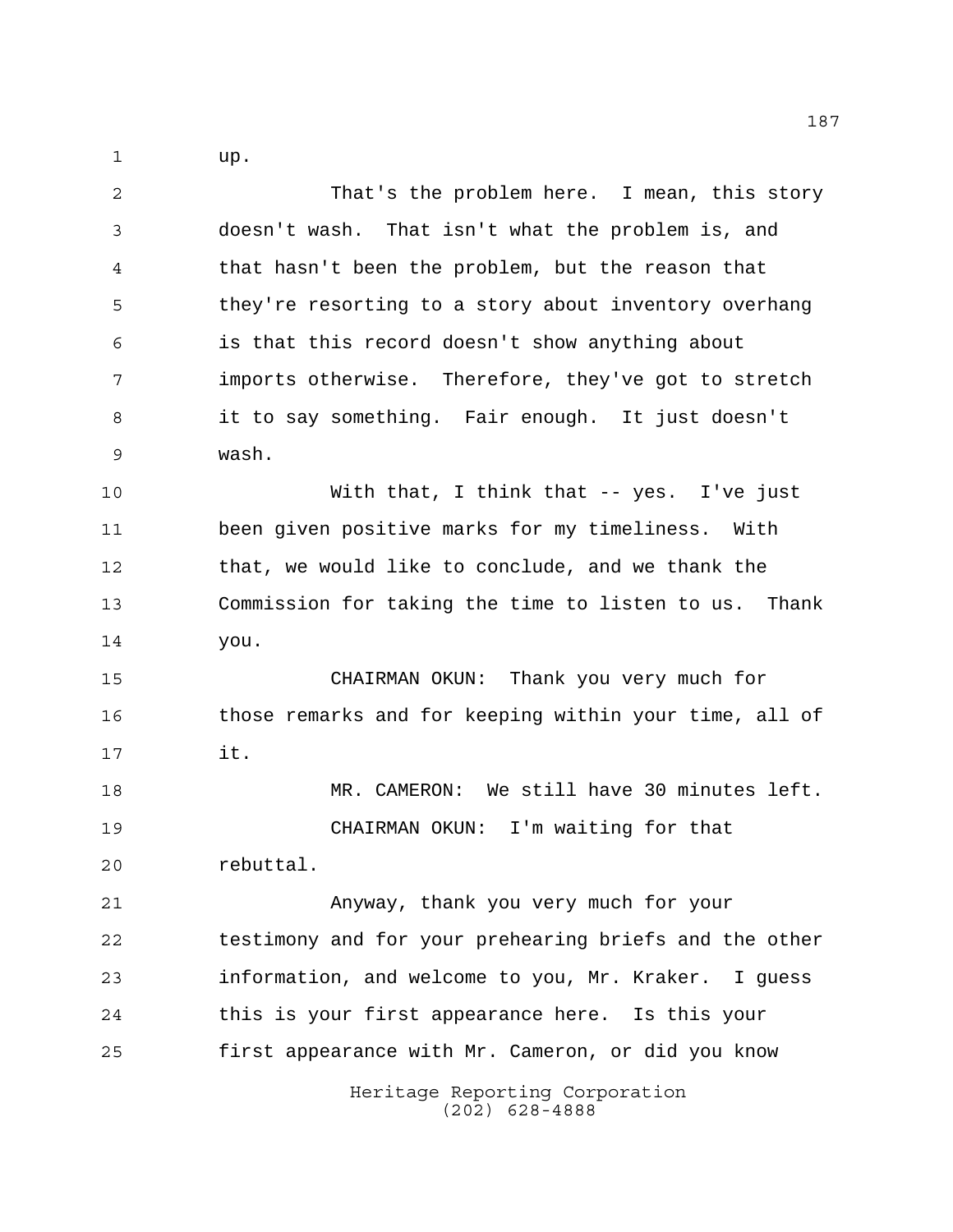what you were in for?

 We will start our questioning this afternoon with Commissioner Miller.

 COMMISSIONER MILLER: Thank you, Madam Chairman. I thought I already heard the rebuttal, so get rid of that 30 minutes.

 MR. CAMERON: Glad you were listening. COMMISSIONER MILLER: Mr. Cameron, welcome back. It's been almost two years since I felt the need for that blood pressure machine that's no longer upstairs anyway. We appreciate both of your testimonies, Mr. Cameron and Ms. Mendoza.

 Let me start I think by, you know, you keep saying you're not trying to relitigate the original 201, but that's pretty much what I hear you doing. In part, the way I hear you reaching these issues is by virtue of what I read in your brief. You read the U.S. law, Section 204, sort of in tandem with two articles out of the WTO, and the two articles that you reference out of the WTO speak to the issue of to the extent necessary to prevent or remedy serious injury.

 It strikes me that much of your discussion is actually aimed more at the articles that you're citing of the WTO than to Section 204. Please, am I right in that? How do I get through 204?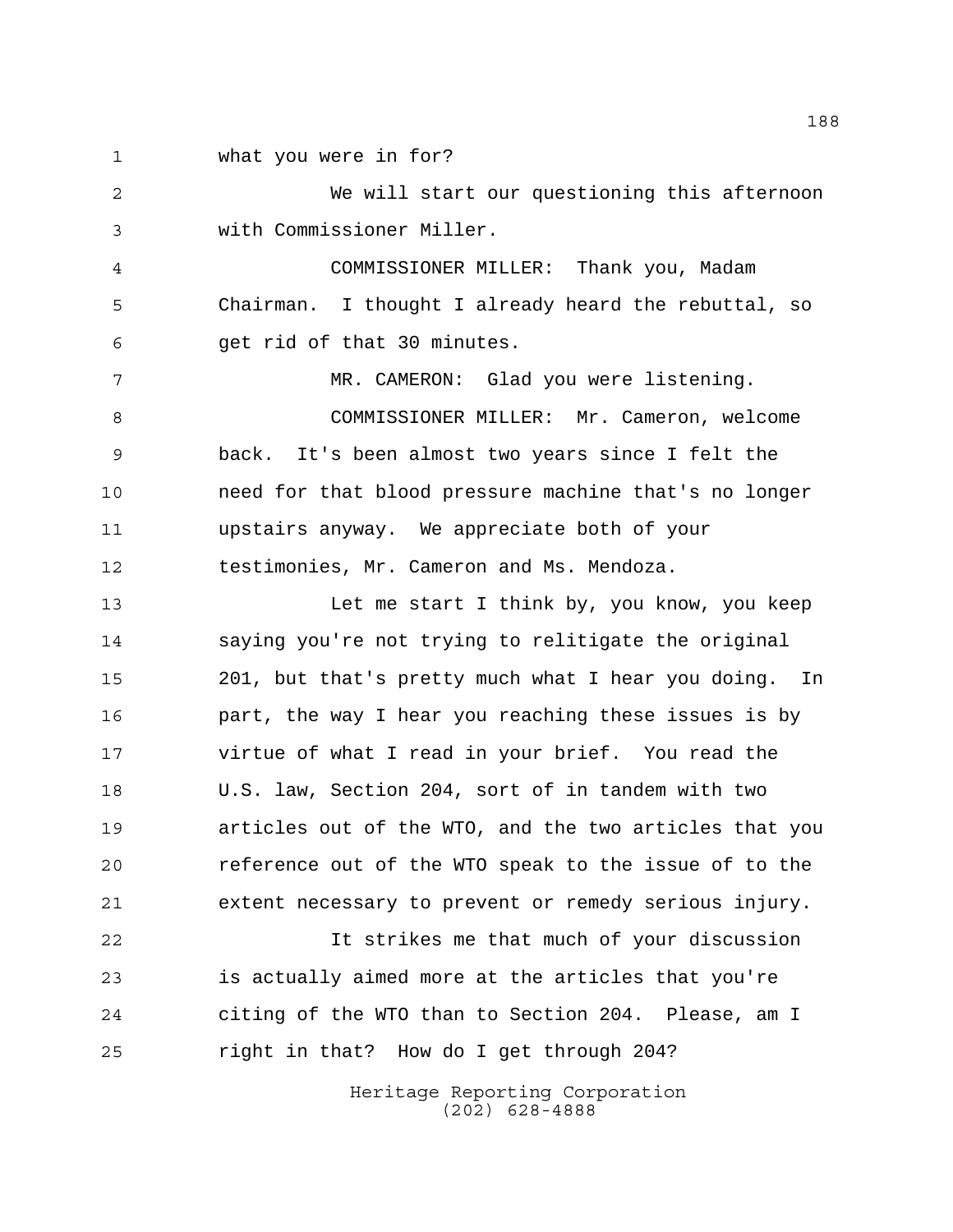MS. MENDOZA: Well, actually, you know, we're not trying to imply and we're certainly not stating that the U.S. law is in any way in conflict with the WTO agreement. In fact, we don't think it is.

 In other words, the reason that the President has the authority to reduce or modify or eliminate the safeguard relief and the reason that was put into the law, we believe, is because that is what the safeguard agreement requires. In other words, you have to look at it in the midpoint if it's going to last more than a year, and you have to make a decision as to whether the continuation of relief is warranted or not.

 Certainly under U.S. law this midpoint review and the President's subsequent decision reflects those provisions of the WTO. I don't see any conflict between the two at all. You know, whether U.S. law is elaborate and uses the exact same words as the WTO agreement I don't think is relevant.

 I think the President has an obligation as a result of this monitoring and any reports you give him to make a decision about whether or not relief continues to be warranted. I think that that's what the WTO agreement is saying that you're supposed to

> Heritage Reporting Corporation (202) 628-4888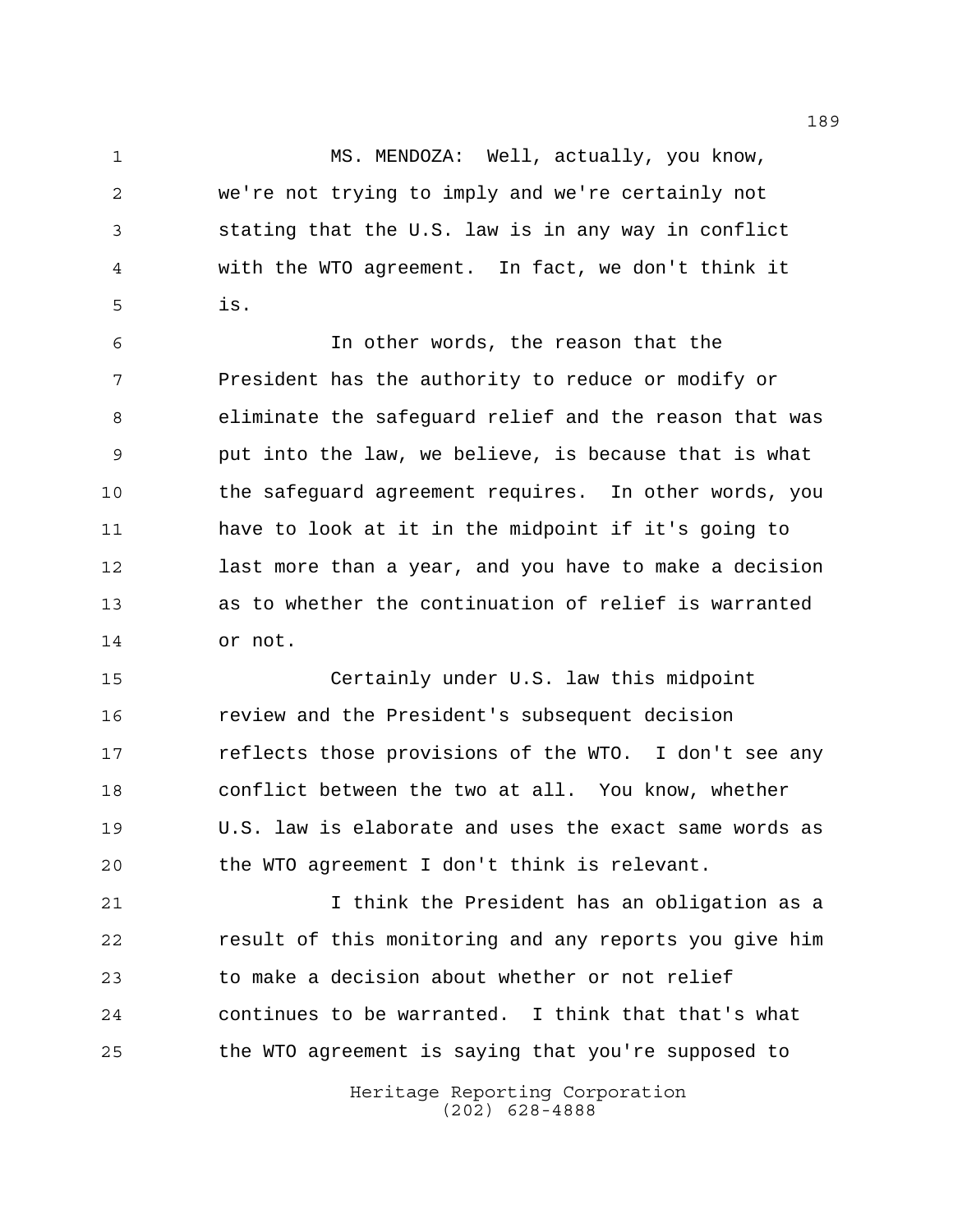do.

 You know, I understand what you're saying about us seeming like we're trying to relitigate it. You know, it is very possible, and I think it's actually logical, that one of the reasons that you have a midpoint review is that you do have better information upon which to make a decision.

 I mean, I think the general view is that safeguards is an extraordinary remedy because you're putting on very high duty levels at a time when everybody else is reducing duty levels worldwide, so the question is, you know, you can't just sort of say okay, I made a decision on day one, and that's going to be the way it's going to be for three years or three years and a day, and I'm never going to look at it again.

 I think the monitoring actually contemplates that in fact you will look at it again, and so what I'm saying is that if you look at it, the entire record that you've collected in this investigation, I mean, after all you have also gone back for the monitoring collected prior to the measure.

 It's relevant to look at that period and say okay, now based on what I now know and my continuing obligation to keep looking at this and making sure

> Heritage Reporting Corporation (202) 628-4888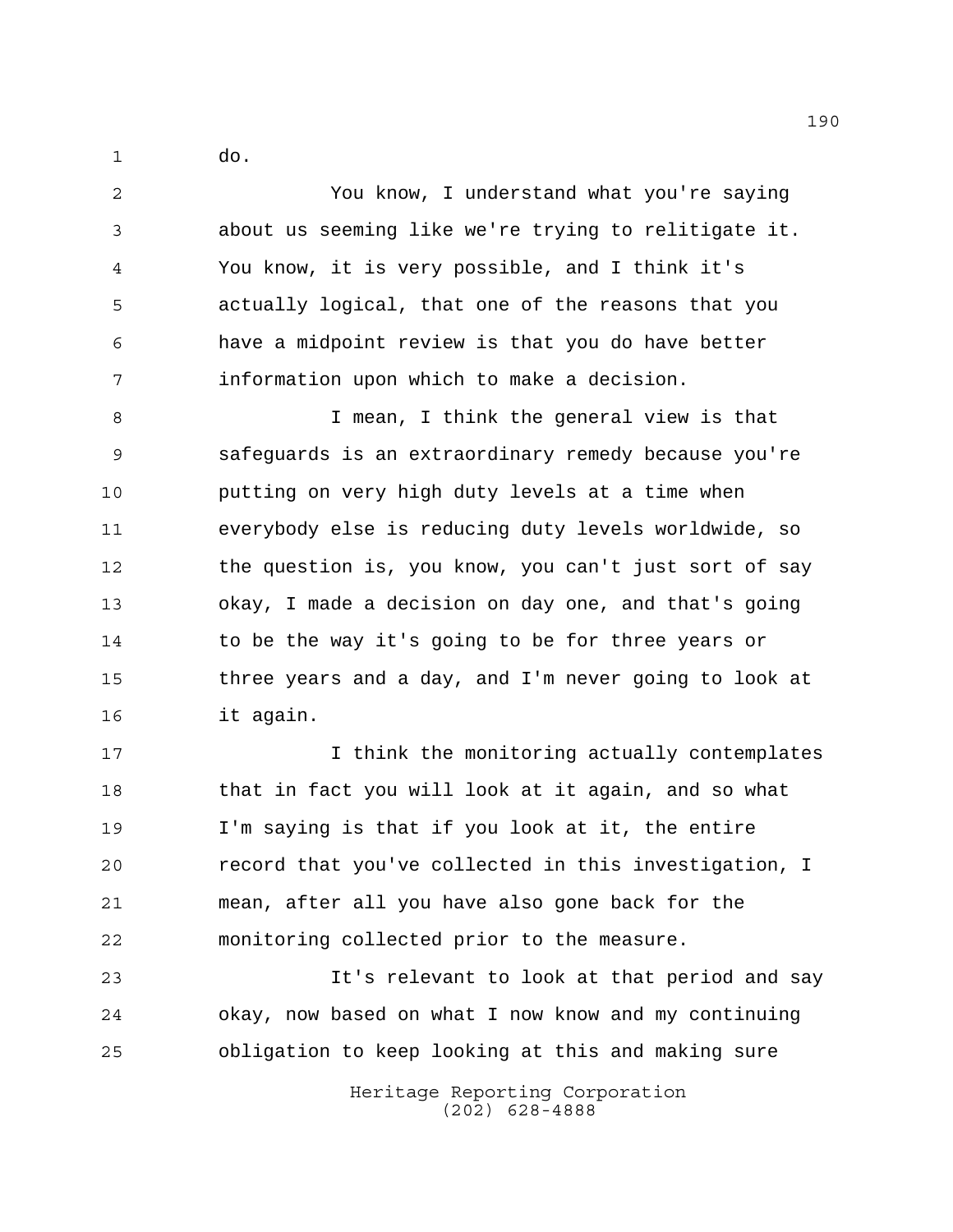1 that it's still necessary, I realize now that in fact what I may have observed could have been due to two things.

 Either there was a temporary downturn in the industry and then a recovery, or it may well be that right before those measures were imposed this industry actually went through a very big restructuring and eliminated a lot of capacity and uncompetitive producers.

 You know, if you in the course of your monitoring encounter that that in fact explains it, then it seems to me that that's important information. You can't just say well, I'm going to put on blinders. I'm not going to look at that. I'm just going to say well, you know, I made that decision once, and I'm not going to reexamine it. I mean, the whole point of monitoring under U.S. law or the safeguard agreement or anyplace is to say we have to always continue to make sure that it's necessary.

 I really am not trying to say that you didn't make the -- you know, you know my opinion on your decision, but what I'm saying is if you made that decision on the first six months of 2001 and what we're trying to say is you now under your own rules have collected information since then, you know, and

> Heritage Reporting Corporation (202) 628-4888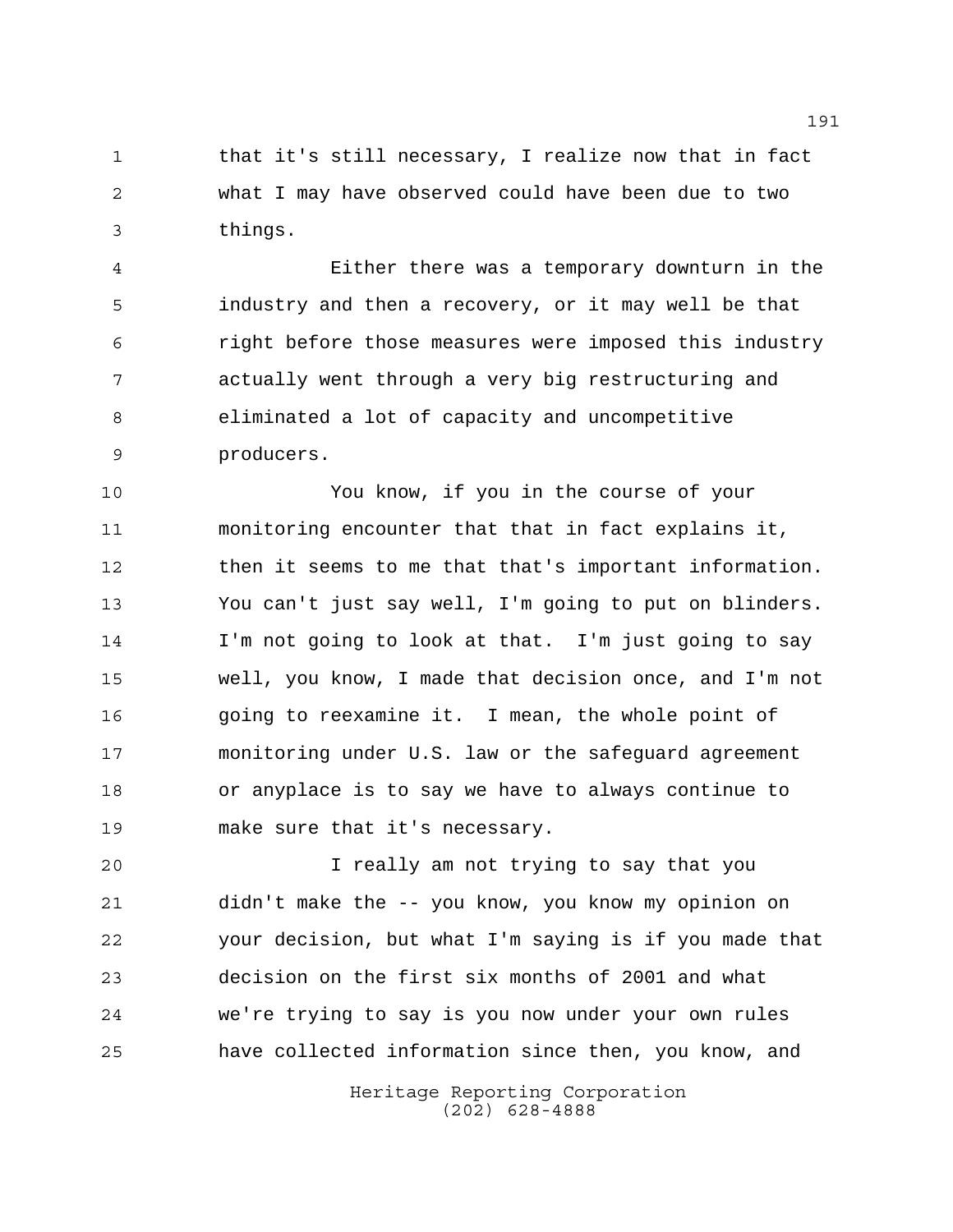you can look at it more fully and you actually have the opportunity in a safeguard context that you don't have in some of these other contexts like dumping to actually look and see what happened on a more complete level.

 That's all we're saying that we think you should do. We don't think there's anything about that 8 that is contradicted by U.S. law or the safeguard agreement.

10 10 I went on too long. I apologize. MR. CAMERON: Can I just add one thing? Sorry.

 Commissioner Koplan pointed out this morning 14 that he is interested in comparing -- sorry; I know it's difficult to hear me. That he is comparing the year before the relief and the year after the relief. This is the comparison.

 What we have attempted to do, and I grant you that, yes, you can look at it in one way and say gee, I mean, it looks like you're relitigating the issue. Well, no. What we're trying to do is provide factual context for exactly this comparison that you're looking at, and to the extent that that first year, and you also have some context because you have asked for three years. Now, they're broken up in a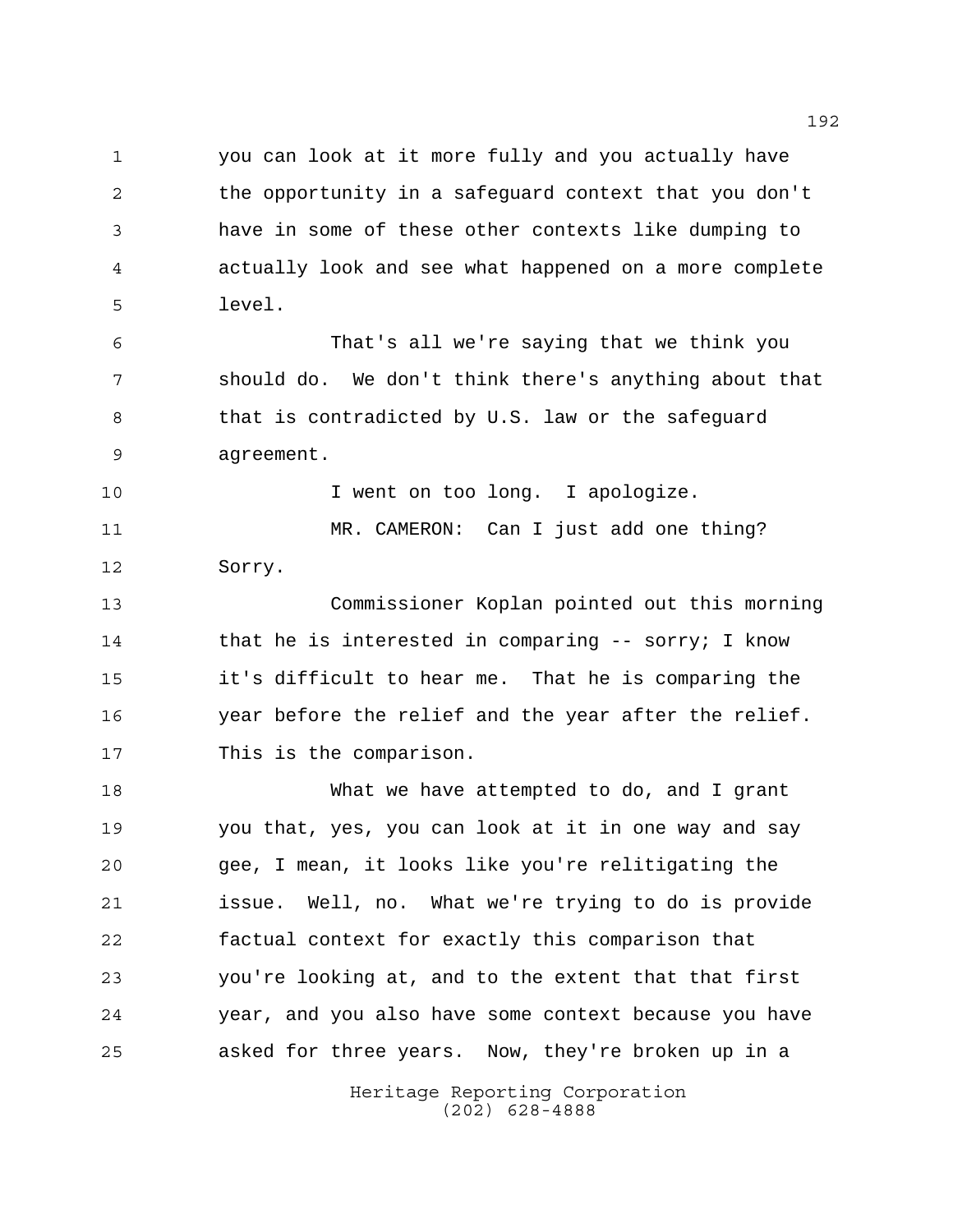different way, but you have three years.

 Now, to the extent that that three year period both, A, gives a more complete picture, as Julie says, of the interim period upon which this decision was originally based, and, number two, then links that period up and puts it into a different context and then links that up to the current period, that is a changed circumstance, at least in our opinion, but even if you don't think it's changed it is relevant to the examination of exactly what it is 11 that you're about here.

 You obviously are capable of drawing your own conclusions from it, but in that sense it is relevant to reach back into that period because it's part of the record that you have collected data on in this investigation.

 As you yourselves have noted, with respect to certain indicators there's differences between what we see now and what we had at the end of the period in the original investigation. Okay. Do we just say okay, we're just going to go on because clearly we're just looking at this? No. You're saying okay, it's relevant for us to ask why. That's what we are asking, and that's what it is about.

Heritage Reporting Corporation (202) 628-4888 We do think that it's legally relevant. The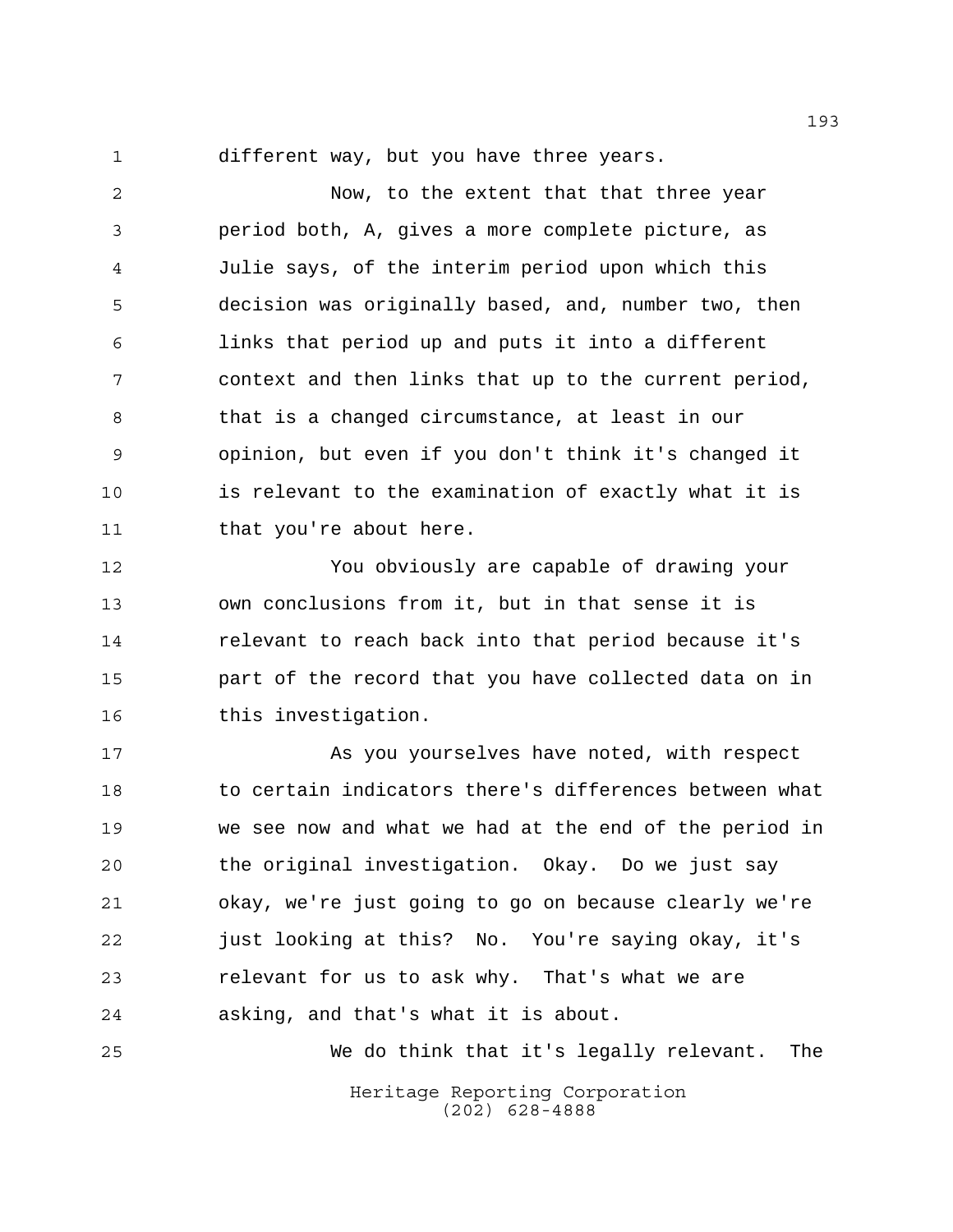Heritage Reporting Corporation (202) 628-4888 conclusions that you draw from that obviously, that's your job. COMMISSIONER MILLER: Well, actually it's the President's job. MR. CAMERON: Yes, but you're monitoring. Sure. Sure. COMMISSIONER MILLER: But what forms the basis of the President's decision is obviously forming much of the debate we're hearing. You just referenced the changed economic circumstances language that's not in 204(a) where we are right now, but it is in 204(b). I did want to ask you how you read that provision and if that was the basis that you saw in U.S. law for some of this. I mean, Ms. Mendoza, your answer a moment ago to my first question maybe sort of supersedes that point, but -- MS. MENDOZA: No, no. I think it is related. I mean, I think again I don't think the wording of U.S. law and the wording of the WTO are identical, but I think that they're getting at the same thing. The President clearly has the statutory authority to take that into account. We do think that this is a changed circumstance. When you have a more complete record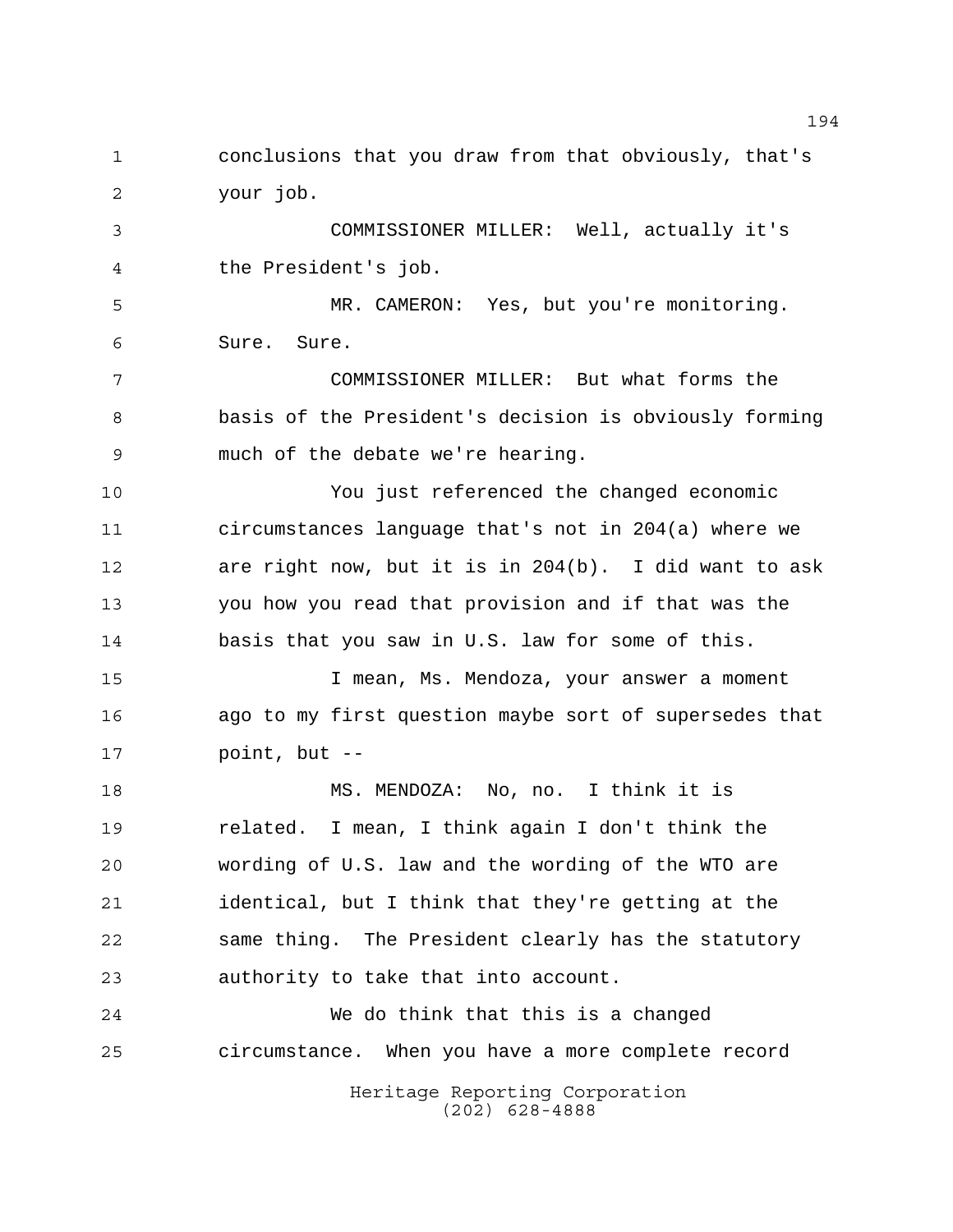and you know more about what's really going on with 2 the industry and what happened to the industry, you can make a judgment then about whether or not the circumstances have in fact changed.

 I mean, that's the whole of doing the monitoring; not to say you did it wrong the first time, but to say okay, based on more complete and adequate information, how healthy was the industry? How likely was it that this industry was going to have a downturn?

 It bears on the question of, you know, how well the industry is going to do in the future if they don't have relief.

 COMMISSIONER MILLER: I did want to give you an opportunity. The legislative history does speak to looking at the adjustment efforts of the industry and the context of the general economic condition.

 Clearly, we have the circumstance here where the economic conditions, the demand issues, have not been favorable to the industry. I just wonder if you had any comments about what that means for our analysis?

 MS. MENDOZA: I mean, it seems to me, and I'm not sure that this is what you're actually getting at, but it seems to me that one of the things is that,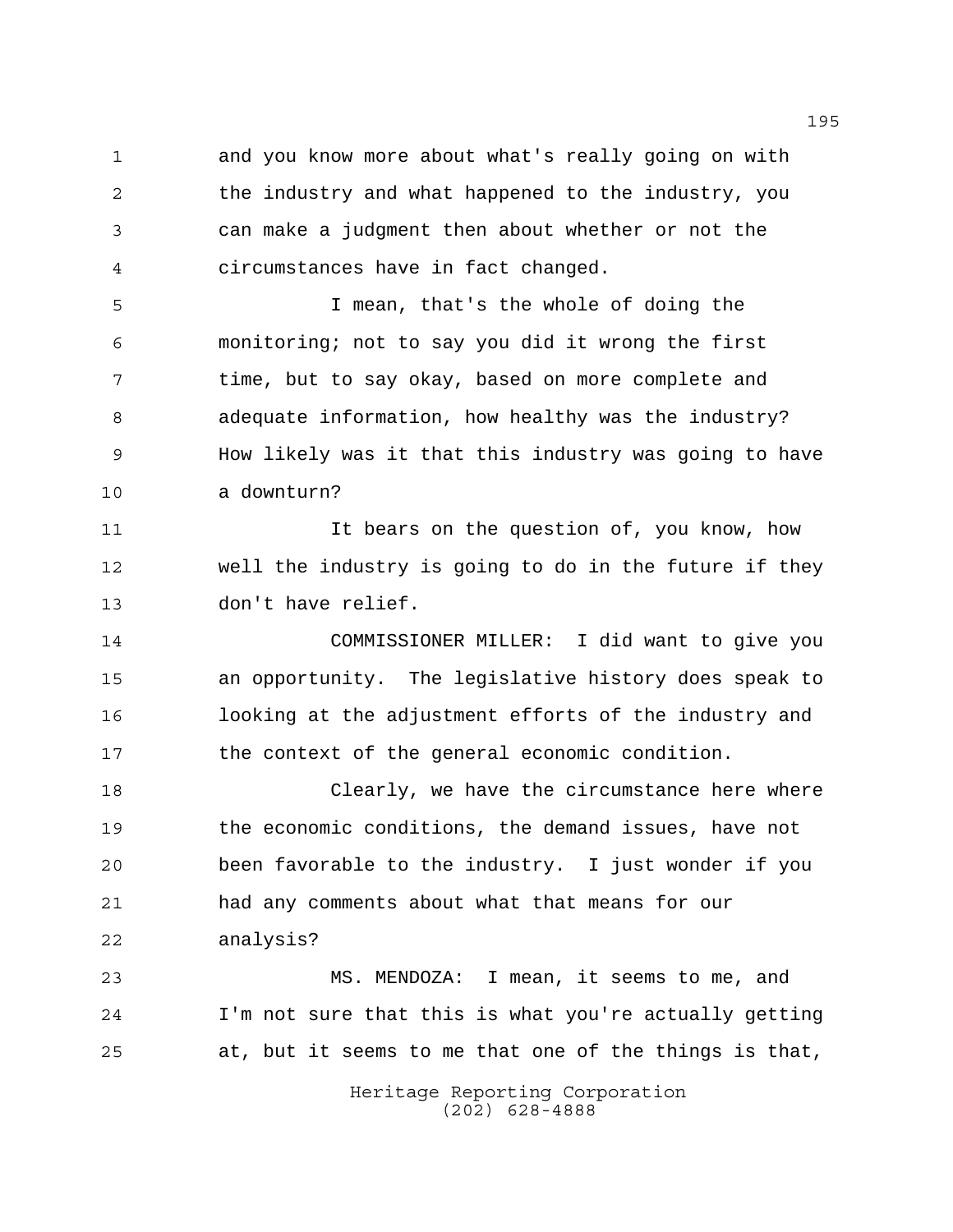and it goes back to the persistency of this declining demand issue, and that is that if you have to look at the adjustment program in light of what's going on in the industry, it may well mean that the industry has less money to invest.

 But, it also may mean that the industry's adjustment plans have to be looked at carefully to see if they're really addressing what's going on in the economic situation because if in fact they're not, you know, and they're just adding capacity, they're not reducing capacity, and yet you're looking at sort of a long-term decline in demand, then the question is whether those investments are really going to make a difference in the long term.

 MR. CAMERON: There's also a question when you think about it. All right. Let's take your postulation about the economic conditions. My response would be these guys are doing pretty well given the economic conditions -- that actually is one thing that comes out of this record -- and they were doing well in poor economic conditions prior to this time.

 COMMISSIONER MILLER: I appreciate your answers. CHAIRMAN OKUN: Commissioner Koplan?

> Heritage Reporting Corporation (202) 628-4888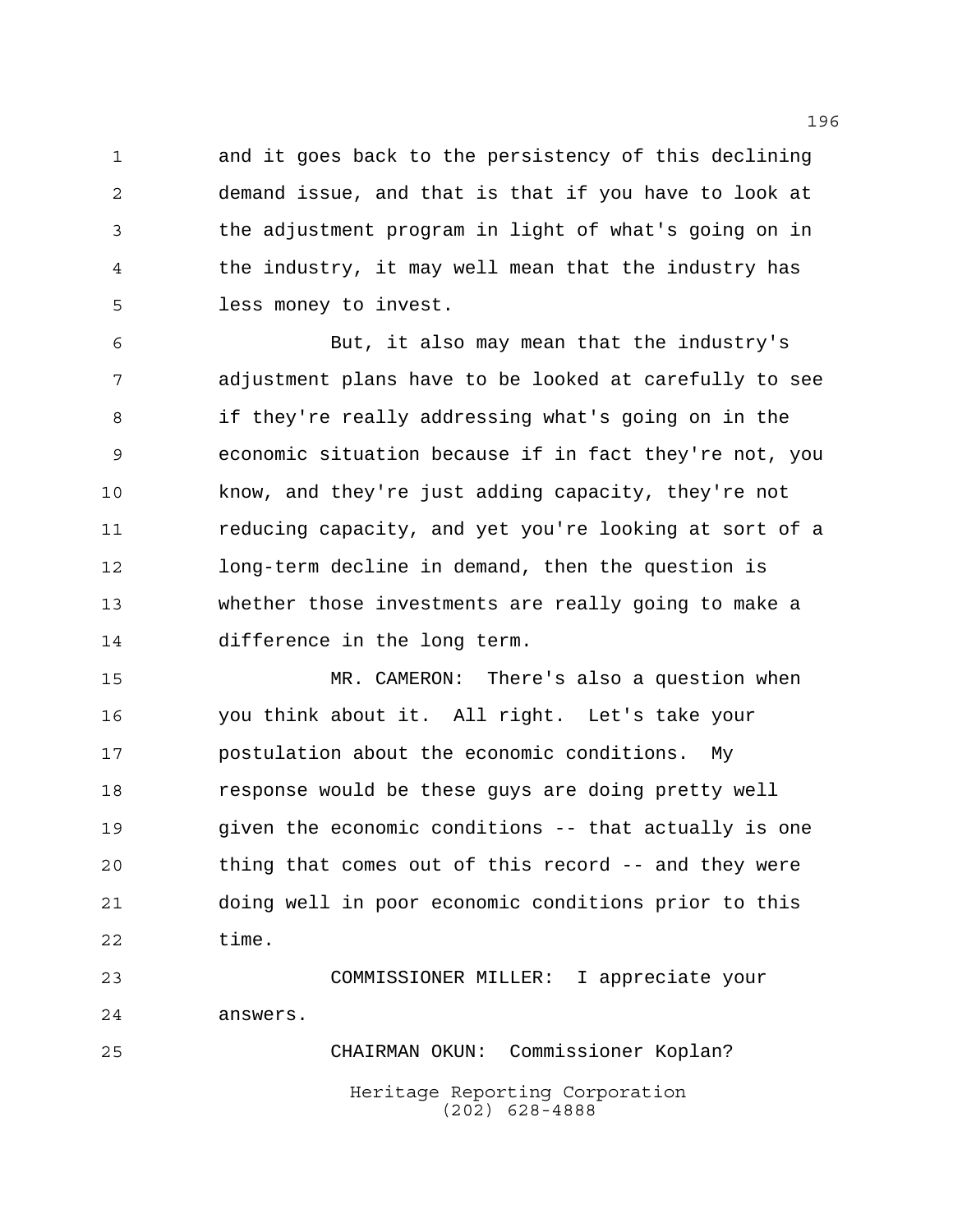COMMISSIONER KOPLAN: Thank you, Madam Chairman.

 Let me just start by saying it's good to have you back. I think I've missed that.

 MR. CAMERON: It's good to be back. COMMISSIONER KOPLAN: Now let me just start if I could, by making the same request that I made of counsel this morning. You've touched on this, Ms. Mendoza, in your opening, but I'm going to just put a slight twist on it.

 The President did not make a request of the Commission under 204(a)(4) for us to advise him of our judgment as to the probable economic effect on the domestic industry concerning any reduction, modification or termination of the action taken under 203 which is under consideration.

 In the absence of such a request, if for the purposes of the post-hearing you can point me to any authority in the legislative history or otherwise for the Commission to gratuitously do that I'd appreciate it.

 MS. MENDOZA: I think that maybe the difference is between advice and findings of fact, which was one of the distinctions we were trying to draw as well.

> Heritage Reporting Corporation (202) 628-4888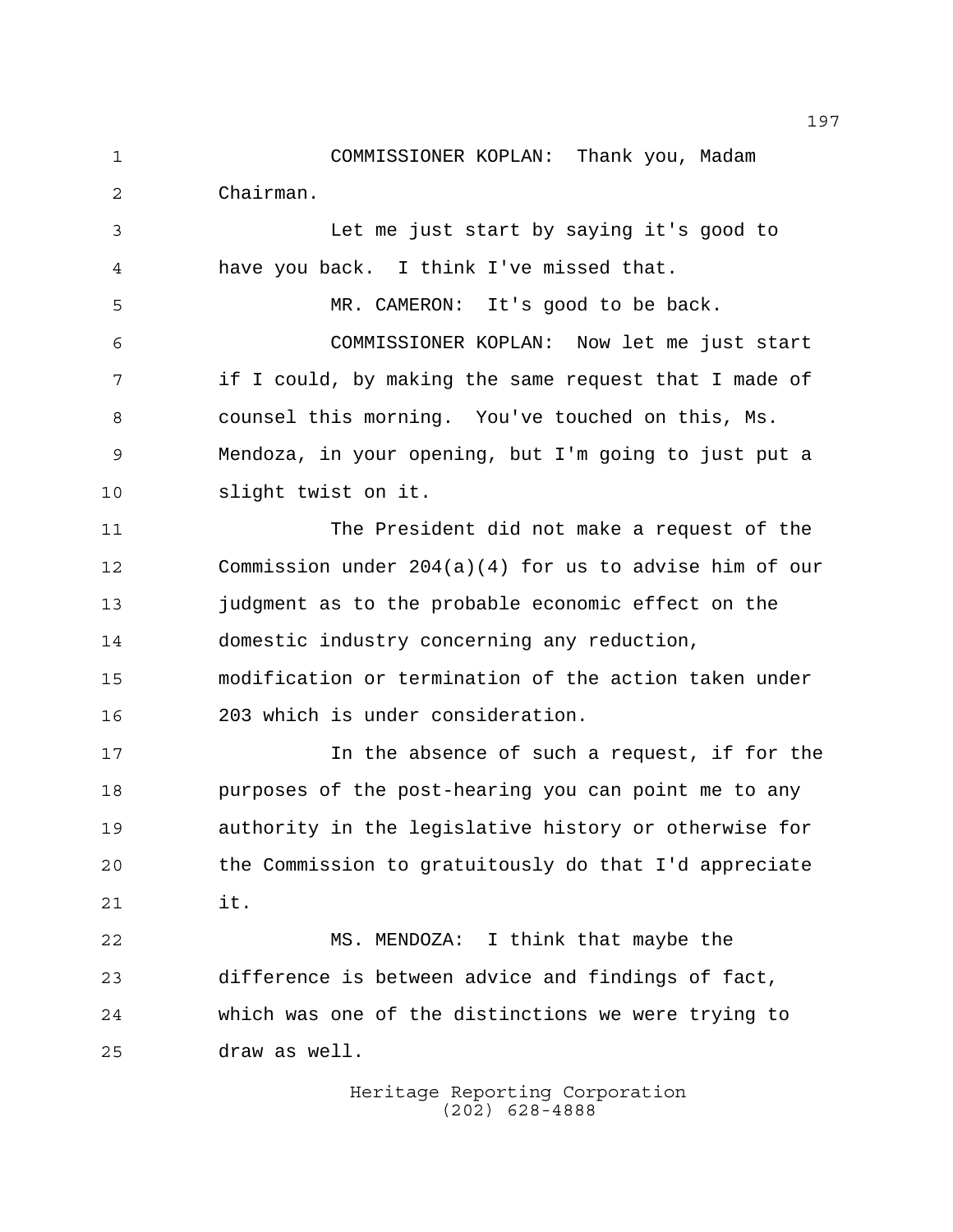COMMISSIONER KOPLAN: I appreciate that. Yes. No, I do appreciate that. And I'm not saying that I might not gratuitously have something to say, I'm just saying what's the significance, the legal significance, of the fact that he hasn't made that request of us.

 MS. MENDOZA: Understood. We'd be happy to do that.

 COMMISSIONER KOPLAN: That's what I'm wrestling with.

 Now, I guess all of my questions are going to be of you all. Like you say, you've got the whole floor this afternoon, so Mr. Cameron and Ms. Mendoza, at the end of your brief, you have a short discussion at pages 23 and 24 dedicated to the argument that the domestic industry has not made adequate efforts to make a positive adjustment to import competition and you've talked about that again, obviously, this afternoon.

 Now, you heard me indicate this morning that I consider this issue as one that goes to the heart of my mandate under Section 204. Appendix F of the staff report at pages F-29 through 38 focuses on the domestic industry's efforts to compete more effectively in the U.S. market and is company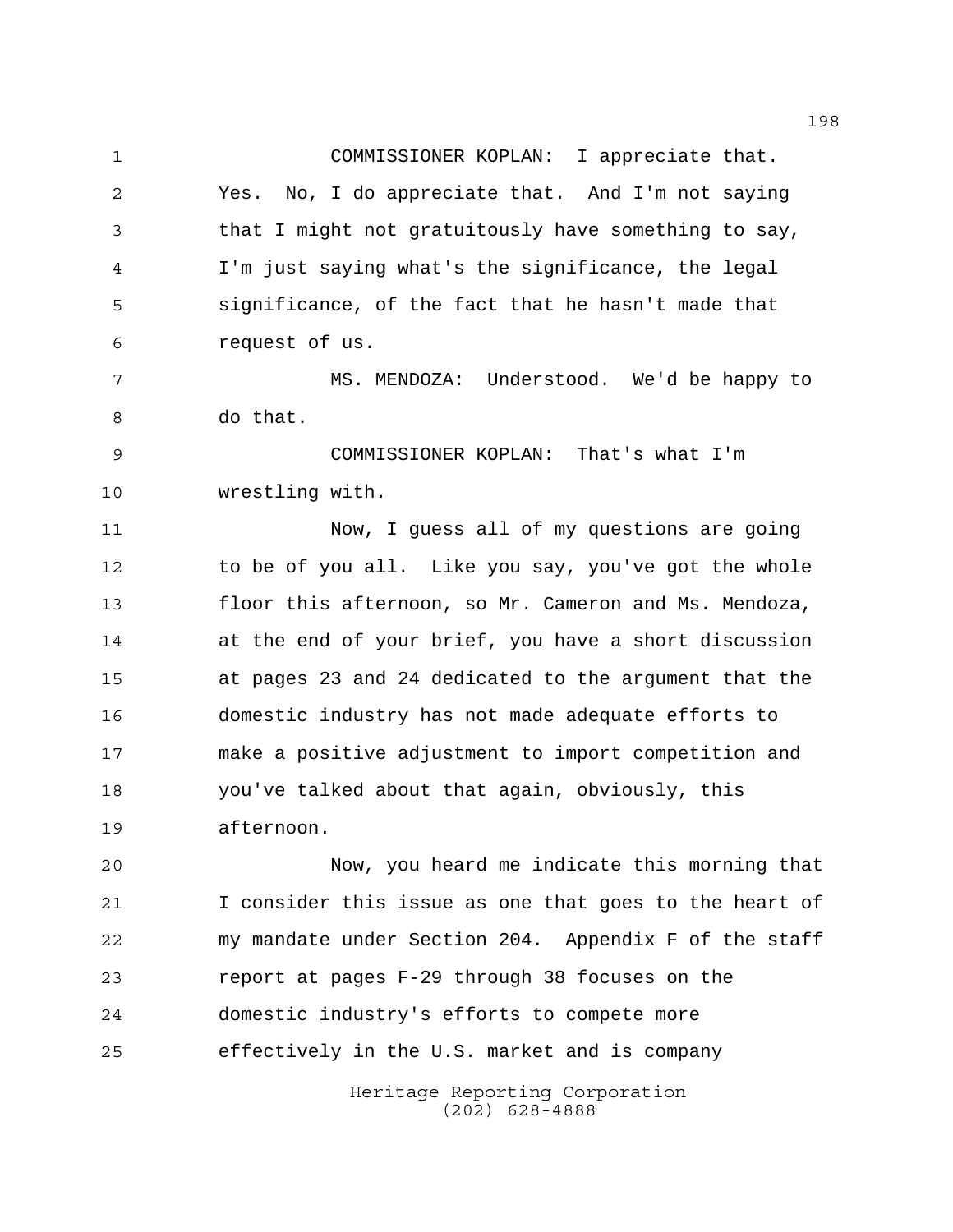specific. The details as to the type of information they were asked to identify are set forth on page F-3. All of the information on those pages contains confidential business information to which you have access.

 I would like you to take your critique of the industry's efforts to a higher level by commenting on that information for me as specifically as you can for the post-hearing and thereby expand on the pages of your brief that I just noted.

Would you do that for me?

 MR. CAMERON: We'd be glad to. While we're doing that, can we say one thing about that in response to your question?

COMMISSIONER KOPLAN: Absolutely. Sure.

 MR. CAMERON: This is exactly the point that we were getting at in response to the response of the witnesses this morning concerning how they prioritize their investments and what do they do and the issue of whether or not the investments that have been made are at all related to safeguard relief or are the investments that they have made actually what they do and the reason that this industry has been successful and that's what we're saying.

Heritage Reporting Corporation (202) 628-4888 In other words, okay, XYZ company bought a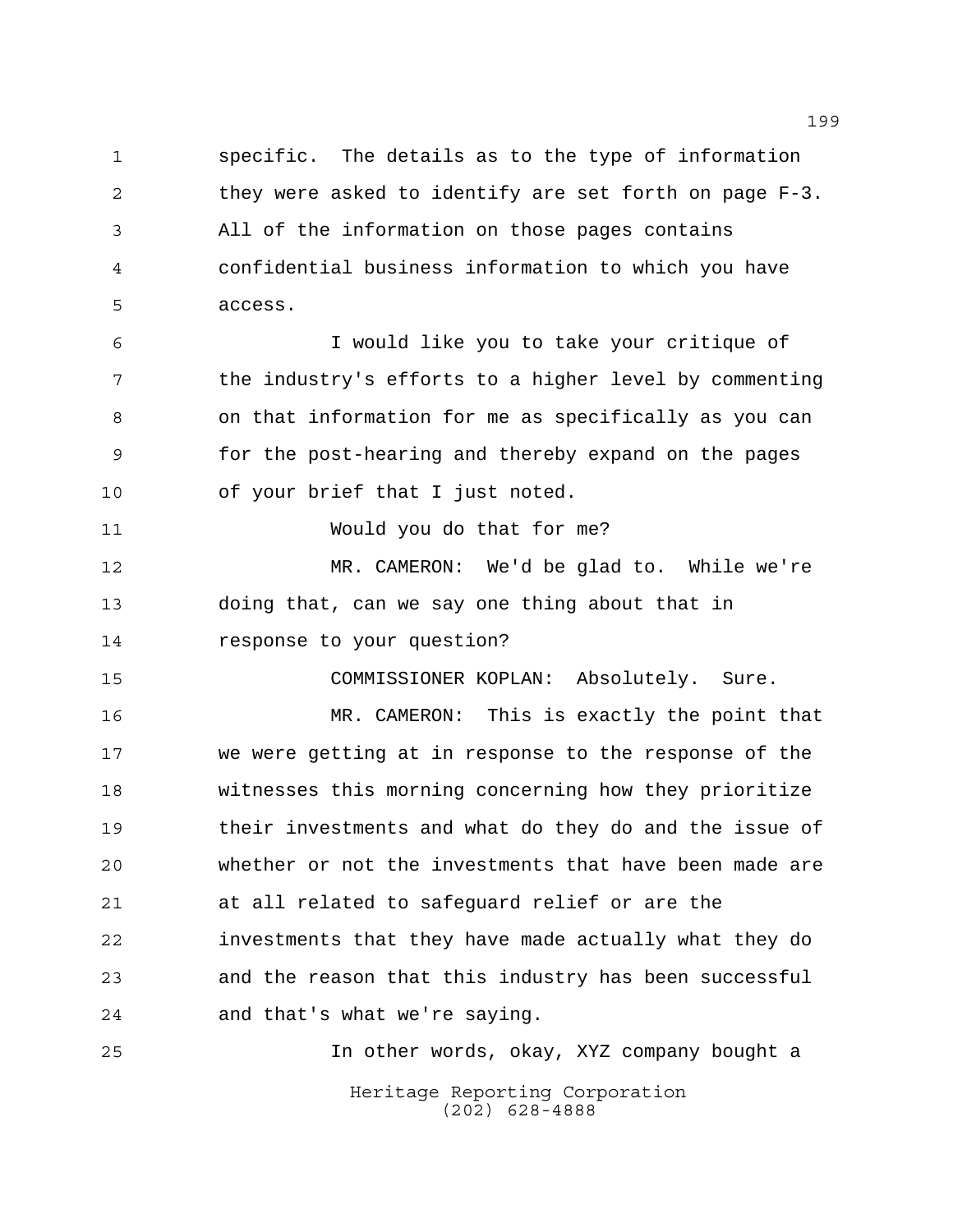new line. Hey, that's great. Let me ask you a question. In the absence of safeguard relief, are you telling me that XYZ company never did that? And the answer that we would say to you is that, yes, they do, they did and that's the reason that this industry actually is quite competitive.

7 At the same time, what is the real problem 8 that has been identified with this industry that is somewhat persistent? That issue is one of over capacity and that is what we are referring to in the pages in our brief, which is that if we look at the data in the tables, that is also confidential, but that capacity data and the capacity utilization data doesn't exactly show that this industry has been taking out all of the inefficient capacity and therefore that raises a question, that question being whether the continued maintenance of artificial safeguard relief is delaying that part of the adjustment and query: is that part of the adjustment the critical part of the adjustment, especially given new conditions of demand? That's the question.

 So we will be happy to respond to your question, but that really was the focus of the brief and that was the point we were getting at and we apologize if it was not specific enough, but the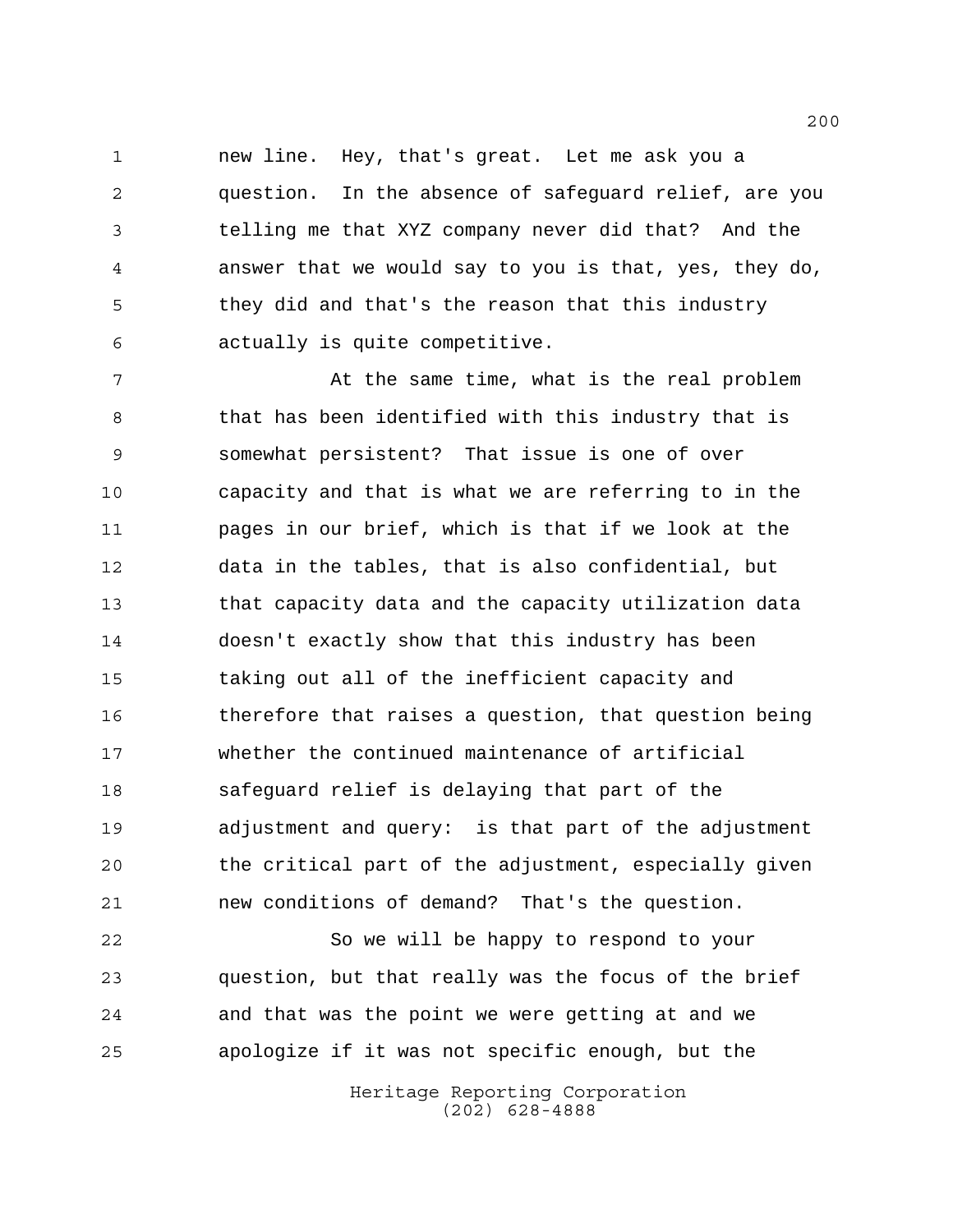post-hearing brief will clarify that.

Heritage Reporting Corporation (202) 628-4888 COMMISSIONER KOPLAN: I appreciate that. As I say, it's company specific, that's why I would imagine you have a fair amount of work in front of on it, but I assume you're not -- Hello, Mr. Kraker. Welcome to the commission. 8 MR. KRAKER: Thank you. COMMISSIONER KOPLAN: All right. Your response was a segue for my next question, actually, Mr. Cameron, when you started talking about over capacity. I was going to note that you make the argument in your brief that the industry's problems were and are caused by a sluggish economy and significant over capacity, page 3, and it's throughout your brief and, of course, you've talked about that today. When you refer to over capacity, I don't know the answer to this, is it your position that global over capacity exists for welded pipe and fittings, flanges and tool joints as well? MR. CAMERON: Well, first of all, we are only referring to other welded pipe, we're not discussing flanges and fittings because they are separate industries and this commission has recognized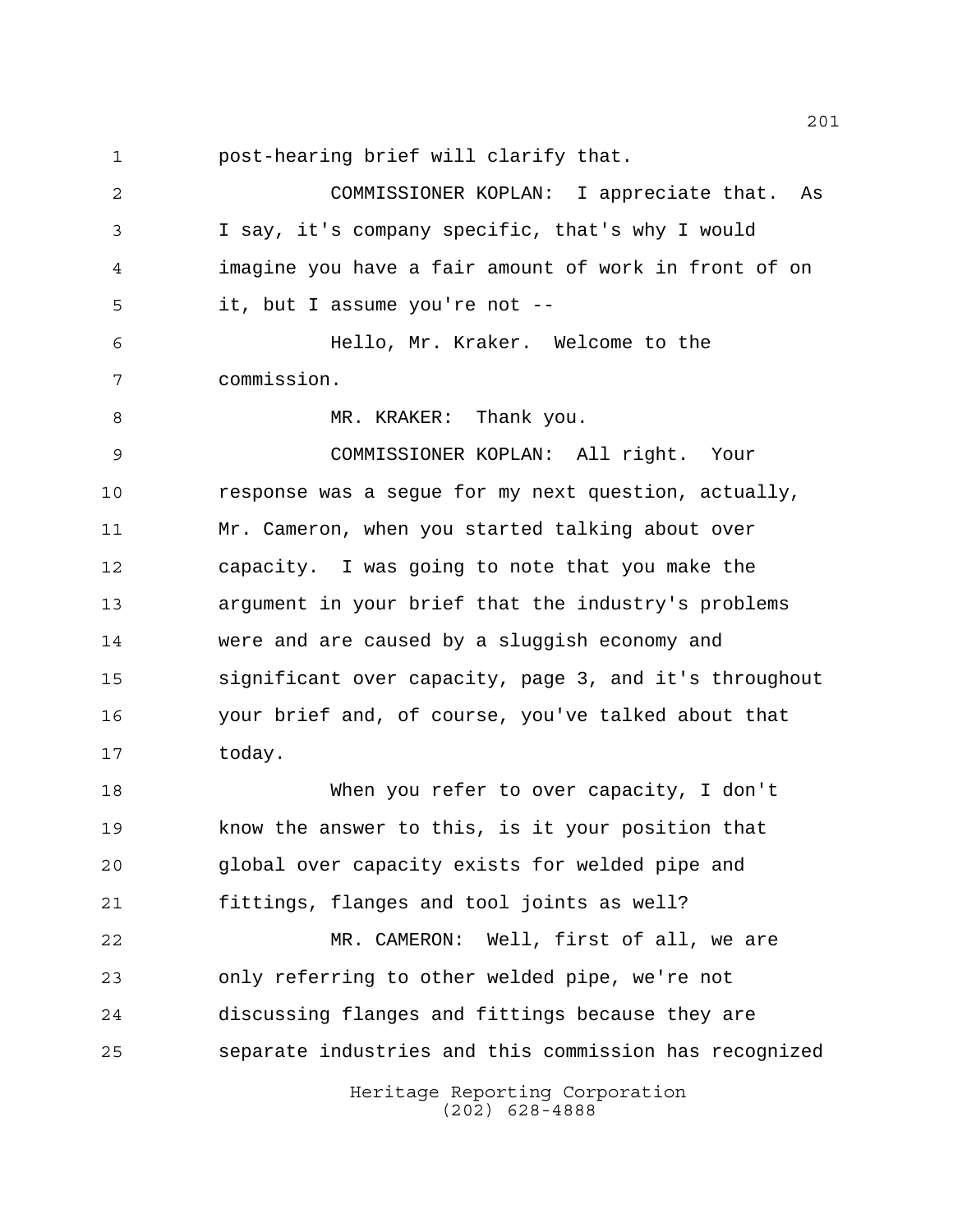that in their like product determinations. COMMISSIONER KOPLAN: Okay. MR. CAMERON: And the over capacity that we were referring to was domestic over capacity, not global. COMMISSIONER KOPLAN: I appreciate that, but what I'm asking is do you say as well that there is global over capacity in the welded? MR. CAMERON: We'll be glad to look at that, but I'm not sure that we do have an answer to that. I'm sure there is some over capacity, but this is somewhat of a canard. When we looked at it previously -- and the reason I say that is quite simple. If you look at domestic capacity and then you look at the percentage of domestic capacity that's devoted to the United States market, it's a huge number. I mean, it's in the 95, 97, whatever, it's a very high number. If you look at the amount of foreign capacity that comes to the United States market, you're talking a very small number, single digit, and therefore the issue of global over capacity is relevant, but it's not as relevant in pipe and tube, which is a fabricating industry, as opposed to steel making, which supplies the raw material. This is where you get to the relationship of hot rolled

> Heritage Reporting Corporation (202) 628-4888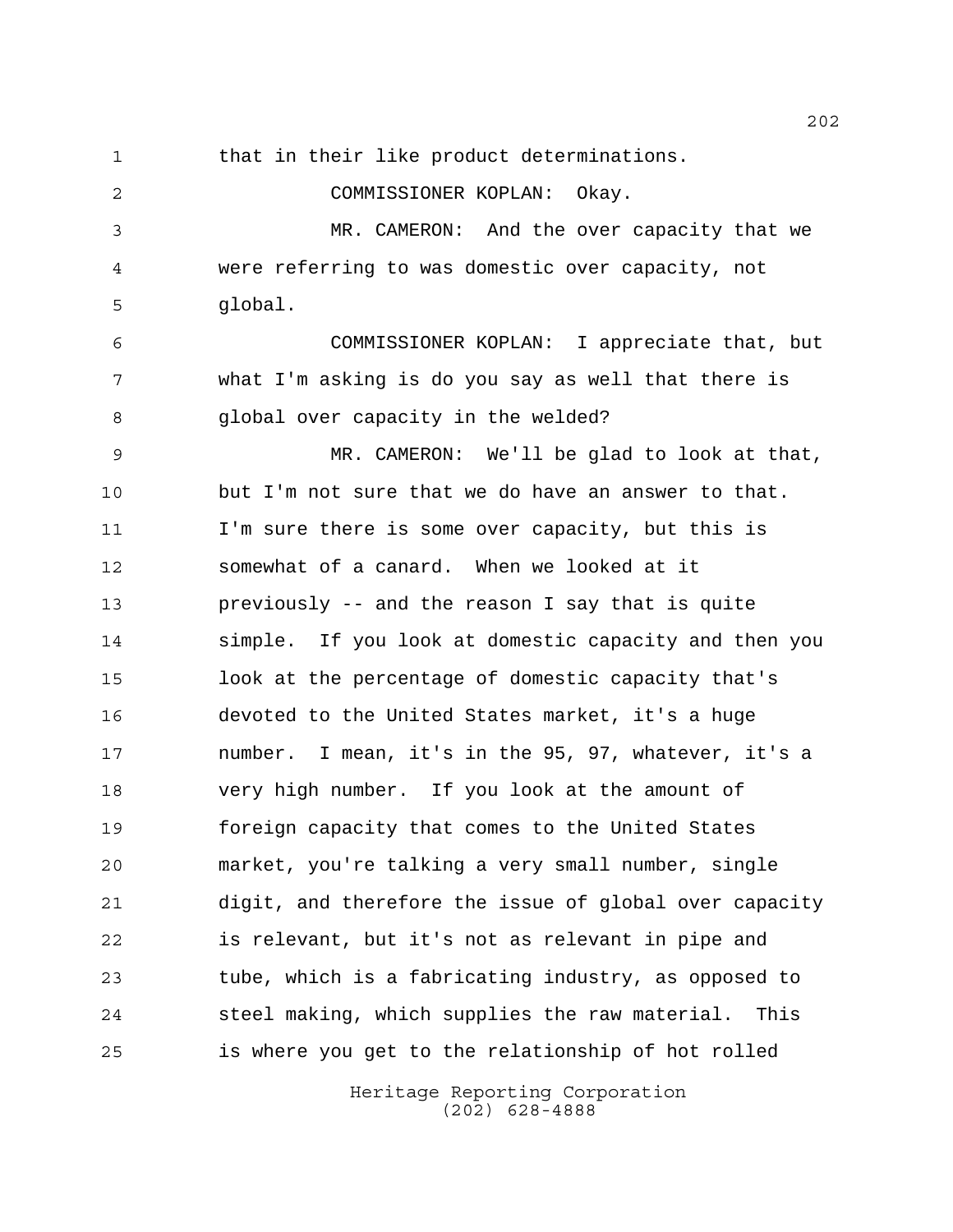**prices with pipe and tube prices, the raw material and** whatever.

 One of the reasons that the main focus of the OECD steel talks had been steel making capacity, and I grant you that pipe and tube is there, fair enough, but --

 COMMISSIONER KOPLAN: Well, let me tell you why I'm asking. Because if that issue does exist as well, if it exists, then what I point to is that on March 5, 2002, in the presidential memorandum accompanying his proclamation he stated that in determining whether to reduce, modify or terminate the safeguard measures he would consider as a pertinent factor actual and planned permanent closure of inefficient steel production facilities in countries other than the United States as well. And so if that does exist, then my question to you would be the same kind of question that I'd be asking of the domestic industry: what steps, if any, have your clients taken to that end since the relief went into effect?

 MR. CAMERON: Well, as we noted in the direct testimony, the steps that our clients have taken preceded the relief.

Heritage Reporting Corporation (202) 628-4888 COMMISSIONER KOPLAN: I heard that. MR. CAMERON: And those steps were two major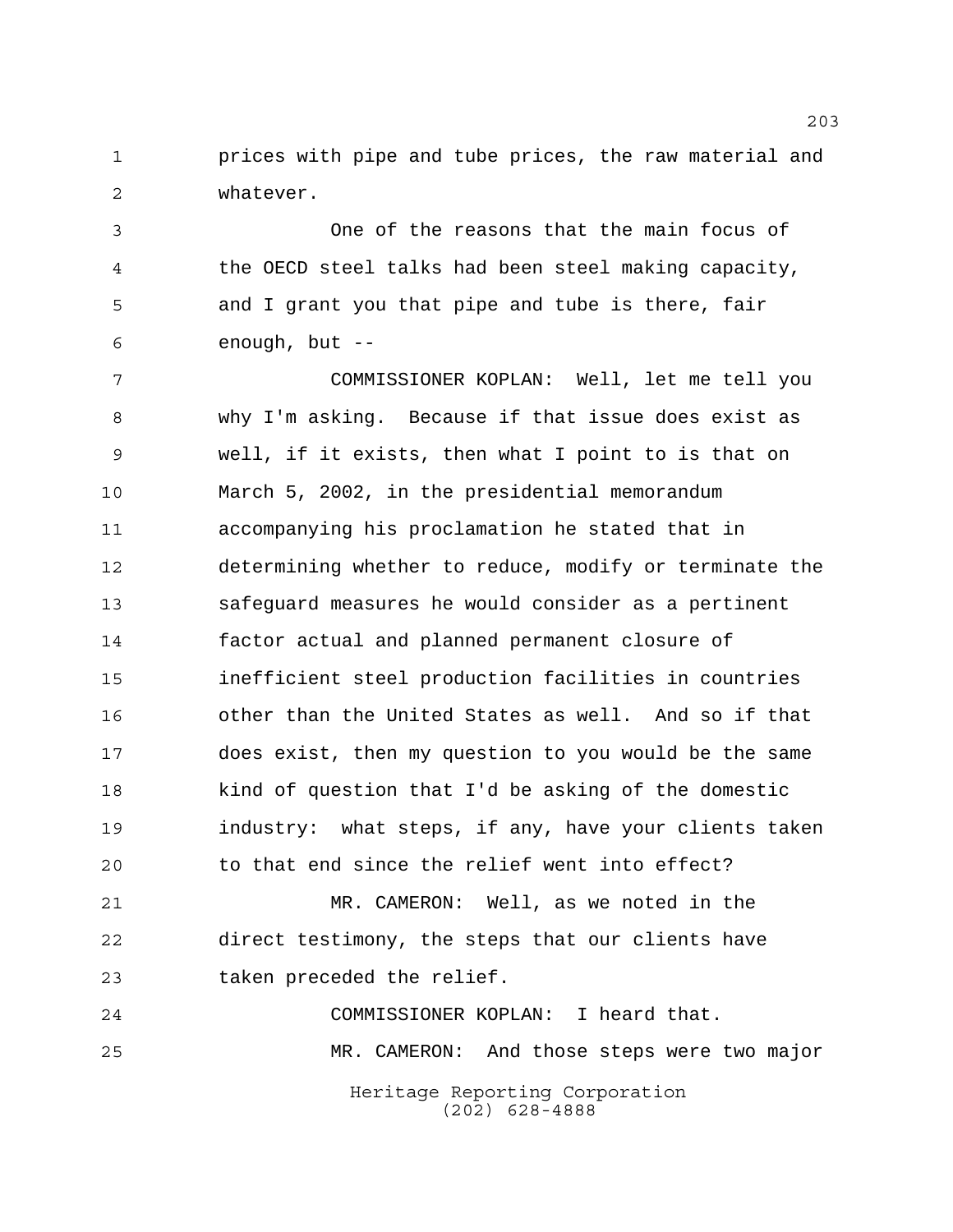pipe and tube producers exiting the market. Why did they exit the market? Frankly, the determined that the pipe and tube business wasn't really all that good worldwide and they decided that they wanted to focus on flat rolled steel primarily and that's what they've done and so they exited the market. Otherwise, our producers, this is no secret, our producers are world class, always have been world class, and they are constantly upgrading their equipment. They don't do it with government subsidies, they do it with their own.

 COMMISSIONER KOPLAN: Thank you. One additional --

14 MR. CAMERON: And they are participating in the OECD steel committee meetings.

 COMMISSIONER KOPLAN: I appreciate that. 17 At pages 21 and 22 of your pre-hearing brief you make an argument similar to Mr. Schagrin that imports from non-covered countries merely caused a shift in imports supplied during the relief period.

 Now, you heard my analysis of that argument when I disagreed with Mr. Schagrin this morning. My point at that time was the total imports of welded pipe have declined during the relief period by about 22 percent and for fittings, flanges and tool joints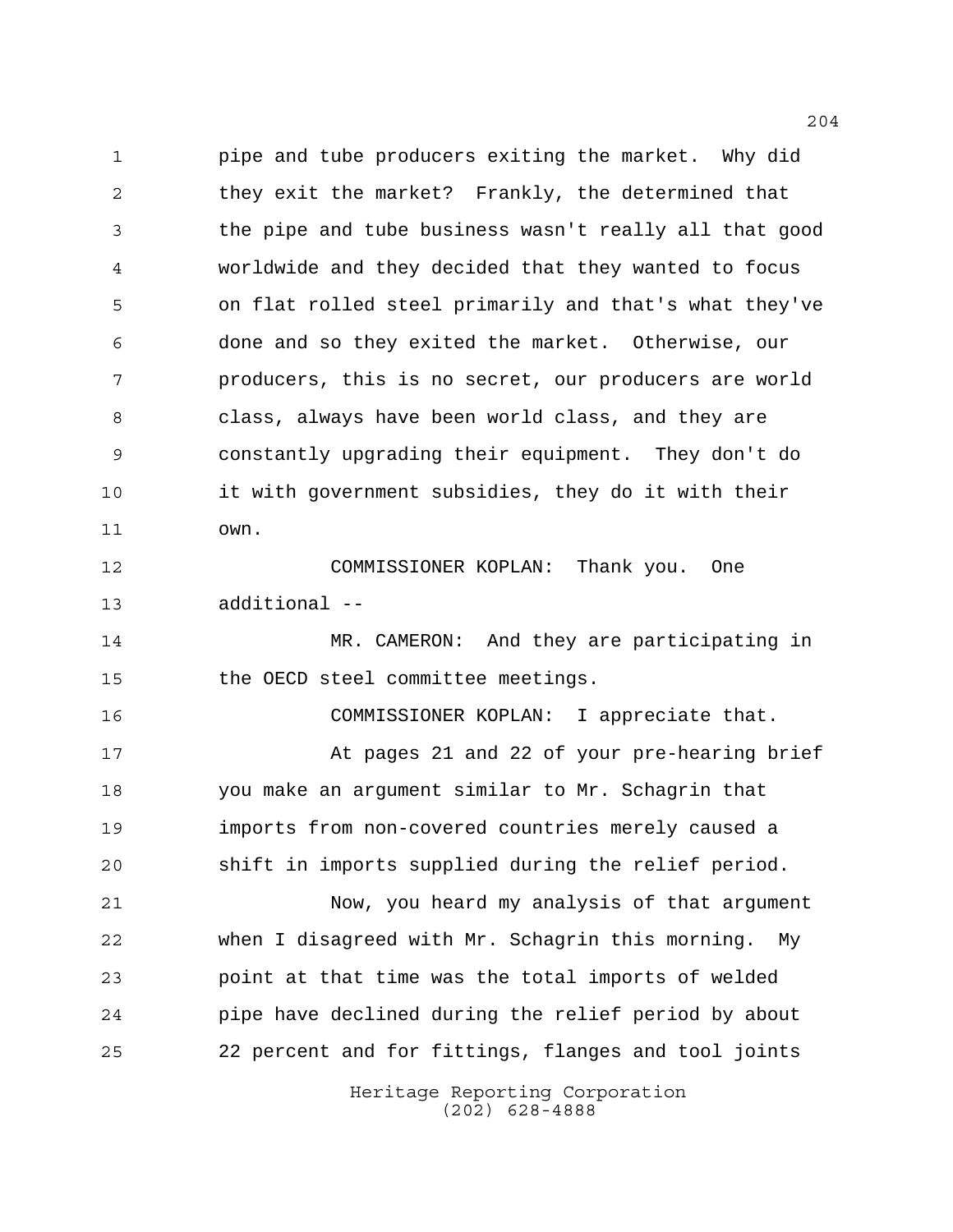by nearly 24 percent.

Heritage Reporting Corporation (202) 628-4888 Would you respond? MS. MENDOZA: Well, if we gave the impression that we didn't believe overall imports declined, that was a mistake and we stand correct. COMMISSIONER KOPLAN: Okay. 7 MS. MENDOZA: I think what we were trying to say was simply that one of the effects of the safeguard relief -- obviously this is something that our clients care about very much -- has been to distort who has been supplying it. I mean, that's not 12 to say that overall they still haven't declined in a significant way, they certainly have, but one thing that has happened is that there has been a shift in supply and some other countries have obviously taken market share away from Korea to some extent. COMMISSIONER KOPLAN: But that shift in supply, at least I would term it, as rather minuscule. 19 MS. MENDOZA: Oh, yes. COMMISSIONER KOPLAN: And I went through 21 that this morning. MS. MENDOZA: Yes. No, no, no. Absolutely. Absolutely. COMMISSIONER KOPLAN: Okay. MS. MENDOZA: I mean it was only meant to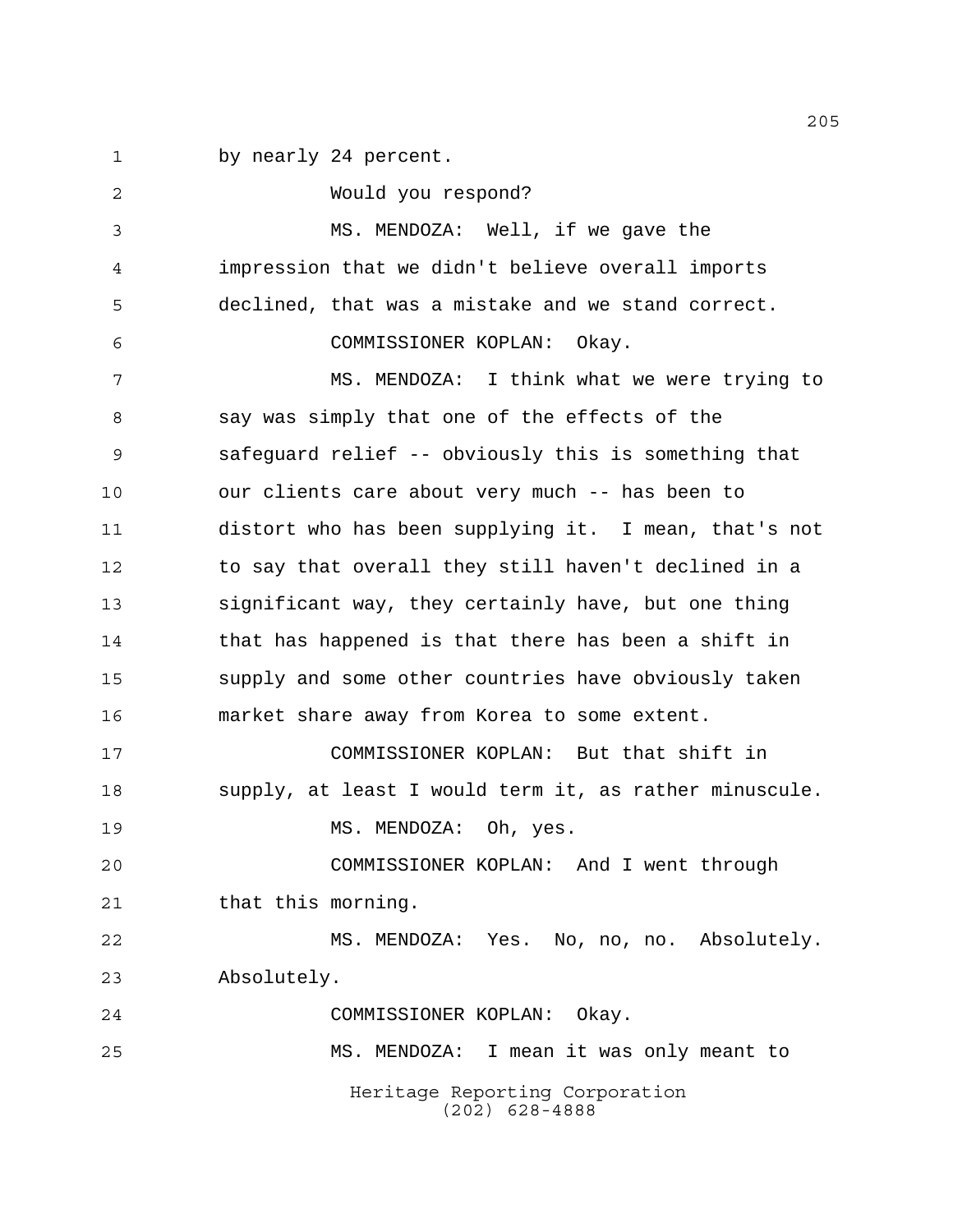stand for that proposition, but, overall, definitely we would agree, imports have obviously declined very significantly with very little effect.

 COMMISSIONER KOPLAN: Okay. I noticed you got that in. Thank you.

Thank you, Madam Chairman.

CHAIRMAN OKUN: Thank you.

8 And thank you again for your testimony and your willingness to be here with us this afternoon and answer questions.

 I'll start with the same question that I did this morning, although Commissioner Miller has already touched on it, and that is just trying to understand 14 the arguments you make with regard to what we should be looking at, what the statute, what the 204(a) statute on monitoring, asks us to do and I guess I would just make the request that I did this morning, which is to have you go back and look at the legislative history along with us to help us try to determine what that means because I take your point about what you're saying that the safeguard agreement says and its incorporation into U.S. law and what that contemplates, although I think in that instance the member is the U.S. Government, it is the President and he has his obligation. I'm just having a hard time

> Heritage Reporting Corporation (202) 628-4888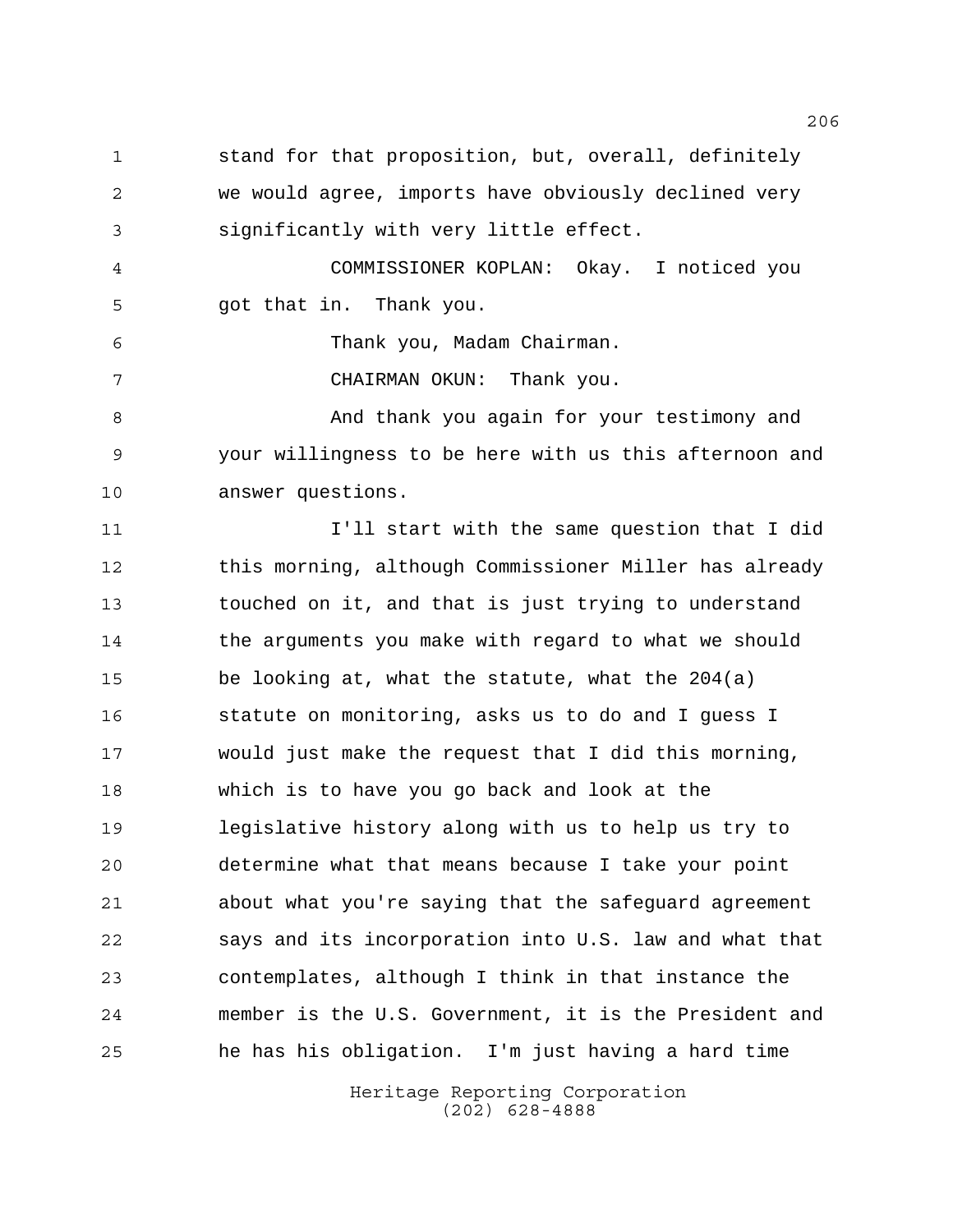making that link, looking at what legislative history I have so far, that we are supposed to be at this point looking at the effectiveness of the measure, that we should be doing this look, because to me it really focuses on this idea of promises made, promises kept, what was the industry, what did they say they needed to do adjust to import competition and then take a look at what they've done, take a look at the economic circumstances to determine if they didn't do it, why not, and put that in there for the President to evaluate.

 MS. MENDOZA: I would agree that in fact the statute does say including the industry's efforts to adjust, but it doesn't say exclusive. And therefore I think that it makes the general statement that you're supposed to be monitoring what's happening to this industry, so therefore all of it's relevant.

 I would also just like to make one -- CHAIRMAN OKUN: But monitoring developments, which to me is different than a lot of what I hear about, was it effective or not and why not, I think that's what I'm saying. I don't see the -- I mean, monitoring developments to me is we're looking at what happened during this period, we're describing them, and so you put in there what happened with demand,

> Heritage Reporting Corporation (202) 628-4888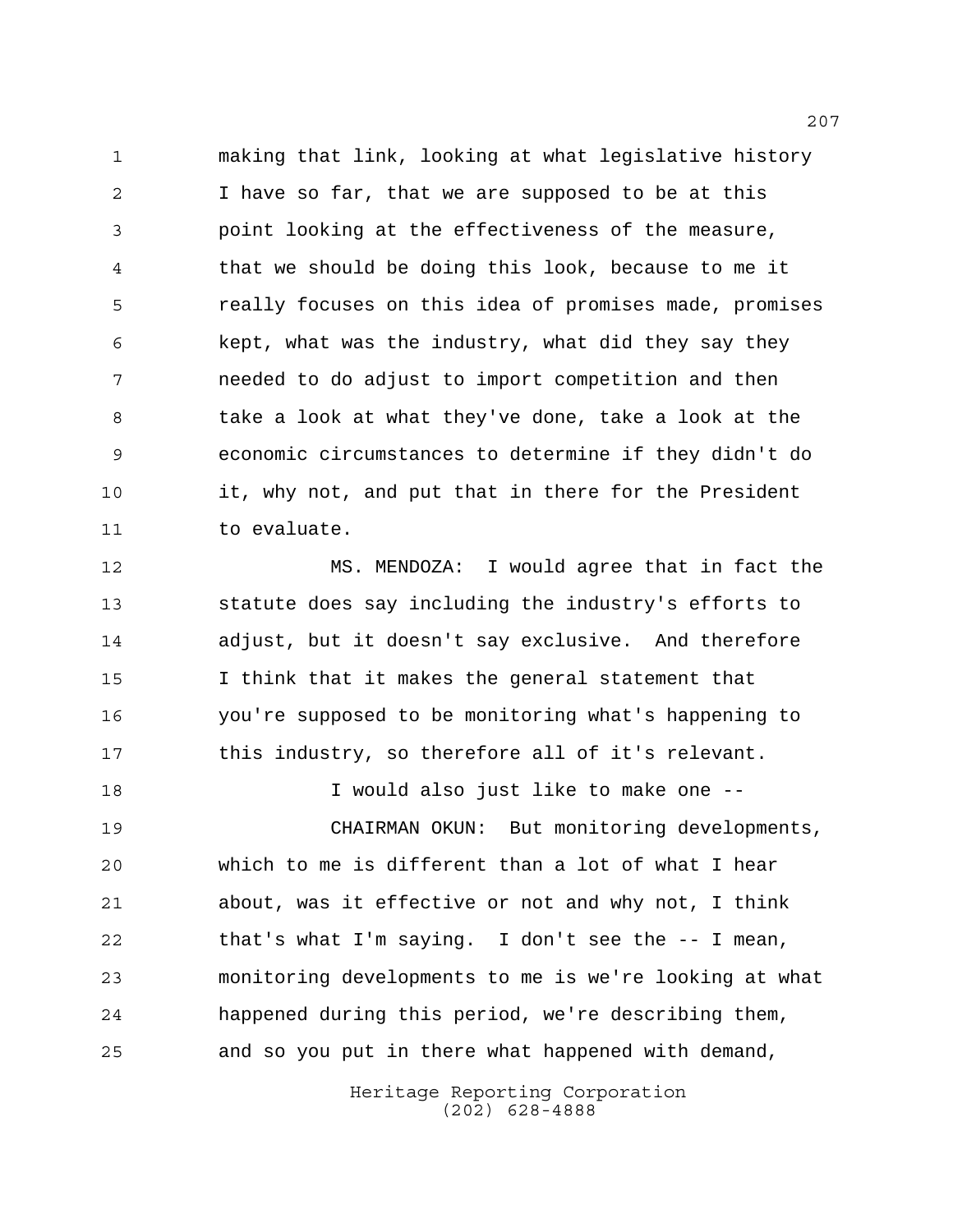1 that's clearly relevant, but no so much you got the relief and this is what's happened and this is -- do you hear what I'm saying?

 MS. MENDOZA: Yes, I do, but I guess the practical point from my point of view is that this section, this 204 section is a section. In other words, you can't really just read the part that deals with the commission by itself. I mean, you have to sort of read it as a part of this whole section of the law, which basically lays out the procedures under which the President ultimately makes a decision as to whether the relief should be reduced or terminated. And there's also a practical point, which is that the commission is actually the fact finding arm of the President in these 201 or 204 decisions. The President when he made his decision as to the relief to recommend, he made that decision based on the commission's report. In the same way when the President makes his decision one of the things that he's specifically supposed to take into account is your report. And I'm not sure how the President would be able to make findings of fact with respect to the specifics here without having the benefit of you conducting this investigation and telling him what the fact finding was that you came to. I mean, I don't

> Heritage Reporting Corporation (202) 628-4888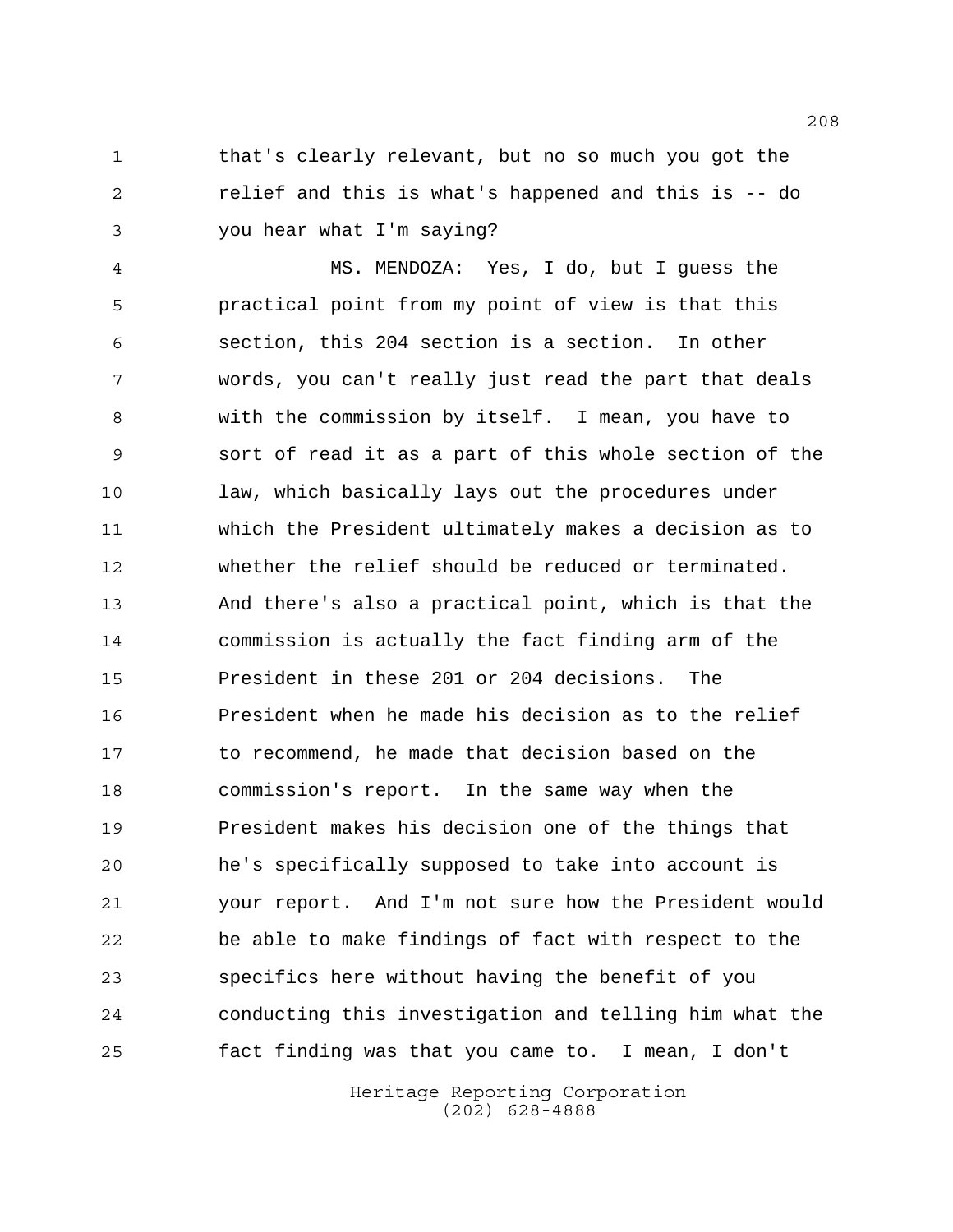know how the President -- and it's certainly not contemplated here -- the President is going to conduct his totally own investigation to be able to figure out whether the industry has made adequate efforts or if there's been any change in economic conditions. I mean, presumably the reason that he wants the report is so that he can make a reasoned decision on these factors. If he doesn't have the commission's report telling him all of these things, I don't know exactly how or what purpose it would serve.

 CHAIRMAN OKUN: As I said, I understand what you're saying, reading that in the context of this whole thing, and I'm reading it and it's still not clear to me that that is exactly -- you know, how broad the commission's role is meant to be because he is also seeking other advice, and he could make a request to us to do a probable economic assessment on termination or modification, which he hasn't, and so I'm just trying to get some -- I guess asking people to take a closer look at it because I don't think it's, for whatever reason, it's not completely self-evident to me how broad our reach should be, even though, again, I understand what you're saying in terms of what our report is and isn't. I'm just trying to --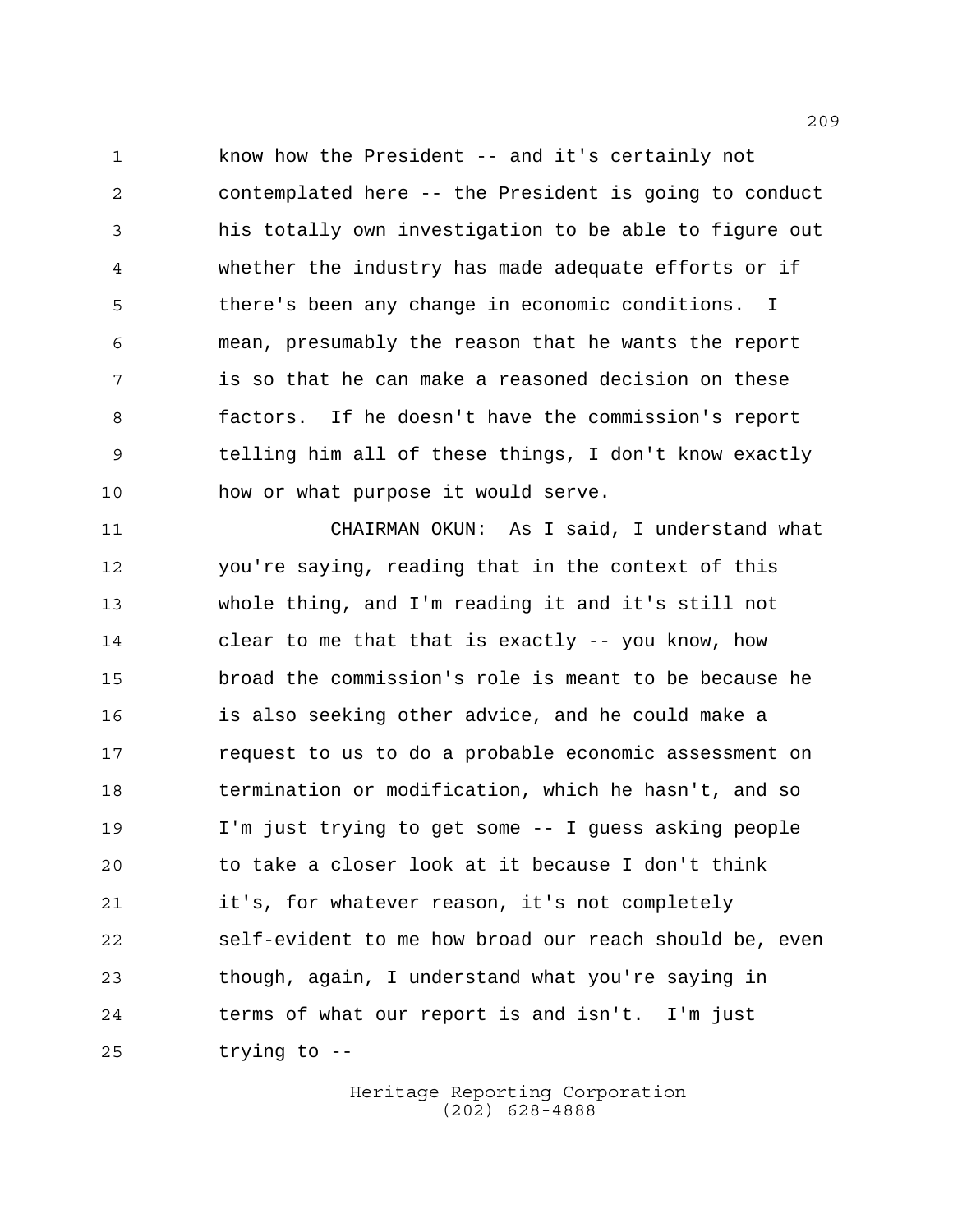MS. MENDOZA: Right. And I think, you know, it's certainly the case if you look at the subsection that you're talking about, that it really does refer to something quite broad, which is monitoring developments with respect to the domestic industry and I think that all the things that we've been talking about are things that have happened to this industry which bear directly on the question of whether any continuation of relief is necessary.

 I agree with you it would be nice if the statute said specifically what specific things the commission was supposed to look at in this, but I think that it's pretty broad authority. I mean, monitoring of elements related to the industry when viewed in light of the section as a whole is pretty broad authority.

 MR. CAMERON: Which is another way of saying reporting and stating your opinion as to what the factual situation is with regard to whatever part of the developments you are examining and making recommendations are two separate issues and we're not suggesting that it's the job of this commission to make recommendations. We are suggesting that it is part of the function of this statutory scheme to make valid observations of the data which the commission is

> Heritage Reporting Corporation (202) 628-4888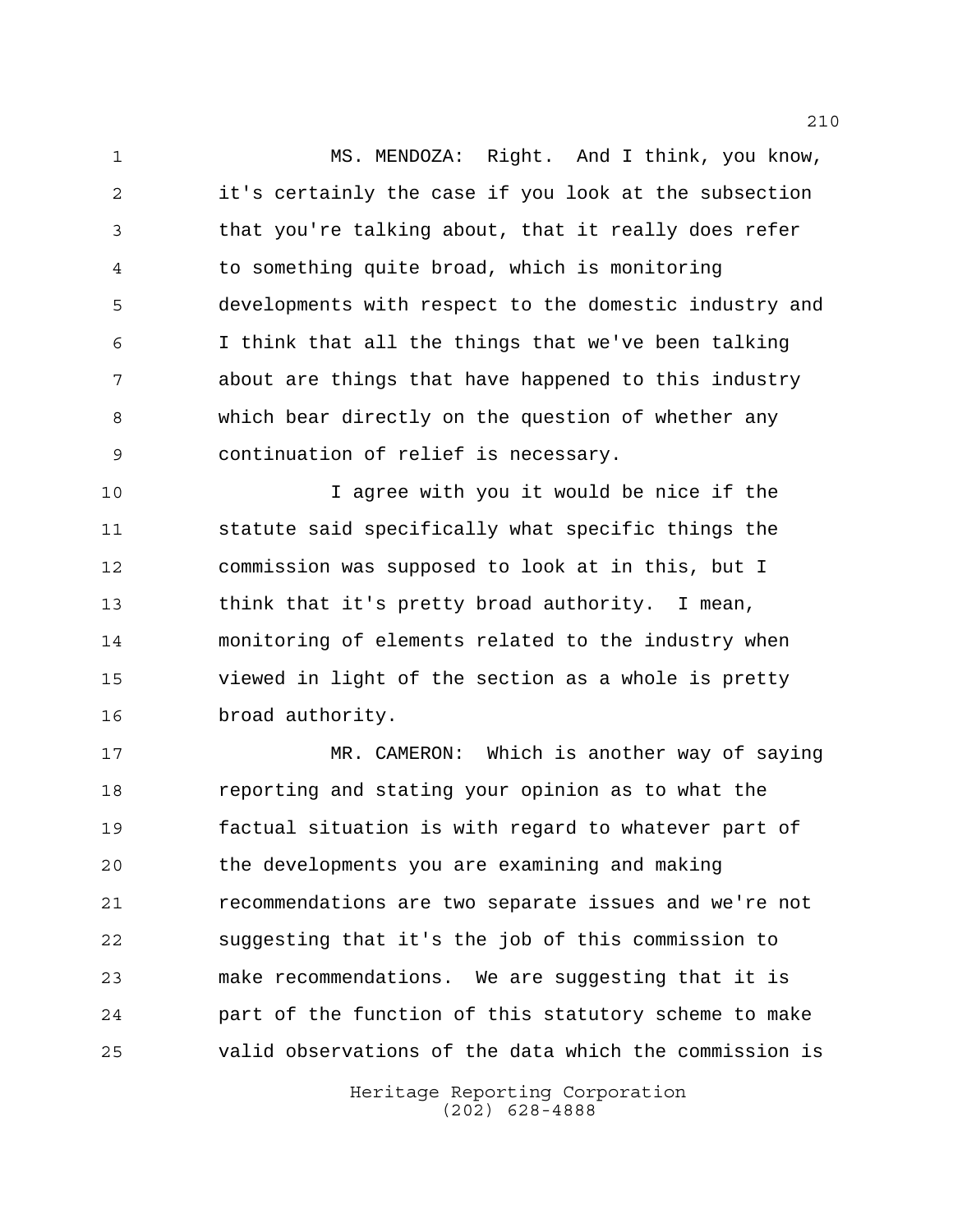observing and if they conclude that -- I man, we're not saying that this industry doesn't invest in itself. Again, they clearly do, which is the reason that this industry really has been as successful as it has been. But there is a question as to, well, okay, so what is the impact of this relief? It gets to your question of, well, why is it that the clear reduction of the imports is not translated into, as Roger says, in line pipe we had X percent increase in profitability and why hasn't that happened? Well, it's because of other factors.

 Well, if it's this commission's observation that in fact the condition of this industry has very little to do with imports and has a lot to do with other factors, that is a valid observation and relevant for this commission to pass on. Obviously, it's up to the President to decide what to do with 18 that, but that's relevant. And we would argue that as a matter of law, the President ought to be taking that and forming his own conclusion that, well, if imports are not the cause of what's going on and if this relief is not having the desired impact, then it no longer should be in place. That clearly is a decision of the President and not this commission, though, and we agree with that, but we'll try to expand further.

> Heritage Reporting Corporation (202) 628-4888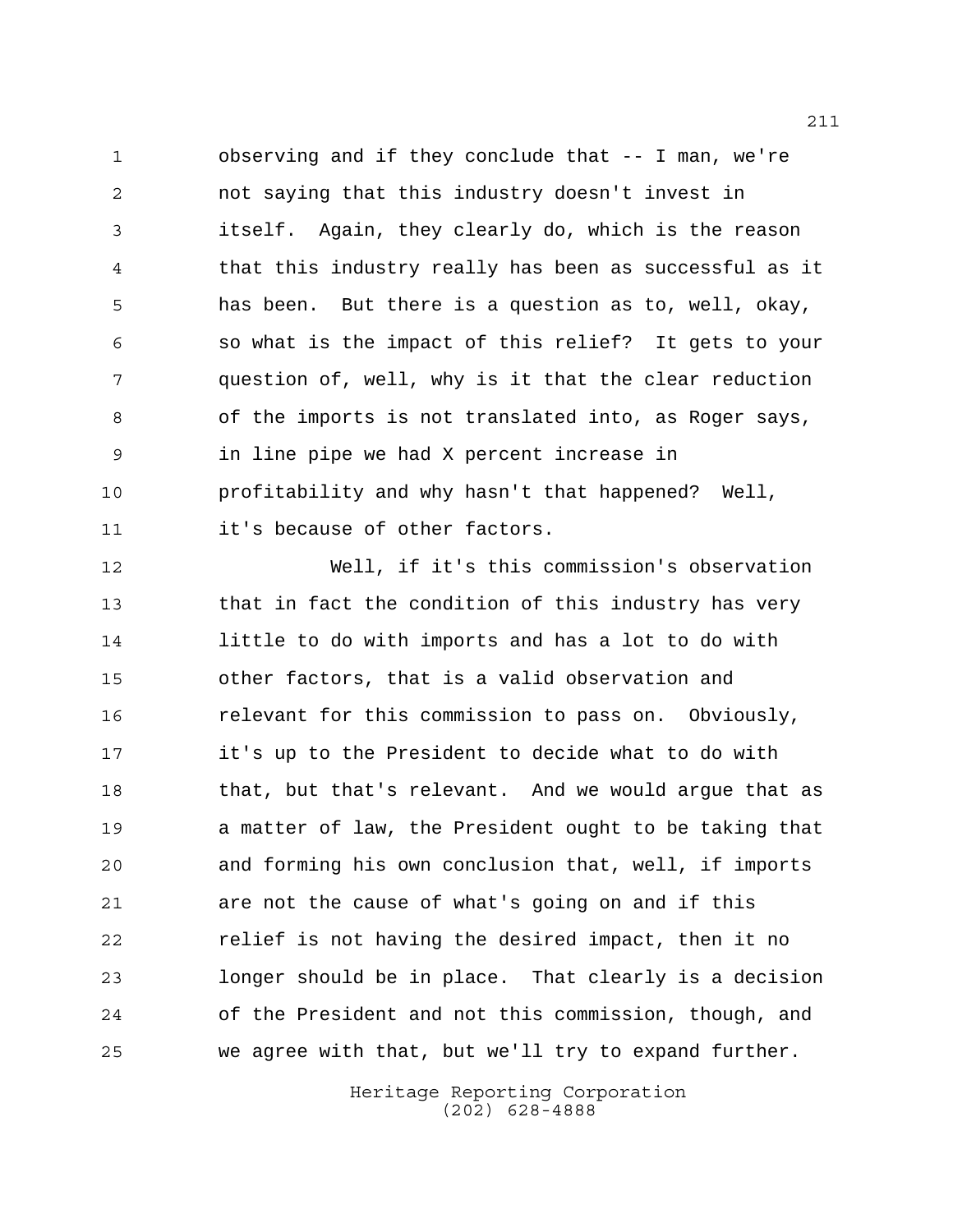CHAIRMAN OKUN: Well, that did lead me to my next question, though, which is both you and Ms. Mendoza, Mr. Cameron, had referred to this issue, the investments the industry has described being just normal investments that a company makes. When we talked about health and safety, that everyone would be doing that. And I guess I tend to agree with that, but I guess my question would be what adjustments would you put in the category of adjustments that companies would make to adjust to import competition? 11 I mean, wouldn't cost reductions be in there? Wouldn't capacity reductions be in there? I mean, if they're trying to be a leaner, meaner, fighting machine which is sometimes --

 MR. CAMERON: I'd love to see it. I'd love to see the leaner, meaner fighting machine. That actually is the point of our testimony. That's exactly right. But the investments on cost savings? Sure. That's always part of it. But, again, is there anything that they have done out of the ordinary in that regard? We would say no.

 CHAIRMAN OKUN: That's what I'm saying. Why is it -- that's what I'm trying to understand. The out of the ordinary to me, I'm trying understand what you're saying, which is -- I mean, a company in the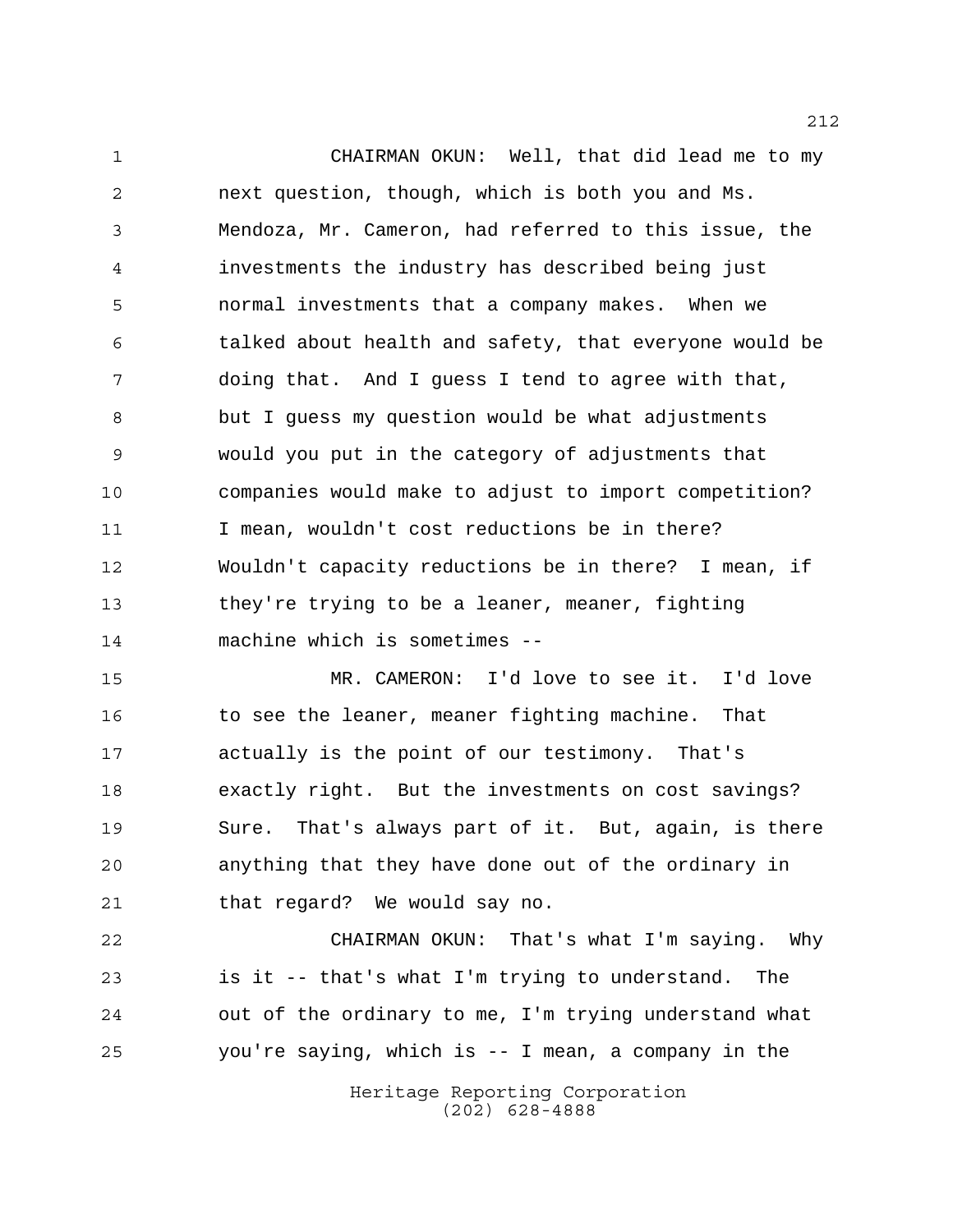regular course of doing business without safeguard relief would look to do cost reductions and would look at its markets and say we need to do this. The statute here is looking to what adjustments they made to import competition.

 To me, I'm not sure that I think it's one category is this and one category is not and that's what I'm trying to get your sense of.

 MS. MENDOZA: Just to answer a little bit, I don't think it inherently is, but the question really is for the industry to tell you why this extraordinary remedy is necessary so that they can undertake the investments that they undertook. In other words, nobody's disagreeing the industry should invest. The question is, okay, you've now been given this extraordinary remedy, what exactly have you done with it that you would not have otherwise done? And that seems to me to be an appropriate question for the industry.

 And I also think it's rather remarkable that this industry has continued to make the level of investments they have, even despite the economic downturn. I mean, it seems as though -- and they have always made. The other point -- it isn't just, well, what about these particular investments is so unique,

> Heritage Reporting Corporation (202) 628-4888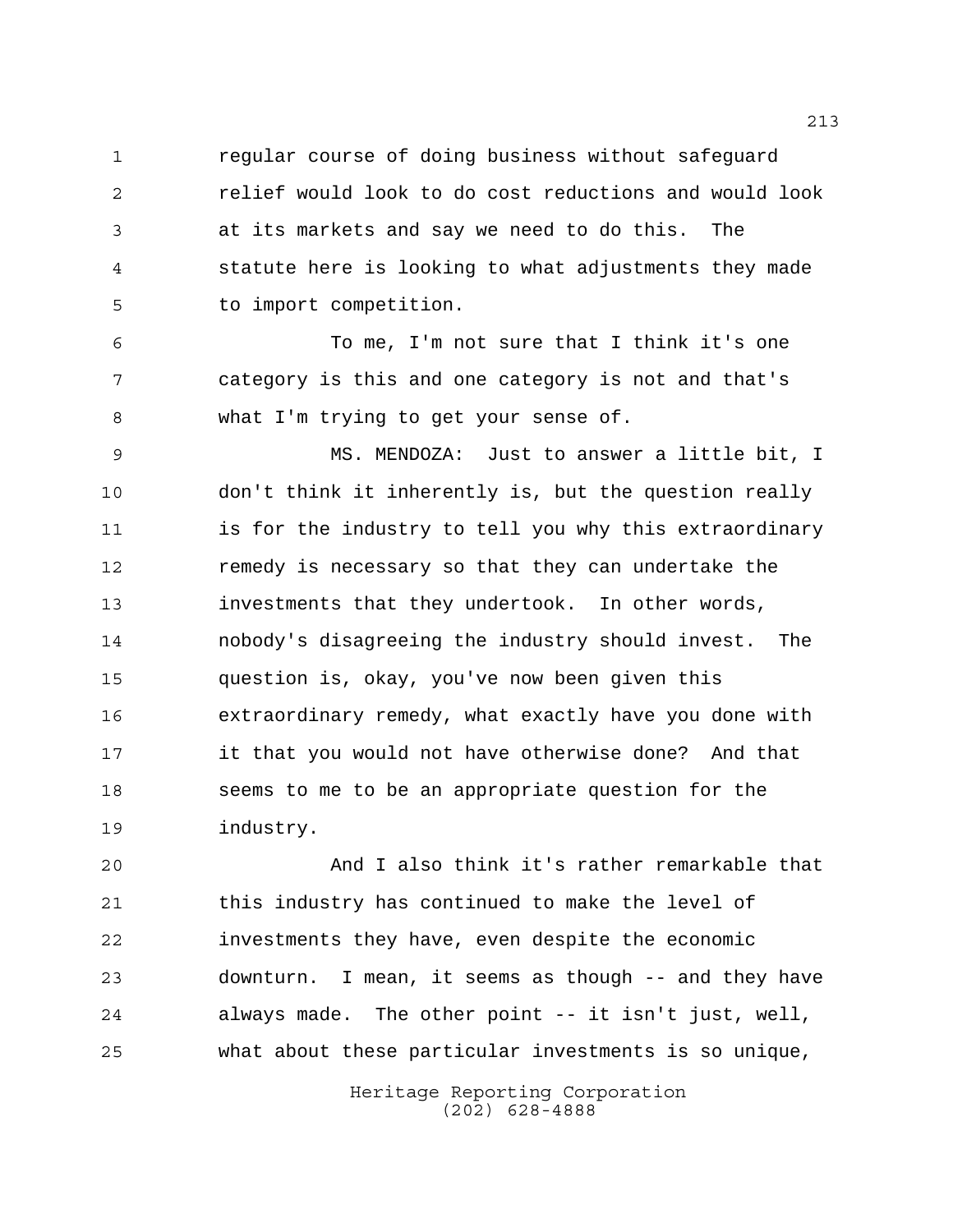it's also the point we're making is they've always been making this level of investment. There's not a change that now has occurred, so the question arises naturally enough, well, all right, but isn't the adjustment supposed to be made possible by these remedies, by the safeguard remedies, and isn't it incumbent upon the industry to in fact come forward and say these are the investments I undertook because of safeguards and this is the way in which I believe those investments are going to make me more competitive with imports. I'm not sure it's up to us to be able to identify exactly which is in which category.

 MR. CAMERON: I realize the red light is on, so I'll make this really short, and that is -- CHAIRMAN OKUN: I've heard that before. MR. CAMERON: Yes, I know you have. I know you heard it this morning, too, so I apologize. Okay? I lied.

 Look. One way to address the issue, the question that Commissioner Koplan asked with respect to Appendix F, all right? And we addressed this in the brief, there is also another question that is asked company by company which is so what's been the impact of import relief on your company? And, yes, we

> Heritage Reporting Corporation (202) 628-4888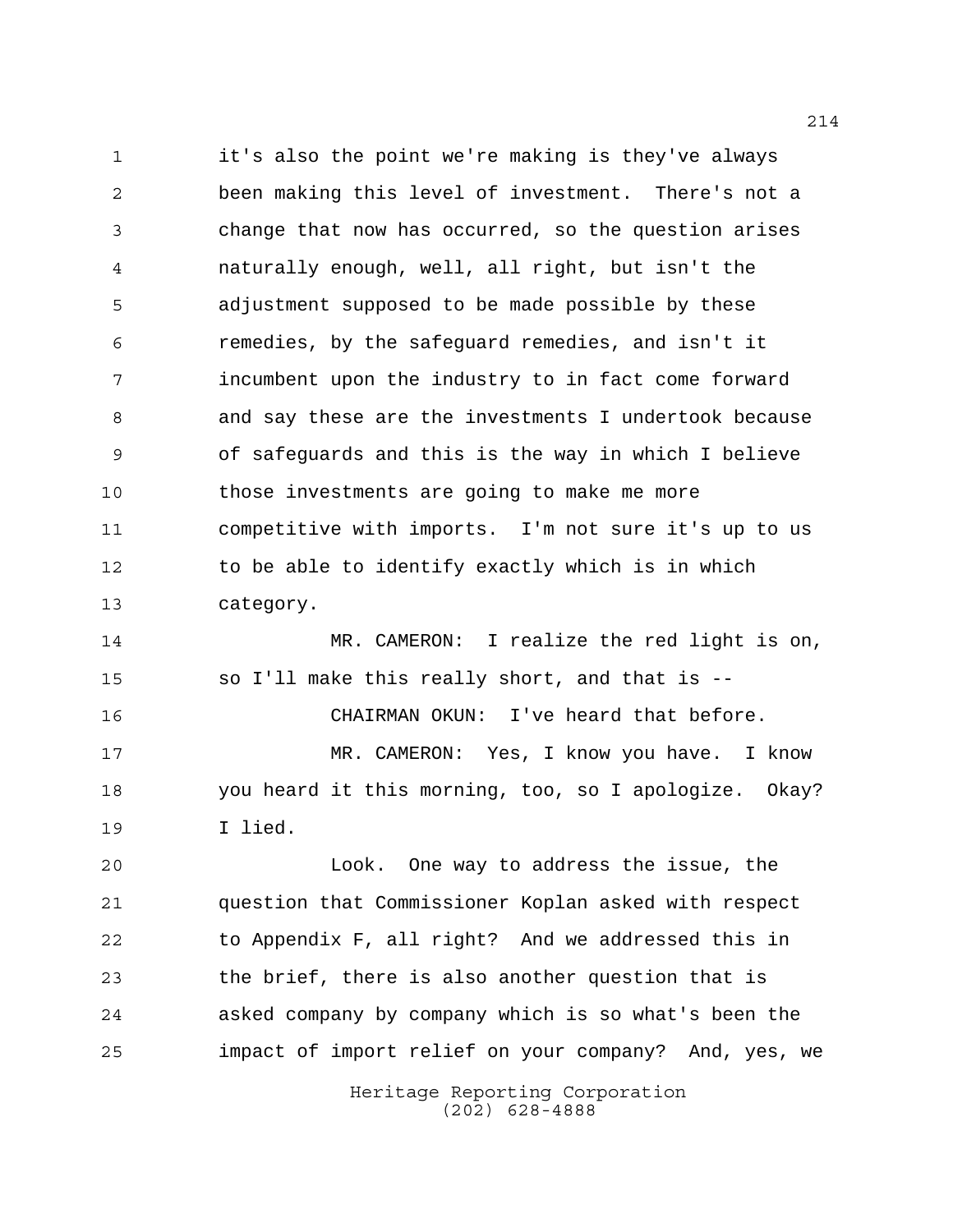agree that there are -- if you look at the answer to the one, there are various investments that are in there. If you look at the other with respect to the impact of import relief, there are a lot of companies that are saying not much and so we are relating these two things.

 Now, again, we will do so company by company and go through that. This is not to say that there have not been individual companies that have undertaken some of these things and we will discuss them in detail. Mr. Schagrin refers in his brief to Copperweld and they just closed something and they're going to close something else. Well, good. I mean, that's good. And that goes to the issue of whether or not -- is that positive adjustment? And our answer to that is yes, that is positive adjustment. But when we looked at the overall figures with respect to capacity, we really didn't see this issue translated. And, if you look at the capacity and capacity utilization, we would say that that and not the investment in the new line is where the adjustment ought to be focusing and we haven't seen a lot of that.

Heritage Reporting Corporation (202) 628-4888 CHAIRMAN OKUN: Let me -- MR. CAMERON: That was a long way -- sorry.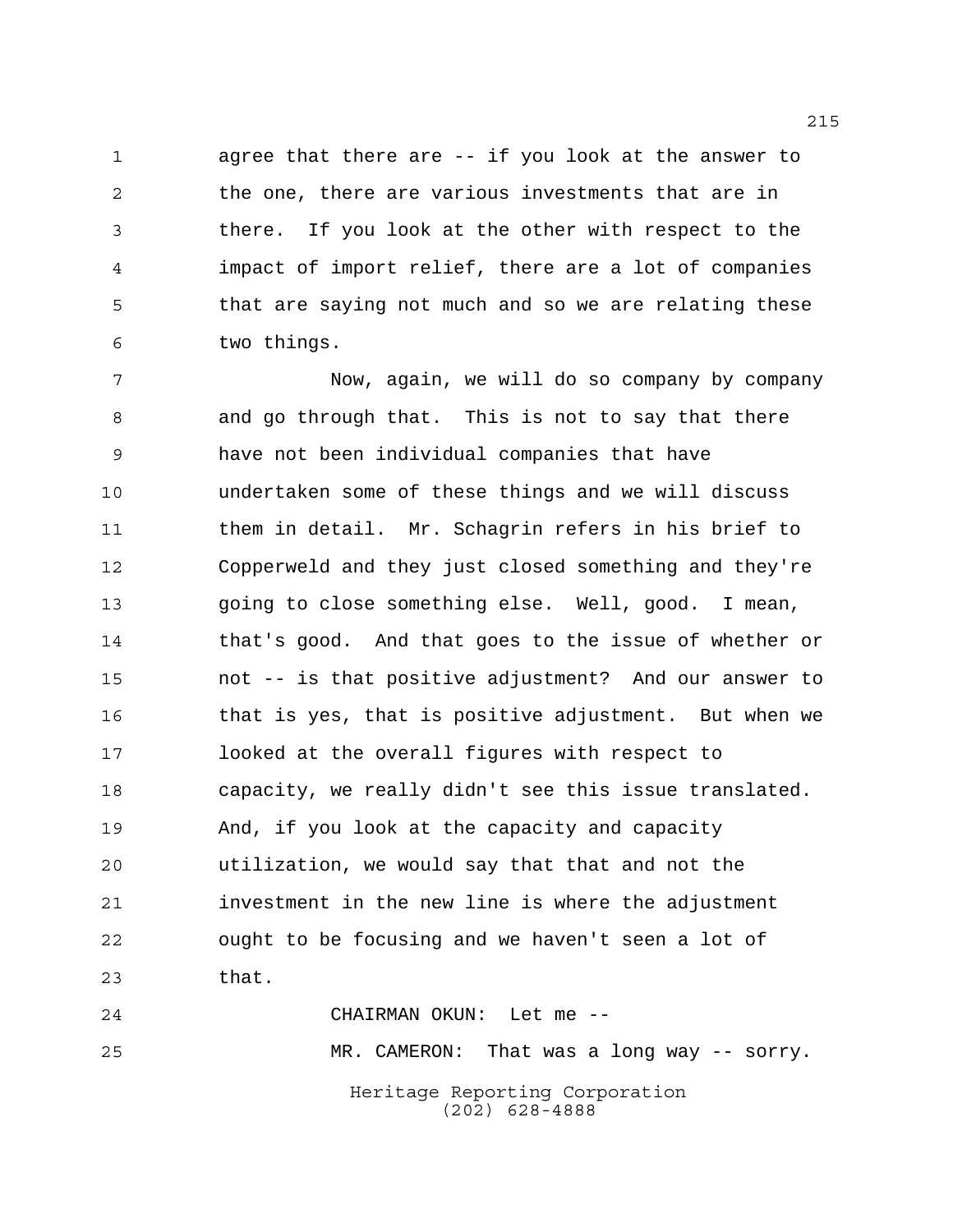CHAIRMAN OKUN: Vice Chairman Hillman? VICE CHAIRMAN HILLMAN: Thank you very much. I would join my colleagues in welcoming you back, and we appreciate all of the efforts to enliven this proceeding. Much appreciated.

 Let me start I guess basically following up where the Chairman left off. I have to say, as I've heard all of your arguments on this issue of the adjustments that the domestic industry has made, it strikes me that, you know, everything that you're arguing is that the domestic industry, what they haven't done is shown that their adjustment efforts are directly dependent on the safeguard relief.

 I guess my question is is that at all relevant to our task? I mean, I read the statute as saying we're supposed to just say what have they done in terms of their adjustment efforts. It's this issue 18 that it must somehow be linked to safeguard relief.

 I'm not sure where I'm finding in the statute the notion that I have to find this effort was made as a result of the safeguard relief and this one would have been made anyway regardless of whether there were duties in place.

 I heard your answer, but I'm just not sure where in the statutory scheme, you know, I'm finding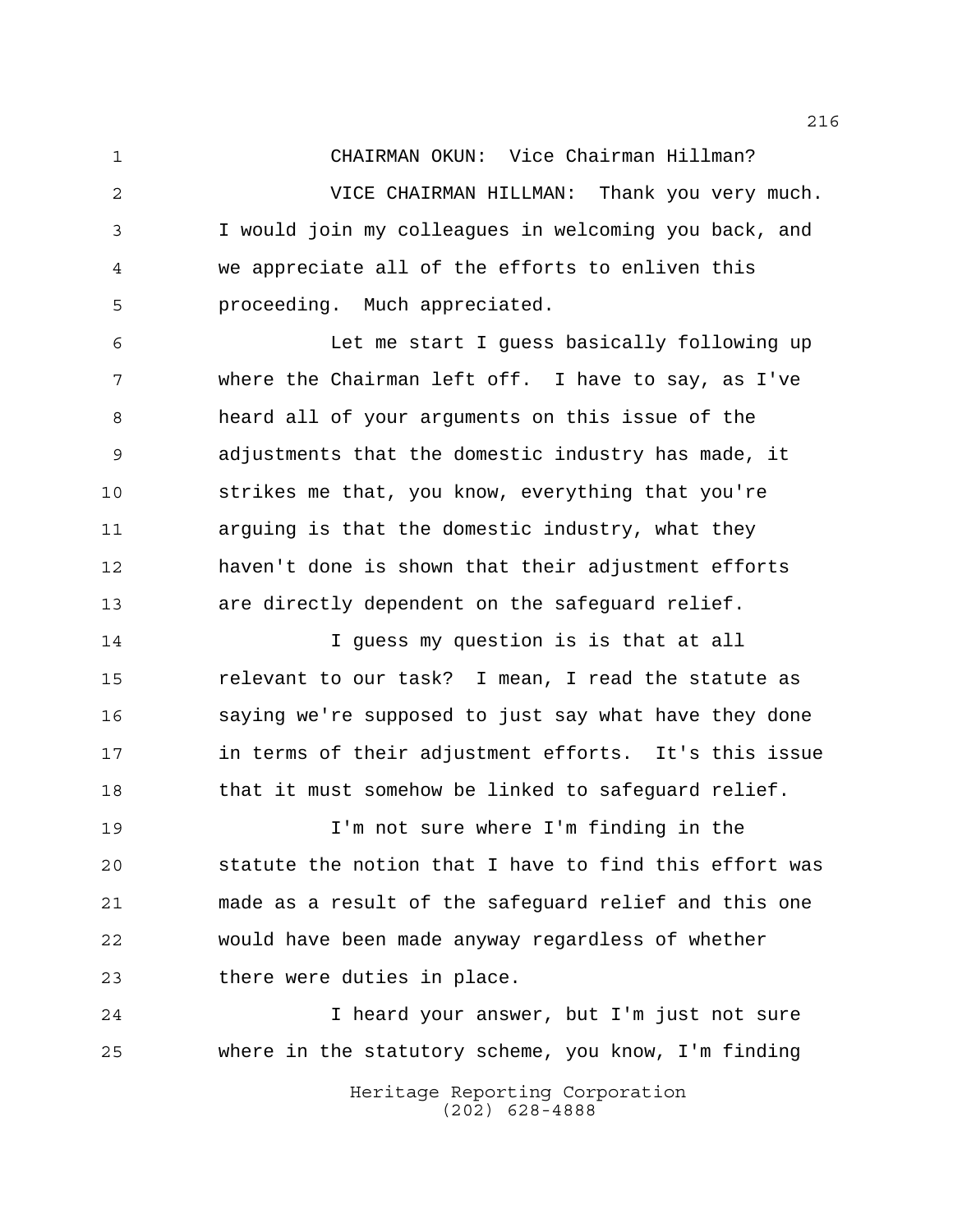any notion that we have to specifically say this step was taken directly as a result of the safeguard relief and this one wasn't. What difference does it make? Why is that relevant?

 MS. MENDOZA: Well, we have to remember that safeguard relief is temporary, right? I mean, it's only going to last for three years so you're not going 8 to put safeguard relief on fairly traded imports unless that is going to produce a more competitive industry. If you look at the entire 201 statute, I think if you look at that statute in fact that's what it talks about.

 In other words, it's a temporary measure that would allow the industry to adjust to import competition because that's the whole purpose.

 VICE CHAIRMAN HILLMAN: I understand that. 17 MS. MENDOZA: Okay.

 VICE CHAIRMAN HILLMAN: I mean, there's definitely this kind of quid pro quo. You get the relief if you adjust.

21 MS. MENDOZA: Right.

 VICE CHAIRMAN HILLMAN: I understand that. There's no question.

 MS. MENDOZA: And that's why the ruling is there.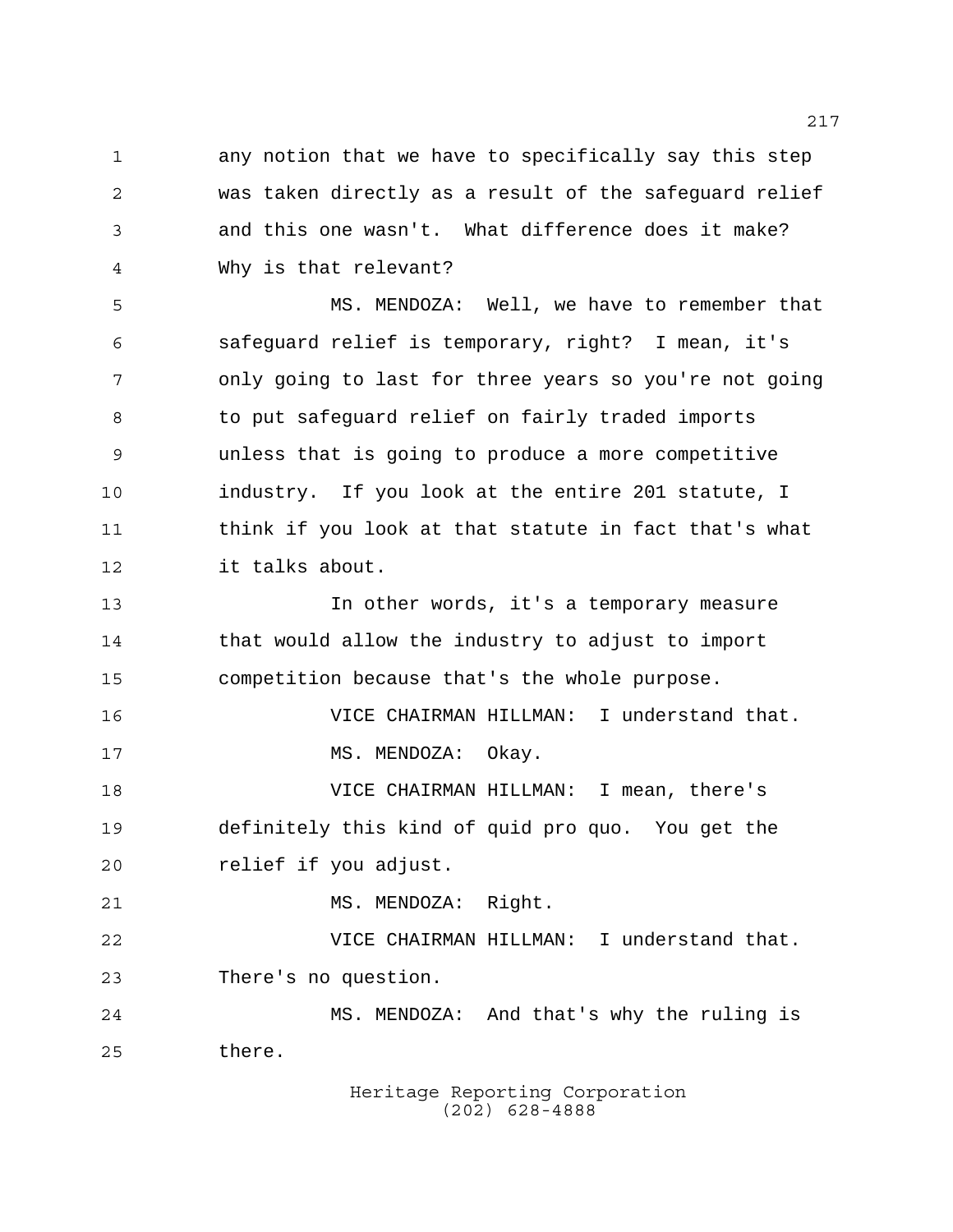Heritage Reporting Corporation VICE CHAIRMAN HILLMAN: It's this idea that you're in essence saying these adjustment efforts count, if you will, and these don't count because they haven't been sufficiently proved to be related to the safeguard relief. That's the part I'm having trouble with. MS. MENDOZA: I guess what we're trying to 8 say is that if the industry tomorrow, if you take away the relief of this industry would this industry continue to invest at the same levels it's investing now? We're saying yes. VICE CHAIRMAN HILLMAN: Okay. MS. MENDOZA: Therefore, the question is do 14 they need safeguard relief. VICE CHAIRMAN HILLMAN: Well, all right. Let me go back then. MS. MENDOZA: Maybe that's a Presidential decision. VICE CHAIRMAN HILLMAN: Right. All right. I mean, as I heard your testimony, you I think, Ms. Mendoza, said very directly that the industry is already competitive with imports. Okay. Now again as I read the statute, and I will look forward to reading the briefs in response to the question that the Chairman has been asking for

(202) 628-4888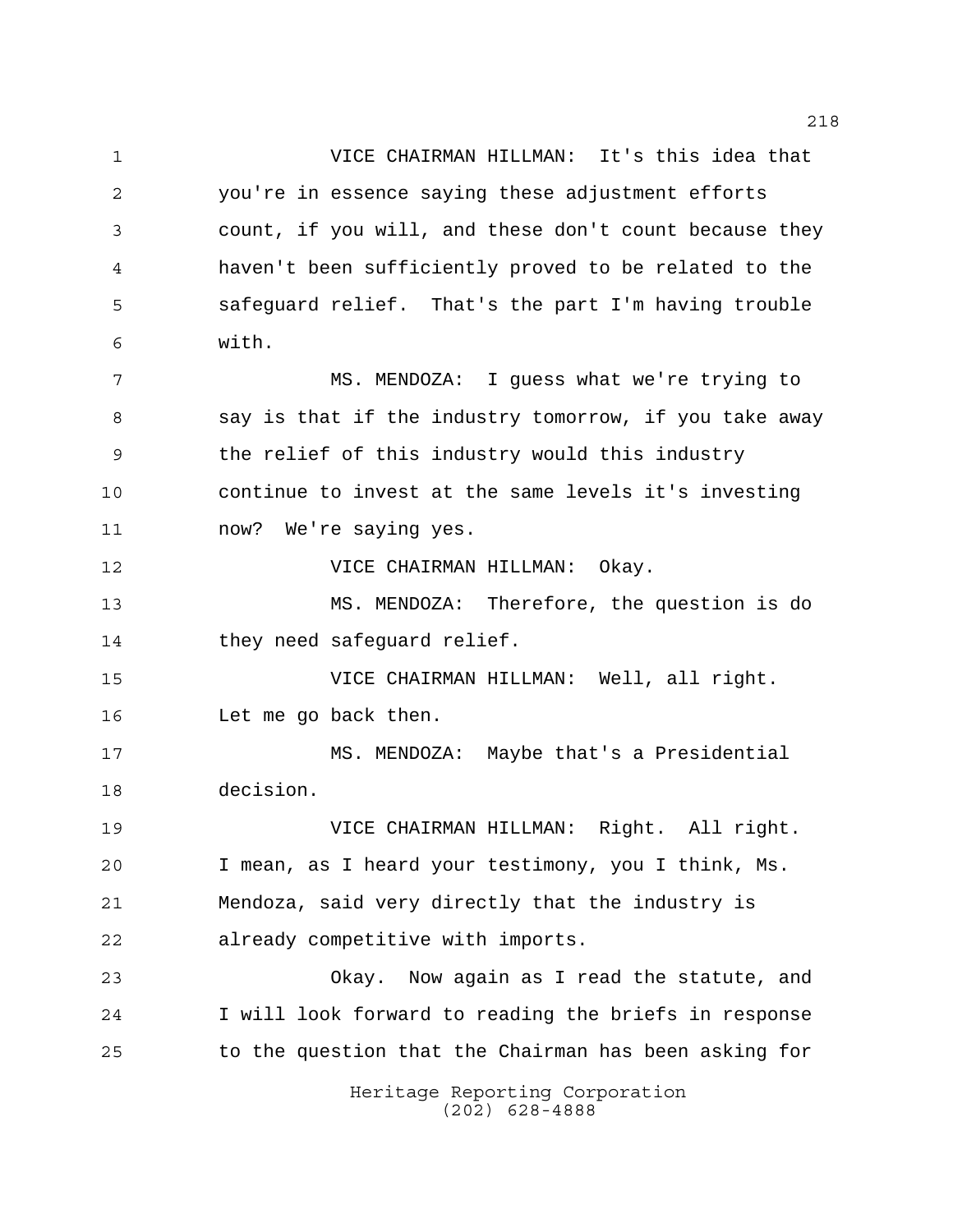you to brief because as I read the statute it is basically saying the relief stays on for three years and one day unless -- unless -- two things are true.

 Either the industry has not made positive adjustments, so it's more the kind of they get the relief, they are entitled to it for the entire period unless they have not made an adjustment to import competition or unless there are economic conditions 9 that have impaired the effectiveness of the relief; not just a change in economic circumstances, but changes that have impaired the effectiveness of the relief.

 Okay. I'm trying to understand exactly what you're arguing with respect to the first point. If you're saying they've already adjusted to import competition, they're already there, okay, can you at the same time then be saying that the President can actually find that this is an industry that has not made an adequate adjustment to import relief such that there is a legal basis to take away their relief?

 MR. CAMERON: Commissioner, I think that part of the answer to that is let us pose another hypothetical question to you. What if it was found that the industry has completed its adjustment process and it has done so within the one year or year and a

> Heritage Reporting Corporation (202) 628-4888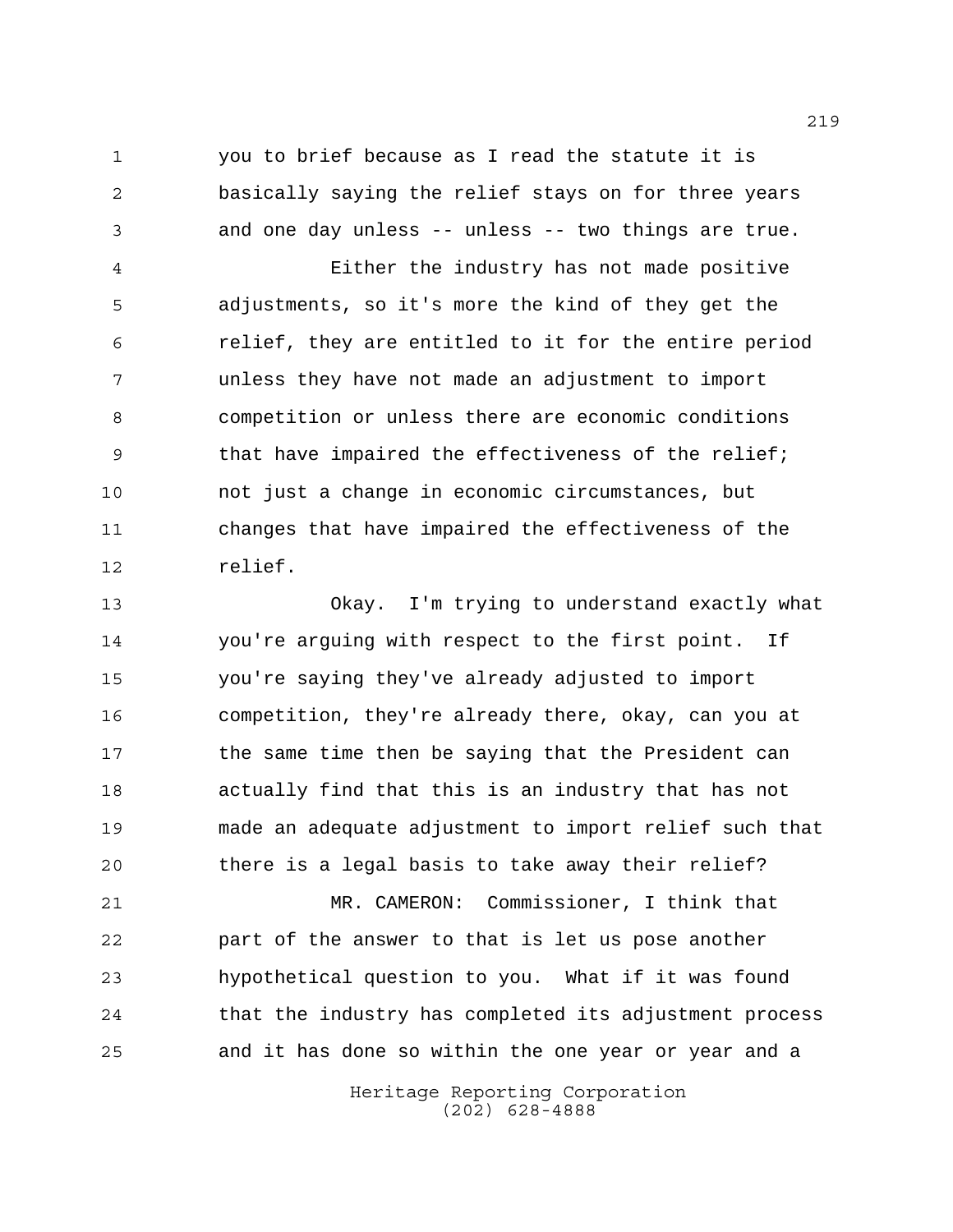1 half; in other words, at the point that we are today.

 Let's say that we have made a determination that it's done. Now, the question that I have is as a statutory matter does that mean that even though they have adjusted, even though it's a done deal and even though we are stating that -- this is hypothetical. I'm not trying to put words in anybody's mouth here. I think it's true, but I'm not trying to put any words in anybody's mouth.

 If we then assume that no further steps are going to be taken, does that mean that well, there's going to be found money there for another year and a half? We would suggest to you that as a matter of statute the answer to that is no, as a matter of WTO law it is certainly no, and that it is a relevant observation and it's a relevant thing to ask as to whether or not yes, it did it. It's adjusted.

 VICE CHAIRMAN HILLMAN: As I read the statute, I mean, it clearly provides for that, provided the domestic industry petitions the President and certifies yes, a majority of the representatives of the domestic industry submit to the President a petition requesting the reduction, modification or termination on the basis that the domestic industry has made a positive adjustment.

> Heritage Reporting Corporation (202) 628-4888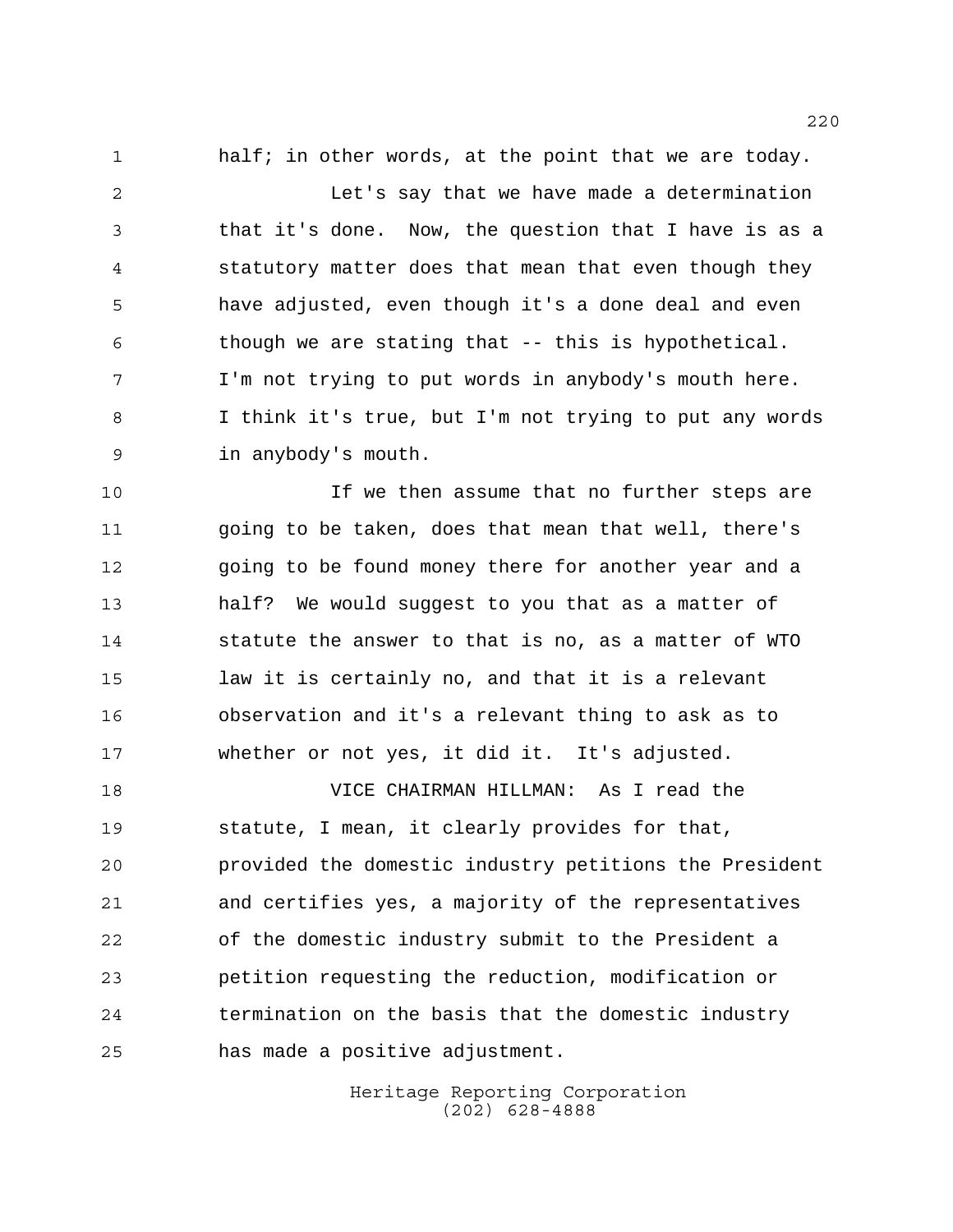In that sense, the statute contemplates this notion that, you know, this adjustment would get done faster than the three year period, but I don't see the President having the authority -- 5 MR. CAMERON: Fair enough. VICE CHAIRMAN HILLMAN: -- to do it absent a petition from the industry saying yes, we've finished it. I'm still back to my question of -- MS. MENDOZA: Right, but if you look at the effectiveness of the action has been impaired by changes in economic circumstances. Now, you're suggesting that there isn't a broader way to read that, which is in effect that when you determine that the industry is no longer in need of adjustment the effectiveness of the relief is impaired. In other words, the relief is not going to achieve what the relief was set out to do, i.e. help this industry adjust. There's no longer any need for it. I would say that it is encompassed here. It's also encompassed in change of economic circumstances, i.e., right before the measure was imposed we didn't know it, but right before the measure was imposed a large part of this industry, the most inefficient part of this industry, disappeared.

> Heritage Reporting Corporation (202) 628-4888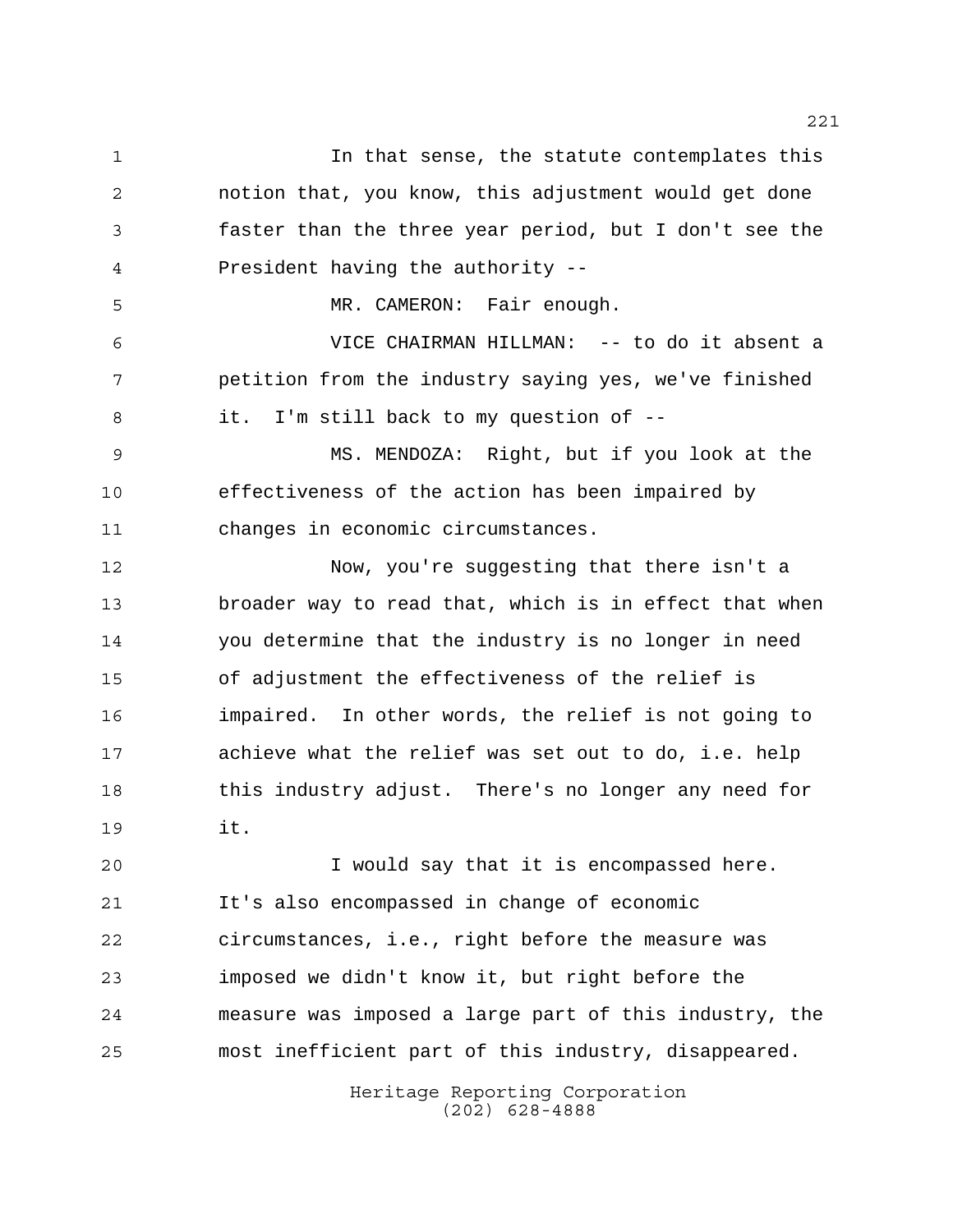Therefore, when we made our decision we thought the relief was going to be effective based on the industry that we had before us at that time, but that's not the same industry that we have before us today. VICE CHAIRMAN HILLMAN: Okay. 7 MS. MENDOZA: I think that that can be read broadly enough to encompass that. VICE CHAIRMAN HILLMAN: Like I said, I would encourage you to help us look at the legislative history on this because I will say when I look at the legislative history of this phrase, you know, that the effectiveness of the relief has been impaired by changed economic circumstances, what you'll see are loss of references to changes in currency, efforts to circumvent the relief, things of that nature -- 17 MS. MENDOZA: Right. VICE CHAIRMAN HILLMAN: -- that really do go to this issue of the impairment, as opposed to kind of economic changes that have helped the industry. 21 MS. MENDOZA: Right. VICE CHAIRMAN HILLMAN: You know, if you read the legislative history, at least to me it much more goes to this issue of things that again have undercut the relief.

> Heritage Reporting Corporation (202) 628-4888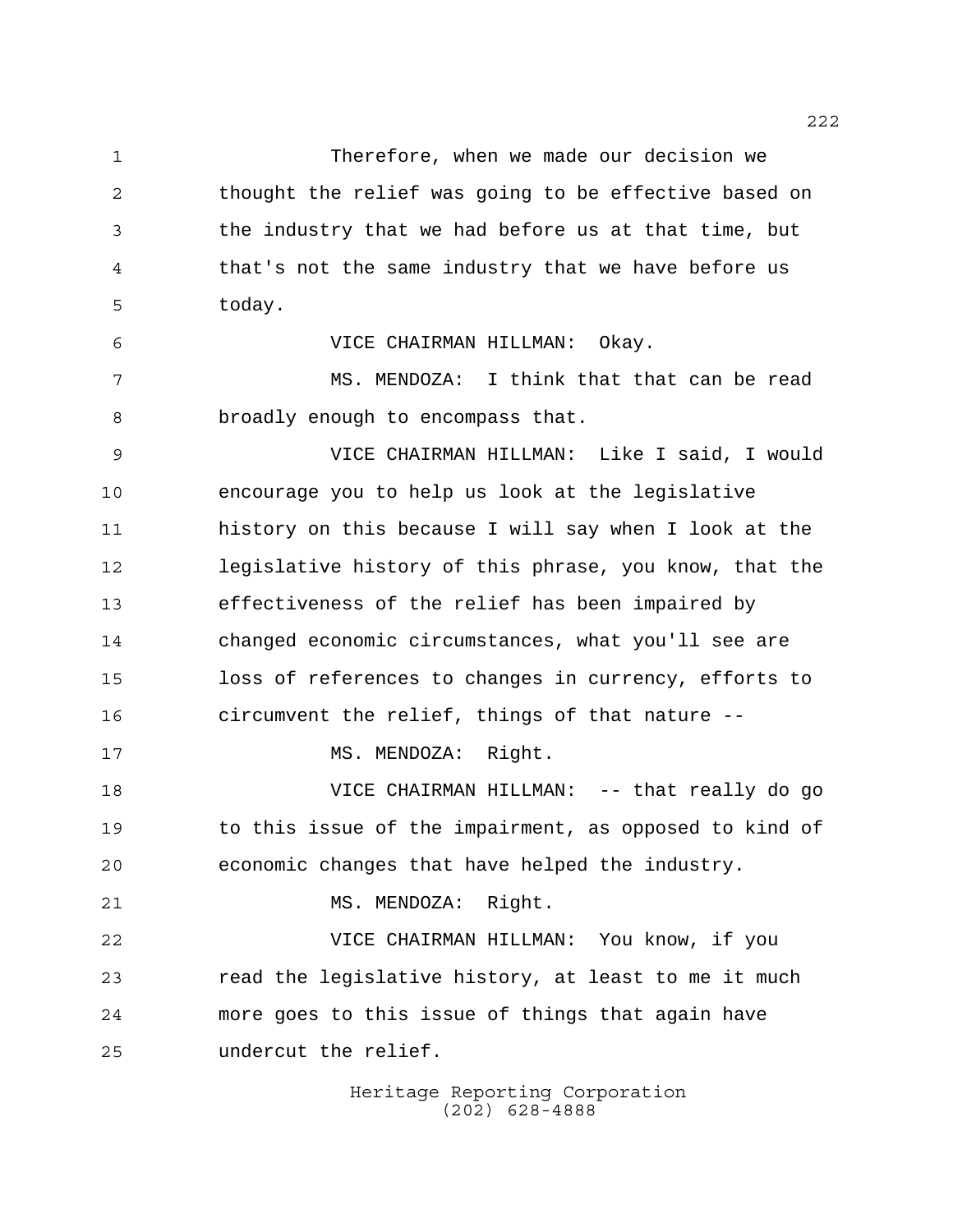Heritage Reporting Corporation (202) 628-4888 1 Like I said, I mean, it specifically refers 2 to negative shifts in exchange rates, efforts to circumvent, product shifts that would have brought in imports that would not have been contemplated when the relief was originally put in. MS. MENDOZA: Right. VICE CHAIRMAN HILLMAN: Anyway, my question is -- MS. MENDOZA: No. I totally agree. Those are the examples. VICE CHAIRMAN HILLMAN: I hear your argument. I would like to see it tied to, you know, the legislative history. MS. MENDOZA: But the legislative history includes the safeguard agreement. In other words, you have to read them together. VICE CHAIRMAN HILLMAN: Do I have to go down this route -- 19 MR. CAMERON: No. MS. MENDOZA: No, no. VICE CHAIRMAN HILLMAN: -- of is Petitioners' agreement relevant to this proceeding? Maybe we have to because I will say there's a part of me in reading your brief and in listening to the argument, this concept of, you know, whether the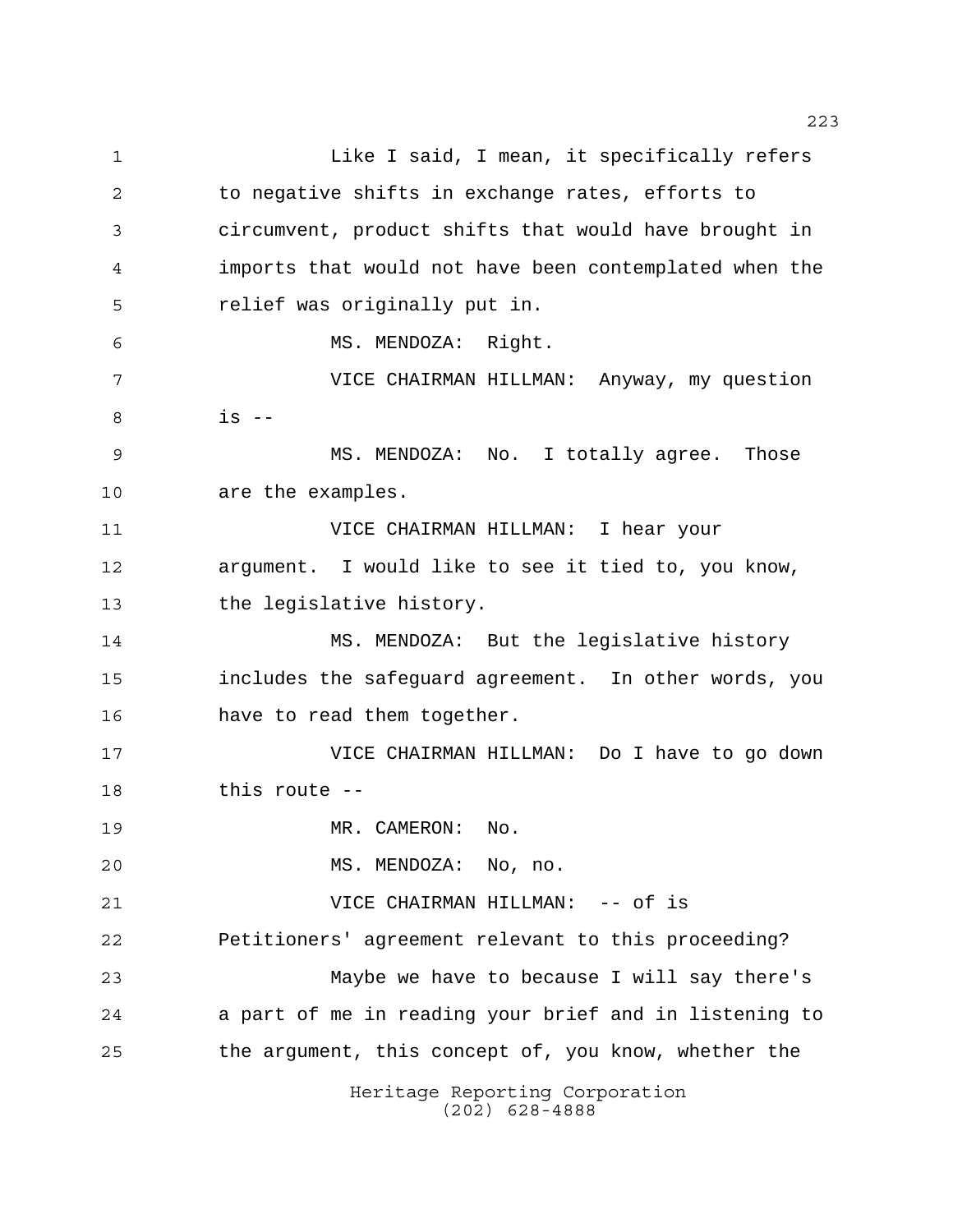relief continues to be warranted. Continues to be warranted. You've used that phrase. You've kind of used that phrase.

 Do you find grounding for that in the safeguard agreement sort of read into 201, or do you think there really is grounding for this concept that 7 the industry has to prove that continuation of relief is warranted again at the midpoint?

 I understand if we were talking about continuing it beyond three years that's a whole different situation, but for a midterm, you know, I'm trying to understand if you could read this notion of continues to be warranted absent the safeguard agreement because clearly in your brief you're kind of tying the two together and reading the obligations that we have, that the U.S. Government has, under the safeguards agreement into this piece of 204.

 I'm trying to ask independent of the safeguards agreement, leaving that aside, you know, where in 204 do we find this notion of the need to prove the continuation is warranted?

 MR. CAMERON: Well, how about (a)(1), which says monitor developments, including the progress and specific efforts made by workers and firms in the domestic industry to make a positive adjustment to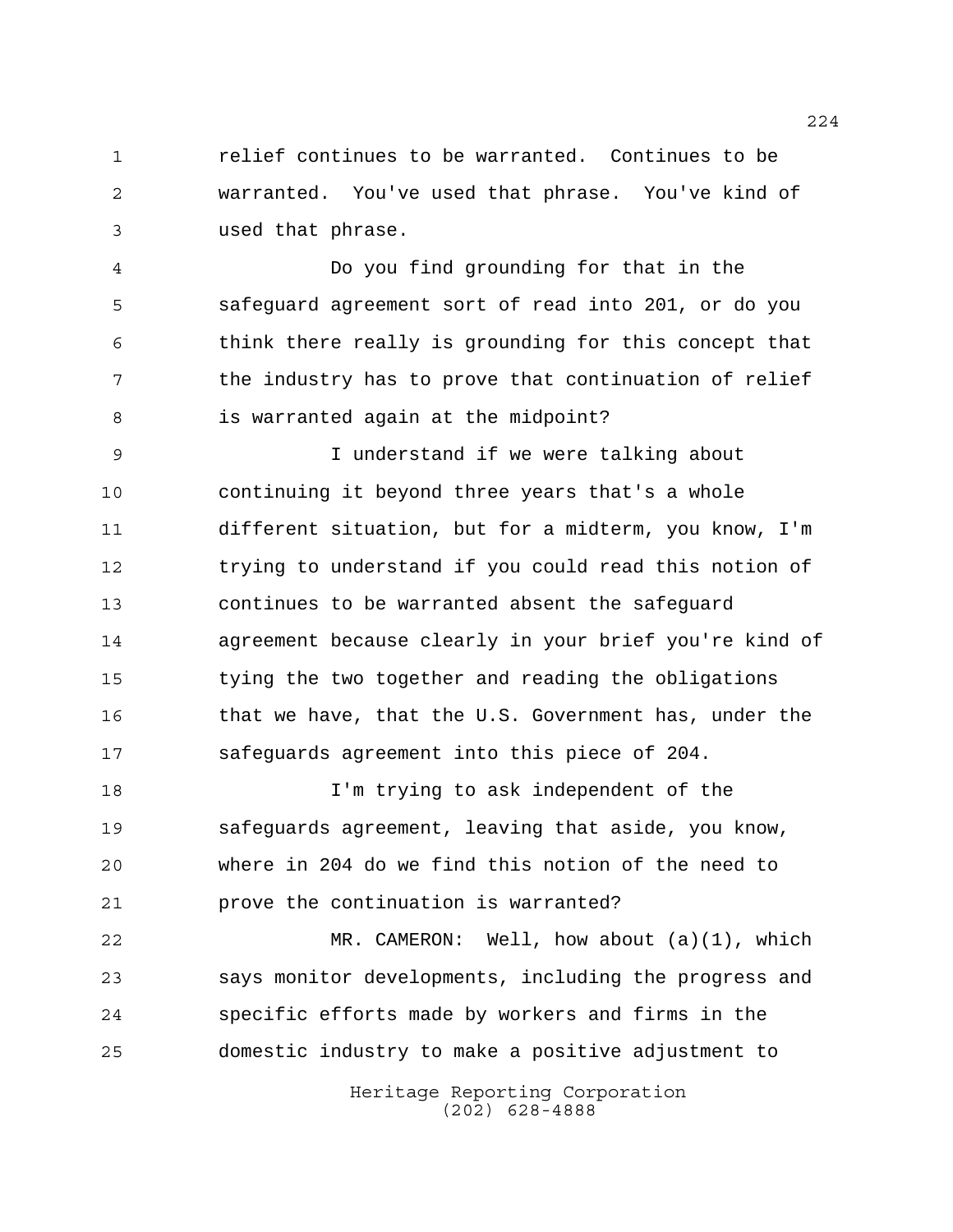import competition, and to the extent that your observation is that that adjustment has indeed been made, that is a relevant observation and a fact that you are capable of making an observation on.

 It may be that the President decides I don't care. I'm going to continue it. Indeed, I do think 7 that it would be relevant to the President if he knew, you know, that industry undertook the following developments. We did monitor it. They did the following, and in fact this industry has accomplished what it set out to do. Is that beyond the statutory --

 VICE CHAIRMAN HILLMAN: Are you arguing that that is the case; that they have completed their adjustment?

 MR. CAMERON: That's a good question, Commissioner, because in our view the one thing that they have not done is they have not eliminated all of the excess capacity, and, in our opinion, the continued maintenance of import relief is a hindrance rather than an assistance to finishing that job.

 VICE CHAIRMAN HILLMAN: Leave that aside. As a factual matter, though, you're saying they have not completed their adjustment because they have not shuttered what is, in your view, inefficient capacity?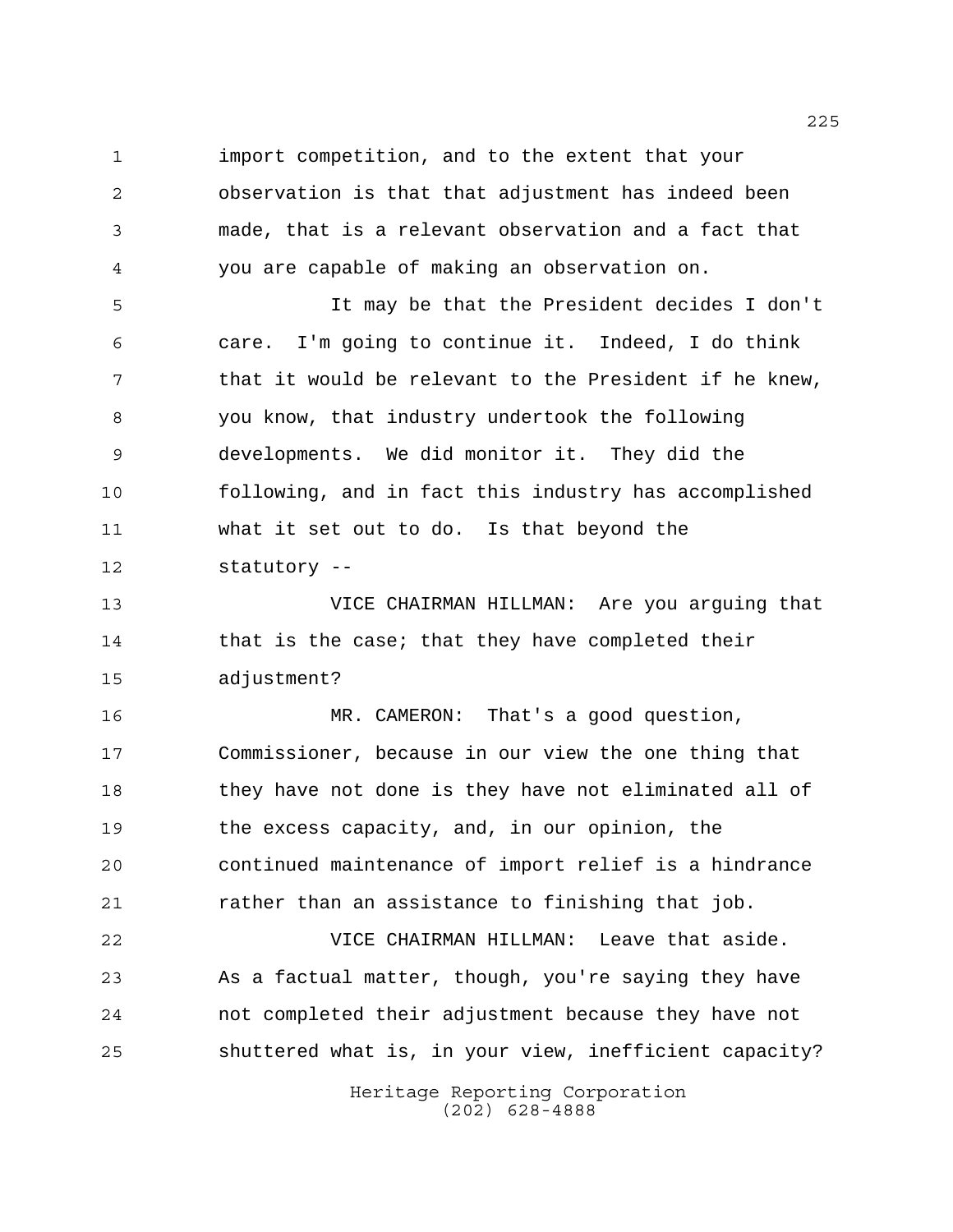MS. MENDOZA: We believe that they're competitive with imports and that they have completed their adjustment process.

 There are other things that they could do to put themselves in a better position vis-a-vis other factors that are causing them injury, but if we're talking about imports and that's all we're talking about, yes, we do believe they're competitive with imports.

 VICE CHAIRMAN HILLMAN: Thank you. CHAIRMAN OKUN: Commissioner Miller? COMMISSIONER MILLER: Thank you, Madam Chairman. It's been a very interesting debate about Section 204. It's taken me back in time to read things I hadn't read for some time, but I'm not going 16 to prolong it at this point.

 I appreciate your interpretation. I look forward to anything you submit as you look back at the legislative history on the provision, and I have no further questions. Thank you.

 CHAIRMAN OKUN: Commissioner Koplan? COMMISSIONER KOPLAN: Thank you, Madam Chairman. I do. I do have a little bit. I think I'm on the same page that Vice

Chairman Hillman is on when she was going through this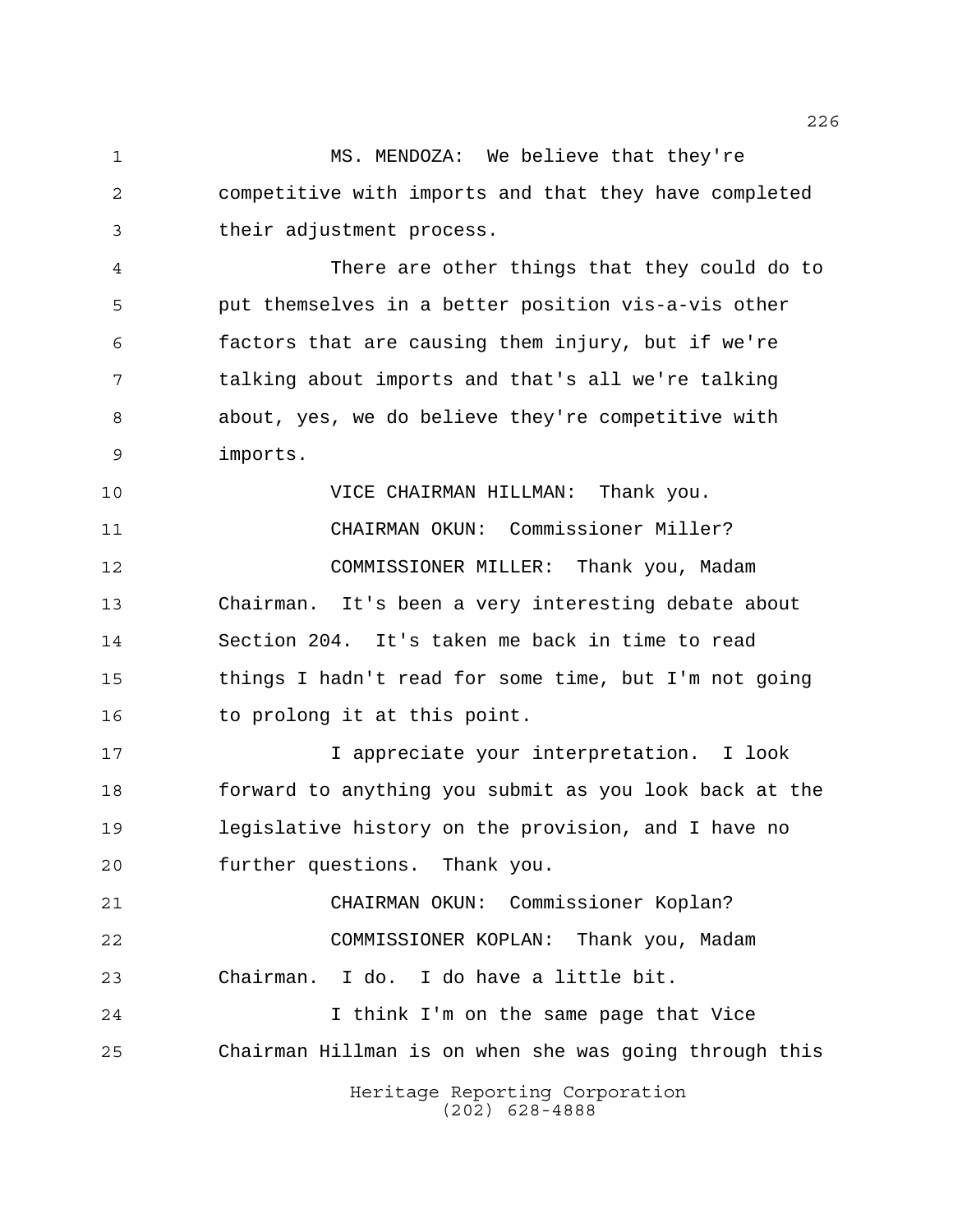1 line of questioning with you. Let me ask this of Mr. Kraker if I could. Mr. Kraker, welcome back.

 I'm trying to understand. I've heard this business about what they would have done without the relief versus extraordinary things that they might be doing because of the relief. What I'm trying to understand is is there a way that you would be able to identify objectively actions that the domestic industry takes that are extraordinary rather than ordinary?

11 11 I mean, how do you apply measurement techniques or econometric techniques that can be employed to distinguish ordinary from extraordinary action? If you can do that in the post-hearing, I'd be very interested to see it.

 I would also say that when you look at these appendices, when you look at F it's not just talking about what the industry has done. They also talk about what they feel remains for them to do, and they're talking about things that are still on the table.

 If what they're saying there is valid that they're going to go forward with these additional things that they've described in F, then I don't understand the basis for arguing for termination or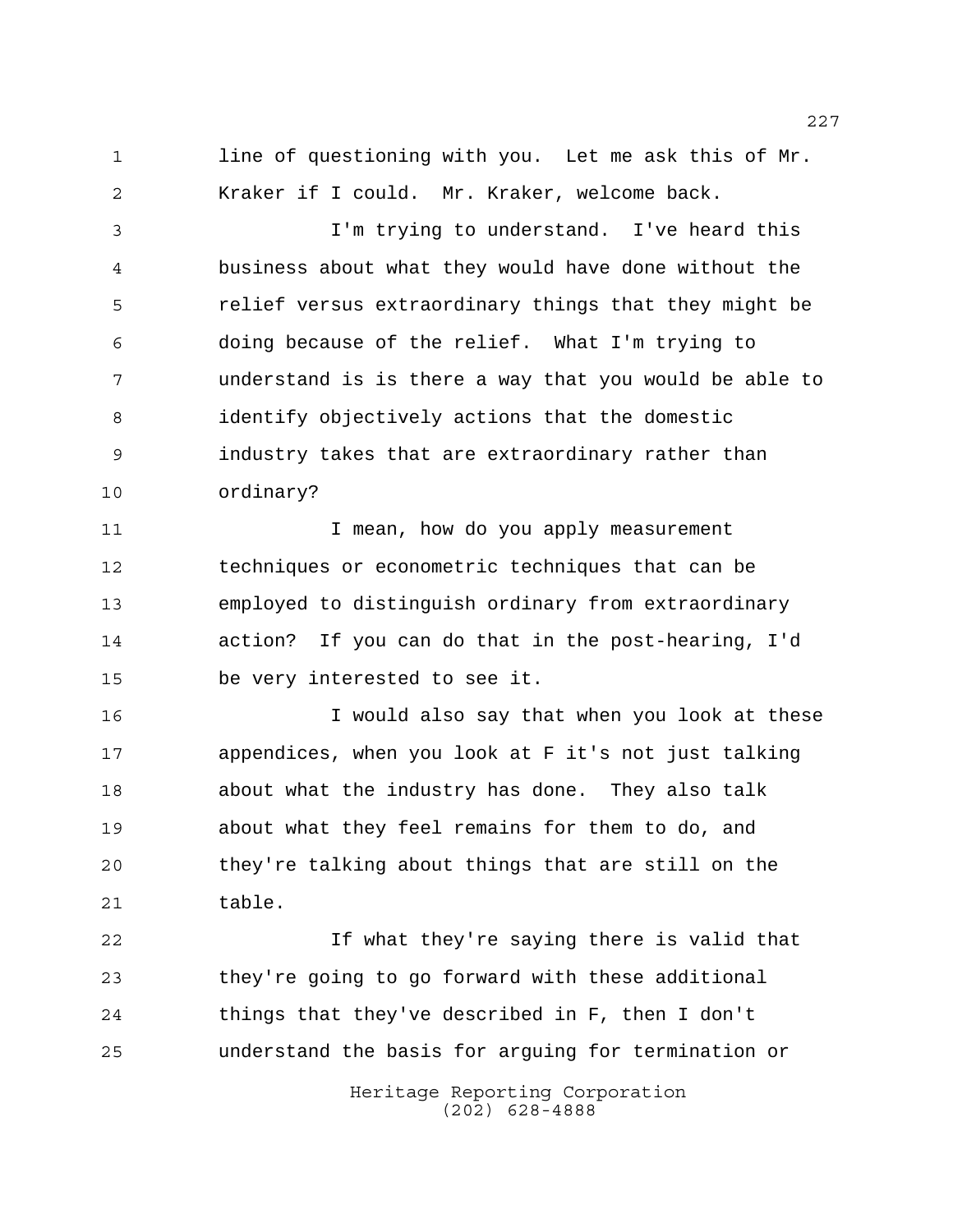Heritage Reporting Corporation reduction at this point or modification unless as you go through and analyze that, Mr. Cameron, these are unnecessary things that they're talking about. I would make the same request of Mr. Schagrin for the post-hearing that I made of you all, and that is that I'd like him to go through Appendix F and perform the same kind of analysis I asked Ms. Mendoza and Mr. Cameron to do. Will you do that for the post-hearing, Mr. Schagrin? MR. SCHAGRIN: Yes, we will, but we won't be able to provide any econometric analysis on the difference between extraordinary and ordinary because it doesn't exist, but we'll answer your other question. MR. CAMERON: Commissioner, we concede that we're not going to be providing an econometric analysis of the difference. We do believe it's a matter of -- COMMISSIONER KOPLAN: Judgment? MR. CAMERON: It's a matter of judgment, and it's a matter of analysis. That's exactly the reason  $23 - - -$  COMMISSIONER KOPLAN: Okay. MR. CAMERON: That is precisely the reason

(202) 628-4888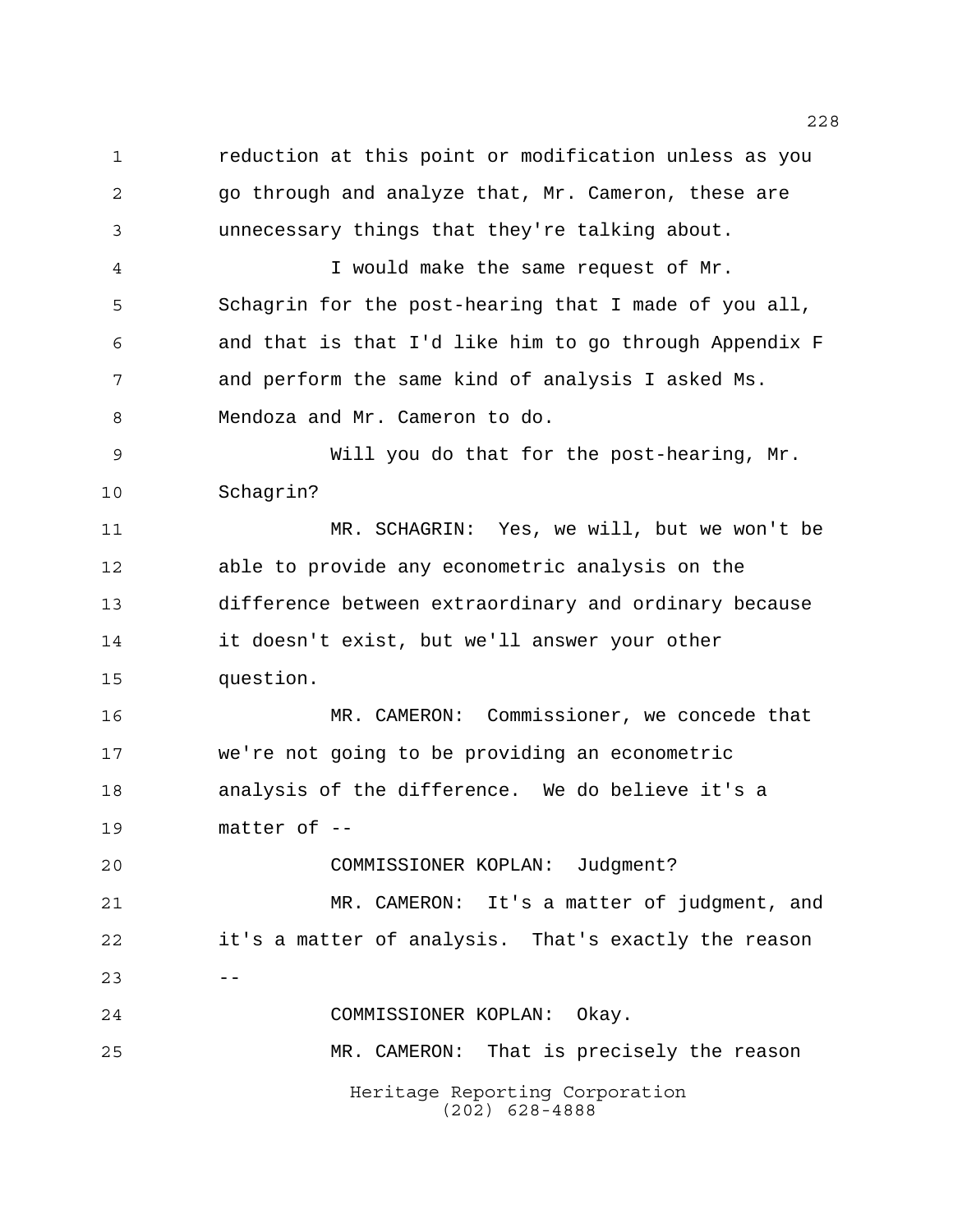1 that we have tried to present our analysis in the context of the three years and in the context of the original investigation, in the context of what was before the Commission at the time it made its original recommendation and when we overlapped the period what conclusions are legitimate to draw from that and then the data that we have collected here.

 Yes, we absolutely agree with you it is a matter of judgment. It is not a matter of -- what do they term it -- economic rigor. Yes, we concede that. Thank you.

 COMMISSIONER KOPLAN: I appreciate that. What I'll be looking for is the argument from both sides with regard to that.

 Now let me stay with you for a moment. You mentioned that we asked U.S. producers as to the significance of the President's 203 relief -- that's Appendix E -- and with regard to other welded and fittings and flanges.

 I realize tool joints aren't part of this review, but as to those other categories that's in Appendix C as far as this particular aspect or investigation at pages 25 to 30.

 Since you brought that up, I would ask if you would be willing to perform an analysis of those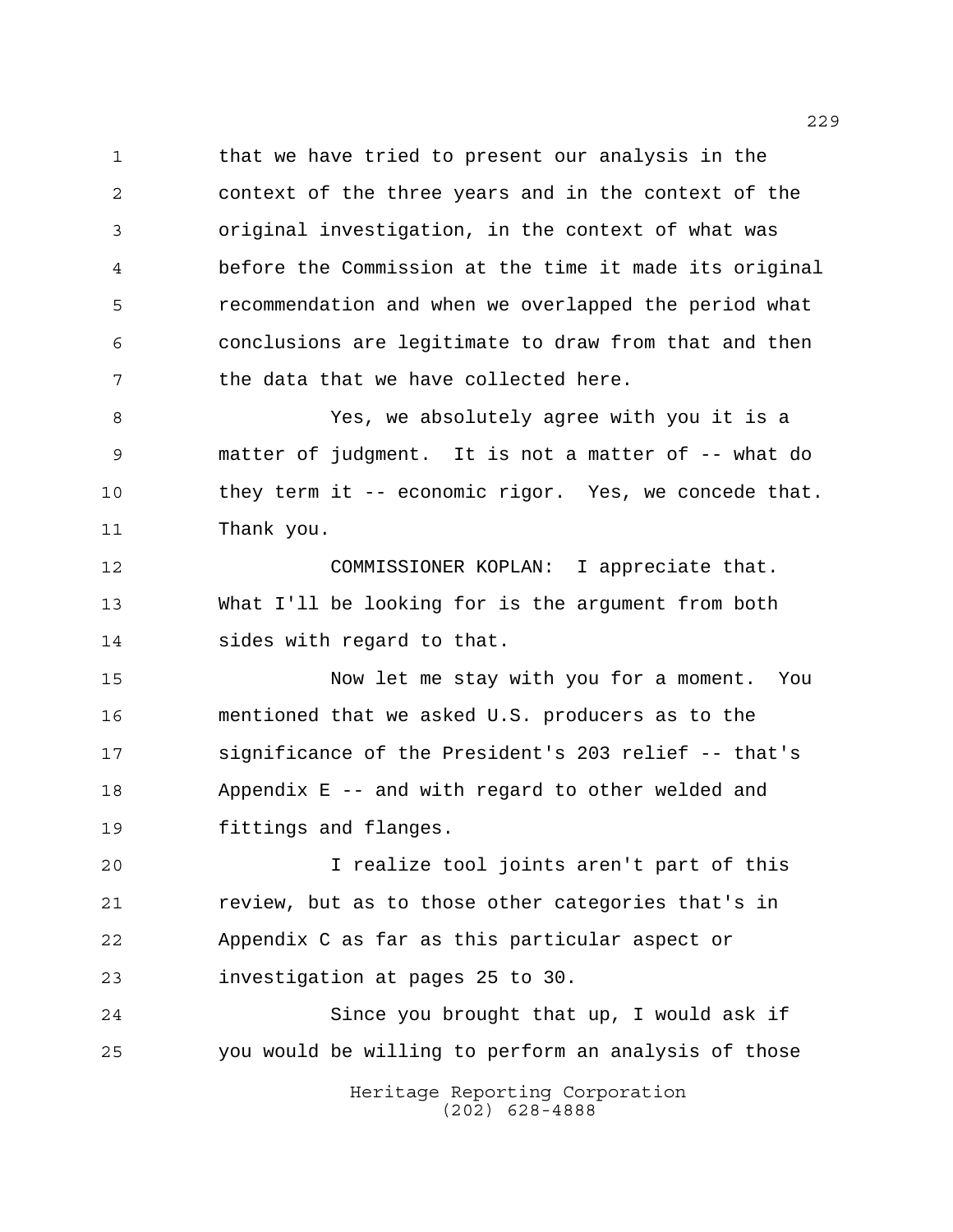Heritage Reporting Corporation pages as well? MR. CAMERON: Absolutely, although we will be limiting it to other welded if that's okay with you -- COMMISSIONER KOPLAN: Sure. MR. CAMERON: -- because we're not involved in the fittings -- COMMISSIONER KOPLAN: Absolutely. MR. CAMERON: -- that I'm sure you would like the domestic fittings people to do that same analysis on. COMMISSIONER KOPLAN: You just asked the second part of my question. 14 MR. CAMERON: Thank you. COMMISSIONER KOPLAN: Would you do that as well, Mr. Schagrin, for the post-hearing? 17 MR. SCHAGRIN: Yes, we will. COMMISSIONER KOPLAN: Thank you. With that, I don't think I have any additional questions. I want to thank you all very much. CHAIRMAN OKUN: I guess I will just reiterate that I, too, have listened with interest to all the comments you have made with respect to interpreting this section, and I will look forward to the information that you're going to provide and that

(202) 628-4888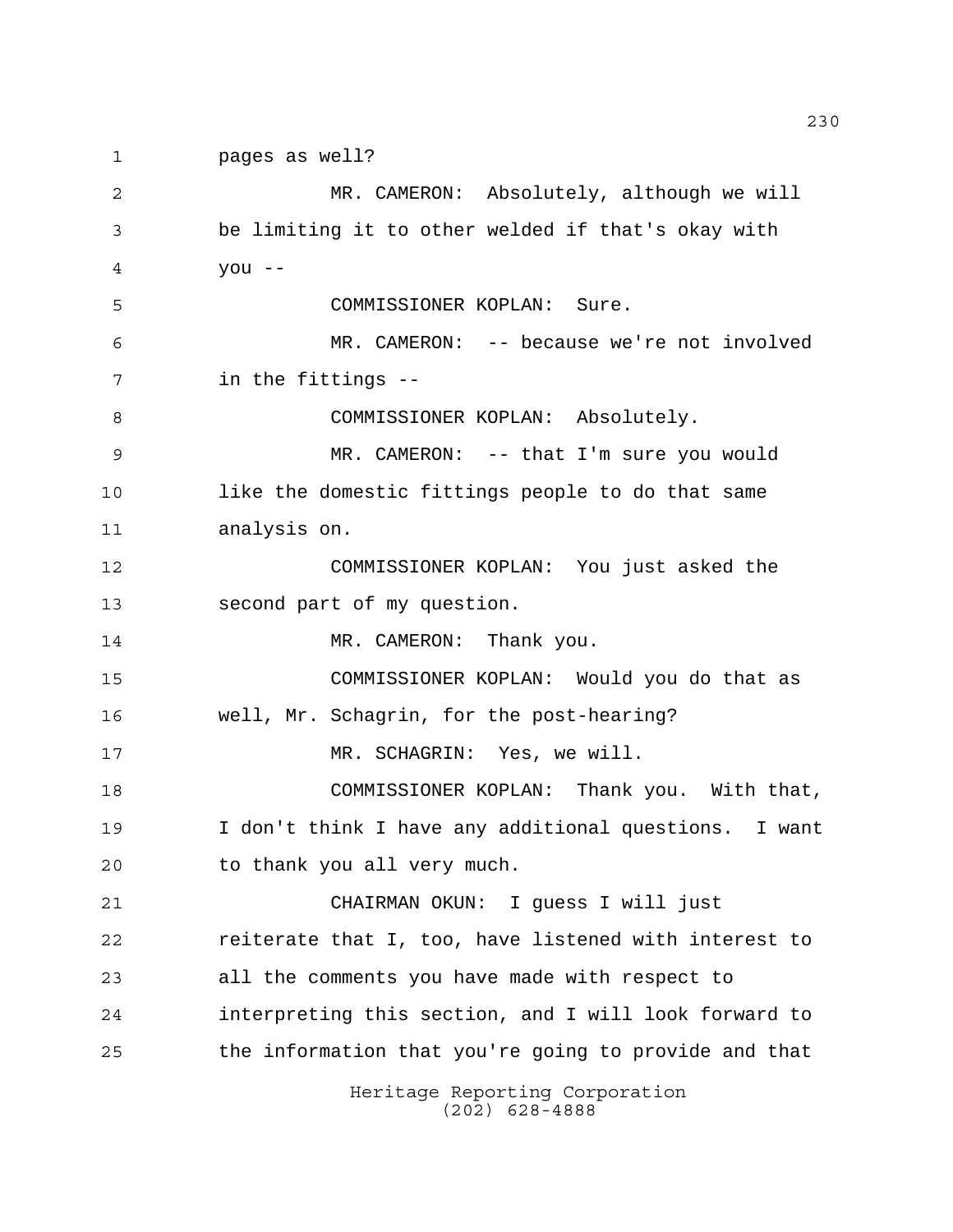the domestic counsel will do as well because I do think it raises a number of interesting points of how we prepare this report and evaluate it.

 I did have one other question, though, although I think it's probably going to be more relevant to next week's hearing on flat. Mr. Cameron, since you talked about labor's efforts, I thought I would just ask this question, which is I think you had said that union efforts had contributed significantly to consolidation, mostly focused in the flat.

 My question is having looked over the Steelworkers' brief, is there anything in there that you look at and say are efforts that do not help labor adjust or companies that did the efforts do not help them adjust to import competition?

 MR. CAMERON: Madam Chairman, we will 17 actually try to respond to that in the Flat-Rolled. The question is that it actually does arise, and we heard some discussion of it this morning, and I think it's relevant to this whole question of adjustment.

 Mr. Gerard was referring to the agreement to invest in North America. Now, we will put aside many of the domestic flat-rolled industry's investment in Eastern Europe, I think possibly even Korea. Put those aside for the moment.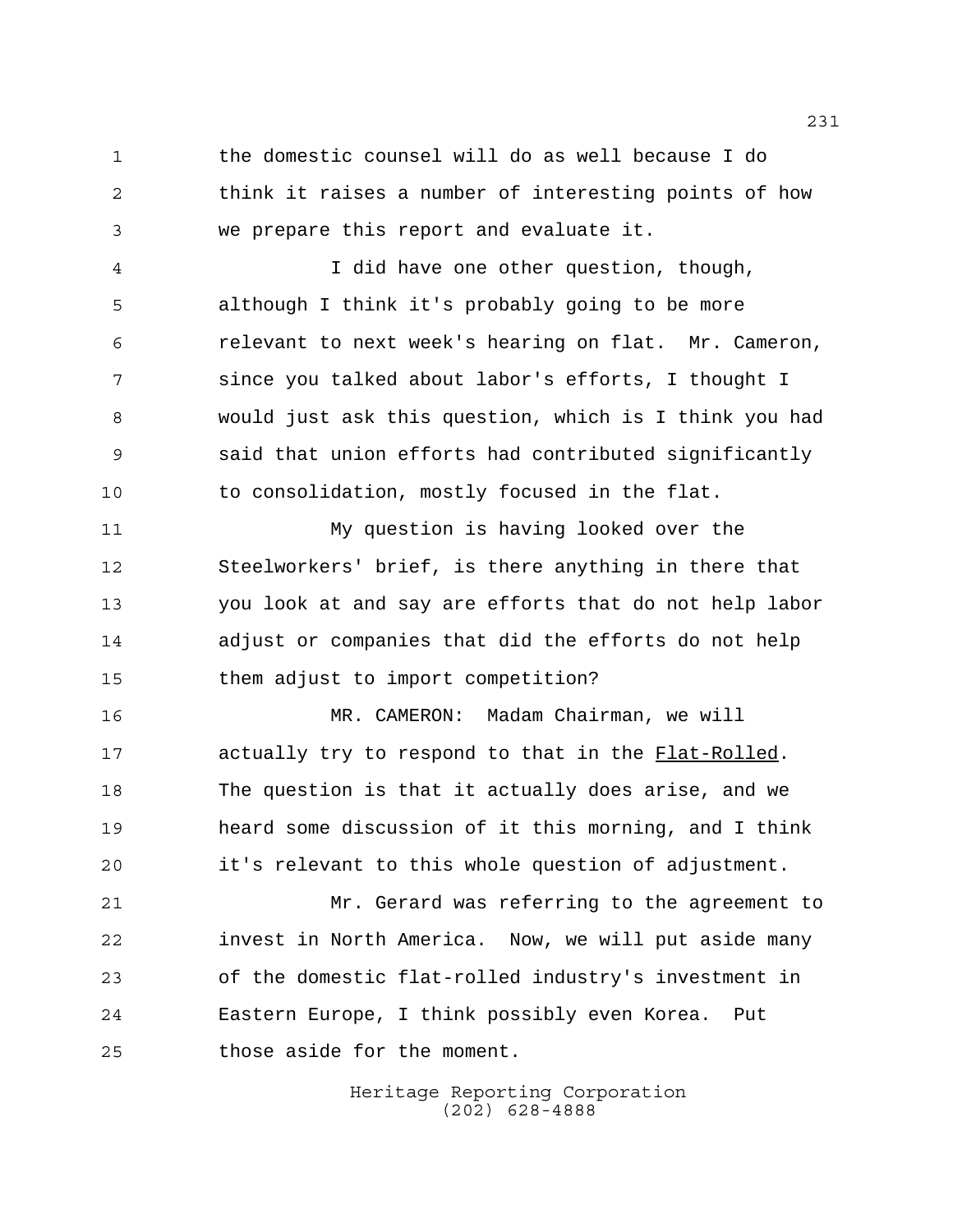The question that is raised is is there or is there not as part of this agreement an agreement as well to limit the capacity that is shut down. I will confess to you that it's not clear to me at this time. We just got the agreement. We'll look at it.

 It's a relevant question because, frankly, 7 if part of the deal in the restructuring, and, as you 8 know from the joint Respondents' brief in Flat-Rolled we do know that joint Respondents in the original investigation had urged affirmative action to address legacy costs. That was not something that you heard, by the way, out of the mouths of the domestic industry. You did hear it from joint Respondents.

 Frankly, we heard it from members of this Commission that part of the role of government under these conditions is not to simply allow the pension and labor costs or pension and health care to be handled by the bankruptcy proceedings, but actually to take affirmative steps.

 That was not the choice that was made by the Administration. As a result, we do think that retirees of bankrupt companies bore a disproportionate role in this restructuring, a heck of a lot more than the companies did. That's not due to imports either, to be honest with you.

> Heritage Reporting Corporation (202) 628-4888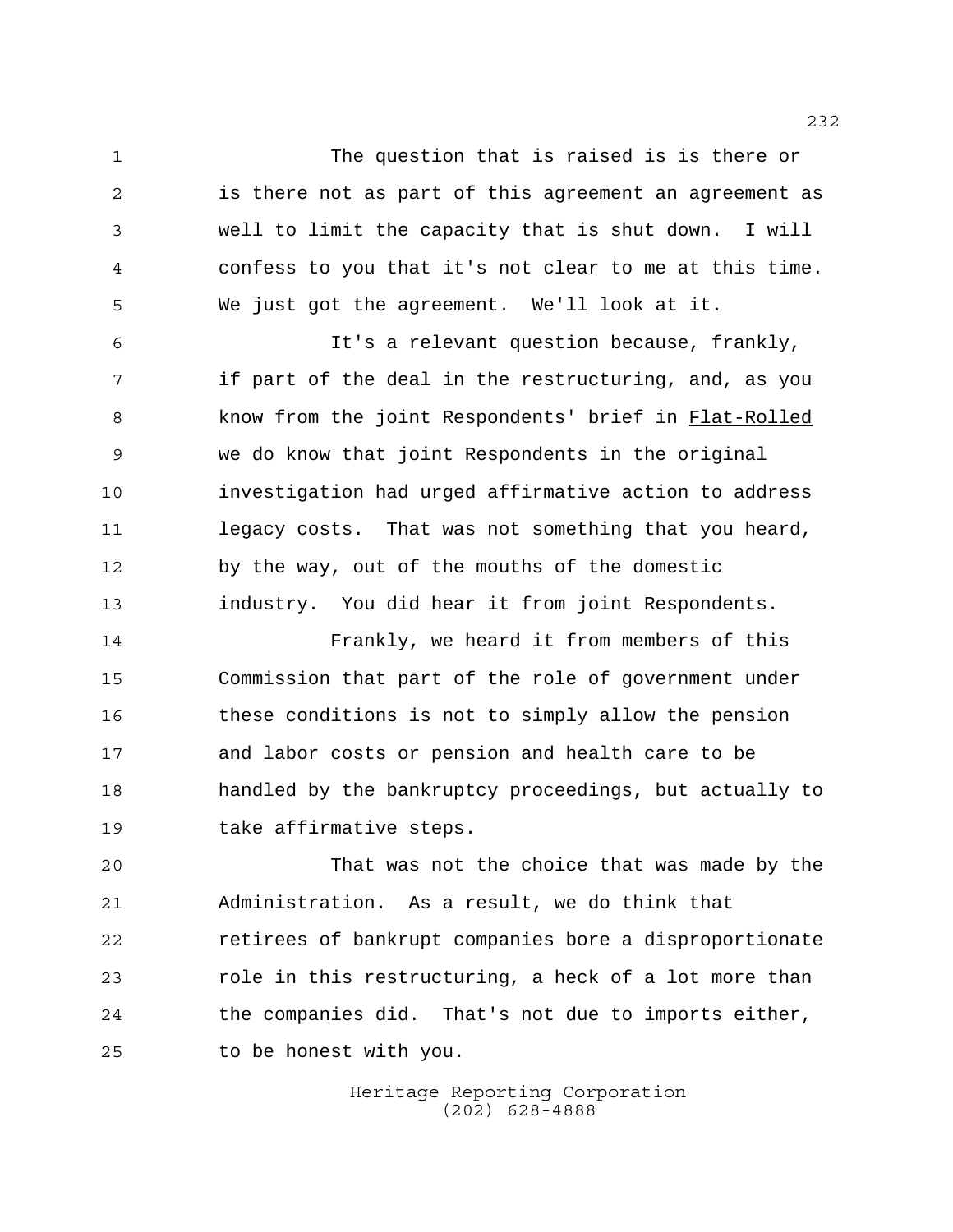1 That being said, that's not our role either, and we understand that's not your role, but when you start talking about the deal that has been struck if indeed part of the deal restricts the ability and the flexibility of the producers, and again I don't think that it affects the pipe and tube products, to shut down inefficient capacity based upon otherwise commercial judgments then that is not positive adjustment to import competition, and it's not the kind of positive adjustment that's contemplated by this statute, but we will look at it.

**I** concede that I don't fully understand it, but I think that it's an important question for this Commission to be asking both the companies and the unions as to whether or not the agreement, and, frankly, you have people here that are more expert in labor relations that I will pretend to be, but I think that it's an important and relevant question to ask whether or not that is a part and parcel of the deal because if it is that ought to be highlighted because that is not going to enable full positive adjustment. That's the question that really was raised.

I'm sorry.

 CHAIRMAN OKUN: No, no. Your response, Mr. Cameron, implies that some of our questions are not

> Heritage Reporting Corporation (202) 628-4888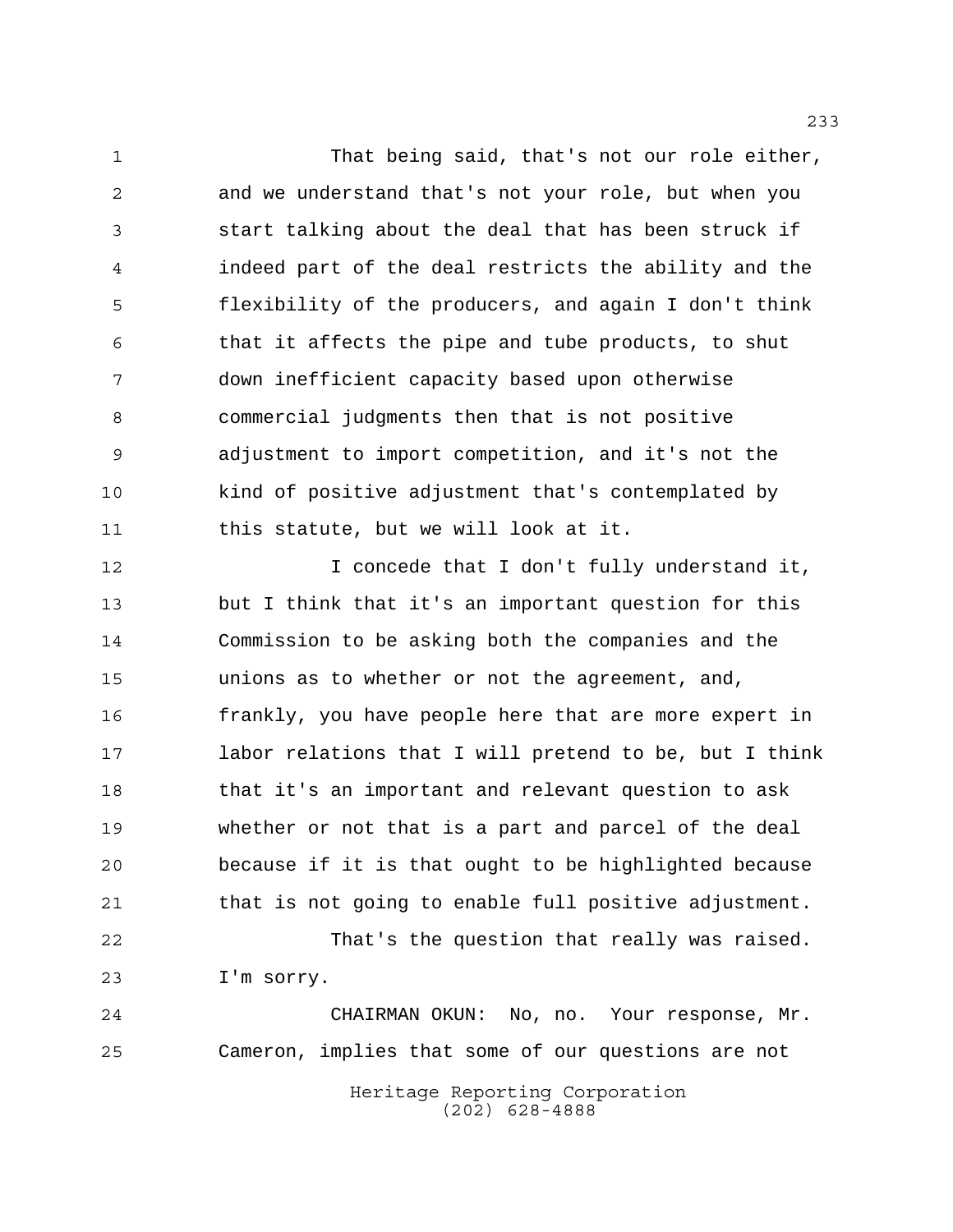important and relevant.

 MR. CAMERON: I did not mean to imply that. I apologize.

 CHAIRMAN OKUN: I'm just kidding. I know they are all very important and relevant, but I will tee that one up for next week because I think it is much more relevant in the Flat, and I will be asking it there as well.

 With that, I don't have any more questions. Let me turn to Vice Chairman Hillman.

 VICE CHAIRMAN HILLMAN: Just a couple, and maybe more on the factual side. One goes to this issue of capacity. I mean, you heard, I think, my discussion this morning with the petitioners, or with the domestic industry, in terms of what is their perception of whether domestic capacity has increased or declined over the period of this review.

 Obviously, we have our data, and I think you heard their answer was that they believe that over 8 this period of review that in fact domestic capacity in welded tube has declined.

 What is your take on it? Do you have any sense of whether -- as a factual matter whether there is more capacity or less today in terms of production of welded tubular products.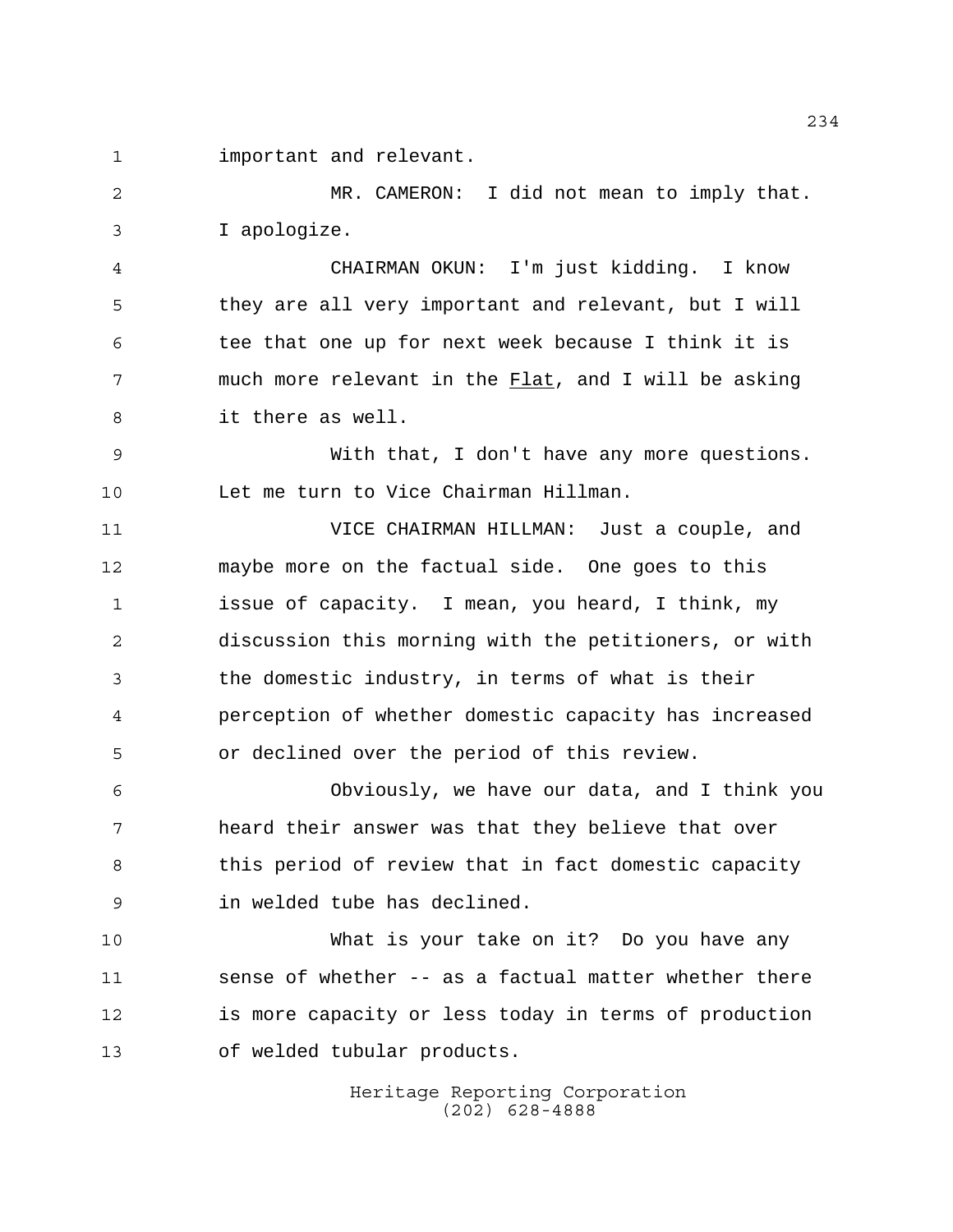MS. MENDOZA: Well, I guess, I mean, our information is that, to the extent that there are certain producers that are no longer in existence, i.e., the ones the petitioner identifies in their brief, clearly then for all the period the capacity would look like it's less.

 I think the more fundamental question is why 8 is the capacity flat, you know, within the period that you're looking at.

 In other words, it's not -- it's understandable that the capacity may be different from what it was in the original investigation, but if we look at what's gone on, there has been no significant change over this three-year period. And so as far as we can see there haven't been any capacity reductions based on that record.

 MR. CAMERON: I mean, really all we have is the record, and the only thing that we have seen that petitioner referred to with respect to -- the counsel referred to, I apologize -- was he referred at the end of the brief to steps that Copperweld had made recently, the announced shutdown. I think that he said that it was earlier this year, and then they have something contemplated, I guess.

But that was really about all that we were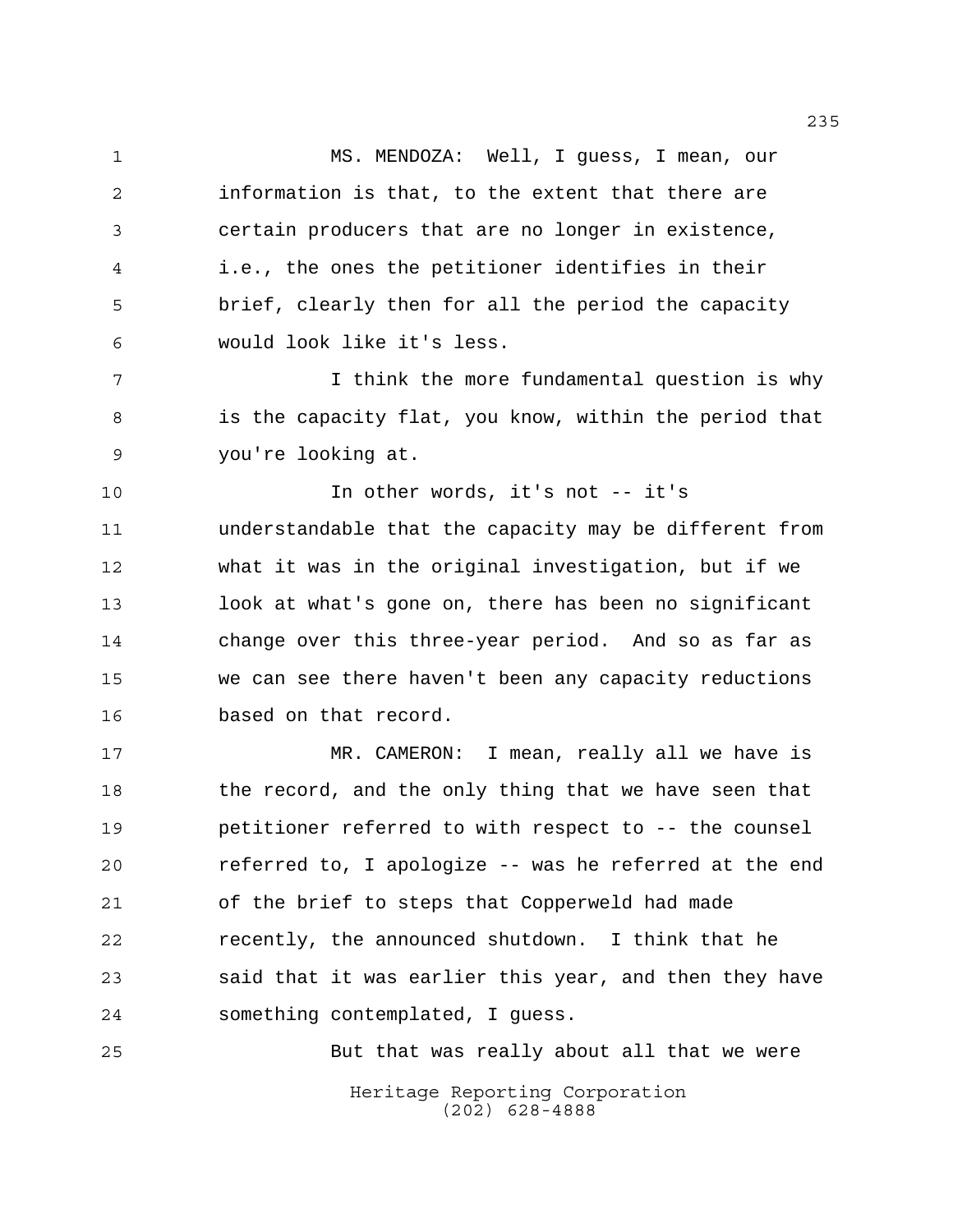able to see from the record. I mean, we'll be glad to go back, but that really then becomes the issue because what we are looking at is the capacity that is reported in your tables and the capacity utilization, and current economic conditions.

 And this is an issue that we made at the beginning of -- I mean, in the original investigation, and we believe that the issue is still there, which is, existing overcapacity in the domestic industry which then has a price depressing effect, and as Julie had said in her original testimony this afternoon, it appears that their economist doesn't disagree with the issue of domestic industry overcapacity. So I mean 14 that still appears to be the case.

 VICE CHAIRMAN HILLMAN: Okay. Then sort of a follow-up question. Our pricing data does indicate **rising prices since the relief went into place despite** a very substantial decline in consumption.

 If the import relief as you have argued has had no effect, I mean, to what do you attribute the price increases?

 MR. CAMERON: Raw materials. VICE CHAIRMAN HILLMAN: Okay. MR. CAMERON: Raw material developments, and that's exactly what you had found that domestic pipe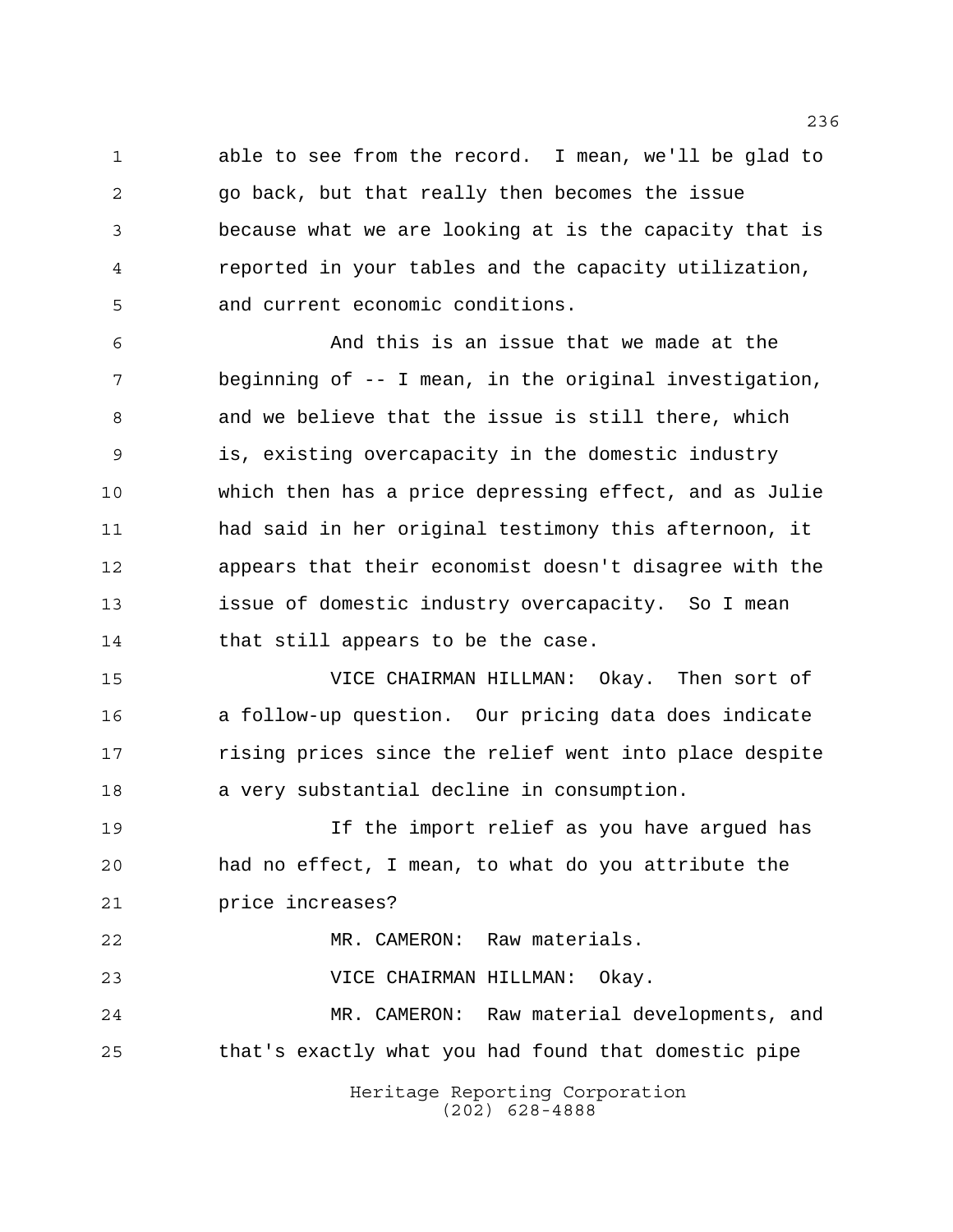and tube pricing was tied to in the original

 investigation, and that indeed appears to have been consistent with the testimony this morning from the domestic -- witnesses from the domestic industry. VICE CHAIRMAN HILLMAN: Okay. So your view is, you know, is at the end of the day notwithstanding these price increases that you would not describe 8 those as having had, you know, again this issue of whether the relief has had what effect, that it not had overall a positive effect given the cost/price squeeze continues?

 MR. CAMERON: Frankly, the cost/price squeeze, let's say you had doubled the tariff from 15 to 30, which I'm sure there were some in the administration would have liked to have done, and petitioners, I'm sure, they were urging that originally, and we don't think that the data that you would be seeing today would be appreciably different, because the import tariff and the way that translated in import prices has little or nothing to do with current pricing by this industry, and that actually is the point.

 I mean, it's interesting. When I look at the data in the staff report, it really is not all that striking. It doesn't appear that the import

> Heritage Reporting Corporation (202) 628-4888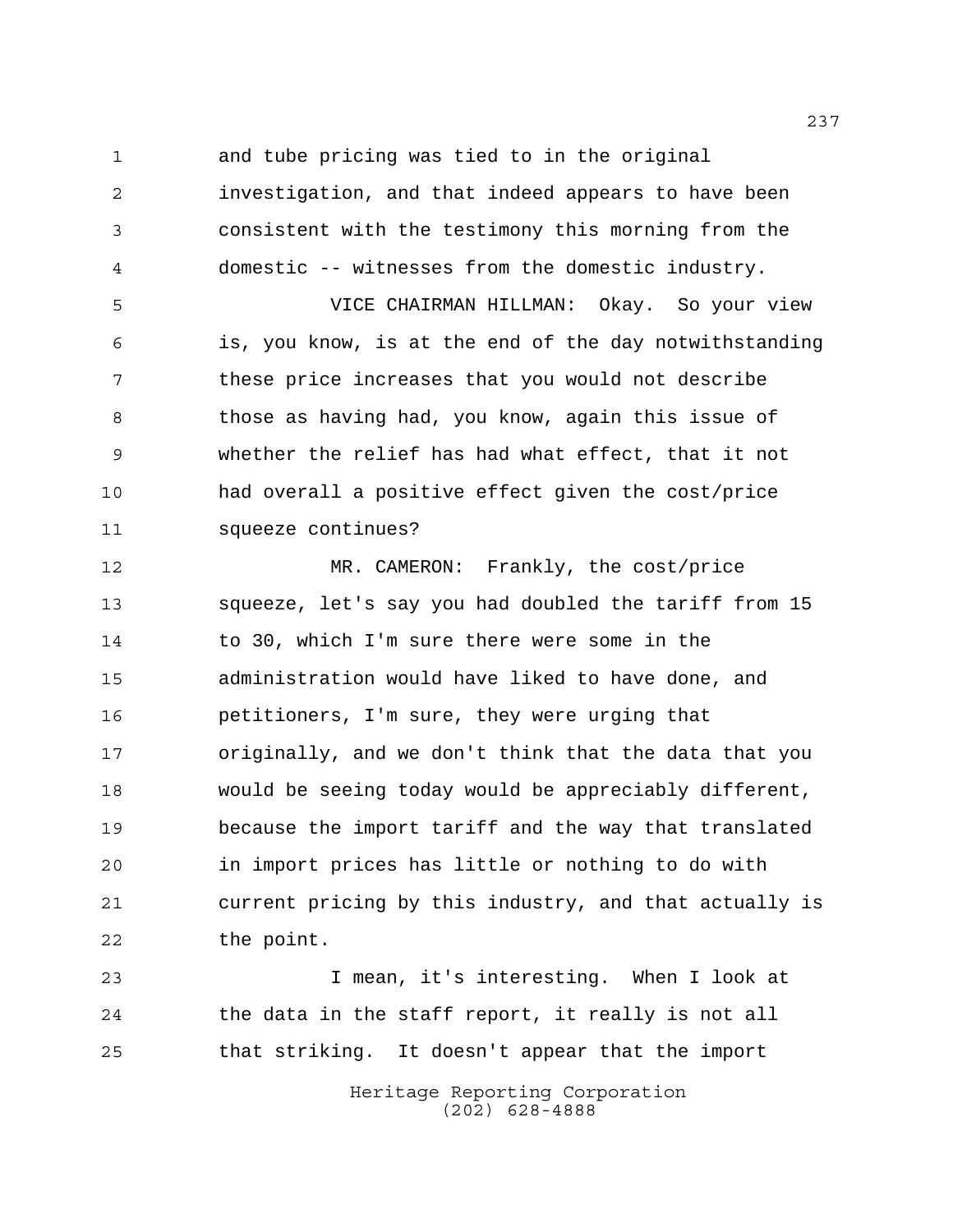relief has had much, if any, effect, frankly.

 MS. MENDOZA: And we heard at least one of the witnesses this morning testify that basically his customers have their eye on their raw material costs, and when those costs go up, prices go up. When those cost go down, prices go down with it, and that, you know, those two are linked together.

 VICE CHAIRMAN HILLMAN: Okay, I'm not sure that's quite what I heard, but in any event, I appreciate those answers. Thank you.

 CHAIRMAN OKUN: If there are no further questions from my colleagues let me turn to staff and see if staff has questions for this panel.

 MS. NOREEN: Bonnie Noreen with the Office of Investigation. Staff has no questions.

 CHAIRMAN OKUN: Do you counsel for the domestic industry have questions for this panel? MR. SCHAGRIN: No, we do not.

CHAIRMAN OKUN: Very well. Then I want to

 thank you again for your testimony, and for all the questions, and for the post-hearing brief that you will be submitting, and the information you will be providing.

 Let me just go over the time. The domestic industry has a total of eight minutes remaining, that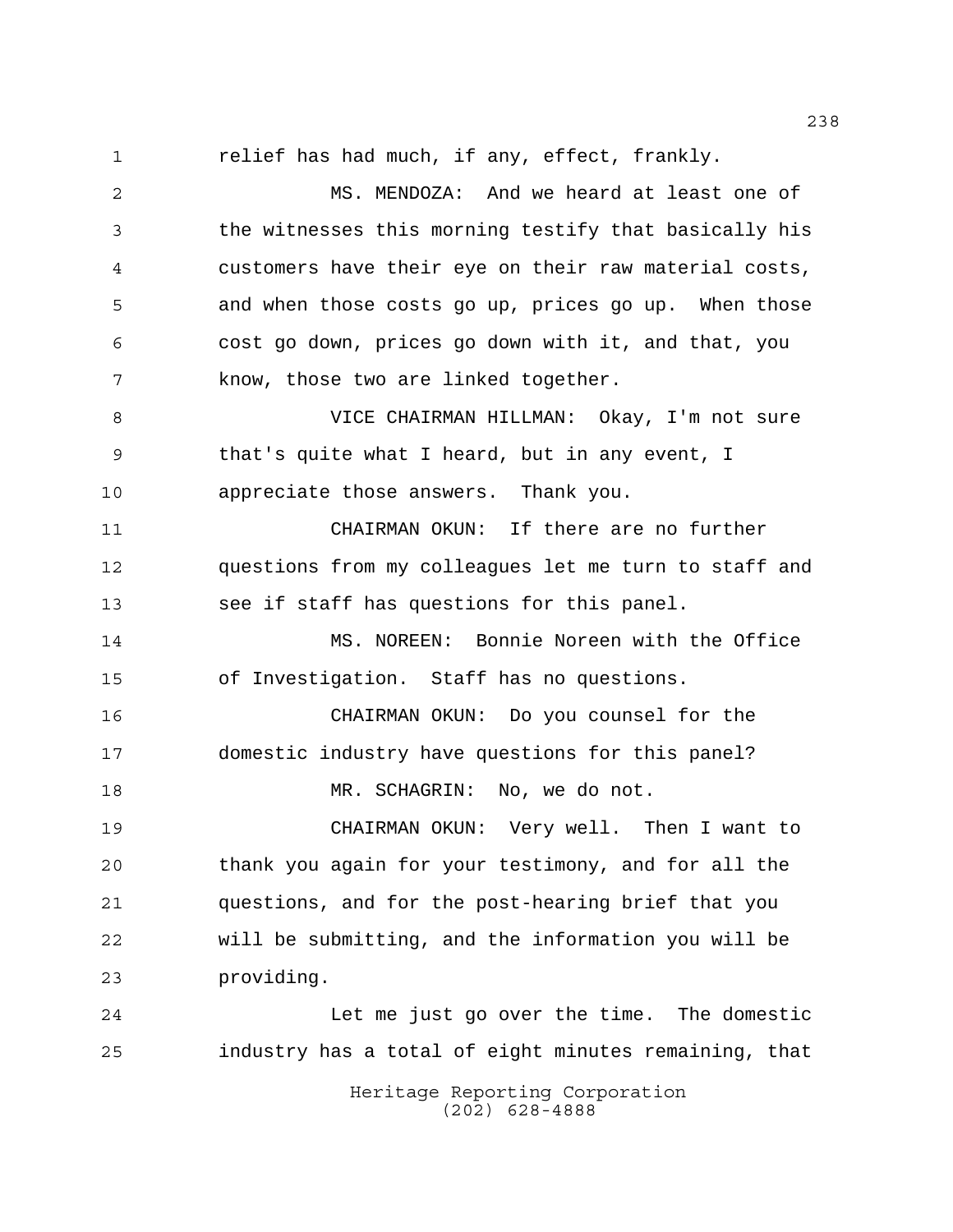Heritage Reporting Corporation (202) 628-4888 includes five for closing. Respondents have a total of seven, they will make up 37 minutes. (Laughter.) COMMISSIONER KOPLAN: You can make that figure. (Laughter.) CHAIRMAN OKUN: Including the five for closing, and it looks like Mr. Schagrin is ready to proceed. So if you want to -- do you want to give these guys a moment to go back or do you want to speak from the podium. We're going to let them go sit. Wait until next week. Okay, you can proceed, Mr. Schagrin. MS. ELLSWORTH: Actually, I'll start off at this point. For the record, my name is Cheryl Ellsworth. The safeguard measures implemented in March 2002 fell well short of Trinity's estimation of effective relief both in terms of countries covered and the magnitude of the increased duties. Trinity had structured an adjustment plan assuming that the relief measures would be much more extensive. Nevertheless, when the President announced that a duty of 13 percent would apply to fittings imports, Trinity launched and successfully implemented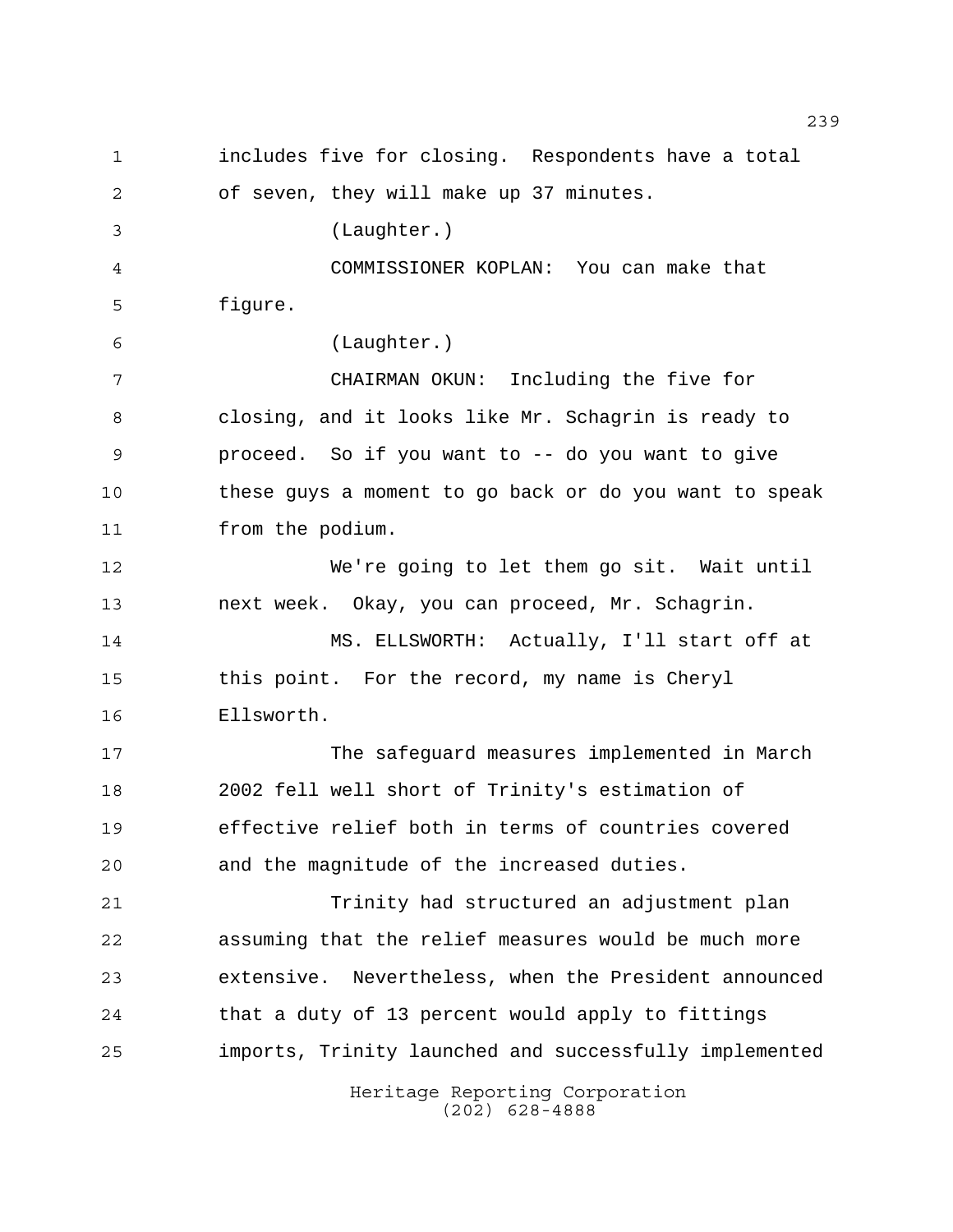major elements of its plan. These were not "normal" changes undertaken in the ordinary course of business, but instead involved a wholesale consolidation of Trinity's production and distribution facilities.

 Thus far these extensive efforts have not significantly improved Trinity's performance. The Section 201 duties failed to significantly reduce import market penetration, and imports from countries covered by the relief measures are still able to undersell domestic fittings by substantial margins.

 These circumstances have impeded the effectiveness of Trinity's adjustment actions, and have severely limited the anticipated effect on Trinity's bottom line.

 Trinity elected to pursue its costly restructuring program because it believed that this effort, combined with the effective relief measures, was the key to its survival. As it turns out the relief measures were far less effective than Trinity had hoped, and its position has deteriorated since the relief was imposed. Consequently, Trinity's survival remains in jeopardy.

 I request that the Commission identify in its report Trinity's ambitious and ongoing efforts to adjust to import competition and that despite these

> Heritage Reporting Corporation (202) 628-4888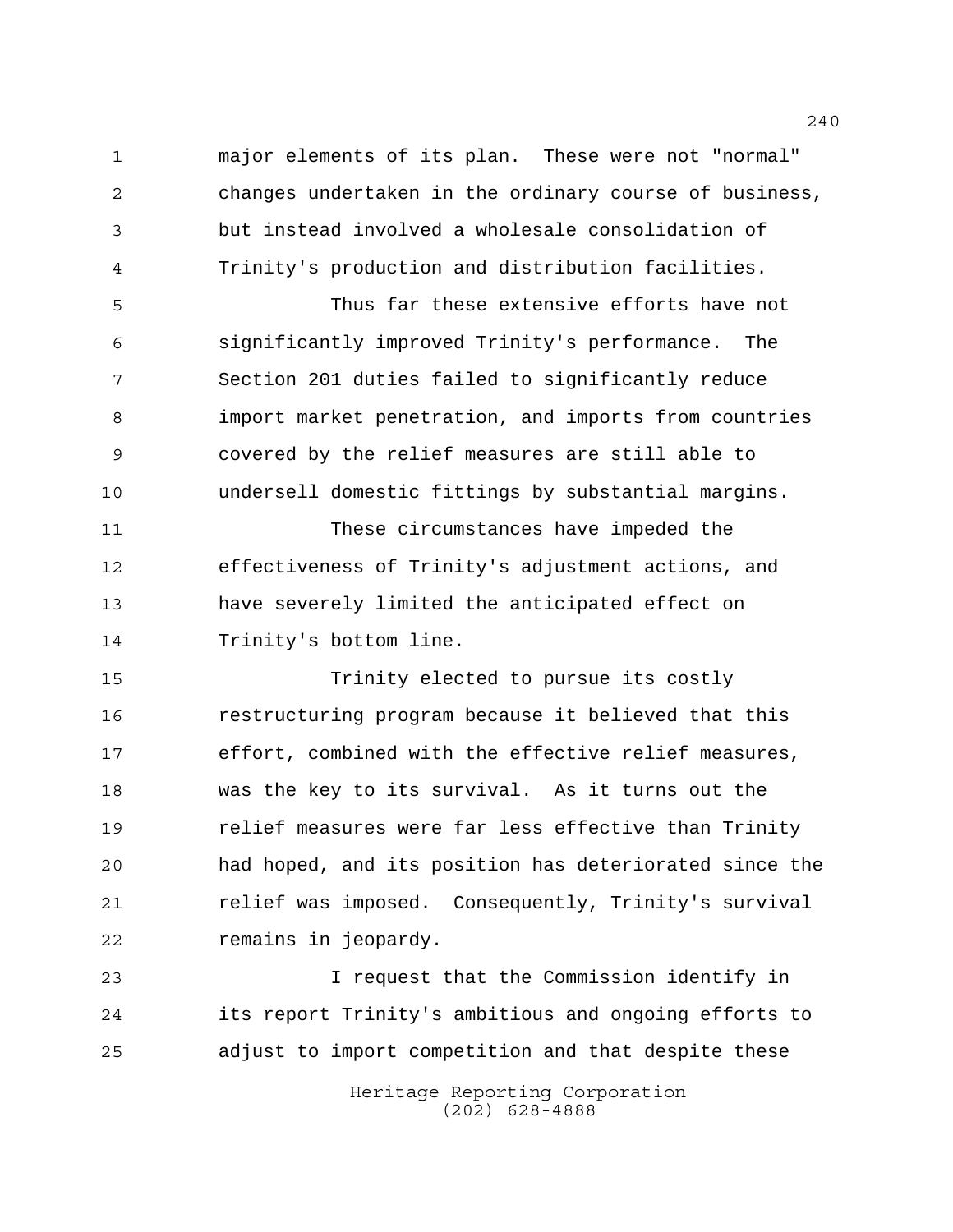actions Trinity remains extremely vulnerable to imports. I also urge you to identify the critical importance to Trinity and the fittings industry of maintaining the existing duties on fittings for the full three-year period.

Thank you.

CHAIRMAN OKUN: Thank you.

MR. SCHAGRIN: This is Roger Schagrin.

9 As Ronald Reagan said to Walter Mondale in one of those debates, "You know, oh, God, there you go again."

**I** just couldn't help listening to my colleagues from the Korean side of the aisle, you know, say again and again they were not going to reargue the injury and threat of injury case, and I 16 think the reargued it about 35 times, so there they went again.

 Obviously, on that record, which is somewhat different from this record, imports have increased rapidly 70 - 80 percent. Profits had fallen from 8.6 to 3.2 percent in a market that was increasing. Clearly, imports were a large part of the problem.

 Now we have profits falling, but as everyone admits and as the record shows, the main reason for that is because of declining demand. The way for this

> Heritage Reporting Corporation (202) 628-4888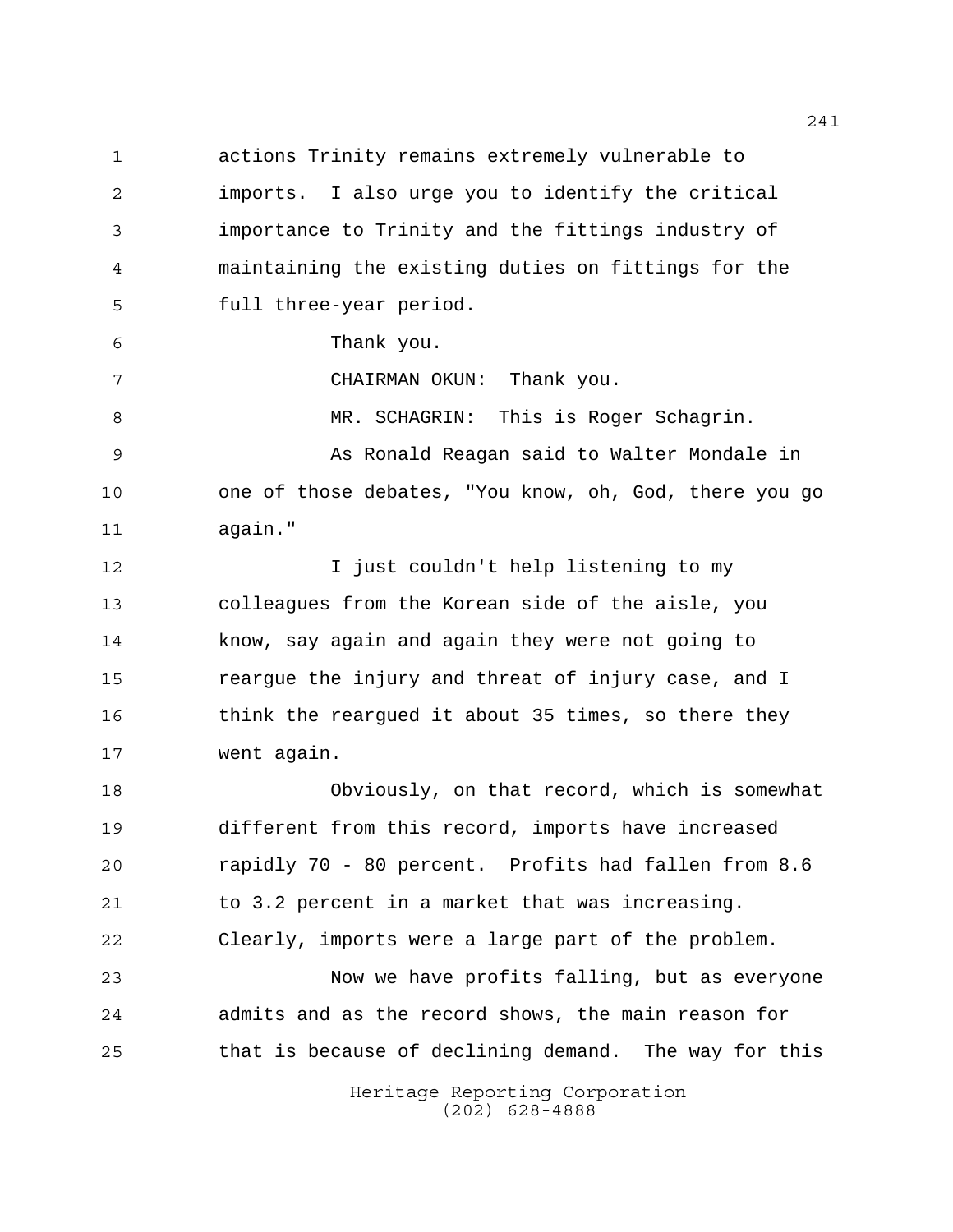industry to improve itself and continue its adjustment programs is not to have more imports coming into the market at a time of declining demand, but instead to continue to have lower imports than prior to the period of relief.

 Thank goodness this Commission is not bound 7 to follow the safeguards code in the first place instead of U.S. law, but particularly WTO jurisprudence, because it's the folks in Geneva interpret the WTO codes the same way that Don and Julie interpret the U.S. statute. They read all kinds of things into everything. They are constantly in Geneva reading things into the codes that aren't there just the way the two of them want to read things into this statute and legislative history that no way possibly could exist, and that's the whole problem in Geneva.

 And when WTO jurisprudence does control everything in the U.S., that's when I hang up my boots because, you know, they will keep reinterpreting things in Geneva no matter how much we adjust in the U.S. in order to get their desired outcome. It's outcome determinative.

Heritage Reporting Corporation Now, talking about arguing apples and oranges. How can they possibly compare the first

(202) 628-4888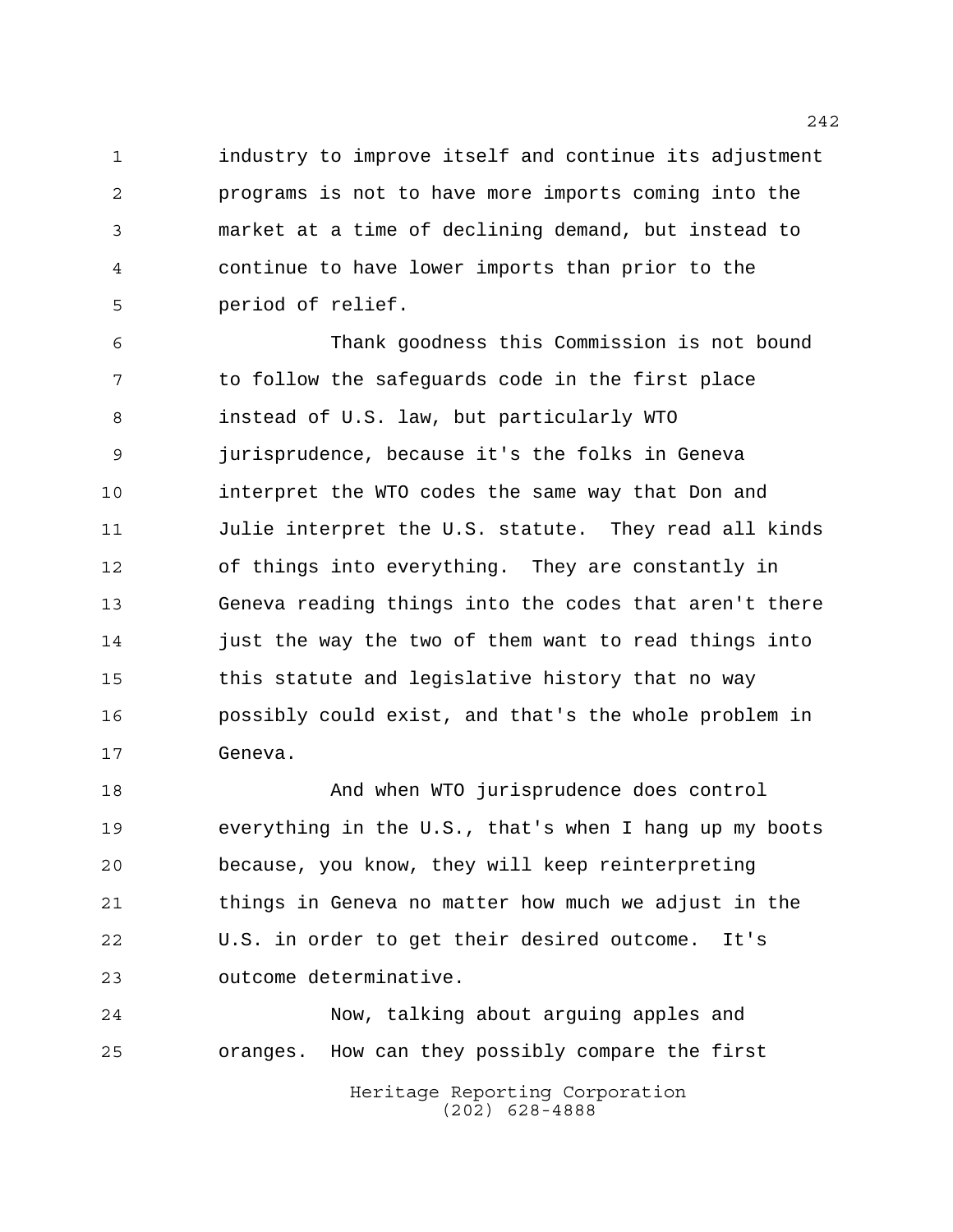half, 2001 data to the data for April '01 through March '02? My God, there is only one quarter overlap of the data, and clearly there is different records in terms of who submitted the data in terms of different database.

 But talk about databases. One thing that is good about this you do have a good record here on the domestic industry. It needs some fixing. We're working with the staff to fix it, and we will continue that work both with the staff and in post-hearing brief.

 But I was going back at the lunch break and looking at the data on the inventories and trying to figure it out. And it really doesn't matter about the data on the inventories.

 But the fact is compare the importer data in Table 2-5 to the data on imports in Table 2-7, and it looks to me like the Commission has less than one-quarter coverage in terms of importer responses.

 What -- you know, I'm working my tail off to make sure you guys get good domestic industry responses. What is Don and all the rest of the people, counsel of foreign producers and importers, what are they doing? Where are the importer responses so the Commission can use them to figure out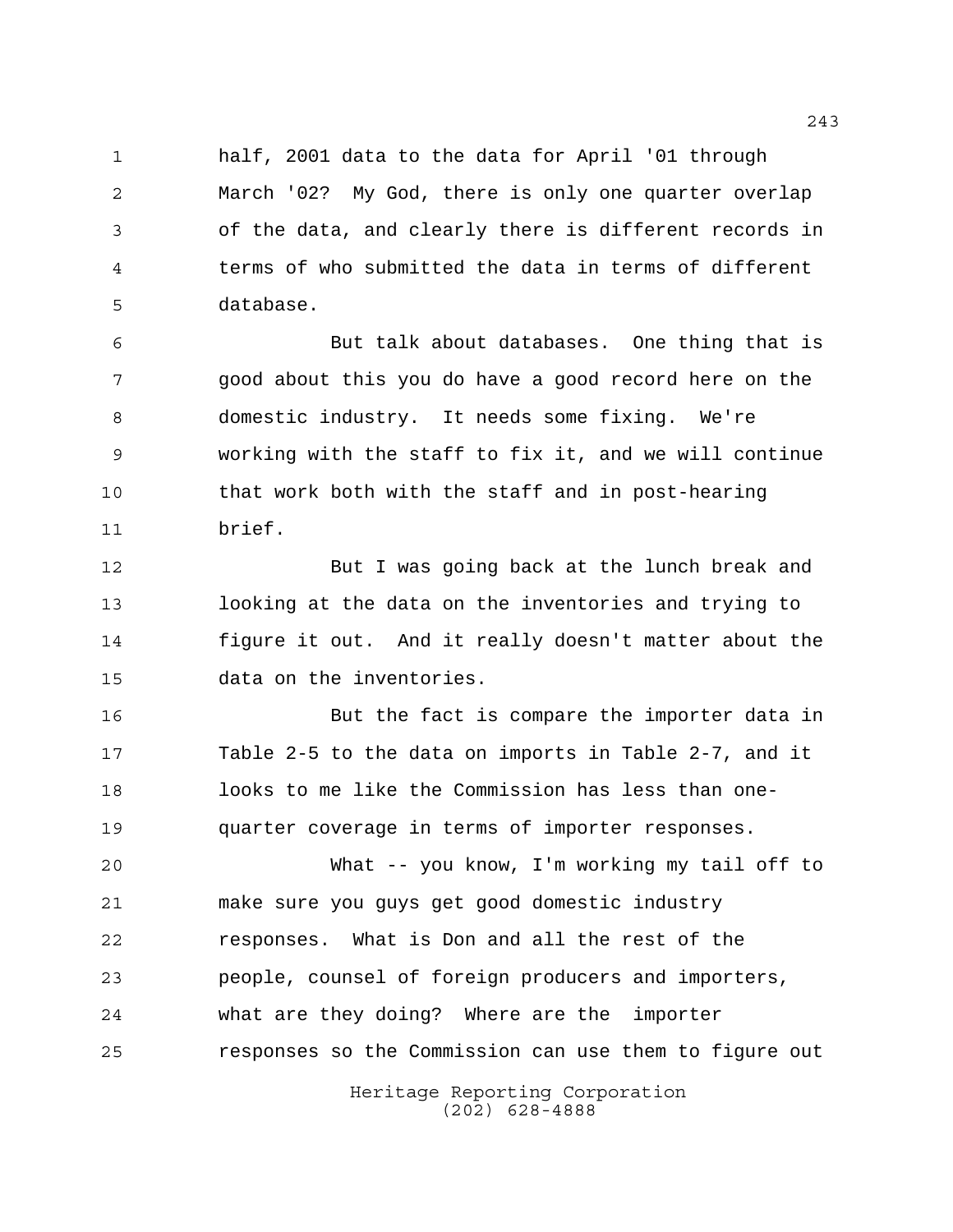what's going on here?

 And the fact is importers are not giving this Commission the benefit of their participation in this proceeding. That's very unfortunate.

 Now, industry adjustment plans, certain industry adjustment plans were completely dependent on 201 relief, not many of them, but certain of them. They obviously were not listening to Mr. Magno's testimony this morning.

 He testified, and I know for a fact that it's true because I was in the meetings between the Wheatland executives and the administration personnel, that they would not have made their acquisition of Sawhill or put in their new mill in Chicago if they did not get relief on pipe and tube. That was major industry adjustment. After they purchased Sawhill, as they testified this morning, they have recently reduced some of the Sawhill capacity through the closure of a mill. That was specific to the adjustment.

 But I agree with all the commissioners. There is nothing in the statute that requires that the industry's adjustment plans be dependent upon the 201 relief. That for a family-owned company making a huge amount of loans for a family, or taking out a lot of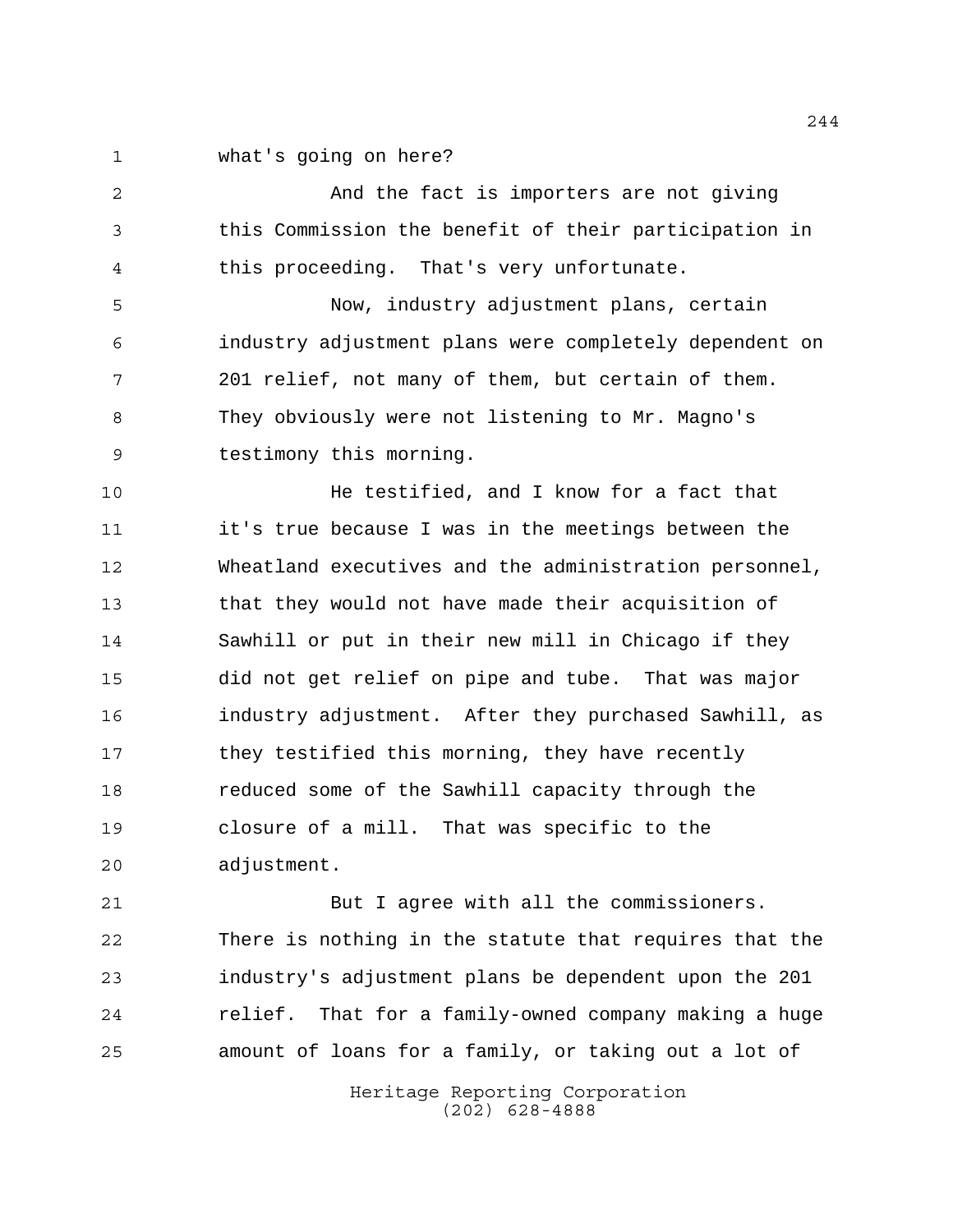loans, that was dependent.

 The majority was not dependent. But as the industry has testified to, these adjustment plans are not finished. These adjustment plans mostly do not add any capacity at all. They are focused on reducing costs, improving quality. Their work is not complete. They need the rest of the relief in order to continue 8 those adjustment plans, and that's what they have told the Commission, and I'm sure what the Commission will **report** to the President.

 Now, the industry's profitability is down, way down during the period of relief, and we know that is largely because of decreased demand. Dr. Blecker has documented this, and everybody in the industry agreed, and it is the relief which is probably presented losses.

17 The Korean analysis is pretty facile. Imports are down, industry indicators are down, therefore relief is bad for the industry. I wouldn't even run that by my young children.

 You know, I would analogize it to a fire. The Koreans' focus here seems to be, oh, there is a fire going on. The firemen don't have enough water to put out the fire. What should we do? Oh, well, instead of them continue to put water on the fire,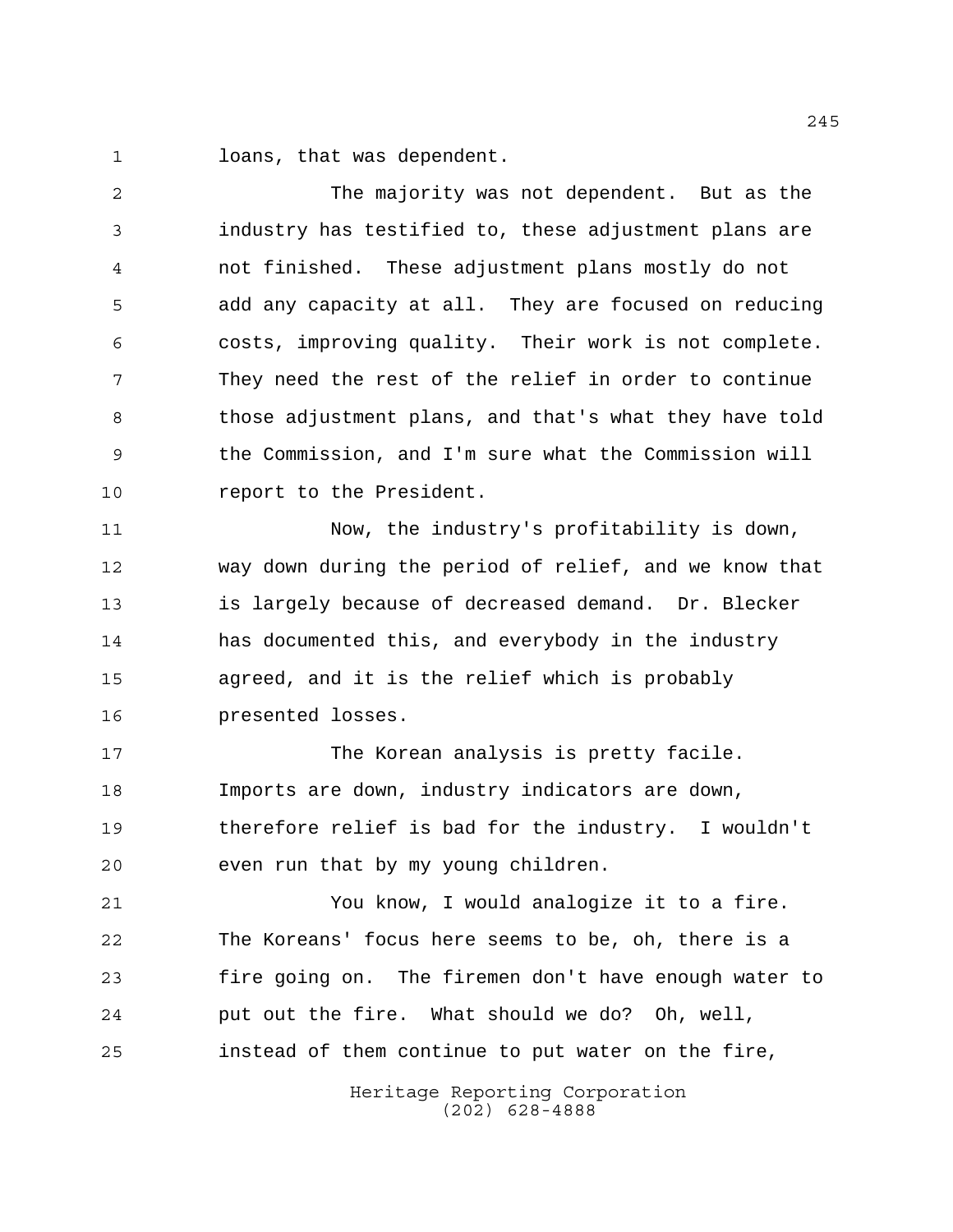let's put more fuel on the fire because that's what 2 they are trying to say.

 Demand is down. They are trying to say that this industry will actually do better if the relief is ended and there is more imports from Korea and other countries subject to this relief? It's beyond nonsensical.

8 I think you have a good record here. I'm sure you will do a nice report to the President. We all know he actually doesn't have to take any action or comment on your report. He can do nothing, and he doesn't have to say why he decided to do nothing, and he can just let the relief continue.

 Thank you very much. We enjoyed it. CHAIRMAN OKUN: Thank you.

Now we will hear from Mr. Cameron.

17 MR. CAMERON: Boy-oh-boy.

 CHAIRMAN OKUN: You can sit up here one through seven.

 MR. CAMERON: Well, this is going to be so short it will shock you.

 At the end of counsel's remarks I wasn't sure whether he was suggesting that this whole proceeding is irrelevant given the fact that the President doesn't really have to read or listen to or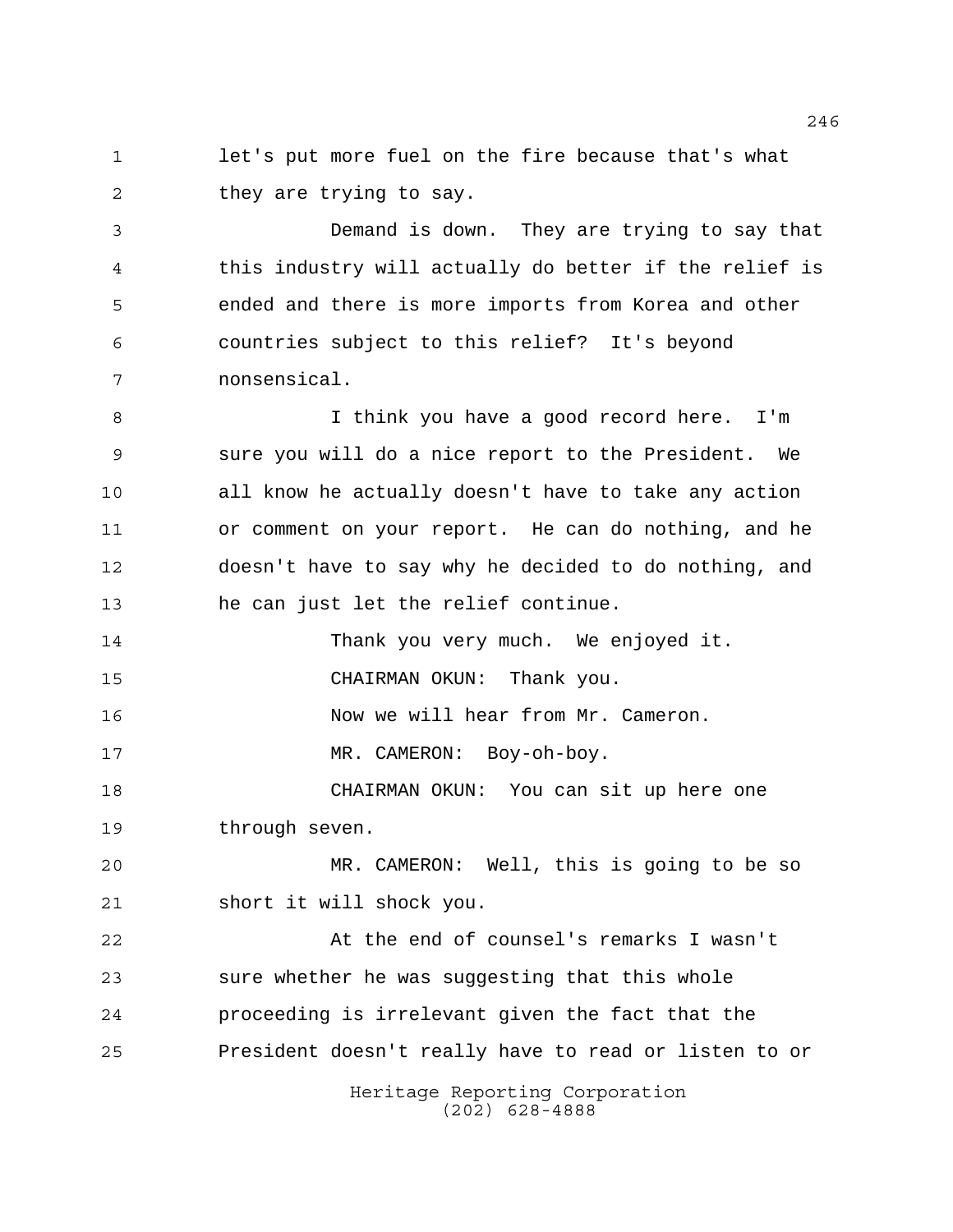look at anything anyway.

 And I grant you that the President makes the final call, but excuse us, we do think that these proceedings are relevant, and I am sure that the inference that I had drawn from counsel's remarks were not what he intended to say.

 We think this industry was competitive before relief was imposed. We think this industry is competitive now. And if the issue and if the debate comes down to whether or not this Commission has the statutory ability to make a factual observation concerning the relevance of import relief to the continued condition of this industry, and whether or not this industry has indeed adjusted, then we're willing to have that be the point of the debate because, frankly, we don't believe that this Commission is about irrelevant business.

 And the point of the statute has to be something, and you have not collected all of this data in order to then take it and say, oh, well, that's interesting, here, and I'm not going to make logical observations from what I see. You all are intelligent people. You guys have all been in this business for quite a long time. Your input into this process is relevant, and that's all we're asking is that you look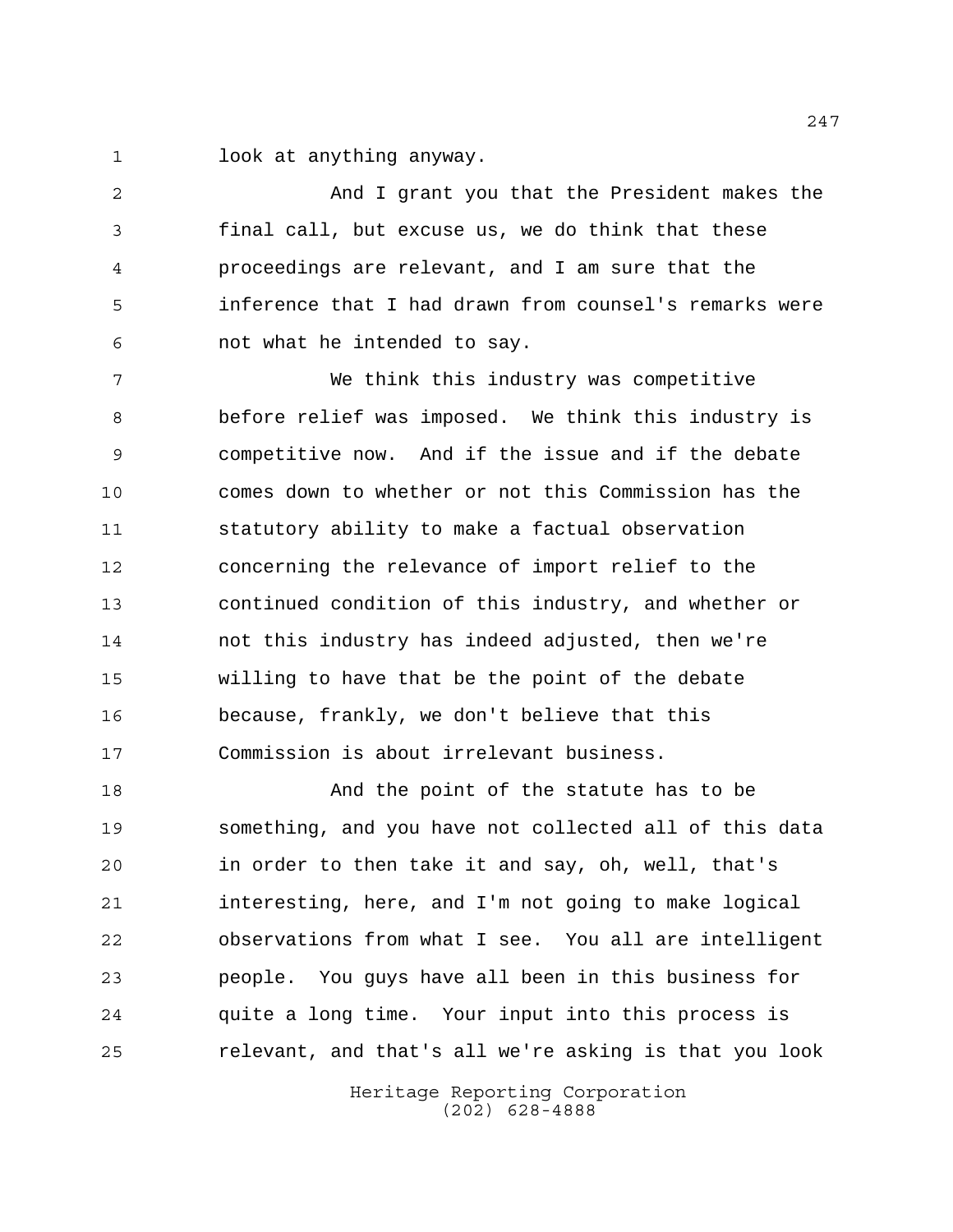at the data, and make your observations.

 We are willing to stand on the data. We have no apologies to make for our clients, and we have no apologies to make for the data. Frankly, as far as we're concerned, this relief for this industry is found money.

7 T mean, good for them. I think that's great. But that is in fact what this is. And to the extent that some of the members of that industry have taken the opportunity to make adjustments, we think that's a good thing, and we congratulate Wheatland for their acquisition, and it is a matter of the past, and it has been accomplished.

 And the question is, is import relief needed in order to continue the adjustment process. And all we are saying is that if this Commission concludes that the real adjustment that is further needed is reductions in capacity, then it is also relevant to observe that continued import relief is not going to contribute to the voluntary elimination of excess capacity.

 And yes, we do believe that this industry is actually quite competitive. They have done quite well, especially given the current economic downturn, and we're confident that they will continue to do well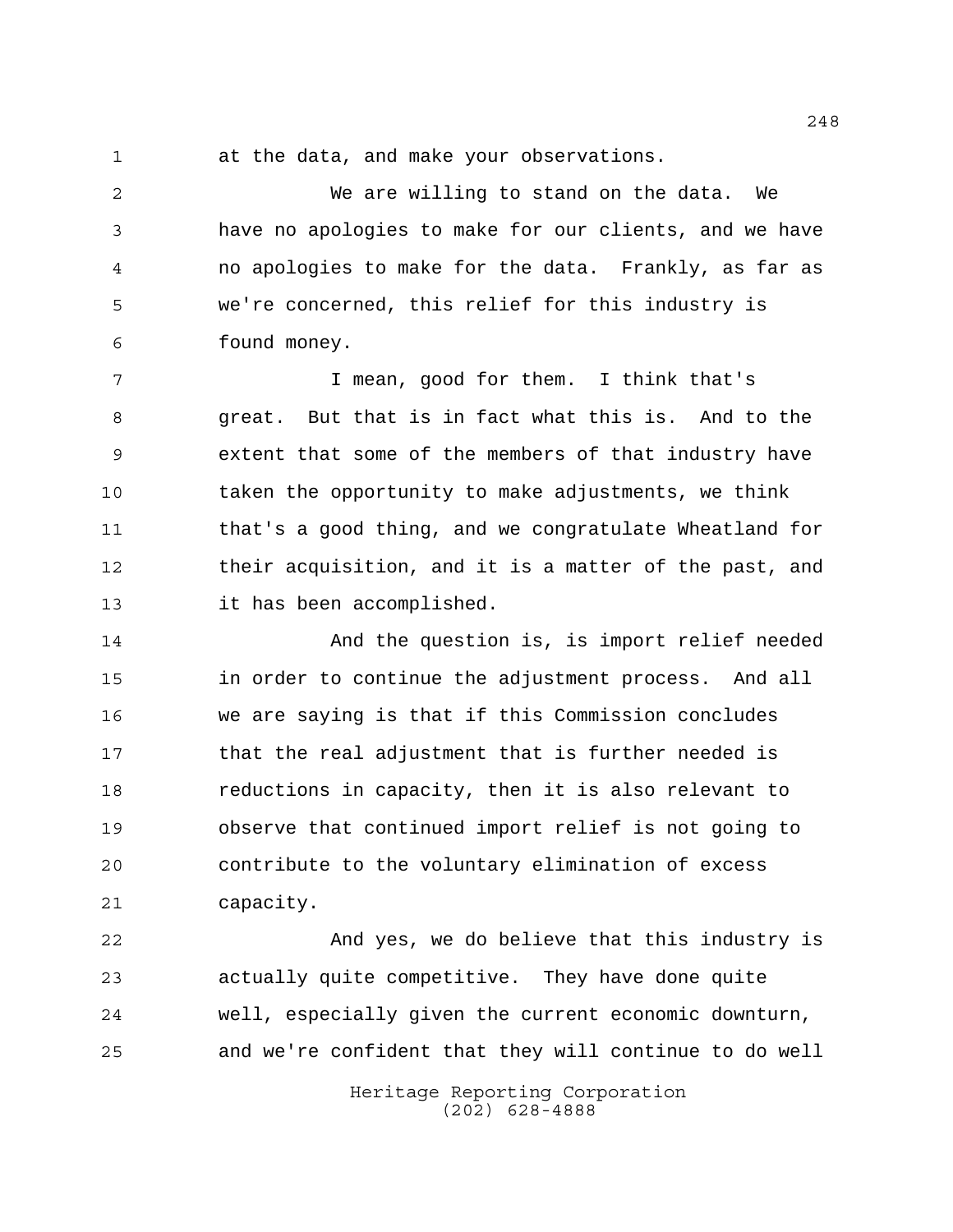whether or not this relief remains in effect. With that, I would like to close, and we would like to, July and I and Marcus on behalf of our clients would like to thank the Commission for their time and their patience, and apologize for yelling so loud. Thank you. CHAIRMAN OKUN: Thank you. Post-hearing briefs, statements responsive to questions, and requests for the Commission, and corrections to the transcript must be filed by July 25, 2003. With no other business to come before the Commission, this hearing is adjourned. (Whereupon, at 3:44 p.m., the hearing in the above-entitled matter was adjourned.) // // // // // // // // // //